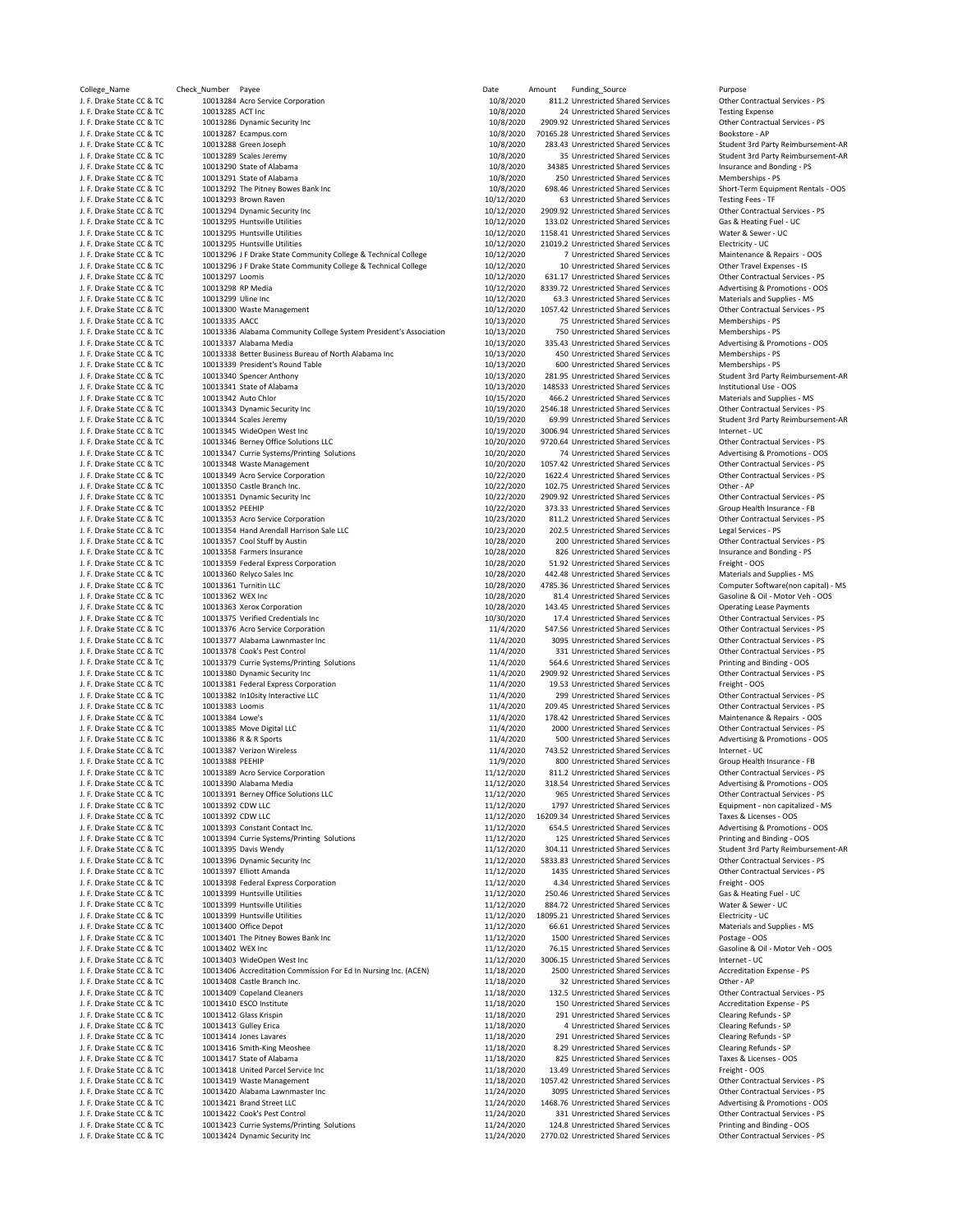| J. F. Drake State CC & TO                              |
|--------------------------------------------------------|
| J. F. Drake State CC & TC                              |
| J. F. Drake State CC & TC                              |
| J. F. Drake State CC & TC                              |
| J. F. Drake State CC & TC                              |
| J. F. Drake State CC & TC                              |
| J. F. Drake State CC & TC                              |
| J. F. Drake State CC & TC                              |
| J. F. Drake State CC & TO                              |
| J. F. Drake State CC & TC                              |
|                                                        |
| J. F. Drake State CC & TC                              |
| J. F. Drake State CC & TC                              |
| J. F. Drake State CC & TC                              |
| J. F. Drake State CC & TC                              |
| J. F. Drake State CC & TC                              |
| J. F. Drake State CC & TC                              |
| J. F. Drake State CC & TC                              |
| J. F. Drake State CC & TC                              |
| J. F. Drake State CC & TC                              |
| J. F. Drake State CC & TC                              |
| J. F. Drake State CC & TC                              |
| J. F. Drake State CC & TC                              |
| J. F. Drake State CC & TC                              |
| J. F. Drake State CC & TC                              |
| J. F. Drake State CC & TC                              |
| J. F. Drake State CC & TC                              |
| J. F. Drake State CC & TC                              |
| J. F. Drake State CC & TC                              |
| J. F. Drake State CC & TC                              |
| J. F. Drake State CC & TC                              |
| J. F. Drake State CC & TC                              |
| J. F. Drake State CC & TC                              |
| J. F. Drake State CC & TC                              |
| J. F. Drake State CC & TC                              |
| J. F. Drake State CC & TC                              |
| J. F. Drake State CC & TC                              |
| J. F. Drake State CC & TO                              |
| J. F. Drake State CC & TC                              |
| J. F. Drake State CC & TC                              |
| J. F. Drake State CC & TC                              |
| .<br>J. F. Drake State CC & TC                         |
| J. F. Drake State CC & TC                              |
| J. F. Drake State CC & TC                              |
| J. F. Drake State CC & TC                              |
| J. F. Drake State CC & TC                              |
| J. F. Drake State CC & TC                              |
| J. F. Drake State CC & TC                              |
|                                                        |
|                                                        |
| J. F. Drake State CC & TO                              |
| J. F. Drake State CC & TC                              |
| J. F. Drake State CC & TC                              |
| J. F. Drake State CC & TC                              |
|                                                        |
| J. F. Drake State CC & TC<br>J. F. Drake State CC & TC |
| J. F. Drake State CC & TC                              |
| J. F. Drake State CC & TC                              |
| J. F. Drake State CC & TC                              |
| J. F. Drake State CC & TC                              |
| J. F. Drake State CC & TC                              |
| J. F. Drake State CC & TC                              |
| J. F. Drake State CC & TC                              |
| J. F. Drake State CC & TC                              |
| J. F. Drake State CC & TC                              |
| J. F. Drake State CC & TC                              |
| J. F. Drake State CC<br>& TO                           |
| J. F. Drake State CC & TC                              |
| J. F. Drake State CC & TC                              |
| J. F. Drake State CC & TC                              |
| J. F. Drake State CC & TC                              |
| J. F. Drake State CC & TC                              |
| J. F. Drake State CC & TC                              |
| J. F. Drake State CC & TC                              |
| J. F. Drake State CC & TC                              |
| J. F. Drake State CC & TC                              |
| J. F. Drake State CC & TC                              |
| J. F. Drake State CC & TC                              |
| J. F. Drake State CC & TC                              |
| J. F. Drake State CC & TC                              |
| J. F. Drake State CC & TC                              |
| J. F. Drake State CC & TC                              |
| J. F. Drake State CC & TC                              |
| J. F. Drake State CC & TC                              |
| J. F. Drake State CC & TC                              |
| J. F. Drake State CC & TC                              |
| J. F. Drake State CC & TC                              |
| J. F. Drake State CC & TC                              |
| J. F. Drake State CC & TC                              |
| J. F. Drake State CC & TO                              |
| J. F. Drake State CC & TC                              |
| J. F. Drake State CC & TC                              |
| J. F. Drake State CC & TC                              |
| J. F. Drake State CC & TC                              |
| J. F. Drake State CC & TC                              |
| J. F. Drake State CC & TC                              |
| J. F. Drake State CC & TC                              |
| J. F. Drake State CC & TC<br>J. F. Drake State CC & TC |

10013425 Hand Arendall Harrison Sale LLC **11/24/2020** 315 Unrestricted Shared Services Legal Services - PS<br>11/24/2020 1013426 In10sity Interactive LLC 11/24/2020 11/24/2020 299 Unrestricted Shared Services Chher Contractua -10013426 In10sity Interactive LLC و 11/24/2020 299 Unrestricted Shared Services Contractual Services<br>11/24/2020 4057.81 Unrestricted Shared Services Insurance and Bonding - PS J. F. Drake State CC & TC 10013427 Insurance Office of America Inc 11/24/2020 4057.81 Unrestricted Shared Services Insurance and Bonding ‐ PS J. F. Drake State CC & TC 10013428 Move Digital LLC 11/24/2020 2000 Unrestricted Shared Services Other Contractual Services ‐ PS 12/1/2020 2750 Unrestricted Shared Services Testing Expense<br>1995.12 Unrestricted Shared Services Computer Software(non capital) - MS J. F. Drame State Communist Communist Communist COM State COMMUNIST 2001 181 Unrestricted Shared Services<br>1991 - J. P. Drame State Communist Communist Communist Communist Communist Law State Memberships (Shared Service<br>199 10013444 Chamber of Commerce Huntsville/Madison County 112/1/2020 1431.88 Unrestricted Shared Services Memberships - PS<br>10013445 Council for Opportunity in Education 112/1/2020 19950 Unrestricted Shared Services Membership V. T. Drake State Council for Opportunity in Education 10013445 Council of the Council of the COC and the COC 2000 2950 Unrestricted Shared Services Memberships - PS<br>12/1/2020 62.4 Unrestricted Shared Services Printing and 1. I. F. Drake State Control of Control of CC & TC 10013446 Currie Systems/Printing Solutions 12/1/2020 62.4 Unrestricted Shared Services Printing Solutions 12/1/2020 62.4 Unrestricted Shared Services Printing Solutions 12 10013447 Delta Theta Lambda Ed Foundation 10013447 Delta Theta COC brace CCC 60013447 Delta Theta Lambda Ed Foundation 10013448 Dynamic Security Inc 10013448 Dynamic Security Inc 10013448 Dynamic Security Inc 10013448 Dyna J. F. Drake State CC & TC 10013448 Dynamic Security Inc 12/1/2020 2909.92 Unrestricted Shared Services Other Contractual Services ‐ PS 10013450 Move Digital LLC  $12/1/2020$ 10013451 Saintjones Jerome 12.11/2020 250 Unrestricted Shared Services Other Professional Fees - PS<br>
1000 Unrestricted Shared Services Memberships - PS J. F. Drake State Company of Alabama 12/1/2020 1000 Unrestricted Shared Services Memberships − PS<br>12/1/2020 1000 Unrestricted Shared Services Memberships − PS<br>10013453 WEDC Foundation Inc J. F. Drake State CC & TC 10013453 WEDC Foundation Inc 12/1/2020 250 Unrestricted Shared Services Memberships ‐ PS J. F. Drake State COM 12/1/2020 48.04 Unrestricted Shared Services Gasoline & Oil - Motor Veh <br>1911/2020 151.51 Unrestricted Shared Services Operating Lease Payments J. F. Drake State CC & TC 10013456 Dynamic Security Inc 12/4/2020 2518.32 Unrestricted Shared Services Other Contractual Services ‐ PS 10013457 Federal Express Corporation 12000 12/4/2020 12.02 Unrestricted Shared Services Freight - OOS<br>12/4/2020 1210.39 Unrestricted Shared Services Other Contractual Services - PS J. F. Drake State CC & TC 10013458 Loomis 12/4/2020 210.39 Unrestricted Shared Services Other Contractual Services ‐ PS J. J. May 10013460 The Alabama Board of Electrical Contractors 12/4/2020 250 Unrestricted Shared Services Memberships - PS<br>12/4/2020 500 Unrestricted Shared Services Advertising & Promotions - OOS J. F. Drake State CC & TC 10013461 The Catalyst Center 12/4/2020 500 Unrestricted Shared Services Advertising & Promotions ‐ OOS J. F. Drake State CC & TC 10013462 ACT Inc 12/10/2020 52.5 Unrestricted Shared Services Testing Expense J. F. Drake State CC & TC 10013463 Alabama Media 12/10/2020 318.54 Unrestricted Shared Services Advertising & Promotions ‐ OOS J. F. Drake State CC & TC 10013465 Currie Systems/Printing Solutions 12/10/2020 62.4 Unrestricted Shared Services Printing and Binding ‐ OOS J. F. 10013466 Dynamic Security Inc and Services and Extractual Services and Extractual Services of the Contractual Services and Extractual Services and Extractual Services and Extractual Services insurance and Bonding - P J. F. Drake State CC & TC 10013467 Farmers Insurance 12/10/2020 246 Unrestricted Shared Services Insurance and Bonding ‐ PS J. F. Drake State CC & TC 10013468 Huntsville Utilities 12/10/2020 537.44 Unrestricted Shared Services Gas & Heating Fuel ‐ UC J. F. Drake State CC & TC 10013468 Huntsville Utilities 12/10/2020 842.53 Unrestricted Shared Services Water & Sewer ‐ UC J. F. Drake State CC & TC 10013469 In10sity Interactive LLC 12/10/2020 299 Unrestricted Shared Services Other Contractual Services ‐ PS 10013470 Safety Kleen Systems Inc CCC extending the State Disposition of 12/10/2020 610 Unrestricted Shared Services Waste Dispos<br>10013471 United Parcel Service Inc COS COMPASS 12/10/2020 13.49 Unrestricted Shared Service J. F. Drake State CC & TC 10013471 United Parcel Service Inc 12/10/2020 13.49 Unrestricted Shared Services Freight ‐ OOS J. F. Drake State CC & TC 10013472 Verizon Wireless 12/10/2020 743.5 Unrestricted Shared Services Internet ‐ UC COLLET 10013474 WideOpen West Inc and the CCC and the COLLET 11/10/2020 3070.96 Unrestricted Shared Services Internet ⋅ UC 10013475 PEEHIP COLLET 12/14/2020 773.33 Unrestricted Shared Services Group Health Insurance - FB J. I. May 10013480 Assessment Technologies Institute LLC 6 and the CCL 12/16/2020 41238.12 Unrestricted Shared Services Other - AP<br>1993 - 2009 12 Unrestricted Shared Services Other Contractual Services Other Contractual Se J. F. Drake State CC & TC 10013482 Cook's Pest Control 12/17/2020 331 Unrestricted Shared Services Other Contractual Services ‐ PS J. F. Drake State CC & TC 10013483 Federal Express Corporation 12/17/2020 10.94 Unrestricted Shared Services Freight ‐ OOS J. F. Drake State CC & TC 10013484 Hand Arendall Harrison Sale LLC 12/17/2020 67.5 Unrestricted Shared Services Legal Services ‐ PS 10013486 Southern Assoc of Colleges & Schools J. I. B. Drake State Coccine Communication of the CCC and Tail State Coccine COC and State COCC and Service Shared Services Freight ‐ OOS<br>1991-1992 10013488 Waste Management Communication State Coccine 12/17/2020 1057.42 U 1. The Solutions Team Inc. The Solutions Team Inc. The Solution of Team Inc. The Solutions Team Inc. The Solutions Team Inc. The Solutions Team Inc. The Solutions Team Inc. PS 1/4/2021 299 Unrestricted Shared Services of 1/4/2021 600 Unrestricted Shared Services Contractual Services - PS و 1/4/2021 600 Unrestricted Shared Services<br>1/5/2021 530 Unrestricted Shared Services Other Contractual Services - PS و 1/5/2021 530 Unrestricted Shared S J. F. Drake State CC & TC 10013504 Madison Turf Keeper 1/5/2021 530 Unrestricted Shared Services Other Contractual Services ‐ PS J. F. Drake State CC & TC 10013505 RP Media 1/5/2021 25609.36 Unrestricted Shared Services Advertising & Promotions ‐ OOS 10013507 Castle Branch Inc. 6 Company of the CC and the CC 10012021 32 Unrestricted Shared Services Cuther – AP<br>10013508 Cool Stuff by Austin Control Company of the Control of the Control of the Control of the Control of t 1. IOO13508 Cool Stuff by Austin بين المستخدم المستخدم المستخدم المستخدم المستخدم المستخدم المستخدم المستخدم ال<br>16/2021 10013509 Dynamic Security Inc. PS 2010 116/2021 16/2021 2350.32 Unrestricted Shared Services Other Co J. F. Drake State CC & TC 10013509 Dynamic Security Inc 1/6/2021 2350.32 Unrestricted Shared Services Other Contractual Services • PS 10013510 Federal Express Corporation 1992 Control of the COS and COM 10013510 Federal Express Corporation 1001<br>167021 1683.5 Unrestricted Shared Services Advertising & Promotions - OOS J. F. Drake State CC & TC 10013511 J.R. Enterprises 1/6/2021 1663.5 Unrestricted Shared Services Advertising & Promotions ‐ OOS  $\begin{array}{cccccccccc} 10013513&\text{Loomis} & & \\ 10013514&\text{Lownis} & & \text{Other Contract} & & \text{Service} & \text{Distance} & \text{Exercise} & \text{Other Contract} \\ 10013514&\text{Lown's} & & \text{Maintenance} & & \text{Replace} & \text{Reference} & \text{Replace} & \text{Therefore} & \text{Therefore} & \text{Value} & \text{Therefore} & \text{Value} & \text{Therefore} & \text{Value} & \text{Value} & \text{Value} & \text{Value} & \text{Value} & \text{Value} & \text{Value} & \text{Value} & \text{Value} & \text{$ J. F. Drake State CC & TC 10013514 Lowe's 1/6/2021 157.07 Unrestricted Shared Services Maintenance & Repairs ‐ OOS  $\textbf{1/6/2021} \quad \textbf{698.46}\ \textbf{Unrestricted Shared Service} \quad \textbf{Short-Term Equipment Rentals - OOS} \\ \textbf{1/6/2021} \quad \textbf{4160 Unrestricted Shared Service} \\ \textbf{1/6013518 The Valley Weekly} \quad \textbf{OOS} \\ \textbf{1/6013518} \quad \textbf{Mvertising & Promotions - OOS} \\ \textbf{1/6013519} \quad \textbf{Mvertising & Promotions - OOS} \\ \textbf{1/6013510} \quad \textbf{Mvertising & Promotions - OOS} \\ \textbf{1/6013510} \$ J. F. Drake State Co. CO. F. Drake State CO. F. Drake State Co. 2001<br>1999 The Valley Weekly 116/2021 1/6/2021 4160 Unrestricted Shared Services Advertising & Promotions and Promot<br>1999 The Promotions Shared State Co. 2014 1/6/2021 658.48 Unrestricted Shared Services Internet • UC<br>1/6/2021 750 Unrestricted Shared Services 20 Other Contractual Services PS J. J. M. H. 20011 1999 Vick Lisa 10013520 Vick Lisa 1999 Vick Lisa 116/2021 1950 Unrestricted Shared Services<br>1991-19521 2002 10013521 2006 100151 1999 10013521 1999 10013521 145.42 Unrestricted Shared Services Paperating 10013521 Xerox Corporation and the CC and the CC and the CC 2011 145.42 Unrestricted Shared Services Operating Lease Payments<br>10013522 Dynamic Security Inc and the Corporation 1/7/2021 5036.64 Unrestricted Shared Services 1991/13921 DO13523 Berney Office Solutions LLC 6 and the COLLC 8 are stated COLLC 1/13/2021 7887.37 Unrestricted Shared Services Other Contractual Services - PS<br>1997.38 Direstricted Shared Services Advertising & Promotions J. F. Drake State CC & TC 10013524 Brand Street LLC 1/13/2021 1398.38 Unrestricted Shared Services Advertising & Promotions ‐ OOS J. F. Drake State CC & TC 10013526 Huntsville Utilities 1/13/2021 781.21 Unrestricted Shared Services Water & Sewer ‐ UC J. F. Drake State CC & TC 10013526 Huntsville Utilities 1/13/2021 3218.23 Unrestricted Shared Services Gas & Heating Fuel ‐ UC J. F. Drake State CC & TC 10013526 Huntsville Utilities 1/13/2021 21225.95 Unrestricted Shared Services Electricity ‐ UC J. F. Drake State CC & TC 10013528 Sweet Gap Inc 1/13/2021 1325 Unrestricted Shared Services Other Professional Fees ‐ PS 10013530 WideOpen West Inc<br>10013531 Wilson Novella<br>10013531 Wilson Novella 10013531 Wilson Novella 1/13/2021 452.7 Unrestricted Shared Services J. F. 10013532 Alabama Lawnmaster Inc 1001 Contractual Services COM COM CONTENTING SUNTEN SERVICES 10013533 The Pitney Bowes Bank Inc 10013533 The Pitney Bowes Bank Inc 10013533 The Pitney Bowes Bank Inc 10013533 The Pitne J. F. Drake State CC & TC 10013533 The Pitney Bowes Bank Inc 1/14/2021 1500 Unrestricted Shared Services Postage ‐ OOS J. I. F. Drake State COMMUNITY College System 1/21/2021 2604.36 Unrestricted Shared Services 10013536 Alabama Community College System 1/21/2021 687.41 Unrestricted Shared Services 1. IMPO 1997 Alabama Media 10013537 Alabama Media 10013537 Advertising & Promotions - OOS<br>1. State Contractual Services - PS 1/21/2021 5819.24 Unrestricted Shared Services 01her Contractual Services -J. F. Drake State CC & TC 10013538 Dynamic Security Inc 1/21/2021 5819.24 Unrestricted Shared Services Other Contractual Services ‐ PS 19121/2021 2812 Unrestricted Shared Services Other Contractual Services PS 10013540 Red Sage Communications Inc 1/21/2021 11111.83 Unrestricted Shared Services Advertising & Promotions - OOS J. F. Drake State CC & TC 10013541 RP Media 1/21/2021 11111.83 Unrestricted Shared Services Advertising & Promotions ‐ OOS 1991/2021 2001 Understricted Shared Services Solutions Team Inc. F. Prake State Contractual Services - PS 1/21/2021 200 Unrestricted Shared Services Other Contractual Services - PS 1/21/2021 1057.42 Unrestricted Shared Ser 1/26/2021 175 Unrestricted Shared Services Waste Dispos<br>1/26/2021 175 Unrestricted Shared Services Waste Disposal experiment Shared Services Freight - OOS J. F. Drake State CC & TC 10013546 United Parcel Service Inc 1/26/2021 7.35 Unrestricted Shared Services Freight ‐ OOS J. F. Drake State CC & TC 10013547 Werle Enterprises LLC 1/26/2021 829.12 Unrestricted Shared Services Materials and Supplies ‐ MS J. F. Drake State CC & TC 10013549 Assessment Technologies Institute LLC 1/28/2021 105 Unrestricted Shared Services Other ‐ AP

12/1/2020 10950.12 Unrestricted Shared Services Computer Software<br>12/1/2020 181 Unrestricted Shared Services Memberships - PS 12/1/2020 17383 Unrestricted Shared Services Insurance and Bonding ‐ PS<br>12/1/2020 2000 Unrestricted Shared Services Cher Contractual Services ‐ PS  $12/1/2020$  151.51 Unrestricted Shared Services Operating Lease Payments<br> $12/4/2020$  2518.32 Unrestricted Shared Services Other Contractual Services - PS J. J. J. Drace State Cocc & TC 10013459 Lowell 2014-12020 430.87 Unrestricted Shared Services Maintenance & Repairs - OOS<br>12/4/2020 250 Unrestricted Shared Services Memberships - PS 12/10/2020 1956 Unrestricted Shared Services Other - AP<br>12/10/2020 62.4 Unrestricted Shared Services Printing and Binding - OOS 12/10/2020 17303.63 Unrestricted Shared Services Electricity - UC<br>12/10/2020 299 Unrestricted Shared Services Cher Contractual Services - PS 137.29 Unrestricted Shared Services 12/14/2020 773.33 Unrestricted Shared Services Group Health 12/14/2020 773.33 Unrestricted Shared Services Group Health Insurance Computer 12/16/2020 2909.92 Unrestricted Shared Services Contractual Services - PS<br>12/17/2020 331 Unrestricted Shared Services Other Contractual Services - PS 12/17/2020 74.25 Unrestricted Shared Services COTHET Travel Expenses - OS<br>12/17/2020 2000 Unrestricted Shared Services Accreditation Expense - PS J. F. 17/2020 1057.42 Unrestricted Shared Services Contractual Services - PS 1/4/2021 299 Unrestricted Shared Services Contractual Services - PS 1/6/2021 207 Unrestricted Shared Services Materials and Supplies - MS<br>1/6/2021 226.28 Unrestricted Shared Services Other Contractual Services -746.67 Unrestricted Shared Services 1/7/2021 5036.64 Unrestricted Shared Services by Table Contractual Services - PS<br>1/13/2021 7887.37 Unrestricted Shared Services Other Contractual Services - PS 7.63 Unrestricted Shared Services J. J. 13/2021 164.34 Unrestricted Shared Services Gasoline & Oil - Motor Veh - OOS<br>1/13/2021 164.34 Unrestricted Shared Services Internet - UC 300 Unrestricted Shared Services J. F. J. F. 2002. F. Drake State Contractual State CONTRIGUES 1/21/2021 1057.42 Unrestricted Shared Services Contractual Services Contractual Services Contractual Services Contractual Services Contractual Services Contract 1/26/2021 144.27 Unrestricted Shared Services Operating Operating 178/2021 144.27 Unrestricted Shared Services

Other Contractual Services - PS Student 3rd Party Reimbursement-AR Other Contractual Services - PS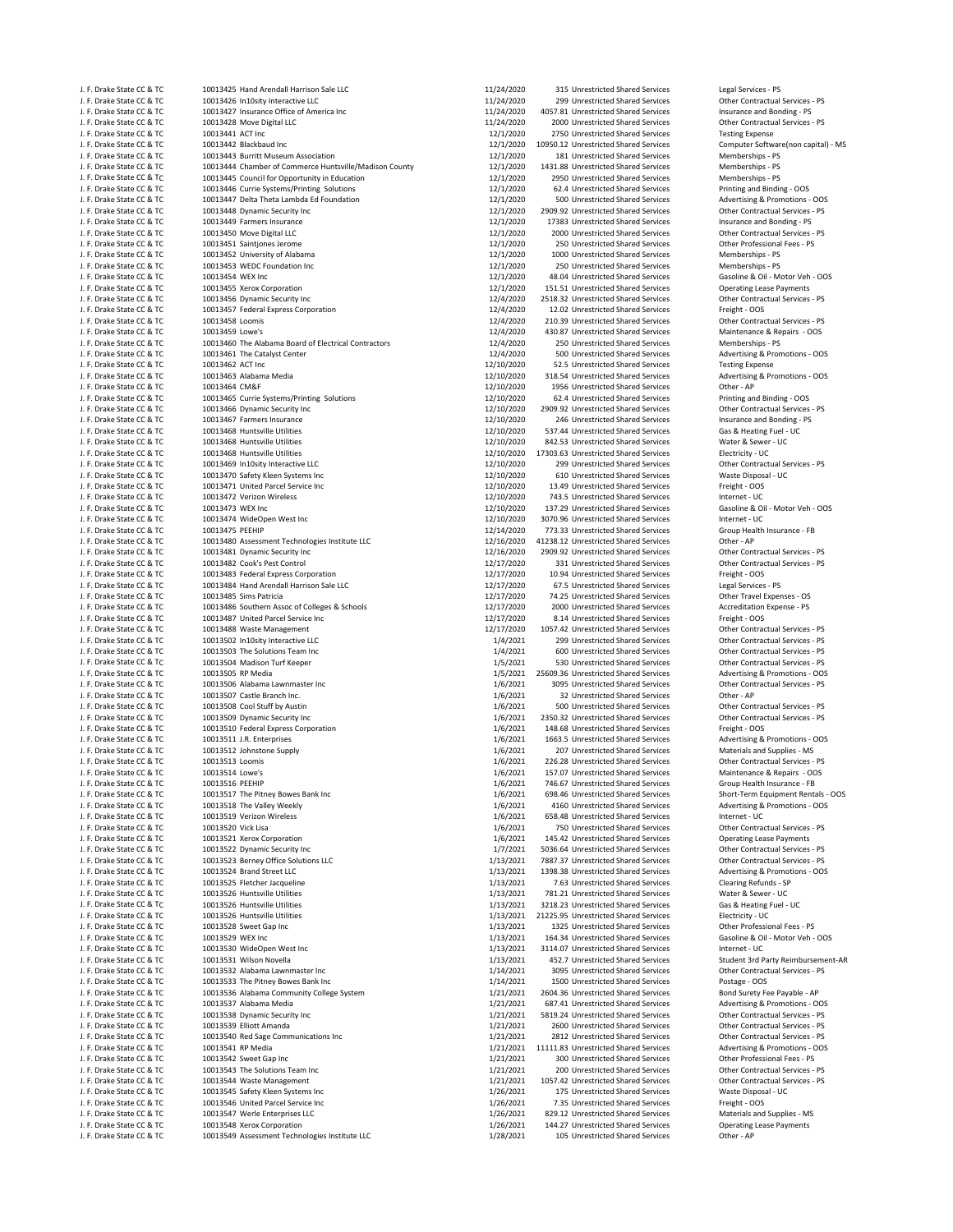J. F. Drake State CC & TC 10013551 Cook's Pest Control 11/28/2021 331 Unrestricted Shared Services Other Contractual Services - PS د 1/28/2021 1/28/2021 2490.22 Unrestricted Shared Services Other Contractual Services - PS J. F. Drake State CC & TC 10013552 Dynamic Security Inc 1/28/2021 2490.22 Unrestricted Shared Services Other Contractual Services Cher Contractual Services other Contractual Services other Contractual Services in the Servi J. F. Drake State CC & TC 10013553 Ecampus.com 1001 11 128/2021 9957.33 Unrestricted Shared Services Bookstore - A<br>J. F. Drake State CC & TC 10013554 Federal Express Corporation 1001 1128/2021 1021.96 Unrestricted Shared S J. F. Drake State CC & TC 10013554 Federal Express Corporation 1001. 11/28/2021 1021.96 Unrestricted Shared Services Freight Corporation 1/28/2021 1021.96 Unrestricted Shared Services Freight Manda J. F. Drake State CC & TC 10013555 Fells Wanda 1. ARM AND 1999 CONSIDENT 217.78 Unrestricted Shared Services Student 3rd Party Reimbursement-AR<br>1. F. Drake State CC & TC 10013556 In10sity Interactive LLC 1. The State Commu 10013556 In10sity Interactive LLC J. F. Drake State CC & TC 10013557 Sallie Mae Disbursement 1/28/2021 1089.021 5000 Unrestricted Shared Services Clearing Refunds - SP<br>J. F. Drake State CC & TC 10013558 Xerox Corporation 1/28/2021 1089.83 Unrestricted Shar J. F. Drake State CC & TC 10013558 Xerox Corporation 1/28/2021 1089.83 Unrestricted Shared Services 1. F. Drake State CC & TC 10013585 Carney Rose 6 1/28/2021 1/28/2021 171.04 Unrestricted Shared Services J. F. Drake State CC & TC 10013585 Carney Rose 2/2/2021 171.04 Unrestricted Shared Services Student 3rd Party Reimbursement‐AR J. F. Drake State CC & TC 10013586 Green Joseph 2002 2002 135.6 Unrestricted Shared Services Student 3rd Party Reimbursement-AR<br>J. F. Drake State CC & TC 10013587 Krueger International Inc and State State State 2/2/2021 17 J. F. Drake State CC & TC 10013587 Krueger International Inc 2/2/2021 478.2 Unrestricted Shared Services Materials and Supplies ‐ MS J. F. Drake State CC & TC 10013588 Move Digital LLC 1000 Contractual Services COM Contractual Services And Contractual Services - PS 2/2/2021 2000 Unrestricted Shared Services Other Contractual Services - PS 2/2/2021 412.6 J. F. Drake State CC & TC 10013591 Trav‐Ad Signs 2/3/2021 775.29 Unrestricted Shared Services Cher Contractual Services - PS<br>2/2/2021 668.82 Unrestricted Shared Services Internet - UC . Drake State Services Services Intern J. F. Drake State CC & TC 10013592 Verizon Wireless 2000 2000 2012/2021 668.82 Unrestricted Shared Services Internet - UC<br>1. F. Drake State CC & TC 10013593 Waste Management 2000 2000 2000 2012/2021 704.92 Unrestricted Sha J. F. 202021 704.92 Unrestricted Shared Services Other Contractual Services<br>1999 J. F. Drake State Contractual Services • PS 2012021 405.6 Unrestricted Shared Services Other Contractual J. F. Drake State CC & TC 10013594 Acro Service Corporation 1997 Corporation 2/4/2021 405.6 Unrestricted Shared Services 6ther Contractual Services 1005. Exercise 3. Acro Services 1199367 Contractual Services 1998 15888 Ac J. F. Drake State CC & TC 10013595 Business Systems & Consultants Inc 2/4/2021 6667 Unrestricted Shared Services Taxes & Licenses 6 and 2/4/2021 6667 Unrestricted Shared Services Taxes & Licenses & Licenses & Licenses & Co J. F. Drake State CC & TC 10013597 Elliott Amanda 1. F. Drake State Contractual Shared Services 6 2/4/2021 290 Unrestricted Shared Services 6 21. Preight - OOS<br>1. F. Drake State CC & TC 10013598 Federal Express Corporation J. F. Drake State CC & TC 10013598 Federal Express Corporation 2001 2012 78.55 Unrestricted Shared Services Freight 
1. F. Drake State CC & TC 10013599 Loomis 10013599 Loomis Corporation 1. F. Drake State CC & TC 10013599 J. F. Drake State CC & TC 10013600 Lowe's 2/4/2021 51.29 Unrestricted Shared Services Maintenance & Repairs - OOS<br>1. F. Drake State CC & TC 10013602 Alabama Lawnmaster Inc 2/9/2021 3095 Unrestricted Shared Services Other C J. F. Drake State CC & TC 10013602 Alabama Lawnmaster Inc 2000 Contract Contract Contract Shared Services and Devices and Contractual Services PS 2/9/2021 3095 Unrestricted Shared Services Other Contractual Services PS 2/9 J. F. Drake State CC & TC 10013603 Alabama Media 2001 2001 2002 2002 2002 343.54 Unrestricted Shared Services Advertising & Promotions – Promotions – Promotions – Promotions – Promotions – Promotions – Promotions – Promoti J. F. Drake State CC & TC 10013604 Alabama Possible 2001 2002 2/9/2021 1000 Unrestricted Shared Services Memberships - PS<br>2/9/2021 1255.64 Unrestricted Shared Services Cherc Contractual Services - PS 2/9/2021 2755.64 Unres J. F. Drake State CC & TC 10013606 Berney Office Solutions LLC 2/9/2021 8755.64 Unrestricted Shared Services Other Contractual Services - PS<br>1. F. Drake State CC & TC 10013607 Calhoun Community College 2/9/2021 48 Unrestri J. F. Drake State CC & TC 10013607 Calhoun Community College 2000 2001 2002021 48 Unrestricted Shared Services Other Contractual Services (1992) 19/2021 48 Unrestricted Shared Services Other Contractual Services (1998) 199 J. F. Drake State CC & TC 10013608 CDW LLC 2/9/2021 20028 Unrestricted Shared Services Taxes & Licenses ‐ OOS J. F. Drake State CC & TC 10013609 Office Depot 2.19 Companies 2/9/2021 10.3 Unrestricted Shared Services Materials and Supplies - MS<br>2/11/2021 31.5 Unrestricted Shared Services Testing Expense 1. F. Drake State CC & TC 10 J. F. Drake State CC & TC 10013610 ACT Inc<br>1. F. Drake State CC & TC 10013611 Dynamic Security Inc 2001 2001 2001 2001 2011/2021 5819.84 Unrestricted Shared Services Chher Contractual Services - PS J. F. Drake State CC & TC 10013611 Dynamic Security Inc 2001 Contractual Shared Services and Different results of the Contractual Shared Services of the Contractual Shared Services of the Contractual Shared Services 6 Trei J. F. Drake State CC & TC 10013612 Federal Express Corporation 2/11/2021 11.74 Unrestricted Shared Services Freight ‐ OOS J. F. Drake State CC & TC 10013613 Huntsville Utilities 2002 COMPUTE 100013613 Huntsville Utilities 2/11/2021 741.94 Unrestricted Shared Services Water & Sewer - UC<br>2011/2021 4606.18 Unrestricted Shared Services Gas & Heat J. F. Drake State CC & TC 10013613 Huntsville Utilities 2/11/2021 4606.18 Unrestricted Shared Services (1991)<br>1. F. Drake State CC & TC 10013613 Huntsville Utilities (1991) 1992 1993 1994 1994 2/11/2021 22666.74 Unrestrict J. F. Drake State CC & TC 10013613 Huntsville Utilities 2001 2001 22666.74 Unrestricted Shared Services Electricity - UC<br>1. F. Drake State CC & TC 10013615 RP Media 10013615 RPM Dramatics 2001 2001 2001/2021 2005.2012 0017 J. F. Drake State CC & TC 10013615 RP Media 2001 Companies and the Companies of the COM 11/2021 6917.14 Unrestricted Shared Services Advertising Advertising Companies Advertising Companies Advertising Companies Advertising J. F. Drake State CC & TC 10013617 WideOpen West Inc 2001 3165.39 Unrestricted Shared Services Shared Services<br>1. F. Drake State CC & TC 10013618 Berney Office Solutions LLC 1. 2/11/2021 1109.75 Unrestricted Shared Service J. F. Drake State CC & TC 10013618 Berney Office Solutions LLC 2/11/2021 1109.75 Unrestricted Shared Services Cher Contractual COMENT CONTRACTUAL 2011 2021 1109.75 Unrestricted Shared Services Other Contractual Services 6 J. F. Drake State CC & TC 10013619 WEDC Foundation Inc 2000 Committee COM COMMIC 2011/2021 500 Unrestricted Shared Services Memberships - PS Memberships - PS 2/11/2021 500 Unrestricted Shared Services Advertisine & Promoti J. F. Drake State CC & TC 10013620 Rosetta James Foundation 2000 2011 2021 2021 1500 Unrestricted Shared Services Advertising & Promotion 2/17/2021 1500 Unrestricted Shared Services Advertising & Promotions and Services an J. F. Drake State CC & TC 10013621 CDW LLC 2/17/2021 3855.36 Unrestricted Shared Services Taxes & Licenses ‐ OOS J. F. Drake State CC & TC 10013623 Federal Express Corporation 2000 2000 2017/2021 7.29 Unrestricted Shared Services Freight - OOS<br>2117/2021 189.51 Unrestricted Shared Services Materials and Supplies - MS (1999). I. F. Dra J. F. Drake State CC & TC 10013624 Office Depot 2001 199.51 Unrestricted Shared Services Materials and Supplies - MS<br>2013-91-2001 1. F. Drake State CC & TC 20011625 The Solutions Team Inc 2001 1999 12/17/2021 200 Unrestric J. F. Drake State CC & TC 10013627 Castle Branch Inc. 2001 Castle Branch Inc. 2/23/2021 436.25 Unrestricted Shared Services Other - AP<br>2023/2021 67.5 Unrestricted Shared Services Agel Services - PS 2014 67.5 Unrestricted S J. F. Drake State CC & TC 10013628 Hand Arendall Harrison Sale LLC 2/23/2021 67.5 Unrestricted Shared Services Legal Services - PS<br>J. F. Drake State CC & TC 10013629 In10sity Interactive LLC 2000 2000 2023/2021 299 Unrestr J. F. Drake State CC & TC 10013629 In10sity Interactive LLC 2/23/2021 299 Unrestricted Shared Services (10013629 Interactive LLC 2/23/2021 299 Unrestricted Shared Services (10013630 Scales Leremy J. F. Drake State CC & TC 10013630 Scales Jeremy 2/23/2021 95 Unrestricted Shared Services Student 3rd Party Reimbursement‐AR J. F. Drake State CC & TC 10013641 Move Digital LLC 2/24/2021 2000 Unrestricted Shared Services 1. F. Drake State CC & TC 10013642 Andrews Darise 2/25/2021 2000 Unrestricted Shared Services J. F. Drake State CC & TC 10013642 Andrews Darise 2001 190 Vir and 2002/2021 190 Unrestricted Shared Services Student 3rd Party Reimbursement-AF (AFT) 2.15. 2021 190 Unrestricted Shared Services Student 3rd Party Reimburs J. F. Drake State CC & TC 10013644 Dynamic Security Inc 2000 2000 2005 2009.92 Unrestricted Shared Services Communication Security Inc 2/25/2021 2909.92 Unrestricted Shared Services Other Contractual Services - PS<br>2/25/202 J. F. Drake State CC & TC 10013645 Walker 360 Inc 2/25/2021 169.12 Unrestricted Shared Services Printing and Binding ‐ OOS J. F. Drake State CC & TC 10013646 Waste Management 2/25/2021 1057.42 Unrestricted Shared Services Other Contractual Services ‐ PS J. F. Drake State CC & TC 10013647 WEX Inc 2008 2008 2008 2014 48.95 Unrestricted Shared Services Gasoline & Oil – Motor Veh – OOS<br>1. F. Drake State CC & TC 10013648 Wine & Design 2008 2008 2008 2015/2021 600 Unrestricted J. F. Drake State CC & TC 10013648 Wine & Design 2002 2003 2025/2021 600 Unrestricted Shared Services Materials and Supplies FESTING 2021 600 Unrestricted Shared Services Materials and Supplies FESTING 2021 70 Unrestricted J. F. Drake State CC & TC 10013663 Brown Adrian 3/4/2021 70 Unrestricted Shared Services Testing Fees ‐ TF J. F. Drake State CC & TC 10013664 Castle Branch Inc. 1. The State State Other Faster Castle Branch Inc. 2. Sa<br>J. F. Drake State CC & TC 10013665 Cobbs Allen & Hall Inc. 1. The State Castle College and Bonding PS and Bondi J. F. Drake State CC & TC 10013665 Cobbs Allen & Hall Inc. 3/4/2021 3834.01 Unrestricted Shared Services Insurance and Bonding ‐ PS 3/4/2021 3834.01 Unrestricted Shared Services Insurance and Bonding ‐ PS 3/4/2021 5400.14 J. F. Drake State CC & TC 10013667 Ecampus.com 3/4/2021 45058.51 Unrestricted Shared Services Bookstore - AP 3/4/2021 45058.51 Unrestricted Shared Services Bookstore - AP 3/4/2021 231.26 Unrestricted Shared Services Other J. F. Drake State CC & TC 10013668 Loomis 10013668 Loomis 10013668 Loomis 1001368 Loomis 10013668 Loomis 10013668 Loomis 10013668 Loomis 10013669 Loomis 10013668 Loomis 10013669 Loomis 10013669 Loomis 10013669 Loomis 10013 J. F. Drake State CC & TC 10013669 Lowe's 3/4/2021 5.34 Unrestricted Shared Services Maintenance & Repairs - OOS<br>19/4/2021 5.34 Unrestricted Shared Services May Allen States 19/4/2021 5.34 Unrestricted Shared Services Main J. F. Drake State CC & TC 10013670 Move Digital LLC 3/4/2021 2000 Unrestricted Shared Services 6ther Contractual 3/4/2021 2000 Unrestricted Shared Services Other Contractual Services 10013671 North Alabama African American J. F. Drake State CC & TC 10013671 North Alabama African American Chamber of Commerce 19/4/2021 450 Unrestricted Shared Services Memberships - PS<br>J. F. Drake State CC & TC 10013672 Safety Kleen Systems Inc 3/4/2021 610 Unr J. F. Drake State CC & TC 10013672 Safety Kleen Systems Inc 3/4/2021 610 Unrestricted Shared Services Waste Disposal - UC Unrestricted Shared Services Waste Disposal - UC Unrestricted Shared Services Waste Disposal - UC Un J. F. Drake State CC & TC 10013673 Speakin' Out News 3/4/2021 4000 Unrestricted Shared Services Advertising Advertising and Communism and Communism and Communism and Communism and Communism and Communism and Communism and J. F. Drake State CC & TC 10013674 United Parcel Service Inc 3/4/2021 13.59 Unrestricted Shared Services Freight - OOS<br>1. F. Drake State CC & TC 10013675 Verizon Wireless Computer States Computer States 194/2021 668.82 Unr J. F. Drake State CC & TC 10013676 Lowe's 3/4/2021 31.89 Unrestricted Shared Services Maintenance & Repairs ‐ OOS J. F. Drake State CC & TC 10013677 WEX Inc 3/4/2021 77.46 Unrestricted Shared Services Gasoline & Oil - Motor Veh -<br>J. F. Drake State CC & TC 10013678 Alabama Labor Law Poster Case Communication of the State Services of Ma J. F. Drake State CC & TC 10013678 Alabama Labor Law Poster 3/11/2021 209.5 Unrestricted Shared Services Materials and Supplies and Supplies 1. E. Drake State CC & TC 10013679 Assessment Technologies Institute LLC 3/11/202 J. F. Drake State CC & TC 10013679 Assessment Technologies Institute LLC 3/11/2021 45 Unrestricted Shared Services Other - AP 3. APS Cheffer Contractual Services of the restricted Shared Services of the restricted Shared S J. F. Drake State CC & TC 10013680 Dynamic Security Inc 3/11/2021 3909.92 Unrestricted Shared Services Charactual Services Charactual Services other Contractual Services Character Contractual Services of the Contractual Se J. F. Drake State CC & TC 10013681 Huntsville Utilities 3/11/2021 955.86 Unrestricted Shared Services Water & Sewer - UC<br>J. F. Drake State CC & TC 10013681 Huntsville Utilities 3/11/2021 955.86 Unrestricted Shared Services J. F. Drake State CC & TC 10013681 Huntsville Utilities 3/11/2021 21629.28 Unrestricted Shared Services Electricity - UC = 10013682 Office Depot<br>1. F. Drake State CC & TC 10013682 Office Depot J. F. Drake State CC & TC 10013682 Office Depot 3/11/2021 200.8 Unrestricted Shared Services Materials and Supplies - MS<br>1. F. Drake State CC & TC 10013683 T & T Annilance 3/11/2021 3850 Unrestricted Shared Services Mainte J. F. B. T. Appliance State Coccine State Coccine 3/11/2021 3850 Unrestricted Shared Services Maintenance 3/11/2021 3850 Unrestricted Shared Services Maintenance Application Foundation 60 and 3/11/2021 1300 Unrestricted Sh J. F. Drake State CC & TC 10013684 US Space & Rocket Center Education Foundation 3/11/2021 1300 Unrestricted Shared Services Advertising & Promotions - OOS<br>3/11/2021 143.71 Unrestricted Shared Services Operating Lease Paym J. F. Drake State CC & TC 10013685 Xerox Corporation 1999 Corporation 3/11/2021 143.71 Unrestricted Shared Services Supporating Lease Payments 1. F. Drake State CC & TC 10013688 Alabama Lawnmaster Inc 3/18/2021 3095 Unrest 10013688 Alabama Lawnmaster Inc J. F. Drake State CC & TC 10013689 Burritt Museum Association 3/18/2021 2500 Unrestricted Shared Services Advertising & Promotions - OOS<br>3/18/2021 1155 Unrestricted Shared Services Advertising & Promotions • PS (18/2021 11 J. F. Drake State CC & TC 10013690 Cool Stuff by Austin 1990 Cool Stuff by Austin 1155 Unrestricted Shared Services Souther Contractual Services of the Contractual Services of the Contractual Services of the Contractual Se J. F. Drake State CC & TC 10013692 J F Drake State Community College & Technical College 3/18/2021 97 Unrestricted Shared Services Other Non-Capital Costs<br>J. F. Drake State CC & TC 10013693 Leslie Martisha by the Musical C J. F. Drake State CC & TC 10013693 Leslie Martisha 3/18/2021 2.45 Unrestricted Shared Services Clearing Refunds ‐ SP J. F. Drake State CC & TC 10013694 RP Media 3000 and the State COS of the State CC & TC 10013694 RP Media 3/18/2021 3254.18 Unrestricted Shared Services Advertising & Promotions - OOS<br>3/18/2021 508 Unrestricted Shared Serv J. F. Drake State CC & TC 10013695 Rydin Decals 3/18/2021 508 Unrestricted Shared Services Materials and Supplies - MS<br>1. F. Drake State CC & TC 10013696 WideOpen West Inc and Supplies 100 118/2021 3130.29 Unrestricted Sha J. F. Drake State CC & TC 10013696 WideOpen West Inc 3/18/2021 3130.29 Unrestricted Shared Services Internet - UC<br>1. F. Drake State CC & TC 10013697 4Imprint Inc 3/23/2021 458.19 Unrestricted Shared Services Advertising & J. F. Drake State CC & TC 10013697 4Imprint Inc 3/23/2021 458.19 Unrestricted Shared Services Advertising & Promotions • OOS<br>1. F. Drake State CC & TC 10013698 Dynamic Security Inc 3/23/2021 3846.97 Unrestricted Shared Ser

J. F. Drake State CC & TC 10013550 Castle Branch Inc. 1/28/2021 559.25 Unrestricted Shared Services Other ‐ AP A12 68 Unrestricted Shared Services J. 1400 Unrestricted Shared Services Cother - AP<br>1996 Unrestricted Shared Services Cother Contractual Services - PS 2/4/2021 229.24 Unrestricted Shared Services Other Contractual Services - PS<br>2/4/2021 51.29 Unrestricted Shared Services Maintenance & Renairs - OOS 95 Unrestricted Shared Services 2/17/2021 200 Unrestricted Shared Services<br>2/23/2021 236.25 Unrestricted Shared Services 5400.14 Unrestricted Shared Services 668.82 Unrestricted Shared Services 4501.99 Unrestricted Shared Services 1502.29 Unrestricted Shared Services 2846.97 Unrestricted Shared Services

Student 3rd Party Reimbursement-AR Other Contractual Services - PS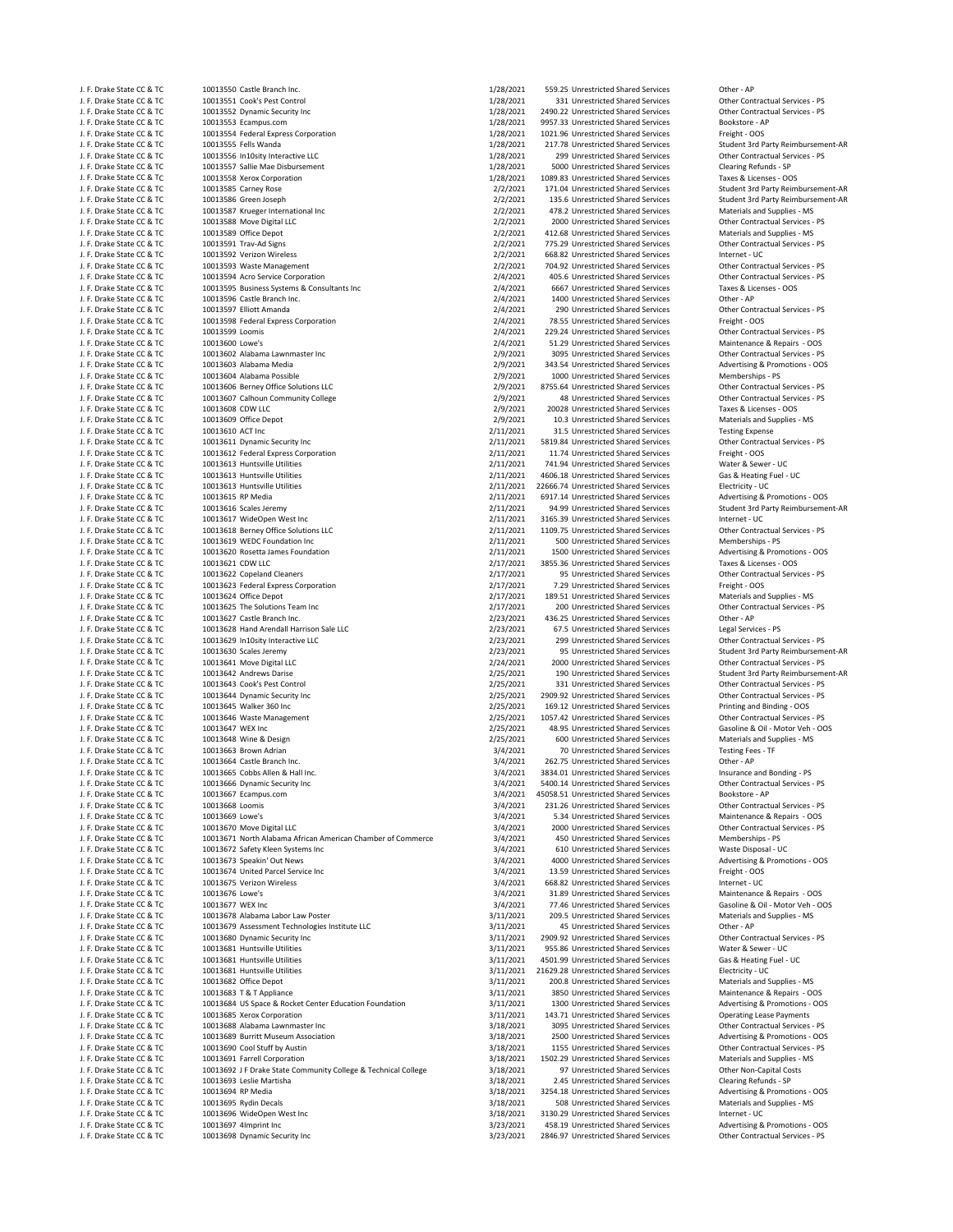| J. F. Drake State CC & TC<br>10013700 HESI - ELSEVIER<br>3/23/2021<br>143 Unrestricted Shared Services<br>Other - AP<br>3/23/2021<br>J. F. Drake State CC & TC<br>10013701 The Solutions Team Inc<br>200 Unrestricted Shared Services<br>Other Contractual Services - PS<br>3/23/2021<br>J. F. Drake State CC & TC<br>10013702 Waste Management<br>1057.42 Unrestricted Shared Services<br>3/23/2021<br>J. F. Drake State CC & TC<br>10013703 Xerox Corporation<br>156.48 Unrestricted Shared Services<br><b>Operating Lease Payments</b><br>3/26/2021<br>J. F. Drake State CC & TC<br>10013704 The Pitney Bowes Bank Inc<br>1000 Unrestricted Shared Services<br>Postage - OOS<br>J. F. Drake State CC & TC<br>10013705 ACT Inc<br>3/30/2021<br>31.5 Unrestricted Shared Services<br><b>Testing Expense</b><br>3/30/2021<br>J. F. Drake State CC & TC<br>10013706 Assessment Technologies Institute LLC<br>120 Unrestricted Shared Services<br>Other - AP<br>10013707 Castle Branch Inc.<br>3/30/2021<br>Other - AP<br>J. F. Drake State CC & TC<br>102.75 Unrestricted Shared Services<br>10013708 CDW LLC<br>3/30/2021<br>Taxes & Licenses - OOS<br>J. F. Drake State CC & TC<br>5346 Unrestricted Shared Services<br>3/30/2021<br>J. F. Drake State CC & TC<br>10013709 Cook's Pest Control<br>331 Unrestricted Shared Services<br>3/30/2021<br>2721.06 Unrestricted Shared Services<br>J. F. Drake State CC & TC<br>10013710 Dynamic Security Inc<br>Other Contractual Services - PS<br>3/30/2021<br>J. F. Drake State CC & TC<br>10013711 North Alabama Engraving Stamp Company<br>72.45 Unrestricted Shared Services<br>Materials and Supplies - MS<br>3/30/2021<br>J. F. Drake State CC & TC<br>10013712 The Pitney Bowes Bank Inc<br>698.46 Unrestricted Shared Services<br>Short-Term Equipment Rentals<br>3/30/2021<br>J. F. Drake State CC & TC<br>10013713 WEX Inc<br>75.6 Unrestricted Shared Services<br>Gasoline & Oil - Motor Veh - O<br>3/30/2021<br>J. F. Drake State CC & TC<br>10013714 WEX Inc<br>27.95 Unrestricted Shared Services<br>3/31/2021<br>Advertising & Promotions - OO<br>J. F. Drake State CC & TC<br>10013728 4Imprint Inc<br>1020.88 Unrestricted Shared Services<br>J. F. Drake State CC & TC<br>10013729 Alabama Community College System President's Association<br>3/31/2021<br>300 Unrestricted Shared Services<br><b>Registration Fees-IS</b><br>10013730 Brand Street LLC<br>3/31/2021<br>J. F. Drake State CC & TC<br>200.13 Unrestricted Shared Services<br>Materials and Supplies - MS<br>3/31/2021<br>J. F. Drake State CC & TC<br>10013731 Castle Branch Inc.<br>566 Unrestricted Shared Services<br>Other - AP<br>3/31/2021<br>Advertising & Promotions - OO<br>J. F. Drake State CC & TC<br>10013732 Currie Systems/Printing Solutions<br>2672.35 Unrestricted Shared Services<br>3/31/2021<br>J. F. Drake State CC & TC<br>10013733 In10sity Interactive LLC<br>299 Unrestricted Shared Services<br>10013734 Sweet Gap Inc<br>3/31/2021<br>Other Professional Fees - PS<br>J. F. Drake State CC & TC<br>1900 Unrestricted Shared Services<br>10013735 Verizon Wireless<br>3/31/2021<br>Internet - UC<br>J. F. Drake State CC & TC<br>668.84 Unrestricted Shared Services<br>J. F. Drake State CC & TC<br>10013736 Walker 360 Inc<br>3/31/2021<br>650.03 Unrestricted Shared Services<br>Printing and Binding - OOS<br>4/7/2021<br>Computer Software(non capita<br>J. F. Drake State CC & TC<br>10013740 ALLDATA LLC<br>975 Unrestricted Shared Services<br>J. F. Drake State CC & TC<br>4/7/2021<br>10013741 Dynamic Security Inc<br>2812 Unrestricted Shared Services<br>J. F. Drake State CC & TC<br>10013742 Elliott Amanda<br>4/7/2021<br>750 Unrestricted Shared Services<br>4/7/2021<br>J. F. Drake State CC & TC<br>10013743 Federal Express Corporation<br>55.13 Unrestricted Shared Services<br>Freight - OOS<br>J. F. Drake State CC & TC<br>10013744 Loomis<br>4/7/2021<br>Other Contractual Services - PS<br>238.42 Unrestricted Shared Services<br>4/7/2021<br>J. F. Drake State CC & TC<br>10013745 Mitchell 1<br>1099 Unrestricted Shared Services<br>Computer Software(non capita<br>4/7/2021<br>J. F. Drake State CC & TC<br>10013746 Move Digital LLC<br>2000 Unrestricted Shared Services<br>4/8/2021<br>J. F. Drake State CC & TC<br>10013747 Dynamic Security Inc<br>2350.32 Unrestricted Shared Services<br>10013748 Lowe's<br>4/8/2021<br>108.04 Unrestricted Shared Services<br>J. F. Drake State CC & TC<br>10013749 ACT Inc<br>4/13/2021<br>J. F. Drake State CC & TC<br>31.5 Unrestricted Shared Services<br><b>Testing Expense</b><br>4/13/2021<br>J. F. Drake State CC & TC<br>10013750 Currie Systems/Printing Solutions<br>1257.61 Unrestricted Shared Services<br>Advertising & Promotions - OO<br>10013751 Huntsville Shred Services<br>4/13/2021<br>J. F. Drake State CC & TC<br>4600 Unrestricted Shared Services<br>Waste Disposal - UC<br>4/13/2021<br>J. F. Drake State CC & TC<br>10013752 Huntsville Utilities<br>889.4 Unrestricted Shared Services<br>Water & Sewer - UC<br>4/13/2021<br>J. F. Drake State CC & TC<br>10013752 Huntsville Utilities<br>2963.53 Unrestricted Shared Services<br>Gas & Heating Fuel - UC<br>4/13/2021<br>J. F. Drake State CC & TC<br>10013752 Huntsville Utilities<br>20735.27 Unrestricted Shared Services<br>Electricity - UC<br>J. F. Drake State CC & TC<br>10013753 Imprint Yourself Promotional Products LLC<br>4/13/2021<br>Advertising & Promotions - OO<br>531.09 Unrestricted Shared Services<br>10013754 Landers McClarty Dodge Chrysler Jeep Ram<br>4/13/2021<br>Maintenance & Repairs - OOS<br>J. F. Drake State CC & TC<br>871.24 Unrestricted Shared Services<br>4/13/2021<br>J. F. Drake State CC & TC<br>10013755 Oakwood University<br>285.29 Unrestricted Shared Services<br>Participant Costs-Other<br>10013756 The All-Alabama Academic Team Foundation<br>4/13/2021<br>J. F. Drake State CC & TC<br>1800 Unrestricted Shared Services<br>Participant Costs-Other<br>4/13/2021<br>Internet - UC<br>J. F. Drake State CC & TC<br>10013757 WideOpen West Inc<br>3199.01 Unrestricted Shared Services<br>Other Contractual Services - PS<br>J. F. Drake State CC & TC<br>10013759 Alabama Lawnmaster Inc<br>4/20/2021<br>3095 Unrestricted Shared Services<br>4/20/2021<br>Other Contractual Services - PS<br>J. F. Drake State CC & TC<br>10013760 Berney Office Solutions LLC<br>1109.75 Unrestricted Shared Services<br>4/20/2021<br>J. F. Drake State CC & TC<br>10013761 Federal Express Corporation<br>50.76 Unrestricted Shared Services<br>Freight - OOS<br>4/20/2021<br>Other Contractual Services - PS<br>J. F. Drake State CC & TC<br>10013762 Heartland Campus Solutions Ecsi<br>647.1 Unrestricted Shared Services<br>4/20/2021<br>J. F. Drake State CC & TC<br>10013763 J.R. Enterprises<br>1983.25 Unrestricted Shared Services<br>4/20/2021<br>Other Professional Fees - PS<br>J. F. Drake State CC & TC<br>10013764 OJs Photography<br>605 Unrestricted Shared Services<br>J. F. Drake State CC & TC<br>10013765 RP Media<br>4/20/2021<br>4167.35 Unrestricted Shared Services<br>Advertising & Promotions - OO<br>J. F. Drake State CC & TC<br>10013766 Sims Patricia<br>4/20/2021<br>170 Unrestricted Shared Services<br>Other Travel Expenses - IS<br>4/20/2021<br>J. F. Drake State CC & TC<br>10013767 Society for Human Resource Management<br>Memberships - PS<br>219 Unrestricted Shared Services<br>4/20/2021<br>Other Contractual Services - PS<br>J. F. Drake State CC & TC<br>10013768 The Solutions Team Inc<br>200 Unrestricted Shared Services<br>4/20/2021<br>J. F. Drake State CC & TC<br>10013769 Waste Management<br>1057.42 Unrestricted Shared Services<br>4/22/2021<br>J. F. Drake State CC & TC<br>10013771 4Imprint Inc<br>707.04 Unrestricted Shared Services<br>Materials and Supplies - MS<br>4/22/2021<br>J. F. Drake State CC & TC<br>10013771 4Imprint Inc<br>1588.7 Unrestricted Shared Services<br>Advertising & Promotions - OO<br>10013772 Dynamic Security Inc<br>4/22/2021<br>Other Contractual Services - PS<br>J. F. Drake State CC & TC<br>5519.06 Unrestricted Shared Services<br>10013773 In10sity Interactive LLC<br>4/22/2021<br>Other Contractual Services - PS<br>J. F. Drake State CC & TC<br>299 Unrestricted Shared Services<br>10013774 LED Orange LLC<br>4/22/2021<br>J. F. Drake State CC & TC<br>2600 Unrestricted Shared Services<br><b>Graduation Expense</b><br>10013775 Red Sage Communications Inc<br>4/22/2021<br>J. F. Drake State CC & TC<br>1875 Unrestricted Shared Services<br>J. F. Drake State CC & TC<br>10013776 WEDC Foundation Inc<br>4/22/2021<br>2500 Unrestricted Shared Services<br>Advertising & Promotions - OO<br>4/29/2021<br>J. F. Drake State CC & TC<br>10013777 Alabama Lawnmaster Inc<br>600 Unrestricted Shared Services<br>Maintenance & Repairs - OOS<br>4/29/2021<br><b>Culinary Consumables</b><br>J. F. Drake State CC & TC<br>10013778 Bubba's Catering<br>214.25 Unrestricted Shared Services<br>4/29/2021<br>J. F. Drake State CC & TC<br>10013779 Castle Branch Inc.<br>673.75 Unrestricted Shared Services<br>Other - AP<br>4/29/2021<br>Other Contractual Services - PS<br>J. F. Drake State CC & TC<br>10013780 Cook's Pest Control<br>331 Unrestricted Shared Services<br>J. F. Drake State CC & TC<br>10013781 Federal Express Corporation<br>4/29/2021<br>12.31 Unrestricted Shared Services<br>Freight - OOS<br>4/29/2021<br>J. F. Drake State CC & TC<br>10013782 HESI - ELSEVIER<br>467.62 Unrestricted Shared Services<br>Other - AP<br>J. F. Drake State CC & TC<br>10013783 Oakwood University<br>4/29/2021<br>59.43 Unrestricted Shared Services<br>Participant Costs-Other<br>Advertising & Promotions - OO<br>J. F. Drake State CC & TC<br>10013784 R & R Sports<br>4/29/2021<br>325 Unrestricted Shared Services<br>4/29/2021<br>J. F. Drake State CC & TC<br>10013785 Sam's Club<br>92.94 Unrestricted Shared Services<br><b>Culinary Consumables</b><br>4/29/2021<br>J. F. Drake State CC & TC<br>10013786 WEX Inc<br>159.08 Unrestricted Shared Services<br>4/29/2021<br>J. F. Drake State CC & TC<br>10013787 WEX Inc<br>26.58 Unrestricted Shared Services<br>J. F. Drake State CC & TC<br>10013788 Xerox Corporation<br>4/29/2021<br>151.46 Unrestricted Shared Services<br><b>Operating Lease Payments</b><br>5/3/2021<br>Maintenance & Repairs - OOS<br>J. F. Drake State CC & TC<br>10013801 Redline Striping<br>4890.24 Unrestricted Shared Services<br>10013803 Alabama Media<br>5/5/2021<br>Advertising & Promotions - OO<br>J. F. Drake State CC & TC<br>155.4 Unrestricted Shared Services<br>J. F. Drake State CC & TC<br>10013804 Berney Office Solutions LLC<br>5/5/2021<br>10068.99 Unrestricted Shared Services<br>5/5/2021<br>J. F. Drake State CC & TC<br>10013805 Cool Stuff by Austin<br>1395 Unrestricted Shared Services<br>10013806 Copeland Cleaners<br>5/5/2021<br>J. F. Drake State CC & TC<br>96 Unrestricted Shared Services<br>5/5/2021<br>J. F. Drake State CC & TC<br>10013807 Council for Higher Edu Accreditation<br>690 Unrestricted Shared Services<br>Memberships - PS<br>J. F. Drake State CC & TC<br>10013808 Dynamic Security Inc<br>5/5/2021<br>2909.92 Unrestricted Shared Services<br>Other Contractual Services - PS<br>5/5/2021<br>J. F. Drake State CC & TC<br>10013809 Loomis<br>234.29 Unrestricted Shared Services<br>5/5/2021<br>J. F. Drake State CC & TC<br>10013810 Lowe's<br>332.53 Unrestricted Shared Services<br>10013811 Move Digital LLC<br>J. F. Drake State CC & TC<br>5/5/2021<br>2000 Unrestricted Shared Services<br>5/5/2021<br>J. F. Drake State CC & TC<br>10013812 PMT Publishing<br>5560 Unrestricted Shared Services<br>Advertising & Promotions - OO<br>5/5/2021<br>Other Travel Expenses - IS<br>10013813 Sims Patricia<br>170 Unrestricted Shared Services<br>J. F. Drake State CC & TC<br>J. F. Drake State CC & TC<br>10013814 The Pitney Bowes Bank Inc<br>5/5/2021<br>1000 Unrestricted Shared Services<br>Postage - OOS<br>5/5/2021<br>J. F. Drake State CC & TC<br>10013815 Verizon Wireless<br>668.94 Unrestricted Shared Services<br>Internet - UC<br>5/5/2021<br>J. F. Drake State CC & TC<br>10013816 Walker 360 Inc<br>178.25 Unrestricted Shared Services<br>Printing and Binding - OOS<br>10013817 4Imprint Inc<br>5/11/2021<br>Advertising & Promotions - OO<br>J. F. Drake State CC & TC<br>2703.04 Unrestricted Shared Services<br>10013818 4Imprint Inc<br>5/11/2021<br>J. F. Drake State CC & TC<br>326.36 Unrestricted Shared Services<br><b>Graduation Expense</b><br>J. F. Drake State CC & TC<br>10013819 Accreditation Commission For Ed In Nursing Inc. (ACEN)<br>5/11/2021<br>2395.83 Unrestricted Shared Services<br>Accreditation Expense - PS<br>10013820 Chamber of Commerce of Huntsville/Madison County<br>J. F. Drake State CC & TC<br>5/11/2021<br>2000 Unrestricted Shared Services<br>J. F. Drake State CC & TC<br>10013821 Copeland Cleaners<br>5/11/2021<br>45.5 Unrestricted Shared Services<br><b>Graduation Expense</b> | J. F. Drake State CC & TC | 10013699 Galindo-Baird Yibeli      |           |                                      |                                 |
|------------------------------------------------------------------------------------------------------------------------------------------------------------------------------------------------------------------------------------------------------------------------------------------------------------------------------------------------------------------------------------------------------------------------------------------------------------------------------------------------------------------------------------------------------------------------------------------------------------------------------------------------------------------------------------------------------------------------------------------------------------------------------------------------------------------------------------------------------------------------------------------------------------------------------------------------------------------------------------------------------------------------------------------------------------------------------------------------------------------------------------------------------------------------------------------------------------------------------------------------------------------------------------------------------------------------------------------------------------------------------------------------------------------------------------------------------------------------------------------------------------------------------------------------------------------------------------------------------------------------------------------------------------------------------------------------------------------------------------------------------------------------------------------------------------------------------------------------------------------------------------------------------------------------------------------------------------------------------------------------------------------------------------------------------------------------------------------------------------------------------------------------------------------------------------------------------------------------------------------------------------------------------------------------------------------------------------------------------------------------------------------------------------------------------------------------------------------------------------------------------------------------------------------------------------------------------------------------------------------------------------------------------------------------------------------------------------------------------------------------------------------------------------------------------------------------------------------------------------------------------------------------------------------------------------------------------------------------------------------------------------------------------------------------------------------------------------------------------------------------------------------------------------------------------------------------------------------------------------------------------------------------------------------------------------------------------------------------------------------------------------------------------------------------------------------------------------------------------------------------------------------------------------------------------------------------------------------------------------------------------------------------------------------------------------------------------------------------------------------------------------------------------------------------------------------------------------------------------------------------------------------------------------------------------------------------------------------------------------------------------------------------------------------------------------------------------------------------------------------------------------------------------------------------------------------------------------------------------------------------------------------------------------------------------------------------------------------------------------------------------------------------------------------------------------------------------------------------------------------------------------------------------------------------------------------------------------------------------------------------------------------------------------------------------------------------------------------------------------------------------------------------------------------------------------------------------------------------------------------------------------------------------------------------------------------------------------------------------------------------------------------------------------------------------------------------------------------------------------------------------------------------------------------------------------------------------------------------------------------------------------------------------------------------------------------------------------------------------------------------------------------------------------------------------------------------------------------------------------------------------------------------------------------------------------------------------------------------------------------------------------------------------------------------------------------------------------------------------------------------------------------------------------------------------------------------------------------------------------------------------------------------------------------------------------------------------------------------------------------------------------------------------------------------------------------------------------------------------------------------------------------------------------------------------------------------------------------------------------------------------------------------------------------------------------------------------------------------------------------------------------------------------------------------------------------------------------------------------------------------------------------------------------------------------------------------------------------------------------------------------------------------------------------------------------------------------------------------------------------------------------------------------------------------------------------------------------------------------------------------------------------------------------------------------------------------------------------------------------------------------------------------------------------------------------------------------------------------------------------------------------------------------------------------------------------------------------------------------------------------------------------------------------------------------------------------------------------------------------------------------------------------------------------------------------------------------------------------------------------------------------------------------------------------------------------------------------------------------------------------------------------------------------------------------------------------------------------------------------------------------------------------------------------------------------------------------------------------------------------------------------------------------------------------------------------------------------------------------------------------------------------------------------------------------------------------------------------------------------------------------------------------------------------------------------------------------------------------------------------------------------------------------------------------------------------------------------------------------------------------------------------------------------------------------------------------------------------------------------------------------------------------------------------------------------------------------------------------------------------------------------------------------------------------------------------------------------------------------------------------------------------------------------------------------------------------------------------------------------------------------------------------------------------------------------------------------------------------------------------------------------------------------------------------------------------------------------------------------------------------------------------------------------------------------------------------------------------------------------------------------------------------------------------------------------------------------------------------------------------------------------------------------------------------------------------------------------------------------------------------------------------------------------------------------------------------------------------------------------------------------------------------------------------------------------------------------------------------------------------------------------------------------------------------------------------------------------------------------------------------------------------------------------------------------------------------------------------------------------------------------------------------------------------------------------------------------------------------------------------------------------------------------------------------------------------------------------------------------------------------------------------------------------------------------------------------------------------------------------------------------------------------------------------------------------------------------------------------------------------------------------------------------------------------------------------------------------------------------------------------------------------------------------------------------------------------------------------------------------------------------------------------------------------------------------------------------------------------------------------------------------------------------------------------------------------------------------------------------------------------------------------------------------------------------------------------------------------------------------------------------------------------------------------------------------------------------------------------------------------------------------------------------------------------------------------------------------------------------------------------------------------------------------------------------------------------------------------------------------------------------------------------------------------------------------------------------------------------------------------------------------------------------------------------------------------------------------------------------------------------------------------------------------------------------------------------------------------------------------------------------------------------------------------------------------------------------------------------------------------------------------------------------------------------------------------------------------------------------------------------------------------------------------------------------------------------------------------------------------------------------------------------------------------------------------------------------------------------------------------------------------------------------------------------------------------------------------------------------------------------------------------------------------------------------------------------------------------------------------------------------------------------------------------------------------------------------------------------------------------------------------------------------------------------------------------------------------------------------------------------------------------------------------------------------------------------------------------------------------------------------------------------------------------------------------------------------------------------------------------------|---------------------------|------------------------------------|-----------|--------------------------------------|---------------------------------|
|                                                                                                                                                                                                                                                                                                                                                                                                                                                                                                                                                                                                                                                                                                                                                                                                                                                                                                                                                                                                                                                                                                                                                                                                                                                                                                                                                                                                                                                                                                                                                                                                                                                                                                                                                                                                                                                                                                                                                                                                                                                                                                                                                                                                                                                                                                                                                                                                                                                                                                                                                                                                                                                                                                                                                                                                                                                                                                                                                                                                                                                                                                                                                                                                                                                                                                                                                                                                                                                                                                                                                                                                                                                                                                                                                                                                                                                                                                                                                                                                                                                                                                                                                                                                                                                                                                                                                                                                                                                                                                                                                                                                                                                                                                                                                                                                                                                                                                                                                                                                                                                                                                                                                                                                                                                                                                                                                                                                                                                                                                                                                                                                                                                                                                                                                                                                                                                                                                                                                                                                                                                                                                                                                                                                                                                                                                                                                                                                                                                                                                                                                                                                                                                                                                                                                                                                                                                                                                                                                                                                                                                                                                                                                                                                                                                                                                                                                                                                                                                                                                                                                                                                                                                                                                                                                                                                                                                                                                                                                                                                                                                                                                                                                                                                                                                                                                                                                                                                                                                                                                                                                                                                                                                                                                                                                                                                                                                                                                                                                                                                                                                                                                                                                                                                                                                                                                                                                                                                                                                                                                                                                                                                                                                                                                                                                                                                                                                                                                                                                                                                                                                                                                                                                                                                                                                                                                                                                                                                                                                                                                                                                                                                                                                                                                                                                                                                                                                                                                                                                                                                                                                                                                                                                                                                                                                                                                                                                                                                                                                                                                                                                                                                                                                                                                                                                                                                                                                                                                                                                                                                                                                                                                                                                                                                                                                                                                                                                                                                                                                                                                                                                                                                                                                                                                                                                                                                                                                                                                                                                                                                                                                                                                                        |                           |                                    | 3/23/2021 | 1180.31 Unrestricted Shared Services | Prior Year Refunds/Adjustment   |
|                                                                                                                                                                                                                                                                                                                                                                                                                                                                                                                                                                                                                                                                                                                                                                                                                                                                                                                                                                                                                                                                                                                                                                                                                                                                                                                                                                                                                                                                                                                                                                                                                                                                                                                                                                                                                                                                                                                                                                                                                                                                                                                                                                                                                                                                                                                                                                                                                                                                                                                                                                                                                                                                                                                                                                                                                                                                                                                                                                                                                                                                                                                                                                                                                                                                                                                                                                                                                                                                                                                                                                                                                                                                                                                                                                                                                                                                                                                                                                                                                                                                                                                                                                                                                                                                                                                                                                                                                                                                                                                                                                                                                                                                                                                                                                                                                                                                                                                                                                                                                                                                                                                                                                                                                                                                                                                                                                                                                                                                                                                                                                                                                                                                                                                                                                                                                                                                                                                                                                                                                                                                                                                                                                                                                                                                                                                                                                                                                                                                                                                                                                                                                                                                                                                                                                                                                                                                                                                                                                                                                                                                                                                                                                                                                                                                                                                                                                                                                                                                                                                                                                                                                                                                                                                                                                                                                                                                                                                                                                                                                                                                                                                                                                                                                                                                                                                                                                                                                                                                                                                                                                                                                                                                                                                                                                                                                                                                                                                                                                                                                                                                                                                                                                                                                                                                                                                                                                                                                                                                                                                                                                                                                                                                                                                                                                                                                                                                                                                                                                                                                                                                                                                                                                                                                                                                                                                                                                                                                                                                                                                                                                                                                                                                                                                                                                                                                                                                                                                                                                                                                                                                                                                                                                                                                                                                                                                                                                                                                                                                                                                                                                                                                                                                                                                                                                                                                                                                                                                                                                                                                                                                                                                                                                                                                                                                                                                                                                                                                                                                                                                                                                                                                                                                                                                                                                                                                                                                                                                                                                                                                                                                                                                        |                           |                                    |           |                                      |                                 |
|                                                                                                                                                                                                                                                                                                                                                                                                                                                                                                                                                                                                                                                                                                                                                                                                                                                                                                                                                                                                                                                                                                                                                                                                                                                                                                                                                                                                                                                                                                                                                                                                                                                                                                                                                                                                                                                                                                                                                                                                                                                                                                                                                                                                                                                                                                                                                                                                                                                                                                                                                                                                                                                                                                                                                                                                                                                                                                                                                                                                                                                                                                                                                                                                                                                                                                                                                                                                                                                                                                                                                                                                                                                                                                                                                                                                                                                                                                                                                                                                                                                                                                                                                                                                                                                                                                                                                                                                                                                                                                                                                                                                                                                                                                                                                                                                                                                                                                                                                                                                                                                                                                                                                                                                                                                                                                                                                                                                                                                                                                                                                                                                                                                                                                                                                                                                                                                                                                                                                                                                                                                                                                                                                                                                                                                                                                                                                                                                                                                                                                                                                                                                                                                                                                                                                                                                                                                                                                                                                                                                                                                                                                                                                                                                                                                                                                                                                                                                                                                                                                                                                                                                                                                                                                                                                                                                                                                                                                                                                                                                                                                                                                                                                                                                                                                                                                                                                                                                                                                                                                                                                                                                                                                                                                                                                                                                                                                                                                                                                                                                                                                                                                                                                                                                                                                                                                                                                                                                                                                                                                                                                                                                                                                                                                                                                                                                                                                                                                                                                                                                                                                                                                                                                                                                                                                                                                                                                                                                                                                                                                                                                                                                                                                                                                                                                                                                                                                                                                                                                                                                                                                                                                                                                                                                                                                                                                                                                                                                                                                                                                                                                                                                                                                                                                                                                                                                                                                                                                                                                                                                                                                                                                                                                                                                                                                                                                                                                                                                                                                                                                                                                                                                                                                                                                                                                                                                                                                                                                                                                                                                                                                                                                                        |                           |                                    |           |                                      |                                 |
|                                                                                                                                                                                                                                                                                                                                                                                                                                                                                                                                                                                                                                                                                                                                                                                                                                                                                                                                                                                                                                                                                                                                                                                                                                                                                                                                                                                                                                                                                                                                                                                                                                                                                                                                                                                                                                                                                                                                                                                                                                                                                                                                                                                                                                                                                                                                                                                                                                                                                                                                                                                                                                                                                                                                                                                                                                                                                                                                                                                                                                                                                                                                                                                                                                                                                                                                                                                                                                                                                                                                                                                                                                                                                                                                                                                                                                                                                                                                                                                                                                                                                                                                                                                                                                                                                                                                                                                                                                                                                                                                                                                                                                                                                                                                                                                                                                                                                                                                                                                                                                                                                                                                                                                                                                                                                                                                                                                                                                                                                                                                                                                                                                                                                                                                                                                                                                                                                                                                                                                                                                                                                                                                                                                                                                                                                                                                                                                                                                                                                                                                                                                                                                                                                                                                                                                                                                                                                                                                                                                                                                                                                                                                                                                                                                                                                                                                                                                                                                                                                                                                                                                                                                                                                                                                                                                                                                                                                                                                                                                                                                                                                                                                                                                                                                                                                                                                                                                                                                                                                                                                                                                                                                                                                                                                                                                                                                                                                                                                                                                                                                                                                                                                                                                                                                                                                                                                                                                                                                                                                                                                                                                                                                                                                                                                                                                                                                                                                                                                                                                                                                                                                                                                                                                                                                                                                                                                                                                                                                                                                                                                                                                                                                                                                                                                                                                                                                                                                                                                                                                                                                                                                                                                                                                                                                                                                                                                                                                                                                                                                                                                                                                                                                                                                                                                                                                                                                                                                                                                                                                                                                                                                                                                                                                                                                                                                                                                                                                                                                                                                                                                                                                                                                                                                                                                                                                                                                                                                                                                                                                                                                                                                                                        |                           |                                    |           |                                      | Other Contractual Services - PS |
|                                                                                                                                                                                                                                                                                                                                                                                                                                                                                                                                                                                                                                                                                                                                                                                                                                                                                                                                                                                                                                                                                                                                                                                                                                                                                                                                                                                                                                                                                                                                                                                                                                                                                                                                                                                                                                                                                                                                                                                                                                                                                                                                                                                                                                                                                                                                                                                                                                                                                                                                                                                                                                                                                                                                                                                                                                                                                                                                                                                                                                                                                                                                                                                                                                                                                                                                                                                                                                                                                                                                                                                                                                                                                                                                                                                                                                                                                                                                                                                                                                                                                                                                                                                                                                                                                                                                                                                                                                                                                                                                                                                                                                                                                                                                                                                                                                                                                                                                                                                                                                                                                                                                                                                                                                                                                                                                                                                                                                                                                                                                                                                                                                                                                                                                                                                                                                                                                                                                                                                                                                                                                                                                                                                                                                                                                                                                                                                                                                                                                                                                                                                                                                                                                                                                                                                                                                                                                                                                                                                                                                                                                                                                                                                                                                                                                                                                                                                                                                                                                                                                                                                                                                                                                                                                                                                                                                                                                                                                                                                                                                                                                                                                                                                                                                                                                                                                                                                                                                                                                                                                                                                                                                                                                                                                                                                                                                                                                                                                                                                                                                                                                                                                                                                                                                                                                                                                                                                                                                                                                                                                                                                                                                                                                                                                                                                                                                                                                                                                                                                                                                                                                                                                                                                                                                                                                                                                                                                                                                                                                                                                                                                                                                                                                                                                                                                                                                                                                                                                                                                                                                                                                                                                                                                                                                                                                                                                                                                                                                                                                                                                                                                                                                                                                                                                                                                                                                                                                                                                                                                                                                                                                                                                                                                                                                                                                                                                                                                                                                                                                                                                                                                                                                                                                                                                                                                                                                                                                                                                                                                                                                                                                                                        |                           |                                    |           |                                      |                                 |
|                                                                                                                                                                                                                                                                                                                                                                                                                                                                                                                                                                                                                                                                                                                                                                                                                                                                                                                                                                                                                                                                                                                                                                                                                                                                                                                                                                                                                                                                                                                                                                                                                                                                                                                                                                                                                                                                                                                                                                                                                                                                                                                                                                                                                                                                                                                                                                                                                                                                                                                                                                                                                                                                                                                                                                                                                                                                                                                                                                                                                                                                                                                                                                                                                                                                                                                                                                                                                                                                                                                                                                                                                                                                                                                                                                                                                                                                                                                                                                                                                                                                                                                                                                                                                                                                                                                                                                                                                                                                                                                                                                                                                                                                                                                                                                                                                                                                                                                                                                                                                                                                                                                                                                                                                                                                                                                                                                                                                                                                                                                                                                                                                                                                                                                                                                                                                                                                                                                                                                                                                                                                                                                                                                                                                                                                                                                                                                                                                                                                                                                                                                                                                                                                                                                                                                                                                                                                                                                                                                                                                                                                                                                                                                                                                                                                                                                                                                                                                                                                                                                                                                                                                                                                                                                                                                                                                                                                                                                                                                                                                                                                                                                                                                                                                                                                                                                                                                                                                                                                                                                                                                                                                                                                                                                                                                                                                                                                                                                                                                                                                                                                                                                                                                                                                                                                                                                                                                                                                                                                                                                                                                                                                                                                                                                                                                                                                                                                                                                                                                                                                                                                                                                                                                                                                                                                                                                                                                                                                                                                                                                                                                                                                                                                                                                                                                                                                                                                                                                                                                                                                                                                                                                                                                                                                                                                                                                                                                                                                                                                                                                                                                                                                                                                                                                                                                                                                                                                                                                                                                                                                                                                                                                                                                                                                                                                                                                                                                                                                                                                                                                                                                                                                                                                                                                                                                                                                                                                                                                                                                                                                                                                                                                        |                           |                                    |           |                                      |                                 |
|                                                                                                                                                                                                                                                                                                                                                                                                                                                                                                                                                                                                                                                                                                                                                                                                                                                                                                                                                                                                                                                                                                                                                                                                                                                                                                                                                                                                                                                                                                                                                                                                                                                                                                                                                                                                                                                                                                                                                                                                                                                                                                                                                                                                                                                                                                                                                                                                                                                                                                                                                                                                                                                                                                                                                                                                                                                                                                                                                                                                                                                                                                                                                                                                                                                                                                                                                                                                                                                                                                                                                                                                                                                                                                                                                                                                                                                                                                                                                                                                                                                                                                                                                                                                                                                                                                                                                                                                                                                                                                                                                                                                                                                                                                                                                                                                                                                                                                                                                                                                                                                                                                                                                                                                                                                                                                                                                                                                                                                                                                                                                                                                                                                                                                                                                                                                                                                                                                                                                                                                                                                                                                                                                                                                                                                                                                                                                                                                                                                                                                                                                                                                                                                                                                                                                                                                                                                                                                                                                                                                                                                                                                                                                                                                                                                                                                                                                                                                                                                                                                                                                                                                                                                                                                                                                                                                                                                                                                                                                                                                                                                                                                                                                                                                                                                                                                                                                                                                                                                                                                                                                                                                                                                                                                                                                                                                                                                                                                                                                                                                                                                                                                                                                                                                                                                                                                                                                                                                                                                                                                                                                                                                                                                                                                                                                                                                                                                                                                                                                                                                                                                                                                                                                                                                                                                                                                                                                                                                                                                                                                                                                                                                                                                                                                                                                                                                                                                                                                                                                                                                                                                                                                                                                                                                                                                                                                                                                                                                                                                                                                                                                                                                                                                                                                                                                                                                                                                                                                                                                                                                                                                                                                                                                                                                                                                                                                                                                                                                                                                                                                                                                                                                                                                                                                                                                                                                                                                                                                                                                                                                                                                                                                                        |                           |                                    |           |                                      |                                 |
|                                                                                                                                                                                                                                                                                                                                                                                                                                                                                                                                                                                                                                                                                                                                                                                                                                                                                                                                                                                                                                                                                                                                                                                                                                                                                                                                                                                                                                                                                                                                                                                                                                                                                                                                                                                                                                                                                                                                                                                                                                                                                                                                                                                                                                                                                                                                                                                                                                                                                                                                                                                                                                                                                                                                                                                                                                                                                                                                                                                                                                                                                                                                                                                                                                                                                                                                                                                                                                                                                                                                                                                                                                                                                                                                                                                                                                                                                                                                                                                                                                                                                                                                                                                                                                                                                                                                                                                                                                                                                                                                                                                                                                                                                                                                                                                                                                                                                                                                                                                                                                                                                                                                                                                                                                                                                                                                                                                                                                                                                                                                                                                                                                                                                                                                                                                                                                                                                                                                                                                                                                                                                                                                                                                                                                                                                                                                                                                                                                                                                                                                                                                                                                                                                                                                                                                                                                                                                                                                                                                                                                                                                                                                                                                                                                                                                                                                                                                                                                                                                                                                                                                                                                                                                                                                                                                                                                                                                                                                                                                                                                                                                                                                                                                                                                                                                                                                                                                                                                                                                                                                                                                                                                                                                                                                                                                                                                                                                                                                                                                                                                                                                                                                                                                                                                                                                                                                                                                                                                                                                                                                                                                                                                                                                                                                                                                                                                                                                                                                                                                                                                                                                                                                                                                                                                                                                                                                                                                                                                                                                                                                                                                                                                                                                                                                                                                                                                                                                                                                                                                                                                                                                                                                                                                                                                                                                                                                                                                                                                                                                                                                                                                                                                                                                                                                                                                                                                                                                                                                                                                                                                                                                                                                                                                                                                                                                                                                                                                                                                                                                                                                                                                                                                                                                                                                                                                                                                                                                                                                                                                                                                                                                                                        |                           |                                    |           |                                      |                                 |
|                                                                                                                                                                                                                                                                                                                                                                                                                                                                                                                                                                                                                                                                                                                                                                                                                                                                                                                                                                                                                                                                                                                                                                                                                                                                                                                                                                                                                                                                                                                                                                                                                                                                                                                                                                                                                                                                                                                                                                                                                                                                                                                                                                                                                                                                                                                                                                                                                                                                                                                                                                                                                                                                                                                                                                                                                                                                                                                                                                                                                                                                                                                                                                                                                                                                                                                                                                                                                                                                                                                                                                                                                                                                                                                                                                                                                                                                                                                                                                                                                                                                                                                                                                                                                                                                                                                                                                                                                                                                                                                                                                                                                                                                                                                                                                                                                                                                                                                                                                                                                                                                                                                                                                                                                                                                                                                                                                                                                                                                                                                                                                                                                                                                                                                                                                                                                                                                                                                                                                                                                                                                                                                                                                                                                                                                                                                                                                                                                                                                                                                                                                                                                                                                                                                                                                                                                                                                                                                                                                                                                                                                                                                                                                                                                                                                                                                                                                                                                                                                                                                                                                                                                                                                                                                                                                                                                                                                                                                                                                                                                                                                                                                                                                                                                                                                                                                                                                                                                                                                                                                                                                                                                                                                                                                                                                                                                                                                                                                                                                                                                                                                                                                                                                                                                                                                                                                                                                                                                                                                                                                                                                                                                                                                                                                                                                                                                                                                                                                                                                                                                                                                                                                                                                                                                                                                                                                                                                                                                                                                                                                                                                                                                                                                                                                                                                                                                                                                                                                                                                                                                                                                                                                                                                                                                                                                                                                                                                                                                                                                                                                                                                                                                                                                                                                                                                                                                                                                                                                                                                                                                                                                                                                                                                                                                                                                                                                                                                                                                                                                                                                                                                                                                                                                                                                                                                                                                                                                                                                                                                                                                                                                                                                        |                           |                                    |           |                                      |                                 |
|                                                                                                                                                                                                                                                                                                                                                                                                                                                                                                                                                                                                                                                                                                                                                                                                                                                                                                                                                                                                                                                                                                                                                                                                                                                                                                                                                                                                                                                                                                                                                                                                                                                                                                                                                                                                                                                                                                                                                                                                                                                                                                                                                                                                                                                                                                                                                                                                                                                                                                                                                                                                                                                                                                                                                                                                                                                                                                                                                                                                                                                                                                                                                                                                                                                                                                                                                                                                                                                                                                                                                                                                                                                                                                                                                                                                                                                                                                                                                                                                                                                                                                                                                                                                                                                                                                                                                                                                                                                                                                                                                                                                                                                                                                                                                                                                                                                                                                                                                                                                                                                                                                                                                                                                                                                                                                                                                                                                                                                                                                                                                                                                                                                                                                                                                                                                                                                                                                                                                                                                                                                                                                                                                                                                                                                                                                                                                                                                                                                                                                                                                                                                                                                                                                                                                                                                                                                                                                                                                                                                                                                                                                                                                                                                                                                                                                                                                                                                                                                                                                                                                                                                                                                                                                                                                                                                                                                                                                                                                                                                                                                                                                                                                                                                                                                                                                                                                                                                                                                                                                                                                                                                                                                                                                                                                                                                                                                                                                                                                                                                                                                                                                                                                                                                                                                                                                                                                                                                                                                                                                                                                                                                                                                                                                                                                                                                                                                                                                                                                                                                                                                                                                                                                                                                                                                                                                                                                                                                                                                                                                                                                                                                                                                                                                                                                                                                                                                                                                                                                                                                                                                                                                                                                                                                                                                                                                                                                                                                                                                                                                                                                                                                                                                                                                                                                                                                                                                                                                                                                                                                                                                                                                                                                                                                                                                                                                                                                                                                                                                                                                                                                                                                                                                                                                                                                                                                                                                                                                                                                                                                                                                                                                                        |                           |                                    |           |                                      |                                 |
|                                                                                                                                                                                                                                                                                                                                                                                                                                                                                                                                                                                                                                                                                                                                                                                                                                                                                                                                                                                                                                                                                                                                                                                                                                                                                                                                                                                                                                                                                                                                                                                                                                                                                                                                                                                                                                                                                                                                                                                                                                                                                                                                                                                                                                                                                                                                                                                                                                                                                                                                                                                                                                                                                                                                                                                                                                                                                                                                                                                                                                                                                                                                                                                                                                                                                                                                                                                                                                                                                                                                                                                                                                                                                                                                                                                                                                                                                                                                                                                                                                                                                                                                                                                                                                                                                                                                                                                                                                                                                                                                                                                                                                                                                                                                                                                                                                                                                                                                                                                                                                                                                                                                                                                                                                                                                                                                                                                                                                                                                                                                                                                                                                                                                                                                                                                                                                                                                                                                                                                                                                                                                                                                                                                                                                                                                                                                                                                                                                                                                                                                                                                                                                                                                                                                                                                                                                                                                                                                                                                                                                                                                                                                                                                                                                                                                                                                                                                                                                                                                                                                                                                                                                                                                                                                                                                                                                                                                                                                                                                                                                                                                                                                                                                                                                                                                                                                                                                                                                                                                                                                                                                                                                                                                                                                                                                                                                                                                                                                                                                                                                                                                                                                                                                                                                                                                                                                                                                                                                                                                                                                                                                                                                                                                                                                                                                                                                                                                                                                                                                                                                                                                                                                                                                                                                                                                                                                                                                                                                                                                                                                                                                                                                                                                                                                                                                                                                                                                                                                                                                                                                                                                                                                                                                                                                                                                                                                                                                                                                                                                                                                                                                                                                                                                                                                                                                                                                                                                                                                                                                                                                                                                                                                                                                                                                                                                                                                                                                                                                                                                                                                                                                                                                                                                                                                                                                                                                                                                                                                                                                                                                                                                                                        |                           |                                    |           |                                      |                                 |
|                                                                                                                                                                                                                                                                                                                                                                                                                                                                                                                                                                                                                                                                                                                                                                                                                                                                                                                                                                                                                                                                                                                                                                                                                                                                                                                                                                                                                                                                                                                                                                                                                                                                                                                                                                                                                                                                                                                                                                                                                                                                                                                                                                                                                                                                                                                                                                                                                                                                                                                                                                                                                                                                                                                                                                                                                                                                                                                                                                                                                                                                                                                                                                                                                                                                                                                                                                                                                                                                                                                                                                                                                                                                                                                                                                                                                                                                                                                                                                                                                                                                                                                                                                                                                                                                                                                                                                                                                                                                                                                                                                                                                                                                                                                                                                                                                                                                                                                                                                                                                                                                                                                                                                                                                                                                                                                                                                                                                                                                                                                                                                                                                                                                                                                                                                                                                                                                                                                                                                                                                                                                                                                                                                                                                                                                                                                                                                                                                                                                                                                                                                                                                                                                                                                                                                                                                                                                                                                                                                                                                                                                                                                                                                                                                                                                                                                                                                                                                                                                                                                                                                                                                                                                                                                                                                                                                                                                                                                                                                                                                                                                                                                                                                                                                                                                                                                                                                                                                                                                                                                                                                                                                                                                                                                                                                                                                                                                                                                                                                                                                                                                                                                                                                                                                                                                                                                                                                                                                                                                                                                                                                                                                                                                                                                                                                                                                                                                                                                                                                                                                                                                                                                                                                                                                                                                                                                                                                                                                                                                                                                                                                                                                                                                                                                                                                                                                                                                                                                                                                                                                                                                                                                                                                                                                                                                                                                                                                                                                                                                                                                                                                                                                                                                                                                                                                                                                                                                                                                                                                                                                                                                                                                                                                                                                                                                                                                                                                                                                                                                                                                                                                                                                                                                                                                                                                                                                                                                                                                                                                                                                                                                                                                        |                           |                                    |           |                                      | Other Contractual Services - PS |
|                                                                                                                                                                                                                                                                                                                                                                                                                                                                                                                                                                                                                                                                                                                                                                                                                                                                                                                                                                                                                                                                                                                                                                                                                                                                                                                                                                                                                                                                                                                                                                                                                                                                                                                                                                                                                                                                                                                                                                                                                                                                                                                                                                                                                                                                                                                                                                                                                                                                                                                                                                                                                                                                                                                                                                                                                                                                                                                                                                                                                                                                                                                                                                                                                                                                                                                                                                                                                                                                                                                                                                                                                                                                                                                                                                                                                                                                                                                                                                                                                                                                                                                                                                                                                                                                                                                                                                                                                                                                                                                                                                                                                                                                                                                                                                                                                                                                                                                                                                                                                                                                                                                                                                                                                                                                                                                                                                                                                                                                                                                                                                                                                                                                                                                                                                                                                                                                                                                                                                                                                                                                                                                                                                                                                                                                                                                                                                                                                                                                                                                                                                                                                                                                                                                                                                                                                                                                                                                                                                                                                                                                                                                                                                                                                                                                                                                                                                                                                                                                                                                                                                                                                                                                                                                                                                                                                                                                                                                                                                                                                                                                                                                                                                                                                                                                                                                                                                                                                                                                                                                                                                                                                                                                                                                                                                                                                                                                                                                                                                                                                                                                                                                                                                                                                                                                                                                                                                                                                                                                                                                                                                                                                                                                                                                                                                                                                                                                                                                                                                                                                                                                                                                                                                                                                                                                                                                                                                                                                                                                                                                                                                                                                                                                                                                                                                                                                                                                                                                                                                                                                                                                                                                                                                                                                                                                                                                                                                                                                                                                                                                                                                                                                                                                                                                                                                                                                                                                                                                                                                                                                                                                                                                                                                                                                                                                                                                                                                                                                                                                                                                                                                                                                                                                                                                                                                                                                                                                                                                                                                                                                                                                                                                        |                           |                                    |           |                                      |                                 |
|                                                                                                                                                                                                                                                                                                                                                                                                                                                                                                                                                                                                                                                                                                                                                                                                                                                                                                                                                                                                                                                                                                                                                                                                                                                                                                                                                                                                                                                                                                                                                                                                                                                                                                                                                                                                                                                                                                                                                                                                                                                                                                                                                                                                                                                                                                                                                                                                                                                                                                                                                                                                                                                                                                                                                                                                                                                                                                                                                                                                                                                                                                                                                                                                                                                                                                                                                                                                                                                                                                                                                                                                                                                                                                                                                                                                                                                                                                                                                                                                                                                                                                                                                                                                                                                                                                                                                                                                                                                                                                                                                                                                                                                                                                                                                                                                                                                                                                                                                                                                                                                                                                                                                                                                                                                                                                                                                                                                                                                                                                                                                                                                                                                                                                                                                                                                                                                                                                                                                                                                                                                                                                                                                                                                                                                                                                                                                                                                                                                                                                                                                                                                                                                                                                                                                                                                                                                                                                                                                                                                                                                                                                                                                                                                                                                                                                                                                                                                                                                                                                                                                                                                                                                                                                                                                                                                                                                                                                                                                                                                                                                                                                                                                                                                                                                                                                                                                                                                                                                                                                                                                                                                                                                                                                                                                                                                                                                                                                                                                                                                                                                                                                                                                                                                                                                                                                                                                                                                                                                                                                                                                                                                                                                                                                                                                                                                                                                                                                                                                                                                                                                                                                                                                                                                                                                                                                                                                                                                                                                                                                                                                                                                                                                                                                                                                                                                                                                                                                                                                                                                                                                                                                                                                                                                                                                                                                                                                                                                                                                                                                                                                                                                                                                                                                                                                                                                                                                                                                                                                                                                                                                                                                                                                                                                                                                                                                                                                                                                                                                                                                                                                                                                                                                                                                                                                                                                                                                                                                                                                                                                                                                                                                                        |                           |                                    |           |                                      |                                 |
|                                                                                                                                                                                                                                                                                                                                                                                                                                                                                                                                                                                                                                                                                                                                                                                                                                                                                                                                                                                                                                                                                                                                                                                                                                                                                                                                                                                                                                                                                                                                                                                                                                                                                                                                                                                                                                                                                                                                                                                                                                                                                                                                                                                                                                                                                                                                                                                                                                                                                                                                                                                                                                                                                                                                                                                                                                                                                                                                                                                                                                                                                                                                                                                                                                                                                                                                                                                                                                                                                                                                                                                                                                                                                                                                                                                                                                                                                                                                                                                                                                                                                                                                                                                                                                                                                                                                                                                                                                                                                                                                                                                                                                                                                                                                                                                                                                                                                                                                                                                                                                                                                                                                                                                                                                                                                                                                                                                                                                                                                                                                                                                                                                                                                                                                                                                                                                                                                                                                                                                                                                                                                                                                                                                                                                                                                                                                                                                                                                                                                                                                                                                                                                                                                                                                                                                                                                                                                                                                                                                                                                                                                                                                                                                                                                                                                                                                                                                                                                                                                                                                                                                                                                                                                                                                                                                                                                                                                                                                                                                                                                                                                                                                                                                                                                                                                                                                                                                                                                                                                                                                                                                                                                                                                                                                                                                                                                                                                                                                                                                                                                                                                                                                                                                                                                                                                                                                                                                                                                                                                                                                                                                                                                                                                                                                                                                                                                                                                                                                                                                                                                                                                                                                                                                                                                                                                                                                                                                                                                                                                                                                                                                                                                                                                                                                                                                                                                                                                                                                                                                                                                                                                                                                                                                                                                                                                                                                                                                                                                                                                                                                                                                                                                                                                                                                                                                                                                                                                                                                                                                                                                                                                                                                                                                                                                                                                                                                                                                                                                                                                                                                                                                                                                                                                                                                                                                                                                                                                                                                                                                                                                                                                                                        |                           |                                    |           |                                      |                                 |
|                                                                                                                                                                                                                                                                                                                                                                                                                                                                                                                                                                                                                                                                                                                                                                                                                                                                                                                                                                                                                                                                                                                                                                                                                                                                                                                                                                                                                                                                                                                                                                                                                                                                                                                                                                                                                                                                                                                                                                                                                                                                                                                                                                                                                                                                                                                                                                                                                                                                                                                                                                                                                                                                                                                                                                                                                                                                                                                                                                                                                                                                                                                                                                                                                                                                                                                                                                                                                                                                                                                                                                                                                                                                                                                                                                                                                                                                                                                                                                                                                                                                                                                                                                                                                                                                                                                                                                                                                                                                                                                                                                                                                                                                                                                                                                                                                                                                                                                                                                                                                                                                                                                                                                                                                                                                                                                                                                                                                                                                                                                                                                                                                                                                                                                                                                                                                                                                                                                                                                                                                                                                                                                                                                                                                                                                                                                                                                                                                                                                                                                                                                                                                                                                                                                                                                                                                                                                                                                                                                                                                                                                                                                                                                                                                                                                                                                                                                                                                                                                                                                                                                                                                                                                                                                                                                                                                                                                                                                                                                                                                                                                                                                                                                                                                                                                                                                                                                                                                                                                                                                                                                                                                                                                                                                                                                                                                                                                                                                                                                                                                                                                                                                                                                                                                                                                                                                                                                                                                                                                                                                                                                                                                                                                                                                                                                                                                                                                                                                                                                                                                                                                                                                                                                                                                                                                                                                                                                                                                                                                                                                                                                                                                                                                                                                                                                                                                                                                                                                                                                                                                                                                                                                                                                                                                                                                                                                                                                                                                                                                                                                                                                                                                                                                                                                                                                                                                                                                                                                                                                                                                                                                                                                                                                                                                                                                                                                                                                                                                                                                                                                                                                                                                                                                                                                                                                                                                                                                                                                                                                                                                                                                                                                        |                           |                                    |           |                                      |                                 |
|                                                                                                                                                                                                                                                                                                                                                                                                                                                                                                                                                                                                                                                                                                                                                                                                                                                                                                                                                                                                                                                                                                                                                                                                                                                                                                                                                                                                                                                                                                                                                                                                                                                                                                                                                                                                                                                                                                                                                                                                                                                                                                                                                                                                                                                                                                                                                                                                                                                                                                                                                                                                                                                                                                                                                                                                                                                                                                                                                                                                                                                                                                                                                                                                                                                                                                                                                                                                                                                                                                                                                                                                                                                                                                                                                                                                                                                                                                                                                                                                                                                                                                                                                                                                                                                                                                                                                                                                                                                                                                                                                                                                                                                                                                                                                                                                                                                                                                                                                                                                                                                                                                                                                                                                                                                                                                                                                                                                                                                                                                                                                                                                                                                                                                                                                                                                                                                                                                                                                                                                                                                                                                                                                                                                                                                                                                                                                                                                                                                                                                                                                                                                                                                                                                                                                                                                                                                                                                                                                                                                                                                                                                                                                                                                                                                                                                                                                                                                                                                                                                                                                                                                                                                                                                                                                                                                                                                                                                                                                                                                                                                                                                                                                                                                                                                                                                                                                                                                                                                                                                                                                                                                                                                                                                                                                                                                                                                                                                                                                                                                                                                                                                                                                                                                                                                                                                                                                                                                                                                                                                                                                                                                                                                                                                                                                                                                                                                                                                                                                                                                                                                                                                                                                                                                                                                                                                                                                                                                                                                                                                                                                                                                                                                                                                                                                                                                                                                                                                                                                                                                                                                                                                                                                                                                                                                                                                                                                                                                                                                                                                                                                                                                                                                                                                                                                                                                                                                                                                                                                                                                                                                                                                                                                                                                                                                                                                                                                                                                                                                                                                                                                                                                                                                                                                                                                                                                                                                                                                                                                                                                                                                                                                                        |                           |                                    |           |                                      |                                 |
|                                                                                                                                                                                                                                                                                                                                                                                                                                                                                                                                                                                                                                                                                                                                                                                                                                                                                                                                                                                                                                                                                                                                                                                                                                                                                                                                                                                                                                                                                                                                                                                                                                                                                                                                                                                                                                                                                                                                                                                                                                                                                                                                                                                                                                                                                                                                                                                                                                                                                                                                                                                                                                                                                                                                                                                                                                                                                                                                                                                                                                                                                                                                                                                                                                                                                                                                                                                                                                                                                                                                                                                                                                                                                                                                                                                                                                                                                                                                                                                                                                                                                                                                                                                                                                                                                                                                                                                                                                                                                                                                                                                                                                                                                                                                                                                                                                                                                                                                                                                                                                                                                                                                                                                                                                                                                                                                                                                                                                                                                                                                                                                                                                                                                                                                                                                                                                                                                                                                                                                                                                                                                                                                                                                                                                                                                                                                                                                                                                                                                                                                                                                                                                                                                                                                                                                                                                                                                                                                                                                                                                                                                                                                                                                                                                                                                                                                                                                                                                                                                                                                                                                                                                                                                                                                                                                                                                                                                                                                                                                                                                                                                                                                                                                                                                                                                                                                                                                                                                                                                                                                                                                                                                                                                                                                                                                                                                                                                                                                                                                                                                                                                                                                                                                                                                                                                                                                                                                                                                                                                                                                                                                                                                                                                                                                                                                                                                                                                                                                                                                                                                                                                                                                                                                                                                                                                                                                                                                                                                                                                                                                                                                                                                                                                                                                                                                                                                                                                                                                                                                                                                                                                                                                                                                                                                                                                                                                                                                                                                                                                                                                                                                                                                                                                                                                                                                                                                                                                                                                                                                                                                                                                                                                                                                                                                                                                                                                                                                                                                                                                                                                                                                                                                                                                                                                                                                                                                                                                                                                                                                                                                                                                                                        |                           |                                    |           |                                      | Gasoline & Oil - Motor Veh - O  |
|                                                                                                                                                                                                                                                                                                                                                                                                                                                                                                                                                                                                                                                                                                                                                                                                                                                                                                                                                                                                                                                                                                                                                                                                                                                                                                                                                                                                                                                                                                                                                                                                                                                                                                                                                                                                                                                                                                                                                                                                                                                                                                                                                                                                                                                                                                                                                                                                                                                                                                                                                                                                                                                                                                                                                                                                                                                                                                                                                                                                                                                                                                                                                                                                                                                                                                                                                                                                                                                                                                                                                                                                                                                                                                                                                                                                                                                                                                                                                                                                                                                                                                                                                                                                                                                                                                                                                                                                                                                                                                                                                                                                                                                                                                                                                                                                                                                                                                                                                                                                                                                                                                                                                                                                                                                                                                                                                                                                                                                                                                                                                                                                                                                                                                                                                                                                                                                                                                                                                                                                                                                                                                                                                                                                                                                                                                                                                                                                                                                                                                                                                                                                                                                                                                                                                                                                                                                                                                                                                                                                                                                                                                                                                                                                                                                                                                                                                                                                                                                                                                                                                                                                                                                                                                                                                                                                                                                                                                                                                                                                                                                                                                                                                                                                                                                                                                                                                                                                                                                                                                                                                                                                                                                                                                                                                                                                                                                                                                                                                                                                                                                                                                                                                                                                                                                                                                                                                                                                                                                                                                                                                                                                                                                                                                                                                                                                                                                                                                                                                                                                                                                                                                                                                                                                                                                                                                                                                                                                                                                                                                                                                                                                                                                                                                                                                                                                                                                                                                                                                                                                                                                                                                                                                                                                                                                                                                                                                                                                                                                                                                                                                                                                                                                                                                                                                                                                                                                                                                                                                                                                                                                                                                                                                                                                                                                                                                                                                                                                                                                                                                                                                                                                                                                                                                                                                                                                                                                                                                                                                                                                                                                                                                                        |                           |                                    |           |                                      |                                 |
|                                                                                                                                                                                                                                                                                                                                                                                                                                                                                                                                                                                                                                                                                                                                                                                                                                                                                                                                                                                                                                                                                                                                                                                                                                                                                                                                                                                                                                                                                                                                                                                                                                                                                                                                                                                                                                                                                                                                                                                                                                                                                                                                                                                                                                                                                                                                                                                                                                                                                                                                                                                                                                                                                                                                                                                                                                                                                                                                                                                                                                                                                                                                                                                                                                                                                                                                                                                                                                                                                                                                                                                                                                                                                                                                                                                                                                                                                                                                                                                                                                                                                                                                                                                                                                                                                                                                                                                                                                                                                                                                                                                                                                                                                                                                                                                                                                                                                                                                                                                                                                                                                                                                                                                                                                                                                                                                                                                                                                                                                                                                                                                                                                                                                                                                                                                                                                                                                                                                                                                                                                                                                                                                                                                                                                                                                                                                                                                                                                                                                                                                                                                                                                                                                                                                                                                                                                                                                                                                                                                                                                                                                                                                                                                                                                                                                                                                                                                                                                                                                                                                                                                                                                                                                                                                                                                                                                                                                                                                                                                                                                                                                                                                                                                                                                                                                                                                                                                                                                                                                                                                                                                                                                                                                                                                                                                                                                                                                                                                                                                                                                                                                                                                                                                                                                                                                                                                                                                                                                                                                                                                                                                                                                                                                                                                                                                                                                                                                                                                                                                                                                                                                                                                                                                                                                                                                                                                                                                                                                                                                                                                                                                                                                                                                                                                                                                                                                                                                                                                                                                                                                                                                                                                                                                                                                                                                                                                                                                                                                                                                                                                                                                                                                                                                                                                                                                                                                                                                                                                                                                                                                                                                                                                                                                                                                                                                                                                                                                                                                                                                                                                                                                                                                                                                                                                                                                                                                                                                                                                                                                                                                                                                                                        |                           |                                    |           |                                      |                                 |
|                                                                                                                                                                                                                                                                                                                                                                                                                                                                                                                                                                                                                                                                                                                                                                                                                                                                                                                                                                                                                                                                                                                                                                                                                                                                                                                                                                                                                                                                                                                                                                                                                                                                                                                                                                                                                                                                                                                                                                                                                                                                                                                                                                                                                                                                                                                                                                                                                                                                                                                                                                                                                                                                                                                                                                                                                                                                                                                                                                                                                                                                                                                                                                                                                                                                                                                                                                                                                                                                                                                                                                                                                                                                                                                                                                                                                                                                                                                                                                                                                                                                                                                                                                                                                                                                                                                                                                                                                                                                                                                                                                                                                                                                                                                                                                                                                                                                                                                                                                                                                                                                                                                                                                                                                                                                                                                                                                                                                                                                                                                                                                                                                                                                                                                                                                                                                                                                                                                                                                                                                                                                                                                                                                                                                                                                                                                                                                                                                                                                                                                                                                                                                                                                                                                                                                                                                                                                                                                                                                                                                                                                                                                                                                                                                                                                                                                                                                                                                                                                                                                                                                                                                                                                                                                                                                                                                                                                                                                                                                                                                                                                                                                                                                                                                                                                                                                                                                                                                                                                                                                                                                                                                                                                                                                                                                                                                                                                                                                                                                                                                                                                                                                                                                                                                                                                                                                                                                                                                                                                                                                                                                                                                                                                                                                                                                                                                                                                                                                                                                                                                                                                                                                                                                                                                                                                                                                                                                                                                                                                                                                                                                                                                                                                                                                                                                                                                                                                                                                                                                                                                                                                                                                                                                                                                                                                                                                                                                                                                                                                                                                                                                                                                                                                                                                                                                                                                                                                                                                                                                                                                                                                                                                                                                                                                                                                                                                                                                                                                                                                                                                                                                                                                                                                                                                                                                                                                                                                                                                                                                                                                                                                                                                        |                           |                                    |           |                                      |                                 |
|                                                                                                                                                                                                                                                                                                                                                                                                                                                                                                                                                                                                                                                                                                                                                                                                                                                                                                                                                                                                                                                                                                                                                                                                                                                                                                                                                                                                                                                                                                                                                                                                                                                                                                                                                                                                                                                                                                                                                                                                                                                                                                                                                                                                                                                                                                                                                                                                                                                                                                                                                                                                                                                                                                                                                                                                                                                                                                                                                                                                                                                                                                                                                                                                                                                                                                                                                                                                                                                                                                                                                                                                                                                                                                                                                                                                                                                                                                                                                                                                                                                                                                                                                                                                                                                                                                                                                                                                                                                                                                                                                                                                                                                                                                                                                                                                                                                                                                                                                                                                                                                                                                                                                                                                                                                                                                                                                                                                                                                                                                                                                                                                                                                                                                                                                                                                                                                                                                                                                                                                                                                                                                                                                                                                                                                                                                                                                                                                                                                                                                                                                                                                                                                                                                                                                                                                                                                                                                                                                                                                                                                                                                                                                                                                                                                                                                                                                                                                                                                                                                                                                                                                                                                                                                                                                                                                                                                                                                                                                                                                                                                                                                                                                                                                                                                                                                                                                                                                                                                                                                                                                                                                                                                                                                                                                                                                                                                                                                                                                                                                                                                                                                                                                                                                                                                                                                                                                                                                                                                                                                                                                                                                                                                                                                                                                                                                                                                                                                                                                                                                                                                                                                                                                                                                                                                                                                                                                                                                                                                                                                                                                                                                                                                                                                                                                                                                                                                                                                                                                                                                                                                                                                                                                                                                                                                                                                                                                                                                                                                                                                                                                                                                                                                                                                                                                                                                                                                                                                                                                                                                                                                                                                                                                                                                                                                                                                                                                                                                                                                                                                                                                                                                                                                                                                                                                                                                                                                                                                                                                                                                                                                                                                                        |                           |                                    |           |                                      |                                 |
|                                                                                                                                                                                                                                                                                                                                                                                                                                                                                                                                                                                                                                                                                                                                                                                                                                                                                                                                                                                                                                                                                                                                                                                                                                                                                                                                                                                                                                                                                                                                                                                                                                                                                                                                                                                                                                                                                                                                                                                                                                                                                                                                                                                                                                                                                                                                                                                                                                                                                                                                                                                                                                                                                                                                                                                                                                                                                                                                                                                                                                                                                                                                                                                                                                                                                                                                                                                                                                                                                                                                                                                                                                                                                                                                                                                                                                                                                                                                                                                                                                                                                                                                                                                                                                                                                                                                                                                                                                                                                                                                                                                                                                                                                                                                                                                                                                                                                                                                                                                                                                                                                                                                                                                                                                                                                                                                                                                                                                                                                                                                                                                                                                                                                                                                                                                                                                                                                                                                                                                                                                                                                                                                                                                                                                                                                                                                                                                                                                                                                                                                                                                                                                                                                                                                                                                                                                                                                                                                                                                                                                                                                                                                                                                                                                                                                                                                                                                                                                                                                                                                                                                                                                                                                                                                                                                                                                                                                                                                                                                                                                                                                                                                                                                                                                                                                                                                                                                                                                                                                                                                                                                                                                                                                                                                                                                                                                                                                                                                                                                                                                                                                                                                                                                                                                                                                                                                                                                                                                                                                                                                                                                                                                                                                                                                                                                                                                                                                                                                                                                                                                                                                                                                                                                                                                                                                                                                                                                                                                                                                                                                                                                                                                                                                                                                                                                                                                                                                                                                                                                                                                                                                                                                                                                                                                                                                                                                                                                                                                                                                                                                                                                                                                                                                                                                                                                                                                                                                                                                                                                                                                                                                                                                                                                                                                                                                                                                                                                                                                                                                                                                                                                                                                                                                                                                                                                                                                                                                                                                                                                                                                                                                                                        |                           |                                    |           |                                      |                                 |
|                                                                                                                                                                                                                                                                                                                                                                                                                                                                                                                                                                                                                                                                                                                                                                                                                                                                                                                                                                                                                                                                                                                                                                                                                                                                                                                                                                                                                                                                                                                                                                                                                                                                                                                                                                                                                                                                                                                                                                                                                                                                                                                                                                                                                                                                                                                                                                                                                                                                                                                                                                                                                                                                                                                                                                                                                                                                                                                                                                                                                                                                                                                                                                                                                                                                                                                                                                                                                                                                                                                                                                                                                                                                                                                                                                                                                                                                                                                                                                                                                                                                                                                                                                                                                                                                                                                                                                                                                                                                                                                                                                                                                                                                                                                                                                                                                                                                                                                                                                                                                                                                                                                                                                                                                                                                                                                                                                                                                                                                                                                                                                                                                                                                                                                                                                                                                                                                                                                                                                                                                                                                                                                                                                                                                                                                                                                                                                                                                                                                                                                                                                                                                                                                                                                                                                                                                                                                                                                                                                                                                                                                                                                                                                                                                                                                                                                                                                                                                                                                                                                                                                                                                                                                                                                                                                                                                                                                                                                                                                                                                                                                                                                                                                                                                                                                                                                                                                                                                                                                                                                                                                                                                                                                                                                                                                                                                                                                                                                                                                                                                                                                                                                                                                                                                                                                                                                                                                                                                                                                                                                                                                                                                                                                                                                                                                                                                                                                                                                                                                                                                                                                                                                                                                                                                                                                                                                                                                                                                                                                                                                                                                                                                                                                                                                                                                                                                                                                                                                                                                                                                                                                                                                                                                                                                                                                                                                                                                                                                                                                                                                                                                                                                                                                                                                                                                                                                                                                                                                                                                                                                                                                                                                                                                                                                                                                                                                                                                                                                                                                                                                                                                                                                                                                                                                                                                                                                                                                                                                                                                                                                                                                                                                        |                           |                                    |           |                                      |                                 |
|                                                                                                                                                                                                                                                                                                                                                                                                                                                                                                                                                                                                                                                                                                                                                                                                                                                                                                                                                                                                                                                                                                                                                                                                                                                                                                                                                                                                                                                                                                                                                                                                                                                                                                                                                                                                                                                                                                                                                                                                                                                                                                                                                                                                                                                                                                                                                                                                                                                                                                                                                                                                                                                                                                                                                                                                                                                                                                                                                                                                                                                                                                                                                                                                                                                                                                                                                                                                                                                                                                                                                                                                                                                                                                                                                                                                                                                                                                                                                                                                                                                                                                                                                                                                                                                                                                                                                                                                                                                                                                                                                                                                                                                                                                                                                                                                                                                                                                                                                                                                                                                                                                                                                                                                                                                                                                                                                                                                                                                                                                                                                                                                                                                                                                                                                                                                                                                                                                                                                                                                                                                                                                                                                                                                                                                                                                                                                                                                                                                                                                                                                                                                                                                                                                                                                                                                                                                                                                                                                                                                                                                                                                                                                                                                                                                                                                                                                                                                                                                                                                                                                                                                                                                                                                                                                                                                                                                                                                                                                                                                                                                                                                                                                                                                                                                                                                                                                                                                                                                                                                                                                                                                                                                                                                                                                                                                                                                                                                                                                                                                                                                                                                                                                                                                                                                                                                                                                                                                                                                                                                                                                                                                                                                                                                                                                                                                                                                                                                                                                                                                                                                                                                                                                                                                                                                                                                                                                                                                                                                                                                                                                                                                                                                                                                                                                                                                                                                                                                                                                                                                                                                                                                                                                                                                                                                                                                                                                                                                                                                                                                                                                                                                                                                                                                                                                                                                                                                                                                                                                                                                                                                                                                                                                                                                                                                                                                                                                                                                                                                                                                                                                                                                                                                                                                                                                                                                                                                                                                                                                                                                                                                                                                                        |                           |                                    |           |                                      | Other Contractual Services - PS |
|                                                                                                                                                                                                                                                                                                                                                                                                                                                                                                                                                                                                                                                                                                                                                                                                                                                                                                                                                                                                                                                                                                                                                                                                                                                                                                                                                                                                                                                                                                                                                                                                                                                                                                                                                                                                                                                                                                                                                                                                                                                                                                                                                                                                                                                                                                                                                                                                                                                                                                                                                                                                                                                                                                                                                                                                                                                                                                                                                                                                                                                                                                                                                                                                                                                                                                                                                                                                                                                                                                                                                                                                                                                                                                                                                                                                                                                                                                                                                                                                                                                                                                                                                                                                                                                                                                                                                                                                                                                                                                                                                                                                                                                                                                                                                                                                                                                                                                                                                                                                                                                                                                                                                                                                                                                                                                                                                                                                                                                                                                                                                                                                                                                                                                                                                                                                                                                                                                                                                                                                                                                                                                                                                                                                                                                                                                                                                                                                                                                                                                                                                                                                                                                                                                                                                                                                                                                                                                                                                                                                                                                                                                                                                                                                                                                                                                                                                                                                                                                                                                                                                                                                                                                                                                                                                                                                                                                                                                                                                                                                                                                                                                                                                                                                                                                                                                                                                                                                                                                                                                                                                                                                                                                                                                                                                                                                                                                                                                                                                                                                                                                                                                                                                                                                                                                                                                                                                                                                                                                                                                                                                                                                                                                                                                                                                                                                                                                                                                                                                                                                                                                                                                                                                                                                                                                                                                                                                                                                                                                                                                                                                                                                                                                                                                                                                                                                                                                                                                                                                                                                                                                                                                                                                                                                                                                                                                                                                                                                                                                                                                                                                                                                                                                                                                                                                                                                                                                                                                                                                                                                                                                                                                                                                                                                                                                                                                                                                                                                                                                                                                                                                                                                                                                                                                                                                                                                                                                                                                                                                                                                                                                                                                                        |                           |                                    |           |                                      |                                 |
|                                                                                                                                                                                                                                                                                                                                                                                                                                                                                                                                                                                                                                                                                                                                                                                                                                                                                                                                                                                                                                                                                                                                                                                                                                                                                                                                                                                                                                                                                                                                                                                                                                                                                                                                                                                                                                                                                                                                                                                                                                                                                                                                                                                                                                                                                                                                                                                                                                                                                                                                                                                                                                                                                                                                                                                                                                                                                                                                                                                                                                                                                                                                                                                                                                                                                                                                                                                                                                                                                                                                                                                                                                                                                                                                                                                                                                                                                                                                                                                                                                                                                                                                                                                                                                                                                                                                                                                                                                                                                                                                                                                                                                                                                                                                                                                                                                                                                                                                                                                                                                                                                                                                                                                                                                                                                                                                                                                                                                                                                                                                                                                                                                                                                                                                                                                                                                                                                                                                                                                                                                                                                                                                                                                                                                                                                                                                                                                                                                                                                                                                                                                                                                                                                                                                                                                                                                                                                                                                                                                                                                                                                                                                                                                                                                                                                                                                                                                                                                                                                                                                                                                                                                                                                                                                                                                                                                                                                                                                                                                                                                                                                                                                                                                                                                                                                                                                                                                                                                                                                                                                                                                                                                                                                                                                                                                                                                                                                                                                                                                                                                                                                                                                                                                                                                                                                                                                                                                                                                                                                                                                                                                                                                                                                                                                                                                                                                                                                                                                                                                                                                                                                                                                                                                                                                                                                                                                                                                                                                                                                                                                                                                                                                                                                                                                                                                                                                                                                                                                                                                                                                                                                                                                                                                                                                                                                                                                                                                                                                                                                                                                                                                                                                                                                                                                                                                                                                                                                                                                                                                                                                                                                                                                                                                                                                                                                                                                                                                                                                                                                                                                                                                                                                                                                                                                                                                                                                                                                                                                                                                                                                                                                                                        |                           |                                    |           |                                      |                                 |
|                                                                                                                                                                                                                                                                                                                                                                                                                                                                                                                                                                                                                                                                                                                                                                                                                                                                                                                                                                                                                                                                                                                                                                                                                                                                                                                                                                                                                                                                                                                                                                                                                                                                                                                                                                                                                                                                                                                                                                                                                                                                                                                                                                                                                                                                                                                                                                                                                                                                                                                                                                                                                                                                                                                                                                                                                                                                                                                                                                                                                                                                                                                                                                                                                                                                                                                                                                                                                                                                                                                                                                                                                                                                                                                                                                                                                                                                                                                                                                                                                                                                                                                                                                                                                                                                                                                                                                                                                                                                                                                                                                                                                                                                                                                                                                                                                                                                                                                                                                                                                                                                                                                                                                                                                                                                                                                                                                                                                                                                                                                                                                                                                                                                                                                                                                                                                                                                                                                                                                                                                                                                                                                                                                                                                                                                                                                                                                                                                                                                                                                                                                                                                                                                                                                                                                                                                                                                                                                                                                                                                                                                                                                                                                                                                                                                                                                                                                                                                                                                                                                                                                                                                                                                                                                                                                                                                                                                                                                                                                                                                                                                                                                                                                                                                                                                                                                                                                                                                                                                                                                                                                                                                                                                                                                                                                                                                                                                                                                                                                                                                                                                                                                                                                                                                                                                                                                                                                                                                                                                                                                                                                                                                                                                                                                                                                                                                                                                                                                                                                                                                                                                                                                                                                                                                                                                                                                                                                                                                                                                                                                                                                                                                                                                                                                                                                                                                                                                                                                                                                                                                                                                                                                                                                                                                                                                                                                                                                                                                                                                                                                                                                                                                                                                                                                                                                                                                                                                                                                                                                                                                                                                                                                                                                                                                                                                                                                                                                                                                                                                                                                                                                                                                                                                                                                                                                                                                                                                                                                                                                                                                                                                                                                        |                           |                                    |           |                                      |                                 |
|                                                                                                                                                                                                                                                                                                                                                                                                                                                                                                                                                                                                                                                                                                                                                                                                                                                                                                                                                                                                                                                                                                                                                                                                                                                                                                                                                                                                                                                                                                                                                                                                                                                                                                                                                                                                                                                                                                                                                                                                                                                                                                                                                                                                                                                                                                                                                                                                                                                                                                                                                                                                                                                                                                                                                                                                                                                                                                                                                                                                                                                                                                                                                                                                                                                                                                                                                                                                                                                                                                                                                                                                                                                                                                                                                                                                                                                                                                                                                                                                                                                                                                                                                                                                                                                                                                                                                                                                                                                                                                                                                                                                                                                                                                                                                                                                                                                                                                                                                                                                                                                                                                                                                                                                                                                                                                                                                                                                                                                                                                                                                                                                                                                                                                                                                                                                                                                                                                                                                                                                                                                                                                                                                                                                                                                                                                                                                                                                                                                                                                                                                                                                                                                                                                                                                                                                                                                                                                                                                                                                                                                                                                                                                                                                                                                                                                                                                                                                                                                                                                                                                                                                                                                                                                                                                                                                                                                                                                                                                                                                                                                                                                                                                                                                                                                                                                                                                                                                                                                                                                                                                                                                                                                                                                                                                                                                                                                                                                                                                                                                                                                                                                                                                                                                                                                                                                                                                                                                                                                                                                                                                                                                                                                                                                                                                                                                                                                                                                                                                                                                                                                                                                                                                                                                                                                                                                                                                                                                                                                                                                                                                                                                                                                                                                                                                                                                                                                                                                                                                                                                                                                                                                                                                                                                                                                                                                                                                                                                                                                                                                                                                                                                                                                                                                                                                                                                                                                                                                                                                                                                                                                                                                                                                                                                                                                                                                                                                                                                                                                                                                                                                                                                                                                                                                                                                                                                                                                                                                                                                                                                                                                                                                                        |                           |                                    |           |                                      |                                 |
|                                                                                                                                                                                                                                                                                                                                                                                                                                                                                                                                                                                                                                                                                                                                                                                                                                                                                                                                                                                                                                                                                                                                                                                                                                                                                                                                                                                                                                                                                                                                                                                                                                                                                                                                                                                                                                                                                                                                                                                                                                                                                                                                                                                                                                                                                                                                                                                                                                                                                                                                                                                                                                                                                                                                                                                                                                                                                                                                                                                                                                                                                                                                                                                                                                                                                                                                                                                                                                                                                                                                                                                                                                                                                                                                                                                                                                                                                                                                                                                                                                                                                                                                                                                                                                                                                                                                                                                                                                                                                                                                                                                                                                                                                                                                                                                                                                                                                                                                                                                                                                                                                                                                                                                                                                                                                                                                                                                                                                                                                                                                                                                                                                                                                                                                                                                                                                                                                                                                                                                                                                                                                                                                                                                                                                                                                                                                                                                                                                                                                                                                                                                                                                                                                                                                                                                                                                                                                                                                                                                                                                                                                                                                                                                                                                                                                                                                                                                                                                                                                                                                                                                                                                                                                                                                                                                                                                                                                                                                                                                                                                                                                                                                                                                                                                                                                                                                                                                                                                                                                                                                                                                                                                                                                                                                                                                                                                                                                                                                                                                                                                                                                                                                                                                                                                                                                                                                                                                                                                                                                                                                                                                                                                                                                                                                                                                                                                                                                                                                                                                                                                                                                                                                                                                                                                                                                                                                                                                                                                                                                                                                                                                                                                                                                                                                                                                                                                                                                                                                                                                                                                                                                                                                                                                                                                                                                                                                                                                                                                                                                                                                                                                                                                                                                                                                                                                                                                                                                                                                                                                                                                                                                                                                                                                                                                                                                                                                                                                                                                                                                                                                                                                                                                                                                                                                                                                                                                                                                                                                                                                                                                                                                                                        |                           |                                    |           |                                      |                                 |
|                                                                                                                                                                                                                                                                                                                                                                                                                                                                                                                                                                                                                                                                                                                                                                                                                                                                                                                                                                                                                                                                                                                                                                                                                                                                                                                                                                                                                                                                                                                                                                                                                                                                                                                                                                                                                                                                                                                                                                                                                                                                                                                                                                                                                                                                                                                                                                                                                                                                                                                                                                                                                                                                                                                                                                                                                                                                                                                                                                                                                                                                                                                                                                                                                                                                                                                                                                                                                                                                                                                                                                                                                                                                                                                                                                                                                                                                                                                                                                                                                                                                                                                                                                                                                                                                                                                                                                                                                                                                                                                                                                                                                                                                                                                                                                                                                                                                                                                                                                                                                                                                                                                                                                                                                                                                                                                                                                                                                                                                                                                                                                                                                                                                                                                                                                                                                                                                                                                                                                                                                                                                                                                                                                                                                                                                                                                                                                                                                                                                                                                                                                                                                                                                                                                                                                                                                                                                                                                                                                                                                                                                                                                                                                                                                                                                                                                                                                                                                                                                                                                                                                                                                                                                                                                                                                                                                                                                                                                                                                                                                                                                                                                                                                                                                                                                                                                                                                                                                                                                                                                                                                                                                                                                                                                                                                                                                                                                                                                                                                                                                                                                                                                                                                                                                                                                                                                                                                                                                                                                                                                                                                                                                                                                                                                                                                                                                                                                                                                                                                                                                                                                                                                                                                                                                                                                                                                                                                                                                                                                                                                                                                                                                                                                                                                                                                                                                                                                                                                                                                                                                                                                                                                                                                                                                                                                                                                                                                                                                                                                                                                                                                                                                                                                                                                                                                                                                                                                                                                                                                                                                                                                                                                                                                                                                                                                                                                                                                                                                                                                                                                                                                                                                                                                                                                                                                                                                                                                                                                                                                                                                                                                                                                        |                           |                                    |           |                                      | Other Contractual Services - PS |
|                                                                                                                                                                                                                                                                                                                                                                                                                                                                                                                                                                                                                                                                                                                                                                                                                                                                                                                                                                                                                                                                                                                                                                                                                                                                                                                                                                                                                                                                                                                                                                                                                                                                                                                                                                                                                                                                                                                                                                                                                                                                                                                                                                                                                                                                                                                                                                                                                                                                                                                                                                                                                                                                                                                                                                                                                                                                                                                                                                                                                                                                                                                                                                                                                                                                                                                                                                                                                                                                                                                                                                                                                                                                                                                                                                                                                                                                                                                                                                                                                                                                                                                                                                                                                                                                                                                                                                                                                                                                                                                                                                                                                                                                                                                                                                                                                                                                                                                                                                                                                                                                                                                                                                                                                                                                                                                                                                                                                                                                                                                                                                                                                                                                                                                                                                                                                                                                                                                                                                                                                                                                                                                                                                                                                                                                                                                                                                                                                                                                                                                                                                                                                                                                                                                                                                                                                                                                                                                                                                                                                                                                                                                                                                                                                                                                                                                                                                                                                                                                                                                                                                                                                                                                                                                                                                                                                                                                                                                                                                                                                                                                                                                                                                                                                                                                                                                                                                                                                                                                                                                                                                                                                                                                                                                                                                                                                                                                                                                                                                                                                                                                                                                                                                                                                                                                                                                                                                                                                                                                                                                                                                                                                                                                                                                                                                                                                                                                                                                                                                                                                                                                                                                                                                                                                                                                                                                                                                                                                                                                                                                                                                                                                                                                                                                                                                                                                                                                                                                                                                                                                                                                                                                                                                                                                                                                                                                                                                                                                                                                                                                                                                                                                                                                                                                                                                                                                                                                                                                                                                                                                                                                                                                                                                                                                                                                                                                                                                                                                                                                                                                                                                                                                                                                                                                                                                                                                                                                                                                                                                                                                                                                                                                        |                           |                                    |           |                                      | Other Contractual Services - PS |
|                                                                                                                                                                                                                                                                                                                                                                                                                                                                                                                                                                                                                                                                                                                                                                                                                                                                                                                                                                                                                                                                                                                                                                                                                                                                                                                                                                                                                                                                                                                                                                                                                                                                                                                                                                                                                                                                                                                                                                                                                                                                                                                                                                                                                                                                                                                                                                                                                                                                                                                                                                                                                                                                                                                                                                                                                                                                                                                                                                                                                                                                                                                                                                                                                                                                                                                                                                                                                                                                                                                                                                                                                                                                                                                                                                                                                                                                                                                                                                                                                                                                                                                                                                                                                                                                                                                                                                                                                                                                                                                                                                                                                                                                                                                                                                                                                                                                                                                                                                                                                                                                                                                                                                                                                                                                                                                                                                                                                                                                                                                                                                                                                                                                                                                                                                                                                                                                                                                                                                                                                                                                                                                                                                                                                                                                                                                                                                                                                                                                                                                                                                                                                                                                                                                                                                                                                                                                                                                                                                                                                                                                                                                                                                                                                                                                                                                                                                                                                                                                                                                                                                                                                                                                                                                                                                                                                                                                                                                                                                                                                                                                                                                                                                                                                                                                                                                                                                                                                                                                                                                                                                                                                                                                                                                                                                                                                                                                                                                                                                                                                                                                                                                                                                                                                                                                                                                                                                                                                                                                                                                                                                                                                                                                                                                                                                                                                                                                                                                                                                                                                                                                                                                                                                                                                                                                                                                                                                                                                                                                                                                                                                                                                                                                                                                                                                                                                                                                                                                                                                                                                                                                                                                                                                                                                                                                                                                                                                                                                                                                                                                                                                                                                                                                                                                                                                                                                                                                                                                                                                                                                                                                                                                                                                                                                                                                                                                                                                                                                                                                                                                                                                                                                                                                                                                                                                                                                                                                                                                                                                                                                                                                                                                        |                           |                                    |           |                                      |                                 |
|                                                                                                                                                                                                                                                                                                                                                                                                                                                                                                                                                                                                                                                                                                                                                                                                                                                                                                                                                                                                                                                                                                                                                                                                                                                                                                                                                                                                                                                                                                                                                                                                                                                                                                                                                                                                                                                                                                                                                                                                                                                                                                                                                                                                                                                                                                                                                                                                                                                                                                                                                                                                                                                                                                                                                                                                                                                                                                                                                                                                                                                                                                                                                                                                                                                                                                                                                                                                                                                                                                                                                                                                                                                                                                                                                                                                                                                                                                                                                                                                                                                                                                                                                                                                                                                                                                                                                                                                                                                                                                                                                                                                                                                                                                                                                                                                                                                                                                                                                                                                                                                                                                                                                                                                                                                                                                                                                                                                                                                                                                                                                                                                                                                                                                                                                                                                                                                                                                                                                                                                                                                                                                                                                                                                                                                                                                                                                                                                                                                                                                                                                                                                                                                                                                                                                                                                                                                                                                                                                                                                                                                                                                                                                                                                                                                                                                                                                                                                                                                                                                                                                                                                                                                                                                                                                                                                                                                                                                                                                                                                                                                                                                                                                                                                                                                                                                                                                                                                                                                                                                                                                                                                                                                                                                                                                                                                                                                                                                                                                                                                                                                                                                                                                                                                                                                                                                                                                                                                                                                                                                                                                                                                                                                                                                                                                                                                                                                                                                                                                                                                                                                                                                                                                                                                                                                                                                                                                                                                                                                                                                                                                                                                                                                                                                                                                                                                                                                                                                                                                                                                                                                                                                                                                                                                                                                                                                                                                                                                                                                                                                                                                                                                                                                                                                                                                                                                                                                                                                                                                                                                                                                                                                                                                                                                                                                                                                                                                                                                                                                                                                                                                                                                                                                                                                                                                                                                                                                                                                                                                                                                                                                                                                                        |                           |                                    |           |                                      |                                 |
|                                                                                                                                                                                                                                                                                                                                                                                                                                                                                                                                                                                                                                                                                                                                                                                                                                                                                                                                                                                                                                                                                                                                                                                                                                                                                                                                                                                                                                                                                                                                                                                                                                                                                                                                                                                                                                                                                                                                                                                                                                                                                                                                                                                                                                                                                                                                                                                                                                                                                                                                                                                                                                                                                                                                                                                                                                                                                                                                                                                                                                                                                                                                                                                                                                                                                                                                                                                                                                                                                                                                                                                                                                                                                                                                                                                                                                                                                                                                                                                                                                                                                                                                                                                                                                                                                                                                                                                                                                                                                                                                                                                                                                                                                                                                                                                                                                                                                                                                                                                                                                                                                                                                                                                                                                                                                                                                                                                                                                                                                                                                                                                                                                                                                                                                                                                                                                                                                                                                                                                                                                                                                                                                                                                                                                                                                                                                                                                                                                                                                                                                                                                                                                                                                                                                                                                                                                                                                                                                                                                                                                                                                                                                                                                                                                                                                                                                                                                                                                                                                                                                                                                                                                                                                                                                                                                                                                                                                                                                                                                                                                                                                                                                                                                                                                                                                                                                                                                                                                                                                                                                                                                                                                                                                                                                                                                                                                                                                                                                                                                                                                                                                                                                                                                                                                                                                                                                                                                                                                                                                                                                                                                                                                                                                                                                                                                                                                                                                                                                                                                                                                                                                                                                                                                                                                                                                                                                                                                                                                                                                                                                                                                                                                                                                                                                                                                                                                                                                                                                                                                                                                                                                                                                                                                                                                                                                                                                                                                                                                                                                                                                                                                                                                                                                                                                                                                                                                                                                                                                                                                                                                                                                                                                                                                                                                                                                                                                                                                                                                                                                                                                                                                                                                                                                                                                                                                                                                                                                                                                                                                                                                                                                                                        |                           |                                    |           |                                      |                                 |
|                                                                                                                                                                                                                                                                                                                                                                                                                                                                                                                                                                                                                                                                                                                                                                                                                                                                                                                                                                                                                                                                                                                                                                                                                                                                                                                                                                                                                                                                                                                                                                                                                                                                                                                                                                                                                                                                                                                                                                                                                                                                                                                                                                                                                                                                                                                                                                                                                                                                                                                                                                                                                                                                                                                                                                                                                                                                                                                                                                                                                                                                                                                                                                                                                                                                                                                                                                                                                                                                                                                                                                                                                                                                                                                                                                                                                                                                                                                                                                                                                                                                                                                                                                                                                                                                                                                                                                                                                                                                                                                                                                                                                                                                                                                                                                                                                                                                                                                                                                                                                                                                                                                                                                                                                                                                                                                                                                                                                                                                                                                                                                                                                                                                                                                                                                                                                                                                                                                                                                                                                                                                                                                                                                                                                                                                                                                                                                                                                                                                                                                                                                                                                                                                                                                                                                                                                                                                                                                                                                                                                                                                                                                                                                                                                                                                                                                                                                                                                                                                                                                                                                                                                                                                                                                                                                                                                                                                                                                                                                                                                                                                                                                                                                                                                                                                                                                                                                                                                                                                                                                                                                                                                                                                                                                                                                                                                                                                                                                                                                                                                                                                                                                                                                                                                                                                                                                                                                                                                                                                                                                                                                                                                                                                                                                                                                                                                                                                                                                                                                                                                                                                                                                                                                                                                                                                                                                                                                                                                                                                                                                                                                                                                                                                                                                                                                                                                                                                                                                                                                                                                                                                                                                                                                                                                                                                                                                                                                                                                                                                                                                                                                                                                                                                                                                                                                                                                                                                                                                                                                                                                                                                                                                                                                                                                                                                                                                                                                                                                                                                                                                                                                                                                                                                                                                                                                                                                                                                                                                                                                                                                                                                                                                        |                           |                                    |           |                                      |                                 |
|                                                                                                                                                                                                                                                                                                                                                                                                                                                                                                                                                                                                                                                                                                                                                                                                                                                                                                                                                                                                                                                                                                                                                                                                                                                                                                                                                                                                                                                                                                                                                                                                                                                                                                                                                                                                                                                                                                                                                                                                                                                                                                                                                                                                                                                                                                                                                                                                                                                                                                                                                                                                                                                                                                                                                                                                                                                                                                                                                                                                                                                                                                                                                                                                                                                                                                                                                                                                                                                                                                                                                                                                                                                                                                                                                                                                                                                                                                                                                                                                                                                                                                                                                                                                                                                                                                                                                                                                                                                                                                                                                                                                                                                                                                                                                                                                                                                                                                                                                                                                                                                                                                                                                                                                                                                                                                                                                                                                                                                                                                                                                                                                                                                                                                                                                                                                                                                                                                                                                                                                                                                                                                                                                                                                                                                                                                                                                                                                                                                                                                                                                                                                                                                                                                                                                                                                                                                                                                                                                                                                                                                                                                                                                                                                                                                                                                                                                                                                                                                                                                                                                                                                                                                                                                                                                                                                                                                                                                                                                                                                                                                                                                                                                                                                                                                                                                                                                                                                                                                                                                                                                                                                                                                                                                                                                                                                                                                                                                                                                                                                                                                                                                                                                                                                                                                                                                                                                                                                                                                                                                                                                                                                                                                                                                                                                                                                                                                                                                                                                                                                                                                                                                                                                                                                                                                                                                                                                                                                                                                                                                                                                                                                                                                                                                                                                                                                                                                                                                                                                                                                                                                                                                                                                                                                                                                                                                                                                                                                                                                                                                                                                                                                                                                                                                                                                                                                                                                                                                                                                                                                                                                                                                                                                                                                                                                                                                                                                                                                                                                                                                                                                                                                                                                                                                                                                                                                                                                                                                                                                                                                                                                                                                                        |                           |                                    |           |                                      | Other Contractual Services - PS |
|                                                                                                                                                                                                                                                                                                                                                                                                                                                                                                                                                                                                                                                                                                                                                                                                                                                                                                                                                                                                                                                                                                                                                                                                                                                                                                                                                                                                                                                                                                                                                                                                                                                                                                                                                                                                                                                                                                                                                                                                                                                                                                                                                                                                                                                                                                                                                                                                                                                                                                                                                                                                                                                                                                                                                                                                                                                                                                                                                                                                                                                                                                                                                                                                                                                                                                                                                                                                                                                                                                                                                                                                                                                                                                                                                                                                                                                                                                                                                                                                                                                                                                                                                                                                                                                                                                                                                                                                                                                                                                                                                                                                                                                                                                                                                                                                                                                                                                                                                                                                                                                                                                                                                                                                                                                                                                                                                                                                                                                                                                                                                                                                                                                                                                                                                                                                                                                                                                                                                                                                                                                                                                                                                                                                                                                                                                                                                                                                                                                                                                                                                                                                                                                                                                                                                                                                                                                                                                                                                                                                                                                                                                                                                                                                                                                                                                                                                                                                                                                                                                                                                                                                                                                                                                                                                                                                                                                                                                                                                                                                                                                                                                                                                                                                                                                                                                                                                                                                                                                                                                                                                                                                                                                                                                                                                                                                                                                                                                                                                                                                                                                                                                                                                                                                                                                                                                                                                                                                                                                                                                                                                                                                                                                                                                                                                                                                                                                                                                                                                                                                                                                                                                                                                                                                                                                                                                                                                                                                                                                                                                                                                                                                                                                                                                                                                                                                                                                                                                                                                                                                                                                                                                                                                                                                                                                                                                                                                                                                                                                                                                                                                                                                                                                                                                                                                                                                                                                                                                                                                                                                                                                                                                                                                                                                                                                                                                                                                                                                                                                                                                                                                                                                                                                                                                                                                                                                                                                                                                                                                                                                                                                                                                                        |                           |                                    |           |                                      | Other Contractual Services - PS |
|                                                                                                                                                                                                                                                                                                                                                                                                                                                                                                                                                                                                                                                                                                                                                                                                                                                                                                                                                                                                                                                                                                                                                                                                                                                                                                                                                                                                                                                                                                                                                                                                                                                                                                                                                                                                                                                                                                                                                                                                                                                                                                                                                                                                                                                                                                                                                                                                                                                                                                                                                                                                                                                                                                                                                                                                                                                                                                                                                                                                                                                                                                                                                                                                                                                                                                                                                                                                                                                                                                                                                                                                                                                                                                                                                                                                                                                                                                                                                                                                                                                                                                                                                                                                                                                                                                                                                                                                                                                                                                                                                                                                                                                                                                                                                                                                                                                                                                                                                                                                                                                                                                                                                                                                                                                                                                                                                                                                                                                                                                                                                                                                                                                                                                                                                                                                                                                                                                                                                                                                                                                                                                                                                                                                                                                                                                                                                                                                                                                                                                                                                                                                                                                                                                                                                                                                                                                                                                                                                                                                                                                                                                                                                                                                                                                                                                                                                                                                                                                                                                                                                                                                                                                                                                                                                                                                                                                                                                                                                                                                                                                                                                                                                                                                                                                                                                                                                                                                                                                                                                                                                                                                                                                                                                                                                                                                                                                                                                                                                                                                                                                                                                                                                                                                                                                                                                                                                                                                                                                                                                                                                                                                                                                                                                                                                                                                                                                                                                                                                                                                                                                                                                                                                                                                                                                                                                                                                                                                                                                                                                                                                                                                                                                                                                                                                                                                                                                                                                                                                                                                                                                                                                                                                                                                                                                                                                                                                                                                                                                                                                                                                                                                                                                                                                                                                                                                                                                                                                                                                                                                                                                                                                                                                                                                                                                                                                                                                                                                                                                                                                                                                                                                                                                                                                                                                                                                                                                                                                                                                                                                                                                                                                                        |                           |                                    |           |                                      | Maintenance & Repairs - OOS     |
|                                                                                                                                                                                                                                                                                                                                                                                                                                                                                                                                                                                                                                                                                                                                                                                                                                                                                                                                                                                                                                                                                                                                                                                                                                                                                                                                                                                                                                                                                                                                                                                                                                                                                                                                                                                                                                                                                                                                                                                                                                                                                                                                                                                                                                                                                                                                                                                                                                                                                                                                                                                                                                                                                                                                                                                                                                                                                                                                                                                                                                                                                                                                                                                                                                                                                                                                                                                                                                                                                                                                                                                                                                                                                                                                                                                                                                                                                                                                                                                                                                                                                                                                                                                                                                                                                                                                                                                                                                                                                                                                                                                                                                                                                                                                                                                                                                                                                                                                                                                                                                                                                                                                                                                                                                                                                                                                                                                                                                                                                                                                                                                                                                                                                                                                                                                                                                                                                                                                                                                                                                                                                                                                                                                                                                                                                                                                                                                                                                                                                                                                                                                                                                                                                                                                                                                                                                                                                                                                                                                                                                                                                                                                                                                                                                                                                                                                                                                                                                                                                                                                                                                                                                                                                                                                                                                                                                                                                                                                                                                                                                                                                                                                                                                                                                                                                                                                                                                                                                                                                                                                                                                                                                                                                                                                                                                                                                                                                                                                                                                                                                                                                                                                                                                                                                                                                                                                                                                                                                                                                                                                                                                                                                                                                                                                                                                                                                                                                                                                                                                                                                                                                                                                                                                                                                                                                                                                                                                                                                                                                                                                                                                                                                                                                                                                                                                                                                                                                                                                                                                                                                                                                                                                                                                                                                                                                                                                                                                                                                                                                                                                                                                                                                                                                                                                                                                                                                                                                                                                                                                                                                                                                                                                                                                                                                                                                                                                                                                                                                                                                                                                                                                                                                                                                                                                                                                                                                                                                                                                                                                                                                                                                                                        |                           |                                    |           |                                      |                                 |
|                                                                                                                                                                                                                                                                                                                                                                                                                                                                                                                                                                                                                                                                                                                                                                                                                                                                                                                                                                                                                                                                                                                                                                                                                                                                                                                                                                                                                                                                                                                                                                                                                                                                                                                                                                                                                                                                                                                                                                                                                                                                                                                                                                                                                                                                                                                                                                                                                                                                                                                                                                                                                                                                                                                                                                                                                                                                                                                                                                                                                                                                                                                                                                                                                                                                                                                                                                                                                                                                                                                                                                                                                                                                                                                                                                                                                                                                                                                                                                                                                                                                                                                                                                                                                                                                                                                                                                                                                                                                                                                                                                                                                                                                                                                                                                                                                                                                                                                                                                                                                                                                                                                                                                                                                                                                                                                                                                                                                                                                                                                                                                                                                                                                                                                                                                                                                                                                                                                                                                                                                                                                                                                                                                                                                                                                                                                                                                                                                                                                                                                                                                                                                                                                                                                                                                                                                                                                                                                                                                                                                                                                                                                                                                                                                                                                                                                                                                                                                                                                                                                                                                                                                                                                                                                                                                                                                                                                                                                                                                                                                                                                                                                                                                                                                                                                                                                                                                                                                                                                                                                                                                                                                                                                                                                                                                                                                                                                                                                                                                                                                                                                                                                                                                                                                                                                                                                                                                                                                                                                                                                                                                                                                                                                                                                                                                                                                                                                                                                                                                                                                                                                                                                                                                                                                                                                                                                                                                                                                                                                                                                                                                                                                                                                                                                                                                                                                                                                                                                                                                                                                                                                                                                                                                                                                                                                                                                                                                                                                                                                                                                                                                                                                                                                                                                                                                                                                                                                                                                                                                                                                                                                                                                                                                                                                                                                                                                                                                                                                                                                                                                                                                                                                                                                                                                                                                                                                                                                                                                                                                                                                                                                                                                        |                           |                                    |           |                                      |                                 |
|                                                                                                                                                                                                                                                                                                                                                                                                                                                                                                                                                                                                                                                                                                                                                                                                                                                                                                                                                                                                                                                                                                                                                                                                                                                                                                                                                                                                                                                                                                                                                                                                                                                                                                                                                                                                                                                                                                                                                                                                                                                                                                                                                                                                                                                                                                                                                                                                                                                                                                                                                                                                                                                                                                                                                                                                                                                                                                                                                                                                                                                                                                                                                                                                                                                                                                                                                                                                                                                                                                                                                                                                                                                                                                                                                                                                                                                                                                                                                                                                                                                                                                                                                                                                                                                                                                                                                                                                                                                                                                                                                                                                                                                                                                                                                                                                                                                                                                                                                                                                                                                                                                                                                                                                                                                                                                                                                                                                                                                                                                                                                                                                                                                                                                                                                                                                                                                                                                                                                                                                                                                                                                                                                                                                                                                                                                                                                                                                                                                                                                                                                                                                                                                                                                                                                                                                                                                                                                                                                                                                                                                                                                                                                                                                                                                                                                                                                                                                                                                                                                                                                                                                                                                                                                                                                                                                                                                                                                                                                                                                                                                                                                                                                                                                                                                                                                                                                                                                                                                                                                                                                                                                                                                                                                                                                                                                                                                                                                                                                                                                                                                                                                                                                                                                                                                                                                                                                                                                                                                                                                                                                                                                                                                                                                                                                                                                                                                                                                                                                                                                                                                                                                                                                                                                                                                                                                                                                                                                                                                                                                                                                                                                                                                                                                                                                                                                                                                                                                                                                                                                                                                                                                                                                                                                                                                                                                                                                                                                                                                                                                                                                                                                                                                                                                                                                                                                                                                                                                                                                                                                                                                                                                                                                                                                                                                                                                                                                                                                                                                                                                                                                                                                                                                                                                                                                                                                                                                                                                                                                                                                                                                                                                                        |                           |                                    |           |                                      |                                 |
|                                                                                                                                                                                                                                                                                                                                                                                                                                                                                                                                                                                                                                                                                                                                                                                                                                                                                                                                                                                                                                                                                                                                                                                                                                                                                                                                                                                                                                                                                                                                                                                                                                                                                                                                                                                                                                                                                                                                                                                                                                                                                                                                                                                                                                                                                                                                                                                                                                                                                                                                                                                                                                                                                                                                                                                                                                                                                                                                                                                                                                                                                                                                                                                                                                                                                                                                                                                                                                                                                                                                                                                                                                                                                                                                                                                                                                                                                                                                                                                                                                                                                                                                                                                                                                                                                                                                                                                                                                                                                                                                                                                                                                                                                                                                                                                                                                                                                                                                                                                                                                                                                                                                                                                                                                                                                                                                                                                                                                                                                                                                                                                                                                                                                                                                                                                                                                                                                                                                                                                                                                                                                                                                                                                                                                                                                                                                                                                                                                                                                                                                                                                                                                                                                                                                                                                                                                                                                                                                                                                                                                                                                                                                                                                                                                                                                                                                                                                                                                                                                                                                                                                                                                                                                                                                                                                                                                                                                                                                                                                                                                                                                                                                                                                                                                                                                                                                                                                                                                                                                                                                                                                                                                                                                                                                                                                                                                                                                                                                                                                                                                                                                                                                                                                                                                                                                                                                                                                                                                                                                                                                                                                                                                                                                                                                                                                                                                                                                                                                                                                                                                                                                                                                                                                                                                                                                                                                                                                                                                                                                                                                                                                                                                                                                                                                                                                                                                                                                                                                                                                                                                                                                                                                                                                                                                                                                                                                                                                                                                                                                                                                                                                                                                                                                                                                                                                                                                                                                                                                                                                                                                                                                                                                                                                                                                                                                                                                                                                                                                                                                                                                                                                                                                                                                                                                                                                                                                                                                                                                                                                                                                                                                                                        |                           |                                    |           |                                      |                                 |
|                                                                                                                                                                                                                                                                                                                                                                                                                                                                                                                                                                                                                                                                                                                                                                                                                                                                                                                                                                                                                                                                                                                                                                                                                                                                                                                                                                                                                                                                                                                                                                                                                                                                                                                                                                                                                                                                                                                                                                                                                                                                                                                                                                                                                                                                                                                                                                                                                                                                                                                                                                                                                                                                                                                                                                                                                                                                                                                                                                                                                                                                                                                                                                                                                                                                                                                                                                                                                                                                                                                                                                                                                                                                                                                                                                                                                                                                                                                                                                                                                                                                                                                                                                                                                                                                                                                                                                                                                                                                                                                                                                                                                                                                                                                                                                                                                                                                                                                                                                                                                                                                                                                                                                                                                                                                                                                                                                                                                                                                                                                                                                                                                                                                                                                                                                                                                                                                                                                                                                                                                                                                                                                                                                                                                                                                                                                                                                                                                                                                                                                                                                                                                                                                                                                                                                                                                                                                                                                                                                                                                                                                                                                                                                                                                                                                                                                                                                                                                                                                                                                                                                                                                                                                                                                                                                                                                                                                                                                                                                                                                                                                                                                                                                                                                                                                                                                                                                                                                                                                                                                                                                                                                                                                                                                                                                                                                                                                                                                                                                                                                                                                                                                                                                                                                                                                                                                                                                                                                                                                                                                                                                                                                                                                                                                                                                                                                                                                                                                                                                                                                                                                                                                                                                                                                                                                                                                                                                                                                                                                                                                                                                                                                                                                                                                                                                                                                                                                                                                                                                                                                                                                                                                                                                                                                                                                                                                                                                                                                                                                                                                                                                                                                                                                                                                                                                                                                                                                                                                                                                                                                                                                                                                                                                                                                                                                                                                                                                                                                                                                                                                                                                                                                                                                                                                                                                                                                                                                                                                                                                                                                                                                                                                        |                           |                                    |           |                                      |                                 |
|                                                                                                                                                                                                                                                                                                                                                                                                                                                                                                                                                                                                                                                                                                                                                                                                                                                                                                                                                                                                                                                                                                                                                                                                                                                                                                                                                                                                                                                                                                                                                                                                                                                                                                                                                                                                                                                                                                                                                                                                                                                                                                                                                                                                                                                                                                                                                                                                                                                                                                                                                                                                                                                                                                                                                                                                                                                                                                                                                                                                                                                                                                                                                                                                                                                                                                                                                                                                                                                                                                                                                                                                                                                                                                                                                                                                                                                                                                                                                                                                                                                                                                                                                                                                                                                                                                                                                                                                                                                                                                                                                                                                                                                                                                                                                                                                                                                                                                                                                                                                                                                                                                                                                                                                                                                                                                                                                                                                                                                                                                                                                                                                                                                                                                                                                                                                                                                                                                                                                                                                                                                                                                                                                                                                                                                                                                                                                                                                                                                                                                                                                                                                                                                                                                                                                                                                                                                                                                                                                                                                                                                                                                                                                                                                                                                                                                                                                                                                                                                                                                                                                                                                                                                                                                                                                                                                                                                                                                                                                                                                                                                                                                                                                                                                                                                                                                                                                                                                                                                                                                                                                                                                                                                                                                                                                                                                                                                                                                                                                                                                                                                                                                                                                                                                                                                                                                                                                                                                                                                                                                                                                                                                                                                                                                                                                                                                                                                                                                                                                                                                                                                                                                                                                                                                                                                                                                                                                                                                                                                                                                                                                                                                                                                                                                                                                                                                                                                                                                                                                                                                                                                                                                                                                                                                                                                                                                                                                                                                                                                                                                                                                                                                                                                                                                                                                                                                                                                                                                                                                                                                                                                                                                                                                                                                                                                                                                                                                                                                                                                                                                                                                                                                                                                                                                                                                                                                                                                                                                                                                                                                                                                                                                                        |                           |                                    |           |                                      |                                 |
|                                                                                                                                                                                                                                                                                                                                                                                                                                                                                                                                                                                                                                                                                                                                                                                                                                                                                                                                                                                                                                                                                                                                                                                                                                                                                                                                                                                                                                                                                                                                                                                                                                                                                                                                                                                                                                                                                                                                                                                                                                                                                                                                                                                                                                                                                                                                                                                                                                                                                                                                                                                                                                                                                                                                                                                                                                                                                                                                                                                                                                                                                                                                                                                                                                                                                                                                                                                                                                                                                                                                                                                                                                                                                                                                                                                                                                                                                                                                                                                                                                                                                                                                                                                                                                                                                                                                                                                                                                                                                                                                                                                                                                                                                                                                                                                                                                                                                                                                                                                                                                                                                                                                                                                                                                                                                                                                                                                                                                                                                                                                                                                                                                                                                                                                                                                                                                                                                                                                                                                                                                                                                                                                                                                                                                                                                                                                                                                                                                                                                                                                                                                                                                                                                                                                                                                                                                                                                                                                                                                                                                                                                                                                                                                                                                                                                                                                                                                                                                                                                                                                                                                                                                                                                                                                                                                                                                                                                                                                                                                                                                                                                                                                                                                                                                                                                                                                                                                                                                                                                                                                                                                                                                                                                                                                                                                                                                                                                                                                                                                                                                                                                                                                                                                                                                                                                                                                                                                                                                                                                                                                                                                                                                                                                                                                                                                                                                                                                                                                                                                                                                                                                                                                                                                                                                                                                                                                                                                                                                                                                                                                                                                                                                                                                                                                                                                                                                                                                                                                                                                                                                                                                                                                                                                                                                                                                                                                                                                                                                                                                                                                                                                                                                                                                                                                                                                                                                                                                                                                                                                                                                                                                                                                                                                                                                                                                                                                                                                                                                                                                                                                                                                                                                                                                                                                                                                                                                                                                                                                                                                                                                                                                                                        |                           |                                    |           |                                      |                                 |
|                                                                                                                                                                                                                                                                                                                                                                                                                                                                                                                                                                                                                                                                                                                                                                                                                                                                                                                                                                                                                                                                                                                                                                                                                                                                                                                                                                                                                                                                                                                                                                                                                                                                                                                                                                                                                                                                                                                                                                                                                                                                                                                                                                                                                                                                                                                                                                                                                                                                                                                                                                                                                                                                                                                                                                                                                                                                                                                                                                                                                                                                                                                                                                                                                                                                                                                                                                                                                                                                                                                                                                                                                                                                                                                                                                                                                                                                                                                                                                                                                                                                                                                                                                                                                                                                                                                                                                                                                                                                                                                                                                                                                                                                                                                                                                                                                                                                                                                                                                                                                                                                                                                                                                                                                                                                                                                                                                                                                                                                                                                                                                                                                                                                                                                                                                                                                                                                                                                                                                                                                                                                                                                                                                                                                                                                                                                                                                                                                                                                                                                                                                                                                                                                                                                                                                                                                                                                                                                                                                                                                                                                                                                                                                                                                                                                                                                                                                                                                                                                                                                                                                                                                                                                                                                                                                                                                                                                                                                                                                                                                                                                                                                                                                                                                                                                                                                                                                                                                                                                                                                                                                                                                                                                                                                                                                                                                                                                                                                                                                                                                                                                                                                                                                                                                                                                                                                                                                                                                                                                                                                                                                                                                                                                                                                                                                                                                                                                                                                                                                                                                                                                                                                                                                                                                                                                                                                                                                                                                                                                                                                                                                                                                                                                                                                                                                                                                                                                                                                                                                                                                                                                                                                                                                                                                                                                                                                                                                                                                                                                                                                                                                                                                                                                                                                                                                                                                                                                                                                                                                                                                                                                                                                                                                                                                                                                                                                                                                                                                                                                                                                                                                                                                                                                                                                                                                                                                                                                                                                                                                                                                                                                                                                        |                           |                                    |           |                                      |                                 |
|                                                                                                                                                                                                                                                                                                                                                                                                                                                                                                                                                                                                                                                                                                                                                                                                                                                                                                                                                                                                                                                                                                                                                                                                                                                                                                                                                                                                                                                                                                                                                                                                                                                                                                                                                                                                                                                                                                                                                                                                                                                                                                                                                                                                                                                                                                                                                                                                                                                                                                                                                                                                                                                                                                                                                                                                                                                                                                                                                                                                                                                                                                                                                                                                                                                                                                                                                                                                                                                                                                                                                                                                                                                                                                                                                                                                                                                                                                                                                                                                                                                                                                                                                                                                                                                                                                                                                                                                                                                                                                                                                                                                                                                                                                                                                                                                                                                                                                                                                                                                                                                                                                                                                                                                                                                                                                                                                                                                                                                                                                                                                                                                                                                                                                                                                                                                                                                                                                                                                                                                                                                                                                                                                                                                                                                                                                                                                                                                                                                                                                                                                                                                                                                                                                                                                                                                                                                                                                                                                                                                                                                                                                                                                                                                                                                                                                                                                                                                                                                                                                                                                                                                                                                                                                                                                                                                                                                                                                                                                                                                                                                                                                                                                                                                                                                                                                                                                                                                                                                                                                                                                                                                                                                                                                                                                                                                                                                                                                                                                                                                                                                                                                                                                                                                                                                                                                                                                                                                                                                                                                                                                                                                                                                                                                                                                                                                                                                                                                                                                                                                                                                                                                                                                                                                                                                                                                                                                                                                                                                                                                                                                                                                                                                                                                                                                                                                                                                                                                                                                                                                                                                                                                                                                                                                                                                                                                                                                                                                                                                                                                                                                                                                                                                                                                                                                                                                                                                                                                                                                                                                                                                                                                                                                                                                                                                                                                                                                                                                                                                                                                                                                                                                                                                                                                                                                                                                                                                                                                                                                                                                                                                                                                                        |                           |                                    |           |                                      |                                 |
|                                                                                                                                                                                                                                                                                                                                                                                                                                                                                                                                                                                                                                                                                                                                                                                                                                                                                                                                                                                                                                                                                                                                                                                                                                                                                                                                                                                                                                                                                                                                                                                                                                                                                                                                                                                                                                                                                                                                                                                                                                                                                                                                                                                                                                                                                                                                                                                                                                                                                                                                                                                                                                                                                                                                                                                                                                                                                                                                                                                                                                                                                                                                                                                                                                                                                                                                                                                                                                                                                                                                                                                                                                                                                                                                                                                                                                                                                                                                                                                                                                                                                                                                                                                                                                                                                                                                                                                                                                                                                                                                                                                                                                                                                                                                                                                                                                                                                                                                                                                                                                                                                                                                                                                                                                                                                                                                                                                                                                                                                                                                                                                                                                                                                                                                                                                                                                                                                                                                                                                                                                                                                                                                                                                                                                                                                                                                                                                                                                                                                                                                                                                                                                                                                                                                                                                                                                                                                                                                                                                                                                                                                                                                                                                                                                                                                                                                                                                                                                                                                                                                                                                                                                                                                                                                                                                                                                                                                                                                                                                                                                                                                                                                                                                                                                                                                                                                                                                                                                                                                                                                                                                                                                                                                                                                                                                                                                                                                                                                                                                                                                                                                                                                                                                                                                                                                                                                                                                                                                                                                                                                                                                                                                                                                                                                                                                                                                                                                                                                                                                                                                                                                                                                                                                                                                                                                                                                                                                                                                                                                                                                                                                                                                                                                                                                                                                                                                                                                                                                                                                                                                                                                                                                                                                                                                                                                                                                                                                                                                                                                                                                                                                                                                                                                                                                                                                                                                                                                                                                                                                                                                                                                                                                                                                                                                                                                                                                                                                                                                                                                                                                                                                                                                                                                                                                                                                                                                                                                                                                                                                                                                                                                                                        |                           |                                    |           |                                      |                                 |
|                                                                                                                                                                                                                                                                                                                                                                                                                                                                                                                                                                                                                                                                                                                                                                                                                                                                                                                                                                                                                                                                                                                                                                                                                                                                                                                                                                                                                                                                                                                                                                                                                                                                                                                                                                                                                                                                                                                                                                                                                                                                                                                                                                                                                                                                                                                                                                                                                                                                                                                                                                                                                                                                                                                                                                                                                                                                                                                                                                                                                                                                                                                                                                                                                                                                                                                                                                                                                                                                                                                                                                                                                                                                                                                                                                                                                                                                                                                                                                                                                                                                                                                                                                                                                                                                                                                                                                                                                                                                                                                                                                                                                                                                                                                                                                                                                                                                                                                                                                                                                                                                                                                                                                                                                                                                                                                                                                                                                                                                                                                                                                                                                                                                                                                                                                                                                                                                                                                                                                                                                                                                                                                                                                                                                                                                                                                                                                                                                                                                                                                                                                                                                                                                                                                                                                                                                                                                                                                                                                                                                                                                                                                                                                                                                                                                                                                                                                                                                                                                                                                                                                                                                                                                                                                                                                                                                                                                                                                                                                                                                                                                                                                                                                                                                                                                                                                                                                                                                                                                                                                                                                                                                                                                                                                                                                                                                                                                                                                                                                                                                                                                                                                                                                                                                                                                                                                                                                                                                                                                                                                                                                                                                                                                                                                                                                                                                                                                                                                                                                                                                                                                                                                                                                                                                                                                                                                                                                                                                                                                                                                                                                                                                                                                                                                                                                                                                                                                                                                                                                                                                                                                                                                                                                                                                                                                                                                                                                                                                                                                                                                                                                                                                                                                                                                                                                                                                                                                                                                                                                                                                                                                                                                                                                                                                                                                                                                                                                                                                                                                                                                                                                                                                                                                                                                                                                                                                                                                                                                                                                                                                                                                                                                        |                           |                                    |           |                                      |                                 |
|                                                                                                                                                                                                                                                                                                                                                                                                                                                                                                                                                                                                                                                                                                                                                                                                                                                                                                                                                                                                                                                                                                                                                                                                                                                                                                                                                                                                                                                                                                                                                                                                                                                                                                                                                                                                                                                                                                                                                                                                                                                                                                                                                                                                                                                                                                                                                                                                                                                                                                                                                                                                                                                                                                                                                                                                                                                                                                                                                                                                                                                                                                                                                                                                                                                                                                                                                                                                                                                                                                                                                                                                                                                                                                                                                                                                                                                                                                                                                                                                                                                                                                                                                                                                                                                                                                                                                                                                                                                                                                                                                                                                                                                                                                                                                                                                                                                                                                                                                                                                                                                                                                                                                                                                                                                                                                                                                                                                                                                                                                                                                                                                                                                                                                                                                                                                                                                                                                                                                                                                                                                                                                                                                                                                                                                                                                                                                                                                                                                                                                                                                                                                                                                                                                                                                                                                                                                                                                                                                                                                                                                                                                                                                                                                                                                                                                                                                                                                                                                                                                                                                                                                                                                                                                                                                                                                                                                                                                                                                                                                                                                                                                                                                                                                                                                                                                                                                                                                                                                                                                                                                                                                                                                                                                                                                                                                                                                                                                                                                                                                                                                                                                                                                                                                                                                                                                                                                                                                                                                                                                                                                                                                                                                                                                                                                                                                                                                                                                                                                                                                                                                                                                                                                                                                                                                                                                                                                                                                                                                                                                                                                                                                                                                                                                                                                                                                                                                                                                                                                                                                                                                                                                                                                                                                                                                                                                                                                                                                                                                                                                                                                                                                                                                                                                                                                                                                                                                                                                                                                                                                                                                                                                                                                                                                                                                                                                                                                                                                                                                                                                                                                                                                                                                                                                                                                                                                                                                                                                                                                                                                                                                                                                                        |                           |                                    |           |                                      |                                 |
|                                                                                                                                                                                                                                                                                                                                                                                                                                                                                                                                                                                                                                                                                                                                                                                                                                                                                                                                                                                                                                                                                                                                                                                                                                                                                                                                                                                                                                                                                                                                                                                                                                                                                                                                                                                                                                                                                                                                                                                                                                                                                                                                                                                                                                                                                                                                                                                                                                                                                                                                                                                                                                                                                                                                                                                                                                                                                                                                                                                                                                                                                                                                                                                                                                                                                                                                                                                                                                                                                                                                                                                                                                                                                                                                                                                                                                                                                                                                                                                                                                                                                                                                                                                                                                                                                                                                                                                                                                                                                                                                                                                                                                                                                                                                                                                                                                                                                                                                                                                                                                                                                                                                                                                                                                                                                                                                                                                                                                                                                                                                                                                                                                                                                                                                                                                                                                                                                                                                                                                                                                                                                                                                                                                                                                                                                                                                                                                                                                                                                                                                                                                                                                                                                                                                                                                                                                                                                                                                                                                                                                                                                                                                                                                                                                                                                                                                                                                                                                                                                                                                                                                                                                                                                                                                                                                                                                                                                                                                                                                                                                                                                                                                                                                                                                                                                                                                                                                                                                                                                                                                                                                                                                                                                                                                                                                                                                                                                                                                                                                                                                                                                                                                                                                                                                                                                                                                                                                                                                                                                                                                                                                                                                                                                                                                                                                                                                                                                                                                                                                                                                                                                                                                                                                                                                                                                                                                                                                                                                                                                                                                                                                                                                                                                                                                                                                                                                                                                                                                                                                                                                                                                                                                                                                                                                                                                                                                                                                                                                                                                                                                                                                                                                                                                                                                                                                                                                                                                                                                                                                                                                                                                                                                                                                                                                                                                                                                                                                                                                                                                                                                                                                                                                                                                                                                                                                                                                                                                                                                                                                                                                                                                                                        |                           |                                    |           |                                      |                                 |
|                                                                                                                                                                                                                                                                                                                                                                                                                                                                                                                                                                                                                                                                                                                                                                                                                                                                                                                                                                                                                                                                                                                                                                                                                                                                                                                                                                                                                                                                                                                                                                                                                                                                                                                                                                                                                                                                                                                                                                                                                                                                                                                                                                                                                                                                                                                                                                                                                                                                                                                                                                                                                                                                                                                                                                                                                                                                                                                                                                                                                                                                                                                                                                                                                                                                                                                                                                                                                                                                                                                                                                                                                                                                                                                                                                                                                                                                                                                                                                                                                                                                                                                                                                                                                                                                                                                                                                                                                                                                                                                                                                                                                                                                                                                                                                                                                                                                                                                                                                                                                                                                                                                                                                                                                                                                                                                                                                                                                                                                                                                                                                                                                                                                                                                                                                                                                                                                                                                                                                                                                                                                                                                                                                                                                                                                                                                                                                                                                                                                                                                                                                                                                                                                                                                                                                                                                                                                                                                                                                                                                                                                                                                                                                                                                                                                                                                                                                                                                                                                                                                                                                                                                                                                                                                                                                                                                                                                                                                                                                                                                                                                                                                                                                                                                                                                                                                                                                                                                                                                                                                                                                                                                                                                                                                                                                                                                                                                                                                                                                                                                                                                                                                                                                                                                                                                                                                                                                                                                                                                                                                                                                                                                                                                                                                                                                                                                                                                                                                                                                                                                                                                                                                                                                                                                                                                                                                                                                                                                                                                                                                                                                                                                                                                                                                                                                                                                                                                                                                                                                                                                                                                                                                                                                                                                                                                                                                                                                                                                                                                                                                                                                                                                                                                                                                                                                                                                                                                                                                                                                                                                                                                                                                                                                                                                                                                                                                                                                                                                                                                                                                                                                                                                                                                                                                                                                                                                                                                                                                                                                                                                                                                                                                        |                           |                                    |           |                                      |                                 |
|                                                                                                                                                                                                                                                                                                                                                                                                                                                                                                                                                                                                                                                                                                                                                                                                                                                                                                                                                                                                                                                                                                                                                                                                                                                                                                                                                                                                                                                                                                                                                                                                                                                                                                                                                                                                                                                                                                                                                                                                                                                                                                                                                                                                                                                                                                                                                                                                                                                                                                                                                                                                                                                                                                                                                                                                                                                                                                                                                                                                                                                                                                                                                                                                                                                                                                                                                                                                                                                                                                                                                                                                                                                                                                                                                                                                                                                                                                                                                                                                                                                                                                                                                                                                                                                                                                                                                                                                                                                                                                                                                                                                                                                                                                                                                                                                                                                                                                                                                                                                                                                                                                                                                                                                                                                                                                                                                                                                                                                                                                                                                                                                                                                                                                                                                                                                                                                                                                                                                                                                                                                                                                                                                                                                                                                                                                                                                                                                                                                                                                                                                                                                                                                                                                                                                                                                                                                                                                                                                                                                                                                                                                                                                                                                                                                                                                                                                                                                                                                                                                                                                                                                                                                                                                                                                                                                                                                                                                                                                                                                                                                                                                                                                                                                                                                                                                                                                                                                                                                                                                                                                                                                                                                                                                                                                                                                                                                                                                                                                                                                                                                                                                                                                                                                                                                                                                                                                                                                                                                                                                                                                                                                                                                                                                                                                                                                                                                                                                                                                                                                                                                                                                                                                                                                                                                                                                                                                                                                                                                                                                                                                                                                                                                                                                                                                                                                                                                                                                                                                                                                                                                                                                                                                                                                                                                                                                                                                                                                                                                                                                                                                                                                                                                                                                                                                                                                                                                                                                                                                                                                                                                                                                                                                                                                                                                                                                                                                                                                                                                                                                                                                                                                                                                                                                                                                                                                                                                                                                                                                                                                                                                                                                                        |                           |                                    |           |                                      |                                 |
|                                                                                                                                                                                                                                                                                                                                                                                                                                                                                                                                                                                                                                                                                                                                                                                                                                                                                                                                                                                                                                                                                                                                                                                                                                                                                                                                                                                                                                                                                                                                                                                                                                                                                                                                                                                                                                                                                                                                                                                                                                                                                                                                                                                                                                                                                                                                                                                                                                                                                                                                                                                                                                                                                                                                                                                                                                                                                                                                                                                                                                                                                                                                                                                                                                                                                                                                                                                                                                                                                                                                                                                                                                                                                                                                                                                                                                                                                                                                                                                                                                                                                                                                                                                                                                                                                                                                                                                                                                                                                                                                                                                                                                                                                                                                                                                                                                                                                                                                                                                                                                                                                                                                                                                                                                                                                                                                                                                                                                                                                                                                                                                                                                                                                                                                                                                                                                                                                                                                                                                                                                                                                                                                                                                                                                                                                                                                                                                                                                                                                                                                                                                                                                                                                                                                                                                                                                                                                                                                                                                                                                                                                                                                                                                                                                                                                                                                                                                                                                                                                                                                                                                                                                                                                                                                                                                                                                                                                                                                                                                                                                                                                                                                                                                                                                                                                                                                                                                                                                                                                                                                                                                                                                                                                                                                                                                                                                                                                                                                                                                                                                                                                                                                                                                                                                                                                                                                                                                                                                                                                                                                                                                                                                                                                                                                                                                                                                                                                                                                                                                                                                                                                                                                                                                                                                                                                                                                                                                                                                                                                                                                                                                                                                                                                                                                                                                                                                                                                                                                                                                                                                                                                                                                                                                                                                                                                                                                                                                                                                                                                                                                                                                                                                                                                                                                                                                                                                                                                                                                                                                                                                                                                                                                                                                                                                                                                                                                                                                                                                                                                                                                                                                                                                                                                                                                                                                                                                                                                                                                                                                                                                                                                                                        |                           |                                    |           |                                      |                                 |
|                                                                                                                                                                                                                                                                                                                                                                                                                                                                                                                                                                                                                                                                                                                                                                                                                                                                                                                                                                                                                                                                                                                                                                                                                                                                                                                                                                                                                                                                                                                                                                                                                                                                                                                                                                                                                                                                                                                                                                                                                                                                                                                                                                                                                                                                                                                                                                                                                                                                                                                                                                                                                                                                                                                                                                                                                                                                                                                                                                                                                                                                                                                                                                                                                                                                                                                                                                                                                                                                                                                                                                                                                                                                                                                                                                                                                                                                                                                                                                                                                                                                                                                                                                                                                                                                                                                                                                                                                                                                                                                                                                                                                                                                                                                                                                                                                                                                                                                                                                                                                                                                                                                                                                                                                                                                                                                                                                                                                                                                                                                                                                                                                                                                                                                                                                                                                                                                                                                                                                                                                                                                                                                                                                                                                                                                                                                                                                                                                                                                                                                                                                                                                                                                                                                                                                                                                                                                                                                                                                                                                                                                                                                                                                                                                                                                                                                                                                                                                                                                                                                                                                                                                                                                                                                                                                                                                                                                                                                                                                                                                                                                                                                                                                                                                                                                                                                                                                                                                                                                                                                                                                                                                                                                                                                                                                                                                                                                                                                                                                                                                                                                                                                                                                                                                                                                                                                                                                                                                                                                                                                                                                                                                                                                                                                                                                                                                                                                                                                                                                                                                                                                                                                                                                                                                                                                                                                                                                                                                                                                                                                                                                                                                                                                                                                                                                                                                                                                                                                                                                                                                                                                                                                                                                                                                                                                                                                                                                                                                                                                                                                                                                                                                                                                                                                                                                                                                                                                                                                                                                                                                                                                                                                                                                                                                                                                                                                                                                                                                                                                                                                                                                                                                                                                                                                                                                                                                                                                                                                                                                                                                                                                                                                        |                           |                                    |           |                                      |                                 |
|                                                                                                                                                                                                                                                                                                                                                                                                                                                                                                                                                                                                                                                                                                                                                                                                                                                                                                                                                                                                                                                                                                                                                                                                                                                                                                                                                                                                                                                                                                                                                                                                                                                                                                                                                                                                                                                                                                                                                                                                                                                                                                                                                                                                                                                                                                                                                                                                                                                                                                                                                                                                                                                                                                                                                                                                                                                                                                                                                                                                                                                                                                                                                                                                                                                                                                                                                                                                                                                                                                                                                                                                                                                                                                                                                                                                                                                                                                                                                                                                                                                                                                                                                                                                                                                                                                                                                                                                                                                                                                                                                                                                                                                                                                                                                                                                                                                                                                                                                                                                                                                                                                                                                                                                                                                                                                                                                                                                                                                                                                                                                                                                                                                                                                                                                                                                                                                                                                                                                                                                                                                                                                                                                                                                                                                                                                                                                                                                                                                                                                                                                                                                                                                                                                                                                                                                                                                                                                                                                                                                                                                                                                                                                                                                                                                                                                                                                                                                                                                                                                                                                                                                                                                                                                                                                                                                                                                                                                                                                                                                                                                                                                                                                                                                                                                                                                                                                                                                                                                                                                                                                                                                                                                                                                                                                                                                                                                                                                                                                                                                                                                                                                                                                                                                                                                                                                                                                                                                                                                                                                                                                                                                                                                                                                                                                                                                                                                                                                                                                                                                                                                                                                                                                                                                                                                                                                                                                                                                                                                                                                                                                                                                                                                                                                                                                                                                                                                                                                                                                                                                                                                                                                                                                                                                                                                                                                                                                                                                                                                                                                                                                                                                                                                                                                                                                                                                                                                                                                                                                                                                                                                                                                                                                                                                                                                                                                                                                                                                                                                                                                                                                                                                                                                                                                                                                                                                                                                                                                                                                                                                                                                                                                                        |                           |                                    |           |                                      |                                 |
|                                                                                                                                                                                                                                                                                                                                                                                                                                                                                                                                                                                                                                                                                                                                                                                                                                                                                                                                                                                                                                                                                                                                                                                                                                                                                                                                                                                                                                                                                                                                                                                                                                                                                                                                                                                                                                                                                                                                                                                                                                                                                                                                                                                                                                                                                                                                                                                                                                                                                                                                                                                                                                                                                                                                                                                                                                                                                                                                                                                                                                                                                                                                                                                                                                                                                                                                                                                                                                                                                                                                                                                                                                                                                                                                                                                                                                                                                                                                                                                                                                                                                                                                                                                                                                                                                                                                                                                                                                                                                                                                                                                                                                                                                                                                                                                                                                                                                                                                                                                                                                                                                                                                                                                                                                                                                                                                                                                                                                                                                                                                                                                                                                                                                                                                                                                                                                                                                                                                                                                                                                                                                                                                                                                                                                                                                                                                                                                                                                                                                                                                                                                                                                                                                                                                                                                                                                                                                                                                                                                                                                                                                                                                                                                                                                                                                                                                                                                                                                                                                                                                                                                                                                                                                                                                                                                                                                                                                                                                                                                                                                                                                                                                                                                                                                                                                                                                                                                                                                                                                                                                                                                                                                                                                                                                                                                                                                                                                                                                                                                                                                                                                                                                                                                                                                                                                                                                                                                                                                                                                                                                                                                                                                                                                                                                                                                                                                                                                                                                                                                                                                                                                                                                                                                                                                                                                                                                                                                                                                                                                                                                                                                                                                                                                                                                                                                                                                                                                                                                                                                                                                                                                                                                                                                                                                                                                                                                                                                                                                                                                                                                                                                                                                                                                                                                                                                                                                                                                                                                                                                                                                                                                                                                                                                                                                                                                                                                                                                                                                                                                                                                                                                                                                                                                                                                                                                                                                                                                                                                                                                                                                                                                                                        |                           |                                    |           |                                      | Advertising & Promotions - OO   |
|                                                                                                                                                                                                                                                                                                                                                                                                                                                                                                                                                                                                                                                                                                                                                                                                                                                                                                                                                                                                                                                                                                                                                                                                                                                                                                                                                                                                                                                                                                                                                                                                                                                                                                                                                                                                                                                                                                                                                                                                                                                                                                                                                                                                                                                                                                                                                                                                                                                                                                                                                                                                                                                                                                                                                                                                                                                                                                                                                                                                                                                                                                                                                                                                                                                                                                                                                                                                                                                                                                                                                                                                                                                                                                                                                                                                                                                                                                                                                                                                                                                                                                                                                                                                                                                                                                                                                                                                                                                                                                                                                                                                                                                                                                                                                                                                                                                                                                                                                                                                                                                                                                                                                                                                                                                                                                                                                                                                                                                                                                                                                                                                                                                                                                                                                                                                                                                                                                                                                                                                                                                                                                                                                                                                                                                                                                                                                                                                                                                                                                                                                                                                                                                                                                                                                                                                                                                                                                                                                                                                                                                                                                                                                                                                                                                                                                                                                                                                                                                                                                                                                                                                                                                                                                                                                                                                                                                                                                                                                                                                                                                                                                                                                                                                                                                                                                                                                                                                                                                                                                                                                                                                                                                                                                                                                                                                                                                                                                                                                                                                                                                                                                                                                                                                                                                                                                                                                                                                                                                                                                                                                                                                                                                                                                                                                                                                                                                                                                                                                                                                                                                                                                                                                                                                                                                                                                                                                                                                                                                                                                                                                                                                                                                                                                                                                                                                                                                                                                                                                                                                                                                                                                                                                                                                                                                                                                                                                                                                                                                                                                                                                                                                                                                                                                                                                                                                                                                                                                                                                                                                                                                                                                                                                                                                                                                                                                                                                                                                                                                                                                                                                                                                                                                                                                                                                                                                                                                                                                                                                                                                                                                                                                                        |                           |                                    |           |                                      |                                 |
|                                                                                                                                                                                                                                                                                                                                                                                                                                                                                                                                                                                                                                                                                                                                                                                                                                                                                                                                                                                                                                                                                                                                                                                                                                                                                                                                                                                                                                                                                                                                                                                                                                                                                                                                                                                                                                                                                                                                                                                                                                                                                                                                                                                                                                                                                                                                                                                                                                                                                                                                                                                                                                                                                                                                                                                                                                                                                                                                                                                                                                                                                                                                                                                                                                                                                                                                                                                                                                                                                                                                                                                                                                                                                                                                                                                                                                                                                                                                                                                                                                                                                                                                                                                                                                                                                                                                                                                                                                                                                                                                                                                                                                                                                                                                                                                                                                                                                                                                                                                                                                                                                                                                                                                                                                                                                                                                                                                                                                                                                                                                                                                                                                                                                                                                                                                                                                                                                                                                                                                                                                                                                                                                                                                                                                                                                                                                                                                                                                                                                                                                                                                                                                                                                                                                                                                                                                                                                                                                                                                                                                                                                                                                                                                                                                                                                                                                                                                                                                                                                                                                                                                                                                                                                                                                                                                                                                                                                                                                                                                                                                                                                                                                                                                                                                                                                                                                                                                                                                                                                                                                                                                                                                                                                                                                                                                                                                                                                                                                                                                                                                                                                                                                                                                                                                                                                                                                                                                                                                                                                                                                                                                                                                                                                                                                                                                                                                                                                                                                                                                                                                                                                                                                                                                                                                                                                                                                                                                                                                                                                                                                                                                                                                                                                                                                                                                                                                                                                                                                                                                                                                                                                                                                                                                                                                                                                                                                                                                                                                                                                                                                                                                                                                                                                                                                                                                                                                                                                                                                                                                                                                                                                                                                                                                                                                                                                                                                                                                                                                                                                                                                                                                                                                                                                                                                                                                                                                                                                                                                                                                                                                                                                                                        |                           |                                    |           |                                      |                                 |
|                                                                                                                                                                                                                                                                                                                                                                                                                                                                                                                                                                                                                                                                                                                                                                                                                                                                                                                                                                                                                                                                                                                                                                                                                                                                                                                                                                                                                                                                                                                                                                                                                                                                                                                                                                                                                                                                                                                                                                                                                                                                                                                                                                                                                                                                                                                                                                                                                                                                                                                                                                                                                                                                                                                                                                                                                                                                                                                                                                                                                                                                                                                                                                                                                                                                                                                                                                                                                                                                                                                                                                                                                                                                                                                                                                                                                                                                                                                                                                                                                                                                                                                                                                                                                                                                                                                                                                                                                                                                                                                                                                                                                                                                                                                                                                                                                                                                                                                                                                                                                                                                                                                                                                                                                                                                                                                                                                                                                                                                                                                                                                                                                                                                                                                                                                                                                                                                                                                                                                                                                                                                                                                                                                                                                                                                                                                                                                                                                                                                                                                                                                                                                                                                                                                                                                                                                                                                                                                                                                                                                                                                                                                                                                                                                                                                                                                                                                                                                                                                                                                                                                                                                                                                                                                                                                                                                                                                                                                                                                                                                                                                                                                                                                                                                                                                                                                                                                                                                                                                                                                                                                                                                                                                                                                                                                                                                                                                                                                                                                                                                                                                                                                                                                                                                                                                                                                                                                                                                                                                                                                                                                                                                                                                                                                                                                                                                                                                                                                                                                                                                                                                                                                                                                                                                                                                                                                                                                                                                                                                                                                                                                                                                                                                                                                                                                                                                                                                                                                                                                                                                                                                                                                                                                                                                                                                                                                                                                                                                                                                                                                                                                                                                                                                                                                                                                                                                                                                                                                                                                                                                                                                                                                                                                                                                                                                                                                                                                                                                                                                                                                                                                                                                                                                                                                                                                                                                                                                                                                                                                                                                                                                                                                        |                           |                                    |           |                                      |                                 |
|                                                                                                                                                                                                                                                                                                                                                                                                                                                                                                                                                                                                                                                                                                                                                                                                                                                                                                                                                                                                                                                                                                                                                                                                                                                                                                                                                                                                                                                                                                                                                                                                                                                                                                                                                                                                                                                                                                                                                                                                                                                                                                                                                                                                                                                                                                                                                                                                                                                                                                                                                                                                                                                                                                                                                                                                                                                                                                                                                                                                                                                                                                                                                                                                                                                                                                                                                                                                                                                                                                                                                                                                                                                                                                                                                                                                                                                                                                                                                                                                                                                                                                                                                                                                                                                                                                                                                                                                                                                                                                                                                                                                                                                                                                                                                                                                                                                                                                                                                                                                                                                                                                                                                                                                                                                                                                                                                                                                                                                                                                                                                                                                                                                                                                                                                                                                                                                                                                                                                                                                                                                                                                                                                                                                                                                                                                                                                                                                                                                                                                                                                                                                                                                                                                                                                                                                                                                                                                                                                                                                                                                                                                                                                                                                                                                                                                                                                                                                                                                                                                                                                                                                                                                                                                                                                                                                                                                                                                                                                                                                                                                                                                                                                                                                                                                                                                                                                                                                                                                                                                                                                                                                                                                                                                                                                                                                                                                                                                                                                                                                                                                                                                                                                                                                                                                                                                                                                                                                                                                                                                                                                                                                                                                                                                                                                                                                                                                                                                                                                                                                                                                                                                                                                                                                                                                                                                                                                                                                                                                                                                                                                                                                                                                                                                                                                                                                                                                                                                                                                                                                                                                                                                                                                                                                                                                                                                                                                                                                                                                                                                                                                                                                                                                                                                                                                                                                                                                                                                                                                                                                                                                                                                                                                                                                                                                                                                                                                                                                                                                                                                                                                                                                                                                                                                                                                                                                                                                                                                                                                                                                                                                                                                                        |                           |                                    |           |                                      |                                 |
|                                                                                                                                                                                                                                                                                                                                                                                                                                                                                                                                                                                                                                                                                                                                                                                                                                                                                                                                                                                                                                                                                                                                                                                                                                                                                                                                                                                                                                                                                                                                                                                                                                                                                                                                                                                                                                                                                                                                                                                                                                                                                                                                                                                                                                                                                                                                                                                                                                                                                                                                                                                                                                                                                                                                                                                                                                                                                                                                                                                                                                                                                                                                                                                                                                                                                                                                                                                                                                                                                                                                                                                                                                                                                                                                                                                                                                                                                                                                                                                                                                                                                                                                                                                                                                                                                                                                                                                                                                                                                                                                                                                                                                                                                                                                                                                                                                                                                                                                                                                                                                                                                                                                                                                                                                                                                                                                                                                                                                                                                                                                                                                                                                                                                                                                                                                                                                                                                                                                                                                                                                                                                                                                                                                                                                                                                                                                                                                                                                                                                                                                                                                                                                                                                                                                                                                                                                                                                                                                                                                                                                                                                                                                                                                                                                                                                                                                                                                                                                                                                                                                                                                                                                                                                                                                                                                                                                                                                                                                                                                                                                                                                                                                                                                                                                                                                                                                                                                                                                                                                                                                                                                                                                                                                                                                                                                                                                                                                                                                                                                                                                                                                                                                                                                                                                                                                                                                                                                                                                                                                                                                                                                                                                                                                                                                                                                                                                                                                                                                                                                                                                                                                                                                                                                                                                                                                                                                                                                                                                                                                                                                                                                                                                                                                                                                                                                                                                                                                                                                                                                                                                                                                                                                                                                                                                                                                                                                                                                                                                                                                                                                                                                                                                                                                                                                                                                                                                                                                                                                                                                                                                                                                                                                                                                                                                                                                                                                                                                                                                                                                                                                                                                                                                                                                                                                                                                                                                                                                                                                                                                                                                                                                                                        |                           |                                    |           |                                      |                                 |
|                                                                                                                                                                                                                                                                                                                                                                                                                                                                                                                                                                                                                                                                                                                                                                                                                                                                                                                                                                                                                                                                                                                                                                                                                                                                                                                                                                                                                                                                                                                                                                                                                                                                                                                                                                                                                                                                                                                                                                                                                                                                                                                                                                                                                                                                                                                                                                                                                                                                                                                                                                                                                                                                                                                                                                                                                                                                                                                                                                                                                                                                                                                                                                                                                                                                                                                                                                                                                                                                                                                                                                                                                                                                                                                                                                                                                                                                                                                                                                                                                                                                                                                                                                                                                                                                                                                                                                                                                                                                                                                                                                                                                                                                                                                                                                                                                                                                                                                                                                                                                                                                                                                                                                                                                                                                                                                                                                                                                                                                                                                                                                                                                                                                                                                                                                                                                                                                                                                                                                                                                                                                                                                                                                                                                                                                                                                                                                                                                                                                                                                                                                                                                                                                                                                                                                                                                                                                                                                                                                                                                                                                                                                                                                                                                                                                                                                                                                                                                                                                                                                                                                                                                                                                                                                                                                                                                                                                                                                                                                                                                                                                                                                                                                                                                                                                                                                                                                                                                                                                                                                                                                                                                                                                                                                                                                                                                                                                                                                                                                                                                                                                                                                                                                                                                                                                                                                                                                                                                                                                                                                                                                                                                                                                                                                                                                                                                                                                                                                                                                                                                                                                                                                                                                                                                                                                                                                                                                                                                                                                                                                                                                                                                                                                                                                                                                                                                                                                                                                                                                                                                                                                                                                                                                                                                                                                                                                                                                                                                                                                                                                                                                                                                                                                                                                                                                                                                                                                                                                                                                                                                                                                                                                                                                                                                                                                                                                                                                                                                                                                                                                                                                                                                                                                                                                                                                                                                                                                                                                                                                                                                                                                                                                        |                           |                                    |           |                                      |                                 |
|                                                                                                                                                                                                                                                                                                                                                                                                                                                                                                                                                                                                                                                                                                                                                                                                                                                                                                                                                                                                                                                                                                                                                                                                                                                                                                                                                                                                                                                                                                                                                                                                                                                                                                                                                                                                                                                                                                                                                                                                                                                                                                                                                                                                                                                                                                                                                                                                                                                                                                                                                                                                                                                                                                                                                                                                                                                                                                                                                                                                                                                                                                                                                                                                                                                                                                                                                                                                                                                                                                                                                                                                                                                                                                                                                                                                                                                                                                                                                                                                                                                                                                                                                                                                                                                                                                                                                                                                                                                                                                                                                                                                                                                                                                                                                                                                                                                                                                                                                                                                                                                                                                                                                                                                                                                                                                                                                                                                                                                                                                                                                                                                                                                                                                                                                                                                                                                                                                                                                                                                                                                                                                                                                                                                                                                                                                                                                                                                                                                                                                                                                                                                                                                                                                                                                                                                                                                                                                                                                                                                                                                                                                                                                                                                                                                                                                                                                                                                                                                                                                                                                                                                                                                                                                                                                                                                                                                                                                                                                                                                                                                                                                                                                                                                                                                                                                                                                                                                                                                                                                                                                                                                                                                                                                                                                                                                                                                                                                                                                                                                                                                                                                                                                                                                                                                                                                                                                                                                                                                                                                                                                                                                                                                                                                                                                                                                                                                                                                                                                                                                                                                                                                                                                                                                                                                                                                                                                                                                                                                                                                                                                                                                                                                                                                                                                                                                                                                                                                                                                                                                                                                                                                                                                                                                                                                                                                                                                                                                                                                                                                                                                                                                                                                                                                                                                                                                                                                                                                                                                                                                                                                                                                                                                                                                                                                                                                                                                                                                                                                                                                                                                                                                                                                                                                                                                                                                                                                                                                                                                                                                                                                                                                                        |                           |                                    |           |                                      | Other Contractual Services - PS |
|                                                                                                                                                                                                                                                                                                                                                                                                                                                                                                                                                                                                                                                                                                                                                                                                                                                                                                                                                                                                                                                                                                                                                                                                                                                                                                                                                                                                                                                                                                                                                                                                                                                                                                                                                                                                                                                                                                                                                                                                                                                                                                                                                                                                                                                                                                                                                                                                                                                                                                                                                                                                                                                                                                                                                                                                                                                                                                                                                                                                                                                                                                                                                                                                                                                                                                                                                                                                                                                                                                                                                                                                                                                                                                                                                                                                                                                                                                                                                                                                                                                                                                                                                                                                                                                                                                                                                                                                                                                                                                                                                                                                                                                                                                                                                                                                                                                                                                                                                                                                                                                                                                                                                                                                                                                                                                                                                                                                                                                                                                                                                                                                                                                                                                                                                                                                                                                                                                                                                                                                                                                                                                                                                                                                                                                                                                                                                                                                                                                                                                                                                                                                                                                                                                                                                                                                                                                                                                                                                                                                                                                                                                                                                                                                                                                                                                                                                                                                                                                                                                                                                                                                                                                                                                                                                                                                                                                                                                                                                                                                                                                                                                                                                                                                                                                                                                                                                                                                                                                                                                                                                                                                                                                                                                                                                                                                                                                                                                                                                                                                                                                                                                                                                                                                                                                                                                                                                                                                                                                                                                                                                                                                                                                                                                                                                                                                                                                                                                                                                                                                                                                                                                                                                                                                                                                                                                                                                                                                                                                                                                                                                                                                                                                                                                                                                                                                                                                                                                                                                                                                                                                                                                                                                                                                                                                                                                                                                                                                                                                                                                                                                                                                                                                                                                                                                                                                                                                                                                                                                                                                                                                                                                                                                                                                                                                                                                                                                                                                                                                                                                                                                                                                                                                                                                                                                                                                                                                                                                                                                                                                                                                                                                                        |                           |                                    |           |                                      |                                 |
|                                                                                                                                                                                                                                                                                                                                                                                                                                                                                                                                                                                                                                                                                                                                                                                                                                                                                                                                                                                                                                                                                                                                                                                                                                                                                                                                                                                                                                                                                                                                                                                                                                                                                                                                                                                                                                                                                                                                                                                                                                                                                                                                                                                                                                                                                                                                                                                                                                                                                                                                                                                                                                                                                                                                                                                                                                                                                                                                                                                                                                                                                                                                                                                                                                                                                                                                                                                                                                                                                                                                                                                                                                                                                                                                                                                                                                                                                                                                                                                                                                                                                                                                                                                                                                                                                                                                                                                                                                                                                                                                                                                                                                                                                                                                                                                                                                                                                                                                                                                                                                                                                                                                                                                                                                                                                                                                                                                                                                                                                                                                                                                                                                                                                                                                                                                                                                                                                                                                                                                                                                                                                                                                                                                                                                                                                                                                                                                                                                                                                                                                                                                                                                                                                                                                                                                                                                                                                                                                                                                                                                                                                                                                                                                                                                                                                                                                                                                                                                                                                                                                                                                                                                                                                                                                                                                                                                                                                                                                                                                                                                                                                                                                                                                                                                                                                                                                                                                                                                                                                                                                                                                                                                                                                                                                                                                                                                                                                                                                                                                                                                                                                                                                                                                                                                                                                                                                                                                                                                                                                                                                                                                                                                                                                                                                                                                                                                                                                                                                                                                                                                                                                                                                                                                                                                                                                                                                                                                                                                                                                                                                                                                                                                                                                                                                                                                                                                                                                                                                                                                                                                                                                                                                                                                                                                                                                                                                                                                                                                                                                                                                                                                                                                                                                                                                                                                                                                                                                                                                                                                                                                                                                                                                                                                                                                                                                                                                                                                                                                                                                                                                                                                                                                                                                                                                                                                                                                                                                                                                                                                                                                                                                                                        |                           |                                    |           |                                      |                                 |
|                                                                                                                                                                                                                                                                                                                                                                                                                                                                                                                                                                                                                                                                                                                                                                                                                                                                                                                                                                                                                                                                                                                                                                                                                                                                                                                                                                                                                                                                                                                                                                                                                                                                                                                                                                                                                                                                                                                                                                                                                                                                                                                                                                                                                                                                                                                                                                                                                                                                                                                                                                                                                                                                                                                                                                                                                                                                                                                                                                                                                                                                                                                                                                                                                                                                                                                                                                                                                                                                                                                                                                                                                                                                                                                                                                                                                                                                                                                                                                                                                                                                                                                                                                                                                                                                                                                                                                                                                                                                                                                                                                                                                                                                                                                                                                                                                                                                                                                                                                                                                                                                                                                                                                                                                                                                                                                                                                                                                                                                                                                                                                                                                                                                                                                                                                                                                                                                                                                                                                                                                                                                                                                                                                                                                                                                                                                                                                                                                                                                                                                                                                                                                                                                                                                                                                                                                                                                                                                                                                                                                                                                                                                                                                                                                                                                                                                                                                                                                                                                                                                                                                                                                                                                                                                                                                                                                                                                                                                                                                                                                                                                                                                                                                                                                                                                                                                                                                                                                                                                                                                                                                                                                                                                                                                                                                                                                                                                                                                                                                                                                                                                                                                                                                                                                                                                                                                                                                                                                                                                                                                                                                                                                                                                                                                                                                                                                                                                                                                                                                                                                                                                                                                                                                                                                                                                                                                                                                                                                                                                                                                                                                                                                                                                                                                                                                                                                                                                                                                                                                                                                                                                                                                                                                                                                                                                                                                                                                                                                                                                                                                                                                                                                                                                                                                                                                                                                                                                                                                                                                                                                                                                                                                                                                                                                                                                                                                                                                                                                                                                                                                                                                                                                                                                                                                                                                                                                                                                                                                                                                                                                                                                                                                        |                           |                                    |           |                                      |                                 |
|                                                                                                                                                                                                                                                                                                                                                                                                                                                                                                                                                                                                                                                                                                                                                                                                                                                                                                                                                                                                                                                                                                                                                                                                                                                                                                                                                                                                                                                                                                                                                                                                                                                                                                                                                                                                                                                                                                                                                                                                                                                                                                                                                                                                                                                                                                                                                                                                                                                                                                                                                                                                                                                                                                                                                                                                                                                                                                                                                                                                                                                                                                                                                                                                                                                                                                                                                                                                                                                                                                                                                                                                                                                                                                                                                                                                                                                                                                                                                                                                                                                                                                                                                                                                                                                                                                                                                                                                                                                                                                                                                                                                                                                                                                                                                                                                                                                                                                                                                                                                                                                                                                                                                                                                                                                                                                                                                                                                                                                                                                                                                                                                                                                                                                                                                                                                                                                                                                                                                                                                                                                                                                                                                                                                                                                                                                                                                                                                                                                                                                                                                                                                                                                                                                                                                                                                                                                                                                                                                                                                                                                                                                                                                                                                                                                                                                                                                                                                                                                                                                                                                                                                                                                                                                                                                                                                                                                                                                                                                                                                                                                                                                                                                                                                                                                                                                                                                                                                                                                                                                                                                                                                                                                                                                                                                                                                                                                                                                                                                                                                                                                                                                                                                                                                                                                                                                                                                                                                                                                                                                                                                                                                                                                                                                                                                                                                                                                                                                                                                                                                                                                                                                                                                                                                                                                                                                                                                                                                                                                                                                                                                                                                                                                                                                                                                                                                                                                                                                                                                                                                                                                                                                                                                                                                                                                                                                                                                                                                                                                                                                                                                                                                                                                                                                                                                                                                                                                                                                                                                                                                                                                                                                                                                                                                                                                                                                                                                                                                                                                                                                                                                                                                                                                                                                                                                                                                                                                                                                                                                                                                                                                                                                                        |                           |                                    |           |                                      |                                 |
|                                                                                                                                                                                                                                                                                                                                                                                                                                                                                                                                                                                                                                                                                                                                                                                                                                                                                                                                                                                                                                                                                                                                                                                                                                                                                                                                                                                                                                                                                                                                                                                                                                                                                                                                                                                                                                                                                                                                                                                                                                                                                                                                                                                                                                                                                                                                                                                                                                                                                                                                                                                                                                                                                                                                                                                                                                                                                                                                                                                                                                                                                                                                                                                                                                                                                                                                                                                                                                                                                                                                                                                                                                                                                                                                                                                                                                                                                                                                                                                                                                                                                                                                                                                                                                                                                                                                                                                                                                                                                                                                                                                                                                                                                                                                                                                                                                                                                                                                                                                                                                                                                                                                                                                                                                                                                                                                                                                                                                                                                                                                                                                                                                                                                                                                                                                                                                                                                                                                                                                                                                                                                                                                                                                                                                                                                                                                                                                                                                                                                                                                                                                                                                                                                                                                                                                                                                                                                                                                                                                                                                                                                                                                                                                                                                                                                                                                                                                                                                                                                                                                                                                                                                                                                                                                                                                                                                                                                                                                                                                                                                                                                                                                                                                                                                                                                                                                                                                                                                                                                                                                                                                                                                                                                                                                                                                                                                                                                                                                                                                                                                                                                                                                                                                                                                                                                                                                                                                                                                                                                                                                                                                                                                                                                                                                                                                                                                                                                                                                                                                                                                                                                                                                                                                                                                                                                                                                                                                                                                                                                                                                                                                                                                                                                                                                                                                                                                                                                                                                                                                                                                                                                                                                                                                                                                                                                                                                                                                                                                                                                                                                                                                                                                                                                                                                                                                                                                                                                                                                                                                                                                                                                                                                                                                                                                                                                                                                                                                                                                                                                                                                                                                                                                                                                                                                                                                                                                                                                                                                                                                                                                                                                                                        |                           |                                    |           |                                      |                                 |
|                                                                                                                                                                                                                                                                                                                                                                                                                                                                                                                                                                                                                                                                                                                                                                                                                                                                                                                                                                                                                                                                                                                                                                                                                                                                                                                                                                                                                                                                                                                                                                                                                                                                                                                                                                                                                                                                                                                                                                                                                                                                                                                                                                                                                                                                                                                                                                                                                                                                                                                                                                                                                                                                                                                                                                                                                                                                                                                                                                                                                                                                                                                                                                                                                                                                                                                                                                                                                                                                                                                                                                                                                                                                                                                                                                                                                                                                                                                                                                                                                                                                                                                                                                                                                                                                                                                                                                                                                                                                                                                                                                                                                                                                                                                                                                                                                                                                                                                                                                                                                                                                                                                                                                                                                                                                                                                                                                                                                                                                                                                                                                                                                                                                                                                                                                                                                                                                                                                                                                                                                                                                                                                                                                                                                                                                                                                                                                                                                                                                                                                                                                                                                                                                                                                                                                                                                                                                                                                                                                                                                                                                                                                                                                                                                                                                                                                                                                                                                                                                                                                                                                                                                                                                                                                                                                                                                                                                                                                                                                                                                                                                                                                                                                                                                                                                                                                                                                                                                                                                                                                                                                                                                                                                                                                                                                                                                                                                                                                                                                                                                                                                                                                                                                                                                                                                                                                                                                                                                                                                                                                                                                                                                                                                                                                                                                                                                                                                                                                                                                                                                                                                                                                                                                                                                                                                                                                                                                                                                                                                                                                                                                                                                                                                                                                                                                                                                                                                                                                                                                                                                                                                                                                                                                                                                                                                                                                                                                                                                                                                                                                                                                                                                                                                                                                                                                                                                                                                                                                                                                                                                                                                                                                                                                                                                                                                                                                                                                                                                                                                                                                                                                                                                                                                                                                                                                                                                                                                                                                                                                                                                                                                                                                        |                           |                                    |           |                                      |                                 |
|                                                                                                                                                                                                                                                                                                                                                                                                                                                                                                                                                                                                                                                                                                                                                                                                                                                                                                                                                                                                                                                                                                                                                                                                                                                                                                                                                                                                                                                                                                                                                                                                                                                                                                                                                                                                                                                                                                                                                                                                                                                                                                                                                                                                                                                                                                                                                                                                                                                                                                                                                                                                                                                                                                                                                                                                                                                                                                                                                                                                                                                                                                                                                                                                                                                                                                                                                                                                                                                                                                                                                                                                                                                                                                                                                                                                                                                                                                                                                                                                                                                                                                                                                                                                                                                                                                                                                                                                                                                                                                                                                                                                                                                                                                                                                                                                                                                                                                                                                                                                                                                                                                                                                                                                                                                                                                                                                                                                                                                                                                                                                                                                                                                                                                                                                                                                                                                                                                                                                                                                                                                                                                                                                                                                                                                                                                                                                                                                                                                                                                                                                                                                                                                                                                                                                                                                                                                                                                                                                                                                                                                                                                                                                                                                                                                                                                                                                                                                                                                                                                                                                                                                                                                                                                                                                                                                                                                                                                                                                                                                                                                                                                                                                                                                                                                                                                                                                                                                                                                                                                                                                                                                                                                                                                                                                                                                                                                                                                                                                                                                                                                                                                                                                                                                                                                                                                                                                                                                                                                                                                                                                                                                                                                                                                                                                                                                                                                                                                                                                                                                                                                                                                                                                                                                                                                                                                                                                                                                                                                                                                                                                                                                                                                                                                                                                                                                                                                                                                                                                                                                                                                                                                                                                                                                                                                                                                                                                                                                                                                                                                                                                                                                                                                                                                                                                                                                                                                                                                                                                                                                                                                                                                                                                                                                                                                                                                                                                                                                                                                                                                                                                                                                                                                                                                                                                                                                                                                                                                                                                                                                                                                                                                                        |                           |                                    |           |                                      | Other Contractual Services - PS |
|                                                                                                                                                                                                                                                                                                                                                                                                                                                                                                                                                                                                                                                                                                                                                                                                                                                                                                                                                                                                                                                                                                                                                                                                                                                                                                                                                                                                                                                                                                                                                                                                                                                                                                                                                                                                                                                                                                                                                                                                                                                                                                                                                                                                                                                                                                                                                                                                                                                                                                                                                                                                                                                                                                                                                                                                                                                                                                                                                                                                                                                                                                                                                                                                                                                                                                                                                                                                                                                                                                                                                                                                                                                                                                                                                                                                                                                                                                                                                                                                                                                                                                                                                                                                                                                                                                                                                                                                                                                                                                                                                                                                                                                                                                                                                                                                                                                                                                                                                                                                                                                                                                                                                                                                                                                                                                                                                                                                                                                                                                                                                                                                                                                                                                                                                                                                                                                                                                                                                                                                                                                                                                                                                                                                                                                                                                                                                                                                                                                                                                                                                                                                                                                                                                                                                                                                                                                                                                                                                                                                                                                                                                                                                                                                                                                                                                                                                                                                                                                                                                                                                                                                                                                                                                                                                                                                                                                                                                                                                                                                                                                                                                                                                                                                                                                                                                                                                                                                                                                                                                                                                                                                                                                                                                                                                                                                                                                                                                                                                                                                                                                                                                                                                                                                                                                                                                                                                                                                                                                                                                                                                                                                                                                                                                                                                                                                                                                                                                                                                                                                                                                                                                                                                                                                                                                                                                                                                                                                                                                                                                                                                                                                                                                                                                                                                                                                                                                                                                                                                                                                                                                                                                                                                                                                                                                                                                                                                                                                                                                                                                                                                                                                                                                                                                                                                                                                                                                                                                                                                                                                                                                                                                                                                                                                                                                                                                                                                                                                                                                                                                                                                                                                                                                                                                                                                                                                                                                                                                                                                                                                                                                                                                                        |                           |                                    |           |                                      |                                 |
|                                                                                                                                                                                                                                                                                                                                                                                                                                                                                                                                                                                                                                                                                                                                                                                                                                                                                                                                                                                                                                                                                                                                                                                                                                                                                                                                                                                                                                                                                                                                                                                                                                                                                                                                                                                                                                                                                                                                                                                                                                                                                                                                                                                                                                                                                                                                                                                                                                                                                                                                                                                                                                                                                                                                                                                                                                                                                                                                                                                                                                                                                                                                                                                                                                                                                                                                                                                                                                                                                                                                                                                                                                                                                                                                                                                                                                                                                                                                                                                                                                                                                                                                                                                                                                                                                                                                                                                                                                                                                                                                                                                                                                                                                                                                                                                                                                                                                                                                                                                                                                                                                                                                                                                                                                                                                                                                                                                                                                                                                                                                                                                                                                                                                                                                                                                                                                                                                                                                                                                                                                                                                                                                                                                                                                                                                                                                                                                                                                                                                                                                                                                                                                                                                                                                                                                                                                                                                                                                                                                                                                                                                                                                                                                                                                                                                                                                                                                                                                                                                                                                                                                                                                                                                                                                                                                                                                                                                                                                                                                                                                                                                                                                                                                                                                                                                                                                                                                                                                                                                                                                                                                                                                                                                                                                                                                                                                                                                                                                                                                                                                                                                                                                                                                                                                                                                                                                                                                                                                                                                                                                                                                                                                                                                                                                                                                                                                                                                                                                                                                                                                                                                                                                                                                                                                                                                                                                                                                                                                                                                                                                                                                                                                                                                                                                                                                                                                                                                                                                                                                                                                                                                                                                                                                                                                                                                                                                                                                                                                                                                                                                                                                                                                                                                                                                                                                                                                                                                                                                                                                                                                                                                                                                                                                                                                                                                                                                                                                                                                                                                                                                                                                                                                                                                                                                                                                                                                                                                                                                                                                                                                                                                                                        |                           |                                    |           |                                      |                                 |
|                                                                                                                                                                                                                                                                                                                                                                                                                                                                                                                                                                                                                                                                                                                                                                                                                                                                                                                                                                                                                                                                                                                                                                                                                                                                                                                                                                                                                                                                                                                                                                                                                                                                                                                                                                                                                                                                                                                                                                                                                                                                                                                                                                                                                                                                                                                                                                                                                                                                                                                                                                                                                                                                                                                                                                                                                                                                                                                                                                                                                                                                                                                                                                                                                                                                                                                                                                                                                                                                                                                                                                                                                                                                                                                                                                                                                                                                                                                                                                                                                                                                                                                                                                                                                                                                                                                                                                                                                                                                                                                                                                                                                                                                                                                                                                                                                                                                                                                                                                                                                                                                                                                                                                                                                                                                                                                                                                                                                                                                                                                                                                                                                                                                                                                                                                                                                                                                                                                                                                                                                                                                                                                                                                                                                                                                                                                                                                                                                                                                                                                                                                                                                                                                                                                                                                                                                                                                                                                                                                                                                                                                                                                                                                                                                                                                                                                                                                                                                                                                                                                                                                                                                                                                                                                                                                                                                                                                                                                                                                                                                                                                                                                                                                                                                                                                                                                                                                                                                                                                                                                                                                                                                                                                                                                                                                                                                                                                                                                                                                                                                                                                                                                                                                                                                                                                                                                                                                                                                                                                                                                                                                                                                                                                                                                                                                                                                                                                                                                                                                                                                                                                                                                                                                                                                                                                                                                                                                                                                                                                                                                                                                                                                                                                                                                                                                                                                                                                                                                                                                                                                                                                                                                                                                                                                                                                                                                                                                                                                                                                                                                                                                                                                                                                                                                                                                                                                                                                                                                                                                                                                                                                                                                                                                                                                                                                                                                                                                                                                                                                                                                                                                                                                                                                                                                                                                                                                                                                                                                                                                                                                                                                                                                        |                           |                                    |           |                                      |                                 |
|                                                                                                                                                                                                                                                                                                                                                                                                                                                                                                                                                                                                                                                                                                                                                                                                                                                                                                                                                                                                                                                                                                                                                                                                                                                                                                                                                                                                                                                                                                                                                                                                                                                                                                                                                                                                                                                                                                                                                                                                                                                                                                                                                                                                                                                                                                                                                                                                                                                                                                                                                                                                                                                                                                                                                                                                                                                                                                                                                                                                                                                                                                                                                                                                                                                                                                                                                                                                                                                                                                                                                                                                                                                                                                                                                                                                                                                                                                                                                                                                                                                                                                                                                                                                                                                                                                                                                                                                                                                                                                                                                                                                                                                                                                                                                                                                                                                                                                                                                                                                                                                                                                                                                                                                                                                                                                                                                                                                                                                                                                                                                                                                                                                                                                                                                                                                                                                                                                                                                                                                                                                                                                                                                                                                                                                                                                                                                                                                                                                                                                                                                                                                                                                                                                                                                                                                                                                                                                                                                                                                                                                                                                                                                                                                                                                                                                                                                                                                                                                                                                                                                                                                                                                                                                                                                                                                                                                                                                                                                                                                                                                                                                                                                                                                                                                                                                                                                                                                                                                                                                                                                                                                                                                                                                                                                                                                                                                                                                                                                                                                                                                                                                                                                                                                                                                                                                                                                                                                                                                                                                                                                                                                                                                                                                                                                                                                                                                                                                                                                                                                                                                                                                                                                                                                                                                                                                                                                                                                                                                                                                                                                                                                                                                                                                                                                                                                                                                                                                                                                                                                                                                                                                                                                                                                                                                                                                                                                                                                                                                                                                                                                                                                                                                                                                                                                                                                                                                                                                                                                                                                                                                                                                                                                                                                                                                                                                                                                                                                                                                                                                                                                                                                                                                                                                                                                                                                                                                                                                                                                                                                                                                                                                                        |                           |                                    |           |                                      |                                 |
|                                                                                                                                                                                                                                                                                                                                                                                                                                                                                                                                                                                                                                                                                                                                                                                                                                                                                                                                                                                                                                                                                                                                                                                                                                                                                                                                                                                                                                                                                                                                                                                                                                                                                                                                                                                                                                                                                                                                                                                                                                                                                                                                                                                                                                                                                                                                                                                                                                                                                                                                                                                                                                                                                                                                                                                                                                                                                                                                                                                                                                                                                                                                                                                                                                                                                                                                                                                                                                                                                                                                                                                                                                                                                                                                                                                                                                                                                                                                                                                                                                                                                                                                                                                                                                                                                                                                                                                                                                                                                                                                                                                                                                                                                                                                                                                                                                                                                                                                                                                                                                                                                                                                                                                                                                                                                                                                                                                                                                                                                                                                                                                                                                                                                                                                                                                                                                                                                                                                                                                                                                                                                                                                                                                                                                                                                                                                                                                                                                                                                                                                                                                                                                                                                                                                                                                                                                                                                                                                                                                                                                                                                                                                                                                                                                                                                                                                                                                                                                                                                                                                                                                                                                                                                                                                                                                                                                                                                                                                                                                                                                                                                                                                                                                                                                                                                                                                                                                                                                                                                                                                                                                                                                                                                                                                                                                                                                                                                                                                                                                                                                                                                                                                                                                                                                                                                                                                                                                                                                                                                                                                                                                                                                                                                                                                                                                                                                                                                                                                                                                                                                                                                                                                                                                                                                                                                                                                                                                                                                                                                                                                                                                                                                                                                                                                                                                                                                                                                                                                                                                                                                                                                                                                                                                                                                                                                                                                                                                                                                                                                                                                                                                                                                                                                                                                                                                                                                                                                                                                                                                                                                                                                                                                                                                                                                                                                                                                                                                                                                                                                                                                                                                                                                                                                                                                                                                                                                                                                                                                                                                                                                                                                                                        |                           |                                    |           |                                      |                                 |
|                                                                                                                                                                                                                                                                                                                                                                                                                                                                                                                                                                                                                                                                                                                                                                                                                                                                                                                                                                                                                                                                                                                                                                                                                                                                                                                                                                                                                                                                                                                                                                                                                                                                                                                                                                                                                                                                                                                                                                                                                                                                                                                                                                                                                                                                                                                                                                                                                                                                                                                                                                                                                                                                                                                                                                                                                                                                                                                                                                                                                                                                                                                                                                                                                                                                                                                                                                                                                                                                                                                                                                                                                                                                                                                                                                                                                                                                                                                                                                                                                                                                                                                                                                                                                                                                                                                                                                                                                                                                                                                                                                                                                                                                                                                                                                                                                                                                                                                                                                                                                                                                                                                                                                                                                                                                                                                                                                                                                                                                                                                                                                                                                                                                                                                                                                                                                                                                                                                                                                                                                                                                                                                                                                                                                                                                                                                                                                                                                                                                                                                                                                                                                                                                                                                                                                                                                                                                                                                                                                                                                                                                                                                                                                                                                                                                                                                                                                                                                                                                                                                                                                                                                                                                                                                                                                                                                                                                                                                                                                                                                                                                                                                                                                                                                                                                                                                                                                                                                                                                                                                                                                                                                                                                                                                                                                                                                                                                                                                                                                                                                                                                                                                                                                                                                                                                                                                                                                                                                                                                                                                                                                                                                                                                                                                                                                                                                                                                                                                                                                                                                                                                                                                                                                                                                                                                                                                                                                                                                                                                                                                                                                                                                                                                                                                                                                                                                                                                                                                                                                                                                                                                                                                                                                                                                                                                                                                                                                                                                                                                                                                                                                                                                                                                                                                                                                                                                                                                                                                                                                                                                                                                                                                                                                                                                                                                                                                                                                                                                                                                                                                                                                                                                                                                                                                                                                                                                                                                                                                                                                                                                                                                                                                        |                           |                                    |           |                                      |                                 |
|                                                                                                                                                                                                                                                                                                                                                                                                                                                                                                                                                                                                                                                                                                                                                                                                                                                                                                                                                                                                                                                                                                                                                                                                                                                                                                                                                                                                                                                                                                                                                                                                                                                                                                                                                                                                                                                                                                                                                                                                                                                                                                                                                                                                                                                                                                                                                                                                                                                                                                                                                                                                                                                                                                                                                                                                                                                                                                                                                                                                                                                                                                                                                                                                                                                                                                                                                                                                                                                                                                                                                                                                                                                                                                                                                                                                                                                                                                                                                                                                                                                                                                                                                                                                                                                                                                                                                                                                                                                                                                                                                                                                                                                                                                                                                                                                                                                                                                                                                                                                                                                                                                                                                                                                                                                                                                                                                                                                                                                                                                                                                                                                                                                                                                                                                                                                                                                                                                                                                                                                                                                                                                                                                                                                                                                                                                                                                                                                                                                                                                                                                                                                                                                                                                                                                                                                                                                                                                                                                                                                                                                                                                                                                                                                                                                                                                                                                                                                                                                                                                                                                                                                                                                                                                                                                                                                                                                                                                                                                                                                                                                                                                                                                                                                                                                                                                                                                                                                                                                                                                                                                                                                                                                                                                                                                                                                                                                                                                                                                                                                                                                                                                                                                                                                                                                                                                                                                                                                                                                                                                                                                                                                                                                                                                                                                                                                                                                                                                                                                                                                                                                                                                                                                                                                                                                                                                                                                                                                                                                                                                                                                                                                                                                                                                                                                                                                                                                                                                                                                                                                                                                                                                                                                                                                                                                                                                                                                                                                                                                                                                                                                                                                                                                                                                                                                                                                                                                                                                                                                                                                                                                                                                                                                                                                                                                                                                                                                                                                                                                                                                                                                                                                                                                                                                                                                                                                                                                                                                                                                                                                                                                                                                                        |                           |                                    |           |                                      |                                 |
|                                                                                                                                                                                                                                                                                                                                                                                                                                                                                                                                                                                                                                                                                                                                                                                                                                                                                                                                                                                                                                                                                                                                                                                                                                                                                                                                                                                                                                                                                                                                                                                                                                                                                                                                                                                                                                                                                                                                                                                                                                                                                                                                                                                                                                                                                                                                                                                                                                                                                                                                                                                                                                                                                                                                                                                                                                                                                                                                                                                                                                                                                                                                                                                                                                                                                                                                                                                                                                                                                                                                                                                                                                                                                                                                                                                                                                                                                                                                                                                                                                                                                                                                                                                                                                                                                                                                                                                                                                                                                                                                                                                                                                                                                                                                                                                                                                                                                                                                                                                                                                                                                                                                                                                                                                                                                                                                                                                                                                                                                                                                                                                                                                                                                                                                                                                                                                                                                                                                                                                                                                                                                                                                                                                                                                                                                                                                                                                                                                                                                                                                                                                                                                                                                                                                                                                                                                                                                                                                                                                                                                                                                                                                                                                                                                                                                                                                                                                                                                                                                                                                                                                                                                                                                                                                                                                                                                                                                                                                                                                                                                                                                                                                                                                                                                                                                                                                                                                                                                                                                                                                                                                                                                                                                                                                                                                                                                                                                                                                                                                                                                                                                                                                                                                                                                                                                                                                                                                                                                                                                                                                                                                                                                                                                                                                                                                                                                                                                                                                                                                                                                                                                                                                                                                                                                                                                                                                                                                                                                                                                                                                                                                                                                                                                                                                                                                                                                                                                                                                                                                                                                                                                                                                                                                                                                                                                                                                                                                                                                                                                                                                                                                                                                                                                                                                                                                                                                                                                                                                                                                                                                                                                                                                                                                                                                                                                                                                                                                                                                                                                                                                                                                                                                                                                                                                                                                                                                                                                                                                                                                                                                                                                                                        |                           |                                    |           |                                      |                                 |
|                                                                                                                                                                                                                                                                                                                                                                                                                                                                                                                                                                                                                                                                                                                                                                                                                                                                                                                                                                                                                                                                                                                                                                                                                                                                                                                                                                                                                                                                                                                                                                                                                                                                                                                                                                                                                                                                                                                                                                                                                                                                                                                                                                                                                                                                                                                                                                                                                                                                                                                                                                                                                                                                                                                                                                                                                                                                                                                                                                                                                                                                                                                                                                                                                                                                                                                                                                                                                                                                                                                                                                                                                                                                                                                                                                                                                                                                                                                                                                                                                                                                                                                                                                                                                                                                                                                                                                                                                                                                                                                                                                                                                                                                                                                                                                                                                                                                                                                                                                                                                                                                                                                                                                                                                                                                                                                                                                                                                                                                                                                                                                                                                                                                                                                                                                                                                                                                                                                                                                                                                                                                                                                                                                                                                                                                                                                                                                                                                                                                                                                                                                                                                                                                                                                                                                                                                                                                                                                                                                                                                                                                                                                                                                                                                                                                                                                                                                                                                                                                                                                                                                                                                                                                                                                                                                                                                                                                                                                                                                                                                                                                                                                                                                                                                                                                                                                                                                                                                                                                                                                                                                                                                                                                                                                                                                                                                                                                                                                                                                                                                                                                                                                                                                                                                                                                                                                                                                                                                                                                                                                                                                                                                                                                                                                                                                                                                                                                                                                                                                                                                                                                                                                                                                                                                                                                                                                                                                                                                                                                                                                                                                                                                                                                                                                                                                                                                                                                                                                                                                                                                                                                                                                                                                                                                                                                                                                                                                                                                                                                                                                                                                                                                                                                                                                                                                                                                                                                                                                                                                                                                                                                                                                                                                                                                                                                                                                                                                                                                                                                                                                                                                                                                                                                                                                                                                                                                                                                                                                                                                                                                                                                                                                        |                           |                                    |           |                                      |                                 |
|                                                                                                                                                                                                                                                                                                                                                                                                                                                                                                                                                                                                                                                                                                                                                                                                                                                                                                                                                                                                                                                                                                                                                                                                                                                                                                                                                                                                                                                                                                                                                                                                                                                                                                                                                                                                                                                                                                                                                                                                                                                                                                                                                                                                                                                                                                                                                                                                                                                                                                                                                                                                                                                                                                                                                                                                                                                                                                                                                                                                                                                                                                                                                                                                                                                                                                                                                                                                                                                                                                                                                                                                                                                                                                                                                                                                                                                                                                                                                                                                                                                                                                                                                                                                                                                                                                                                                                                                                                                                                                                                                                                                                                                                                                                                                                                                                                                                                                                                                                                                                                                                                                                                                                                                                                                                                                                                                                                                                                                                                                                                                                                                                                                                                                                                                                                                                                                                                                                                                                                                                                                                                                                                                                                                                                                                                                                                                                                                                                                                                                                                                                                                                                                                                                                                                                                                                                                                                                                                                                                                                                                                                                                                                                                                                                                                                                                                                                                                                                                                                                                                                                                                                                                                                                                                                                                                                                                                                                                                                                                                                                                                                                                                                                                                                                                                                                                                                                                                                                                                                                                                                                                                                                                                                                                                                                                                                                                                                                                                                                                                                                                                                                                                                                                                                                                                                                                                                                                                                                                                                                                                                                                                                                                                                                                                                                                                                                                                                                                                                                                                                                                                                                                                                                                                                                                                                                                                                                                                                                                                                                                                                                                                                                                                                                                                                                                                                                                                                                                                                                                                                                                                                                                                                                                                                                                                                                                                                                                                                                                                                                                                                                                                                                                                                                                                                                                                                                                                                                                                                                                                                                                                                                                                                                                                                                                                                                                                                                                                                                                                                                                                                                                                                                                                                                                                                                                                                                                                                                                                                                                                                                                                                                                        |                           |                                    |           |                                      |                                 |
|                                                                                                                                                                                                                                                                                                                                                                                                                                                                                                                                                                                                                                                                                                                                                                                                                                                                                                                                                                                                                                                                                                                                                                                                                                                                                                                                                                                                                                                                                                                                                                                                                                                                                                                                                                                                                                                                                                                                                                                                                                                                                                                                                                                                                                                                                                                                                                                                                                                                                                                                                                                                                                                                                                                                                                                                                                                                                                                                                                                                                                                                                                                                                                                                                                                                                                                                                                                                                                                                                                                                                                                                                                                                                                                                                                                                                                                                                                                                                                                                                                                                                                                                                                                                                                                                                                                                                                                                                                                                                                                                                                                                                                                                                                                                                                                                                                                                                                                                                                                                                                                                                                                                                                                                                                                                                                                                                                                                                                                                                                                                                                                                                                                                                                                                                                                                                                                                                                                                                                                                                                                                                                                                                                                                                                                                                                                                                                                                                                                                                                                                                                                                                                                                                                                                                                                                                                                                                                                                                                                                                                                                                                                                                                                                                                                                                                                                                                                                                                                                                                                                                                                                                                                                                                                                                                                                                                                                                                                                                                                                                                                                                                                                                                                                                                                                                                                                                                                                                                                                                                                                                                                                                                                                                                                                                                                                                                                                                                                                                                                                                                                                                                                                                                                                                                                                                                                                                                                                                                                                                                                                                                                                                                                                                                                                                                                                                                                                                                                                                                                                                                                                                                                                                                                                                                                                                                                                                                                                                                                                                                                                                                                                                                                                                                                                                                                                                                                                                                                                                                                                                                                                                                                                                                                                                                                                                                                                                                                                                                                                                                                                                                                                                                                                                                                                                                                                                                                                                                                                                                                                                                                                                                                                                                                                                                                                                                                                                                                                                                                                                                                                                                                                                                                                                                                                                                                                                                                                                                                                                                                                                                                                                                                        |                           |                                    |           |                                      |                                 |
|                                                                                                                                                                                                                                                                                                                                                                                                                                                                                                                                                                                                                                                                                                                                                                                                                                                                                                                                                                                                                                                                                                                                                                                                                                                                                                                                                                                                                                                                                                                                                                                                                                                                                                                                                                                                                                                                                                                                                                                                                                                                                                                                                                                                                                                                                                                                                                                                                                                                                                                                                                                                                                                                                                                                                                                                                                                                                                                                                                                                                                                                                                                                                                                                                                                                                                                                                                                                                                                                                                                                                                                                                                                                                                                                                                                                                                                                                                                                                                                                                                                                                                                                                                                                                                                                                                                                                                                                                                                                                                                                                                                                                                                                                                                                                                                                                                                                                                                                                                                                                                                                                                                                                                                                                                                                                                                                                                                                                                                                                                                                                                                                                                                                                                                                                                                                                                                                                                                                                                                                                                                                                                                                                                                                                                                                                                                                                                                                                                                                                                                                                                                                                                                                                                                                                                                                                                                                                                                                                                                                                                                                                                                                                                                                                                                                                                                                                                                                                                                                                                                                                                                                                                                                                                                                                                                                                                                                                                                                                                                                                                                                                                                                                                                                                                                                                                                                                                                                                                                                                                                                                                                                                                                                                                                                                                                                                                                                                                                                                                                                                                                                                                                                                                                                                                                                                                                                                                                                                                                                                                                                                                                                                                                                                                                                                                                                                                                                                                                                                                                                                                                                                                                                                                                                                                                                                                                                                                                                                                                                                                                                                                                                                                                                                                                                                                                                                                                                                                                                                                                                                                                                                                                                                                                                                                                                                                                                                                                                                                                                                                                                                                                                                                                                                                                                                                                                                                                                                                                                                                                                                                                                                                                                                                                                                                                                                                                                                                                                                                                                                                                                                                                                                                                                                                                                                                                                                                                                                                                                                                                                                                                                                                                        |                           |                                    |           |                                      |                                 |
|                                                                                                                                                                                                                                                                                                                                                                                                                                                                                                                                                                                                                                                                                                                                                                                                                                                                                                                                                                                                                                                                                                                                                                                                                                                                                                                                                                                                                                                                                                                                                                                                                                                                                                                                                                                                                                                                                                                                                                                                                                                                                                                                                                                                                                                                                                                                                                                                                                                                                                                                                                                                                                                                                                                                                                                                                                                                                                                                                                                                                                                                                                                                                                                                                                                                                                                                                                                                                                                                                                                                                                                                                                                                                                                                                                                                                                                                                                                                                                                                                                                                                                                                                                                                                                                                                                                                                                                                                                                                                                                                                                                                                                                                                                                                                                                                                                                                                                                                                                                                                                                                                                                                                                                                                                                                                                                                                                                                                                                                                                                                                                                                                                                                                                                                                                                                                                                                                                                                                                                                                                                                                                                                                                                                                                                                                                                                                                                                                                                                                                                                                                                                                                                                                                                                                                                                                                                                                                                                                                                                                                                                                                                                                                                                                                                                                                                                                                                                                                                                                                                                                                                                                                                                                                                                                                                                                                                                                                                                                                                                                                                                                                                                                                                                                                                                                                                                                                                                                                                                                                                                                                                                                                                                                                                                                                                                                                                                                                                                                                                                                                                                                                                                                                                                                                                                                                                                                                                                                                                                                                                                                                                                                                                                                                                                                                                                                                                                                                                                                                                                                                                                                                                                                                                                                                                                                                                                                                                                                                                                                                                                                                                                                                                                                                                                                                                                                                                                                                                                                                                                                                                                                                                                                                                                                                                                                                                                                                                                                                                                                                                                                                                                                                                                                                                                                                                                                                                                                                                                                                                                                                                                                                                                                                                                                                                                                                                                                                                                                                                                                                                                                                                                                                                                                                                                                                                                                                                                                                                                                                                                                                                                                                                        |                           |                                    |           |                                      | Gasoline & Oil - Motor Veh - O  |
|                                                                                                                                                                                                                                                                                                                                                                                                                                                                                                                                                                                                                                                                                                                                                                                                                                                                                                                                                                                                                                                                                                                                                                                                                                                                                                                                                                                                                                                                                                                                                                                                                                                                                                                                                                                                                                                                                                                                                                                                                                                                                                                                                                                                                                                                                                                                                                                                                                                                                                                                                                                                                                                                                                                                                                                                                                                                                                                                                                                                                                                                                                                                                                                                                                                                                                                                                                                                                                                                                                                                                                                                                                                                                                                                                                                                                                                                                                                                                                                                                                                                                                                                                                                                                                                                                                                                                                                                                                                                                                                                                                                                                                                                                                                                                                                                                                                                                                                                                                                                                                                                                                                                                                                                                                                                                                                                                                                                                                                                                                                                                                                                                                                                                                                                                                                                                                                                                                                                                                                                                                                                                                                                                                                                                                                                                                                                                                                                                                                                                                                                                                                                                                                                                                                                                                                                                                                                                                                                                                                                                                                                                                                                                                                                                                                                                                                                                                                                                                                                                                                                                                                                                                                                                                                                                                                                                                                                                                                                                                                                                                                                                                                                                                                                                                                                                                                                                                                                                                                                                                                                                                                                                                                                                                                                                                                                                                                                                                                                                                                                                                                                                                                                                                                                                                                                                                                                                                                                                                                                                                                                                                                                                                                                                                                                                                                                                                                                                                                                                                                                                                                                                                                                                                                                                                                                                                                                                                                                                                                                                                                                                                                                                                                                                                                                                                                                                                                                                                                                                                                                                                                                                                                                                                                                                                                                                                                                                                                                                                                                                                                                                                                                                                                                                                                                                                                                                                                                                                                                                                                                                                                                                                                                                                                                                                                                                                                                                                                                                                                                                                                                                                                                                                                                                                                                                                                                                                                                                                                                                                                                                                                                                                                        |                           |                                    |           |                                      | Gasoline & Oil - Motor Veh - O  |
|                                                                                                                                                                                                                                                                                                                                                                                                                                                                                                                                                                                                                                                                                                                                                                                                                                                                                                                                                                                                                                                                                                                                                                                                                                                                                                                                                                                                                                                                                                                                                                                                                                                                                                                                                                                                                                                                                                                                                                                                                                                                                                                                                                                                                                                                                                                                                                                                                                                                                                                                                                                                                                                                                                                                                                                                                                                                                                                                                                                                                                                                                                                                                                                                                                                                                                                                                                                                                                                                                                                                                                                                                                                                                                                                                                                                                                                                                                                                                                                                                                                                                                                                                                                                                                                                                                                                                                                                                                                                                                                                                                                                                                                                                                                                                                                                                                                                                                                                                                                                                                                                                                                                                                                                                                                                                                                                                                                                                                                                                                                                                                                                                                                                                                                                                                                                                                                                                                                                                                                                                                                                                                                                                                                                                                                                                                                                                                                                                                                                                                                                                                                                                                                                                                                                                                                                                                                                                                                                                                                                                                                                                                                                                                                                                                                                                                                                                                                                                                                                                                                                                                                                                                                                                                                                                                                                                                                                                                                                                                                                                                                                                                                                                                                                                                                                                                                                                                                                                                                                                                                                                                                                                                                                                                                                                                                                                                                                                                                                                                                                                                                                                                                                                                                                                                                                                                                                                                                                                                                                                                                                                                                                                                                                                                                                                                                                                                                                                                                                                                                                                                                                                                                                                                                                                                                                                                                                                                                                                                                                                                                                                                                                                                                                                                                                                                                                                                                                                                                                                                                                                                                                                                                                                                                                                                                                                                                                                                                                                                                                                                                                                                                                                                                                                                                                                                                                                                                                                                                                                                                                                                                                                                                                                                                                                                                                                                                                                                                                                                                                                                                                                                                                                                                                                                                                                                                                                                                                                                                                                                                                                                                                                                                        |                           |                                    |           |                                      |                                 |
|                                                                                                                                                                                                                                                                                                                                                                                                                                                                                                                                                                                                                                                                                                                                                                                                                                                                                                                                                                                                                                                                                                                                                                                                                                                                                                                                                                                                                                                                                                                                                                                                                                                                                                                                                                                                                                                                                                                                                                                                                                                                                                                                                                                                                                                                                                                                                                                                                                                                                                                                                                                                                                                                                                                                                                                                                                                                                                                                                                                                                                                                                                                                                                                                                                                                                                                                                                                                                                                                                                                                                                                                                                                                                                                                                                                                                                                                                                                                                                                                                                                                                                                                                                                                                                                                                                                                                                                                                                                                                                                                                                                                                                                                                                                                                                                                                                                                                                                                                                                                                                                                                                                                                                                                                                                                                                                                                                                                                                                                                                                                                                                                                                                                                                                                                                                                                                                                                                                                                                                                                                                                                                                                                                                                                                                                                                                                                                                                                                                                                                                                                                                                                                                                                                                                                                                                                                                                                                                                                                                                                                                                                                                                                                                                                                                                                                                                                                                                                                                                                                                                                                                                                                                                                                                                                                                                                                                                                                                                                                                                                                                                                                                                                                                                                                                                                                                                                                                                                                                                                                                                                                                                                                                                                                                                                                                                                                                                                                                                                                                                                                                                                                                                                                                                                                                                                                                                                                                                                                                                                                                                                                                                                                                                                                                                                                                                                                                                                                                                                                                                                                                                                                                                                                                                                                                                                                                                                                                                                                                                                                                                                                                                                                                                                                                                                                                                                                                                                                                                                                                                                                                                                                                                                                                                                                                                                                                                                                                                                                                                                                                                                                                                                                                                                                                                                                                                                                                                                                                                                                                                                                                                                                                                                                                                                                                                                                                                                                                                                                                                                                                                                                                                                                                                                                                                                                                                                                                                                                                                                                                                                                                                                                                        |                           |                                    |           |                                      |                                 |
|                                                                                                                                                                                                                                                                                                                                                                                                                                                                                                                                                                                                                                                                                                                                                                                                                                                                                                                                                                                                                                                                                                                                                                                                                                                                                                                                                                                                                                                                                                                                                                                                                                                                                                                                                                                                                                                                                                                                                                                                                                                                                                                                                                                                                                                                                                                                                                                                                                                                                                                                                                                                                                                                                                                                                                                                                                                                                                                                                                                                                                                                                                                                                                                                                                                                                                                                                                                                                                                                                                                                                                                                                                                                                                                                                                                                                                                                                                                                                                                                                                                                                                                                                                                                                                                                                                                                                                                                                                                                                                                                                                                                                                                                                                                                                                                                                                                                                                                                                                                                                                                                                                                                                                                                                                                                                                                                                                                                                                                                                                                                                                                                                                                                                                                                                                                                                                                                                                                                                                                                                                                                                                                                                                                                                                                                                                                                                                                                                                                                                                                                                                                                                                                                                                                                                                                                                                                                                                                                                                                                                                                                                                                                                                                                                                                                                                                                                                                                                                                                                                                                                                                                                                                                                                                                                                                                                                                                                                                                                                                                                                                                                                                                                                                                                                                                                                                                                                                                                                                                                                                                                                                                                                                                                                                                                                                                                                                                                                                                                                                                                                                                                                                                                                                                                                                                                                                                                                                                                                                                                                                                                                                                                                                                                                                                                                                                                                                                                                                                                                                                                                                                                                                                                                                                                                                                                                                                                                                                                                                                                                                                                                                                                                                                                                                                                                                                                                                                                                                                                                                                                                                                                                                                                                                                                                                                                                                                                                                                                                                                                                                                                                                                                                                                                                                                                                                                                                                                                                                                                                                                                                                                                                                                                                                                                                                                                                                                                                                                                                                                                                                                                                                                                                                                                                                                                                                                                                                                                                                                                                                                                                                                                                                        |                           |                                    |           |                                      |                                 |
|                                                                                                                                                                                                                                                                                                                                                                                                                                                                                                                                                                                                                                                                                                                                                                                                                                                                                                                                                                                                                                                                                                                                                                                                                                                                                                                                                                                                                                                                                                                                                                                                                                                                                                                                                                                                                                                                                                                                                                                                                                                                                                                                                                                                                                                                                                                                                                                                                                                                                                                                                                                                                                                                                                                                                                                                                                                                                                                                                                                                                                                                                                                                                                                                                                                                                                                                                                                                                                                                                                                                                                                                                                                                                                                                                                                                                                                                                                                                                                                                                                                                                                                                                                                                                                                                                                                                                                                                                                                                                                                                                                                                                                                                                                                                                                                                                                                                                                                                                                                                                                                                                                                                                                                                                                                                                                                                                                                                                                                                                                                                                                                                                                                                                                                                                                                                                                                                                                                                                                                                                                                                                                                                                                                                                                                                                                                                                                                                                                                                                                                                                                                                                                                                                                                                                                                                                                                                                                                                                                                                                                                                                                                                                                                                                                                                                                                                                                                                                                                                                                                                                                                                                                                                                                                                                                                                                                                                                                                                                                                                                                                                                                                                                                                                                                                                                                                                                                                                                                                                                                                                                                                                                                                                                                                                                                                                                                                                                                                                                                                                                                                                                                                                                                                                                                                                                                                                                                                                                                                                                                                                                                                                                                                                                                                                                                                                                                                                                                                                                                                                                                                                                                                                                                                                                                                                                                                                                                                                                                                                                                                                                                                                                                                                                                                                                                                                                                                                                                                                                                                                                                                                                                                                                                                                                                                                                                                                                                                                                                                                                                                                                                                                                                                                                                                                                                                                                                                                                                                                                                                                                                                                                                                                                                                                                                                                                                                                                                                                                                                                                                                                                                                                                                                                                                                                                                                                                                                                                                                                                                                                                                                                                                                        |                           |                                    |           |                                      |                                 |
|                                                                                                                                                                                                                                                                                                                                                                                                                                                                                                                                                                                                                                                                                                                                                                                                                                                                                                                                                                                                                                                                                                                                                                                                                                                                                                                                                                                                                                                                                                                                                                                                                                                                                                                                                                                                                                                                                                                                                                                                                                                                                                                                                                                                                                                                                                                                                                                                                                                                                                                                                                                                                                                                                                                                                                                                                                                                                                                                                                                                                                                                                                                                                                                                                                                                                                                                                                                                                                                                                                                                                                                                                                                                                                                                                                                                                                                                                                                                                                                                                                                                                                                                                                                                                                                                                                                                                                                                                                                                                                                                                                                                                                                                                                                                                                                                                                                                                                                                                                                                                                                                                                                                                                                                                                                                                                                                                                                                                                                                                                                                                                                                                                                                                                                                                                                                                                                                                                                                                                                                                                                                                                                                                                                                                                                                                                                                                                                                                                                                                                                                                                                                                                                                                                                                                                                                                                                                                                                                                                                                                                                                                                                                                                                                                                                                                                                                                                                                                                                                                                                                                                                                                                                                                                                                                                                                                                                                                                                                                                                                                                                                                                                                                                                                                                                                                                                                                                                                                                                                                                                                                                                                                                                                                                                                                                                                                                                                                                                                                                                                                                                                                                                                                                                                                                                                                                                                                                                                                                                                                                                                                                                                                                                                                                                                                                                                                                                                                                                                                                                                                                                                                                                                                                                                                                                                                                                                                                                                                                                                                                                                                                                                                                                                                                                                                                                                                                                                                                                                                                                                                                                                                                                                                                                                                                                                                                                                                                                                                                                                                                                                                                                                                                                                                                                                                                                                                                                                                                                                                                                                                                                                                                                                                                                                                                                                                                                                                                                                                                                                                                                                                                                                                                                                                                                                                                                                                                                                                                                                                                                                                                                                                                                        |                           |                                    |           |                                      | Other Contractual Services - PS |
|                                                                                                                                                                                                                                                                                                                                                                                                                                                                                                                                                                                                                                                                                                                                                                                                                                                                                                                                                                                                                                                                                                                                                                                                                                                                                                                                                                                                                                                                                                                                                                                                                                                                                                                                                                                                                                                                                                                                                                                                                                                                                                                                                                                                                                                                                                                                                                                                                                                                                                                                                                                                                                                                                                                                                                                                                                                                                                                                                                                                                                                                                                                                                                                                                                                                                                                                                                                                                                                                                                                                                                                                                                                                                                                                                                                                                                                                                                                                                                                                                                                                                                                                                                                                                                                                                                                                                                                                                                                                                                                                                                                                                                                                                                                                                                                                                                                                                                                                                                                                                                                                                                                                                                                                                                                                                                                                                                                                                                                                                                                                                                                                                                                                                                                                                                                                                                                                                                                                                                                                                                                                                                                                                                                                                                                                                                                                                                                                                                                                                                                                                                                                                                                                                                                                                                                                                                                                                                                                                                                                                                                                                                                                                                                                                                                                                                                                                                                                                                                                                                                                                                                                                                                                                                                                                                                                                                                                                                                                                                                                                                                                                                                                                                                                                                                                                                                                                                                                                                                                                                                                                                                                                                                                                                                                                                                                                                                                                                                                                                                                                                                                                                                                                                                                                                                                                                                                                                                                                                                                                                                                                                                                                                                                                                                                                                                                                                                                                                                                                                                                                                                                                                                                                                                                                                                                                                                                                                                                                                                                                                                                                                                                                                                                                                                                                                                                                                                                                                                                                                                                                                                                                                                                                                                                                                                                                                                                                                                                                                                                                                                                                                                                                                                                                                                                                                                                                                                                                                                                                                                                                                                                                                                                                                                                                                                                                                                                                                                                                                                                                                                                                                                                                                                                                                                                                                                                                                                                                                                                                                                                                                                                                                                        |                           |                                    |           |                                      | Other Contractual Services - PS |
|                                                                                                                                                                                                                                                                                                                                                                                                                                                                                                                                                                                                                                                                                                                                                                                                                                                                                                                                                                                                                                                                                                                                                                                                                                                                                                                                                                                                                                                                                                                                                                                                                                                                                                                                                                                                                                                                                                                                                                                                                                                                                                                                                                                                                                                                                                                                                                                                                                                                                                                                                                                                                                                                                                                                                                                                                                                                                                                                                                                                                                                                                                                                                                                                                                                                                                                                                                                                                                                                                                                                                                                                                                                                                                                                                                                                                                                                                                                                                                                                                                                                                                                                                                                                                                                                                                                                                                                                                                                                                                                                                                                                                                                                                                                                                                                                                                                                                                                                                                                                                                                                                                                                                                                                                                                                                                                                                                                                                                                                                                                                                                                                                                                                                                                                                                                                                                                                                                                                                                                                                                                                                                                                                                                                                                                                                                                                                                                                                                                                                                                                                                                                                                                                                                                                                                                                                                                                                                                                                                                                                                                                                                                                                                                                                                                                                                                                                                                                                                                                                                                                                                                                                                                                                                                                                                                                                                                                                                                                                                                                                                                                                                                                                                                                                                                                                                                                                                                                                                                                                                                                                                                                                                                                                                                                                                                                                                                                                                                                                                                                                                                                                                                                                                                                                                                                                                                                                                                                                                                                                                                                                                                                                                                                                                                                                                                                                                                                                                                                                                                                                                                                                                                                                                                                                                                                                                                                                                                                                                                                                                                                                                                                                                                                                                                                                                                                                                                                                                                                                                                                                                                                                                                                                                                                                                                                                                                                                                                                                                                                                                                                                                                                                                                                                                                                                                                                                                                                                                                                                                                                                                                                                                                                                                                                                                                                                                                                                                                                                                                                                                                                                                                                                                                                                                                                                                                                                                                                                                                                                                                                                                                                                                                        |                           |                                    |           |                                      | Other Contractual Services - PS |
|                                                                                                                                                                                                                                                                                                                                                                                                                                                                                                                                                                                                                                                                                                                                                                                                                                                                                                                                                                                                                                                                                                                                                                                                                                                                                                                                                                                                                                                                                                                                                                                                                                                                                                                                                                                                                                                                                                                                                                                                                                                                                                                                                                                                                                                                                                                                                                                                                                                                                                                                                                                                                                                                                                                                                                                                                                                                                                                                                                                                                                                                                                                                                                                                                                                                                                                                                                                                                                                                                                                                                                                                                                                                                                                                                                                                                                                                                                                                                                                                                                                                                                                                                                                                                                                                                                                                                                                                                                                                                                                                                                                                                                                                                                                                                                                                                                                                                                                                                                                                                                                                                                                                                                                                                                                                                                                                                                                                                                                                                                                                                                                                                                                                                                                                                                                                                                                                                                                                                                                                                                                                                                                                                                                                                                                                                                                                                                                                                                                                                                                                                                                                                                                                                                                                                                                                                                                                                                                                                                                                                                                                                                                                                                                                                                                                                                                                                                                                                                                                                                                                                                                                                                                                                                                                                                                                                                                                                                                                                                                                                                                                                                                                                                                                                                                                                                                                                                                                                                                                                                                                                                                                                                                                                                                                                                                                                                                                                                                                                                                                                                                                                                                                                                                                                                                                                                                                                                                                                                                                                                                                                                                                                                                                                                                                                                                                                                                                                                                                                                                                                                                                                                                                                                                                                                                                                                                                                                                                                                                                                                                                                                                                                                                                                                                                                                                                                                                                                                                                                                                                                                                                                                                                                                                                                                                                                                                                                                                                                                                                                                                                                                                                                                                                                                                                                                                                                                                                                                                                                                                                                                                                                                                                                                                                                                                                                                                                                                                                                                                                                                                                                                                                                                                                                                                                                                                                                                                                                                                                                                                                                                                                                                                        |                           |                                    |           |                                      |                                 |
|                                                                                                                                                                                                                                                                                                                                                                                                                                                                                                                                                                                                                                                                                                                                                                                                                                                                                                                                                                                                                                                                                                                                                                                                                                                                                                                                                                                                                                                                                                                                                                                                                                                                                                                                                                                                                                                                                                                                                                                                                                                                                                                                                                                                                                                                                                                                                                                                                                                                                                                                                                                                                                                                                                                                                                                                                                                                                                                                                                                                                                                                                                                                                                                                                                                                                                                                                                                                                                                                                                                                                                                                                                                                                                                                                                                                                                                                                                                                                                                                                                                                                                                                                                                                                                                                                                                                                                                                                                                                                                                                                                                                                                                                                                                                                                                                                                                                                                                                                                                                                                                                                                                                                                                                                                                                                                                                                                                                                                                                                                                                                                                                                                                                                                                                                                                                                                                                                                                                                                                                                                                                                                                                                                                                                                                                                                                                                                                                                                                                                                                                                                                                                                                                                                                                                                                                                                                                                                                                                                                                                                                                                                                                                                                                                                                                                                                                                                                                                                                                                                                                                                                                                                                                                                                                                                                                                                                                                                                                                                                                                                                                                                                                                                                                                                                                                                                                                                                                                                                                                                                                                                                                                                                                                                                                                                                                                                                                                                                                                                                                                                                                                                                                                                                                                                                                                                                                                                                                                                                                                                                                                                                                                                                                                                                                                                                                                                                                                                                                                                                                                                                                                                                                                                                                                                                                                                                                                                                                                                                                                                                                                                                                                                                                                                                                                                                                                                                                                                                                                                                                                                                                                                                                                                                                                                                                                                                                                                                                                                                                                                                                                                                                                                                                                                                                                                                                                                                                                                                                                                                                                                                                                                                                                                                                                                                                                                                                                                                                                                                                                                                                                                                                                                                                                                                                                                                                                                                                                                                                                                                                                                                                                                                        |                           |                                    |           |                                      |                                 |
|                                                                                                                                                                                                                                                                                                                                                                                                                                                                                                                                                                                                                                                                                                                                                                                                                                                                                                                                                                                                                                                                                                                                                                                                                                                                                                                                                                                                                                                                                                                                                                                                                                                                                                                                                                                                                                                                                                                                                                                                                                                                                                                                                                                                                                                                                                                                                                                                                                                                                                                                                                                                                                                                                                                                                                                                                                                                                                                                                                                                                                                                                                                                                                                                                                                                                                                                                                                                                                                                                                                                                                                                                                                                                                                                                                                                                                                                                                                                                                                                                                                                                                                                                                                                                                                                                                                                                                                                                                                                                                                                                                                                                                                                                                                                                                                                                                                                                                                                                                                                                                                                                                                                                                                                                                                                                                                                                                                                                                                                                                                                                                                                                                                                                                                                                                                                                                                                                                                                                                                                                                                                                                                                                                                                                                                                                                                                                                                                                                                                                                                                                                                                                                                                                                                                                                                                                                                                                                                                                                                                                                                                                                                                                                                                                                                                                                                                                                                                                                                                                                                                                                                                                                                                                                                                                                                                                                                                                                                                                                                                                                                                                                                                                                                                                                                                                                                                                                                                                                                                                                                                                                                                                                                                                                                                                                                                                                                                                                                                                                                                                                                                                                                                                                                                                                                                                                                                                                                                                                                                                                                                                                                                                                                                                                                                                                                                                                                                                                                                                                                                                                                                                                                                                                                                                                                                                                                                                                                                                                                                                                                                                                                                                                                                                                                                                                                                                                                                                                                                                                                                                                                                                                                                                                                                                                                                                                                                                                                                                                                                                                                                                                                                                                                                                                                                                                                                                                                                                                                                                                                                                                                                                                                                                                                                                                                                                                                                                                                                                                                                                                                                                                                                                                                                                                                                                                                                                                                                                                                                                                                                                                                                                                                        |                           |                                    |           |                                      |                                 |
|                                                                                                                                                                                                                                                                                                                                                                                                                                                                                                                                                                                                                                                                                                                                                                                                                                                                                                                                                                                                                                                                                                                                                                                                                                                                                                                                                                                                                                                                                                                                                                                                                                                                                                                                                                                                                                                                                                                                                                                                                                                                                                                                                                                                                                                                                                                                                                                                                                                                                                                                                                                                                                                                                                                                                                                                                                                                                                                                                                                                                                                                                                                                                                                                                                                                                                                                                                                                                                                                                                                                                                                                                                                                                                                                                                                                                                                                                                                                                                                                                                                                                                                                                                                                                                                                                                                                                                                                                                                                                                                                                                                                                                                                                                                                                                                                                                                                                                                                                                                                                                                                                                                                                                                                                                                                                                                                                                                                                                                                                                                                                                                                                                                                                                                                                                                                                                                                                                                                                                                                                                                                                                                                                                                                                                                                                                                                                                                                                                                                                                                                                                                                                                                                                                                                                                                                                                                                                                                                                                                                                                                                                                                                                                                                                                                                                                                                                                                                                                                                                                                                                                                                                                                                                                                                                                                                                                                                                                                                                                                                                                                                                                                                                                                                                                                                                                                                                                                                                                                                                                                                                                                                                                                                                                                                                                                                                                                                                                                                                                                                                                                                                                                                                                                                                                                                                                                                                                                                                                                                                                                                                                                                                                                                                                                                                                                                                                                                                                                                                                                                                                                                                                                                                                                                                                                                                                                                                                                                                                                                                                                                                                                                                                                                                                                                                                                                                                                                                                                                                                                                                                                                                                                                                                                                                                                                                                                                                                                                                                                                                                                                                                                                                                                                                                                                                                                                                                                                                                                                                                                                                                                                                                                                                                                                                                                                                                                                                                                                                                                                                                                                                                                                                                                                                                                                                                                                                                                                                                                                                                                                                                                                                                                        |                           |                                    |           |                                      | Other Contractual Services - PS |
|                                                                                                                                                                                                                                                                                                                                                                                                                                                                                                                                                                                                                                                                                                                                                                                                                                                                                                                                                                                                                                                                                                                                                                                                                                                                                                                                                                                                                                                                                                                                                                                                                                                                                                                                                                                                                                                                                                                                                                                                                                                                                                                                                                                                                                                                                                                                                                                                                                                                                                                                                                                                                                                                                                                                                                                                                                                                                                                                                                                                                                                                                                                                                                                                                                                                                                                                                                                                                                                                                                                                                                                                                                                                                                                                                                                                                                                                                                                                                                                                                                                                                                                                                                                                                                                                                                                                                                                                                                                                                                                                                                                                                                                                                                                                                                                                                                                                                                                                                                                                                                                                                                                                                                                                                                                                                                                                                                                                                                                                                                                                                                                                                                                                                                                                                                                                                                                                                                                                                                                                                                                                                                                                                                                                                                                                                                                                                                                                                                                                                                                                                                                                                                                                                                                                                                                                                                                                                                                                                                                                                                                                                                                                                                                                                                                                                                                                                                                                                                                                                                                                                                                                                                                                                                                                                                                                                                                                                                                                                                                                                                                                                                                                                                                                                                                                                                                                                                                                                                                                                                                                                                                                                                                                                                                                                                                                                                                                                                                                                                                                                                                                                                                                                                                                                                                                                                                                                                                                                                                                                                                                                                                                                                                                                                                                                                                                                                                                                                                                                                                                                                                                                                                                                                                                                                                                                                                                                                                                                                                                                                                                                                                                                                                                                                                                                                                                                                                                                                                                                                                                                                                                                                                                                                                                                                                                                                                                                                                                                                                                                                                                                                                                                                                                                                                                                                                                                                                                                                                                                                                                                                                                                                                                                                                                                                                                                                                                                                                                                                                                                                                                                                                                                                                                                                                                                                                                                                                                                                                                                                                                                                                                                                                        |                           |                                    |           |                                      | Maintenance & Repairs - OOS     |
|                                                                                                                                                                                                                                                                                                                                                                                                                                                                                                                                                                                                                                                                                                                                                                                                                                                                                                                                                                                                                                                                                                                                                                                                                                                                                                                                                                                                                                                                                                                                                                                                                                                                                                                                                                                                                                                                                                                                                                                                                                                                                                                                                                                                                                                                                                                                                                                                                                                                                                                                                                                                                                                                                                                                                                                                                                                                                                                                                                                                                                                                                                                                                                                                                                                                                                                                                                                                                                                                                                                                                                                                                                                                                                                                                                                                                                                                                                                                                                                                                                                                                                                                                                                                                                                                                                                                                                                                                                                                                                                                                                                                                                                                                                                                                                                                                                                                                                                                                                                                                                                                                                                                                                                                                                                                                                                                                                                                                                                                                                                                                                                                                                                                                                                                                                                                                                                                                                                                                                                                                                                                                                                                                                                                                                                                                                                                                                                                                                                                                                                                                                                                                                                                                                                                                                                                                                                                                                                                                                                                                                                                                                                                                                                                                                                                                                                                                                                                                                                                                                                                                                                                                                                                                                                                                                                                                                                                                                                                                                                                                                                                                                                                                                                                                                                                                                                                                                                                                                                                                                                                                                                                                                                                                                                                                                                                                                                                                                                                                                                                                                                                                                                                                                                                                                                                                                                                                                                                                                                                                                                                                                                                                                                                                                                                                                                                                                                                                                                                                                                                                                                                                                                                                                                                                                                                                                                                                                                                                                                                                                                                                                                                                                                                                                                                                                                                                                                                                                                                                                                                                                                                                                                                                                                                                                                                                                                                                                                                                                                                                                                                                                                                                                                                                                                                                                                                                                                                                                                                                                                                                                                                                                                                                                                                                                                                                                                                                                                                                                                                                                                                                                                                                                                                                                                                                                                                                                                                                                                                                                                                                                                                                                                        |                           |                                    |           |                                      | Other Contractual Services - PS |
|                                                                                                                                                                                                                                                                                                                                                                                                                                                                                                                                                                                                                                                                                                                                                                                                                                                                                                                                                                                                                                                                                                                                                                                                                                                                                                                                                                                                                                                                                                                                                                                                                                                                                                                                                                                                                                                                                                                                                                                                                                                                                                                                                                                                                                                                                                                                                                                                                                                                                                                                                                                                                                                                                                                                                                                                                                                                                                                                                                                                                                                                                                                                                                                                                                                                                                                                                                                                                                                                                                                                                                                                                                                                                                                                                                                                                                                                                                                                                                                                                                                                                                                                                                                                                                                                                                                                                                                                                                                                                                                                                                                                                                                                                                                                                                                                                                                                                                                                                                                                                                                                                                                                                                                                                                                                                                                                                                                                                                                                                                                                                                                                                                                                                                                                                                                                                                                                                                                                                                                                                                                                                                                                                                                                                                                                                                                                                                                                                                                                                                                                                                                                                                                                                                                                                                                                                                                                                                                                                                                                                                                                                                                                                                                                                                                                                                                                                                                                                                                                                                                                                                                                                                                                                                                                                                                                                                                                                                                                                                                                                                                                                                                                                                                                                                                                                                                                                                                                                                                                                                                                                                                                                                                                                                                                                                                                                                                                                                                                                                                                                                                                                                                                                                                                                                                                                                                                                                                                                                                                                                                                                                                                                                                                                                                                                                                                                                                                                                                                                                                                                                                                                                                                                                                                                                                                                                                                                                                                                                                                                                                                                                                                                                                                                                                                                                                                                                                                                                                                                                                                                                                                                                                                                                                                                                                                                                                                                                                                                                                                                                                                                                                                                                                                                                                                                                                                                                                                                                                                                                                                                                                                                                                                                                                                                                                                                                                                                                                                                                                                                                                                                                                                                                                                                                                                                                                                                                                                                                                                                                                                                                                                                                                        |                           |                                    |           |                                      |                                 |
|                                                                                                                                                                                                                                                                                                                                                                                                                                                                                                                                                                                                                                                                                                                                                                                                                                                                                                                                                                                                                                                                                                                                                                                                                                                                                                                                                                                                                                                                                                                                                                                                                                                                                                                                                                                                                                                                                                                                                                                                                                                                                                                                                                                                                                                                                                                                                                                                                                                                                                                                                                                                                                                                                                                                                                                                                                                                                                                                                                                                                                                                                                                                                                                                                                                                                                                                                                                                                                                                                                                                                                                                                                                                                                                                                                                                                                                                                                                                                                                                                                                                                                                                                                                                                                                                                                                                                                                                                                                                                                                                                                                                                                                                                                                                                                                                                                                                                                                                                                                                                                                                                                                                                                                                                                                                                                                                                                                                                                                                                                                                                                                                                                                                                                                                                                                                                                                                                                                                                                                                                                                                                                                                                                                                                                                                                                                                                                                                                                                                                                                                                                                                                                                                                                                                                                                                                                                                                                                                                                                                                                                                                                                                                                                                                                                                                                                                                                                                                                                                                                                                                                                                                                                                                                                                                                                                                                                                                                                                                                                                                                                                                                                                                                                                                                                                                                                                                                                                                                                                                                                                                                                                                                                                                                                                                                                                                                                                                                                                                                                                                                                                                                                                                                                                                                                                                                                                                                                                                                                                                                                                                                                                                                                                                                                                                                                                                                                                                                                                                                                                                                                                                                                                                                                                                                                                                                                                                                                                                                                                                                                                                                                                                                                                                                                                                                                                                                                                                                                                                                                                                                                                                                                                                                                                                                                                                                                                                                                                                                                                                                                                                                                                                                                                                                                                                                                                                                                                                                                                                                                                                                                                                                                                                                                                                                                                                                                                                                                                                                                                                                                                                                                                                                                                                                                                                                                                                                                                                                                                                                                                                                                                                                                        |                           |                                    |           |                                      |                                 |
|                                                                                                                                                                                                                                                                                                                                                                                                                                                                                                                                                                                                                                                                                                                                                                                                                                                                                                                                                                                                                                                                                                                                                                                                                                                                                                                                                                                                                                                                                                                                                                                                                                                                                                                                                                                                                                                                                                                                                                                                                                                                                                                                                                                                                                                                                                                                                                                                                                                                                                                                                                                                                                                                                                                                                                                                                                                                                                                                                                                                                                                                                                                                                                                                                                                                                                                                                                                                                                                                                                                                                                                                                                                                                                                                                                                                                                                                                                                                                                                                                                                                                                                                                                                                                                                                                                                                                                                                                                                                                                                                                                                                                                                                                                                                                                                                                                                                                                                                                                                                                                                                                                                                                                                                                                                                                                                                                                                                                                                                                                                                                                                                                                                                                                                                                                                                                                                                                                                                                                                                                                                                                                                                                                                                                                                                                                                                                                                                                                                                                                                                                                                                                                                                                                                                                                                                                                                                                                                                                                                                                                                                                                                                                                                                                                                                                                                                                                                                                                                                                                                                                                                                                                                                                                                                                                                                                                                                                                                                                                                                                                                                                                                                                                                                                                                                                                                                                                                                                                                                                                                                                                                                                                                                                                                                                                                                                                                                                                                                                                                                                                                                                                                                                                                                                                                                                                                                                                                                                                                                                                                                                                                                                                                                                                                                                                                                                                                                                                                                                                                                                                                                                                                                                                                                                                                                                                                                                                                                                                                                                                                                                                                                                                                                                                                                                                                                                                                                                                                                                                                                                                                                                                                                                                                                                                                                                                                                                                                                                                                                                                                                                                                                                                                                                                                                                                                                                                                                                                                                                                                                                                                                                                                                                                                                                                                                                                                                                                                                                                                                                                                                                                                                                                                                                                                                                                                                                                                                                                                                                                                                                                                                                                                        |                           |                                    |           |                                      |                                 |
|                                                                                                                                                                                                                                                                                                                                                                                                                                                                                                                                                                                                                                                                                                                                                                                                                                                                                                                                                                                                                                                                                                                                                                                                                                                                                                                                                                                                                                                                                                                                                                                                                                                                                                                                                                                                                                                                                                                                                                                                                                                                                                                                                                                                                                                                                                                                                                                                                                                                                                                                                                                                                                                                                                                                                                                                                                                                                                                                                                                                                                                                                                                                                                                                                                                                                                                                                                                                                                                                                                                                                                                                                                                                                                                                                                                                                                                                                                                                                                                                                                                                                                                                                                                                                                                                                                                                                                                                                                                                                                                                                                                                                                                                                                                                                                                                                                                                                                                                                                                                                                                                                                                                                                                                                                                                                                                                                                                                                                                                                                                                                                                                                                                                                                                                                                                                                                                                                                                                                                                                                                                                                                                                                                                                                                                                                                                                                                                                                                                                                                                                                                                                                                                                                                                                                                                                                                                                                                                                                                                                                                                                                                                                                                                                                                                                                                                                                                                                                                                                                                                                                                                                                                                                                                                                                                                                                                                                                                                                                                                                                                                                                                                                                                                                                                                                                                                                                                                                                                                                                                                                                                                                                                                                                                                                                                                                                                                                                                                                                                                                                                                                                                                                                                                                                                                                                                                                                                                                                                                                                                                                                                                                                                                                                                                                                                                                                                                                                                                                                                                                                                                                                                                                                                                                                                                                                                                                                                                                                                                                                                                                                                                                                                                                                                                                                                                                                                                                                                                                                                                                                                                                                                                                                                                                                                                                                                                                                                                                                                                                                                                                                                                                                                                                                                                                                                                                                                                                                                                                                                                                                                                                                                                                                                                                                                                                                                                                                                                                                                                                                                                                                                                                                                                                                                                                                                                                                                                                                                                                                                                                                                                                                                                        |                           |                                    |           |                                      |                                 |
|                                                                                                                                                                                                                                                                                                                                                                                                                                                                                                                                                                                                                                                                                                                                                                                                                                                                                                                                                                                                                                                                                                                                                                                                                                                                                                                                                                                                                                                                                                                                                                                                                                                                                                                                                                                                                                                                                                                                                                                                                                                                                                                                                                                                                                                                                                                                                                                                                                                                                                                                                                                                                                                                                                                                                                                                                                                                                                                                                                                                                                                                                                                                                                                                                                                                                                                                                                                                                                                                                                                                                                                                                                                                                                                                                                                                                                                                                                                                                                                                                                                                                                                                                                                                                                                                                                                                                                                                                                                                                                                                                                                                                                                                                                                                                                                                                                                                                                                                                                                                                                                                                                                                                                                                                                                                                                                                                                                                                                                                                                                                                                                                                                                                                                                                                                                                                                                                                                                                                                                                                                                                                                                                                                                                                                                                                                                                                                                                                                                                                                                                                                                                                                                                                                                                                                                                                                                                                                                                                                                                                                                                                                                                                                                                                                                                                                                                                                                                                                                                                                                                                                                                                                                                                                                                                                                                                                                                                                                                                                                                                                                                                                                                                                                                                                                                                                                                                                                                                                                                                                                                                                                                                                                                                                                                                                                                                                                                                                                                                                                                                                                                                                                                                                                                                                                                                                                                                                                                                                                                                                                                                                                                                                                                                                                                                                                                                                                                                                                                                                                                                                                                                                                                                                                                                                                                                                                                                                                                                                                                                                                                                                                                                                                                                                                                                                                                                                                                                                                                                                                                                                                                                                                                                                                                                                                                                                                                                                                                                                                                                                                                                                                                                                                                                                                                                                                                                                                                                                                                                                                                                                                                                                                                                                                                                                                                                                                                                                                                                                                                                                                                                                                                                                                                                                                                                                                                                                                                                                                                                                                                                                                                                                                        |                           |                                    |           |                                      |                                 |
|                                                                                                                                                                                                                                                                                                                                                                                                                                                                                                                                                                                                                                                                                                                                                                                                                                                                                                                                                                                                                                                                                                                                                                                                                                                                                                                                                                                                                                                                                                                                                                                                                                                                                                                                                                                                                                                                                                                                                                                                                                                                                                                                                                                                                                                                                                                                                                                                                                                                                                                                                                                                                                                                                                                                                                                                                                                                                                                                                                                                                                                                                                                                                                                                                                                                                                                                                                                                                                                                                                                                                                                                                                                                                                                                                                                                                                                                                                                                                                                                                                                                                                                                                                                                                                                                                                                                                                                                                                                                                                                                                                                                                                                                                                                                                                                                                                                                                                                                                                                                                                                                                                                                                                                                                                                                                                                                                                                                                                                                                                                                                                                                                                                                                                                                                                                                                                                                                                                                                                                                                                                                                                                                                                                                                                                                                                                                                                                                                                                                                                                                                                                                                                                                                                                                                                                                                                                                                                                                                                                                                                                                                                                                                                                                                                                                                                                                                                                                                                                                                                                                                                                                                                                                                                                                                                                                                                                                                                                                                                                                                                                                                                                                                                                                                                                                                                                                                                                                                                                                                                                                                                                                                                                                                                                                                                                                                                                                                                                                                                                                                                                                                                                                                                                                                                                                                                                                                                                                                                                                                                                                                                                                                                                                                                                                                                                                                                                                                                                                                                                                                                                                                                                                                                                                                                                                                                                                                                                                                                                                                                                                                                                                                                                                                                                                                                                                                                                                                                                                                                                                                                                                                                                                                                                                                                                                                                                                                                                                                                                                                                                                                                                                                                                                                                                                                                                                                                                                                                                                                                                                                                                                                                                                                                                                                                                                                                                                                                                                                                                                                                                                                                                                                                                                                                                                                                                                                                                                                                                                                                                                                                                                                                                        |                           |                                    |           |                                      |                                 |
|                                                                                                                                                                                                                                                                                                                                                                                                                                                                                                                                                                                                                                                                                                                                                                                                                                                                                                                                                                                                                                                                                                                                                                                                                                                                                                                                                                                                                                                                                                                                                                                                                                                                                                                                                                                                                                                                                                                                                                                                                                                                                                                                                                                                                                                                                                                                                                                                                                                                                                                                                                                                                                                                                                                                                                                                                                                                                                                                                                                                                                                                                                                                                                                                                                                                                                                                                                                                                                                                                                                                                                                                                                                                                                                                                                                                                                                                                                                                                                                                                                                                                                                                                                                                                                                                                                                                                                                                                                                                                                                                                                                                                                                                                                                                                                                                                                                                                                                                                                                                                                                                                                                                                                                                                                                                                                                                                                                                                                                                                                                                                                                                                                                                                                                                                                                                                                                                                                                                                                                                                                                                                                                                                                                                                                                                                                                                                                                                                                                                                                                                                                                                                                                                                                                                                                                                                                                                                                                                                                                                                                                                                                                                                                                                                                                                                                                                                                                                                                                                                                                                                                                                                                                                                                                                                                                                                                                                                                                                                                                                                                                                                                                                                                                                                                                                                                                                                                                                                                                                                                                                                                                                                                                                                                                                                                                                                                                                                                                                                                                                                                                                                                                                                                                                                                                                                                                                                                                                                                                                                                                                                                                                                                                                                                                                                                                                                                                                                                                                                                                                                                                                                                                                                                                                                                                                                                                                                                                                                                                                                                                                                                                                                                                                                                                                                                                                                                                                                                                                                                                                                                                                                                                                                                                                                                                                                                                                                                                                                                                                                                                                                                                                                                                                                                                                                                                                                                                                                                                                                                                                                                                                                                                                                                                                                                                                                                                                                                                                                                                                                                                                                                                                                                                                                                                                                                                                                                                                                                                                                                                                                                                                                                                        |                           |                                    |           |                                      |                                 |
|                                                                                                                                                                                                                                                                                                                                                                                                                                                                                                                                                                                                                                                                                                                                                                                                                                                                                                                                                                                                                                                                                                                                                                                                                                                                                                                                                                                                                                                                                                                                                                                                                                                                                                                                                                                                                                                                                                                                                                                                                                                                                                                                                                                                                                                                                                                                                                                                                                                                                                                                                                                                                                                                                                                                                                                                                                                                                                                                                                                                                                                                                                                                                                                                                                                                                                                                                                                                                                                                                                                                                                                                                                                                                                                                                                                                                                                                                                                                                                                                                                                                                                                                                                                                                                                                                                                                                                                                                                                                                                                                                                                                                                                                                                                                                                                                                                                                                                                                                                                                                                                                                                                                                                                                                                                                                                                                                                                                                                                                                                                                                                                                                                                                                                                                                                                                                                                                                                                                                                                                                                                                                                                                                                                                                                                                                                                                                                                                                                                                                                                                                                                                                                                                                                                                                                                                                                                                                                                                                                                                                                                                                                                                                                                                                                                                                                                                                                                                                                                                                                                                                                                                                                                                                                                                                                                                                                                                                                                                                                                                                                                                                                                                                                                                                                                                                                                                                                                                                                                                                                                                                                                                                                                                                                                                                                                                                                                                                                                                                                                                                                                                                                                                                                                                                                                                                                                                                                                                                                                                                                                                                                                                                                                                                                                                                                                                                                                                                                                                                                                                                                                                                                                                                                                                                                                                                                                                                                                                                                                                                                                                                                                                                                                                                                                                                                                                                                                                                                                                                                                                                                                                                                                                                                                                                                                                                                                                                                                                                                                                                                                                                                                                                                                                                                                                                                                                                                                                                                                                                                                                                                                                                                                                                                                                                                                                                                                                                                                                                                                                                                                                                                                                                                                                                                                                                                                                                                                                                                                                                                                                                                                                                                                        |                           |                                    |           |                                      |                                 |
|                                                                                                                                                                                                                                                                                                                                                                                                                                                                                                                                                                                                                                                                                                                                                                                                                                                                                                                                                                                                                                                                                                                                                                                                                                                                                                                                                                                                                                                                                                                                                                                                                                                                                                                                                                                                                                                                                                                                                                                                                                                                                                                                                                                                                                                                                                                                                                                                                                                                                                                                                                                                                                                                                                                                                                                                                                                                                                                                                                                                                                                                                                                                                                                                                                                                                                                                                                                                                                                                                                                                                                                                                                                                                                                                                                                                                                                                                                                                                                                                                                                                                                                                                                                                                                                                                                                                                                                                                                                                                                                                                                                                                                                                                                                                                                                                                                                                                                                                                                                                                                                                                                                                                                                                                                                                                                                                                                                                                                                                                                                                                                                                                                                                                                                                                                                                                                                                                                                                                                                                                                                                                                                                                                                                                                                                                                                                                                                                                                                                                                                                                                                                                                                                                                                                                                                                                                                                                                                                                                                                                                                                                                                                                                                                                                                                                                                                                                                                                                                                                                                                                                                                                                                                                                                                                                                                                                                                                                                                                                                                                                                                                                                                                                                                                                                                                                                                                                                                                                                                                                                                                                                                                                                                                                                                                                                                                                                                                                                                                                                                                                                                                                                                                                                                                                                                                                                                                                                                                                                                                                                                                                                                                                                                                                                                                                                                                                                                                                                                                                                                                                                                                                                                                                                                                                                                                                                                                                                                                                                                                                                                                                                                                                                                                                                                                                                                                                                                                                                                                                                                                                                                                                                                                                                                                                                                                                                                                                                                                                                                                                                                                                                                                                                                                                                                                                                                                                                                                                                                                                                                                                                                                                                                                                                                                                                                                                                                                                                                                                                                                                                                                                                                                                                                                                                                                                                                                                                                                                                                                                                                                                                                                                                        |                           |                                    |           |                                      |                                 |
|                                                                                                                                                                                                                                                                                                                                                                                                                                                                                                                                                                                                                                                                                                                                                                                                                                                                                                                                                                                                                                                                                                                                                                                                                                                                                                                                                                                                                                                                                                                                                                                                                                                                                                                                                                                                                                                                                                                                                                                                                                                                                                                                                                                                                                                                                                                                                                                                                                                                                                                                                                                                                                                                                                                                                                                                                                                                                                                                                                                                                                                                                                                                                                                                                                                                                                                                                                                                                                                                                                                                                                                                                                                                                                                                                                                                                                                                                                                                                                                                                                                                                                                                                                                                                                                                                                                                                                                                                                                                                                                                                                                                                                                                                                                                                                                                                                                                                                                                                                                                                                                                                                                                                                                                                                                                                                                                                                                                                                                                                                                                                                                                                                                                                                                                                                                                                                                                                                                                                                                                                                                                                                                                                                                                                                                                                                                                                                                                                                                                                                                                                                                                                                                                                                                                                                                                                                                                                                                                                                                                                                                                                                                                                                                                                                                                                                                                                                                                                                                                                                                                                                                                                                                                                                                                                                                                                                                                                                                                                                                                                                                                                                                                                                                                                                                                                                                                                                                                                                                                                                                                                                                                                                                                                                                                                                                                                                                                                                                                                                                                                                                                                                                                                                                                                                                                                                                                                                                                                                                                                                                                                                                                                                                                                                                                                                                                                                                                                                                                                                                                                                                                                                                                                                                                                                                                                                                                                                                                                                                                                                                                                                                                                                                                                                                                                                                                                                                                                                                                                                                                                                                                                                                                                                                                                                                                                                                                                                                                                                                                                                                                                                                                                                                                                                                                                                                                                                                                                                                                                                                                                                                                                                                                                                                                                                                                                                                                                                                                                                                                                                                                                                                                                                                                                                                                                                                                                                                                                                                                                                                                                                                                                                                        |                           |                                    |           |                                      |                                 |
|                                                                                                                                                                                                                                                                                                                                                                                                                                                                                                                                                                                                                                                                                                                                                                                                                                                                                                                                                                                                                                                                                                                                                                                                                                                                                                                                                                                                                                                                                                                                                                                                                                                                                                                                                                                                                                                                                                                                                                                                                                                                                                                                                                                                                                                                                                                                                                                                                                                                                                                                                                                                                                                                                                                                                                                                                                                                                                                                                                                                                                                                                                                                                                                                                                                                                                                                                                                                                                                                                                                                                                                                                                                                                                                                                                                                                                                                                                                                                                                                                                                                                                                                                                                                                                                                                                                                                                                                                                                                                                                                                                                                                                                                                                                                                                                                                                                                                                                                                                                                                                                                                                                                                                                                                                                                                                                                                                                                                                                                                                                                                                                                                                                                                                                                                                                                                                                                                                                                                                                                                                                                                                                                                                                                                                                                                                                                                                                                                                                                                                                                                                                                                                                                                                                                                                                                                                                                                                                                                                                                                                                                                                                                                                                                                                                                                                                                                                                                                                                                                                                                                                                                                                                                                                                                                                                                                                                                                                                                                                                                                                                                                                                                                                                                                                                                                                                                                                                                                                                                                                                                                                                                                                                                                                                                                                                                                                                                                                                                                                                                                                                                                                                                                                                                                                                                                                                                                                                                                                                                                                                                                                                                                                                                                                                                                                                                                                                                                                                                                                                                                                                                                                                                                                                                                                                                                                                                                                                                                                                                                                                                                                                                                                                                                                                                                                                                                                                                                                                                                                                                                                                                                                                                                                                                                                                                                                                                                                                                                                                                                                                                                                                                                                                                                                                                                                                                                                                                                                                                                                                                                                                                                                                                                                                                                                                                                                                                                                                                                                                                                                                                                                                                                                                                                                                                                                                                                                                                                                                                                                                                                                                                                                                        |                           |                                    |           |                                      | Advertising & Promotions - OO   |
|                                                                                                                                                                                                                                                                                                                                                                                                                                                                                                                                                                                                                                                                                                                                                                                                                                                                                                                                                                                                                                                                                                                                                                                                                                                                                                                                                                                                                                                                                                                                                                                                                                                                                                                                                                                                                                                                                                                                                                                                                                                                                                                                                                                                                                                                                                                                                                                                                                                                                                                                                                                                                                                                                                                                                                                                                                                                                                                                                                                                                                                                                                                                                                                                                                                                                                                                                                                                                                                                                                                                                                                                                                                                                                                                                                                                                                                                                                                                                                                                                                                                                                                                                                                                                                                                                                                                                                                                                                                                                                                                                                                                                                                                                                                                                                                                                                                                                                                                                                                                                                                                                                                                                                                                                                                                                                                                                                                                                                                                                                                                                                                                                                                                                                                                                                                                                                                                                                                                                                                                                                                                                                                                                                                                                                                                                                                                                                                                                                                                                                                                                                                                                                                                                                                                                                                                                                                                                                                                                                                                                                                                                                                                                                                                                                                                                                                                                                                                                                                                                                                                                                                                                                                                                                                                                                                                                                                                                                                                                                                                                                                                                                                                                                                                                                                                                                                                                                                                                                                                                                                                                                                                                                                                                                                                                                                                                                                                                                                                                                                                                                                                                                                                                                                                                                                                                                                                                                                                                                                                                                                                                                                                                                                                                                                                                                                                                                                                                                                                                                                                                                                                                                                                                                                                                                                                                                                                                                                                                                                                                                                                                                                                                                                                                                                                                                                                                                                                                                                                                                                                                                                                                                                                                                                                                                                                                                                                                                                                                                                                                                                                                                                                                                                                                                                                                                                                                                                                                                                                                                                                                                                                                                                                                                                                                                                                                                                                                                                                                                                                                                                                                                                                                                                                                                                                                                                                                                                                                                                                                                                                                                                                                                                        |                           |                                    |           |                                      |                                 |
|                                                                                                                                                                                                                                                                                                                                                                                                                                                                                                                                                                                                                                                                                                                                                                                                                                                                                                                                                                                                                                                                                                                                                                                                                                                                                                                                                                                                                                                                                                                                                                                                                                                                                                                                                                                                                                                                                                                                                                                                                                                                                                                                                                                                                                                                                                                                                                                                                                                                                                                                                                                                                                                                                                                                                                                                                                                                                                                                                                                                                                                                                                                                                                                                                                                                                                                                                                                                                                                                                                                                                                                                                                                                                                                                                                                                                                                                                                                                                                                                                                                                                                                                                                                                                                                                                                                                                                                                                                                                                                                                                                                                                                                                                                                                                                                                                                                                                                                                                                                                                                                                                                                                                                                                                                                                                                                                                                                                                                                                                                                                                                                                                                                                                                                                                                                                                                                                                                                                                                                                                                                                                                                                                                                                                                                                                                                                                                                                                                                                                                                                                                                                                                                                                                                                                                                                                                                                                                                                                                                                                                                                                                                                                                                                                                                                                                                                                                                                                                                                                                                                                                                                                                                                                                                                                                                                                                                                                                                                                                                                                                                                                                                                                                                                                                                                                                                                                                                                                                                                                                                                                                                                                                                                                                                                                                                                                                                                                                                                                                                                                                                                                                                                                                                                                                                                                                                                                                                                                                                                                                                                                                                                                                                                                                                                                                                                                                                                                                                                                                                                                                                                                                                                                                                                                                                                                                                                                                                                                                                                                                                                                                                                                                                                                                                                                                                                                                                                                                                                                                                                                                                                                                                                                                                                                                                                                                                                                                                                                                                                                                                                                                                                                                                                                                                                                                                                                                                                                                                                                                                                                                                                                                                                                                                                                                                                                                                                                                                                                                                                                                                                                                                                                                                                                                                                                                                                                                                                                                                                                                                                                                                                                                                        | J. F. Drake State CC & TC | 10013822 Credentials Solutions LLC | 5/11/2021 | 325 Unrestricted Shared Services     | <b>Transcript Expense</b>       |

J. F. S. F. Drake State State Coccine State Care CC & Taiwahist CCC 2014<br>1180.31 Junestricted Shared Services Cuber - AP J. F. 200 Unrestricted Shared Services Contractual Services - PS = 13/23/2021 200 Unrestricted Shared Services Contractual Services - PS J. F. 3/23/2021 1057.42 Unrestricted Shared Services **State Contractual Services** CONTER Services **CONTER SERVICES**<br>1923/2021 156.48 Unrestricted Shared Services **Contractual Services Contractual Services** Contractual Serv 31.5 Unrestricted Shared Services J. S. 102.75 Unrestricted Shared Services Commercial Commercial COMERGAN CONSTRICT STATES ON STATES ON STATES J.<br>1990/2021 5346 Unrestricted Shared Services Taxes & Licenses - OOS<br>1990/2021 331 Unrestricted Shared Services Other Contractual Services - PS J. 370/2021 331 Unrestricted Shared Services Contractual Services - PS<br>3/30/2021 2721.06 Unrestricted Shared Services Contractual Services - PS J. F. Drake State Contract CCC & TC 2010/2021 2721.06 Unrestricted Shared Services Contractual Services - PS.<br>3/30/2021 272.45 Unrestricted Shared Services Materials and Supplies - MS 3/30/2021 72.45 Unrestricted Shared Services<br>3/30/2021 698.46 Unrestricted Shared Services J. F. B. Drake Stated Shared Services Gasoline & Oil ‐ Motor Veh ‐ OOS<br>3/30/2021 27.95 Unrestricted Shared Services Gasoline & Oil ‐ Motor Veh ‐ OOS J. F. Drake State Co. 27. 95 Unrestricted Shared Services<br>3/31/2021 1020.88 Unrestricted Shared Services J. F. 300 Unrestricted Shared Services Burgistration Fees- IS<br>1/31/2021 200.13 Unrestricted Shared Services Registration 500 Unrestricted Shared Services Registration Fees J. F. 200.13 Unrestricted Shared Services Materials and Supplies COMEN 200.13 Unrestricted Shared Services Materials and Supplies and Supplies Supplies and Supplies and Supplies Supplies and Supplies Supplies and Supplies 566 Unrestricted Shared Services<br>2672.35 Unrestricted Shared Services J. 3/31/2021 2672.35 Unrestricted Shared Services Advertising & Promotions - OOS<br>3/31/2021 299 Unrestricted Shared Services Cher Contractual Services - PS v. F. Drake State Capter State Contractive COC 3/31/2021 299 Unrestricted Shared Services Other Contractual Se J. 5/31/2021 668.84 Unrestricted Shared Services Internet - UC<br>3/31/2021 650.03 Unrestricted Shared Services Printing and Binding - OOS .<br>J. 12021 650.03 Unrestricted Shared Services 4/7/2021 975 Unrestricted Shared Services J. F. Drake State Computer States Computer Software(non capital) - MS<br>17/2021 975 Unrestricted Shared Services Computer Software(non capital) - MS<br>17/2021 2812 Unrestricted Shared Services Other Contractual Services - PS A/7/2021 2812 Unrestricted Shared Services Other Contractual Services - PS<br>4/7/2021 750 Unrestricted Shared Services Other Contractual Services - PS J. F. Drake State Contractual Shared Services Contractual COC 10012742 CONTRACTUAL 750 Unrestricted Shared Services Contractual Services Contractual Services Contractual Services Services Services Services Services Service J. 4/7/2021 55.13 Unrestricted Shared Services Freight ‐ 005<br>1/7/2021 238.42 Unrestricted Shared Services Corporation Cher Contractual Services - PS 238.42 Linrestricted Shared Services A/7/2021 1099 Unrestricted Shared Services Computer Software(non capital) - MS<br>A/7/2021 2000 Unrestricted Shared Services Other Contractual Services - PS 1. 4/7/2021 2000 Unrestricted Shared Services Communication Contractual Services PS<br>1/8/2021 2350.32 Unrestricted Shared Services Other Contractual Services - PS A/8/2021 2350.32 Unrestricted Shared Services Contractual Services - PS<br>4/8/2021 108.04 Unrestricted Shared Services Maintenance & Repairs - OOS J. F. B. D. B. Drake State Cocc & Tail 108.04 Unrestricted Shared Services Maintenance & Repairs 108.04 Unrestricted Shared Services Maintenance & Repairs 108.04 United States Maintenance & Repairs 108.04 United States Mai 1. F. Al. 2021 31.5 Unrestricted Shared Services<br>1. The 4/13/2021 1257.61 Unrestricted Shared Services J. F. T. E. Drake State State Coccine State COC & Text COCC Advertising & Promotions - OOS<br>1/13/2021 1257.61 Unrestricted Shared Services Advertising & Promotions - OOS A 413/2021 4600 Unrestricted Shared Services Waste Disposal - UC 413/2021 4600 Unrestricted Shared Services Waste Disposal - UC J. 4/13/2021 889.4 Unrestricted Shared Services Water & Sewer - UC<br>4/13/2021 2963.53 Unrestricted Shared Services Gas & Heating Fuel - UC 2963.53 Unrestricted Shared Services A/13/2021 20735.27 Unrestricted Shared Services Electricity - UC<br>4/13/2021 531.09 Unrestricted Shared Services Advertising & Promotions - OOS J. F. Drake State CC & TC 10013753 Imprint Yourself Promotional Products LLC 4/13/2021 531.09 Unrestricted Shared Services Advertising & Promotions ‐ OOS A/13/2021 871.24 Unrestricted Shared Services Maintenance & Repairs Maintenance & Repairs (according Services M<br>113/2021 875.29 Unrestricted Shared Services Marticipant Costs-Other A/13/2021 285.29 Unrestricted Shared Services Participant Costs-Other<br>4/13/2021 1800 Unrestricted Shared Services Participant Costs-Other J. F. All. F. Drake State Contracted Contracted Shared Services Allen For Contracted Shared Services Participant Co<br>1800 Unrestricted Shared Services Participant Costs J. F. Drake State Coccious State Coccious University COL 10013797 Wideopen West Internet - UC<br>J. Drake Shared Services Internet Lourier Contractual Services - PS A/20/2021 3095 Unrestricted Shared Services 61 Departman University Contractual Services - PS<br>2002021 1109.75 Unrestricted Shared Services Contractual Services - PS A/20/2021 1109.75 Unrestricted Shared Services 60ther Contractual 20021 1109.75 Unrestricted Shared Services 60 J. S. D. P. Drake State Control State Communist COC & TC 10013761 Fee State COC 60121 Federal Services Freight <br>1976 Freight American Shared Services Free State Contractual Services Free State Services Free State Contractu A/20/2021 647.1 Unrestricted Shared Services Companier Contractual Services - PS<br>A/20/2021 1983.25 Unrestricted Shared Services Advertising & Promotions - OOS J. J. F. B. Drake State Coccinsives Advertising & Promotions - C. CO.<br>4/20/2021 605 Unrestricted Shared Services Advertising & Professional Fees - PS 1/20/2021 605 Unrestricted Shared Services<br>1/20/2021 605 Unrestricted Shared Services J. 4/20/2021 4167.35 Unrestricted Shared Services Advertising & Promotions - OOS<br>4/20/2021 170 Unrestricted Shared Services Advertising & Promotions - OOS J. 4/20/2021 170 Unrestricted Shared Services Cher Travel Expenses - IS<br>1/20/2021 219 Unrestricted Shared Services Memberships - PS A/20/2021 219 Unrestricted Shared Services Memberships - PS<br>A/20/2021 200 Unrestricted Shared Services Other Contractual Services - PS A/20/2021 1057.42 Unrestricted Shared Services Companier Contractual Services - PS<br>Annument 2021 107.04 Unrestricted Shared Services Materials and Supplies - MS 1/22/2021 707.04 Unrestricted Shared Services Materials and Supplies - MS<br>1/22/2021 1588.7 Unrestricted Shared Services Advertising & Promotions J. F. S. E. Drake State Coccine State Coccine State COC & Terminal Advertising & Promotions - OOS<br>J. S. Drake State Coccine Shared Services Advertising & Promotions - PS A/22/2021 5519.06 Unrestricted Shared Services 6ther Contractual Services - PS<br>4/22/2021 299 Unrestricted Shared Services Contractual Services - PS J. F. Drake State Contractual State COC & TC 1001373 Interactual Services Contractual Services Contractual Services Contractual Services Contractual Services Contractual Services Contractual Services Contractual Services C J. F. J. F. 2000 Unrestricted Shared Services and Graduation Expense<br>1/22/2021 1875 Unrestricted Shared Services Graduation Expenses - PS A/22/2021 1875 Unrestricted Shared Services Communications Contractual Services - PS<br>4/22/2021 2500 Unrestricted Shared Services Advertising & Promotions - OOS J. F. E. Drake State Coccious CC 2021 Advertising & Promotions • OC 1001376 Unrestricted Shared Services Advertising & Promotions • OOS<br>Increase Advertising Advertising Advertising Advertising & Prepairs • OOS 600 Unrestricted Shared Services A/29/2021 214.25 Unrestricted Shared Services Culinary Consumables<br>A/29/2021 673.75 Unrestricted Shared Services Other - AP J. F. B. E. Drake State Coccine Control of the Control of the Contractual Services CAL 1001279/2021 673.75 Unrestricted Shared Services Other Contractual Services PS A/29/2021 331 Unrestricted Shared Services 611 Other Contractual Control 311 Unrestricted Shared Services 6400<br>Altractual Services 12.31 Unrestricted Shared Services 640 Freight - OOS A/29/2021 12.31 Unrestricted Shared Services Freight - O<br>4/29/2021 467.62 Unrestricted Shared Services Cher - AP J. F. Alias Ann B. Drake State Cock & Taggle 2021 **467.62** Unrestricted Shared Services Other - AP<br>4/29/2021 59.43 Unrestricted Shared Services Participant Costs-Other J. F. B. A. B. A. Drake State Conduction State Costs-Other Costs Other Costs Other State Costs Observices Participant Costs<br>4/29/2021 325 Unrestricted Shared Services Advertising & Promotions - OOS J. 4/29/2021 325 Unrestricted Shared Services **Advertising & Promotional Advertising & Promotional Advertising & Promotions** <br>4/29/2021 92.94 Unrestricted Shared Services Culinary Consumables A/29/2021 92.94 Unrestricted Shared Services Culinary Consumables<br>A/29/2021 159.08 Unrestricted Shared Services Gasoline & Oil - Motor Veh - OOS 159.08 Unrestricted Shared Services J. F. Drake State Coccine State Coccines State CCC + Drake State COC 110012787 Wext COCS 4/29/2021 26.58 Unrestricted Shared Services Gasoline & Oil ‐ Motor Veh ‐ OOS J. F. 151.46 Unrestricted Shared Services Corporating Lease Payments<br>169/2021 14890.24 Unrestricted Shared Services Maintenance & Repairs - OOS J. J. P. Drake State Co. 24 State Co. 24 Unrestricted Shared Services<br>5/5/2021 155.4 Unrestricted Shared Services J. 5/5/2021 155.4 Unrestricted Shared Services Advertising & Promotions - OOS<br>16. S. Drake Services Advertising & Promotions - Promotions - OOS J. F. 10068.99 Unrestricted Shared Services Contractual Services - PS<br>5/5/2021 1395 Unrestricted Shared Services Other Contractual Services - PS J. S. F. S. Australian S. S. 2012. F. S. Drake State Contractual Services J. S. 2021 1395 Unrestricted Shared Services Contractual Services - PS<br>S. 2021 1395 Unrestricted Shared Services Contractual Services - PS. 2021 96 Unrestricted Shared Services J. F. S. Drake State Council Edu Accreditation CCC & TC 10013807 Complete Contractual Services - PS<br>State Contractual Services Memberships Lines Memberships engineers and Services - PS J. F. Drake State CC & TC 10013808 Dynamic Security Inc 5/5/2021 2909.92 Unrestricted Shared Services Other Contractual Services ‐ PS S/5/2021 332.53 Unrestricted Shared Services Maintenance & Repairs - OOS<br>S/5/2021 2000 Unrestricted Shared Services 0ther Contractual Services - PS S/5/2021 2000 Unrestricted Shared Services Communication Contractual Services - PS<br>5/5/2021 5560 Unrestricted Shared Services Advertising & Promotions - OOS 5560 Unrestricted Shared Services J. 5/5/2021 170 Unrestricted Shared Services Commercial State Consumers - IS<br>5/5/2021 1000 Unrestricted Shared Services Postage - OOS 668.94 Unrestricted Shared Services J. S/5/2021 178.25 Unrestricted Shared Services Printing and Binding - OOS<br>5/11/2021 2703.04 Unrestricted Shared Services Advertising & Promotions - OOS J. 5/11/2021 2703.04 Unrestricted Shared Services Advertising & Promotions and Services Advertising & Promotio<br>1971/2021 276.36 Unrestricted Shared Services (Graduation Expense S/11/2021 326.36 Unrestricted Shared Services Graduation Expense<br>5/11/2021 2395.83 Unrestricted Shared Services Accreditation Expense - PS S/11/2021 2395.83 Unrestricted Shared Services Accreditation Expense - PS<br>S/11/2021 2000 Unrestricted Shared Services Advertising & Promotions - OOS S/11/2021 45.5 Unrestricted Shared Services Graduation Expense<br>S/11/2021 325 Unrestricted Shared Services Granscript Expense

Short-Term Equipment Rentals - OOS Advertising & Promotions - OOS Other Professional Fees - PS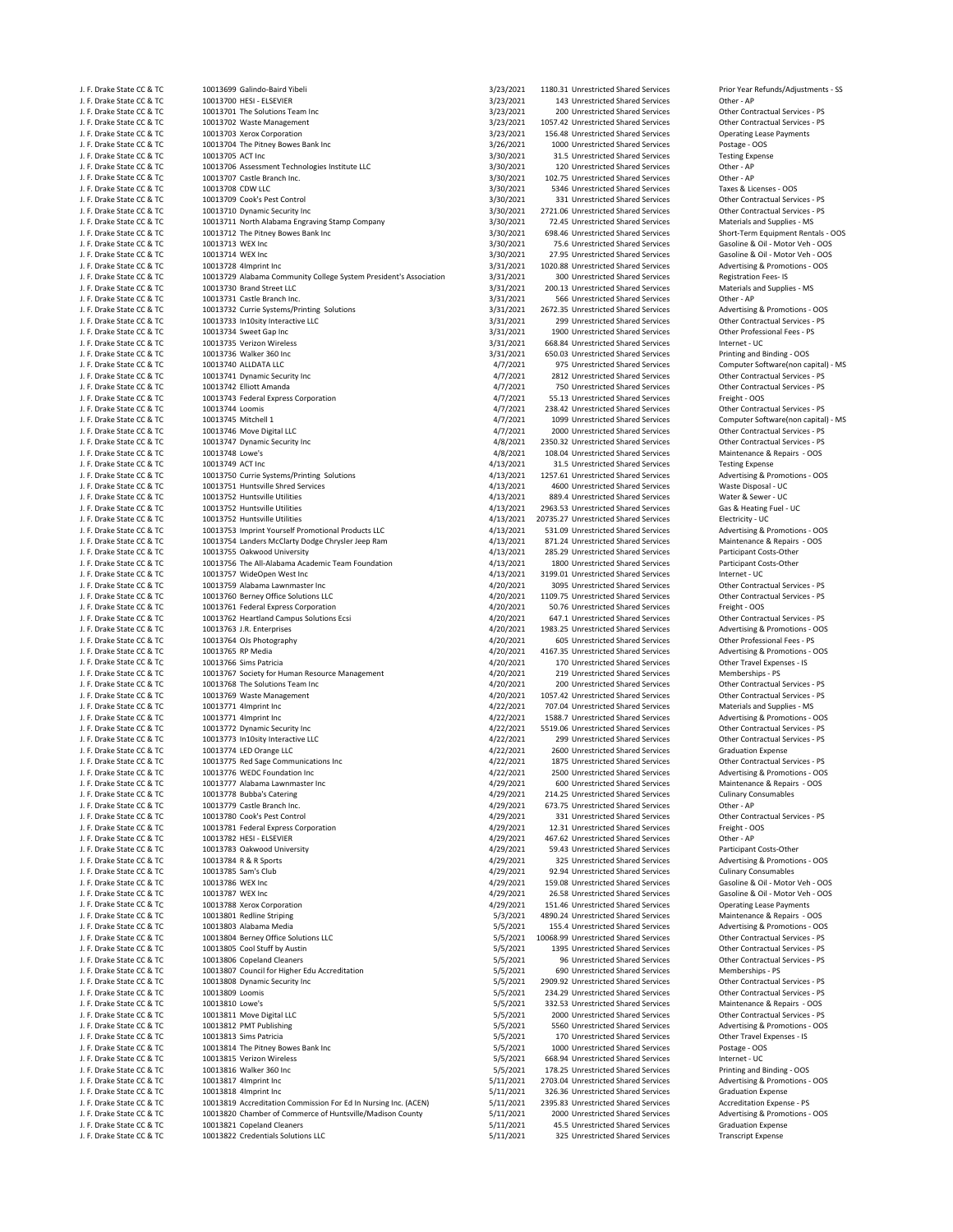| J. F. Drake State CC & TC                              |
|--------------------------------------------------------|
| J. F. Drake State CC & TC                              |
| J. F. Drake State CC & TC                              |
| J. F. Drake State CC & TC                              |
| J. F. Drake State CC & TC                              |
| J. F. Drake State CC & TC                              |
| J. F. Drake State CC & TC                              |
| J. F. Drake State CC & TC                              |
| J. F. Drake State CC & TC                              |
| J. F. Drake State CC & TC                              |
| J. F. Drake State CC & TC                              |
| J. F. Drake State CC & TC                              |
| J. F. Drake State CC & TC                              |
|                                                        |
| J. F. Drake State CC & TC                              |
| J. F. Drake State CC & TC                              |
| J. F. Drake State CC & TC                              |
| J. F. Drake State CC & TC                              |
| J. F. Drake State CC & TC                              |
| J. F. Drake State CC & TC                              |
| J. F. Drake State CC & TC                              |
| J. F. Drake State CC & TC                              |
| J. F. Drake State CC & TC                              |
| J. F. Drake State CC & TC                              |
| J. F. Drake State CC & TC                              |
| J. F. Drake State CC & TC                              |
| J. F. Drake State CC & TC                              |
| J. F. Drake State CC & TC                              |
| J. F. Drake State CC & TC                              |
| J. F. Drake State CC & TC                              |
| J. F. Drake State CC & TC                              |
| J. F. Drake State CC & TC                              |
|                                                        |
| J. F. Drake State CC & TC                              |
| J. F. Drake State CC & TC                              |
| J. F. Drake State CC & TC                              |
| J. F. Drake State CC & TC                              |
| J. F. Drake State CC & TC                              |
| J. F. Drake State CC & TC                              |
| .<br>J. F. Drake State CC & TC                         |
| J. F. Drake State CC & TC                              |
| J. F. Drake State CC & TC                              |
| J. F. Drake State CC & TC                              |
| J. F. Drake State CC & TC                              |
| J. F. Drake State CC & TC                              |
| J. F. Drake State CC & TC                              |
| J. F. Drake State CC & TC                              |
| J. F. Drake State CC & TC                              |
|                                                        |
| J. F. Drake State CC & TC                              |
|                                                        |
| J. F. Drake State CC & TC                              |
| J. F. Drake State CC & TC                              |
| J. F. Drake State CC & TC                              |
| J. F. Drake State CC & TC                              |
| J. F. Drake State CC & TC                              |
| J. F. Drake State CC & TC                              |
|                                                        |
| J. F. Drake State CC & TC                              |
| J. F. Drake State CC & TC                              |
| J. F. Drake State CC & TC                              |
| J. F. Drake State CC & TC                              |
| J. F. Drake State CC & TC                              |
| J. F. Drake State CC & TC                              |
| .<br>J. F. Drake State CC & TC                         |
| J. F. Drake State CC & TC                              |
| J. F. Drake State CC & TC                              |
| J. F. Drake State CC & TC                              |
| J. F. Drake State CC & TO                              |
| J. F. Drake State CC & TC                              |
| J. F. Drake State CC & TC                              |
| J. F. Drake State CC & TC                              |
| J. F. Drake State CC & TC                              |
| J. F. Drake State CC & TC                              |
| J. F. Drake State CC & TC                              |
| J. F. Drake State CC & TC                              |
|                                                        |
| J. F. Drake State CC & TC                              |
| J. F. Drake State CC & TC                              |
| J. F. Drake State CC & TC                              |
| J. F. Drake State CC & TC                              |
| J. F. Drake State CC & TC                              |
| J. F. Drake State CC & TC                              |
| J. F. Drake State CC & TC                              |
| J. F. Drake State CC & TC                              |
| J. F. Drake State CC & TC                              |
| J. F. Drake State CC & TC                              |
| J. F. Drake State CC & TC                              |
| J. F. Drake State CC & TC                              |
| J. F. Drake State CC & TC                              |
| J. F. Drake State CC & TC                              |
| J. F. Drake State CC & TC                              |
| J. F. Drake State CC & TC                              |
|                                                        |
| J. F. Drake State CC & TC                              |
| J. F. Drake State CC & TC                              |
| J. F. Drake State CC & TC                              |
| J. F. Drake State CC & TC                              |
| J. F. Drake State CC & TO                              |
| J. F. Drake State CC & TC                              |
| J. F. Drake State CC & TC                              |
| J. F. Drake State CC & TC<br>J. F. Drake State CC & TC |

10013823 Credentials Solutions LLC<br>10013823 Credentials Solutions LLC<br>10013824 Encloral Express Corporation 10011 1001 5/11/2021 5/11/2021 80.54 Unrestricted Shared Services Freight - OOS J. F. Drake State CC & TC 10013824 Federal Express Corporation 5/11/2021 80.54 Unrestricted Shared Services Freight ‐ OOS J. F. Drake State CC & TC 10013825 Huntsville Utilities 5/11/2021 930.76 Unrestricted Shared Services Water & Sewer ‐ UC J. F. Drake State Co. S. Heating State Co. S. Heating State Co. S. S. S. S. Heating State Co. S. S. S. S. S. S<br>10013825 Huntsville Utilities Gas & Heating Fuel Gas & Heating State Co. S. S. S. S. S. S. S. S. S. S. S. S. S J. F. Drake State Coccine State Coccine State Coccine State Coccine State Coccine State Coccine State Coccine<br>1991-1992 10013826 Oak Hall Industries LP Coccine State Coccine State Coccine State State Services State Cocci J. F. Drake State CC & TC 10013826 Oak Hall Industries LP 5/11/2021 5585.17 Unrestricted Shared Services Graduation Expense J. F. Drake State CC & TC 10013828 The Decatur Daily 5/11/2021 400 Unrestricted Shared Services Advertising & Promotions ‐ OOS J. F. Drake State CC & TC 10013829 Thomas Electric Inc 5/11/2021 1535 Unrestricted Shared Services Maintenance & Repairs ‐ OOS J. F. Drake State CC & TC 10013830 WideOpen West Inc 5/11/2021 3212.01 Unrestricted Shared Services Internet ‐ UC  $5/13/2021$ 320 Unrestricted Shared Services Advertising & Promotions - OOS<br>
5/18/2021 173.84 Unrestricted Shared Services Materials and Supplies - MS J. F. Drake State CC & TC 10013832 4Imprint Inc 5/18/2021 173.84 Unrestricted Shared Services Materials and Supplies ‐ MS 10013833 Alabama Lawnmaster Inc J. F. Drake State CC & TC 10013834 Albert's Flowers 5/18/2021 520 Unrestricted Shared Services Graduation Expense السعودية المستعملية المستوى بين المستوى بين المستوى بين المستوى المستوى المستوى بين المستوى المستوى المستوى ال<br>5/18/2021 35 Unrestricted Shared Services Other - AP<br>10013836 Cool Stuff by Austine LPC و 18/2021 1001 Unres 10013836 Cool Stuff by Austin 10013837 Credentials Solutions LLC and the CCC of the State CCC 5/18/2021 32.5 Unrestricted Shared Services Transcript Expense<br>10013838 Dynamic Security Inc and the Contractual Services - PS 5/18/2021 5596.02 Unrestricted J. F. Dramatic Security Inc and the Contractual State Contractual State Contractual Services State Contractual Services other Contractual Services other Contractual Services other Contractual Services other Contractual Ser J. S. S. Drake State Corporation COC & TO 10013840 Federal Express State COC & Termination COC 10013841 Nebraska Health Care Association 6. The State Corporation 5/18/2021 522.16 Unrestricted Shared Services Books (Non-Lib J. F. Drake State CC & TC 10013841 Nebraska Health Care Association 5/18/2021 522.16 Unrestricted Shared Services Books (Non‐Library) 10013842 Northwest-Shoals Community College 5/18/2021 5/18/2021<br>10013843 Oakwood University J. F. Drake State CC & TC 10013843 Oakwood University 5/18/2021 2500 Unrestricted Shared Services Graduation Expense J. F. Drake State CC & TC 10013844 Pride Yoneka 5/18/2021 500 Unrestricted Shared Services Graduation Expense 10013846 Southern Assoc of Colleges & Schools 5/18/2021 898 Unrestricted Shared Services Accreditation Expense<br>10013847 Walker 360 Inc 605 Southern Accredit State State State State State Shared Services Advertising & Promo J. F. Drake State CC & TC 10013847 Walker 360 Inc 5/18/2021 143.56 Unrestricted Shared Services Advertising & Promotions ‐ OOS 10013847 Walker 360 Inc CC Branch CC Branch CC Branch CC Branch CC State CC State CC Shared Services Graduation Expense<br>10013848 Waste Management CC 600 Incomposition CC 5/18/2021 1057.42 Unrestricted Shared Services Chher J. J. B. Drake State COC & TC 10013848 Waste Management COC & TC 10013848 Waste Management Contractual Services **S**<br>10013849 ACT Inc J. F. Drake State CC & TC 10013849 ACT Inc 5/20/2021 42 Unrestricted Shared Services Testing Expense 10013851 The Solutions Team Inc COM CONSULTER STATE CONTRACTED STATE CONTRACTED STATE STATE STATE STATE STATE STATE STATE STATE STATE STATE STATE STATE STATE STATE STATE STATE STATE STATE STATE STATE STATE STATE STATE STAT J. F. Drake State Community College System 6/1/2021 5820.46 Unrestricted Shared Services Bond Reserve Fee Expense 6/1/2021 5820.46 Unrestricted Shared Services Bond Reserve Fee Expense 6/1/2021 32 Unrestricted Shared Servi 10013866 Castle Branch Inc. و 10013866 Castle Branch Inc. و 10013866 Castle Branch Inc. و 10013866 Castle Branch Inc. و 10013867 Cook's Pest Control  $\frac{1}{2}$ <br>
10013867 Cook's Pest Control 6<br>
10013868 Dynamic Security Inc<br>
10013868 Dynamic Security Inc<br>
10013868 Dynamic Security Inc 10013869 Federal Express Corporation 10013870 In10sity Interactive LLC و 10013870 In10sity Interactive LLC و 10013870 In10sity Interactive LLC و 10013871 McDaniel Darvine FS و 6/1/2021 128.8 Unrestricted Shared Services Participant Costs-Other و 10013871 McD J. J. J. B. Drake State Control of the Control of the Control of the Control of the Control of the Control of the Control of the Control of the Control of the Control of the Control of the Control of the Control of the Con J. F. Drake State CC & TC 10013873 Mullins Special Occasions 6/1/2021 1104 Unrestricted Shared Services Graduation Expense 10013875 The Ledges of Huntsville 10013876 The Pitney Bowes Bank Inc CCC Bank Inc CCC Bank Income State Communist COLO 1347.21 Unrestricted Shared Services Materials and Supplies - MS<br>10013877 WEX Inc CCC 6.011 - Motor Veh - OOS 6/1/2021 135.93 Unrestricte J. F. Drake State CC & TC 10013877 WEX Inc 6/1/2021 135.93 Unrestricted Shared Services Gasoline & Oil ‐ Motor Veh ‐ OOS 10013879 Xerox Corporation 10013879 Xerox Corporation 10013879 Xerox Corporation 10013879 Xerox Corporation 1<br>10013880 Alabama Media 10013880 Alabama 10013880 10013880 10013880 10013880 Advertising & Promotions - OOS J. F. Drake State CC & TC 10013880 Alabama Media 6/3/2021 260.43 Unrestricted Shared Services Advertising & Promotions ‐ OOS 10013883 Dynamic Security Inc and the Contractual Services • PS included State Contractual Services subsection of the Contractual Services • PS included Shared Services Solution of the Contractual Services • PS included Sh J. J. B. Drake State Contractual Services in Contractual Services CONTENT CONTENT CONTENTS CONTENTS CONTENTS O<br>1999 1999 1999 10012885 Farmers Insurance and Bonding - PS (1999) 1999 10013885 Farmers Insurance and Bonding -J. F. Drake State CC & TC 10013885 Farmers Insurance 6/3/2021 85 Unrestricted Shared Services Insurance and Bonding ‐ PS 10013887 Lowe's 
10013887 Lowe's 
10013887 Lowe's 
10013887 Lowe's

5/3/2021
190 Unrestricted Shared Services
Graduation Expense
Craduation Expense
Craduation Expense
Craduation Expense
Craduation Expense
Craduation Expens 10013888 Nebraska Health Care Association and the State Communication of State Communication of State State Co<br>10013889 Office Depot Care Association 6/3/2021 222.86 Unrestricted Shared Services Materials and Supplies - M J. F. Drake State CC & TC 10013890 Safety Kleen Systems Inc 6/3/2021 610 Unrestricted Shared Services Waste Disposal ‐ UC 10013891 Sam's Club (1999)<br>10013892 Sims Patricia (1999) 10013892 Sims Patricia Shared Services Club 6/3/2021 170 Unrestricted Shared Services Club Club Club Expenses - IS 1. F. Drake State Coccine State Coccine 120013892 Sims Patricia State Coccine Travel Coccine 10013893 Verizon Wireless<br>1. Hot 13893 Verizon Wireless ● Internet → UC 10013893 Verizon State Coccine State Coccine 10013893 100130000 · · ·<br>10013894 Waste Management 10013895 Assessment Technologies Institute LLC 6/8/2021 32689.28 Unrestricted Shared Services Other - AP CONTRACTED 60013896 Ellucian Company LP Contractual Services - PS 6/8/2021 132663 Unrestricted Shared Services Other J. F. Drake State CC & TC 10013896 Ellucian Company LP 6/8/2021 132663 Unrestricted Shared Services Other Contractual Services ‐ PS J. F. Drake State CC & TC 10013897 Pearson Vue 6/8/2021 480 Unrestricted Shared Services Books (Non‐Library) 10013899 Southern Assoc of Colleges & Schools 6/8/2021 6247 Unrestricted Shared Services Memberships - PS<br>10013900 Walker 360 Inc 6-817 Colleges & Schools 6/8/2021 148.25 Other Auxiliary- Fund Raising Printing and Binding **J. F. Drake State Community** COST CONSULTED 1989, 1999 12013 148.25 Other Auxiliary- Fund Raising Printing and Binding - OOS<br>10013900 Walker 360 Inc 6/8/2021 148.25 Other Auxiliary Fund Raising Printing and Binding - OOS J. F. Drake State CC & TC 10013900 Walker 360 Inc 6/8/2021 474.95 Unrestricted Shared Services Printing and Binding ‐ OOS 10013902 Madison County Service Center 10013903 Madison County Service Center County Service Center County Service County Service County Service Center<br>10013904 Almprint Inc County Service Center County Service County Service County Services Taxes & Licenses - J. F. Drake State CC & TC 10013904 4Imprint Inc 6/15/2021 343.7 Other Auxiliary‐ Fund Raising Advertising & Promotions ‐ OOS J. F. Drake State CC & TC 10013905 Copeland Cleaners 6/15/2021 180 Other Auxiliary‐ Fund Raising Other Contractual Services ‐ PS 10013906 Council for Alabama Resource Development 6/15/2021 300 Unrestricted Shared Services Memberships ‐ PS<br>10013907 Credentials Solutions LLC COUNCERT 6/15/2021 12.5 Unrestricted Shared Services Transcript Expense 10013907 Credentials Solutions LLC 1999 10013907 Credentials Solutions LCC 6015/2021 12.5 Unrestricted Shared Services Transcript Expense<br>10013908 Dynamic Security Inc 1999 1001 12.5 Unrestricted Shared Services Solutions J. F. Drake State CC & TC 10013909 Huntsville Utilities 6/15/2021 586.65 Unrestricted Shared Services Gas & Heating Fuel ‐ UC J. F. Drake State CC & TC 10013909 Huntsville Utilities 6/15/2021 1221.74 Unrestricted Shared Services Water & Sewer ‐ UC J. F. B. B. B. B. G. Drake State Colleges with Associate Degrees 6/15/2021 150 Unrestricted Shared Services 10013911<br>10013911 Walker Rachel J. F. Drake State CC & TC 10013912 WideOpen West Inc 6/15/2021 3026.65 Unrestricted Shared Services Internet ‐ UC 10013922 Alabama Lawnmaster Inc and the State Contractual Services COL 377.31 Unrestricted Shared Services Contractual Services - PS = 0.017/2021 377.31 Unrestricted Shared Services Advertising & Promotions - OOS 10013923 Alabama Media Compositions - CC & TC 377.31 Unrestricted Shared Services Advertising & Promotions - C<br>20013924 Decision Sciences Company 1988 - OCS 2017/2021 1500 Unrestricted Shared Services Other Professional F J. F. Drake State CC & TC 10013925 Dynamic Security Inc 6/17/2021 2860.96 Unrestricted Shared Services Other Contractual Services ‐ PS 10013927 Federal Express Corporation 1 1 10013927 Federal Express Corporation 1 10013927 Federal Express Corporation 6/17/2021 37.12 Unrestricted Shared Services Freight - OOS<br>117/2021 1500 Unrestricted Shared Services Ot J. F. Drake State Collective Computer of the State Computer COM State Computer State Computer State Computer S<br>1991-1999 10013929 Mankins John State Computer State Computer State Computer State Computer State Computer Sta<br>

3352 Unrestricted Shared Services S/18/2021 694.16 Unrestricted Shared Services Graduation Expense<br>5/18/2021 3095 Unrestricted Shared Services Other Contractual Services - PS 859.5 Unrestricted Shared Services J. J. B. Drake State Cocc & TC 318/2021 4683.35 Unrestricted Shared Services Advertising & Promotions - OOS<br>5/18/2021 - Age Unrestricted Shared Services Accreditation Expense - PS S/20/2021 2600 Unrestricted Shared Services Graduation Expense<br>S/20/2021 200 Unrestricted Shared Services Graduation Expenses - PS J. F. Drake State CC & TC 10013864 4Imprint Inc 6/1/2021 742.85 Unrestricted Shared Services Advertising & Promotions ‐ OOS f. F. Drake State State State Services Follow Contractus COME 2.56 Unrestricted Shared Services Contractual Services Contractual Services Contractual Services Contractual Services Contractual Services Services Services Ser f. F. D. E. D. Drake State Contractual Services Contractual Services Contractual Services Contractual Services<br>1992 1104 Unrestricted Shared Services Graduation Expense  $\frac{6}{12021}$  569.5 Unrestricted Shared Services Graduation Expenses<br>6/1/2021 1440 Unrestricted Shared Services Memberships - PS 97.12 Unrestricted Shared Services  $\frac{6}{3}/2021$  64 Unrestricted Shared Services Other - AP<br>6/3/2021 64 Unrestricted Shared Services Other Contractual Services - PS 246.41 Unrestricted Shared Services  $6/3/2021$  190 Unrestricted Shared Services Graduation Expense<br>6/3/2021 522.21 Unrestricted Shared Services Books (Non-Library) J. F. 222.86 Unrestricted Shared Services Materials and Supplies COMEN 222.86 Unrestricted Shared Services Materials and Supplies 6/3/2021 f. F. B. E. Drake State Co. Drake State CC 2013/2021 668.98 Unrestricted Shared Services Internet - UC<br>1. S. Drake State Shared Services Internet Super Uniternet - UC f. 6/8/2021 8867.35 Unrestricted Shared Services Advertising & Promotions 6/8/2021 6247 Unrestricted Shared Services Advertising & Promotions – O J. F. B. B. A. Drake State Cocci & Tagazan CCC & Tagazan Books (Non-Library)<br>J. Books (Non-Library) 875 Unrestricted Shared Services Books (Non-Library) S. 6/15/2021 249 Unrestricted Shared Services Cother Contractual Services - PS<br>6/15/2021 300 Unrestricted Shared Services Memberships - PS 2938.02 Unrestricted Shared Services 17989.5 Unrestricted Shared Services Electricity - UC<br>150 Unrestricted Shared Services Memberships - PS J. F. 3500 Unrestricted Shared Services Matructional Salaries(Temp/PT)-SW<br>5/15/2021 3026.65 Unrestricted Shared Services Internet - UC 1500 Unrestricted Shared Services J. F. Drake State Cocination CC & Taxes & Licenses 11 Taxes 2012<br>17/2021 17.12 Unrestricted Shared Services Freight - OOS J.<br>G/17/2021 1500 Unrestricted Shared Services Other Professional Fees - PS<br>G/17/2021 500 Unrestricted Shared Services Accreditation Expense - PS 10013930 Southern Assoc of Colleges & Schools 6. The Schools 6/17/2021 500 Unrestricted Shared Services Accreditation Expense - PS<br>10013931 The Solutions Team Inc 6. PS 6/17/2021 500 Unrestricted Shared Services Chence Con J. F. Drake State CC & TC 10013931 The Solutions Team Inc 6/17/2021 200 Unrestricted Shared Services Other Contractual Services • PS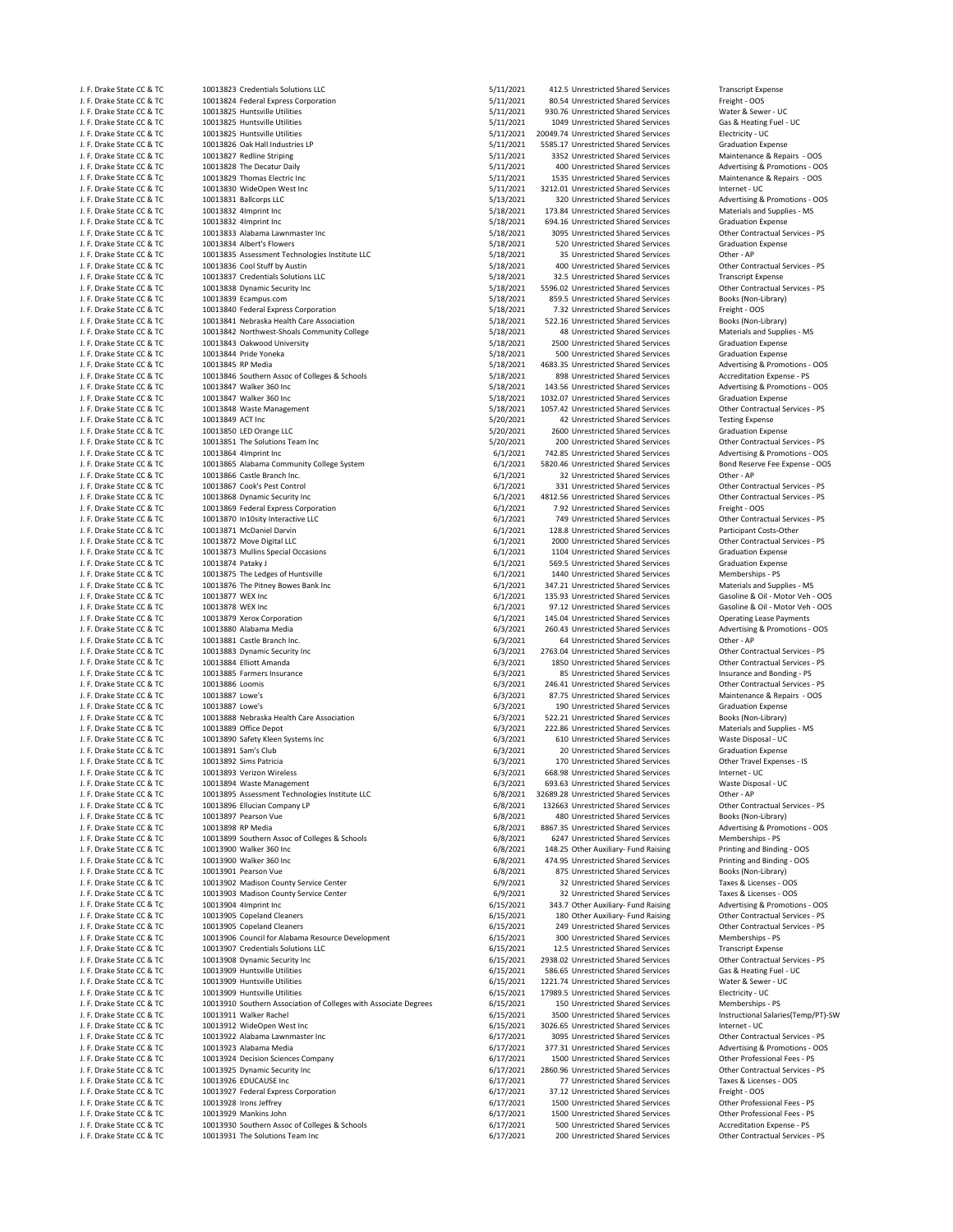| J. F. Drake State CC & TC                                                           |
|-------------------------------------------------------------------------------------|
| J. F. Drake State CC & TC                                                           |
| J. F. Drake State CC & TC                                                           |
| J. F. Drake State CC & TC                                                           |
| J. F. Drake State CC & TC                                                           |
| J. F. Drake State CC & TC                                                           |
| J. F. Drake State CC & TC                                                           |
| J. F. Drake State CC & TC                                                           |
| J. F. Drake State CC & TC                                                           |
| J. F. Drake State CC & TC                                                           |
| J. F. Drake State CC & TC                                                           |
| J. F. Drake State CC & TC                                                           |
| J. F. Drake State CC & TC                                                           |
| J. F. Drake State CC & TC                                                           |
| J. F. Drake State CC & TC                                                           |
| J. F. Drake State CC & TC                                                           |
| J. F. Drake State CC & TC                                                           |
|                                                                                     |
| J. F. Drake State CC & TC<br>J. F. Drake State CC & TC                              |
|                                                                                     |
| J. F. Drake State CC & TC                                                           |
| J. F. Drake State CC & TC                                                           |
| J. F. Drake State CC & TC                                                           |
| J. F. Drake State CC & TC                                                           |
| J. F. Drake State CC & TC                                                           |
| J. F. Drake State CC & TC                                                           |
| J. F. Drake State CC & TC                                                           |
| J. F. Drake State CC & TC                                                           |
| J. F. Drake State CC & TC                                                           |
| J. F. Drake State CC & TC                                                           |
| J. F. Drake State CC & TC                                                           |
| J. F. Drake State CC & TC                                                           |
| J. F. Drake State CC & TC                                                           |
| J. F. Drake State CC & TC                                                           |
| J. F. Drake State CC & TC                                                           |
| J. F. Drake State CC & TC                                                           |
| J. F. Drake State CC & TC                                                           |
| J. F. Drake State CC & TC                                                           |
|                                                                                     |
| J. F. Drake State CC & TC                                                           |
| J. F. Drake State CC & TC                                                           |
| J. F. Drake State CC & TC                                                           |
| J. F. Drake State CC & TC                                                           |
| J. F. Drake State CC & TC                                                           |
| J. F. Drake State CC & TC<br>J. F. Drake State CC & TC                              |
|                                                                                     |
| J. F. Drake State CC & TC                                                           |
| J. F. Drake State CC & TC                                                           |
|                                                                                     |
| J. F. Drake State CC & TC                                                           |
| J. F. Drake State CC & TC                                                           |
|                                                                                     |
| J. F. Drake State CC & TC                                                           |
| J. F. Drake State CC & TC                                                           |
| J. F. Drake State CC & TC                                                           |
| J. F. Drake State CC & TC                                                           |
| J. F. Drake State CC & TC                                                           |
| J. F. Drake State CC & TC                                                           |
| J. F. Drake State CC & TC                                                           |
| J. F. Drake State CC & TC                                                           |
| J. F. Drake State CC & TC                                                           |
| J. F. Drake State CC & TC                                                           |
| J. F. Drake State CC & TC                                                           |
| J. F. Drake State CC & TC                                                           |
| J. F. Drake State CC & TC                                                           |
| J. F. Drake State CC & TC                                                           |
| J. F. Drake State CC &<br>ΤÓ                                                        |
| J. F. Drake State CC & TC                                                           |
| J. F. Drake State CC & TC                                                           |
| J. F. Drake State CC & TC                                                           |
| J. F. Drake State CC & TC                                                           |
|                                                                                     |
|                                                                                     |
| J. F. Drake State CC & TC<br>J. F. Drake State CC & TC<br>J. F. Drake State CC & TC |
|                                                                                     |
| J. F. Drake State CC & TC<br>J. F. Drake State CC & TC                              |
| J. F. Drake State CC & TC                                                           |
|                                                                                     |
| J. F. Drake State CC & TC<br>J. F. Drake State CC & TC                              |
| J. F. Drake State CC & TC                                                           |
|                                                                                     |
| J. F. Drake State CC & TC                                                           |
| J. F. Drake State CC & TC                                                           |
| J. F. Drake State CC & TC                                                           |
| J. F. Drake State CC & TC                                                           |
| J. F. Drake State CC & TC                                                           |
| J. F. Drake State CC & TC                                                           |
| J. F. Drake State CC & TC                                                           |
| J. F. Drake State CC & TC                                                           |
| J. F. Drake State CC & TC                                                           |
| J. F. Drake State CC & TC                                                           |
| J. F. Drake State CC & TC                                                           |
| J. F. Drake State CC & TC                                                           |
| J. F. Drake State CC & TC                                                           |
| J. F. Drake State CC & TC                                                           |
| J. F. Drake State CC & TC                                                           |
| J. F. Drake State CC & TC                                                           |
|                                                                                     |
| J. F. Drake State CC & TC<br>J. F. Drake State CC & TC<br>J. F. Drake State CC & TC |

J. F. Drake State Cock and Binding and Binding and Binding incomposition of the COC 6/17/2021 311 Other Auxiliary‐ Fund Raising Printing and Binding ‐ OOS<br>10013933 West Roofine Systems Inc. Cock and Binding state Cock and J. F. Drake State CC & TC 10013933 West Roofing Systems Inc. 6/17/2021 67165.5 Renewal & Replacement Shared Svcs Maintenance & Repairs ‐ OOS <sub>21, 2</sub>1, 2021 1739.46 Unrestricted Shared Services Advertising and COLIS934 4Imprint Inc (2021 1739.46 Unrestricted Shared Services Advertising Advertising 6/24/2021 1739.46 Unrestricted Shared Services Advertising Adve J. J. F. Drake State Cock and the Cock of the COM State COM State COM STATE COM STATE STATE Of the State State<br>1991-1993 State State Control Cock of the Contractual Services Other Contractual Services PS (24/2021 131 Unres J. J. B. Drake State Corporation COM State COVID-10013938 Federal Express Corporation COVID-10013938 Federal Express Corporation 6/24/2021 32.19 Unrestricted Shared Services Freight - OV<br>10013939 HESI - ELSEVIER CHER - AP 10013940 Huntsville Emergency Medical Services Inc **Inc. Services** 10014021 50 Unrestricted Shared Services Graduation Expense<br>10013941 Office Depot **Inc. Automage Services** 6/24/2021 103.85 Unrestricted Shared Services Ma J. J. D. Drake State Coco & To COM CONSET 103.85 Unrestricted Shared Services Materials and Supplies and Suppli<br>1991-1991 1037-42 Unrestricted Shared Services Materials and Supplies in the Materials and Supplies and Suppl J. F. Drake State CC & TC 10013943 Waste Management 6/24/2021 1057.42 Unrestricted Shared Services Waste Disposal ‐ UC J. J. B. Drake State State Coccine State COC & TO 10013945 Assessment Technologies Institute LLC<br>10013946 Carney Rose Coccine State Coccine 10013946 Carney Coccine of APS (1997) 4577.74 Unrestricted Shared Services 10013947 Community Colleges of Appalachia Region 10013948 Dynamic Security Inc Contractual Services - PS (19/2021 2881.94 Unrestricted Shared Services Contractual Services - PS (19/2021 70.51 Unrestricted Shared Services Student 3rd Party Reimbursem 6/29/2021 70.51 Unre 10013950 In10sity Interactive LLC  $6/29/2021$ 9882.42 Unrestricted Shared Services Contractual Services - PS<br>
979/2021 403.75 Unrestricted Shared Services Other Travel Expenses - IS 10013953 Wagner Appraisal Company 10013954 Walker 360 Inc COS & Transmission COS 6/29/2021 439 Unrestricted Shared Services Printing and Binding - OOS<br>110013966 Copeland Cleaners Costruction Contractual Services - PS 7/1/2021 212 Unrestricted Shared Servi J. F. Drake State CC & TC 10013967 International Women's Forum Alabama 7/1/2021 500 Unrestricted Shared Services Memberships ‐ PS  $7/1/2021$ 360 Unrestricted Shared Services Other Professional Fees - PS<br>
7/1/2021 698.46 Unrestricted Shared Services Short-Term Equipment Rentals - OOS<br>
7/1/2021 698.46 Unrestricted Shared Services Short-Term Equipment J. F. Drake State CC & TC 10013969 The Pitney Bowes Bank Inc 7/1/2021 698.46 Unrestricted Shared Services Short‐Term Equipment Rentals ‐ OOS J. F. Drake State CC & TC 10013970 WEX Inc 7/1/2021 114.21 Unrestricted Shared Services Gasoline & Oil ‐ Motor Veh ‐ OOS J. F. Drake State CC & TC 10013973 Alabama Media 7/8/2021 335.1 Unrestricted Shared Services Advertising & Promotions ‐ OOS J. J. Maxwell State Contractual State Contractual State Contractual State Contractual Services of the Contract<br>1991-1997 State Contractual Services Contractual Services Foodstore - PS 2001-1997 State Services Services Book J. F. Drake State CC & TC 10013975 Ecampus.com 7/8/2021 33045.94 Unrestricted Shared Services Bookstore ‐ AP J. F. Drake State CC & TC 10013976 Elliott Amanda 1997 1897 1898 1998 7/8/2021 600 Unrestricted Shared Services Other Contractual Services • PS J. J. D. Drake State Corporation The Contractual Services Shared Services State COS (10013977 Federal Express Corporation 7/8/2021 7.92 Unrestricted Shared Services Freight - OOS<br>19978 Loomis Corporation Communication Pres J. F. Drake State CC & TC 10013978 Loomis 7/8/2021 224.19 Unrestricted Shared Services Other Contractual Services ‐ PS J. F. Drake State CC & TC 10013979 Lowe's 7/8/2021 182.33 Unrestricted Shared Services Maintenance & Repairs ‐ OOS J. F. Drake State CC & TC 10013980 Lowe's Company 7/8/2021 122.78 Unrestricted Shared Services Materials and Supplies ‐ MS J. F. Drake State Company<br>1999 Louis Company 1999 Louis Company 1999 Louis Company 1175.86 Unrestricted Shared Services Maintenance & Repairs - OOS<br>1999 J. Drake State Contractual Services - PS 20021 2000 Unrestricted Shar J. F. Drake State CC & TC 10013981 Move Digital LLC 7/8/2021 2000 Unrestricted Shared Services Other Contractual Services ‐ PS J. J. Materials and Supplies - MS = 10013982 Office Depot 7/8/2021 144.21 Unrestricted Shared Services Materials and Supplies - MS = 10013984 Redline Striping 10013984 Redline Striping 10013984 Redline Striping 10013984 Re 10013984 Redline Striping The Communication of the CC and the CC 2011 7194.2 Unrestricted Shared Services Maintenance Maintenance 10013985 Verizon Wireless and The COMMunication of the COMMunication of the COMMunication of 1000 Unrestricted Shared Services Advertising & Promotions - OOS<br>112021 1000 Unrestricted Shared Services Advertising & Promotions - 005 10013987 Walker Rachel Fermp/PTJ J. F. Drake Rachel COM COMPUT STATE COMPUT STATE COMPUTER STATE COMPUTER STATE COMPUTER STATE COMPUTER STATE O<br>10013988 WEX Inc. Cass and COMPUTER State Computer State Computer Shared Services Cass intervents Computer Shar J. J. D. D. Drake State Cocc & COM CONSULTING THE CONSULTING STATE CONSULTING THE CONSULTING THE COCC AND LOG<br>10013989 4Imprint Inc 1001 Coccasion State Coccasion 110.74 Unrestricted Shared Services Advertising & Promotion J. F. Drake State CC & TC 10013989 4Imprint Inc 7/15/2021 330.16 Unrestricted Shared Services Advertising & Promotions ‐ OOS J. F. Drake State CC & TC 10013990 ACT Inc 7/15/2021 29.93 Unrestricted Shared Services Testing Expense J. F. Drake State CC & TC 10013992 Berney Office Solutions LLC 7/15/2021 1109.75 Unrestricted Shared Services Other Contractual Services ‐ PS 10013993 Cad/cam Solutions Inc CCC Butch Communications COC 8115/2021 100 Unrestricted Shared Services Taxes & Licenses - OOS<br>115/2021 31.8 Unrestricted Shared Services Debt Collection Expense - PS 10013994 Continental Service Group Inc 7/15/2021 31.8 Unrestricted Shared Shared Shared Shared Shared Shared S<br>10013995 Credentials Solutions LLC J. F. Drake State CC & TC 10013995 Credentials Solutions LLC 7/15/2021 35 Unrestricted Shared Services Transcript Expense J. F. Drake State CC & TC 10013996 Ecampus.com 7/15/2021 3903.04 Unrestricted Shared Services Bookstore ‐ AP J. F. Drake State CC & TC 10013997 Huntsville Rotary Club Foundation 7/15/2021 1070 Unrestricted Shared Services Memberships ‐ PS J. F. Drake State CC & TC 10013998 Huntsville Utilities 7/15/2021 410.01 Unrestricted Shared Services Gas & Heating Fuel ‐ UC J. F. Drake State CC & TC 10013998 Huntsville Utilities 7/15/2021 1250.04 Unrestricted Shared Services Water & Sewer ‐ UC J. F. Drake State CC & TC 10013998 Huntsville Utilities 7/15/2021 21825.72 Unrestricted Shared Services Electricity ‐ UC J. F. Drake State CC & TC 10014000 WideOpen West Inc 7/15/2021 3024.11 Unrestricted Shared Services Internet ‐ UC J. F. Drake State CC & TC 10014001 Alabama Lawnmaster Inc 7/20/2021 3095 Unrestricted Shared Services Other Contractual Services ‐ PS J. F. Drake State CC & TC 10014002 Dynamic Security Inc 7/20/2021 2938.02 Unrestricted Shared Services Other Contractual Services ‐ PS J. F. Drake State CC & TC 10014004 Madison County Health Department 7/20/2021 85 Unrestricted Shared Services Taxes & Licenses ‐ OOS J. J. Materials and Supplies - MS and Supplies College 7/20/2021 18 Unrestricted Shared Services Materials and Supplies - MS<br>10014006 The Solutions Team Inc 10016 10016 12/20/2021 200 Unrestricted Shared Services Other Con 10014006 The Solutions Team Inc and the Solutions Team Inc and the Contractual Services of the Contractual Se<br>10014007 Waste Management 10014007 Waste Disposal - UC 30014007.42 Unrestricted Shared Services and the Disposa J. F. Drake State CC & TC 10014007 Waste Management 7/20/2021 1057.42 Unrestricted Shared Services Waste Disposal ‐ UC J. F. Drake State CC & TC 10014009 Federal Express Corporation 7/21/2021 35.56 Unrestricted Shared Services Freight ‐ OOS J. F. Drake State CC & TC 10014010 Berney Office Solutions LLC 7/22/2021 1109.75 Unrestricted Shared Services Other Contractual Services ‐ PS 10014012 Ecampus.com **State Computer Computer CCC & TC 10014012** E22.57 Unrestricted Shared Services Books (Non-Library)<br>10014013 Pearson Vue **702.000 1202020 1203** 10014014 7/22/2021 810 Unrestricted Shared Services Testi 10014013 Pearson Vue **State Communist Communist Communist CCC** 2001 154.48 Unrestricted Shared Services Testing Expense<br>10014014 Xerox Corporation Communist Communist Communist Communist Communist Communist Communist Commu J. F. Drake State CC & TC 10014014 Xerox Corporation 7/22/2021 154.48 Unrestricted Shared Services Operating Lease Payments J. F. T. 2014015 Berney Office Solutions LLC 6 Automatical Cervices COLL 10068.99 Unrestricted Shared Services Other Contractual Services - PS<br>10014016 Regroup Other Contractual Services - PS 7/26/2021 7254 Unrestricted Sh J. F. Drake State CC & TC 10014016 Regroup 7/26/2021 7254 Unrestricted Shared Services Other Contractual Services ‐ PS 10014018 United Parcel Service Inc J. F. Drake State Company Inc. F. Drake State Company Inc. F. Drake State Company Inc. Company Inc. Company Inc. Trake State Company Inc. 10014020 1150 Unrestricted Shared Services Short‐Term Equipment Rentals - OOS<br>1979/2 D. J. J. F. Drake State Community College System Global Associaton 1999/2021 150 Unrestricted Shared Services Memberships - PS<br>1999/2021 150 Unrestricted Shared Services Memberships 1999/2021 331 Unrestricted Shared Servic J. F. Drake State CC & TC 10014021 Cook's Pest Control 7/29/2021 331 Unrestricted Shared Services Other Contractual Services ‐ PS J. F. J. Drake State Cool Stuff by Austin Cool State Contractual Services<br>1999/2021 1999/2021 1999/2021 State Contractual Services Souther Contractual Services - PS (2014)<br>1999/2021 1999/2021 5819.84 Unrestricted Shared Se J. F. Drake State CC & TC 10014024 Federal Express Corporation 7/29/2021 41.38 Unrestricted Shared Services Freight ‐ OOS 10014025 In10sity Interactive LLC J. F. Drake State CC & TC 10014026 Redline Striping 7/29/2021 7194.2 Unrestricted Shared Services Maintenance & Repairs ‐ OOS 10014027 The College Board<br>
10014027 The College Board **10014027** The College Board College Board Services Testing Expense<br>
10014028 WEX Joc. Casoling & Oil - Motor Veh - OOS J. F. Drake State CC & TC 10014028 WEX Inc 7/29/2021 152.88 Unrestricted Shared Services Gasoline & Oil ‐ Motor Veh ‐ OOS J. F. Drake State CC & TC 10014029 WEX Inc 7/29/2021 23.68 Unrestricted Shared Services Gasoline & Oil ‐ Motor Veh ‐ OOS J. F. Drake State CC & TC 10014040 Castle Branch Inc. 8/2/2021 1187.5 Unrestricted Shared Services Other ‐ AP  $\rm 8/5/2021 \qquad \qquad 930.3\ Unrestricted Shared Service\ Service$ Advertising & Promotions ‐ COM COMERCIA Are SALES AND ARREGATE ARREGATE ARREGATE ARREGATE ARREGATE ARREGATE ARREGATE ARREGATE ARREGATE ARREGATE ARREGATE ARREGATE ARREGATE ARREGATE ARREGATE 10014043 Brand Street LLC<br>10014044 Downtown Huntsville Inc 10014044 Brand Services **and Supplies 8/5/2021** 8/5/2021 275 Unrestricted Shared Services 1. 159.3 Unrestricted Shared Services Materials and Supplies - MS و Altonic 10014045 Farrell Corporation 159.3<br>1. Samuel Commis Commission 8/5/2021 236.31 Unrestricted Shared Services Other Contractual Services - PS و 201 J. F. Drake State CC & TC 10014046 Loomis 8/5/2021 236.31 Unrestricted Shared Services Other Contractual Services ‐ PS 10014047 Lowe's Company **State Company** and State Company and State Company and State Company and Supplies FMS<br>10014047 Lowe's Company American State Company and State State State State Services Materials and Supplies FMS 10014047 Lowe's Company 10014047 Lowe's Company 10014047 Lowe's Company 10014047 Lowe's Company 10014048 Maintenance & Repairs - OOS<br>10014048 Move Digital LLC 10 Company 10014 Company 1001401 2000 Unrestricted Shared Serv السوار المستوى المستوى المستوى التي يتم بين المستوى المستوى المستوى التي يتم المستوى التي يتم المستوى التي يت<br>10014049 Verizon Wireless و 10014049 Verizon Wireless و 10014049 Verizon Wireless و 10014049 Verizon Wireless J. F. Drake State CC & TC 10014049 Verizon Wireless 8/5/2021 668.82 Unrestricted Shared Services Internet ‐ UC

S. F. B. E. Drake State Contract CC 2012-511 Control 6/24/2021 331 Unrestricted Shared Services Contractual Se<br>State Contractual Services Shared Services Freight - OOS J. 440 Unrestricted Shared Services and Services other - AP<br>1001 - So Unrestricted Shared Services Canaduation Expense f. 6/24/2021 145.89 Unrestricted Shared Services<br>6/29/2021 45.89 Unrestricted Shared Services Student 3rd Party Reimbursement-AF (1794) 277.74 Unrestricted Shared Services Student 3rd Party Reimbursement<br>Student 5/29/2021 750 Unrestricted Shared Services Student Shamberships - PS J. F. Drake State CC & TC 10013949 Hawthorne Deion 6/29/2021 70.51 Unrestricted Shared Services Student 3rd Party Reimbursement‐AR J. F. Drake State Cocincia State Cocincia State CC 2012021 403.75 Unrestricted Shared Services Other Travel Expenses - IS<br>TOO Unrestricted Shared Services Other Professional Fees - PS V. T. 212 Unrestricted Shared Services **F. Drake State Contractual 212 Unrestricted Shared Services Contractual Services Contractual Services Contractual Services Contractual Services Contractual Services Contr** 668.96 Unrestricted Shared Services 77.7 Unrestricted Shared Services J. F. 2002021 1259.25 Unrestricted Shared Services Books (Non-Library)<br>1/20/2021 1259.25 Unrestricted Shared Services Books (Non-Library) J. T. 26/2021 188.48 Unrestricted Shared Services Waste Dispos<br>1/26/2021 14.96 Unrestricted Shared Services Freight - OOS T. F. T. Drake State Contracted Contracted Shared Services Contractual Security Inc 7/29/2021 681.38 Unrestricted Shared Services Contractual Services Contractual Services Contractual Services Contractual Services Services 715 Unrestricted Shared Services **COMIC COCC 61014041 COCC 6101404**<br>1902 Gunestricted Shared Services **COCC 61014041** Advertising & Promotions - OOS

Advertising & Promotions - OOS Materials and Supplies - MS Advertising & Promotions - OOS Printing and Binding - OOS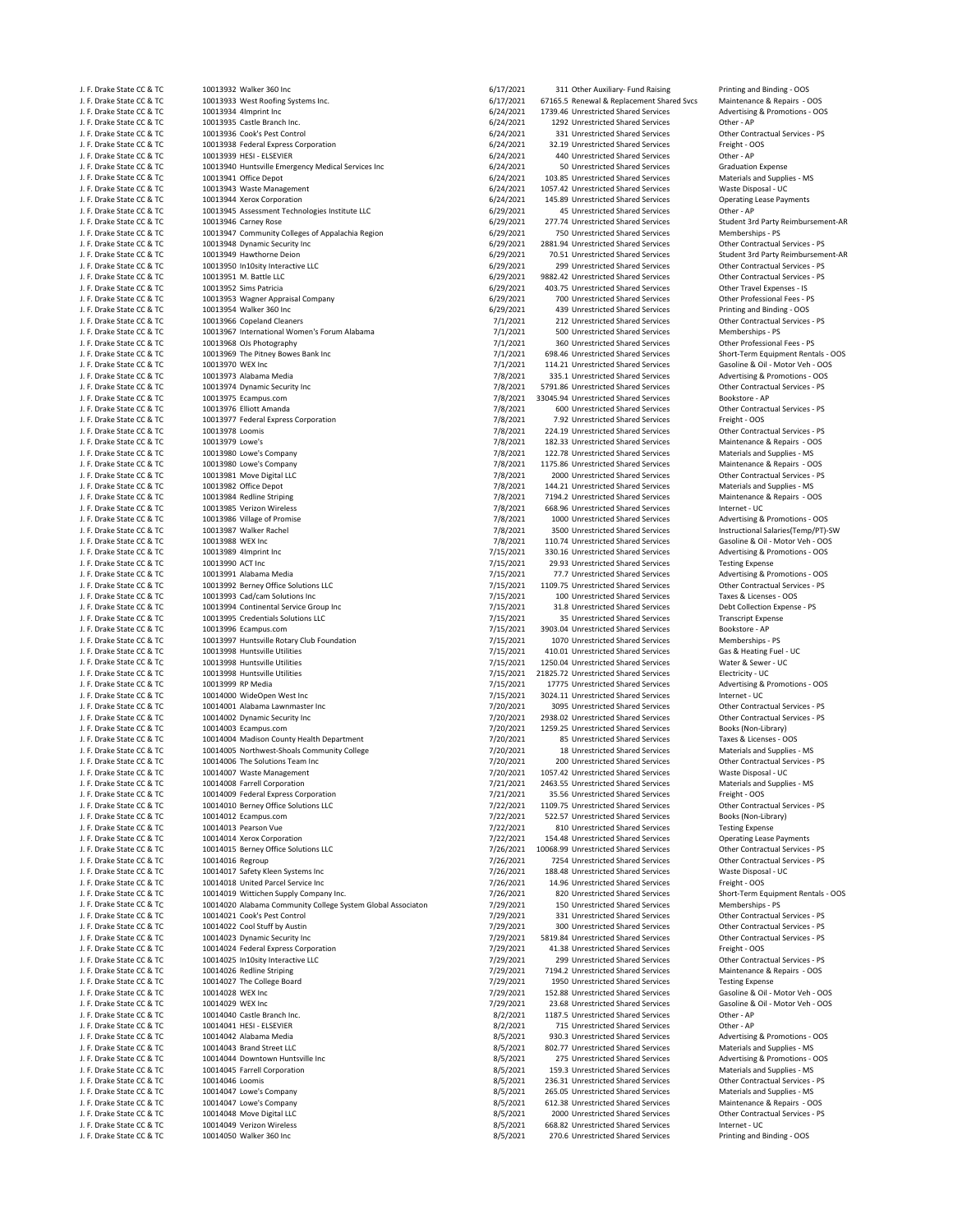| J. F. Drake State CC & TC                              | 10014051 4Imprint Inc                                             | 8/9/2021               | 295.59 Unrestricted Shared Services              | Materials and Supplies - MS                                        |
|--------------------------------------------------------|-------------------------------------------------------------------|------------------------|--------------------------------------------------|--------------------------------------------------------------------|
| J. F. Drake State CC & TC                              | 10014052 CDW LLC                                                  | 8/9/2021               | 116.1 Unrestricted Shared Services               | Materials and Supplies - MS                                        |
| J. F. Drake State CC & TC                              | 10014053 Charlie Foster's                                         | 8/9/2021               | 316 Unrestricted Shared Services                 | <b>Culinary Consumables</b>                                        |
| J. F. Drake State CC & TC                              | 10014055 Office Depot                                             | 8/9/2021               | 248.75 Unrestricted Shared Services              | Materials and Supplies - MS                                        |
| J. F. Drake State CC & TC                              | 10014056 RP Media                                                 | 8/9/2021               | 23132.39 Unrestricted Shared Services            | Advertising & Promotions - OOS                                     |
| J. F. Drake State CC & TC                              | 10014058 Alabama Lawnmaster Inc                                   | 8/16/2021              | 3095 Unrestricted Shared Services                | Other Contractual Services - PS                                    |
| J. F. Drake State CC & TC                              | 10014059 Credentials Solutions LLC                                | 8/16/2021              | 87.5 Unrestricted Shared Services                | <b>Transcript Expense</b>                                          |
| J. F. Drake State CC & TC                              | 10014060 Currie Systems/Printing Solutions                        | 8/16/2021              | 1055.7 Unrestricted Shared Services              | Advertising & Promotions - OOS                                     |
| J. F. Drake State CC & TC                              | 10014061 Dynamic Security Inc                                     | 8/16/2021              | 4700.64 Unrestricted Shared Services             | Other Contractual Services - PS                                    |
| J. F. Drake State CC & TC                              | 10014062 EverMoore LLC                                            | 8/16/2021              | 250 Unrestricted Shared Services                 | Other Professional Fees - PS                                       |
| J. F. Drake State CC & TC                              | 10014063 Huntsville Utilities                                     | 8/16/2021              | 464.55 Unrestricted Shared Services              | Gas & Heating Fuel - UC                                            |
| J. F. Drake State CC & TC                              | 10014063 Huntsville Utilities                                     | 8/16/2021              | 1377.7 Unrestricted Shared Services              | Water & Sewer - UC                                                 |
| J. F. Drake State CC & TC                              | 10014063 Huntsville Utilities                                     | 8/16/2021              | 25649.22 Unrestricted Shared Services            | Electricity - UC                                                   |
| J. F. Drake State CC & TC                              | 10014064 Office Depot                                             | 8/16/2021              | 21.34 Unrestricted Shared Services               | Materials and Supplies - MS                                        |
| J. F. Drake State CC & TC                              | 10014065 ACT Inc                                                  | 8/18/2021              | 367.59 Unrestricted Shared Services              | <b>Testing Expense</b>                                             |
| J. F. Drake State CC & TC                              | 10014066 Alabama Community College System President's Association | 8/18/2021              | 300 Unrestricted Shared Services                 | <b>Registration Fees-IS</b>                                        |
| J. F. Drake State CC & TC                              | 10014067 Berney Office Solutions LLC                              | 8/18/2021              | 1109.75 Unrestricted Shared Services             | Other Contractual Services - PS                                    |
| J. F. Drake State CC & TC                              | 10014068 The Solutions Team Inc                                   | 8/18/2021              | 200 Unrestricted Shared Services                 | Other Contractual Services - PS                                    |
| J. F. Drake State CC & TC                              | 10014069 Walker 360 Inc                                           | 8/18/2021              | 149.01 Unrestricted Shared Services              | Printing and Binding - OOS                                         |
| J. F. Drake State CC & TC                              | 10014070 Waste Management                                         | 8/18/2021              | 1057.42 Unrestricted Shared Services             | Waste Disposal - UC                                                |
| J. F. Drake State CC & TC                              | 10014071 WideOpen West Inc                                        | 8/18/2021              | 3083.72 Unrestricted Shared Services             | Internet - UC                                                      |
| J. F. Drake State CC & TC                              | 10014072 Assessment Technologies Institute LLC                    | 8/23/2021              | 25 Unrestricted Shared Services                  | Other - AP                                                         |
| J. F. Drake State CC & TC                              | 10014073 Dynamic Security Inc                                     | 8/23/2021              | 2784.01 Unrestricted Shared Services             | Other Contractual Services - PS                                    |
| J. F. Drake State CC & TC                              | 10014074 In10sity Interactive LLC                                 | 8/23/2021              | 299 Unrestricted Shared Services                 | Other Contractual Services - PS                                    |
|                                                        | 10014075 Office Depot                                             | 8/23/2021              | 79.84 Unrestricted Shared Services               | Materials and Supplies - MS                                        |
| J. F. Drake State CC & TC                              |                                                                   |                        |                                                  |                                                                    |
| J. F. Drake State CC & TC                              | 10014076 Xerox Corporation                                        | 8/23/2021              | 148.11 Unrestricted Shared Services              | <b>Operating Lease Payments</b>                                    |
| J. F. Drake State CC & TC<br>J. F. Drake State CC & TC | 10014078 Cook's Pest Control<br>10014079 Dynamic Security Inc     | 8/26/2021              | 331 Unrestricted Shared Services                 | Other Contractual Services - PS<br>Other Contractual Services - PS |
|                                                        |                                                                   | 8/26/2021<br>8/26/2021 | 2560.17 Unrestricted Shared Services             |                                                                    |
| J. F. Drake State CC & TC                              | 10014080 Pataky J                                                 |                        | 994.37 Unrestricted Shared Services              | Printing and Binding - OOS                                         |
| J. F. Drake State CC & TC                              | 10014081 Safety Kleen Systems Inc                                 | 8/26/2021              | 610 Unrestricted Shared Services                 | Waste Disposal - UC                                                |
| J. F. Drake State CC & TC                              | 10014082 WEX Inc                                                  | 8/26/2021              | 84.44 Unrestricted Shared Services               | Gasoline & Oil - Motor Veh - OOS                                   |
| J. F. Drake State CC & TC                              | 10014083 WEX Inc                                                  | 8/26/2021              | 54.98 Unrestricted Shared Services               | Gasoline & Oil - Motor Veh - OOS                                   |
| J. F. Drake State CC & TC                              | 10014084 Castle Branch Inc.                                       | 8/30/2021              | 32 Unrestricted Shared Services                  | Other - AP                                                         |
| J. F. Drake State CC & TC                              | 10014085 HESI - ELSEVIER                                          | 8/30/2021              | 920 Unrestricted Shared Services                 | Other - AP                                                         |
| J. F. Drake State CC & TC                              | 10014096 Alabama Community College System                         | 9/3/2021               | 3695.3 Unrestricted Shared Services              | Bond Reserve Fee Expense - OOS                                     |
| J. F. Drake State CC & TC                              | 10014097 Alabama Media                                            | 9/3/2021               | 653.97 Unrestricted Shared Services              | Advertising & Promotions - OOS                                     |
| J. F. Drake State CC & TC                              | 10014098 Castle Branch Inc.                                       | 9/3/2021               | 104.75 Unrestricted Shared Services              | Other - AP                                                         |
| J. F. Drake State CC & TC                              | 10014099 Dynamic Security Inc                                     | 9/3/2021               | 2350.32 Unrestricted Shared Services             | Other Contractual Services - PS                                    |
| J. F. Drake State CC & TC                              | 10014100 Koorsen Fire & Security                                  | 9/3/2021               | 1125 Unrestricted Shared Services                | Maintenance & Repairs - OOS                                        |
| J. F. Drake State CC & TC                              | 10014101 Loomis                                                   | 9/3/2021               | 236.31 Unrestricted Shared Services              | Other Contractual Services - PS                                    |
| J. F. Drake State CC & TC                              | 10014102 Lowe's Company                                           | 9/3/2021               | 159.15 Unrestricted Shared Services              | Maintenance & Repairs - OOS                                        |
| J. F. Drake State CC & TC                              | 10014102 Lowe's Company                                           | 9/3/2021               | 262.19 Unrestricted Shared Services              | Materials and Supplies - MS                                        |
| J. F. Drake State CC & TC                              | 10014103 Move Digital LLC                                         | 9/3/2021               | 2000 Unrestricted Shared Services                | Other Contractual Services - PS                                    |
| J. F. Drake State CC & TC                              | 10014104 Sam's Club                                               | 9/3/2021               | 55.78 Unrestricted Shared Services               | <b>Culinary Consumables</b>                                        |
| J. F. Drake State CC & TC                              | 10014104 Sam's Club                                               | 9/3/2021               | 85.04 Unrestricted Shared Services               | Materials and Supplies - MS                                        |
| J. F. Drake State CC & TC                              | 10014106 United Parcel Service Inc                                | 9/3/2021               | 7.49 Unrestricted Shared Services                | Freight - OOS                                                      |
| J. F. Drake State CC & TC                              | 10014107 Verizon Wireless                                         | 9/3/2021               | 668.84 Unrestricted Shared Services              | Internet - UC                                                      |
| J. F. Drake State CC & TC                              | 10014108 Pearson Vue                                              | 9/8/2021               | 70 Unrestricted Shared Services                  | Books (Non-Library)                                                |
| J. F. Drake State CC & TC                              | 10014109 4Imprint Inc                                             | 9/9/2021               | 159.36 Unrestricted Shared Services              | Advertising & Promotions - OOS                                     |
| J. F. Drake State CC & TC                              | 10014109 4Imprint Inc                                             | 9/9/2021               | 470.79 Unrestricted Shared Services              | Participant Costs-Other                                            |
| J. F. Drake State CC & TC                              | 10014110 Alabama Lawnmaster Inc                                   | 9/9/2021               | 3095 Unrestricted Shared Services                | Other Contractual Services - PS                                    |
| J. F. Drake State CC & TC                              | 10014111 Continental Service Group Inc                            | 9/9/2021               | 127.2 Unrestricted Shared Services               | Debt Collection Expense - PS                                       |
| J. F. Drake State CC & TC                              | 10014112 Dynamic Security Inc                                     | 9/9/2021               | 2770.02 Unrestricted Shared Services             | Other Contractual Services - PS                                    |
| J. F. Drake State CC & TC                              | 10014113 Ecampus.com                                              | 9/9/2021               | 70326.46 Unrestricted Shared Services            | Bookstore - AP                                                     |
| J. F. Drake State CC & TC                              | 10014114 Federal Express Corporation                              | 9/9/2021               | 43.65 Unrestricted Shared Services               | Freight - OOS                                                      |
| J. F. Drake State CC & TC                              | 10014115 United Rentals                                           | 9/9/2021               | 1462.4 Unrestricted Shared Services              | Short-Term Equipment Rentals - OOS                                 |
| J. F. Drake State CC & TC                              | 10014116 Walker 360 Inc                                           | 9/9/2021               | 686.3 Unrestricted Shared Services               | Printing and Binding - OOS                                         |
| J. F. Drake State CC & TC                              | 10014116 Walker 360 Inc                                           | 9/9/2021               | 1812.06 Unrestricted Shared Services             | Advertising & Promotions - OOS                                     |
| J. F. Drake State CC & TC                              | 10014117 Xerox Corporation                                        | 9/9/2021               | 151.75 Unrestricted Shared Services              | <b>Operating Lease Payments</b>                                    |
| J. F. Drake State CC & TC                              | 10014118 Accreditation Commission For Ed In Nursing Inc. (ACEN)   | 9/13/2021              | 2875 Unrestricted Shared Services                | Accreditation Expense - PS                                         |
| J. F. Drake State CC & TC                              | 10014119 ACT Inc                                                  | 9/13/2021              | 329.48 Unrestricted Shared Services              | <b>Testing Expense</b>                                             |
| J. F. Drake State CC & TC                              | 10014120 Carney Rose                                              | 9/13/2021              | 150.62 Unrestricted Shared Services              | Student 3rd Party Reimbursement-AF                                 |
| J. F. Drake State CC & TC                              | 10014121 Credentials Solutions LLC                                | 9/13/2021              | 52.5 Unrestricted Shared Services                | <b>Transcript Expense</b>                                          |
| J. F. Drake State CC & TC                              | 10014122 Huntsville Utilities                                     | 9/13/2021              | 335.12 Unrestricted Shared Services              | Gas & Heating Fuel - UC                                            |
| J. F. Drake State CC & TC                              | 10014122 Huntsville Utilities                                     | 9/13/2021              | 1354.01 Unrestricted Shared Services             | Water & Sewer - UC                                                 |
| J. F. Drake State CC & TC                              | 10014122 Huntsville Utilities                                     | 9/13/2021              | 22928.83 Unrestricted Shared Services            | Electricity - UC                                                   |
| J. F. Drake State CC & TC                              | 10014123 State of Alabama                                         | 9/13/2021              | 11535 Unrestricted Shared Services               | Other Contractual Services - PS                                    |
| J. F. Drake State CC & TC                              | 10014124 WideOpen West Inc                                        | 9/13/2021              | 3076.89 Unrestricted Shared Services             | Internet - UC                                                      |
| J. F. Drake State CC & TC                              | 10014130 Dynamic Security Inc                                     | 9/15/2021              | 2938.02 Unrestricted Shared Services             | Other Contractual Services - PS                                    |
| J. F. Drake State CC & TC                              | 10014131 Pearson Vue                                              | 9/15/2021              | 405 Unrestricted Shared Services                 | <b>Testing Expense</b>                                             |
| J. F. Drake State CC & TC                              | 10014132 RP Media                                                 | 9/15/2021              | 14013.3 Unrestricted Shared Services             | Advertising & Promotions - OOS                                     |
| J. F. Drake State CC & TC                              | 10014133 The Hendley Group                                        | 9/15/2021              | 681.25 Other Auxiliary- Fund Raising             | Other Contractual Services - PS                                    |
| J. F. Drake State CC & TC                              | 10014134 4Imprint Inc                                             | 9/21/2021              | 1565.62 Unrestricted Shared Services             | Advertising & Promotions - OOS                                     |
| J. F. Drake State CC & TC                              | 10014135 Accreditation Commission For Ed In Nursing Inc. (ACEN)   | 9/21/2021              | 1000 Unrestricted Shared Services                | Accreditation Expense - PS                                         |
| J. F. Drake State CC & TC                              | 10014136 Alabama Community College System                         | 9/21/2021              | 2939 Unrestricted Shared Services                | Bond Reserve Fee Expense - OOS                                     |
| J. F. Drake State CC & TC                              | 10014137 Berney Office Solutions LLC                              | 9/21/2021              | 1109.75 Unrestricted Shared Services             | Other Contractual Services - PS                                    |
| J. F. Drake State CC & TC                              | 10014138 Elliott Amanda                                           | 9/21/2021              | 1900 Unrestricted Shared Services                | Other Contractual Services - PS                                    |
| J. F. Drake State CC & TC                              | 10014139 The Solutions Team Inc                                   | 9/21/2021              | 200 Unrestricted Shared Services                 | Other Contractual Services - PS                                    |
| J. F. Drake State CC & TC                              | 10014140 Walker Rachel                                            | 9/21/2021              | 3500 Unrestricted Shared Services                | Instructional Salaries(Temp/PT)-SW                                 |
| J. F. Drake State CC & TC                              | 10014151 Dynamic Security Inc                                     | 9/23/2021              | 2909.92 Unrestricted Shared Services             | Other Contractual Services - PS                                    |
| J. F. Drake State CC & TC                              | 10014152 Federal Express Corporation                              | 9/23/2021              | 39.14 Unrestricted Shared Services               | Freight - OOS                                                      |
| J. F. Drake State CC & TC                              | 10014153 State of Alabama                                         |                        | 9/23/2021 147234.49 Unrestricted Shared Services | Institutional Use - OOS                                            |
| J. F. Drake State CC & TC                              | 10014154 Walker 360 Inc                                           | 9/23/2021              | 739.19 Unrestricted Shared Services              | Printing and Binding - OOS                                         |
| J. F. Drake State CC & TC                              | 10014155 Assessment Technologies Institute LLC                    | 9/24/2021              | 10600 Unrestricted Shared Services               | Other - AP                                                         |
| J. F. Drake State CC & TC                              | 10014156 Castle Branch Inc.                                       | 9/24/2021              | 205.5 Unrestricted Shared Services               | Other - AP                                                         |
| J. F. Drake State CC & TC                              | 10014157 Mankins John                                             | 9/24/2021              | 1206.4 Unrestricted Shared Services              | Other Professional Fees - PS                                       |
| J. F. Drake State CC & TC                              | 10014158 Montague Katrina                                         | 9/24/2021              | 142.49 Unrestricted Shared Services              | Student 3rd Party Reimbursement-AF                                 |
| J. F. Drake State CC & TC                              | 10014159 4Imprint Inc                                             | 9/29/2021              | 1662.97 Unrestricted Shared Services             | Advertising & Promotions - OOS                                     |
| J. F. Drake State CC & TC                              | 10014160 Cook's Pest Control                                      | 9/29/2021              | 331 Unrestricted Shared Services                 | Other Contractual Services - PS                                    |
| J. F. Drake State CC & TC                              | 10014161 Federal Express Corporation                              | 9/29/2021              | 19.36 Unrestricted Shared Services               | Freight - OOS                                                      |
|                                                        |                                                                   |                        |                                                  |                                                                    |
| J. F. Drake State CC & TC                              | 10014162 Sam's Club                                               | 9/29/2021              | 100 Unrestricted Shared Services                 | Participant Costs-Stipends                                         |
| J. F. Drake State CC & TC                              | 10014163 WEX Inc                                                  | 9/29/2021              | 204.63 Unrestricted Shared Services              | Gasoline & Oil - Motor Veh - OOS                                   |
| J. F. Drake State CC & TC                              | 10014164 WEX Inc                                                  | 9/29/2021              | 84.34 Unrestricted Shared Services               | Gasoline & Oil - Motor Veh - OOS                                   |
| J. F. Drake State CC & TC                              | 30013119 Donohoo Chevrolet LLC                                    | 10/2/2020              | 34996 Chancellor - Special Allocation            | Transportation Equip \$5K-\$25K - CE                               |
| J. F. Drake State CC & TC                              | 30013120 State of Alabama                                         | 10/2/2020              | 48.5 Chancellor - Special Allocation             | Taxes & Licenses - OOS                                             |
| J. F. Drake State CC & TC                              | 30013231 ACT Inc                                                  | 10/8/2020              | 450 AE-State Regular                             | <b>Testing Expense</b>                                             |
|                                                        |                                                                   |                        |                                                  |                                                                    |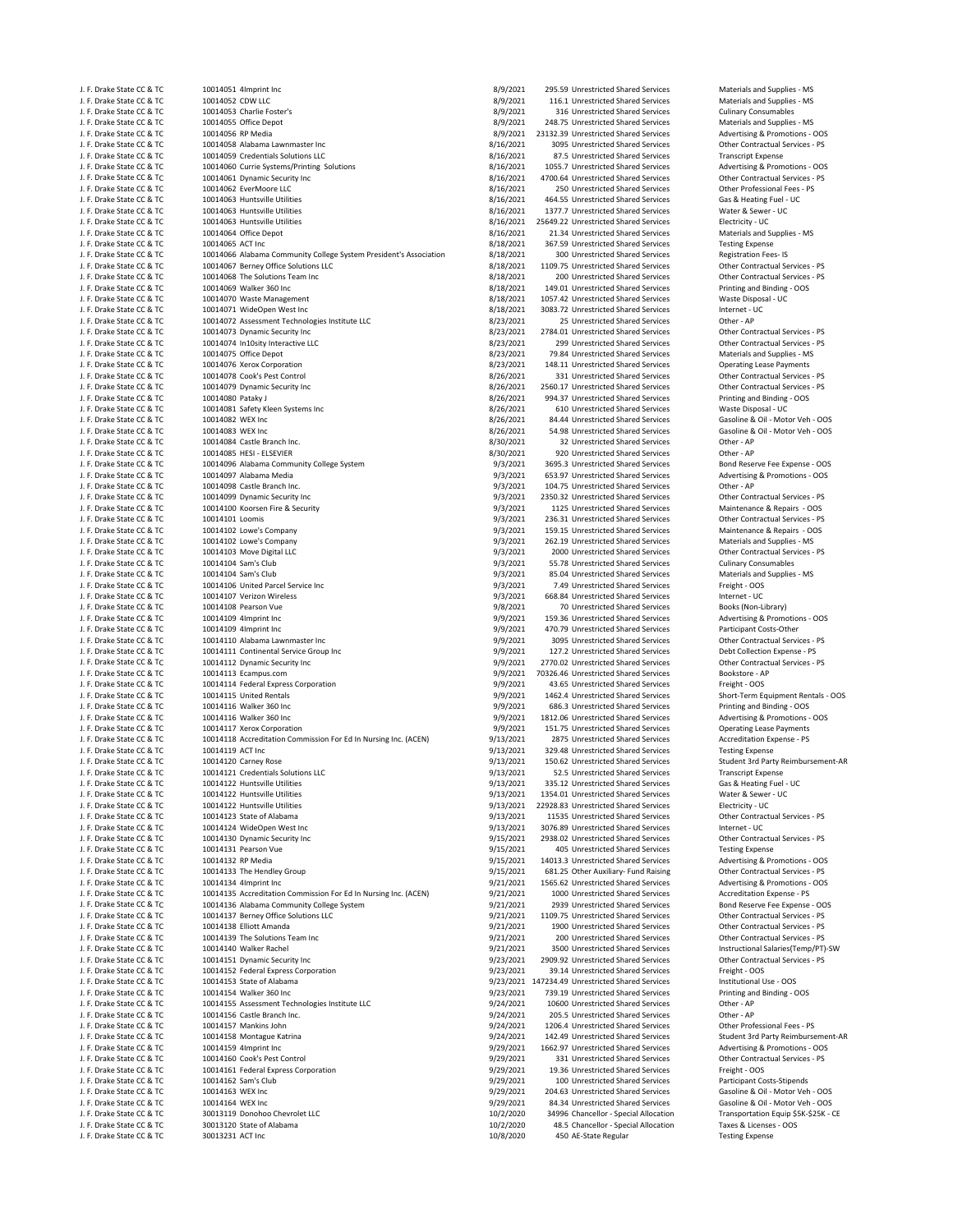| J. F. Drake State CC & TC | 30013232 CDW LLC                                               | 10/8/2020  | 255 Carl Perkins Career & Tech           | Materials and Supplies - MS      |
|---------------------------|----------------------------------------------------------------|------------|------------------------------------------|----------------------------------|
| J. F. Drake State CC & TC | 30013232 CDW LLC                                               | 10/8/2020  | 747.66 Cares Act - College Relief        | Materials and Supplies - MS      |
| J. F. Drake State CC & TC | 30013233 Diversified Management Solution LLC                   | 10/8/2020  | 7500 Title III (Activity A Prog Admin)   | Other Contractual Services - PS  |
| J. F. Drake State CC & TC | 30013234 Ecampus.com                                           | 10/8/2020  | 1425.6 Dual Enrollment Scholarships      | Books (Non-Library)              |
| J. F. Drake State CC & TC | 30013235 KANS LLC                                              | 10/8/2020  | 8000 Title III (Activity A Institution)  | Professional Development - PS    |
| J. F. Drake State CC & TC | 30013236 Lowe's                                                | 10/8/2020  | 331.14 Chancellor - Special Allocation   | Maintenance & Repairs - OOS      |
| J. F. Drake State CC & TC | 30013237 Trav-Ad Signs                                         | 10/8/2020  | 1550 Chancellor - Special Allocation     | Other Non-Capital Costs          |
| J. F. Drake State CC & TC | 30013238 W W Grainger Inc                                      | 10/8/2020  | 2320 Automotive Manufacturing WFD        | Materials and Supplies - MS      |
| J. F. Drake State CC & TC | 30013239 CDW LLC                                               | 10/12/2020 | 296 Carl Perkins Career & Tech           | Service Contracts on Equipmer    |
| J. F. Drake State CC & TC | 30013240 Mr Rooter Plumbing                                    | 10/12/2020 | 376.2 Chancellor - Special Allocation    | Maintenance & Repairs - OOS      |
|                           |                                                                |            |                                          |                                  |
| J. F. Drake State CC & TC | 30013241 Stericycle Inc                                        | 10/12/2020 | 85.95 Future Act (Activity 1)            | Waste Disposal - UC              |
| J. F. Drake State CC & TC | 30013247 Dykes FoodService Solutions Inc.                      | 10/15/2020 | 1100 Carl Perkins Career & Tech          | Materials and Supplies - MS      |
| J. F. Drake State CC & TC | 30013249 Turner Brittney                                       | 10/19/2020 | 700 STEAM - FlexFactor                   | Other Contractual Services - PS  |
| J. F. Drake State CC & TC | 30013250 Bergantz Letitia                                      | 10/20/2020 | 200 Title III (Activity 1)               | Other Professional Fees - PS     |
| J. F. Drake State CC & TC | 30013251 Pocket Nurse Enterprises Inc.                         | 10/20/2020 | 253.82 Title III SAFRA (Activity 1)      | Materials and Supplies - MS      |
| J. F. Drake State CC & TC | 30013252 Uline Inc                                             | 10/20/2020 | 227.95 Cares Act - College Relief        | Materials and Supplies - MS      |
| J. F. Drake State CC & TC | 30013256 PEEHIP                                                | 10/22/2020 | 800 Title III (Activity 5)               | Group Health Insurance - FB      |
| J. F. Drake State CC & TC | 30013258 Berney Office Solutions LLC                           | 10/28/2020 | 55.85 Future Act (Activity 1)            | Materials and Supplies - MS      |
| J. F. Drake State CC & TC | 30013259 CDW LLC                                               | 10/28/2020 | 13497.84 Cares Act - HBCU                |                                  |
|                           |                                                                |            |                                          | Materials and Supplies - MS      |
| J. F. Drake State CC & TC | 30013260 Xerox Corporation                                     | 10/28/2020 | 205.04 Title III (Activity 1)            | <b>Operating Lease Payments</b>  |
| J. F. Drake State CC & TC | 30013260 Xerox Corporation                                     | 10/28/2020 | 368.02 Title III (Activity 6)            | <b>Operating Lease Payments</b>  |
| J. F. Drake State CC & TC | 30013261 CDW LLC                                               | 11/4/2020  | 252.78 Title III (Activity 4)            | Materials and Supplies - MS      |
| J. F. Drake State CC & TC | 30013261 CDW LLC                                               | 11/4/2020  | 1116.64 Cares Act - College Relief       | Materials and Supplies - MS      |
| J. F. Drake State CC & TC | 30013261 CDW LLC                                               | 11/4/2020  | 12125.51 Cares Act - College Relief      | Technology - non capitalized - I |
| J. F. Drake State CC & TC | 30013262 Limbaugh Toyota                                       | 11/4/2020  | 28141.5 Chancellor - Special Allocation  | Transportation Equip > \$25 00   |
| J. F. Drake State CC & TC | 30013263 PODS Enterprises Inc                                  | 11/4/2020  | 159 Future Act (Activity 1)              | Short-Term Equipment Rentals     |
| J. F. Drake State CC & TC | 30013264 ProQuest                                              | 11/4/2020  | 6458.03 Title III (Activity 2)           | Subscriptions - OOS              |
|                           |                                                                |            |                                          |                                  |
| J. F. Drake State CC & TC | 30013265 Schindler Elevator Corporation                        | 11/4/2020  | 1382.19 Title III (Activity 3)           | Maintenance & Repairs - OOS      |
| J. F. Drake State CC & TC | 30013266 State of Alabama                                      | 11/4/2020  | 24.25 Chancellor - Special Allocation    | Taxes & Licenses - OOS           |
| J. F. Drake State CC & TC | 30013267 Stericycle Inc                                        | 11/4/2020  | 85.95 Future Act (Activity 1)            | Waste Disposal - UC              |
| J. F. Drake State CC & TC | 30013268 TouchNet Information Systems Inc                      | 11/4/2020  | 250 Title III (Activity 6)               | Taxes & Licenses - OOS           |
| J. F. Drake State CC & TC | 30013269 Vero Software Inc                                     | 11/4/2020  | 355 Title III (Activity 1)               | Computer Software(non capita     |
| J. F. Drake State CC & TC | 30013271 ACT Inc                                               | 11/12/2020 | 20 AE-State Regular 2XX0-2XX1            | <b>Testing Expense</b>           |
| J. F. Drake State CC & TC | 30013272 CDW LLC                                               | 11/12/2020 | 73.07 Title III (Activity 4)             | Materials and Supplies - MS      |
|                           |                                                                |            |                                          | Materials and Supplies - MS      |
| J. F. Drake State CC & TC | 30013272 CDW LLC                                               | 11/12/2020 | 1194.76 Cares Act - College Relief       |                                  |
| J. F. Drake State CC & TC | 30013273 PODS Enterprises Inc                                  | 11/12/2020 | 159 Future Act (Activity 1)              | Short-Term Equipment Rentals     |
| J. F. Drake State CC & TC | 30013274 State of Alabama                                      | 11/16/2020 | 9 ICI Equipment - Vizitech               | Unearned Revenue - AL            |
| J. F. Drake State CC & TC | 30013274 State of Alabama                                      | 11/16/2020 | 5728.2 Automotive Manufacturing WFD      | Unearned Revenue - AL            |
| J. F. Drake State CC & TC | 30013276 ACCS Human Resources Management Association           | 11/18/2020 | 250 Title III (Activity 6)               | Memberships - PS                 |
| J. F. Drake State CC & TC | 30013277 CDW LLC                                               | 11/18/2020 | 2319.24 Cares Act - College Relief       | Materials and Supplies - MS      |
| J. F. Drake State CC & TC | 30013277 CDW LLC                                               | 11/18/2020 | 12999 Cares Act - HBCU                   | Furniture and Equip \$5K - \$25K |
| J. F. Drake State CC & TC | 30013278 Krueger International Inc                             | 11/18/2020 | 5598.45 Cares Act - HBCU                 | Other Non-Capital Costs          |
|                           |                                                                |            |                                          |                                  |
| J. F. Drake State CC & TC | 30013278 Krueger International Inc                             | 11/18/2020 | 23207.45 Chancellor - Special Allocation | Furniture and Equip \$5K - \$25K |
| J. F. Drake State CC & TC | 30013278 Krueger International Inc                             | 11/18/2020 | 46342.25 Chancellor - Special Allocation | Furniture and Equip > \$25K - C  |
| J. F. Drake State CC & TC | 30013279 National Association of HBCU Title III Administrators | 11/18/2020 | 300 Title III (Activity A Prog Admin)    | Memberships - PS                 |
| J. F. Drake State CC & TC | 30013280 Thomas Electric Inc                                   | 11/18/2020 | 1857 Chancellor - Special Allocation     | Other Contractual Services - PS  |
| J. F. Drake State CC & TC | 30013280 Thomas Electric Inc                                   | 11/18/2020 | 4755 Title III (Activity 3)              | Other Contractual Services - PS  |
| J. F. Drake State CC & TC | 30013281 Trav-Ad Signs                                         | 11/18/2020 | 1935.14 Cares Act - HBCU                 | Other Non-Capital Costs          |
| J. F. Drake State CC & TC | 30013283 Acro Service Corporation                              | 11/24/2020 | 1521 Cares Act - HBCU                    | Other Contractual Services - PS  |
|                           |                                                                |            |                                          |                                  |
| J. F. Drake State CC & TC | 30013284 Ecampus.com                                           | 11/24/2020 | 2113.93 Dual Enrollment Scholarships     | Books (Non-Library)              |
| J. F. Drake State CC & TC | 30013285 Huntsville Times                                      | 11/24/2020 | 52.9 Title III (Activity 2)              | Subscriptions - OOS              |
| J. F. Drake State CC & TC | 30013286 Kingsbury Consulting Management                       | 11/24/2020 | 5472 Chancellor - Special Allocation     | Other Professional Fees - PS     |
| J. F. Drake State CC & TC | 30013287 MSC Industrial Supply                                 | 11/24/2020 | 140.72 Title III (Activity 1)            | Materials and Supplies - MS      |
| J. F. Drake State CC & TC | 30013288 Thomas Electric Inc                                   | 11/24/2020 | 3187 Chancellor - Special Allocation     | Maintenance & Repairs - OOS      |
| J. F. Drake State CC & TC | 30013289 Nebraska Health Care Association                      | 12/1/2020  | 73.03 Future Act (Activity 1)            | Books (Non-Library)              |
| J. F. Drake State CC & TC | 30013290 Office Depot                                          | 12/1/2020  | 108.33 Title III (Activity 6)            | Materials and Supplies - MS      |
| J. F. Drake State CC & TC | 30013291 Stericycle Inc                                        | 12/1/2020  | 85.95 Future Act (Activity 1)            | Waste Disposal - UC              |
|                           |                                                                |            |                                          |                                  |
| J. F. Drake State CC & TC | 30013292 The Trim Shop                                         | 12/1/2020  | 2300 Chancellor - Special Allocation     | Other Contractual Services - PS  |
| J. F. Drake State CC & TC | 30013293 Turner Brittney                                       | 12/1/2020  | 3960 STEAM - FlexFactor                  | Other Contractual Services - PS  |
| J. F. Drake State CC & TC | 30013294 Xerox Corporation                                     | 12/1/2020  | 203.3 Title III (Activity 1)             | <b>Operating Lease Payments</b>  |
| J. F. Drake State CC & TC | 30013294 Xerox Corporation                                     | 12/1/2020  | 367.7 Title III (Activity 6)             | <b>Operating Lease Payments</b>  |
| J. F. Drake State CC & TC | 30013295 Acro Service Corporation                              | 12/4/2020  | 790.92 Cares Act - HBCU                  | Other Contractual Services - PS  |
| J. F. Drake State CC & TC | 30013296 Ecampus.com                                           | 12/4/2020  | 183.83 Dual Enrollment Scholarships      | Books (Non-Library)              |
| J. F. Drake State CC & TC | 30013297 Home Depot U.S.A. Inc                                 | 12/4/2020  | 679.85 Cares Act - HBCU                  | Materials and Supplies - MS      |
| J. F. Drake State CC & TC | 30013297 Home Depot U.S.A. Inc                                 | 12/4/2020  | 3029.5 Cares Act - HBCU                  | Equipment - non capitalized - M  |
|                           | 30013298 J.R. Enterprises                                      |            |                                          | Advertising & Promotions - OO    |
| J. F. Drake State CC & TC |                                                                | 12/4/2020  | 1587.64 Veterans Admin 2XX8-2XX9         |                                  |
| J. F. Drake State CC & TC | 30013299 Kingsbury Consulting Management                       | 12/4/2020  | 4428 Chancellor - Special Allocation     | Other Professional Fees - PS     |
| J. F. Drake State CC & TC | 30013300 Office Depot                                          | 12/4/2020  | 315.14 Title III (Activity 6)            | Materials and Supplies - MS      |
| J. F. Drake State CC & TC | 30013301 PODS Enterprises Inc                                  | 12/4/2020  | 159 Future Act (Activity 1)              | Short-Term Equipment Rentals     |
| J. F. Drake State CC & TC | 30013302 Jackson Painting                                      | 12/7/2020  | 400 Title III (Activity 3)               | Maintenance & Repairs - OOS      |
| J. F. Drake State CC & TC | 30013305 AACC                                                  | 12/10/2020 | 2188 Title III (Activity 1)              | Memberships - PS                 |
| J. F. Drake State CC & TC | 30013306 ACT Inc                                               | 12/10/2020 | 126 AE-State Regular                     | <b>Testing Expense</b>           |
| J. F. Drake State CC & TC | 30013307 CDW LLC                                               | 12/10/2020 | -3325 Cares Act - College Relief         | Materials and Supplies - MS      |
| J. F. Drake State CC & TC | 30013307 CDW LLC                                               | 12/10/2020 | 7421.18 Cares Act - HBCU                 | Technology - non capitalized - I |
|                           |                                                                |            |                                          |                                  |
| J. F. Drake State CC & TC | 30013308 Economic Modeling LLC                                 | 12/10/2020 | 6750 Title III (Activity 6)              | Other Contractual Services - PS  |
| J. F. Drake State CC & TC | 30013309 Esb Group Inc. The                                    | 12/10/2020 | 39994 CARES Act - GEERF Education        | Technology > \$25K - CE          |
| J. F. Drake State CC & TC | 30013310 Harris Katrina                                        | 12/10/2020 | 23.75 Title III (Activity 6)             | Gasoline & Oil - Motor Veh - O   |
| J. F. Drake State CC & TC | 30013310 Harris Katrina                                        | 12/10/2020 | 300 Title III (Activity 6)               | Overnight (non tax per diem)-    |
| J. F. Drake State CC & TC | 30013311 SHI International Corp.                               | 12/10/2020 | 95094.18 CARES Act - GEERF Education     | Art Museums and Collections -    |
| J. F. Drake State CC & TC | 30013312 WEX Inc                                               | 12/10/2020 | 41.6 Title III (Activity 1)              | Gasoline & Oil - Motor Veh - O   |
| J. F. Drake State CC & TC | 30013313 Dell Marketing LP                                     | 12/11/2020 | 2380 CARES Act - GEERF Education         | Materials and Supplies - MS      |
| J. F. Drake State CC & TC | 30013313 Dell Marketing LP                                     | 12/11/2020 | 92820 CARES Act - GEERF Education        | Technology - non capitalized - I |
|                           | 30013331 Acro Service Corporation                              | 12/16/2020 | 1115.4 Cares Act - HBCU                  | Other Contractual Services - PS  |
| J. F. Drake State CC & TC |                                                                |            |                                          |                                  |
| J. F. Drake State CC & TC | 30013332 Krueger International Inc                             | 12/16/2020 | 31975.35 Cares Act - HBCU                | Furniture and Equip \$5K - \$25K |
| J. F. Drake State CC & TC | 30013333 Nola Van Peursem Architects PC                        | 12/16/2020 | 8559.5 Chancellor - Special Allocation   | Other Non-Capital Costs          |
| J. F. Drake State CC & TC | 30013333 Nola Van Peursem Architects PC                        | 12/16/2020 | 9619.26 Title III SAFRA (Activity 2)     | Engineering & Architectural Sv   |
| J. F. Drake State CC & TC | 30013333 Nola Van Peursem Architects PC                        | 12/16/2020 | 30033.2 Chancellor - Special Allocation  | Engineering & Architectural Sv   |
| J. F. Drake State CC & TC | 30013333 Nola Van Peursem Architects PC                        | 12/16/2020 | 31731.62 Title III (Activity 3)          | Engineering & Architectural Sv   |
| J. F. Drake State CC & TC | 30013334 Office Depot                                          | 12/16/2020 | 224.27 Title III (Activity 1)            | Materials and Supplies - MS      |
| J. F. Drake State CC & TC | 30013335 Alabama Two-Year College Library Association          | 12/17/2020 | 100 Title III (Activity 2)               | Memberships - PS                 |
|                           |                                                                |            |                                          |                                  |
| J. F. Drake State CC & TC | 30013336 Office Depot                                          | 12/17/2020 | 38.58 Title III (Activity 1)             | Materials and Supplies - MS      |
| J. F. Drake State CC & TC | 30013337 Ruffalo Noel Levitz LLC                               | 12/17/2020 | 3000 Title III (Activity 6)              | Taxes & Licenses - OOS           |
| J. F. Drake State CC & TC | 30013338 Stericycle Inc                                        | 1/4/2021   | 85.95 Future Act (Activity 1)            | Waste Disposal - UC              |
| J. F. Drake State CC & TC | 30013339 ESCO Institute                                        | 1/6/2021   | 2018 Cares Act - College Relief          | Computer Software(non capita     |
| J. F. Drake State CC & TC | 30013340 PODS Enterprises Inc                                  | 1/6/2021   | 159 Future Act (Activity 1)              | Short-Term Equipment Rentals     |
| J. F. Drake State CC & TC | 30013341 Quillin Concrete                                      | 1/6/2021   | 2400 Chancellor - Special Allocation     | Other Contractual Services - PS  |
|                           |                                                                |            |                                          |                                  |

Materials and Supplies - MS Materials and Supplies - MS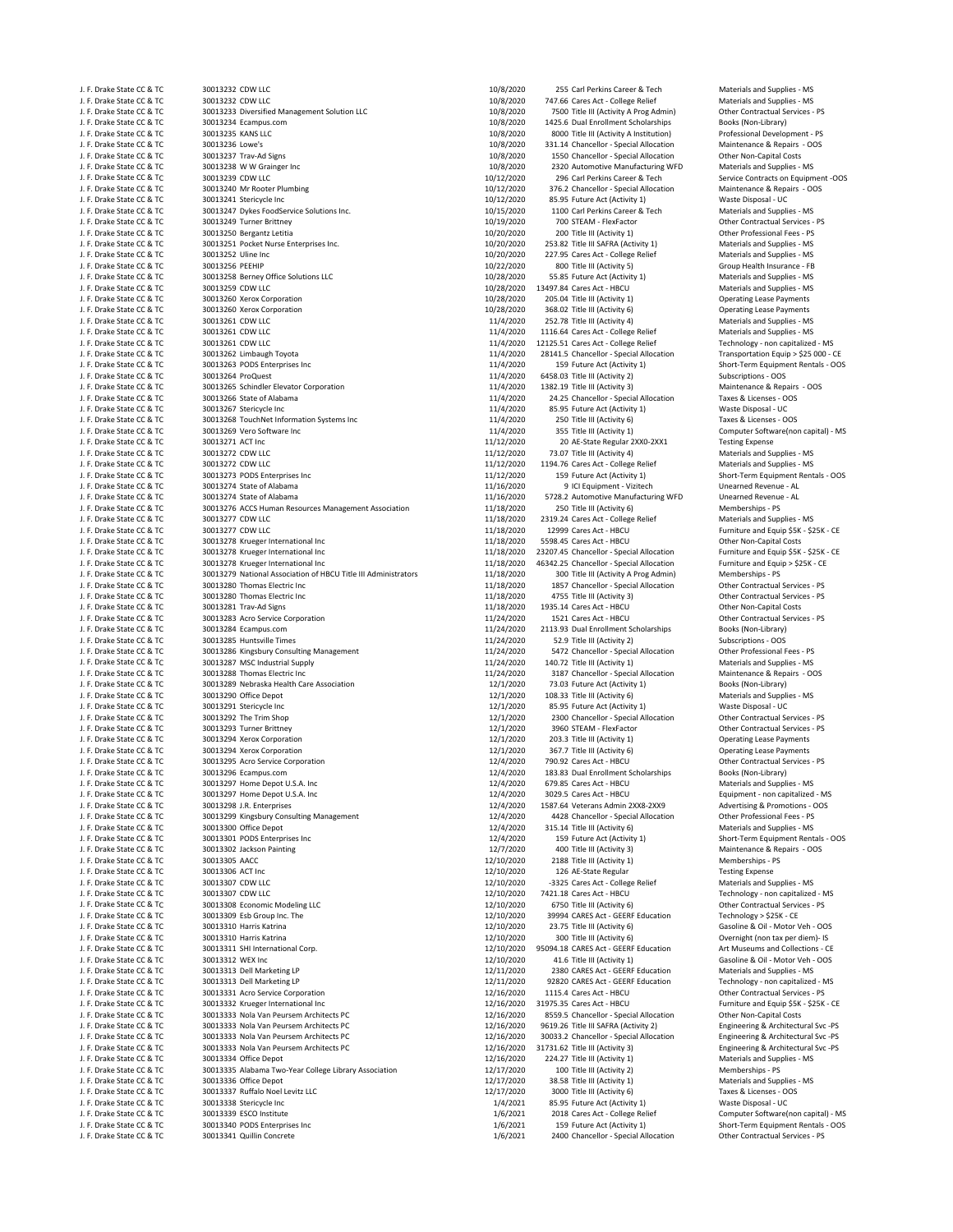| J. F. Drake State CC & TC                              | 30013342 Sally Beauty Supply                                                                                    | 1/6/2021               | 428.78 Title III (Activity 1)                                                   | Materials and Supplies - MS                                        |
|--------------------------------------------------------|-----------------------------------------------------------------------------------------------------------------|------------------------|---------------------------------------------------------------------------------|--------------------------------------------------------------------|
| J. F. Drake State CC & TC<br>J. F. Drake State CC & TC | 30013343 Turner Brittney<br>30013344 Xerox Corporation                                                          | 1/6/2021<br>1/6/2021   | 300 STEAM - FlexFactor<br>195.97 Title III (Activity 1)                         | Other Contractual Services - PS<br><b>Operating Lease Payments</b> |
| J. F. Drake State CC & TC                              | 30013344 Xerox Corporation                                                                                      | 1/6/2021               | 397.79 Title III (Activity 6)                                                   | <b>Operating Lease Payments</b>                                    |
| J. F. Drake State CC & TC                              | 30013345 Acro Service Corporation                                                                               | 1/7/2021               | 1135.68 Cares Act - HBCU                                                        | Other Contractual Services - PS                                    |
| J. F. Drake State CC & TC                              | 30013346 Acro Service Corporation                                                                               | 1/13/2021              | 202.8 Cares Act - HBCU                                                          | Other Contractual Services - PS                                    |
| J. F. Drake State CC & TC                              | 30013347 Schindler Elevator Corporation                                                                         | 1/13/2021              | 1427.52 Title III (Activity 3)                                                  | Maintenance & Repairs - OOS                                        |
| J. F. Drake State CC & TC                              | 30013348 Valley Cabinet Refinishing                                                                             | 1/13/2021<br>1/14/2021 | 2122 Chancellor - Special Allocation<br>2569.81 Chancellor - Special Allocation | Other Contractual Services - PS                                    |
| J. F. Drake State CC & TC<br>J. F. Drake State CC & TC | 30013349 Alabama Department of Transportation<br>30013350 J F Drake State Community College & Technical College | 1/14/2021              | 15959.72 Dual Enrollment Scholarships                                           | Other Non-Capital Costs<br>Scholarship and Waivers - SW            |
| J. F. Drake State CC & TC                              | 30013351 Driskill Joshua                                                                                        | 1/20/2021              | 240 NASA Grant                                                                  | <b>Participant Costs-Stipends</b>                                  |
| J. F. Drake State CC & TC                              | 30013352 Mason Jaiden                                                                                           | 1/20/2021              | 240 NASA Grant                                                                  | Participant Costs-Stipends                                         |
| J. F. Drake State CC & TC                              | 30013353 Acro Service Corporation                                                                               | 1/21/2021              | 354.9 Cares Act - HBCU                                                          | Other Contractual Services - PS                                    |
| J. F. Drake State CC & TC                              | 30013354 Anthology Inc of NY                                                                                    | 1/21/2021              | 17429 Title III (Activity 6)                                                    | Taxes & Licenses - OOS                                             |
| J. F. Drake State CC & TC                              | 30013355 Pinnacle Networx LLC                                                                                   | 1/21/2021              | 57000 Cares Act - HBCU                                                          | Other Contractual Services - PS                                    |
| J. F. Drake State CC & TC<br>J. F. Drake State CC & TC | 30013356 The Burmax Co. Inc.<br>30013357 Ynot Technology Inc.                                                   | 1/21/2021<br>1/21/2021 | 474.16 Title III (Activity 1)<br>3840 Cares Act - HBCU                          | Materials and Supplies - MS<br>Computer Software(non capital) - MS |
| J. F. Drake State CC & TC                              | 30013358 ACCS Instructional Officers Association                                                                | 1/26/2021              | 300 Title III (Activity 1)                                                      | Memberships - PS                                                   |
| J. F. Drake State CC & TC                              | 30013359 Acro Service Corporation                                                                               | 1/26/2021              | 344.76 Cares Act - HBCU                                                         | Other Contractual Services - PS                                    |
| J. F. Drake State CC & TC                              | 30013360 Bergantz Letitia                                                                                       | 1/26/2021              | 200 Cares Act - College Relief                                                  | Other Professional Fees - PS                                       |
| J. F. Drake State CC & TC                              | 30013361 Home Depot U.S.A. Inc                                                                                  | 1/26/2021              | 322.92 Cares Act - HBCU                                                         | Materials and Supplies - MS                                        |
| J. F. Drake State CC & TC                              | 30013362 Home Depot U.S.A. Inc                                                                                  | 1/26/2021              | 2802.46 Cares Act - HBCU                                                        | Materials and Supplies - MS                                        |
| J. F. Drake State CC & TC                              | 30013363 Mr. Rootor                                                                                             | 1/26/2021              | 8900 Chancellor - Special Allocation                                            | Maintenance & Repairs - OOS                                        |
| J. F. Drake State CC & TC<br>J. F. Drake State CC & TC | 30013364 R & R Sports<br>30013365 Strickland Paper Company Inc                                                  | 1/26/2021<br>1/26/2021 | 1720.45 NASA Grant<br>1086 Title III (Activity A Prog Admin)                    | Other Non-Capital Costs<br>Materials and Supplies - MS             |
| J. F. Drake State CC & TC                              | 30013366 Valley Cabinet Refinishing                                                                             | 1/26/2021              | 9329 Chancellor - Special Allocation                                            | Other Contractual Services - PS                                    |
| J. F. Drake State CC & TC                              | 30013367 Williams Daniel                                                                                        | 1/26/2021              | 2560 AE - Career Pathways                                                       | Other Contractual Services - PS                                    |
| J. F. Drake State CC & TC                              | 30013368 Xerox Corporation                                                                                      | 1/26/2021              | 192.01 Title III (Activity 1)                                                   | <b>Operating Lease Payments</b>                                    |
| J. F. Drake State CC & TC                              | 30013368 Xerox Corporation                                                                                      | 1/26/2021              | 360.99 Title III (Activity 6)                                                   | <b>Operating Lease Payments</b>                                    |
| J. F. Drake State CC & TC                              | 30013531 ACCS Financial Management Association                                                                  | 1/28/2021              | 400 Title III (Activity 6)                                                      | Registration Fees-IS                                               |
| J. F. Drake State CC & TC                              | 30013536 ACCS Financial Management Association                                                                  | 2/2/2021               | 500 Title III (Activity 6)                                                      | Memberships - PS                                                   |
| J. F. Drake State CC & TC<br>J. F. Drake State CC & TC | 30013537 EBSCO Industries Inc<br>30013538 Home Depot U.S.A. Inc                                                 | 2/2/2021<br>2/2/2021   | 47059 Cares Act - College Relief<br>1759.7 Cares Act - HBCU                     | Computer Software(non capital) - MS<br>Materials and Supplies - MS |
| J. F. Drake State CC & TC                              | 30013539 MSC Industrial Supply                                                                                  | 2/2/2021               | 549 Special Pops Equipment MTT                                                  | Equipment - non capitalized - MS                                   |
| J. F. Drake State CC & TC                              | 30013540 PODS Enterprises Inc                                                                                   | 2/2/2021               | 159 Future Act (Activity 1)                                                     | Short-Term Equipment Rentals - OOS                                 |
| J. F. Drake State CC & TC                              | 30013541 Sexton Welding Supply                                                                                  | 2/2/2021               | 1419.2 NASA Grant                                                               | Materials and Supplies - MS                                        |
| J. F. Drake State CC & TC                              | 30013542 Stericycle Inc                                                                                         | 2/2/2021               | 89.92 Future Act (Activity 1)                                                   | Waste Disposal - UC                                                |
| J. F. Drake State CC & TC                              | 30013543 Trav-Ad Signs                                                                                          | 2/2/2021               | 3187.28 Cares Act - HBCU                                                        | Other Non-Capital Costs                                            |
| J. F. Drake State CC & TC                              | 30013544 Ecampus.com                                                                                            | 2/4/2021               | 403.64 Future Act (Activity 1)                                                  | Books (Non-Library)                                                |
| J. F. Drake State CC & TC<br>J. F. Drake State CC & TC | 30013545 Pocket Nurse Enterprises Inc.<br>30013547 ACCS Human Resources Management Association                  | 2/4/2021               | 2105 Cares Act - HBCU<br>500 Title III (Activity 1)                             | Materials and Supplies - MS<br><b>Registration Fees-IS</b>         |
| J. F. Drake State CC & TC                              | 30013548 Home Depot U.S.A. Inc                                                                                  | 2/9/2021<br>2/9/2021   | 3118.51 Cares Act - HBCU                                                        | Materials and Supplies - MS                                        |
| J. F. Drake State CC & TC                              | 30013549 Karma Management                                                                                       | 2/9/2021               | 690 Project Success Grant 2XX0-2XX1                                             | Participant Costs-Stipends                                         |
| J. F. Drake State CC & TC                              | 30013550 MG Roofing Inc                                                                                         | 2/9/2021               | 10176.37 Title III (Activity 3)                                                 | Construction in Progress - CE                                      |
| J. F. Drake State CC & TC                              | 30013551 Nola Van Peursem Architects PC                                                                         | 2/9/2021               | 23054.66 Title III (Activity 3)                                                 | Engineering & Architectural Svc -PS                                |
| J. F. Drake State CC & TC                              | 30013552 Office Depot                                                                                           | 2/9/2021               | 182.63 Title III (Activity 1)                                                   | Materials and Supplies - MS                                        |
| J. F. Drake State CC & TC                              | 30013553 Staples Business Advantage                                                                             | 2/9/2021               | 325.13 Title III (Activity 3)                                                   | Materials and Supplies - MS                                        |
| J. F. Drake State CC & TC                              | 30013554 The Burmax Co. Inc.<br>30013555 WEX Inc                                                                | 2/9/2021               | 142.55 Title III (Activity 1)                                                   | Materials and Supplies - MS                                        |
| J. F. Drake State CC & TC<br>J. F. Drake State CC & TC | 30013556 ACT Inc                                                                                                | 2/9/2021<br>2/11/2021  | 229.36 NASA Grant<br>31.5 AE-State Regular 2XX0-2XX1                            | Gasoline & Oil - Motor Veh - OOS<br><b>Testing Expense</b>         |
| J. F. Drake State CC & TC                              | 30013557 Ecampus.com                                                                                            | 2/11/2021              | 4736.94 Dual Enrollment Sch. 2XX0-2XX1                                          | Books (Non-Library)                                                |
| J. F. Drake State CC & TC                              | 30013558 Graybar Electric                                                                                       | 2/11/2021              | 343.26 Title III (Activity 3)                                                   | Maintenance & Repairs - OOS                                        |
| J. F. Drake State CC & TC                              | 30013558 Graybar Electric                                                                                       | 2/11/2021              | 10118.13 Chancellor - Special Allocation                                        | Materials and Supplies - MS                                        |
| J. F. Drake State CC & TC                              | 30013559 Jackson Painting                                                                                       | 2/11/2021              | 10500 Chancellor - Special Allocation                                           | Other Contractual Services - PS                                    |
| J. F. Drake State CC & TC                              | 30013560 Kingsbury Consulting Management                                                                        | 2/11/2021              | 3411 Chancellor - Special Allocation                                            | Other Professional Fees - PS                                       |
| J. F. Drake State CC & TC<br>J. F. Drake State CC & TC | 30013569 Office Depot<br>30013569 Office Depot                                                                  | 2/17/2021<br>2/17/2021 | 77.65 Title III (Activity 6)<br>149.99 Title III (Activity 1)                   | Materials and Supplies - MS<br>Materials and Supplies - MS         |
| J. F. Drake State CC & TC                              | 30013570 The Webster Tree Company Inc.                                                                          | 2/17/2021              | 5680 Chancellor - Special Allocation                                            | Other Contractual Services - PS                                    |
| J. F. Drake State CC & TC                              | 30013571 Coots Harold                                                                                           | 2/23/2021              | 203 NASA Grant                                                                  | Other Travel Expenses - OS                                         |
| J. F. Drake State CC & TC                              | 30013572 Ecampus.com                                                                                            | 2/23/2021              | 663.92 Dual Enrollment Sch. 2XX0-2XX1                                           | Books (Non-Library)                                                |
| J. F. Drake State CC & TC                              | 30013573 Grissim Robert                                                                                         | 2/23/2021              | 203 NASA Grant                                                                  | Other Travel Expenses - OS                                         |
| J. F. Drake State CC & TC                              | 30013574 Phillips Corporation                                                                                   | 2/23/2021              | 10490 ARC Grant                                                                 | Furniture and Equip \$5K - \$25K - CE                              |
| J. F. Drake State CC & TC                              | 30013576 Acro Service Corporation<br>30013577 CDW LLC                                                           | 2/25/2021              | 1328.34 Cares Act - HBCU                                                        | Other Contractual Services - PS                                    |
| J. F. Drake State CC & TC<br>J. F. Drake State CC & TC | 30013577 CDW LLC                                                                                                | 2/25/2021<br>2/25/2021 | 10091.7 Cares Act - College Relief<br>10630 Cares Act - College Relief          | Technology - non capitalized - MS<br>Materials and Supplies - MS   |
| J. F. Drake State CC & TC                              | 30013578 Ellis John                                                                                             | 2/25/2021              | 203 NASA Grant                                                                  | Other Travel Expenses - OS                                         |
| J. F. Drake State CC & TC                              | 30013579 Home Depot U.S.A. Inc                                                                                  | 2/25/2021              | 448.52 Title III (Activity 3)                                                   | Materials and Supplies - MS                                        |
| J. F. Drake State CC & TC                              | 30013579 Home Depot U.S.A. Inc                                                                                  | 2/25/2021              | 951.62 Cares Act - HBCU                                                         | Materials and Supplies - MS                                        |
| J. F. Drake State CC & TC                              | 30013580 Home Depot U.S.A. Inc                                                                                  | 2/25/2021              | 271.94 Cares Act - HBCU                                                         | Materials and Supplies - MS                                        |
| J. F. Drake State CC & TC                              | 30013581 Manufacturing Skill Standards Council                                                                  | 2/25/2021              | 33570 MSSC ICI Certifications                                                   | <b>Testing Expense</b>                                             |
| J. F. Drake State CC & TC                              | 30013582 Office Depot                                                                                           | 2/25/2021              | 451.93 Title III (Activity 6)                                                   | Materials and Supplies - MS                                        |
| J. F. Drake State CC & TC<br>J. F. Drake State CC & TC | 30013583 Stanley Steemer of Northern Alabama LLC<br>30013584 Zatowski Jeanette                                  | 2/25/2021<br>2/25/2021 | 6088.57 Cares Act - College Relief<br>203 NASA Grant                            | Other Contractual Services - PS<br>Other Travel Expenses - OS      |
| J. F. Drake State CC & TC                              | 30013586 AACRAO                                                                                                 | 3/4/2021               | 524 Title III (Activity 5)                                                      | Memberships - PS                                                   |
| J. F. Drake State CC & TC                              | 30013587 American Library Association                                                                           | 3/4/2021               | 425 Title III (Activity 2)                                                      | Memberships - PS                                                   |
| J. F. Drake State CC & TC                              | 30013588 Ballard Kent                                                                                           | 3/4/2021               | 150 Title III (Activity 1)                                                      | Other Travel Expenses - IS                                         |
| J. F. Drake State CC & TC                              | 30013589 CDW LLC                                                                                                | 3/4/2021               | 1393.2 Cares Act - College Relief                                               | Materials and Supplies - MS                                        |
| J. F. Drake State CC & TC                              | 30013590 Decatur Container Sales & Rental                                                                       | 3/4/2021               | 3000 NASA Grant                                                                 | Equipment - non capitalized - MS                                   |
| J. F. Drake State CC & TC                              | 30013591 Ecampus.com                                                                                            | 3/4/2021               | 61.75 Dual Enrollment Sch. 2XX0-2XX1                                            | Books (Non-Library)                                                |
| J. F. Drake State CC & TC                              | 30013592 Holston Gases Inc                                                                                      | 3/4/2021               | 876.82 Title III (Activity 1)                                                   | Materials and Supplies - MS                                        |
| J. F. Drake State CC & TC<br>J. F. Drake State CC & TC | 30013593 Home Depot U.S.A. Inc<br>30013595 Modern Think                                                         | 3/4/2021<br>3/4/2021   | 9867.85 Chancellor - Special Allocation<br>490 Title III (Activity 6)           | Materials and Supplies - MS<br>Other Contractual Services - PS     |
| J. F. Drake State CC & TC                              | 30013596 Phillips Corporation                                                                                   | 3/4/2021               | 166858 ARC Grant                                                                | Furniture and Equip \$5K - \$25K - CE                              |
| J. F. Drake State CC & TC                              | 30013597 Stericycle Inc                                                                                         | 3/4/2021               | 89.92 Future Act (Activity 1)                                                   | Waste Disposal - UC                                                |
| J. F. Drake State CC & TC                              | 30013598 Trav-Ad Signs                                                                                          | 3/4/2021               | 1454.04 Cares Act - HBCU                                                        | Materials and Supplies - MS                                        |
| J. F. Drake State CC & TC                              | 30013599 WEX Inc                                                                                                | 3/4/2021               | 56.43 Title III (Activity 1)                                                    | Gasoline & Oil - Motor Veh - OOS                                   |
| J. F. Drake State CC & TC                              | 30013600 Lowe's                                                                                                 | 3/5/2021               | 1016.59 Title III (Activity 1)                                                  | Equipment - non capitalized - MS                                   |
| J. F. Drake State CC & TC                              | 30013600 Lowe's                                                                                                 | 3/5/2021               | 2910.19 STEAM - FlexFactor                                                      | Materials and Supplies - MS                                        |
| J. F. Drake State CC & TC<br>J. F. Drake State CC & TC | 30013601 Acro Service Corporation<br>30013602 Alexander Akeem                                                   | 3/11/2021<br>3/11/2021 | 588.12 Cares Act - HBCU<br>58 Title III (Activity 6)                            | Other Contractual Services - PS<br>Other Travel Expenses - IS      |
| J. F. Drake State CC & TC                              | 30013603 Grissim Robert                                                                                         | 3/11/2021              | 150 Title III (Activity 1)                                                      | Other Travel Expenses - IS                                         |
| J. F. Drake State CC & TC                              | 30013604 Harris Katrina                                                                                         | 3/11/2021              | 455.91 Title III (Activity 6)                                                   | Other Travel Expenses - IS                                         |
| J. F. Drake State CC & TC                              | 30013605 Learning Labs Inc                                                                                      | 3/11/2021              | 3600 Title III (Activity 1)                                                     | Computer Software(non capital) - MS                                |
| J. F. Drake State CC & TC                              | 30013606 PODS Enterprises Inc                                                                                   | 3/11/2021              | 159 Future Act (Activity 1)                                                     | Short-Term Equipment Rentals - OOS                                 |
| J. F. Drake State CC & TC                              | 30013607 Showalter Darlene                                                                                      | 3/11/2021              | 750 Title III (Activity 1)                                                      | Other Professional Fees - PS                                       |
| J. F. Drake State CC & TC                              | 30013608 Trav-Ad Signs                                                                                          | 3/11/2021              | 3067.28 Cares Act - HBCU                                                        | Other Non-Capital Costs                                            |
|                                                        |                                                                                                                 |                        |                                                                                 |                                                                    |

|      | 1/6/2021               | 428.78 Title III (Activity 1)                                          | Materials and Supplies - MS                                    |
|------|------------------------|------------------------------------------------------------------------|----------------------------------------------------------------|
|      | 1/6/2021               | 300 STEAM - FlexFactor                                                 | Other Contractual Services - PS                                |
|      | 1/6/2021               | 195.97 Title III (Activity 1)                                          | <b>Operating Lease Payments</b>                                |
|      | 1/6/2021               | 397.79 Title III (Activity 6)                                          | <b>Operating Lease Payments</b>                                |
|      | 1/7/2021               | 1135.68 Cares Act - HBCU                                               | Other Contractual Services - PS                                |
|      | 1/13/2021              | 202.8 Cares Act - HBCU                                                 | Other Contractual Services - PS                                |
|      | 1/13/2021<br>1/13/2021 | 1427.52 Title III (Activity 3)<br>2122 Chancellor - Special Allocation | Maintenance & Repairs - OOS<br>Other Contractual Services - PS |
|      | 1/14/2021              | 2569.81 Chancellor - Special Allocation                                | Other Non-Capital Costs                                        |
| lege | 1/14/2021              | 15959.72 Dual Enrollment Scholarships                                  | Scholarship and Waivers - SW                                   |
|      | 1/20/2021              | 240 NASA Grant                                                         | Participant Costs-Stipends                                     |
|      | 1/20/2021              | 240 NASA Grant                                                         | Participant Costs-Stipends                                     |
|      | 1/21/2021              | 354.9 Cares Act - HBCU                                                 | Other Contractual Services - PS                                |
|      | 1/21/2021              | 17429 Title III (Activity 6)                                           | Taxes & Licenses - OOS                                         |
|      | 1/21/2021              | 57000 Cares Act - HBCU                                                 | Other Contractual Services - PS                                |
|      | 1/21/2021              | 474.16 Title III (Activity 1)                                          | Materials and Supplies - MS                                    |
|      | 1/21/2021              | 3840 Cares Act - HBCU                                                  | Computer Software(non capital) - MS                            |
|      | 1/26/2021              | 300 Title III (Activity 1)                                             | Memberships - PS                                               |
|      | 1/26/2021              | 344.76 Cares Act - HBCU                                                | Other Contractual Services - PS                                |
|      | 1/26/2021              | 200 Cares Act - College Relief                                         | Other Professional Fees - PS                                   |
|      | 1/26/2021              | 322.92 Cares Act - HBCU                                                | Materials and Supplies - MS                                    |
|      | 1/26/2021              | 2802.46 Cares Act - HBCU                                               | Materials and Supplies - MS                                    |
|      | 1/26/2021              | 8900 Chancellor - Special Allocation                                   | Maintenance & Repairs - OOS                                    |
|      | 1/26/2021              | 1720.45 NASA Grant                                                     | Other Non-Capital Costs                                        |
|      | 1/26/2021              | 1086 Title III (Activity A Prog Admin)                                 | Materials and Supplies - MS                                    |
|      | 1/26/2021              | 9329 Chancellor - Special Allocation                                   | Other Contractual Services - PS                                |
|      | 1/26/2021              | 2560 AE - Career Pathways                                              | Other Contractual Services - PS                                |
|      | 1/26/2021              | 192.01 Title III (Activity 1)                                          | <b>Operating Lease Payments</b>                                |
|      | 1/26/2021              | 360.99 Title III (Activity 6)                                          | <b>Operating Lease Payments</b>                                |
|      | 1/28/2021              | 400 Title III (Activity 6)                                             | Registration Fees-IS                                           |
|      | 2/2/2021               | 500 Title III (Activity 6)                                             | Memberships - PS                                               |
|      | 2/2/2021               | 47059 Cares Act - College Relief                                       | Computer Software(non capital) - MS                            |
|      | 2/2/2021               | 1759.7 Cares Act - HBCU                                                | Materials and Supplies - MS                                    |
|      | 2/2/2021               | 549 Special Pops Equipment MTT                                         | Equipment - non capitalized - MS                               |
|      | 2/2/2021               | 159 Future Act (Activity 1)                                            | Short-Term Equipment Rentals - OOS                             |
|      | 2/2/2021               | 1419.2 NASA Grant                                                      | Materials and Supplies - MS                                    |
|      | 2/2/2021               | 89.92 Future Act (Activity 1)                                          | Waste Disposal - UC                                            |
|      | 2/2/2021<br>2/4/2021   | 3187.28 Cares Act - HBCU<br>403.64 Future Act (Activity 1)             | Other Non-Capital Costs                                        |
|      |                        |                                                                        | Books (Non-Library)<br>Materials and Supplies - MS             |
|      | 2/4/2021<br>2/9/2021   | 2105 Cares Act - HBCU                                                  | <b>Registration Fees-IS</b>                                    |
|      | 2/9/2021               | 500 Title III (Activity 1)<br>3118.51 Cares Act - HBCU                 | Materials and Supplies - MS                                    |
|      | 2/9/2021               | 690 Project Success Grant 2XX0-2XX1                                    | Participant Costs-Stipends                                     |
|      | 2/9/2021               | 10176.37 Title III (Activity 3)                                        | Construction in Progress - CE                                  |
|      | 2/9/2021               | 23054.66 Title III (Activity 3)                                        | Engineering & Architectural Svc -PS                            |
|      | 2/9/2021               | 182.63 Title III (Activity 1)                                          | Materials and Supplies - MS                                    |
|      | 2/9/2021               | 325.13 Title III (Activity 3)                                          | Materials and Supplies - MS                                    |
|      | 2/9/2021               | 142.55 Title III (Activity 1)                                          | Materials and Supplies - MS                                    |
|      | 2/9/2021               | 229.36 NASA Grant                                                      | Gasoline & Oil - Motor Veh - OOS                               |
|      | 2/11/2021              | 31.5 AE-State Regular 2XX0-2XX1                                        | <b>Testing Expense</b>                                         |
|      | 2/11/2021              | 4736.94 Dual Enrollment Sch. 2XX0-2XX1                                 | Books (Non-Library)                                            |
|      | 2/11/2021              | 343.26 Title III (Activity 3)                                          | Maintenance & Repairs - OOS                                    |
|      | 2/11/2021              | 10118.13 Chancellor - Special Allocation                               | Materials and Supplies - MS                                    |
|      | 2/11/2021              | 10500 Chancellor - Special Allocation                                  | Other Contractual Services - PS                                |
|      | 2/11/2021              | 3411 Chancellor - Special Allocation                                   | Other Professional Fees - PS                                   |
|      | 2/17/2021              | 77.65 Title III (Activity 6)                                           | Materials and Supplies - MS                                    |
|      | 2/17/2021              | 149.99 Title III (Activity 1)                                          | Materials and Supplies - MS                                    |
|      | 2/17/2021              | 5680 Chancellor - Special Allocation                                   | Other Contractual Services - PS                                |
|      | 2/23/2021              | 203 NASA Grant                                                         | Other Travel Expenses - OS                                     |
|      | 2/23/2021              | 663.92 Dual Enrollment Sch. 2XX0-2XX1                                  | Books (Non-Library)                                            |
|      | 2/23/2021              | 203 NASA Grant                                                         | Other Travel Expenses - OS                                     |
|      | 2/23/2021              | 10490 ARC Grant                                                        | Furniture and Equip \$5K - \$25K - CE                          |
|      | 2/25/2021              | 1328.34 Cares Act - HBCU                                               | Other Contractual Services - PS                                |
|      | 2/25/2021              | 10091.7 Cares Act - College Relief                                     | Technology - non capitalized - MS                              |
|      | 2/25/2021              | 10630 Cares Act - College Relief                                       | Materials and Supplies - MS                                    |
|      | 2/25/2021              | 203 NASA Grant                                                         | Other Travel Expenses - OS                                     |
|      | 2/25/2021              | 448.52 Title III (Activity 3)                                          | Materials and Supplies - MS                                    |
|      | 2/25/2021              | 951.62 Cares Act - HBCU                                                | Materials and Supplies - MS                                    |
|      | 2/25/2021              | 271.94 Cares Act - HBCU<br>33570 MSSC ICI Certifications               | Materials and Supplies - MS                                    |
|      | 2/25/2021              |                                                                        | <b>Testing Expense</b>                                         |
|      | 2/25/2021<br>2/25/2021 | 451.93 Title III (Activity 6)<br>6088.57 Cares Act - College Relief    | Materials and Supplies - MS<br>Other Contractual Services - PS |
|      |                        | 203 NASA Grant                                                         |                                                                |
|      | 2/25/2021              |                                                                        | Other Travel Expenses - OS<br>Memberships - PS                 |
|      | 3/4/2021               | 524 Title III (Activity 5)                                             | Memberships - PS                                               |
|      | 3/4/2021               | 425 Title III (Activity 2)                                             | Other Travel Expenses - IS                                     |
|      | 3/4/2021<br>3/4/2021   | 150 Title III (Activity 1)<br>1393.2 Cares Act - College Relief        | Materials and Supplies - MS                                    |
|      | 3/4/2021               | 3000 NASA Grant                                                        | Equipment - non capitalized - MS                               |
|      | 3/4/2021               | 61.75 Dual Enrollment Sch. 2XX0-2XX1                                   | Books (Non-Library)                                            |
|      | 3/4/2021               | 876.82 Title III (Activity 1)                                          | Materials and Supplies - MS                                    |
|      | 3/4/2021               | 9867.85 Chancellor - Special Allocation                                | Materials and Supplies - MS                                    |
|      | 3/4/2021               | 490 Title III (Activity 6)                                             | Other Contractual Services - PS                                |
|      | 3/4/2021               | 166858 ARC Grant                                                       | Furniture and Equip \$5K - \$25K - CE                          |
|      | 3/4/2021               | 89.92 Future Act (Activity 1)                                          | Waste Disposal - UC                                            |
|      | 3/4/2021               | 1454.04 Cares Act - HBCU                                               | Materials and Supplies - MS                                    |
|      | 3/4/2021               | 56.43 Title III (Activity 1)                                           | Gasoline & Oil - Motor Veh - OOS                               |
|      | 3/5/2021               | 1016.59 Title III (Activity 1)                                         | Equipment - non capitalized - MS                               |
|      | 3/5/2021               | 2910.19 STEAM - FlexFactor                                             | Materials and Supplies - MS                                    |
|      | 3/11/2021              | 588.12 Cares Act - HBCU                                                | Other Contractual Services - PS                                |
|      | 3/11/2021              | 58 Title III (Activity 6)                                              | Other Travel Expenses - IS                                     |
|      | 3/11/2021              | 150 Title III (Activity 1)                                             | Other Travel Expenses - IS                                     |
|      | 3/11/2021              | 455.91 Title III (Activity 6)                                          | Other Travel Expenses - IS                                     |
|      | 3/11/2021              | 3600 Title III (Activity 1)                                            | Computer Software(non capital) - MS                            |
|      | 3/11/2021              | 159 Future Act (Activity 1)                                            | Short-Term Equipment Rentals - OOS                             |
|      | 3/11/2021              | 750 Title III (Activity 1)                                             | Other Professional Fees - PS                                   |
|      | 3/11/2021              | 3067.28 Cares Act - HBCU                                               | Other Non-Capital Costs                                        |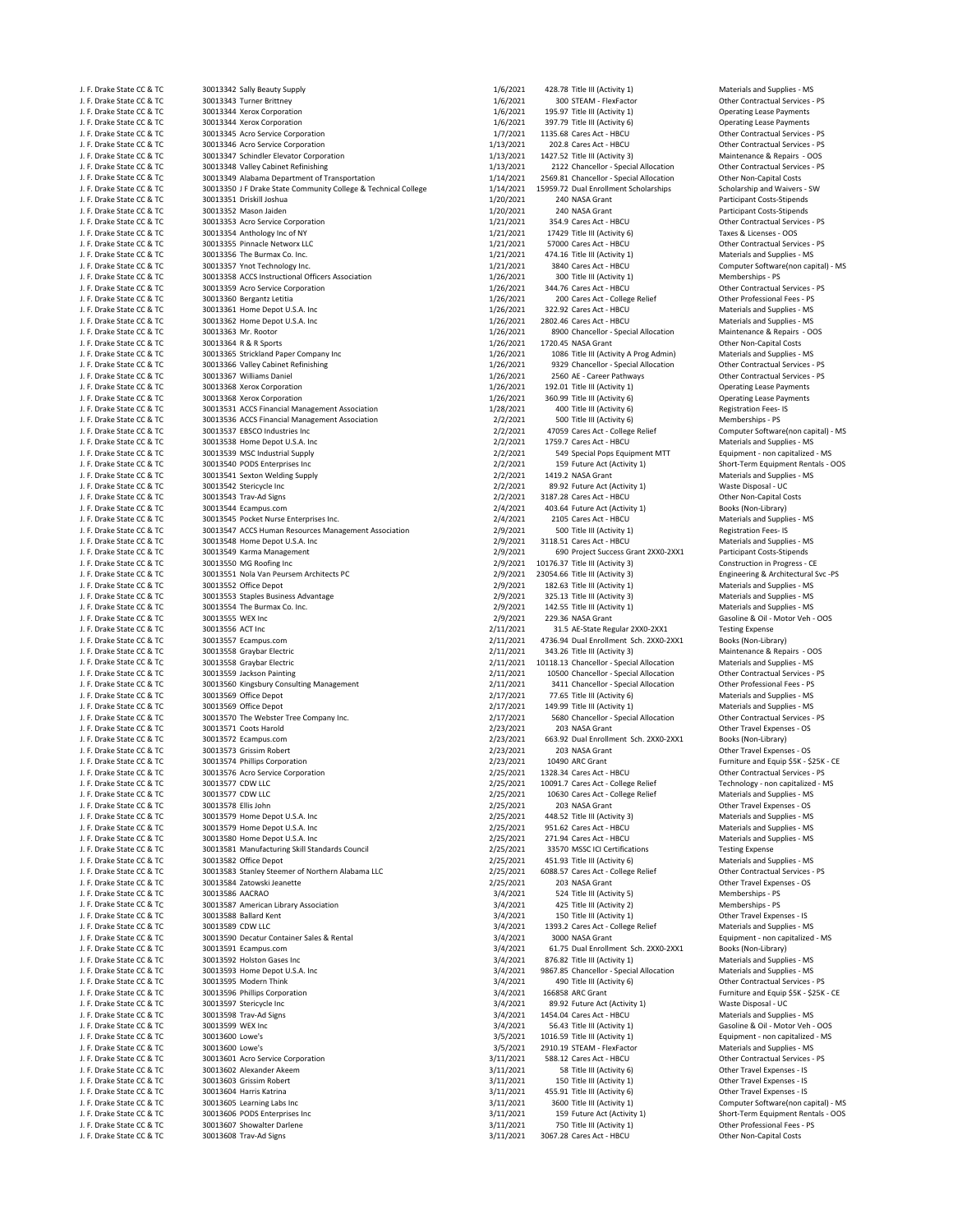J. F. Drake State CC & TC 30013609 Xerox Corporation 3/11/2021 361.29 Title III (Activity 6) Operating Lease Payments 3/11/2021 361.29 Title III (Activity 6) Operating Lease Payments 3/18/2021 361.29 Title III (Activity 6) J. F. Drake State CC & TC 30013615 Cengage Learning Inc. 3/18/2021 1800 STEAM - FlexFactor Materials and Supplies and Supplies and Supplies and Supplies and Supplies and Supplies and Supplies and Supplies and Supplies and J. F. Drake State CC & TC 30013616 Electrical Concepts 3/18/2021 850 Cares Act – HBCU Maintenance & Repairs - OOS<br>J. F. Drake State CC & TC 30013617 EMW Construction Inc Concepts 3/18/2021 17146.45 Title III SAFRA (Activit J. F. Drake State CC & TC 30013617 EMW Construction Inc 3/18/2021 17146.45 Title III SAFRA (Activity 2) Construction in Progress • CE 3/18/2021 17146.45 Title III SAFRA (Activity 2) Construction in Progress • CE 20013617 E J. F. Drake State CC & TC 30013617 EMW Construction Inc 3/18/2021 17432.5 Chancellor – Special Allocation Building Alterations – CE<br>1990 Chancellor – Special Allocation Special Allocation Direct Construction Building Alter المواقع المستوى المواقع المواقع المواقع المواقع المواقع المواقع المواقع المواقع المواقع المواقع المواقع المواقع<br>1/18/2021 16.36 Title III (Activity 2) و 1/18/2021 16.36 Title III (Activity 2) J. F. Drake State CC & TC 30013619 Huntsville Times 3/18/2021 46.36 Title III (Activity 2) Subscriptions ‐ OOS J. F. Drake State CC & TC 30013620 Kingsbury Consulting Management 3/18/2021 3906 Chancellor ‐ Special Allocation Other Professional Fees ‐ PS J. F. Drake State CC & TC 30013621 Staples Business Advantage 3/18/2021 87.33 Title III (Activity 1) Materials and Supplies - MS<br>J. F. Drake State CC & TC 30013622 Acro Service Corporation 3/23/2021 1297.92 Cares Act - HBC J. F. Drake State CC & TC 30013622 Acro Service Corporation 3/23/201 1297.92 Cares Act - HBCU Other Contractual Services ‐ I. F. Drake State CC & TC 3/23/2021 1299. Cares Act - HBCU Other Contractual Services ‐ CE<br>3/23/202 J. F. Drake State CC & TC 30013623 CDW LLC<br>J. F. Drake State CC & TC 30013624 Ecampus.com and the state of the state of 3/23/2021 12999 Cares Act - College Relief J. F. Drake State CC & TC 30013624 Ecampus.com 3/23/2021 1990 Cares Act – College Relief Computer Software(non capital) - MS<br>3/23/2021 1.5 STEAM - FlexFactor Materials and Supplies - MS (Alta and Supplies - MS ), Steam Act 30013625 MSC Industrial Supply J. F. Drake State CC & TC 30013626 Office Depot 3/23/2021 163.59 Title III (Activity 1) Materials and Supplies - MS<br>J. F. Drake State CC & TC 30013627 Pocket Nurse Enterprises Inc. 2001 163.12 173.2021 173.14 Future Act (A J. F. Drake State CC & TC 30013627 Pocket Nurse Enterprises Inc. 3/23/2021 133.14 Future Act (Activity 1) Materials and Supplies ← MS. No. 3/23/2021 133.14 Future Act (Activity 1) Materials and Supplies ← MS. No. 1. E. Dr J. F. Drake State CC & TC 30013628 The Burmax Co. Inc. 3/23/2021 24.11 Title III (Activity 1) Materials and Supplies - MS J. F. Drake State CC & TC 30013629 Xerox Corporation 3/23/2021 195.63 Title III (Activity 1) Operating Lease Payments J. F. Drake State CC & TC 30013629 Xerox Corporation and the section of the state of the state CC & TC 30014165 ACCS Human Resources Management Association 3/23/2021 359.83 Title III (Activity 6) Operating Lease Payment As J. F. Draman Resources Management Association State Communication 3/30/2021 125 Title III (Activity 6) Registration 3/30/2021 125 Title III (Activity 6) Register Regular J. F. Drake State CC & TC 30014166 ACT Inc 30014166 ACT Inc 3/300/2021 3/30/2021 105 AE-State Regular Testing Expense J. F. Drake State CC & TC 30014167 Pinnacle Networx LLC 3/30/2021 131670 Cares Act ‐ HBCU Other Contractual Services ‐ PS J. F. Drake State CC & TC 30014168 Pocket Nurse Enterprises Inc. 3/30/2021 6020.4 Cares Act ‐ College Relief Materials and Supplies ‐ MS J. F. Drake State CC & TC 30014169 WEX Inc<br>J. F. Drake State CC & TC 30014170 Acro Service Corporation and the state of the state of the state of the Soline & Oil · Motor Veh - OOS<br>J. F. Drake State CC & TC 30014170 Acro J. F. Drake State CC & TC 30014170 Acro Service Corporation and the state of the contractual Services - And The State Corporation 4/7/2021 456.3 Cares Act - HBCU Other Contractual Services - PS (Contractual Services - PS 4 J. F. Drake State CC & TC 30014171 Bergantz Letitia **1990 Cares Act 2000 Cares Act - College Relief College Relief** Cher Professional Fees (Non-Library)<br>J. F. Drake State CC & TC 30014172 Ecampus.com **Cares Act 2009 Cares** J. F. Drake State CC & TC 30014172 Ecampus.com and the state of the state of the state (Activity 1) and the st<br>J. F. Drake State CC & TC 30014172 Ecampus.com and the state of the state of the state of the state Act 2XX0-2X J. F. Drake State CC & TC 30014172 Ecampus.com<br>J. F. Drake State CC & TC 30014173 Kingsbury Consulting Management 4/7/2021 4333.02 Dual Enrollment Sch. 2XX0-2XX1 Books (Non-Library)<br>J. F. Drake State CC & TC 30014173 Kings J. F. Drake State CC & TC 30014173 Kingsbury Consulting Management and the state of the state of the state of the state of the state of the state of the Professional Fees - PS<br>J. F. Drake State CC & TC 30014174 MSC Industr J. F. Drake State CC & TC 30014174 MSC Industrial Supply 4/7/201 4/7/2021 711.25 CRRSAA - HEERF II Institutional Materials and Supplies - MS<br>J. F. Drake State CC & TC 30014174 MSC Industrial Supply 4/7 AST 4/7/2021 31890 C J. F. Drake State CC & TC 30014174 MSC Industrial Supply and the state of the state of the state CC & TC 30014174 MSC Industrial Supply 4/7/2021 31890 CRRSAA - HEERF II Institutional Furniture and Equip \$5 A and Equip \$5 C J. F. Drake State CC & TC 30014175 OCELOT 1999 CONTROL 2000 Title III (Activity 5) Subscriptions - OOS<br>J. F. Drake State CC & TC 30014176 Office Denot 1999 Control 2001 1999 COS 4/7/2021 8.46 Title III (Activity 6 J. F. Drake State CC & TC 30014176 Office Depot 4/7/2021 8.46 Title III (Activity 6) Materials and Supplies - MS J. F. Drake State CC & TC 30014176 Office Depot 40 and the state of the state of the state of the state of the state of the state of the state of the state of the state of the state of the state of the state of the state J. F. Drake State CC & TC 30014176 Office Depot<br>
1. F. Drake State CC & TC 30014177 PODS Enterprises Inc and Supplies ← MS 4/7/2021 103.75 Title III (Activity 5) Materials and Supplies ← MS 4/7/2021 103.75 Title III (Acti J. F. Drake State CC & TC 30014177 PODS Enterprises Inc 4/7/2021 459 Future Act (Activity 1) Short-Term Equipment Rentals - OOS<br>J. F. Drake State CC & TC 30014178 Pryor Learning Solutions and the state of the state of 4/7/ J. F. Drake State CC & TC 30014178 Pryor Learning Solutions 4/7/2021 1194 Title III (Activity 6) Professional Development ‐ PS on the Suite CC & TC 30014179 Schindler Elevator Corporation (1990)<br>J. F. Drake State CC & TC 30014180 Stericycle Inc and the Suite of Activity 3) Maintenance & Repairs (Activity 4<br>J. F. Drake State CC & TC 30014180 Ster J. F. Drake State CC & TC 30014181 Turner Brittney and the state of the state of the 4/7/2021 1720 UAH/ADAMC Consortium 1. F. Drake State CC & TC 30014182 Alabama Flag & Banner Inc 4/8/2021 2624.8 Chancellor - Special Allo J. F. Drake State CC & TC 30014182 Alabama Flag & Banner Inc and the State Contracts on Equipment -OOS 4/8/2021 2624.8 Chancellor - Special Allocation Service Contracts on Equipment -OOS<br>J. F. Drake State CC & TC 30014182 J. F. Drake State CC & TC 30014182 Alabama Flag & Banner Inc 4/8/2021 6287 Chancellor - Special Allocation Other Non-Capital Costs<br>J. F. Drake State CC & TC 30014183 Acro Service Corporation 413/2021 973.44 Cares Act - HBC J. F. Drake State CC & TC 30014183 Acro Service Corporation 4/13/2021 973.44 Cares Act ‐ HBCU Other Contractual Services ‐ PS J. F. Drake State CC & TC 30014184 ACT Inc 4 and the state of the 4/13/2021 63 AE-State Regular Testing Expense J. F. Drake State CC & TC 30014185 Office Depot 4/13/2021 52.97 Title III (Activity 6) Materials and Supplies ‐ MS J. F. Drake State CC & TC 30014185 Office Depot 4/13/201 165.89 Title III (Activity 5) Materials and Supplies - MS<br>J. F. Drake State CC & TC 30014188 CDW LLC 1999 COMPARE 1999 200201 16093 Carl Perkins Career & Tech X0-X1 J. F. Drake State CC & TC 30014188 CDW LLC 4/20/201 4/20/2021 16093 Carl Perkins Career & Tech X0‐X1 Technolog<br>J. F. Drake State CC & TC 30014189 Ecampus.com capitalized entity and capitalized and capitalized a 4/20/2021 1 .<br>J. H. Books - CE و A/20/2021 131.72 Title III (Activity 2) Books - CE و Books - CE و S0014189 Ecampus.com<br>J. H. Books (Non-Library) 4/20/2021 1913.75 WIOA 2XX0-2XX1 J. F. Drake State CC & TC 30014189 Ecampus.com 4/20/2021 1913.75 WIOA 2XX0‐2XX1 Books (Non‐Library) J. F. Drake State CC & TC 30014190 Jackson Painting and the state of the state of the state of the state of the state CC & TC 30014191 Office Depot 3001 Allocation and Supplies - NS 4/20/2021 4700 Chancellor - Special Allo J. F. Drake State CC & TC 30014191 Office Depot 4/20 and the state CC & TC 30014191 Office Depot 4/20 and Supplies – MS 4/20/2021 442.59 Title III (Activity 6) Materials and Supplies – MS 4/20/2021 442.59 Title III (Activi J. F. Drake State CC & TC 30014192 Pinnacle Networx LLC 4/20/2021 3270 CRRSAA ‐ HBCU and Strengthening II Other Contractual Services ‐ PS J. F. Drake State CC & TC 30014193 Werle Enterprises LLC and the state of the state of the state of the state of the state of the state of the state of the state of the state of the state of the state of the state CC & TC J. F. Drake State CC & TC 30014195 Acro Service Corporation and the state of the Contractual Services - PS and the Contractual Services - PS and the Contractual Services - PS and the Contractual Services - PS and the Contr J. F. Drake State CC & TC 30014197 Ecampus.com 4/22/2021 475.2 Dual Enrollment Scholarships Books (Non-Library)<br>J. F. Drake State CC & TC 30014197 Ecampus.com 4/22/2021 110266.77 Cares Act - College Relief 6 Computer Softw J. F. Drake State CC & TC 30014197 Ecampus.com entity computer Software(non capital) - MS 4/22/2021 110266.77 Cares Act - College Relief Computer Software(non capital) - MS 4/21/2021 110266.77 Cares Act - College Relief Co J. F. Drake State CC & TC 30014198 EMW Construction Inc and the State of the State Construction in Progress - CE<br>J. F. Drake State CC & TC 30014198 EMW Construction Inc and the Case of the State of 4/22/2021 41985.25 Chanc J. F. Drake State CC & TC 30014198 EMW Construction Inc 4/22/2021 41985.25 Chancellor ‐ Special Allocation Building Alterations ‐ CE J. F. Drake State CC & TC 30014199 MSC Industrial Supply and the state of the state of the 4/22/2021 22770.75 CRRSAA ‐ HEERF II Institutional Furniture and Equip \$5K ﴾<br>J. F. Drake State CC & TC 30014200 Pinnacle Networx LL J. F. Drake State CC & TC 30014200 Pinnacle Networx LLC 4/22/2021 27107.44 Cares Act - HBCU Taxes & Licenses - OOS J. F. Drake State CC & TC 30014200 Pinnacle Networx LLC and the state of the contract of the Chinacle Networx LLC 4/22/2021 105081.76 Cares Act ← HBCU Technology \$5K to \$25K - CE<br>J. F. Drake State CC & TC 30014200 Pinnacl J. F. Drake State CC & TC 30014200 Pinnacle Networx LLC 4/22 2001 193998.96 Cares Act – HBCU Other Contractual Services - PS<br>J. F. Drake State CC & TC 30014202 Acro Service Corporation 40 2002 10000000000000000000000000000 30014202 Acro Service Corporation J. F. Drake State CC & TC 30014203 Alabama Lawnmaster Inc and the Contractual Services - PS 4/29/2021 3800 Chancellor - Special Allocation Other Contractual Services - PS 4/29/2021 3800 Chancellor - Special Allocation Othe J. F. Drake State CC & TC 30014204 Chance Katie 41 Activity 6) and the state of the Music of the III (Activity 6) Other Travel Activity 6) or the III (Activity 6) Other Travel Expenses and the State CC & TC 30014205 Harris J. F. Drake State CC & TC 30014205 Harris Katrina and the state of the state of the state of the state of the state of the state of the state CC & TC 30014205 Arris Katrina and the state of the state of the state CC & TC 3 J. F. Drake State CC & TC 30014206 Xerox Corporation 4/29/2021 253.52 Title III (Activity 1) Operating Lease Payments J. F. Drake State CC & TC 30014206 Xerox Corporation and the corporation of the corporation of the COM operation 4/29/2021 362.85 Title III (Activity 6) Operating Lease Payments (1.6 Minutes Activity 6) Operating Lease Pay J. F. Drake State CC & TC 30014207 Rocket City Construction Inc. 5/3/2021 7150 Chancellor - Special Allocation Other Contractual Services Late CC & TC 30014208 AACUBO ARECONTECTUAL SERVICES 6/3/2021 700 Title III (Activity J. F. Drake State CC & TC 30014208 AACUBO 5/5/2021 700 Title III (Activity 6) Registration Fees- IS J. F. Drake State CC & TC 30014209 AACUBO 5/5/2021 500 Title III (Activity 6) Memberships - PS J. F. Drake State CC & TC 30014210 ACCS Deans of Student Affairs Association 5/5/2021 275 Title III (Activity 5) Memberships - PS J. F. Drake State CC & TC 30014211 Association of American Colleges and Universities AAC&U 5/5/2021 512.5 Title III (Activity 1) Memberships - PS<br>J. F. Drake State CC & TC 30014212 CDW LLC 6001 LC CONDER 5/5/2021 6916.14 C J. F. Drake State CC & TC 30014212 CDW LLC 5/5/2021 6916.14 CRRSAA ‐ HBCU and Strengthening II Other Non‐Capital Costs<br>J. F. Drake State CC & TC 30014212 CDW LLC 5/5/2021 32387 Carl Perkins Career & Tech X0‐X1 Technology‐n J. F. Drake State CC & TC 30014212 CDW LLC 5/5/2021 32387 Carl Perkins Career & Tech XO‐X1 Technology ‐ non capitalized ‐ N<br>1. F. Drake State CC & TC 30014213 Economic Modeling LLC 5/5/2021 6750 Title III (Activity 6) Oth J. F. Drake State CC & TC 30014213 Economic Modeling LLC 5/5/2021 6750 Title III (Activity 6) Other Contractual Services - PS (5/5/2021 6750 Title III (Activity 6) Other Contractual Services - PS (5/5/2021 5/5/2021 1950 Ch J. F. Drake State CC & TC 30014214 Garner Marcus 5/6/2021 1950 Chancellor - Special Allocation Cher Contractual Services - PS (5/2021 1950 Chancellor - Special Allocation Other Professional Fees - PS (5/2021 1950 Chancello J. F. Drake State CC & TC 30014215 Kingsbury Consulting Management 5/5/2021 5328 Chancellor - Special Allocation Other Professional Fees - PS<br>J. F. Drake State CC & TC 30014216 MSC Industrial Supply and Supply and Supply a J. F. Drake Cock Cock Cock<br>30014216 MSC Industrial Supply J. F. Drake State CC & TC 30014217 National Assoc Of Student Financial Aid Admin 5/5/2021 882 Title III (Activity 5) Memberships - PS<br>J. F. Drake State CC & TC 30014218 Office Depot J. F. Drake State CC & TC 30014218 Office Depot 5. September 5.5/2021 79.94 Title III (Activity 1) Materials and Supplies - MS . MS . MS . September 2001 19.94 Title III (Activity 1) Materials and Supplies - MS . MS . MS . J. F. Drake State CC & TC 30014219 PeopleReady Inc 5/5/2021 332.35 Chancellor ‐ Special Allocation 3.55/2021 332.35 Chancellor ‐ Special Allocation Other Contractual Services inc 5/5/2021 5/5/2021 5.5/2021 159 Future Act ( J. F. Drake State CC & TC 30014220 PODS Enterprises Inc 5/5/5/2021 159 Future Act (Activity 1) Short-Term Equipment Rentals - OOS<br>J. F. Drake State CC & TC 30014221 Stericycle Inc 5/5/2021 159 Future Act (Activity 1) Waste J. F. Drake State CC & TC 30014221 Stericycle Inc 5/5/2021 89.92 Future Act (Activity 1)<br>1. F. Drake State CC & TC 30014222 Thomas Electric Inc 5/5/2021 715 Title III (Activity 3) J. F. Drake State CC & TC 30014223 Trav‐Ad Signs 5/5/2021 2082.28 Chancellor ‐ Special Allocation Maintenance & Repairs - OOS<br>1. F. Drake State CC & TC 30014224 Turner Brittney states for the Contractual Services - PS 5/5/ J. F. Drake State CC & TC 30014224 Turner Brittney and the state of State Contractual Services and S/5/2021 2320 UAH/ADAMC Consortium Other Contractual Service 30014226 ACCS Deans of Student Affairs Association and State C 30014226 ACCS Deans of Student Affairs Association J. F. Drake State CC & TC 30014227 Acro Service Corporation 5/11/2021 5/11/2021 547.56 Cares Act - HBCU Other Contractual Services - PS<br>J. F. Drake State CC & TC 30014228 Bergantz Letitia 5. The State Contractual Services J. F. Drake State CC & TC 30014228 Bergantz Letitia 5/11/2021 5/11/2021 5/11/2021 5/11/2021 J. E. Drake State CC & TC 30014228 Bergantz Letitia 5/11/2021 5/11/2021 5/11/2021 4158 CRRSAA - HBCU and Strengthening II Fou inme J. F. Drake State CC & TC 30014229 CDW LLC 5/11/2021 4158 CRRSAA ‐ HBCU and Strengthening II<br>J. F. Drake State CC & TC 30014230 Dunlap Contracting Inc capitalized services and capitalized substitution 31 J. F. Drake State CC & TC 30014230 Dunlap Contracting Inc and the State Construction of the State State State State CC & TC 30014231 OcEngineer Inc 30014231 15865 Title III (Activity 3) Construction in Progress - CE<br>J. F. J. F. Drake State CC & TC 30014231 GoEngineer Inc 5/11/2021 Superant of the State CC & TC 30014231 GoEngineer Inc 5/11/2021 3495 Carl Perkins Career & Tech X0‐X1 Professional Development –<br>1. F. Drake State CC & TC 3001423 J. F. Drake State CC & TC 30014232 North Alabama Homebuilding Academy 5/11/2021 4652 STEAM - FlexFactor 5/11/2021 5/11/2021 5/11/2021 4652 STEAM - FlexFactor COMERCONSISTED Fees - PS<br>J. F. Drake State CC & TC 30014233 Offi J. F. Drake State CC & TC 30014233 Office Depot 5/11/2021 3391.6 SPIN‐UP 2XX7‐2XX8 Materials and Supplies ‐ MS

J. F. Drake State CC & TC 30013609 Xerox Corporation 3/11/201 191.43 Title III (Activity 1) Operating Lease Payments<br>1. F. Drake State CC & TC 30013609 Xerox Corporation 3/11/201 3/11/201 191.43 Title III (Activity 6) Oper S9.92 Future Act (Activity 1) Waste Disposal - UC 30014180 Sterick State Oisposal - UC<br>1720 UAH/ADAMC Consortium Content Contractual Services - PS

Construction in Progress - CE Maintenance & Repairs - OOS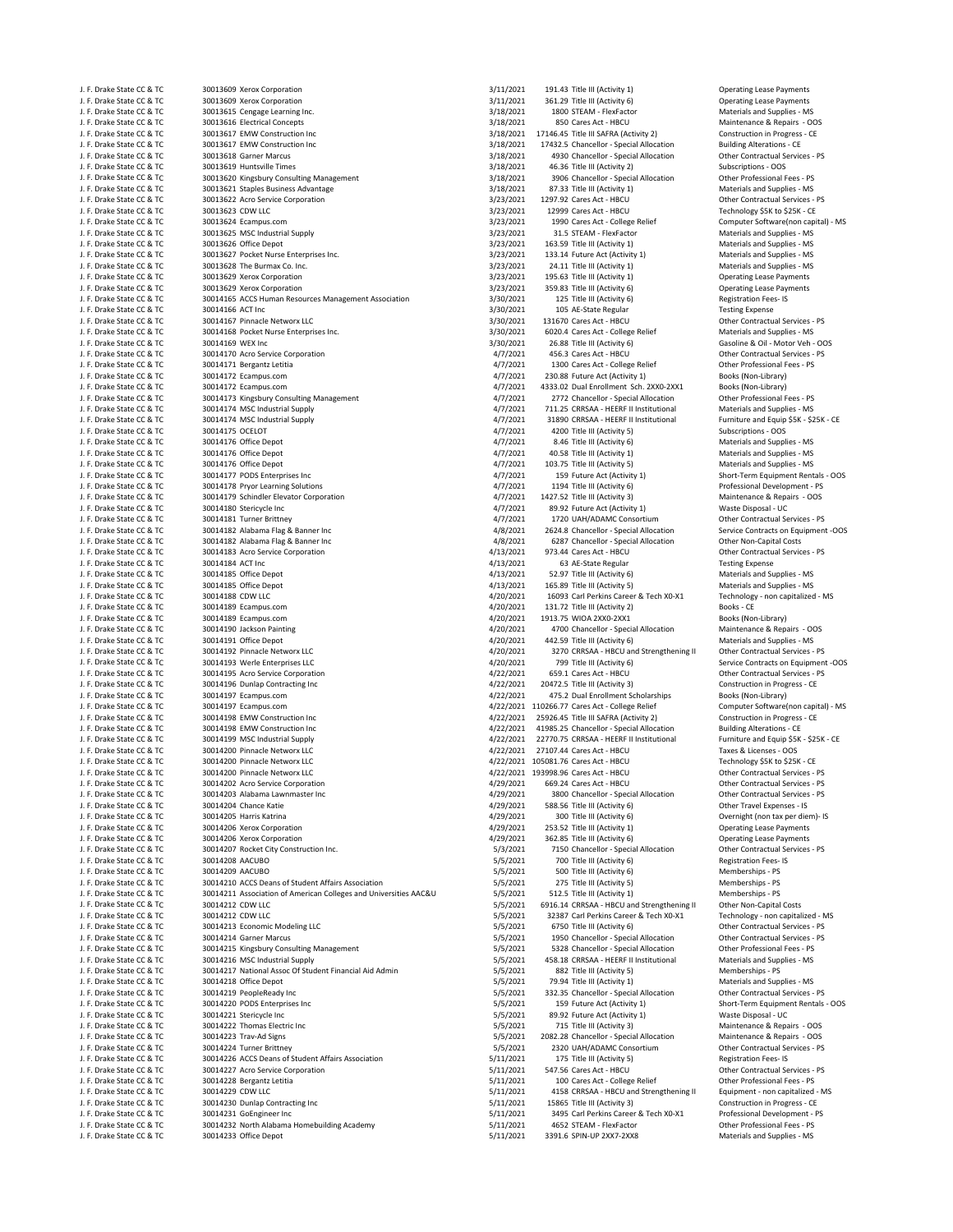| J. F. Drake State CC & TC                              |
|--------------------------------------------------------|
|                                                        |
| J. F. Drake State CC & TC                              |
| J. F. Drake State CC & TC                              |
| J. F. Drake State CC & TC                              |
| J. F. Drake State CC & TC                              |
| J. F. Drake State CC & TC                              |
| J. F. Drake State CC & TC                              |
| J. F. Drake State CC & TC                              |
| J. F. Drake State CC & TC                              |
| J. F. Drake State CC & TC                              |
| J. F. Drake State CC & TC                              |
| J. F. Drake State CC & TC                              |
| J. F. Drake State CC & TC                              |
| J. F. Drake State CC & TC                              |
| J. F. Drake State CC & TC                              |
| J. F. Drake State CC & TC                              |
| J. F. Drake State CC & TC                              |
|                                                        |
| J. F. Drake State CC & TC<br>J. F. Drake State CC & TC |
| J. F. Drake State CC & TC                              |
| J. F. Drake State CC & TC                              |
| J. F. Drake State CC & TC                              |
| J. F. Drake State CC & TC                              |
|                                                        |
| J. F. Drake State CC & TC                              |
| J. F. Drake State CC & TC                              |
| J. F. Drake State CC & TC                              |
| J. F. Drake State CC & TC                              |
| J. F. Drake State CC & TC                              |
| J. F. Drake State CC & TC                              |
| J. F. Drake State CC & TC                              |
| J. F. Drake State CC & TC                              |
| J. F. Drake State CC & TC                              |
| J. F. Drake State CC & TC                              |
| J. F. Drake State CC & TC                              |
| J. F. Drake State CC & TC                              |
| J. F. Drake State CC & TC                              |
| J. F. Drake State CC & TC                              |
| J. F. Drake State CC & TC                              |
| J. F. Drake State CC & TC                              |
| J. F. Drake State CC & TC                              |
| J. F. Drake State CC & TC                              |
| J. F. Drake State CC & TC                              |
| J. F. Drake State CC & TC                              |
| J. F. Drake State CC & TC                              |
| J. F. Drake State CC & TC                              |
| J. F. Drake State CC & TC                              |
| J. F. Drake State CC & TC                              |
| J. F. Drake State CC & TC                              |
| J. F. Drake State CC & TC                              |
| J. F. Drake State CC & TC                              |
| J. F. Drake State CC & TC                              |
| J. F. Drake State CC & TC                              |
|                                                        |
|                                                        |
| J. F. Drake State CC & TC                              |
| J. F. Drake State CC & TC                              |
| J. F. Drake State CC & TC                              |
| J. F. Drake State CC & TC                              |
| J. F. Drake State CC & TC                              |
| J. F. Drake State CC & TC                              |
| J. F. Drake State CC & TC                              |
| J. F. Drake State CC & TC                              |
| J. F. Drake State CC & TC                              |
| J. F. Drake State CC & TC                              |
| J. F. Drake State CC &<br>Τ                            |
| J. F. Drake State CC & TC                              |
| J. F. Drake State CC & TC                              |
| J. F. Drake State CC & TC                              |
| J. F. Drake State CC & TC                              |
|                                                        |
| J. F. Drake State CC & TC<br>J. F. Drake State CC & TC |
| J. F. Drake State CC & TC                              |
| J. F. Drake State CC & TC                              |
| J. F. Drake State CC & TC                              |
| J. F. Drake State CC & TC                              |
| J. F. Drake State CC & TC                              |
| J. F. Drake State CC & TC                              |
| J. F. Drake State CC & TC                              |
| J. F. Drake State CC & TC                              |
| J. F. Drake State CC & TC                              |
| J. F. Drake State CC & TC                              |
| J. F. Drake State CC & TC                              |
| J. F. Drake State CC & TC                              |
| J. F. Drake State CC & TC                              |
| J. F. Drake State CC & TC                              |
| J. F. Drake State CC & TC                              |
| J. F. Drake State CC & TC                              |
| J. F. Drake State CC & TC                              |
| J. F. Drake State CC & TC                              |
| J. F. Drake State CC & TC                              |
| J. F. Drake State CC & TC                              |
| J. F. Drake State CC & TC                              |
| J. F. Drake State CC & TC                              |
| J. F. Drake State CC & TC                              |
|                                                        |
| J. F. Drake State CC & TC<br>J. F. Drake State CC & TC |
| J. F. Drake State CC & TC                              |

| J. F. Drake State CC & TC                              | 30014234 Sams Donna                                                   | 5/11/2021              | 699.6 Title III (Activity 1)                                                         | Other Travel Expenses - OS                                                |
|--------------------------------------------------------|-----------------------------------------------------------------------|------------------------|--------------------------------------------------------------------------------------|---------------------------------------------------------------------------|
| J. F. Drake State CC & TC                              | 30014235 Acro Service Corporation                                     | 5/18/2021              | 365.04 Cares Act - HBCU                                                              | Other Contractual Services - PS                                           |
| J. F. Drake State CC & TC<br>J. F. Drake State CC & TC | 30014236 Airgas Inc<br>30014237 CDW LLC                               | 5/18/2021<br>5/18/2021 | 90 Title III (Activity 1)<br>3.35 Cares Act - HBCU                                   | Other Contractual Services - PS<br>Materials and Supplies - MS            |
| J. F. Drake State CC & TC                              | 30014237 CDW LLC                                                      | 5/18/2021              | 46.79 Cares Act - HBCU                                                               | Computer Software(non capital) - MS                                       |
| J. F. Drake State CC & TC                              | 30014238 Koorsen Fire & Security                                      | 5/18/2021              | 970 Title III (Activity 3)                                                           | Maintenance & Repairs - OOS                                               |
| J. F. Drake State CC & TC                              | 30014239 ACT Inc                                                      | 5/20/2021              | 115.5 AE-State Regular 2XX0-2XX1                                                     | <b>Testing Expense</b>                                                    |
| J. F. Drake State CC & TC                              | 30014240 Decatur Container Sales & Rental                             | 5/20/2021              | 2755 NASA Grant                                                                      | Equipment - non capitalized - MS                                          |
| J. F. Drake State CC & TC                              | 30014241 Ecampus.com                                                  | 5/20/2021              | 387.2 Dual Enrollment Sch. 2XX0-2XX1                                                 | Books (Non-Library)                                                       |
| J. F. Drake State CC & TC                              | 30014242 Facility and Safety Association (ACCSFSA)                    | 5/20/2021              | 250 Title III (Activity 3)                                                           | Memberships - PS                                                          |
| J. F. Drake State CC & TC                              | 30014243 Garner Marcus                                                | 5/20/2021              | 4200 Chancellor - Special Allocation                                                 | Other Contractual Services - PS                                           |
| J. F. Drake State CC & TC                              | 30014244 Home Depot U.S.A. Inc                                        | 5/20/2021              | 10451.61 CRRSAA - HBCU and Strengthening II                                          | Equipment - non capitalized - MS                                          |
| J. F. Drake State CC & TC                              | 30014245 Pinnacle Networx LLC                                         | 5/20/2021              | 3867 CRRSAA - HBCU and Strengthening II                                              | Other Contractual Services - PS                                           |
| J. F. Drake State CC & TC<br>J. F. Drake State CC & TC | 30014247 CamInstructor Inc.<br>30014248 EBSCO Industries Inc          | 6/1/2021<br>6/1/2021   | 1500 CRRSAA - HEERF II Institutional<br>6505 Title III (Activity 2)                  | Computer Software(non capital) - MS<br>Subscriptions - OOS                |
| J. F. Drake State CC & TC                              | 30014249 Ecampus.com                                                  | 6/1/2021               | 1559.71 Dual Enrollment Scholarships                                                 | Scholarship and Waivers - SW                                              |
| J. F. Drake State CC & TC                              | 30014250 EMW Construction Inc                                         | 6/1/2021               | 875 Cares Act - HBCU                                                                 | Other Contractual Services - PS                                           |
| J. F. Drake State CC & TC                              | 30014250 EMW Construction Inc                                         | 6/1/2021               | 6895 Chancellor - Special Allocation                                                 | Maintenance & Repairs - OOS                                               |
| J. F. Drake State CC & TC                              | 30014251 Home Depot U.S.A. Inc                                        | 6/1/2021               | 3609.91 WIOA 2XX0-2XX1                                                               | Equipment - non capitalized - MS                                          |
| J. F. Drake State CC & TC                              | 30014252 Home Depot U.S.A. Inc                                        | 6/1/2021               | -66.24 Cares Act - HBCU                                                              | Materials and Supplies - MS                                               |
| J. F. Drake State CC & TC                              | 30014252 Home Depot U.S.A. Inc                                        | 6/1/2021               | 156.36 WIOA 2XX0-2XX1                                                                | Materials and Supplies - MS                                               |
| J. F. Drake State CC & TC                              | 30014253 Home Depot U.S.A. Inc                                        | 6/1/2021               | 449.64 WIOA 2XX0-2XX1                                                                | Materials and Supplies - MS                                               |
| J. F. Drake State CC & TC<br>J. F. Drake State CC & TC | 30014254 Office Depot<br>30014255 Stericycle Inc                      | 6/1/2021<br>6/1/2021   | 547.36 Title III (Activity 6)<br>89.92 Future Act (Activity 1)                       | Materials and Supplies - MS<br>Waste Disposal - UC                        |
| J. F. Drake State CC & TC                              | 30014256 WEX Inc                                                      | 6/1/2021               | 48.13 Title III (Activity 6)                                                         | Gasoline & Oil - Motor Veh - OOS                                          |
| J. F. Drake State CC & TC                              | 30014257 Xerox Corporation                                            | 6/1/2021               | 193.3 Title III (Activity 1)                                                         | <b>Operating Lease Payments</b>                                           |
| J. F. Drake State CC & TC                              | 30014257 Xerox Corporation                                            | 6/1/2021               | 351.58 Title III (Activity 6)                                                        | <b>Operating Lease Payments</b>                                           |
| J. F. Drake State CC & TC                              | 30014258 Ecampus.com                                                  | 6/3/2021               | 303.2 Dual Enrollment Scholarships                                                   | Scholarship and Waivers - SW                                              |
| J. F. Drake State CC & TC                              | 30014259 Home Depot U.S.A. Inc                                        | 6/3/2021               | 2676.31 WIOA 2XX0-2XX1                                                               | Materials and Supplies - MS                                               |
| J. F. Drake State CC & TC                              | 30014259 Home Depot U.S.A. Inc                                        | 6/3/2021               | 3565 WIOA 2XX0-2XX1                                                                  | Equipment - non capitalized - MS                                          |
| J. F. Drake State CC & TC                              | 30014260 Home Depot U.S.A. Inc                                        | 6/3/2021               | 293.2 WIOA 2XX0-2XX1                                                                 | Equipment - non capitalized - MS                                          |
| J. F. Drake State CC & TC                              | 30014261 Home Depot U.S.A. Inc                                        | 6/3/2021               | 3616.89 WIOA 2XX0-2XX1                                                               | Equipment - non capitalized - MS                                          |
| J. F. Drake State CC & TC                              | 30014261 Home Depot U.S.A. Inc                                        | 6/3/2021<br>6/3/2021   | 4006.62 WIOA 2XX0-2XX1<br>311.46 WIOA 2XX0-2XX1                                      | Materials and Supplies - MS<br>Materials and Supplies - MS                |
| J. F. Drake State CC & TC<br>J. F. Drake State CC & TC | 30014262 Home Depot U.S.A. Inc<br>30014263 Jackson Painting           | 6/3/2021               | 1200 Title III (Activity 3)                                                          | Maintenance & Repairs - OOS                                               |
| J. F. Drake State CC & TC                              | 30014264 Learning Labs Inc                                            | 6/3/2021               | 1512 Title III (Activity 1)                                                          | Materials and Supplies - MS                                               |
| J. F. Drake State CC & TC                              | 30014265 Lowe's                                                       | 6/3/2021               | 1085.25 WIOA 2XX0-2XX1                                                               | Materials and Supplies - MS                                               |
| J. F. Drake State CC & TC                              | 30014266 NurseTim Inc.                                                | 6/3/2021               | 599 Future Act (Activity 1)                                                          | Subscriptions - OOS                                                       |
| J. F. Drake State CC & TC                              | 30014267 Office Depot                                                 | 6/3/2021               | 16.34 Title III (Activity 1)                                                         | Materials and Supplies - MS                                               |
| J. F. Drake State CC & TC                              | 30014267 Office Depot                                                 | 6/3/2021               | 17.13 Title III (Activity 6)                                                         | Materials and Supplies - MS                                               |
| J. F. Drake State CC & TC                              | 30014268 Parkway Scrubs Inc                                           | 6/3/2021               | 269.88 Dual Enrollment Scholarships                                                  | Scholarship and Waivers - SW                                              |
| J. F. Drake State CC & TC                              | 30014269 PODS Enterprises Inc                                         | 6/3/2021               | 159 Future Act (Activity 1)                                                          | Short-Term Equipment Rentals - OOS                                        |
| J. F. Drake State CC & TC<br>J. F. Drake State CC & TC | 30014270 Sam's Club<br>30014271 Turner Brittney                       | 6/3/2021<br>6/3/2021   | 138.84 SPIN-UP 2XX7-2XX8<br>2200 UAH/ADAMC Consortium                                | Materials and Supplies - MS<br>Other Contractual Services - PS            |
| J. F. Drake State CC & TC                              | 30014272 Ecampus.com                                                  | 6/8/2021               | 166.07 Dual Enrollment Scholarships                                                  | Scholarship and Waivers - SW                                              |
| J. F. Drake State CC & TC                              | 30014273 Environmental Systems Corp. of Huntsville                    | 6/8/2021               | 16317 Chancellor - Special Allocation                                                | Other Non-Capital Costs                                                   |
| J. F. Drake State CC & TC                              | 30014274 Holston Gases Inc                                            | 6/8/2021               | 250 Title III (Activity 1)                                                           | Materials and Supplies - MS                                               |
| J. F. Drake State CC & TC                              | 30014275 Home Depot U.S.A. Inc                                        | 6/8/2021               | 366.36 WIOA 2XX0-2XX1                                                                | Materials and Supplies - MS                                               |
| J. F. Drake State CC & TC                              | 30014276 Redstone Federal Credit Union                                | 6/8/2021               | 1000 Title III (Activity 6)                                                          | Other Contractual Services - PS                                           |
| J. F. Drake State CC & TC                              | 30014277 KME Consulting Group                                         | 6/11/2021              | 1623.06 Title III (Activity 6)                                                       | Other Professional Fees - PS                                              |
| J. F. Drake State CC & TC                              | 30014383 ACT Inc                                                      | 6/15/2021              | 105 AE-State Regular 2XX0-2XX1                                                       | <b>Testing Expense</b>                                                    |
| J. F. Drake State CC & TC                              | 30014384 CDW LLC                                                      | 6/15/2021              | 29.86 Cares Act - HBCU                                                               | Materials and Supplies - MS                                               |
| J. F. Drake State CC & TC<br>J. F. Drake State CC & TC | 30014384 CDW LLC<br>30014385 Continental Service Group Inc            | 6/15/2021<br>6/15/2021 | 416.49 Cares Act - HBCU<br>4984.85 CRRSAA - HBCU and Strengthening II                | Computer Software(non capital) - MS<br>Debt Collection Expense - PS       |
| J. F. Drake State CC & TC                              | 30014386 Dunlap Contracting Inc                                       | 6/15/2021              | 17100 Title III (Activity 3)                                                         | Construction in Progress - CE                                             |
| J. F. Drake State CC & TC                              | 30014387 Ecampus.com                                                  | 6/15/2021              | 725.16 Dual Enrollment Scholarships                                                  | Scholarship and Waivers - SW                                              |
| J. F. Drake State CC & TC                              | 30014387 Ecampus.com                                                  | 6/15/2021              | 4739.48 WIOA 2XX0-2XX1                                                               | Books (Non-Library)                                                       |
| J. F. Drake State CC & TC                              | 30014388 EMW Construction Inc                                         | 6/15/2021              | 68847.25 Chancellor - Special Allocation                                             | <b>Building Alterations - CE</b>                                          |
| J. F. Drake State CC & TC                              | 30014389 Home Depot U.S.A. Inc                                        | 6/15/2021              | 173.04 WIOA 2XX0-2XX1                                                                | Materials and Supplies - MS                                               |
| J. F. Drake State CC & TC                              | 30014389 Home Depot U.S.A. Inc                                        | 6/15/2021              | 241.86 WIOA 2XX0-2XX1                                                                | Equipment - non capitalized - MS                                          |
| J. F. Drake State CC & TC                              | 30014389 Home Depot U.S.A. Inc<br>30014390 Interior Elements LLC      | 6/15/2021<br>6/15/2021 | 28722.9 CRRSAA - HBCU and Strengthening II                                           | Other Non-Capital Costs                                                   |
| J. F. Drake State CC & TC<br>J. F. Drake State CC & TC | 30014390 Interior Elements LLC                                        | 6/15/2021              | 37094.22 Chancellor - Special Allocation<br>54243.91 Chancellor - Special Allocation | Equipment - non capitalized - MS<br>Furniture and Equip \$5K - \$25K - CE |
| J. F. Drake State CC & TC                              | 30014391 Office Depot                                                 | 6/15/2021              | 1143.39 WIOA 2XX0-2XX1                                                               | Materials and Supplies - MS                                               |
| J. F. Drake State CC & TC                              | 30014392 Rocket City Construction Inc.                                | 6/15/2021              | 49739 CRRSAA - HBCU and Strengthening II                                             | Other Contractual Services - PS                                           |
| J. F. Drake State CC & TC                              | 30014393 AACRAO                                                       | 6/17/2021              | 532 Title III (Activity 5)                                                           | Memberships - PS                                                          |
| J. F. Drake State CC & TC                              | 30014394 Ecampus.com                                                  | 6/17/2021              | 381.31 Dual Enrollment Scholarships                                                  | Scholarship and Waivers - SW                                              |
| J. F. Drake State CC & TC                              | 30014395 Huntsville Tractor & Equipment Inc                           | 6/17/2021              | 15431.5 Chancellor - Special Allocation                                              | Furniture and Equip \$5K - \$25K - CE                                     |
| J. F. Drake State CC & TC                              | 30014396 AL Assoc of Collegiate Registrars & Adm Officers             | 6/17/2021              | 100 Title III (Activity 5)                                                           | Memberships - PS                                                          |
| J. F. Drake State CC & TC                              | 30014397 Strickland Paper Company Inc<br>30014398 The Burmax Co. Inc. | 6/17/2021<br>6/17/2021 | 1086 Title III (Activity A Prog Admin)<br>566.69 Title III (Activity 1)              | Materials and Supplies - MS<br>Materials and Supplies - MS                |
| J. F. Drake State CC & TC<br>J. F. Drake State CC & TC | 30014709 Alabama Association for Public Continuing & Adult Education  | 6/24/2021              | 2050 AE-Fed Summer Conf 2XX0-2XX1                                                    | Other Travel Expenses - IS                                                |
| J. F. Drake State CC & TC                              | 30014710 All Phase Electric Supply Company                            | 6/24/2021              | 538.86 CRRSAA - HBCU and Strengthening II                                            | Materials and Supplies - MS                                               |
| J. F. Drake State CC & TC                              | 30014711 Bell Angela                                                  | 6/24/2021              | 142 Title III (Activity 5)                                                           | Other Travel Expenses - IS                                                |
| J. F. Drake State CC & TC                              | 30014712 Ecampus.com                                                  | 6/24/2021              | 71.2 WIOA 2XX0-2XX1                                                                  | Books (Non-Library)                                                       |
| J. F. Drake State CC & TC                              | 30014713 Home Depot U.S.A. Inc                                        | 6/24/2021              | 120.93 WIOA 2XX0-2XX1                                                                | Equipment - non capitalized - MS                                          |
| J. F. Drake State CC & TC                              | 30014714 Jackson Painting                                             | 6/24/2021              | 1700 Future Act (Activity 1)                                                         | Maintenance & Repairs - OOS                                               |
| J. F. Drake State CC & TC                              | 30014715 Kingsbury Consulting Management                              | 6/24/2021              | 1602 Chancellor - Special Allocation                                                 | Other Professional Fees - PS                                              |
| J. F. Drake State CC & TC<br>J. F. Drake State CC & TC | 30014716 Office Depot<br>30014717 Predator Software Inc.              | 6/24/2021<br>6/24/2021 | 215.35 Title III (Activity 5)<br>2945 STEAM - FlexFactor                             | Materials and Supplies - MS<br>Computer Software(non capital) - MS        |
| J. F. Drake State CC & TC                              | 30014718 Xerox Corporation                                            | 6/24/2021              | 192.11 Title III (Activity 1)                                                        | <b>Operating Lease Payments</b>                                           |
| J. F. Drake State CC & TC                              | 30014718 Xerox Corporation                                            | 6/24/2021              | 369.27 Title III (Activity 6)                                                        | <b>Operating Lease Payments</b>                                           |
| J. F. Drake State CC & TC                              | 30014719 Alabama Community College Association                        | 6/29/2021              | 1000 Title III (Activity 1)                                                          | Memberships - PS                                                          |
| J. F. Drake State CC & TC                              | 30014720 Alexander Akeem                                              | 6/29/2021              | 136.5 Title III (Activity 6)                                                         | Other Travel Expenses - IS                                                |
| J. F. Drake State CC & TC                              | 30014721 BadgePass Inc                                                | 6/29/2021              | 8019.94 CRRSAA - HBCU and Strengthening II                                           | Equipment - non capitalized - MS                                          |
| J. F. Drake State CC & TC                              | 30014722 Harris Katrina                                               | 6/29/2021              | 136.5 Title III (Activity 6)                                                         | Other Travel Expenses - IS                                                |
| J. F. Drake State CC & TC                              | 30014723 Home Depot U.S.A. Inc                                        | 6/29/2021              | 72.1 WIOA 2XX0-2XX1                                                                  | Materials and Supplies - MS                                               |
| J. F. Drake State CC & TC<br>J. F. Drake State CC & TC | 30014724 Interior Elements LLC<br>30014725 Office Depot               | 6/29/2021<br>6/29/2021 | 19122.8 Chancellor - Special Allocation<br>19.56 Title III (Activity 5)              | Equipment - non capitalized - MS<br>Materials and Supplies - MS           |
| J. F. Drake State CC & TC                              | 30014726 The Webster Tree Company Inc.                                | 6/29/2021              | 4800 Chancellor - Special Allocation                                                 | Other Contractual Services - PS                                           |
| J. F. Drake State CC & TC                              | 30014727 Bergantz Letitia                                             | 7/1/2021               | 100 Cares Act - College Relief                                                       | Other Professional Fees - PS                                              |
| J. F. Drake State CC & TC                              | 30014728 Home Depot U.S.A. Inc                                        | 7/1/2021               | 1770.29 WIOA 2XX0-2XX1                                                               | Materials and Supplies - MS                                               |
| J. F. Drake State CC & TC                              | 30014729 Koorsen Fire & Security                                      | 7/1/2021               | 664.61 Title III (Activity 3)                                                        | Maintenance & Repairs - OOS                                               |
| J. F. Drake State CC & TC                              | 30014730 SACRAO                                                       | 7/1/2021               | 100 Title III (Activity 5)                                                           | Memberships - PS                                                          |
| J. F. Drake State CC & TC                              | 30014731 Schindler Elevator Corporation                               | 7/1/2021               | 1427.52 Title III (Activity 3)                                                       | Maintenance & Repairs - OOS                                               |
| J. F. Drake State CC & TC                              | 30014732 Stericycle Inc                                               | 7/1/2021               | 89.92 Future Act (Activity 1)                                                        | Waste Disposal - UC                                                       |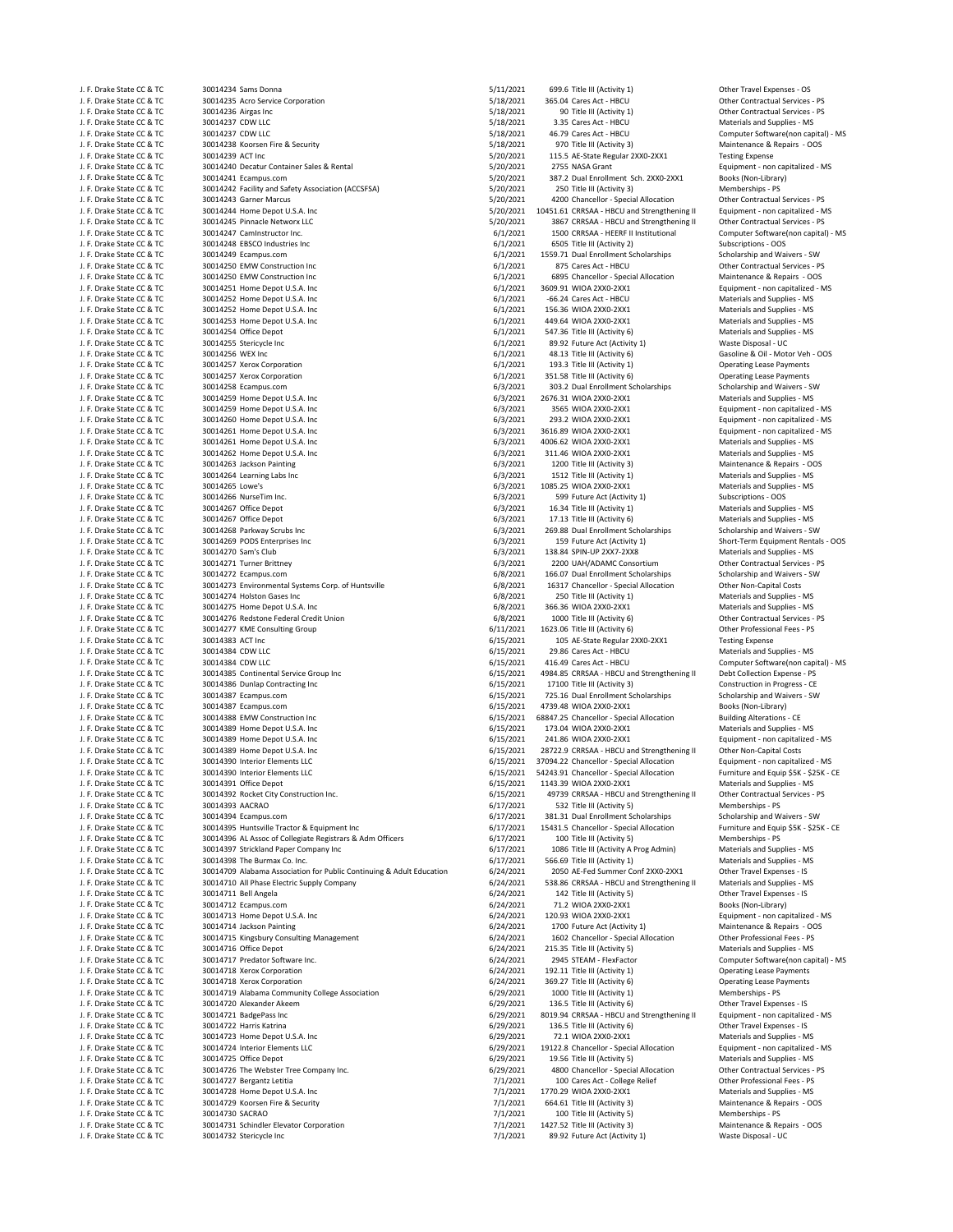30014740 Holston Gases Inc 30014776 Staples Business Advantage 30014788 Home Depot U.S.A. Inc J. F. Drake State CC & TC 30014793 Currie Systems/Printing Solutions 7/29/2021 751.69 NASA Grant (1.5) J. P. Drake State CC & TC 30014794 Office Depot J. F. Drake State CC & TC 30014808 RJ Young Company 6 and the state of the state State State College Relief Tech<br>1. F. Drake State CC & TC 30014808 RJ Young Company 6 and capitalized as the management of the State College J. F. Drake State CC & TC 30014811 Harbin Glenn 8/9/2021 170 Title III (Activity 4) Other Travel Expenses ‐ IS

J. F. Drake State CC & TC 30014733 Turner Brittney 7. The Conservation of the Contractual Services - PS 71/2021 2640 UAH/ADAMC Consortium Other Contractual Services - PS 7. Parameters - PS 7. Parameters - PS 7. Parameters J. F. Drake State CC & TC 30014736 Dunlap Contracting Inc 7 and the State Construction in Progress - CE 30014737 EBSCO Industries Inc 7/8/2021 19058.67 Title III (Activity 3) Construction in Progress - CE 30014737 EBSCO In J. F. Drake State CC & TC 30014737 EBSCO Industries Inc and the state of the contract of the CC & TC 30014738 EMW Construction Inc and the CC & TC 30014738 EMW Construction Inc and the CC & TC 30014738 EMW Construction In J. F. Drake State CC & TC 30014738 EMW Construction Inc 7/8/2021 36638.94 Title III SAFRA (Activity 2) Construction in Progress ‐ CE J. F. Drake State CC & TC 30014738 EMW Construction Inc 7/8/2021 36965 Chancellor – Special Allocation Building Alterations – C<br>J. F. Drake State CC & TC 30014739 Golden Years Ice Cream Van LLC 7/8/2021 252 Project Success J. F. Drake State CC & TC 30014739 Golden Years Ice Cream Van LLC 7/8/2021 252 Project Success Grant 2XX8-2XX9 Culinary Consumables<br>J. F. Drake State CC & TC 30014740 Holston Gases Inc Cream Van LLC 7/8/2021 501.12 Title I J. F. Drake State CC & TC 30014741 Koorsen Fire & Security 7 198/2021 7/8/2021 830 Title III (Activity 3) Maintenance & Repairs - OOS<br>J. F. Drake State CC & TC 30014742 Learning Labs Inc 1997 1998 7/8/2021 1999 Carl Perkin J. F. Drake State CC & TC 30014742 Learning Labs Inc 7/8/2021 14990 Carl Perkins Career & Tech X0−X1<br>J. F. Drake State CC & TC 30014743 Office Depot<br>J. F. Drake State CC & TC 30014743 Office Depot J. F. Drake State CC & TC 30014743 Office Depot<br>J. F. Drake State CC & TC 30014744 PODS Enterprises Inc and Supplies Formulation of the Materials and Supplies – MS 2021 35.7 Title III (Activity 6) Materials and Supplies - J. F. Drake State CC & TC 30014744 PODS Enterprises Inc 7 And the State COS 7/8/2021 159 Future Act (Activity 1) Short-Term Equipment Rentals - OOS<br>J. F. Drake State CC & TC 30014745 Trav-Ad Signs 6 1989 1999 1999 1999 199 J. F. Drake State CC & TC 30014745 Trav←Ad Signs 7/8/2021 155453.28 Chancellor ← Special Allocation Improvements<br>J. F. Drake State CC & TC 30014745 Trav←Ad Signs 7/8/2021 1155453.28 Chancellor ← Special Allocation Improve J. F. Drake State CC & TC 30014746 WEX Inc 7 and the contract of the contract of the contract of the contract of the contract of the contract of the contract of the contract of the contract of the contract of the contract 169.88 Title III (Activity 5) J. F. Drake State CC & TC 30014747 Balch Jr Victor 7. The State Costs-Stipends (19/2021 544 SPIN-UP 2XX7-2XX8 Participant Costs-Stipends<br>J. F. Drake State CC & TC 30014748 Ballard Jackson 7. The State Costs Stipends (19/20 J. F. Drake State CC & TC 30014748 Ballard Jackson 7. 1992021 544 SPIN‐UP 2XX7‐2XX8 Participant Costs‐Stipends<br>J. F. Drake State CC & TC 30014749 Birdsong Seth 7/9/2021 544 SPIN‐UP 2XX7‐2XX8 Participant Costs‐Stipends J. F. Drake State CC & TC 30014749 Birdsong Seth 7/9/2021 544 SPIN‐UP 2XX7‐2XX8 Participant Costs‐Stipends J. F. Drake State CC & TC 30014750 Bynum Kendrick 7/9/2021 544 SPIN-UP 2XX7-2XX8 Participant Costs-Stipends J. F. Drake State CC & TC 30014751 Dorning Ethan 7/9/2021 544 SPIN‐UP 2XX7‐2XX8 Participant Costs‐Stipends J. 544 SPIN-UP 2XX7-2XX8 Participant Costs-Stipends<br>1/9/2021 544 SPIN-UP 2XX7-2XX8 Participant Costs-Stipends J. F. Drake State CC & TC 30014753 Finley Daemon 7/9/2021 544 SPIN‐UP 2XX7‐2XX8 Participant Costs‐Stipends J. F. Drake State CC & TC 30014754 Forde‐Clark Michael 7/9/2021 544 SPIN‐UP 2XX7‐2XX8 Participant Costs‐Stipends J. F. Drake State CC & TC 30014755 Ledlow Joshua 7/9/2021 544 SPIN‐UP 2XX7‐2XX8 Participant Costs‐Stipends J. F. Drake State CC & TC 30014756 Long Skylar 7/9/2021 544 SPIN‐UP 2XX7‐2XX8 Participant Costs‐Stipends J. F. Drake State CC & TC 30014757 Longino Jaelyn 7. The Control of the Cost of the Costs-Stipends of the Costs-Stipends of the Costs-Stipends of the Costs-Stipends of the Costs-Stipends of the Costs-Stipends of the Costs-الساب المسابرة المسابرة المسابرة المسابرة المسابرة والمسابرة المسابرة المسابرة المسابرة المسابرة المسابرة المسابرة<br>1. F. Drake State CC & TC 30014759 Turker Anna و 19/021 544 SPIN‐UP 2XX7‐2XX8 Participant Costs‐Stipends J. F. Drake State CC & TC 30014759 Tucker Anna 7/9/2021 544 SPIN‐UP 2XX7‐2XX8 Participant Costs‐Stipends J. F. Drake State CC & TC 30014760 Valmir Jaleesa 7/9/2021 544 SPIN‐UP 2XX7‐2XX8 Participant Costs‐Stipends J. F. Drake State CC & TC 30014761 Ware Sam 7/9/2021 544 SPIN‐UP 2XX7‐2XX8 Participant Costs‐Stipends J. F. Drake State CC & TC 30014762 Wolverton Mercedes 7/9/2021 544 SPIN‐UP 2XX7‐2XX8 Participant Costs‐Stipends J. F. Drake State CC & TC 30014763 Wright Tanner 7/9/2021 544 SPIN‐UP 2XX7‐2XX8 Participant Costs‐Stipends J. F. Drake State CC & TC 30014764 Defelice Trevon 30014764 Defelice Trevon 7/14/2021 360 NASA Grant Participant Costs-Stipends<br>J. F. Drake State CC & TC 30014765 Green Joseph 30014765 (September 2002) 2002 114/2021 360 NA J. F. Drake State CC & TC 30014765 Green Joseph 7/14/2021 360 NASA Grant Participant Costs‐Stipends J. F. Drake State CC & TC 30014766 ACT Inc 7/15/2021 53.58 AE‐State Regular 2XX0‐2XX1 Testing Expense J. F. Drake State CC & TC 30014767 Bevel Joseph 7/15/2021 500 Title III (Activity 1) Other Travel Expenses - IS<br>J. F. Drake State CC & TC 30014768 CDW LLC 30014768 CDW LLC 7/15/2021 70.12 Title III (Activity 6) Materials a J. F. Drake State CC & TC 30014768 CDW LLC<br>J. F. Drake State CC & TC 30014769 Continental Service Group Inc and Supplies 1000 and State State Are and Strengthening II Debt Collection Expense - PS 1. J. Drake State CC & TC and Strengthening II Debt Collection Expense → PS (2. CRRSAA ← HBCU and Strengthening II Debt Collection Expense → PS (2. CRRSAA ← HBCU and Strengthening II Debt Collection Expense ← PS (2. CRR J. F. Drake State CC & TC 30014770 Hair Queen Beauty LLC 7/15/2021 278 Dual Enrollment Scholarships Scholarships Scholarship and Waivers - SW<br>J. F. Drake State CC & TC 30014771 Huntsville Tractor & Equipment Inc 7/15/2021  $\frac{7}{15}$   $\frac{7}{2021}$  11519 CRRSAA - HBCU and Strengthening II<br> $\frac{7}{15}$  7/15/2021 300 Title III (Activity 5) J. F. Drake State CC & TC 30014772 National College Testing Association Inc 7/15/2021 300 Title III (Activity 5) Memberships ‐ PS (1990) Memberships ‐ PS (1990) Memberships ‐ PS (1990) Memberships ‐ PS (1990) Memberships ‐ J. F. Drake State CC & TC 30014773 Rafferty Kory 7/15/2021 500 Title III (Activity 1) Other Travel Expenses ‐ IS J. F. Drake State CC & TC 30014774 Redstone Federal Credit Union 71 minutes and the material Services of The Union 7/15/2021 850 Title III (Activity 6) Other Contractual Services - 30014775 Sexton Welding Supply and Suppli J. F. Drake State CC & TC 30014775 Sexton Welding Supply 7/15/2021 685.65 NASA Grant Materials and Supplies ‐ MS J. F. Drake State CC & TC 30014776 Staples Business Advantage and the materials and Supplies - MS (115/2021 31.84 Title III (Activity 1) Materials and Supplies - MS (115/2021 1182.79 WIOA 2XX0-2XX1 Materials and Supplies -J. F. Drake State CC & TC 30014777 Thomas Trinity 7. Thomas Trinity 7/15/2021 544 SPIN‐UP 2XX7‐2XX8 Participant Costs‐Stipends J. F. Drake State CC & TC 30014780 American Welding Society **7/2010** 7/20/2021 264 Title III (Activity 1) Memberships - PS<br>1. F. Drake State CC & TC 30014781 Lyrasis 1998 1999 1999 1999 1999 7/20/2021 730 Title III (Activi J. F. Drake State CC & TC 30014781 Lyrasis 7/20/2021 730 Title III (Activity 2)<br>J. F. Drake State CC & TC 30014782 Black Data Processing Associates Huntsville Chapter 7/22/20 J. F. Drake State CC & TC 30014783 Carl Zeiss Industrial Metrology LLC 7/22/2021 50275.59 ETF - Appropriations Earmarks Furniture and Equip > \$25K - CE<br>J. F. Drake State CC & TC 30014784 Ecampus.com Compussion 6001727/2021 J. F. Drake State CC & TC 30014784 Ecampus.com 7/22/2021 157.95 Dual Enrollment Scholarships Scholarship and Waivers - SW<br>J. F. Drake State CC & TC 30014785 Xerox Corporation 7/22/2021 191.03 Title III (Activity 1) Operati J. F. Drake State CC & TC 30014785 Xerox Corporation 7/22/2021 191.03 Title III (Activity 1) Operating Lease Payments J. F. Drake State CC & TC 30014785 Xerox Corporation 1995. The UNITED 1995.63 Title III (Activity 6) Operating Lease Payments<br>1. F. Drake State CC & TC 30014787 Ecampus.com 1997. The UNITED 1997.021 640.05 Dual Enrollment J. F. Drake State CC & TC 30014787 Ecampus.com 7. Com 7. Example 1. F. Drake State CC & TC 30014787 Ecampus.com<br>J. F. Drake State CC & TC 30014788 Home Depot U.S.A. Inc 3. The State State of the State State CC & TC 3001478 J. F. Drake State CC & TC 30014789 Librarica LLC 7/26/2011 1956.08 Title III (Activity 2) Subscriptions - OOS<br>J. F. Drake State CC & TC 30014790 Mr Rooter Plumbing 1986 1987 1987 1988 2020 1989 2020 14600 Chancellor - Spec J. F. Drake State CC & TC 30014790 Mr Rooter Plumbing 71 magazine 3000 114600 Chancellor - Special Allocation Maintenance & Repairs - OC 30014790 Mr Rooter Plumbing 71 magazine 30014791 14600 Chancellor - Special Allocatio J. F. Drake State CC & TC 30014791 4Imprint Inc 7/29 100 100 1000 1000 2000 1000 1000 2000 2000 379 NASA Grant Materials and Supplies - MS J. F. Drake State CC & TC 30014792 Conditioned Air Solutions LLC 5 1992 1992021 19000 Chancellor - Special Allocation Other Contractual Services - PS<br>J. F. Drake State CC & TC 30014793 Currie Systems/Printing Solutions 199 J. F. Drake State CC & TC 30014794 Office Depot 7/29/2021 58.24 Title III (Activity 5) Materials and Supplies ‐ MS J. F. Drake State CC & TC 30014795 Thomas Electric Inc 7/29/201 6088 Chancellor – Special Allocation (1.5 Prake State CC & TC 30014796 WEX Inc 7/29/201 7/29/2021 32.71 Title III (Activity 1) J. F. Drake State CC & TC 30014796 WEX Inc 7/29/2021 32.71 Title III (Activity 1) Other Travel Expenses ‐ IS J. F. Drake State CC & TC 30014796 WEX Inc 7/29/2021 184.51 NASA Grant Other Travel Expenses ‐ OS J. F. Drake State CC & TC 30014797 Brustein & Manasevit PLLC and Supplies and Supplies - MS 3/2/2021 1130 Title III (Activity A Prog Admin) Materials and Supplies - MS 3/2/2021 1130 Title III (Activity A Prog Admin) Materi J. F. Drake State CC & TC 30014798 Ecampus.com<br>J. F. Drake State CC & TC 30014798 Home Depot US A Joc Band Communication of the State of State CC & TC 30014<br>J. F. Drake State CC & TC 30014799 Home Depot US A Joc Band Commu J. F. Drake State CC & TC 30014799 Home Depot U.S.A. Inc 8/2/2021 3004.99 STEAM - FlexFactor Equipment - non capitalized - MS J. F. Drake State CC & TC 30014800 Office Depot 8/2/2021 2551.7 AE‐Federal Regular 2XX0‐2XX1 Materials and Supplies ‐ MS J. F. Drake State CC & TC 30014801 PODS Enterprises Inc and the State Control of State Control and State COS State COS<br>J. F. Drake State CC & TC 30014802 Stericycle Inc and State Discovery State Discovery State COS 3092 Fu J. F. Drake State CC & TC 30014802 Stericycle Inc 300014802 Stericycle Inc 8/2/2021 89.92 Future Act (Activity 1) Waste Disposal - UC & TC 30014803 Turner Brittney 30 Steric 8/2/2021 8/2/2021 1940 UAH/ADAMC Consortium Othe J. F. Drake State CC & TC 30014803 Turner Brittney entitled by the Contractual Service in the Contractual Services and State CC & TC 30014804 Turner Brittney entitled by the Contractual Services and Subscriptions - OOS 8/5 J. F. Drake State Company, State Company, State Company, State Company, Subscriptions Company, Subscriptions Compa<br>J. Subscriptions and Company of Company, State Company, State Company, State Company, State Company, State J. F. Drake State CC & TC 30014805 Hardiman Remediation Services Inc. 
8/5/2021 3400 Title III (Activity 3) Engineering & Architectural Svc -PS<br>1999 J. F. Drake State CC & TC 30014805 Hardiman Remediation Services Inc. (19 J. F. Drake State CC & TC 30014805 Hardiman Remediation Services Inc. The State Communication Services Inc. Activity 2) The SAFRA (Activity 2) The Engineering & Architectural Svc -PS<br>J. F. Drake State CC & TC 30014805 Hard J. F. Drake State CC & TC 30014805 Hardiman Remediation Services Inc. 6. The State CC & TC 30014805 Hardiman Remediation Services Inc. 8/5/2021 11800 Chancellor - Special Allocation Engineering & Architectural Subscription J. F. Drake State CC & TC 30014806 Huntsville Times 8/5/2021 46.36 Title III (Activity 2) Subscriptions - OOS<br>J. F. Drake State CC & TC 30014807 Pinnacle Networx LLC 8/5/2021 46.36 Title III (Activity 2) Subscriptions - OO J. F. Drake State CC & TC 30014807 Pinnacle Networx LLC and Strengthening II Taxes & Licenses - OOS 3/5/2021 1519.65 CRRSAA - HBCU and Strengthening II Taxes & Licenses - OOS 3/5/2021 1519.65 CRRSAA - HBCU and Strengthenin J. F. Drake State CC & TC 30014807 Pinnacle Networx LLC and the State Communication of State State Act – HBCU Technology > \$25K - CE 30014808 RJ Young Company and State Communication of State Act 8/5/2021 2546.43 Cares Act 2546.43 Cares Act - College Relief J. F. Drake State CC & TC 30014808 RJ Young Company and the State College Relief Equipment – non capitalized ‐ MS (S/2021 19875 Cares Act - College Relief Equipment – non capitalized ‐ MS (S/2021 19875 Cares Act - College J. F. Drake State CC & TC 30014808 RJ Young Company and the state of the Substitute of State State College Relief Technology \$5K to \$25K - CE<br>J. F. Drake State CC & TC 30014809 Alexander Akeem and the state of the Substitu J. F. Drake State CC & TC 30014809 Alexander Akeem 3. The State Communication of the State State State CC & TC<br>J. F. Drake State CC & TC 30014810 Bergantz Letitia 3. The State Communication of the Professional Fees - Profe J. F. Drake State CC & TC 30014810 Bergantz Letitia and the state of the state of the State College Relief and the State College Relief College Relief College Relief College Relief College Relief College Relief College Re J. F. Drake State CC & TC 30014812 Home Depot U.S.A. Inc and Supplies - MS and Supplies - MS and Supplies - MS<br>J. F. Drake State CC & TC 30014812 Home Depot U.S.A. Inc 8/9/2021 73815 CRRSAA - HBCU and Strengthening II Equi J. F. Drake State CC & TC 30014812 Home Depot U.S.A. Inc 30014812 Home Depot U.S.A. Inc 8/9/2021 73815 CRRSAA - HBCU and Strengthening II Equipment - non capital<br>1. F. Drake State CC & TC 30014813 Literacy Minnesota 100 AC 1200 AE-Federal Regular 2XX0-2XX1 J. F. Drake State CC & TC 30014814 Office Depot<br>J. F. Drake State CC & TC 30014815 The Burmax Co. Inc. The Supplies - MS 8/9/2021 423.06 Title III (Activity 1) J. F. Drake State CC & TC 30014815 The Burmax Co. Inc. 8/9/2021 423.06 Title III (Activity 1) Materials and Supplies ‐ MS J. F. Drake State CC & TC 30014817 Fury Lilia 8/16/2021 375.63 AE-Fed Summer Conf 2XX0-2XX1 Other Travel Expenses - IS<br>1. F. Drake State CC & TC 30014818 Office Depot Conference Conference Conference Conference - Materials J. F. Drake State CC & TC 30014818 Office Depot 8/16/2021 1121.24 Title III (Activity 5) Materials and Supplies ‐ MS J. F. Drake State CC & TC 30014818 Office Depot<br>J. F. Drake State CC & TC 30014819 Woodall Tawson 8/16/2021 544 SPIN-UP 2XX7-2XX8 Participant Costs-Stipends J. F. Drake State CC & TC 30014819 Woodall Tawson 8/16/2021 544 SPIN‐UP 2XX7‐2XX8 Participant Costs<br>J. F. Drake State CC & TC 30014845 ACT Inc serves and the State State Serves (State State Regular 2XX0‐2XX1 Testing Expens 53.52 AE-State Regular 2XX0-2XX1

Gasoline & Oil - Motor Veh - OOS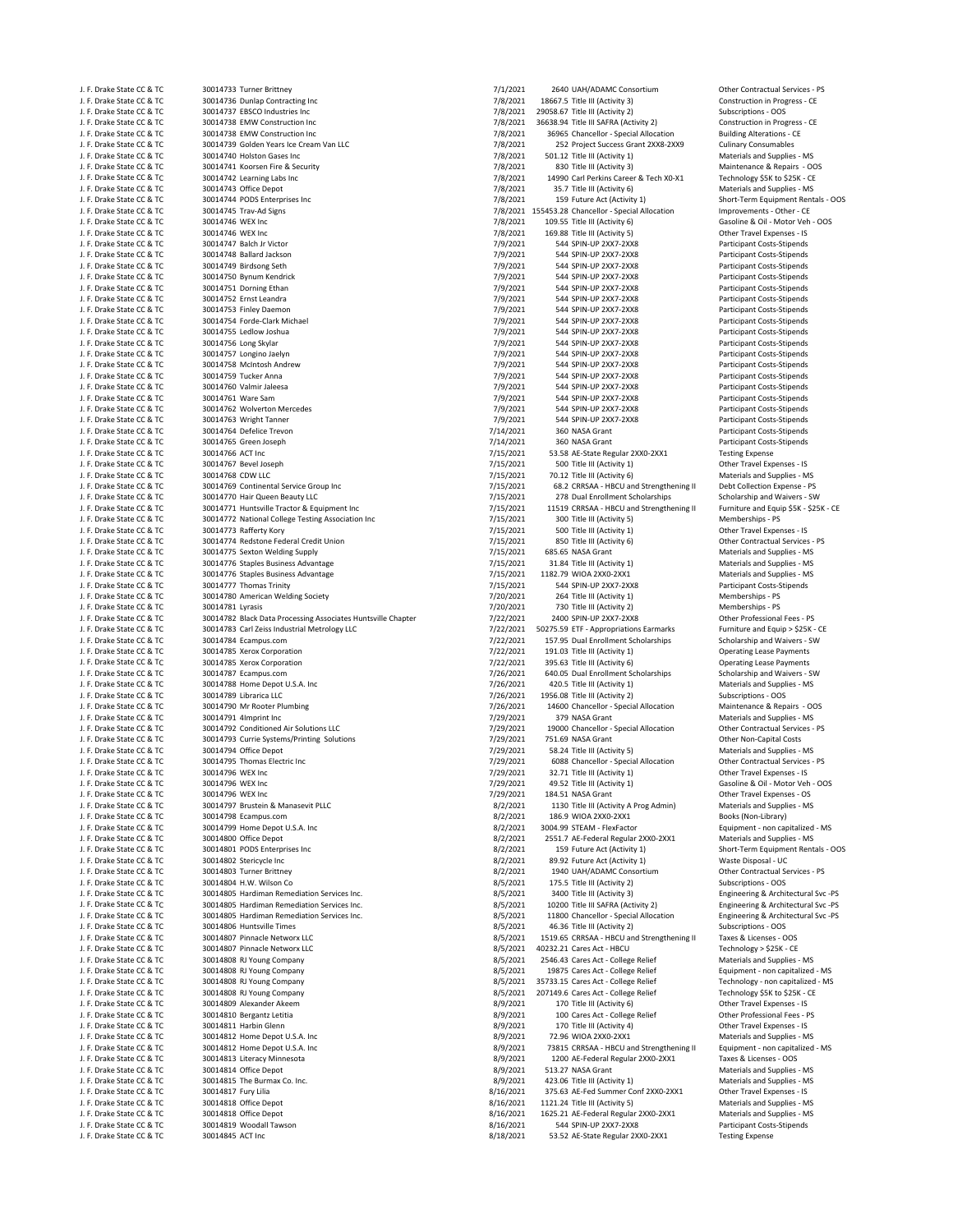J. F. Drake State CC & TC 30014847 EMW Construction Inc and the Construction Construction Inc and State State CC & TC 30014847 EMW Construction Inc and State CC & TC 30014847 EMW Construction Inc and State CO & TC 30014847 J. F. Drake State CC & TC 30014847 EMW Construction Inc 8/18/2021 68700.68 Title III SAFRA (Activity 2) Construction inc 8/18/2021 68700.68 Title III SAFRA (Activity 2) Construction in Progress and Progress and Progress an J. F. Drake State CC & TC 30014848 Grissim Robert 6. 1999 and the Travel Expenses - OS 31.5 NASA Grant 2011 20<br>J. F. Drake State CC & TC 30014849 Huntsville Tractor & Equipment Inc 30014849 Huntsville Tractor & Equipment I J. F. Drake State CC & TC 30014849 Huntsville Tractor & Equipment Inc 8/18/2021 13948.72 CRRSAA - HBCU and Strengthening II S. Drake State CC & TC 30014850 Master Wholesale Inc. 86 and Equipment inc 8/18/2021 13499.99 NASA J. F. Drake State CC & TC 30014850 Master Wholesale Inc. 8. The State COM COM SATE COM SATE STATES AND STATES A<br>J. F. Drake State CC & TC 30014851 Office Depot State Component Component State Component Activity 1 (Activity J. F. Drake State CC & TC 30014852 Price Renea 8/18/2021 375.63 AE-Fed Summer Conf 2XX0-2XX1 Other Travel Expenses - IS<br>3/18/2021 84353.63 CRRSAA - HBCU and Strengthening II Technology > \$25X - CE J. F. Drake State CC & TC 30014853 RJ Young Company 8/18/2021 84353.63 CRRSAA - HBCU and Strengthening II<br>J. F. Drake State CC & TC 30014854 Watermark Insights LLC 8 8/18/2021 84353.63 CRRSAA - HBCU and Strengthening II<br>J. J. F. Drake State CC & TC 30014854 Watermark Insights LLC and the state of the Software Software Software(non capital) - MS 3/18/2021 5775 Title III (Activity 6) Computer Software(non capital) - MS 3/18/2021 5775 Title III J. F. Drake State CC & TC 30014855 Demco Software 8/23/2021 647.3 Title III (Activity 2) Subscriptions - OOS J. F. Drake State CC & TC 30014856 Hand Arendall Harrison Sale LLC 8/23/2021 1889.92 Title III (Activity 1) Professional Development ‐ PS J. F. Drake State CC & TC 30014857 Howard Technology Solutions 8/23/2021 12250 CRRSAA • HBCU and Strengthening II Computer Software(non capital) and Strengthening II Computer Software(non capital) is a material of the MS a 30014858 Kingsbury Consulting Management J. F. Drake State CC & TC 30014859 Next Gen Web Solutions 8/23/2021 8/23/2021 7500 Cares Act - HBCU Computer Software(non capital) - MS<br>1999 - J. F. Drake State CC & TC 30014860 Office Depot J. F. Drake State CC & TC 30014860 Office Depot and Supplies (State of the State of State of State of State of State of State of State of State of State of State of State of State of State of State of State of State of Sta J. F. Drake State CC & TC 30014860 Office Depot 8/23/2021 212.38 Title III (Activity 5) Materials and Supplies ‐ MS J. F. Drake State CC & TC 30014860 Office Depot 80001 Materials and Supplies - MS (25.66 NASA Grant Materials and Supplies - MS (25.66 NASA Grant Materials and Supplies - MS (25.66 NASA Grant Materials and Supplies - MS (2 J. F. Drake State CC & TC = 1. The State COM State Computer Software(non capital) - MS<br>J. F. Drake State CC & TC 30014861 Southern Controls = 1. The State Computer Software Software(non capital) - MS<br>J. F. Drake State CC J. F. Drake State CC & TC 30014862 Xerox Corporation 8/23/2021 191.34 Title III (Activity 1) Operating Lease Payments J. F. Drake State CC & TC 30014862 Xerox Corporation 6 and 10 and 10 and 13023/2021 395.39 Title III (Activity 6) (Activity 6) (Besset of Activity 6) operation 8/25/2021 544 SPIN-UP 2XX7-2XX8 J. F. Drake State CC & TC 30014863 Andrews Darise 8/25/2021 544 SPIN‐UP 2XX7‐2XX8 Participant Costs‐Stipends J. F. Drake State CC & TC 30014864 Arnold Luke 8/25/2021 544 SPIN‐UP 2XX7‐2XX8 Participant Costs‐Stipends J. F. Drake State CC & TC 30014865 Carter Aaron 8. Examples and the state of the state of the state of the state of the state of the state of the state of the state of the state of the state of the state of the state of th J. F. Drake State CC & TC 30014866 Cooper Deondra 8/25/2021 544 SPIN‐UP 2XX7‐2XX8 Participant Costs‐Stipends J. F. Drake State CC & TC 30014867 Crowley Jack 8/25/2021 544 SPIN‐UP 2XX7‐2XX8 Participant Costs‐Stipends J. F. Drake State CC & TC 30014868 King Tristan 8/25/2021 544 SPIN‐UP 2XX7‐2XX8 Participant Costs‐Stipends J. F. Drake State CC & TC 30014869 Salmon Jaimie 8/25/2021 544 SPIN‐UP 2XX7‐2XX8 Participant Costs‐Stipends<br>J. F. Drake State CC & TC 30014870 Schoenig Dalton 8/25/201 544 SPIN‐UP 2XX7‐2XX8 Participant Costs‐Stipends J. F. Drake State CC & TC 30014870 Schoenig Dalton 8/25/2021 544 SPIN‐UP 2XX7‐2XX8 Participant Costs‐Stipends J. F. Drake State CC & TC 30014871 Simmons Durruntay 8/25/2021 544 SPIN‐UP 2XX7‐2XX8 Participant Costs‐Stipends J. F. Drake State CC & TC 30014872 Thompson Christopher 8/25/2021 544 SPIN‐UP 2XX7‐2XX8 Participant Costs‐Stipends<br>J. F. Drake State CC & TC 30014873 White Zachary Strahary 8/25/2021 544 SPIN‐UP 2XX7‐2XX8 Participant Costs J. F. Drake State CC & TC 30014873 White Zachary 8/25/2021 8/25/2021 544 SPIN‐UP 2XX7‐2XX8 Participant Costs‐Stipends J. F. Drake State CC & TC 30014874 Holston Gases Inc 8/26/2021 1866.66 Title III (Activity 1) Materials and Supplies ‐ MS J. F. Drake State CC & TC 30014875 Home Depot U.S.A. Inc and the state of the state of the state of the state of the state of the state of the state of the state of the state of the state of the state of the state of the J. F. Drake State CC & TC 30014876 Learning Labs Inc 8/26/2021 4000 NASA Grant Materials and Supplies ‐ MS J. F. Drake State CC & TC 30014877 The Burmax Co. Inc. 8/26/2021 299.94 Title III (Activity 1)<br>J. F. Drake State CC & TC 30014878 WEX Inc. 8/26/2021 299.94 Title III (Activity 1)<br>J. F. Drake State CC & TC 30014878 WEX Inc J. F. Drake State CC & TC 30014878 WEX Inc 8/26/2021 54.29 Title III (Activity 4) Gasoline & Oil ‐ Motor Veh ‐ OOS J. F. Drake State CC & TC 30014879 Ynot Technology Inc. COM States Computer Software(non capital) - MS 30/2021 690 CRRSAA - HBCU and Strengthening II Computer Software(non capital) - MS<br>J. F. Drake State CC & TC 30014880 E J. F. Drake State CC & TC 30014880 Ecampus.com 8/30/2021 2317.3 Dual Enrollment Sch. 2XX0‐2XX1 Books (Non<br>1. F. Drake State CC & TC 30014880 Fcampus.com 8/30/201 8/30/2021 5093.23 Title III (Activity 2) Books - CF J. F. Drake State CC & TC 30014880 Ecampus.com 6. And the State of State 11 (Activity 2) Books - CE J. F. Drake State CC & TC 30014881 Home Depot U.S.A. Inc 3003 and the state Community College 3/30/2021 1465.84 Title III (Activity 3) Maintenance & Repairs - OOS<br>1. F. Drake State CC & TC 30014882 J F Drake State Communit J. F. Drake State CC & TC 30014882 J F Drake State Community College & Technical College 8/30/2021 7881.29 Dual Enrollment Sch. 2XX0‐2XX1 Scholarship and Waivers ‐ SW J. F. Drake State CC & TC 30014884 CDW LLC 9/3/2011 5763.54 Cares Act - College Relief Technology - non capitalized - MS<br>J. F. Drake State CC & TC 30014885 Custom Guide 1992 Cares Act 2010 Ready to Work 2004 Ready to Work J. F. Drake State CC & TC 30014885 Custom Guide by the State of Custom Custom Capitalized - MS 3/3/2021 2040 Ready to Work 2XX0‐2XX1 Technology ‐ non capitalized ‐ MS<br>J. F. Drake State CC & TC 30014886 Huntsville Tractor & J. F. Drake State CC & TC 30014886 Huntsville Tractor & Equipment Inc 9/3/2021 273 CRRSAA ‐ HBCU and Strengthening II Materials and Supplies ‐ MS J. F. Drake State CC & TC 30014887 LMS Metal Sales 9/3/2021 99/3/2021 5954.4 NASA Grant Materials and Supplies - MS J. F. Drake State CC & TC 30014888 Lowe's Company 9/3/2021 182.34 CRRSAA - HBCU and Strengthening II Materials and Supplies - MS . MS . And The State CC & TC 30014888 Lowe's Company 9/3/2021 182.34 CRRSAA - HBCU and Streng J. F. Drake State CC & TC 30014888 Lowe's Company 9/3/2021 1991.45 WIOA 2XX0-2XX1 Materials and Supplies - MS<br>J. F. Drake State CC & TC 30014889 Office Depot J. F. Drake State CC & TC 30014889 Office Depot Case of the State CC & TC 30014889 Office Depot Case of the St<br>J. F. Drake State CC & TC 30014889 Office Depot Case of the State of the State of 1,20021 346.54 Title III (Act J. F. Drake State CC & TC 30014889 Office Depot<br>
1. F. Drake State CC & TC 30014890 PODS Enterprises Inc and Supplies ← MS 3/3/2021 346.54 Title III (Activity 5) Materials and Supplies - MS 3/3/2021 59 Future Act (Activit J. F. Drake State CC & TC 30014890 PODS Enterprises Inc and the State Control of the State CC & TC 30014890 PODS Enterprises Inc 30014891 Short‐Term Equipment Rentals - OOS<br>J. F. Drake State CC & TC 30014891 SACRAO 3001489 J. F. Drake State CC & TC 30014891 SACRAO 9/3/2021 100 Title III (Activity 5) Memberships - PS J. F. Drake State CC & TC 30014892 Stericycle Inc 9/3/2021 89.92 Future Act (Activity 1) Waste Disposal - UC J<br>J. F. Drake State CC & TC 30014893 The Burmax Co. Inc. 1993 Company state and Supplies - MS of Activity 1, Mate J. F. Drake State CC & TC 30014893 The Burmax Co. Inc. 1992 the State of State of State of State State CC & TC<br>J. F. Drake State CC & TC 30015013 4Imprint Inc. 1992 the State of State of State of State of State Of Materia J. F. Drake State CC & TC 30015013 4Imprint Inc and the state of the state of the state of the state CC & TC 30015013 4Imprint Inc and Supplies and Supplies and Supplies and Supplies and Supplies and Supplies and Supplies J. F. Drake State CC & TC 30015014 Ecampus.com (1999) Provided a serve that the State State CC & TC 30015014 Ecampus.com (199/2021 2618.45 Dual Enrollment Sch. 2XX0‐2XX1 Books (Non-Library)<br>J. F. Drake State CC & TC 300150 J. F. Drake State CC & TC 30015014 Ecampus.com<br>J. F. Drake State CC & TC 30015015 Howard Technology Solutions and the state of 9/9/2021 4070 Title III (Activity 6) Equipment - non capitalized - MS J. F. Drake State CC & TC 30015015 Howard Technology Solutions 9/9/2021 4070 Title III (Activity 6) Equipment ‐ non capitalized ‐ MS J. F. Drake State CC & TC 30015016 Humboldt Mfg Co 9/9/2021 3124 NASA Grant Materials and Supplies - MS 9/9/2021 3124 NASA Grant J. F. Drake State CC & TC 30015017 MSC Industrial Supply 9/9/2021 3455.58 STEAM - FlexFactor FlexFactor Funderials and Supplies - MS<br>J. F. Drake State CC & TC 30015017 MSC Industrial Supply 9/9/2021 99/2021 11541.78 STEAM 1. Soothout State Condustrial Supply و9/9/2021 11541.78 STEAM - FlexFactor و Materials and Supplies - MS<br>1. Soothout Supplies - MS and Supplies - MS and Supplies - MS and Supplies - MS and Supplies - MS and Supplies J. F. Drake State CC & TC 30015018 Office Depot 9/9/2021 266.37 Title III (Activity 1) Materials and Supplies - MS J. F. Drake State CC & TC 30015019 Xerox Corporation 9/9/2021 195.3 Title III (Activity 1) Operating Lease Payments J. F. Drake State CC & TC 30015019 Xerox Corporation and the state of the State of the State State of the State State Operating Lease Payments 3.0015019 Xerox Corporation and the State State of the State State State State J. F. Drake State CC & TC 30015020 ACT Inc 30015020 ACT Inc 9/13/2021 9966.5 AE‐State Regular 2XX0‐2XX1 Testing Expense<br>J. F. Drake State CC & TC 30015021 Essential Education State Regular 2XX0‐2XX1 Materials and Supplies J. F. Drake State CC & TC 30015021 Essential Education 9/13/2021 8966.5 AE‐State Regular 2XX0‐2XX1 Materials and Supplies ‐ MS J. F. Drake State CC & TC 30015022 G & S Moore Inc 9/13/2021 99/13/2021 997.5 Chancellor - Special Allocation Maintenance & Repairs - O<br>J. F. Drake State CC & TC 30015023 Holston Gases Inc 9/13/2021 9/13/2021 1861.1 Title J. F. Drake State CC & TC 30015023 Holston Gases Inc 9/13/2021 1861.1 Title III (Activity 1) Materials and Supplies ‐ MS J. F. Drake State CC & TC 30015023 Holston Gases Inc and the state of the state of the state of the state CC & TC 30015023 Holston Gases Inc and Supplies - MS 3/13/2021 5726.9 Title III (Activity 1) Materials and Supplies J. F. Drake State CC & TC 30015025 Office Depot 6 1999 100 100 100 1000 113/2021 13.14 Title III (Activity 1) Materials and Supplies - MS<br>J. F. Drake State CC & TC 30015025 Office Depot 6 1999 100 1000 113/2021 529.67 Read J. F. Drake State CC & TC 30015025 Office Depot 6. Drage State Australia and Supplies - MS<br>J. F. Drake State CC & TC 30015025 Office Depot 6. Drage 1997.65 AE-State Regular 2XX0–2XX1 Materials and Supplies - MS J. F. Drake State CC & TC 30015025 Office Depot<br>
9/13/2021 1997.65 AE‐State Regular 2XX0‐2XX1 Materials and Supplies - MS<br>
9/13/2021 1602.49 Chancellor - Special Allocation Materials and Supplies - MS . MS . MS . MS . MS J. F. Drake State CC & TC 30015026 Signs By Tomorrow 9/13/2021 1602.49 Chancellor ‐ Special Allocation Materials and Supplies ‐ MS J. F. Drake State CC & TC 30015038 AspirEDU Inc. 9/15/2021 6720 CRRSAA ‐ HBCU and Strengthening II Computer Software(non capital) ‐ MS J. F. Drake State CC & TC 30015039 Dunlap Contracting Inc and the State CC & TC 30015039 Dunlap Construction in Progress and the State CC & TC 30015040 Ecampus.com Construction in Progress and State CC & TC 30015040 Ecampu J. F. Drake State CC & TC 30015041 Holston Gases Inc and Supplies - MS and Supplies - MS and Supplies - MS and Supplies - MS and Supplies - MS and Supplies - MS and Supplies - MS and Supplies - MS and Supplies - MS and Str J. F. Drake State CC & TC 30015042 Innovative Educators Inc and State COM and Strengthening Inc. And Strengthening Inc. 9995 CRRSAA - HBCU and Strengthening II Computer Software(non capital) - N<br>J. F. Drake State CC & TC 3 J. F. Drake State CC & TC 30015043 Nola Van Peursem Architects PC 19/15/2021 11626.94 Title III (Activity 3) Engineering & Architectural Svc -PS<br>J. F. Drake State CC & TC 30015043 Nola Van Peursem Architects PC 19/15/2021 J. F. Drake State CC & TC 30015043 Nola Van Peursem Architects PC (1990) of the State Care of 15/2021 17070.74 Chancellor - Special Allocation Engineering & Architectural Svc ‐ PS<br>J. F. Drake State CC & TC 30015043 Nola Va J. F. Drake State CC & TC 30015043 Nola Van Peursem Architects PC 30016043 Nola Van Peursem Architects PC 3001<br>J. F. Drake State CC & TC 30015044 Turner Construction Company 30 15/2021 36789 Chancellor - Special Allocation J. F. Drake State Construction Company 19/15/2021 36789 Chancellor ‐ Special Allocation Improvements ‐ Other ‐ CE<br>19/1/2021 14204.39 Chancellor ‐ Special Allocation Maintenance & Repairs ‐ OOS J. F. Drake State CC & TC 30015045 Dean Plumbing Co. 9/2001 1201/2021 14204.39 Chancellor - Special Allocation Maintenance & Repairs • Special Allocation Maintenance & Repairs • Special Allocation Maintenance & Repairs J. F. Drake State CC & TC 30015046 Ecampus.com<br>J. F. Drake State CC & TC 30015047 J F Drake State Community College & Technical College 9/21/2021 1746.09 Dual Enrollment Sch. 2XX0‐2XX1 Scholarship and Waivers - SW 30015047 J F Drake State Community College & Technical College J. F. Drake State CC & TC 30015048 Kingsbury Consulting Management and the state of the State State CC & TC 30015049 Turner Construction Company and State CC & TC 30015049 Turner Construction Company and State CC 30015049 J. F. Drake State CC & TC 30015049 Turner Construction Company and Superior Company 9/21/2021 4275.67 Chancellor - Special Allocation Improvements - Other - CE CE TO Superior CE CE TO Superior CE CE TO SUPER CE CE TO SUPER J. F. Drake State CC & TC 30015050 J F Drake State Community College & Technical College 9/21/2021 458.76 Title III (Activity 1) Materials and Supplies - MS<br>J. F. Drake State CC & TC 30015054 CDW LLC MUC CONDUCT 16900 CRRS J. F. Drake State CC & TC 30015054 CDW LLC 9/23/2021 166900 CRRSAA - HBCU and Strengthening II Equipment - non capitalized - MS<br>J. F. Drake State CC & TC 30015055 Conditioned Air Solutio

J. F. Drake State CC & TC 30014846 Ellis John 8/18/2021 335.5 NASA Grant Other Travel Expenses ‐ OS 519.09 Future Act (Activity 1)  $\frac{1}{2}$   $\frac{1}{23/2021}$   $\frac{1}{200}$  Spcl Pops Ind Training 2XX0-2XX1  $\frac{1}{202}$   $\frac{1}{201.34}$  Title III (Activity 1) J. S. 13 NASA Grant State COC & Travel Expenses - OS<br>1900 CRRSAA - HBCU and Strengthening II Computer Software(non car 375.63 AE-Fed Summer Conf 2XX0-2XX1 4200 Title III (Activity 5) 315.9 Dual Enrollment Sch. 2XX0-2XX1 J. F. Drake State CC & TC 30015056 Koorsen Fire & Security و 9/23/2021 475 Title III (Activity 3) Maintenance & Repairs - OOS<br>I. F. Drake State CC & TC 30015057 Nola Van Peursem Architects PC (3/3/2021 5873 67 Title III

Engineering & Architectural Svc -PS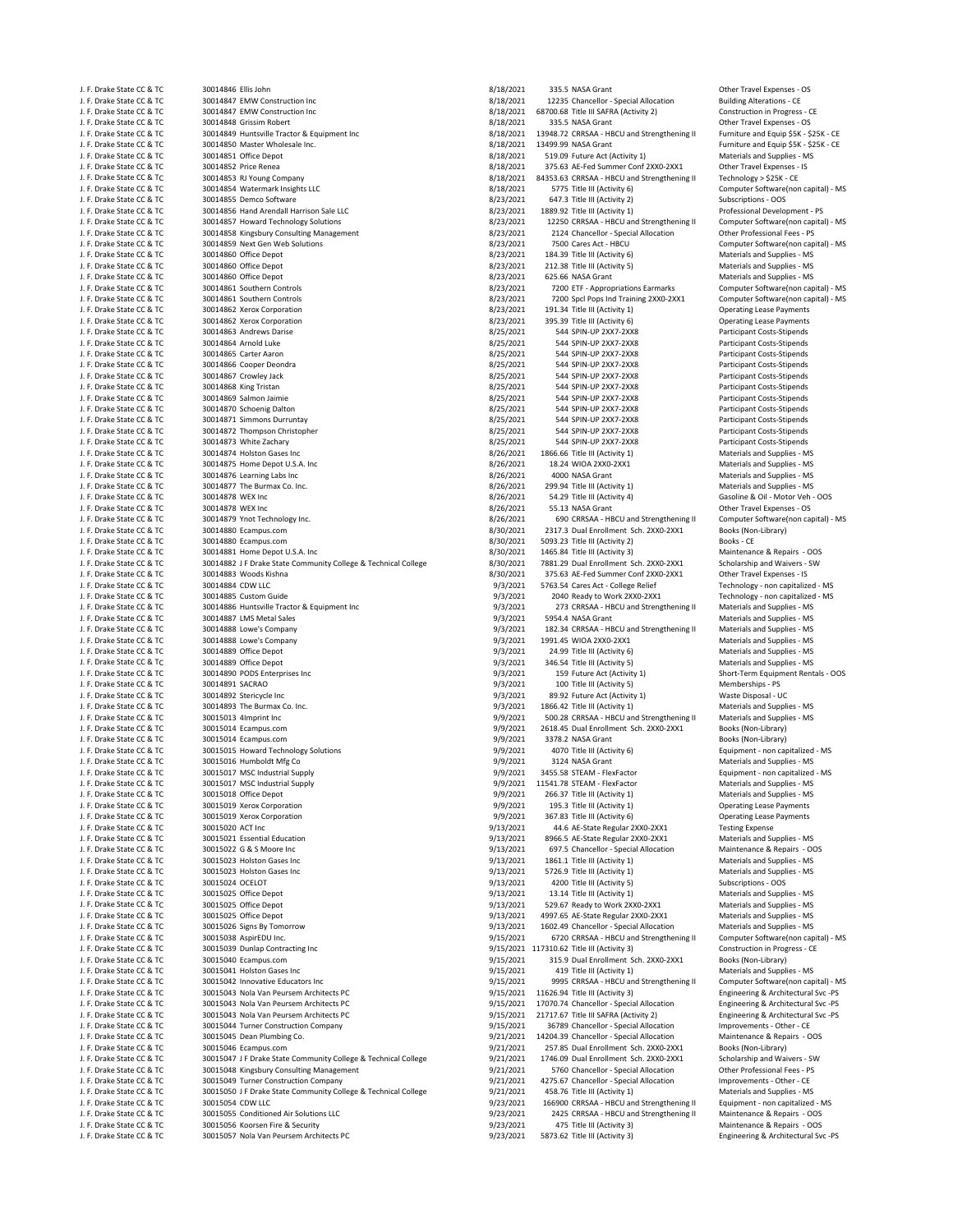900009945 Augustin Lysa J. F. Drake State CC & TC 900009948 Tucker Augustus 10/15/2020 533.52 AE‐Federal Regular Payroll J. J. F. Drake State Cock and State Cock and Services 200009994 McCastle-Arutere Toye 10/30/2020 10/30/2020 10<br>10/30/2020 1170 Unrestricted Shared Shared Shared Shared Shared Shared Shared Shared Shared Shared Shared Shar<br>

J. F. Drake State CC & TC 30015058 Payton Sakura 90 30015058 Payton Sakura 9/23/2021 724 Refund Fund Clearing Refunds - SP<br>1. F. Drake State CC & TC 30015059 Thomas Flectric Inc CC 300 Clearing Clearing Clearing Clearing C J. F. Drake State CC & TC 30015059 Thomas Electric Inc 9/23/201 2407 Chancellor – Special Allocation (1.6 Chancellor - Special Allocation Maintenance Brepairs 19/23/2021 2407 Chancellor – Special Allocation Maintenance Bre J. J. Drake State Cock and State Cock of the CC 30015060 Williams Jeffrey State COC 30015061 Expenses - OS<br>1991-1991 90015061 Expenses - OS 30015061 Expenses - OS 30015061 612016 9/24/2021 4750 NASA Grant J. F. Drake State CC & TC 30015061 Ecampus.com (1997) Provided a manufacture of the State State State CC & TC 30015061 Ecampus.com (1997) Provided a state CC & TC 30015062 Ecampus.com (1997) Provided a state CC & TC 300150 J. F. Drake State CC & TC 30015062 Ecampus.com 6. 1990 1990 19929/2021 498.21 Dual Enrollment Sch. 2XX0‐2XX1 Books (Non‐Library)<br>J. F. Drake State CC & TC 30015062 Ecampus.com 6. 1990 19929/2021 3135 NASA Grant 6. 1998 199 J. F. Drake State CC & TC 30015062 Ecampus.com 9/29/2021 3135 NASA Grant Books (Non‐Library) J. F. Drake State CC & TC 30015063 EMW Construction Inc 9/29/2021 5134.75 Chancellor ‐ Special Allocation Building Alterations ‐ CE J. F. Drake State CC & TC 30015063 EMW Construction Inc and the Construction Income of the U.S. Construction in Progress - CE 30015064 EMBLE CONSTRUCTION INCOMENT CONSTRUCTION INCOMENT SERVERS (2012) Construction in Progre J. F. Drake State CC & TC 30015064 Kingsbury Consulting Management 9/29/2021 4212 Chancellor - Special Allocation Other Professional Allocation Other Professional Fees and Consumer Consumer Consumer Consumer Consumer Consu J. F. Drake State CC & TC 30015065 PODS Enterprises Inc 30016 CONSERVENTING CONSERVENTING SHOTLER SHOP 9/29/2021 89 Future Act (Activity 1) Short-Term Equipment Rentals - OOS<br>1. F. Drake State CC & TC 30015066 Sam's Club 3 J. F. Drake State CC & TC 30015066 Sam's Club 9/29/2021 370 Project Success Grant 2XX0‐2XX1 3.99 Project Success Grant 2XX0‐2XX1 Participant Costs<br>9/29/2021 139.41 Title III (Activity 5) J. F. Drake State CC & TC 30015067 WEX Inc 3001 Motor Veh - OOS 3001 CHE (1992) D. P. Drake State CC & TC 3001<br>J. F. Drake State CC & TC 900009938 Azor Zelda 3. Sacros 2002 State 11 (Activity 1) D. Payroll Payroll Payroll J. F. Drake State CC & TC 900009938 Azor Zelda 10/15/2020 2402.4 Title III SAFRA (Activity 1)<br>1. F. Drake State CC & TC 900009939 Poursaied Shahla 10/15/2020 128 Title III SAFRA (Activity 1) 728 Title III SAFRA (Activity 1) Payroll J. F. Drake State CC & TC 900009940 Fowlks-Turner Deaviance 10/15/2010 1653.6 Title III SAFRA (Activity 1) Payroll<br>J. F. Drake State CC & TC 900009941 James Bobby 1986 Payroll 10/15/2020 468 Title III SAFRA (Activity 1) Pa J. F. Drake State CC & TC 900009941 James Bobby 10/15/2020 468 Title III SAFRA (Activity 1) Payroll 3385.2 Title III SAFRA (Activity 1) J. F. Drake State CC & TC 900009943 Keith Zuleika 10. 10. 10. 10. 10. 10. 10. 10. 1216.8 Title III SAFRA (Activity 1) Payroll Payroll Payroll Payroll Payroll Payroll Payroll Payroll Payroll Payroll Payroll Payroll Payroll J. F. Drake State CC & TC 900009944 Alexander Cora 10/15/2020 748.8 AE‐State Regular Payroll J. F. Drake State CC & TC 900009946 Hammon Gary 10 11 1015/2020 2667.6 MSSC Training Iniatives Payroll<br>J. F. Drake State CC & TC 900009947 Mack Tamara 10.15 10/15/2020 561.6 AE-Federal Regular 1. Payroll J. F. Drake State CC & TC 900009947 Mack Tamara 10.15/2020 561.6 AE-Federal Regular Payroll<br>J. F. Drake State CC & TC 900009948 Tucker Augustus 10/15/2020 533.52 AE-Federal Regular Payroll J. F. Drake State CC & TC 900009949 Walker Anita 10/15/2020 1705.6 AE‐Federal Regular Payroll J. F. Drake State CC & TC 900009951 Crosby Tomacenia 10.15/2020 10/15/2020 624 Title III (Activity 5) Payroll<br>J. F. Drake State CC & TC 900009951 Crosby Tomacenia 10.15/2020 10/15/2020 1560 Unrestricted Shared Services Pay J. F. Drake State CC & TC 300009951 Crosby Tomacenia 10/15/2020 1560 Unrestricted Shared Services 2014 Payroll<br>J. F. Drake State CC & TC 300009953 Woods Lynnell 10.15/2020 10/15/2020 1360 Title III (Activity 2) 2016 11: J. F. Drake State CC & TC 900009953 Woods Lynnell 10/15/2020 936 Title III (Activity 2) Payroll J. F. Drake State CC & TC 900009956 Crutcher Marcus 10/15/2020 1468.5 Unrestricted Shared Services Payroll J. F. Drake State CC & TC 900009962 Humphrey Jessie 10/15/2020 2139.15 Unrestricted Shared Services Payroll J. F. Drake State CC & TC 900009963 Latimore Karmen 10/15/2020 640 SPIN‐UP 2XX7‐2XX8 Payroll J. F. Drake State CC & TC 900009964 Milton Sammie 10.15/2020 1092 Unrestricted Shared Services 10/15/2020 1092<br>J. F. Drake State CC & TC 900009965 Jackson Terell 10/30/2020 1992.25 Unrestricted Shared Services 10/30/2020 J. F. Drake State CC & TC 900009965 Jackson Terell 10/30/2020 3992.25 Unrestricted Shared Services Payroll 10/30/2020 9992.25 Unrestricted Shared Services Payroll<br>1. E. Drake State CC & TC 900009966 Sims Patricia 10/30/201 J. F. Drake State CC & TC 900009966 Sims Patricia 10/30/2020 16666.67 Unrestricted Shared Services Payroll Shared Services Payroll Shared Services Payroll Shared Services Payroll Shared Services Payroll Shared Services Pay J. F. Drake State CC & TC 900009967 Adams Carlos 1997 10: 10/30/2020 7527.78 Unrestricted Shared Services Payroll<br>J. F. Drake State CC & TC 900009968 Davis Mattie 1997 1998 10/30/2020 8020.89 Unrestricted Shared Services P J. F. Drake State CC & TC 900009968 Davis Mattie 10/30/2020 8020.89 Unrestricted Shared Services Payroll J. F. Drake State CC & TC 900009969 Laut Pamela 10/30/2020 6005.33 Unrestricted Shared Services Payroll J. F. Drake State CC & TC 900009970 Rogers Michelle 10/30/2020 6005.33 Unrestricted Shared Services Payroll J. F. Drake State CC & TC 900009971 Sims Rebecca 10/30/2020 3497.17 Future Act (Activity 1) Payroll 6334.11 Future Act (Activity 1) Payroll J. F. Drake State CC & TC 900009973 Ayokanmbi Gladys 10.130 10/30/2020 7013.78 Unrestricted Shared Services Payroll<br>J. F. Drake State CC & TC 900009974 Sullins Charles 10/300 10/30/2020 351 Unrestricted Shared Services Pay J. F. Drake State CC & TC 300009974 Sullins Charles 10. 10/30/2020 351 Unrestricted Shared Services Payroll<br>J. F. Drake State CC & TC 300009975 Johnson Claudine 10. 10/30/2020 319 Unrestricted Shared Services Payroll J. F. Drake State CC & TC 900009975 Johnson Claudine 10/30/2020 819 Unrestricted Shared Services Payroll J. F. Drake State CC & TC 900009976 Wright Mary 10/30/2020 1053 Unrestricted Shared Services Payroll J. F. Drake State CC & TC 900009977 Barnes Nelson 10/30/2020 702 Unrestricted Shared Services Payroll 4731.75 Unrestricted Shared Services J. F. Drake State CC & TC 900009979 Smothers Deloris 10/30/2020 8754.33 Unrestricted Shared Services Payroll J. F. Drake State CC & TC 900009980 Langford Tellus 10.130 100 10/30/2020 304.2 Unrestricted Shared Services Payroll<br>J. F. Drake State CC & TC 900009981 Ellis John 11. Drake State 10/30/2020 3425.92 Unrestricted Shared Ser 3425.92 Unrestricted Shared Services J. F. Drake State CC & TC 900009982 Goodloe Lardell 10.1 10/30/2020 1514.11 Unrestricted Shared Services Payroll<br>J. F. Drake State CC & TC 900009983 Moore Alfred 10.1 10/30/2020 585 Unrestricted Shared Services Payroll Pay J. F. Drake State CC & TC 900009983 Moore Alfred 10.130 Moore and the Communication of the State Shared Services Alfred 10/30/2020 5101.58 Unrestricted Shared Services Payroll 1. F. Drake State CC & TC 900009984 Forbes Edw J. F. Drake State CC & TC 300009984 Forbes Edwin 10.1 10/30/2020 5101.58 Unrestricted Shared Services Payroll<br>J. F. Drake State CC & TC 300009985 Winchester Brandi 10/30/2020 4504 Unrestricted Shared Services Payroll J. F. Drake State CC & TC 900009985 Winchester Brandi 10 and 10/30/2020 4504 Unrestricted Shared Services Payroll 10/30/2020 4504 Unrestricted Shared Services Payroll 10/30/2020 6554.42 Unrestricted Shared Services Payroll J. F. Drake State CC & TC 900009986 Winn George 10/30/2020 6554.42 Unrestricted Shared Services Payroll J. F. Drake State CC & TC 900009987 Foster Rashanda 10/30/2020 702 Unrestricted Shared Services Payroll 351 Unrestricted Shared Services J. F. Drake State CC & TC 900009989 Milling John 10/30/2020 702 Unrestricted Shared Services Payroll J. F. Drake State CC & TC 900009990 Canady Charlotte 10 1030 100 10/30/2020 702 Unrestricted Shared Services Payroll<br>J. F. Drake State CC & TC 900009991 Holmes Khalid 100 10/300 10/30/2020 4780.75 Unrestricted Shared Servi J. F. Drake State CC & TC 900009991 Holmes Khalid 10.1 and 10/30/2020 4780.75 Unrestricted Shared Services Payroll 10/30/2020 4780.75 Unrestricted Shared Services Payroll 10/30/2020 585 Unrestricted Shared Services Payroll J. F. Drake State CC & TC 900009992 London-Thomas Laricca 10/3000 10/30/2020 585 Unrestricted Shared Services Payroll<br>J. F. Drake State CC & TC 900009993 McCaa-Burke Petura 10/300 10/30/2020 585 Unrestricted Shared Service J. F. Drake State CC & TC 900009993 McCaa‐Burke Petura 10/30/2020 585 Unrestricted Shared Services Payroll<br>J. F. Drake State CC & TC 900009994 McCastle-Arutere Toye 1990 10/30/2020 10/30/2020 1170 Unrestricted Shared Servi J. F. Drake State CC & TC 900009995 Rentz Joyce 10/30/2020 7724.11 Unrestricted Shared Services Payroll J. F. Drake State CC & TC 900009996 Edwards Vernessa 10/30/2020 585 Unrestricted Shared Services Payroll 936 Unrestricted Shared Services J. F. Drake State CC & TC 900009998 Fury Lilia 10/30/2020 3695.44 AE‐Federal Regular 2XX0‐2XX1 Payroll J. F. Drake State CC & TC 900009999 Price Renea 10/30/2020 3418.33 AE‐State Regular 2XX0‐2XX1 Payroll J. F. Drake State CC & TC 900010000 Taylor Docquinn 10/30/2020 1515 Unrestricted Shared Services Payroll J. F. Drake State CC & TC 900010000 Taylor Docquinn 10.1 10/30/2020 4545 AE‐State Regular 2XX0‐2XX1 Payroll Payroll Payroll Payroll Payroll Payroll Payroll Payroll Payroll Payroll Payroll Payroll Payroll Payroll Payroll Pa J. F. Drake State CC & TC 900010001 Battle Ben 10/30/2020 6704.67 Unrestricted Shared Services Payroll J. F. Drake State CC & TC 900010002 Little Bertha 10.1 10/30/2020 1989 Unrestricted Shared Services Payroll<br>J. F. Drake State CC & TC 900010003 Malone Ulrekia 10/30 10/30/2020 1872 Unrestricted Shared Services Payroll J. F. Drake State CC & TC 300010003 Malone Ulrekia 10/30/2020 1872 Unrestricted Shared Services 10/30/2020 1989 Unrestricted Shared Services Payroll Assembly Payroll 2013 10730/2020 1989 Unrestricted Shared Services Payrol J. F. Drake State CC & TC 900010004 Pruitt Marquita 10/30/2020 1989 Unrestricted Shared Services Payroll 1404 Unrestricted Shared Services J. F. Drake State CC & TC 900010006 Tate Tralandar 10.1 10/30/2020 912.6 Unrestricted Shared Services 1997 Payroll<br>J. F. Drake State CC & TC 900010007 Williams Kelly 10/300 10/30/2020 5625.44 Unrestricted Shared Services 1 J. F. Drake State CC & TC 900010007 Williams Kelly 10.130 (1012) 10/30/2020 5625.44 Unrestricted Shared Services Payroll<br>1. F. Drake State CC & TC 900010008 McDaniel Darvin 10.130 (10.130) 10/30/2020 4257.42 Unrestricted S J. F. Drake State CC & TC 900010008 McDaniel Darvin 10.1 10.1 10/30/2020 4257.42 Unrestricted Shared Services<br>1. F. Drake State CC & TC 900010009 Henry Casey 10/3000 100 10/30/2020 5554.22 Unrestricted Shared Services Payr J. F. Drake State CC & TC 900010009 Henry Casey 10/30/2020 5554.22 Unrestricted Shared Services Payroll J. F. Drake State CC & TC 900010010 Williams Jeffrey 10/3000 10/30/2020 5061 Unrestricted Shared Services Payroll<br>J. F. Drake State CC & TC 900010011 Bevel Joseph 10/300 10/30/2020 5225.44 Unrestricted Shared Services Payr J. F. Drake State CC & TC 900010011 Bevel Joseph 10. 10/30/2020 5225.44 Unrestricted Shared Services Payroll<br>J. F. Drake State CC & TC 900010012 Swaim Richard 10. 10/30/2020 5554.22 Unrestricted Shared Services Payroll 5554.22 Unrestricted Shared Services J. F. Drake State CC & TC 900010013 Villa Christopher 10/3000 10/30/2020 702 Unrestricted Shared Services Payroll<br>J. F. Drake State CC & TC 900010014 Grissim Robert 10/300 10/30/2020 698.94 NASA Grant 10/30/2020 698.94 NAS J. F. Drake State CC & TC 900010014 Grissim Robert 10 10/30/2020 698.94 NASA Grant 10/30/2020 698.94 NASA Grant Payroll<br>J. F. Drake State CC & TC 900010014 Grissim Robert 100/300 10/30/2020 6290.48 Unrestricted Shared Serv 6290.48 Unrestricted Shared Services J. F. Drake State CC & TC 900010015 Ray Karen 10. 10/30/2020 13744.58 Unrestricted Shared Services 2017-01-013<br>J. F. Drake State CC & TC 900010016 Rafferty Kory 10/3000 10/30/2020 1732.33 Unrestricted Shared Services 2017 J. F. Drake State CC & TC 900010016 Rafferty Kory 10.1 10/30/2020 4732.33 Unrestricted Shared Services Payroll<br>J. F. Drake State CC & TC 900010017 Bell Angela 10/30/2010 10/30/2020 4732.33 Unrestricted Shared Services Payr 8564.98 Unrestricted Shared Services J. F. Drake State CC & TC 900010018 Clark Taska 10/30/2020 4074.75 Unrestricted Shared Services Payroll J. F. Drake State CC & TC 900010019 Henderson Carolyn 10/30/2020 10046.59 Unrestricted Shared Services Payroll 5676.56 Unrestricted Shared Services J. F. Drake State CC & TC 900010021 Clift Carla 10/30/2020 6662.78 Unrestricted Shared Services Payroll J. F. Drake State CC & TC 900010022 Booker Veronica 10/30/2020 3497.17 Title III (Activity 5) Payroll J. F. Drake State CC & TC 900010023 Saunders Ray 10/30/2020 3250.08 Title III (Activity 5) Payroll J. F. Drake State CC & TC 900010024 Ward Mattavia 10/30/2020 3415.17 Title III (Activity 5) Payroll J. F. Drake State CC & TC 900010025 Jones Donyale 1. Drake 10/30/2020 3992.58 Unrestricted Shared Services Payroll<br>1. F. Drake State CC & TC 900010026 Green Tiffany 1. Drake 10/30/2020 4404.5 Unrestricted Shared Services P J. F. Drake State CC & TC 900010026 Green Tiffany 10.1 10/30/2020 4404.5 Unrestricted Shared Services Payroll<br>J. F. Drake State CC & TC 900010027 Lawrence Kia 10/3000 10/30/2020 2672.25 Unrestricted Shared Services Payroll 2672. 25 Linrestricted Shared Services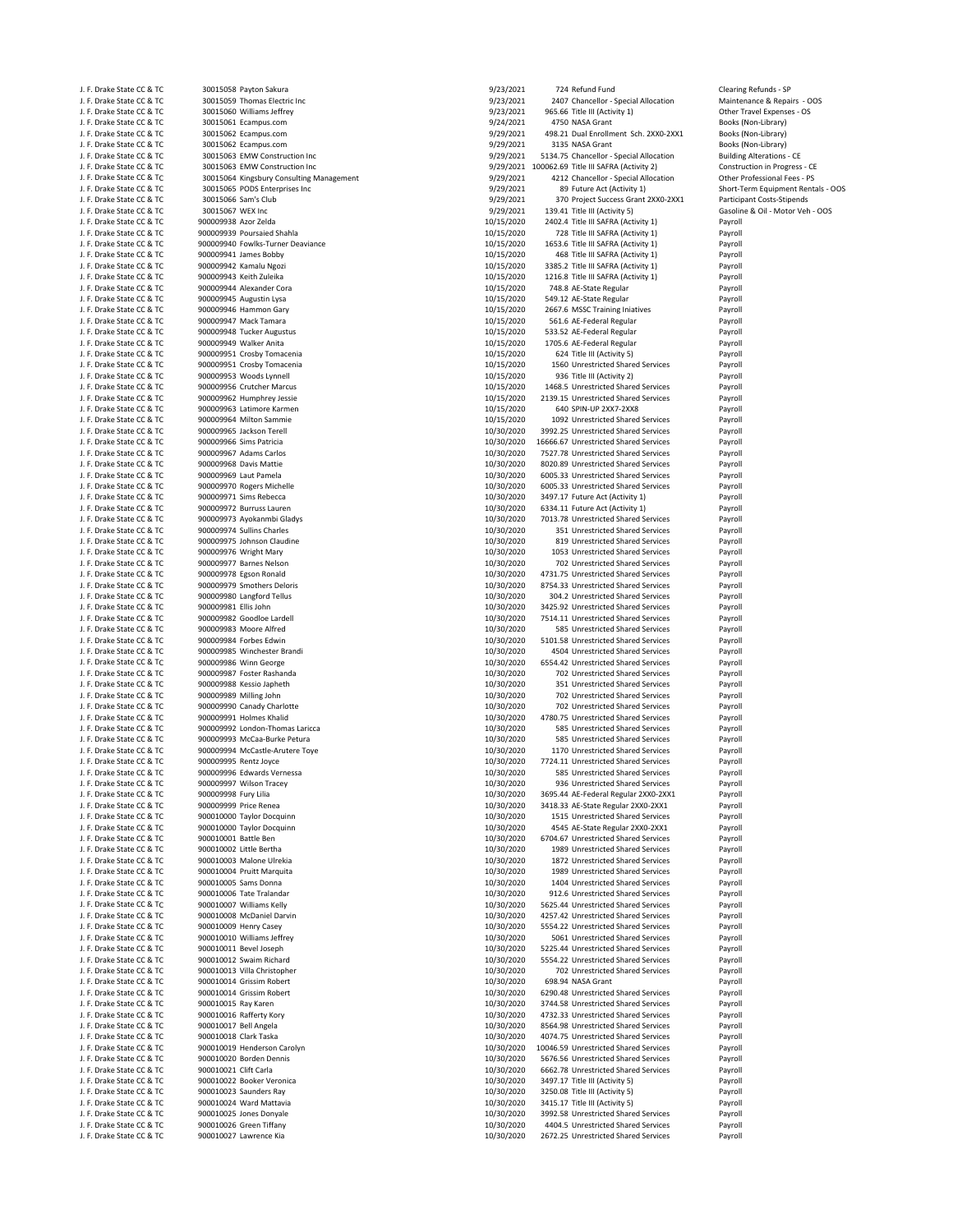| J. F. Drake State CC & TC | 900010028 Slay Jody               | 10/30/2020 | 110.19 Career Coach 2XX0-2XX1             | Payroll                                  |
|---------------------------|-----------------------------------|------------|-------------------------------------------|------------------------------------------|
| J. F. Drake State CC & TC | 900010028 Slay Jody               | 10/30/2020 | 2644.64 Unrestricted Shared Services      | Payroll                                  |
| J. F. Drake State CC & TC | 900010029 Hambrick Neoka          | 10/30/2020 | 3992.25 Unrestricted Shared Services      | Payroll                                  |
|                           | 900010030 Morrison Bruce          |            |                                           |                                          |
| J. F. Drake State CC & TC |                                   | 10/30/2020 | 4982.17 Unrestricted Shared Services      | Payroll                                  |
| J. F. Drake State CC & TC | 900010031 O'Linger Jennifer       | 10/30/2020 | 7150.75 Unrestricted Shared Services      | Payroll                                  |
| J. F. Drake State CC & TC | 900010032 Holmes Danon            | 10/30/2020 | 3332.25 Unrestricted Shared Services      | Payroll                                  |
| J. F. Drake State CC & TC | 900010033 Pearce Regina           | 10/30/2020 | 2755.42 Unrestricted Shared Services      | Payroll                                  |
| J. F. Drake State CC & TC | 900010034 Sudeall-Hawkins Monica  | 10/30/2020 | 7317.41 Unrestricted Shared Services      | Payroll                                  |
| J. F. Drake State CC & TC | 900010035 Alexander Akeem         | 10/30/2020 | 7652.67 Unrestricted Shared Services      | Payroll                                  |
| J. F. Drake State CC & TC | 900010036 Carter Deleshia         | 10/30/2020 | 3992.25 Unrestricted Shared Services      | Payroll                                  |
|                           |                                   |            |                                           |                                          |
| J. F. Drake State CC & TC | 900010037 Chavers Audrey          | 10/30/2020 | 162.99 Title III (Activity A Prog Admin)  | Payroll                                  |
| J. F. Drake State CC & TC | 900010037 Chavers Audrey          | 10/30/2020 | 3911.76 Unrestricted Shared Services      | Payroll                                  |
| J. F. Drake State CC & TC | 900010038 Harris Katrina          | 10/30/2020 | 9150.75 Unrestricted Shared Services      | Payroll                                  |
| J. F. Drake State CC & TC | 900010039 Walker Letitia          | 10/30/2020 | 4652.5 Unrestricted Shared Services       | Payroll                                  |
| J. F. Drake State CC & TC | 900010040 Chance Katie            | 10/30/2020 | 4404.92 Unrestricted Shared Services      | Payroll                                  |
|                           |                                   | 10/30/2020 |                                           |                                          |
| J. F. Drake State CC & TC | 900010041 Patton Tina             |            | 2672.92 Unrestricted Shared Services      | Payroll                                  |
| J. F. Drake State CC & TC | 900010042 Parrish Tessa           | 10/30/2020 | 3662.33 Title III (Activity A Prog Admin) | Payroll                                  |
| J. F. Drake State CC & TC | 900010043 Raymond Alice           | 10/30/2020 | 2741.3 Unrestricted Shared Services       | Payroll                                  |
| J. F. Drake State CC & TC | 900010043 Raymond Alice           | 10/30/2020 | 7414.12 Title III (Activity 1)            | Payroll                                  |
| J. F. Drake State CC & TC | 900010044 Shotts Lesley           | 10/30/2020 | 3130.28 Title III (Activity A Prog Admin) | Payroll                                  |
| J. F. Drake State CC & TC | 900010044 Shotts Lesley           | 10/30/2020 | 4504.55 Unrestricted Shared Services      | Payroll                                  |
| J. F. Drake State CC & TC | 900010045 Baker Elijah            | 10/30/2020 | 3084.5 Unrestricted Shared Services       | Payroll                                  |
|                           |                                   |            |                                           |                                          |
| J. F. Drake State CC & TC | 900010046 Malone Jennifer         | 10/30/2020 | 6828.08 Unrestricted Shared Services      | Payroll                                  |
| J. F. Drake State CC & TC | 900010047 Harbin Glenn            | 10/30/2020 | 4899.25 Unrestricted Shared Services      | Payroll                                  |
| J. F. Drake State CC & TC | 900010048 Harlow George           | 10/30/2020 | 3497.17 Cares Act - HBCU                  | Payroll                                  |
| J. F. Drake State CC & TC | 900010049 Bulluck Bruce           | 10/30/2020 | 7634.83 Unrestricted Shared Services      | Payroll                                  |
| J. F. Drake State CC & TC | 900010050 Hampton Darlene         | 10/30/2020 | 2590.42 Unrestricted Shared Services      | Payroll                                  |
| J. F. Drake State CC & TC | 900010051 McCarty Demetrius       | 10/30/2020 | 2755.42 Unrestricted Shared Services      | Payroll                                  |
| J. F. Drake State CC & TC | 900010052 Azor Zelda              | 11/13/2020 | 2293.2 Future Act (Activity 1)            | Payroll                                  |
|                           |                                   |            |                                           |                                          |
| J. F. Drake State CC & TC | 900010053 Poursaied Shahla        | 11/13/2020 | 1547 Future Act (Activity 1)              | Payroll                                  |
| J. F. Drake State CC & TC | 900010054 Fowlks-Turner Deaviance | 11/13/2020 | 2496 Future Act (Activity 1)              | Payroll                                  |
| J. F. Drake State CC & TC | 900010055 James Bobby             | 11/13/2020 | 592.8 Future Act (Activity 1)             | Payroll                                  |
| J. F. Drake State CC & TC | 900010056 Kamalu Ngozi            | 11/13/2020 | 2766.4 Future Act (Activity 1)            | Payroll                                  |
| J. F. Drake State CC & TC | 900010057 Keith Zuleika           | 11/13/2020 | 1279.2 Future Act (Activity 1)            | Payroll                                  |
|                           |                                   |            |                                           |                                          |
| J. F. Drake State CC & TC | 900010058 Alexander Cora          | 11/13/2020 | 998.4 AE-State Regular 2XX0-2XX1          | Payroll                                  |
| J. F. Drake State CC & TC | 900010059 Augustin Lysa           | 11/13/2020 | 732.16 AE-State Regular 2XX0-2XX1         | Payroll                                  |
| J. F. Drake State CC & TC | 900010060 Hammon Gary             | 11/13/2020 | 2527.2 MSSC Training Iniatives            | Payroll                                  |
| J. F. Drake State CC & TC | 900010061 Mack Tamara             | 11/13/2020 | 665.6 AE-Federal Regular 2XX0-2XX1        | Payroll                                  |
| J. F. Drake State CC & TC | 900010062 Tucker Augustus         | 11/13/2020 | 1047.28 AE-Federal Regular 2XX0-2XX1      | Payroll                                  |
| J. F. Drake State CC & TC | 900010063 Walker Anita            | 11/13/2020 | 1705.6 AE-Federal Regular 2XX0-2XX1       | Payroll                                  |
|                           |                                   |            |                                           |                                          |
| J. F. Drake State CC & TC | 900010065 Zatowski Jeanette       | 11/13/2020 | 1138.8 NASA Grant                         | Payroll                                  |
| J. F. Drake State CC & TC | 900010066 Crosby Tomacenia        | 11/13/2020 | 561.6 Title III (Activity 5)              | Payroll                                  |
| J. F. Drake State CC & TC | 900010066 Crosby Tomacenia        | 11/13/2020 | 1248 STEAM                                | Payroll                                  |
| J. F. Drake State CC & TC | 900010068 Woods Lynnell           | 11/13/2020 | 821.6 Title III (Activity 2)              | Payroll                                  |
| J. F. Drake State CC & TC |                                   |            |                                           | Payroll                                  |
|                           |                                   |            |                                           |                                          |
|                           | 900010071 Long Pamela             | 11/13/2020 | 634.4 Title III (Activity 5)              |                                          |
| J. F. Drake State CC & TC | 900010072 Crutcher Marcus         | 11/13/2020 | 1254 Unrestricted Shared Services         | Payroll                                  |
| J. F. Drake State CC & TC | 900010080 Humphrey Jessie         | 11/13/2020 | 1879.48 Unrestricted Shared Services      | Payroll                                  |
| J. F. Drake State CC & TC | 900010081 Latimore Karmen         | 11/13/2020 | 600 SPIN-UP 2XX7-2XX8                     | Payroll                                  |
|                           |                                   |            |                                           |                                          |
| J. F. Drake State CC & TC | 900010082 Milton Sammie           | 11/13/2020 | 1079 Unrestricted Shared Services         | Payroll                                  |
| J. F. Drake State CC & TC | 900010083 Jackson Terell          | 11/30/2020 | 3992.25 Unrestricted Shared Services      | Payroll                                  |
| J. F. Drake State CC & TC | 900010084 Sims Patricia           | 11/30/2020 | 16666.67 Unrestricted Shared Services     |                                          |
| J. F. Drake State CC & TC | 900010085 Adams Carlos            | 11/30/2020 | 7527.78 Unrestricted Shared Services      | Payroll<br>Payroll                       |
| J. F. Drake State CC & TC | 900010086 Davis Mattie            | 11/30/2020 | 8020.89 Unrestricted Shared Services      | Payroll                                  |
| J. F. Drake State CC & TC | 900010087 Laut Pamela             | 11/30/2020 | 6005.33 Unrestricted Shared Services      | Payroll                                  |
|                           |                                   |            |                                           |                                          |
| J. F. Drake State CC & TC | 900010088 Rogers Michelle         | 11/30/2020 | 6005.33 Unrestricted Shared Services      | Payroll                                  |
| J. F. Drake State CC & TC | 900010089 Sims Rebecca            | 11/30/2020 | 3497.17 Future Act (Activity 1)           | Payroll                                  |
| J. F. Drake State CC & TC | 900010090 Burruss Lauren          | 11/30/2020 | 6334.11 Future Act (Activity 1)           |                                          |
| J. F. Drake State CC & TC | 900010091 Ayokanmbi Gladys        | 11/30/2020 | 7013.78 Unrestricted Shared Services      | Payroll<br>Payroll                       |
| J. F. Drake State CC & TC | 900010092 Sullins Charles         | 11/30/2020 | 351 Unrestricted Shared Services          | Payroll                                  |
|                           |                                   |            |                                           |                                          |
| J. F. Drake State CC & TC | 900010093 Johnson Claudine        | 11/30/2020 | 819 Unrestricted Shared Services          | Payroll                                  |
| J. F. Drake State CC & TC | 900010094 Wright Mary             | 11/30/2020 | 1053 Unrestricted Shared Services         | Payroll                                  |
| J. F. Drake State CC & TC | 900010095 Barnes Nelson           | 11/30/2020 | 702 Unrestricted Shared Services          | Payroll                                  |
| J. F. Drake State CC & TC | 900010096 Egson Ronald            | 11/30/2020 | 4731.75 Unrestricted Shared Services      | Payroll                                  |
| J. F. Drake State CC & TC | 900010097 Smothers Deloris        | 11/30/2020 | 8754.33 Unrestricted Shared Services      | Payroll                                  |
| J. F. Drake State CC & TC | 900010098 Langford Tellus         | 11/30/2020 | 304.2 Unrestricted Shared Services        | Payroll                                  |
| J. F. Drake State CC & TC | 900010099 Ellis John              | 11/30/2020 | 3425.92 Unrestricted Shared Services      | Payroll                                  |
| J. F. Drake State CC & TC | 900010100 Goodloe Lardell         |            | 7514.11 Unrestricted Shared Services      |                                          |
|                           |                                   | 11/30/2020 |                                           | Payroll                                  |
| J. F. Drake State CC & TC | 900010101 Moore Alfred            | 11/30/2020 | 585 Unrestricted Shared Services          | Payroll                                  |
| J. F. Drake State CC & TC | 900010102 Forbes Edwin            | 11/30/2020 | 5101.58 Unrestricted Shared Services      | Payroll                                  |
| J. F. Drake State CC & TC | 900010103 Winchester Brandi       | 11/30/2020 | 4504 Unrestricted Shared Services         | Payroll                                  |
| J. F. Drake State CC & TC | 900010104 Winn George             | 11/30/2020 | 6554.42 Unrestricted Shared Services      | Payroll                                  |
| J. F. Drake State CC & TC | 900010105 Foster Rashanda         | 11/30/2020 | 702 Unrestricted Shared Services          | Payroll                                  |
| J. F. Drake State CC & TC | 900010106 Kessio Japheth          |            | 351 Unrestricted Shared Services          | Payroll                                  |
|                           |                                   | 11/30/2020 |                                           |                                          |
| J. F. Drake State CC & TC | 900010107 Milling John            | 11/30/2020 | 702 Unrestricted Shared Services          | Payroll                                  |
| J. F. Drake State CC & TC | 900010108 Canady Charlotte        | 11/30/2020 | 702 Unrestricted Shared Services          | Payroll                                  |
| J. F. Drake State CC & TC | 900010109 Holmes Khalid           | 11/30/2020 | 4780.75 Unrestricted Shared Services      | Payroll                                  |
| J. F. Drake State CC & TC | 900010110 London-Thomas Laricca   | 11/30/2020 | 585 Unrestricted Shared Services          | Payroll                                  |
| J. F. Drake State CC & TC | 900010111 McCaa-Burke Petura      | 11/30/2020 | 585 Unrestricted Shared Services          | Payroll                                  |
|                           |                                   |            |                                           | Payroll                                  |
| J. F. Drake State CC & TC | 900010112 McCastle-Arutere Toye   | 11/30/2020 | 1170 Unrestricted Shared Services         |                                          |
| J. F. Drake State CC & TC | 900010113 Rentz Joyce             | 11/30/2020 | 7724.11 Unrestricted Shared Services      | Payroll                                  |
| J. F. Drake State CC & TC | 900010114 Edwards Vernessa        | 11/30/2020 | 585 Unrestricted Shared Services          | Payroll                                  |
| J. F. Drake State CC & TC | 900010115 Wilson Tracey           | 11/30/2020 | 936 Unrestricted Shared Services          | Payroll                                  |
| J. F. Drake State CC & TC | 900010116 Fury Lilia              | 11/30/2020 | 3695.44 AE-Federal Regular 2XX0-2XX1      | Payroll                                  |
| J. F. Drake State CC & TC | 900010117 Price Renea             |            | 3418.33 AE-State Regular 2XX0-2XX1        | Payroll                                  |
|                           |                                   | 11/30/2020 |                                           |                                          |
| J. F. Drake State CC & TC | 900010118 Taylor Docquinn         | 11/30/2020 | 1515 Unrestricted Shared Services         | Payroll                                  |
| J. F. Drake State CC & TC | 900010118 Taylor Docquinn         | 11/30/2020 | 4545 AE-State Regular 2XX0-2XX1           | Payroll                                  |
| J. F. Drake State CC & TC | 900010119 Battle Ben              | 11/30/2020 | 6704.67 Unrestricted Shared Services      | Payroll                                  |
| J. F. Drake State CC & TC | 900010120 Little Bertha           | 11/30/2020 | 1989 Unrestricted Shared Services         | Payroll                                  |
| J. F. Drake State CC & TC | 900010121 Malone Ulrekia          | 11/30/2020 | 1872 Unrestricted Shared Services         | Payroll                                  |
|                           |                                   |            |                                           | Payroll                                  |
| J. F. Drake State CC & TC | 900010122 Pruitt Marquita         | 11/30/2020 | 1989 Unrestricted Shared Services         |                                          |
| J. F. Drake State CC & TC | 900010123 Sams Donna              | 11/30/2020 | 1404 Unrestricted Shared Services         | Payroll                                  |
| J. F. Drake State CC & TC | 900010124 Tate Tralandar          | 11/30/2020 | 912.6 Unrestricted Shared Services        |                                          |
| J. F. Drake State CC & TC | 900010125 Williams Kelly          | 11/30/2020 | 5625.44 Unrestricted Shared Services      |                                          |
| J. F. Drake State CC & TC | 900010126 McDaniel Darvin         | 11/30/2020 | 4257.42 Unrestricted Shared Services      |                                          |
| J. F. Drake State CC & TC | 900010127 Henry Casey             | 11/30/2020 | 5554.22 Unrestricted Shared Services      | Payroll<br>Payroll<br>Payroll<br>Payroll |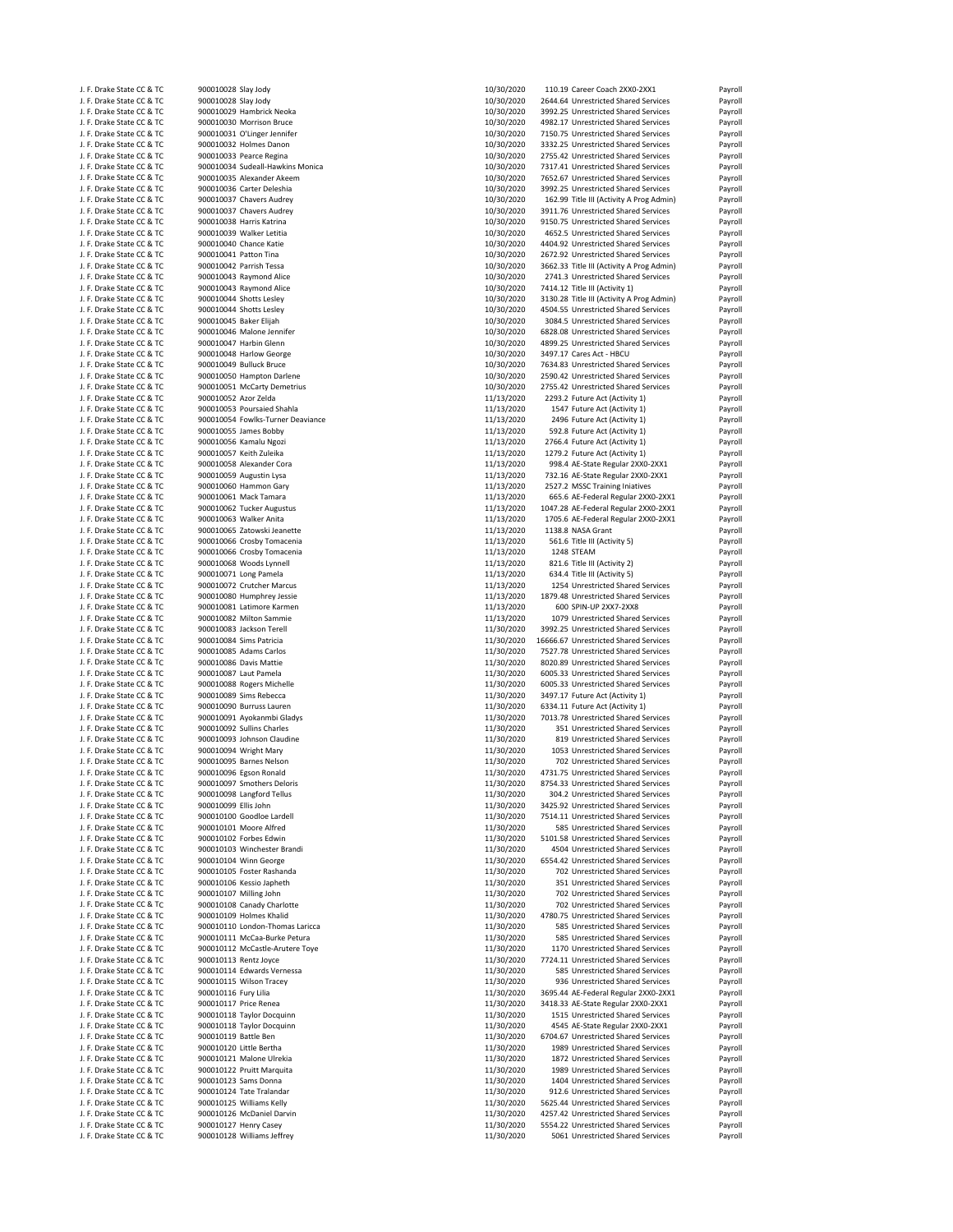| J. F. Drake State CC & TC                              |                        | 900010129 Bevel Joseph            | 11/30/2020               | 5225.44 Unrestricted Shared Services                                 | Payroll                       |
|--------------------------------------------------------|------------------------|-----------------------------------|--------------------------|----------------------------------------------------------------------|-------------------------------|
| J. F. Drake State CC & TC                              |                        | 900010130 Swaim Richard           | 11/30/2020               | 5554.22 Unrestricted Shared Services                                 | Payroll                       |
|                                                        |                        |                                   |                          |                                                                      |                               |
| J. F. Drake State CC & TC                              |                        | 900010131 Villa Christopher       | 11/30/2020               | 702 Unrestricted Shared Services                                     | Payroll                       |
| J. F. Drake State CC & TC                              |                        | 900010132 Grissim Robert          | 11/30/2020               | 419.37 NASA Grant                                                    | Payroll                       |
| J. F. Drake State CC & TC                              |                        | 900010132 Grissim Robert          | 11/30/2020               | 6570.05 Unrestricted Shared Services                                 | Payroll                       |
|                                                        |                        |                                   |                          | 3744.58 Unrestricted Shared Services                                 |                               |
| J. F. Drake State CC & TC                              | 900010133 Ray Karen    |                                   | 11/30/2020               |                                                                      | Payroll                       |
| J. F. Drake State CC & TC                              |                        | 900010134 Rafferty Kory           | 11/30/2020               | 4732.33 Unrestricted Shared Services                                 | Payroll                       |
| J. F. Drake State CC & TC                              | 900010135 Clark Taska  |                                   | 11/30/2020               | 4074.75 Unrestricted Shared Services                                 | Payroll                       |
| J. F. Drake State CC & TC                              |                        | 900010136 Henderson Carolyn       | 11/30/2020               | 10046.59 Unrestricted Shared Services                                | Payroll                       |
|                                                        |                        |                                   |                          |                                                                      |                               |
| J. F. Drake State CC & TC                              |                        | 900010137 Borden Dennis           | 11/30/2020               | 5676.56 Unrestricted Shared Services                                 | Payroll                       |
| J. F. Drake State CC & TC                              | 900010138 Clift Carla  |                                   | 11/30/2020               | 6662.78 Unrestricted Shared Services                                 | Payroll                       |
| J. F. Drake State CC & TC                              | 900010139 Bell Angela  |                                   | 11/30/2020               | 9531.92 Unrestricted Shared Services                                 | Payroll                       |
|                                                        |                        |                                   |                          |                                                                      |                               |
| J. F. Drake State CC & TC                              |                        | 900010140 Booker Veronica         | 11/30/2020               | 3497.17 Title III (Activity 5)                                       | Payroll                       |
| J. F. Drake State CC & TC                              |                        | 900010141 Saunders Ray            | 11/30/2020               | 3250.08 Title III (Activity 5)                                       | Payroll                       |
| J. F. Drake State CC & TC                              |                        | 900010142 Ward Mattavia           | 11/30/2020               | 3415.17 Title III (Activity 5)                                       | Payroll                       |
|                                                        |                        |                                   |                          |                                                                      |                               |
| J. F. Drake State CC & TC                              |                        | 900010143 Jones Donyale           | 11/30/2020               | 3992.58 Unrestricted Shared Services                                 | Payroll                       |
| J. F. Drake State CC & TC                              |                        | 900010144 Green Tiffany           | 11/30/2020               | 4404.5 Unrestricted Shared Services                                  | Payroll                       |
| J. F. Drake State CC & TC                              |                        | 900010145 Lawrence Kia            | 11/30/2020               | 2672.25 Unrestricted Shared Services                                 | Payroll                       |
| J. F. Drake State CC & TC                              | 900010146 Slay Jody    |                                   | 11/30/2020               | 1239.67 Unrestricted Shared Services                                 | Payroll                       |
|                                                        |                        |                                   |                          |                                                                      |                               |
| J. F. Drake State CC & TC                              | 900010146 Slay Jody    |                                   | 11/30/2020               | 1515.16 Career Coach 2XX0-2XX1                                       | Payroll                       |
| J. F. Drake State CC & TC                              |                        | 900010147 Hambrick Neoka          | 11/30/2020               | 3992.25 Unrestricted Shared Services                                 | Payroll                       |
| J. F. Drake State CC & TC                              |                        | 900010148 Morrison Bruce          | 11/30/2020               | 4982.17 Unrestricted Shared Services                                 | Payroll                       |
|                                                        |                        | 900010149 O'Linger Jennifer       |                          |                                                                      |                               |
| J. F. Drake State CC & TC                              |                        |                                   | 11/30/2020               | 7150.75 Unrestricted Shared Services                                 | Payroll                       |
| J. F. Drake State CC & TC                              |                        | 900010150 Holmes Danon            | 11/30/2020               | 3332.25 Unrestricted Shared Services                                 | Payroll                       |
| J. F. Drake State CC & TC                              |                        | 900010151 Pearce Regina           | 11/30/2020               | 2755.42 Unrestricted Shared Services                                 | Payroll                       |
| J. F. Drake State CC & TC                              |                        | 900010152 Sudeall-Hawkins Monica  | 11/30/2020               | 7317.41 Unrestricted Shared Services                                 | Payroll                       |
|                                                        |                        |                                   |                          |                                                                      |                               |
| J. F. Drake State CC & TC                              |                        | 900010153 Alexander Akeem         | 11/30/2020               | 7652.67 Unrestricted Shared Services                                 | Payroll                       |
| J. F. Drake State CC & TC                              |                        | 900010154 Carter Deleshia         | 11/30/2020               | 3992.25 Unrestricted Shared Services                                 | Payroll                       |
| J. F. Drake State CC & TC                              |                        | 900010155 Chavers Audrey          | 11/30/2020               | 529.72 Title III (Activity A Prog Admin)                             | Payroll                       |
| J. F. Drake State CC & TC                              |                        |                                   |                          |                                                                      |                               |
|                                                        |                        | 900010155 Chavers Audrey          | 11/30/2020               | 3545.03 Unrestricted Shared Services                                 | Payroll                       |
| J. F. Drake State CC & TC                              |                        | 900010156 Harris Katrina          | 11/30/2020               | 9150.75 Unrestricted Shared Services                                 | Payroll                       |
| J. F. Drake State CC & TC                              |                        | 900010157 Walker Letitia          | 11/30/2020               | 4652.5 Unrestricted Shared Services                                  | Payroll                       |
| J. F. Drake State CC & TC                              |                        | 900010158 Chance Katie            |                          | 4404.92 Unrestricted Shared Services                                 | Payroll                       |
|                                                        |                        |                                   | 11/30/2020               |                                                                      |                               |
| J. F. Drake State CC & TC                              | 900010159 Patton Tina  |                                   | 11/30/2020               | 2672.92 Unrestricted Shared Services                                 | Payroll                       |
| J. F. Drake State CC & TC                              |                        | 900010160 Parrish Tessa           | 11/30/2020               | 3662.33 Title III (Activity A Prog Admin)                            | Payroll                       |
| J. F. Drake State CC & TC                              |                        | 900010161 Raymond Alice           | 11/30/2020               | 1951.08 Title III (Activity 1)                                       | Payroll                       |
|                                                        |                        |                                   |                          |                                                                      |                               |
| J. F. Drake State CC & TC                              |                        | 900010161 Raymond Alice           | 11/30/2020               | 8204.34 Unrestricted Shared Services                                 | Payroll                       |
| J. F. Drake State CC & TC                              |                        | 900010162 Shotts Lesley           | 11/30/2020               | 1374.27 Title III (Activity A Prog Admin)                            | Payroll                       |
| J. F. Drake State CC & TC                              |                        | 900010162 Shotts Lesley           | 11/30/2020               | 6260.56 Unrestricted Shared Services                                 | Payroll                       |
|                                                        | 900010163 Baker Elijah |                                   |                          |                                                                      |                               |
| J. F. Drake State CC & TC                              |                        |                                   | 11/30/2020               | 3084.5 Unrestricted Shared Services                                  | Payroll                       |
| J. F. Drake State CC & TC                              |                        | 900010164 Malone Jennifer         | 11/30/2020               | 6828.08 Unrestricted Shared Services                                 | Payroll                       |
| J. F. Drake State CC & TC                              |                        | 900010165 Harbin Glenn            | 11/30/2020               | 4899.25 Unrestricted Shared Services                                 | Payroll                       |
|                                                        |                        |                                   |                          |                                                                      |                               |
| J. F. Drake State CC & TC                              |                        | 900010166 Harlow George           | 11/30/2020               | 3497.17 Cares Act - HBCU                                             | Payroll                       |
| J. F. Drake State CC & TC                              |                        | 900010167 Nkwa Tabe Terence       | 11/30/2020               | 2510.07 Unrestricted Shared Services                                 | Payroll                       |
| J. F. Drake State CC & TC                              |                        | 900010168 Bulluck Bruce           | 11/30/2020               | 7634.83 Unrestricted Shared Services                                 | Payroll                       |
|                                                        |                        |                                   |                          |                                                                      |                               |
| J. F. Drake State CC & TC                              |                        | 900010169 Hampton Darlene         | 11/30/2020               | 2590.42 Unrestricted Shared Services                                 | Payroll                       |
| J. F. Drake State CC & TC                              |                        | 900010170 McCarty Demetrius       | 11/30/2020               | 2755.42 Unrestricted Shared Services                                 | Payroll                       |
| J. F. Drake State CC & TC                              | 900010171 Azor Zelda   |                                   | 12/15/2020               | 1765.4 Future Act (Activity 1)                                       | Payroll                       |
|                                                        |                        |                                   |                          |                                                                      |                               |
|                                                        |                        |                                   |                          |                                                                      |                               |
| J. F. Drake State CC & TC                              |                        | 900010172 Fowlks-Turner Deaviance | 12/15/2020               | 2246.4 Future Act (Activity 1)                                       |                               |
| J. F. Drake State CC & TC                              |                        | 900010173 James Bobby             | 12/15/2020               | 530.4 Future Act (Activity 1)                                        | Payroll                       |
| J. F. Drake State CC & TC                              |                        | 900010174 Kamalu Ngozi            | 12/15/2020               | 1856.4 Future Act (Activity 1)                                       |                               |
|                                                        |                        |                                   |                          |                                                                      |                               |
| J. F. Drake State CC & TC                              |                        | 900010175 Keith Zuleika           | 12/15/2020               | 1279.2 Future Act (Activity 1)                                       | Payroll<br>Payroll<br>Payroll |
| J. F. Drake State CC & TC                              |                        | 900010176 Alexander Cora          | 12/15/2020               | 832 AE-State Regular 2XX0-2XX1                                       | Payroll                       |
| J. F. Drake State CC & TC                              |                        | 900010177 Augustin Lysa           | 12/15/2020               | 846.56 AE-State Regular 2XX0-2XX1                                    | Payroll                       |
|                                                        |                        |                                   |                          |                                                                      |                               |
| J. F. Drake State CC & TC                              |                        | 900010178 Hammon Gary             | 12/15/2020               | 1934.4 MSSC Training Iniatives                                       | Payroll                       |
| J. F. Drake State CC & TC                              |                        | 900010179 Mack Tamara             | 12/15/2020               | 561.6 AE-Federal Regular 2XX0-2XX1                                   |                               |
| J. F. Drake State CC & TC                              |                        | 900010180 Tucker Augustus         | 12/15/2020               | 1205.36 AE-Federal Regular 2XX0-2XX1                                 | Payroll<br>Payroll            |
| J. F. Drake State CC & TC                              |                        | 900010181 Walker Anita            | 12/15/2020               | 1185.6 AE-Federal Regular 2XX0-2XX1                                  | Payroll                       |
|                                                        |                        |                                   |                          |                                                                      |                               |
| J. F. Drake State CC & TC                              |                        | 900010185 Zatowski Jeanette       | 12/15/2020               | 2496 NASA Grant                                                      | Payroll                       |
| J. F. Drake State CC & TC                              |                        | 900010186 Crosby Tomacenia        | 12/15/2020               | 421.2 Title III (Activity 5)                                         | Payroll                       |
| J. F. Drake State CC & TC                              |                        | 900010186 Crosby Tomacenia        | 12/15/2020               | 1404 STEAM                                                           | Payroll                       |
| J. F. Drake State CC & TC                              |                        | 900010187 Woods Lynnell           | 12/15/2020               | 280.8 Title III (Activity 2)                                         | Payroll                       |
|                                                        |                        |                                   |                          |                                                                      |                               |
| J. F. Drake State CC & TC                              |                        | 900010189 Jones Chelsea           | 12/15/2020               | 1019.2 Title III (Activity 5)                                        | Payroll                       |
| J. F. Drake State CC & TC                              |                        | 900010191 Long Pamela             | 12/15/2020               | 260 Title III (Activity 5)                                           | Payroll                       |
| J. F. Drake State CC & TC                              |                        | 900010192 Crutcher Marcus         | 12/15/2020               | 1336.5 Unrestricted Shared Services                                  | Payroll                       |
| J. F. Drake State CC & TC                              |                        |                                   |                          | 1694.01 Unrestricted Shared Services                                 |                               |
|                                                        |                        | 900010199 Humphrey Jessie         | 12/15/2020               |                                                                      | Payroll                       |
| J. F. Drake State CC & TC                              |                        | 900010200 Milton Sammie           | 12/15/2020               | 1040 Unrestricted Shared Services                                    | Payroll                       |
| J. F. Drake State CC & TC                              |                        | 900010201 Jackson Terell          | 12/18/2020               | 3992.25 Unrestricted Shared Services                                 | Payroll                       |
| J. F. Drake State CC & TC                              |                        | 900010202 Sims Patricia           | 12/18/2020               | 16666.67 Unrestricted Shared Services                                | Payroll                       |
|                                                        |                        | 900010203 Adams Carlos            |                          |                                                                      | Payroll                       |
| J. F. Drake State CC & TC                              |                        |                                   | 12/18/2020               | 11485.23 Unrestricted Shared Services                                |                               |
| J. F. Drake State CC & TC                              |                        | 900010204 Davis Mattie            | 12/18/2020               | 8020.89 Unrestricted Shared Services                                 | Payroll                       |
| J. F. Drake State CC & TC                              |                        | 900010205 Laut Pamela             | 12/18/2020               | 6005.33 Unrestricted Shared Services                                 | Payroll                       |
| J. F. Drake State CC & TC                              |                        |                                   |                          |                                                                      |                               |
|                                                        |                        | 900010206 Rogers Michelle         | 12/18/2020               | 6005.33 Unrestricted Shared Services                                 | Payroll                       |
| J. F. Drake State CC & TC                              |                        | 900010207 Sims Rebecca            | 12/18/2020               | 3497.17 Future Act (Activity 1)                                      | Payroll                       |
| J. F. Drake State CC & TC                              |                        | 900010208 Burruss Lauren          | 12/18/2020               | 6334.11 Future Act (Activity 1)                                      | Payroll                       |
|                                                        |                        |                                   |                          |                                                                      |                               |
| J. F. Drake State CC & TC                              |                        | 900010209 Ayokanmbi Gladys        | 12/18/2020               | 7013.78 Unrestricted Shared Services                                 | Payroll                       |
| J. F. Drake State CC & TC                              |                        | 900010210 Sullins Charles         | 12/18/2020               | 351 Unrestricted Shared Services                                     | Payroll                       |
| J. F. Drake State CC & TC                              |                        | 900010211 Johnson Claudine        | 12/18/2020               | 819 Unrestricted Shared Services                                     | Payroll                       |
| J. F. Drake State CC & TC                              |                        | 900010212 Wright Mary             | 12/18/2020               | 1053 Unrestricted Shared Services                                    | Payroll                       |
|                                                        |                        |                                   |                          |                                                                      |                               |
| J. F. Drake State CC & TC                              |                        | 900010213 Barnes Nelson           | 12/18/2020               | 702 Unrestricted Shared Services                                     | Payroll                       |
| J. F. Drake State CC & TC                              |                        | 900010214 Egson Ronald            | 12/18/2020               | 4731.75 Unrestricted Shared Services                                 | Payroll                       |
| J. F. Drake State CC & TC                              |                        | 900010215 Smothers Deloris        |                          | 8754.33 Unrestricted Shared Services                                 | Payroll                       |
|                                                        |                        |                                   | 12/18/2020               |                                                                      |                               |
| J. F. Drake State CC & TC                              |                        | 900010216 Langford Tellus         | 12/18/2020               | 304.2 Unrestricted Shared Services                                   | Payroll                       |
| J. F. Drake State CC & TC                              | 900010217 Ellis John   |                                   | 12/18/2020               | 3425.92 Unrestricted Shared Services                                 | Payroll                       |
| J. F. Drake State CC & TC                              |                        | 900010218 Goodloe Lardell         | 12/18/2020               | 7514.11 Unrestricted Shared Services                                 | Payroll                       |
|                                                        |                        |                                   |                          |                                                                      |                               |
| J. F. Drake State CC & TC                              |                        | 900010219 Moore Alfred            | 12/18/2020               | 585 Unrestricted Shared Services                                     | Payroll                       |
| J. F. Drake State CC & TC                              |                        | 900010220 Forbes Edwin            | 12/18/2020               | 5101.58 Unrestricted Shared Services                                 | Payroll                       |
| J. F. Drake State CC & TC                              |                        | 900010221 Winchester Brandi       | 12/18/2020               | 4504 Unrestricted Shared Services                                    | Payroll                       |
|                                                        |                        |                                   |                          |                                                                      |                               |
| J. F. Drake State CC & TC                              |                        | 900010222 Winn George             | 12/18/2020               | 6554.42 Unrestricted Shared Services                                 | Payroll                       |
| J. F. Drake State CC & TC                              |                        | 900010223 Foster Rashanda         | 12/18/2020               | 702 Unrestricted Shared Services                                     | Payroll                       |
| J. F. Drake State CC & TC                              |                        | 900010224 Kessio Japheth          | 12/18/2020               | 351 Unrestricted Shared Services                                     | Payroll                       |
|                                                        |                        |                                   |                          |                                                                      |                               |
| J. F. Drake State CC & TC                              |                        | 900010225 Milling John            | 12/18/2020               | 702 Unrestricted Shared Services                                     | Payroll                       |
| J. F. Drake State CC & TC                              |                        | 900010226 Canady Charlotte        | 12/18/2020               | 702 Unrestricted Shared Services                                     | Payroll                       |
| J. F. Drake State CC & TC                              |                        | 900010227 Holmes Khalid           | 12/18/2020               | 4780.75 Unrestricted Shared Services                                 | Payroll                       |
|                                                        |                        | 900010228 London-Thomas Laricca   |                          |                                                                      |                               |
| J. F. Drake State CC & TC<br>J. F. Drake State CC & TC |                        | 900010229 McCaa-Burke Petura      | 12/18/2020<br>12/18/2020 | 585 Unrestricted Shared Services<br>585 Unrestricted Shared Services | Payroll<br>Payroll            |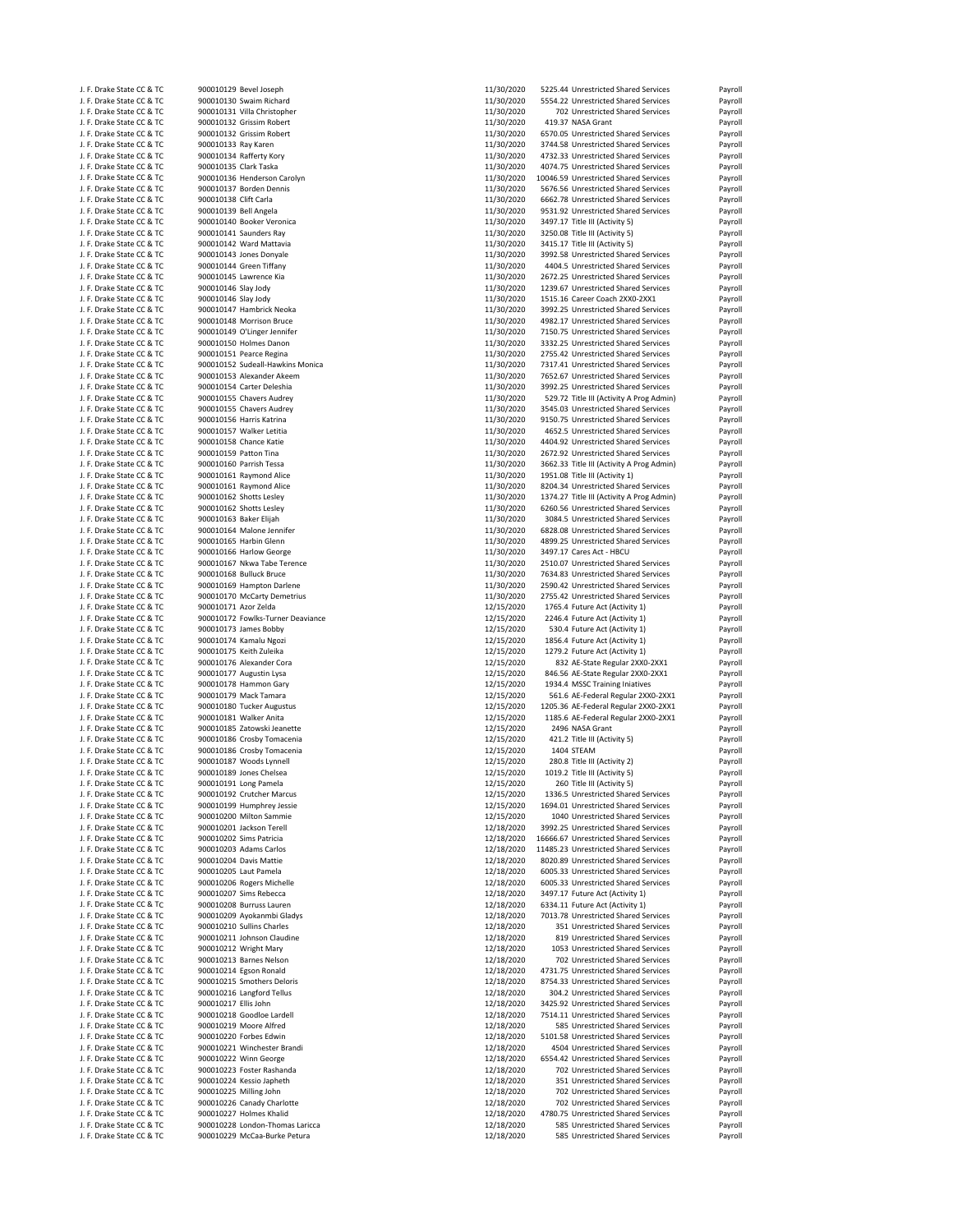| J. F. Drake State CC & TC | 900010230 McCastle-Arutere Toye   | 12/18/2020 | 1170 Unrestricted Shared Services         | Payroll |
|---------------------------|-----------------------------------|------------|-------------------------------------------|---------|
| J. F. Drake State CC & TC | 900010231 Rentz Joyce             | 12/18/2020 | 7724.11 Unrestricted Shared Services      | Payroll |
| J. F. Drake State CC & TC | 900010232 Edwards Vernessa        | 12/18/2020 | 585 Unrestricted Shared Services          | Payroll |
|                           |                                   | 12/18/2020 | 936 Unrestricted Shared Services          |         |
| J. F. Drake State CC & TC | 900010233 Wilson Tracey           |            |                                           | Payroll |
| J. F. Drake State CC & TC | 900010234 Fury Lilia              | 12/18/2020 | 3695.44 AE-Federal Regular 2XX0-2XX1      | Payroll |
| J. F. Drake State CC & TC | 900010235 Price Renea             | 12/18/2020 | 3149.63 AE-State Regular 2XX0-2XX1        | Payroll |
| J. F. Drake State CC & TC | 900010236 Taylor Docquinn         | 12/18/2020 | 1515 Unrestricted Shared Services         | Payroll |
| J. F. Drake State CC & TC | 900010236 Taylor Docquinn         | 12/18/2020 | 4545 AE-State Regular 2XX0-2XX1           | Payroll |
| J. F. Drake State CC & TC | 900010237 Battle Ben              | 12/18/2020 | 10229.4 Unrestricted Shared Services      | Payroll |
| J. F. Drake State CC & TC | 900010238 Little Bertha           | 12/18/2020 | 3884.31 Unrestricted Shared Services      | Payroll |
|                           |                                   |            |                                           |         |
| J. F. Drake State CC & TC | 900010239 Malone Ulrekia          | 12/18/2020 | 1872 Unrestricted Shared Services         | Payroll |
| J. F. Drake State CC & TC | 900010240 Pruitt Marquita         | 12/18/2020 | 1989 Unrestricted Shared Services         | Payroll |
| J. F. Drake State CC & TC | 900010241 Sams Donna              | 12/18/2020 | 1404 Unrestricted Shared Services         | Payroll |
| J. F. Drake State CC & TC | 900010242 Tate Tralandar          | 12/18/2020 | 912.6 Unrestricted Shared Services        | Payroll |
| J. F. Drake State CC & TC | 900010243 Williams Kelly          | 12/18/2020 | 5625.44 Unrestricted Shared Services      | Payroll |
| J. F. Drake State CC & TC | 900010244 McDaniel Darvin         | 12/18/2020 | 4257.42 Unrestricted Shared Services      | Payroll |
|                           |                                   |            |                                           |         |
| J. F. Drake State CC & TC | 900010245 Henry Casey             | 12/18/2020 | 5554.22 Unrestricted Shared Services      | Payroll |
| J. F. Drake State CC & TC | 900010246 Williams Jeffrey        | 12/18/2020 | 5061 Unrestricted Shared Services         | Payroll |
| J. F. Drake State CC & TC | 900010247 Bevel Joseph            | 12/18/2020 | 5225.44 Unrestricted Shared Services      | Payroll |
| J. F. Drake State CC & TC | 900010248 Swaim Richard           | 12/18/2020 | 5554.22 Unrestricted Shared Services      | Payroll |
| J. F. Drake State CC & TC | 900010249 Villa Christopher       | 12/18/2020 | 702 Unrestricted Shared Services          | Payroll |
| J. F. Drake State CC & TC | 900010250 Grissim Robert          | 12/18/2020 | 978.52 NASA Grant                         | Payroll |
|                           |                                   |            |                                           |         |
| J. F. Drake State CC & TC | 900010250 Grissim Robert          | 12/18/2020 | 6010.9 Unrestricted Shared Services       | Payroll |
| J. F. Drake State CC & TC | 900010251 Ray Karen               | 12/18/2020 | 3744.58 Unrestricted Shared Services      | Payroll |
| J. F. Drake State CC & TC | 900010252 Rafferty Kory           | 12/18/2020 | 4732.33 Unrestricted Shared Services      | Payroll |
| J. F. Drake State CC & TC | 900010253 Clark Taska             | 12/18/2020 | 4074.75 Unrestricted Shared Services      | Payroll |
| J. F. Drake State CC & TC | 900010254 Henderson Carolyn       | 12/18/2020 | 10046.59 Unrestricted Shared Services     | Payroll |
| J. F. Drake State CC & TC | 900010255 Borden Dennis           | 12/18/2020 | 5676.56 Unrestricted Shared Services      | Payroll |
| J. F. Drake State CC & TC |                                   |            |                                           |         |
|                           | 900010256 Clift Carla             | 12/18/2020 | 6662.78 Unrestricted Shared Services      | Payroll |
| J. F. Drake State CC & TC | 900010257 Bell Angela             | 12/18/2020 | 9562.59 Unrestricted Shared Services      | Payroll |
| J. F. Drake State CC & TC | 900010258 Booker Veronica         | 12/18/2020 | 807.03 Title III (Activity 5)             | Payroll |
| J. F. Drake State CC & TC | 900010259 Saunders Ray            | 12/18/2020 | 3250.08 Title III (Activity 5)            | Payroll |
| J. F. Drake State CC & TC | 900010260 Ward Mattavia           | 12/18/2020 | 3415.17 Title III (Activity 5)            | Payroll |
| J. F. Drake State CC & TC | 900010261 Jones Donyale           | 12/18/2020 | 3992.58 Unrestricted Shared Services      | Payroll |
|                           | 900010262 Green Tiffany           |            |                                           |         |
| J. F. Drake State CC & TC |                                   | 12/18/2020 | 4404.5 Unrestricted Shared Services       | Payroll |
| J. F. Drake State CC & TC | 900010263 Lawrence Kia            | 12/18/2020 | 2672.25 Unrestricted Shared Services      | Payroll |
| J. F. Drake State CC & TC | 900010264 Slay Jody               | 12/18/2020 | 1239.67 Unrestricted Shared Services      | Payroll |
| J. F. Drake State CC & TC | 900010264 Slay Jody               | 12/18/2020 | 1515.16 Career Coach 2XX0-2XX1            | Payroll |
| J. F. Drake State CC & TC | 900010265 Hambrick Neoka          | 12/18/2020 | 3992.25 Unrestricted Shared Services      | Payroll |
| J. F. Drake State CC & TC | 900010266 Morrison Bruce          | 12/18/2020 | 4982.17 Unrestricted Shared Services      | Payroll |
| J. F. Drake State CC & TC | 900010267 O'Linger Jennifer       | 12/18/2020 | 7150.75 Unrestricted Shared Services      | Payroll |
|                           |                                   |            |                                           |         |
| J. F. Drake State CC & TC | 900010268 Holmes Danon            | 12/18/2020 | 3332.25 Unrestricted Shared Services      | Payroll |
| J. F. Drake State CC & TC | 900010269 Pearce Regina           | 12/18/2020 | 2755.42 Unrestricted Shared Services      | Payroll |
| J. F. Drake State CC & TC | 900010270 Sudeall-Hawkins Monica  | 12/18/2020 | 7317.41 Unrestricted Shared Services      | Payroll |
| J. F. Drake State CC & TC | 900010271 Alexander Akeem         | 12/18/2020 | 7652.67 Unrestricted Shared Services      | Payroll |
| J. F. Drake State CC & TC | 900010272 Carter Deleshia         | 12/18/2020 | 3992.25 Unrestricted Shared Services      | Payroll |
| J. F. Drake State CC & TC | 900010273 Chavers Audrey          | 12/18/2020 | 488.97 Title III (Activity A Prog Admin)  | Payroll |
|                           |                                   |            |                                           |         |
| J. F. Drake State CC & TC | 900010273 Chavers Audrey          | 12/18/2020 | 3585.78 Unrestricted Shared Services      | Payroll |
| J. F. Drake State CC & TC | 900010274 Harris Katrina          | 12/18/2020 | 9150.75 Unrestricted Shared Services      | Payroll |
| J. F. Drake State CC & TC | 900010275 Walker Letitia          | 12/18/2020 | 4652.5 Unrestricted Shared Services       | Payroll |
| J. F. Drake State CC & TC | 900010276 Chance Katie            | 12/18/2020 | 4404.92 Unrestricted Shared Services      | Payroll |
| J. F. Drake State CC & TC | 900010277 Patton Tina             | 12/18/2020 | 2672.92 Unrestricted Shared Services      | Payroll |
|                           |                                   |            |                                           |         |
| J. F. Drake State CC & TC | 900010278 Parrish Tessa           | 12/18/2020 | 3662.33 Title III (Activity A Prog Admin) | Payroll |
| J. F. Drake State CC & TC | 900010279 Raymond Alice           | 12/18/2020 | 3219.29 Title III (Activity 1)            | Payroll |
| J. F. Drake State CC & TC | 900010279 Raymond Alice           | 12/18/2020 | 6936.13 Unrestricted Shared Services      | Payroll |
| J. F. Drake State CC & TC | 900010280 Shotts Lesley           | 12/18/2020 | 763.48 Title III (Activity A Prog Admin)  | Payroll |
| J. F. Drake State CC & TC | 900010280 Shotts Lesley           | 12/18/2020 | 6871.35 Unrestricted Shared Services      | Payroll |
| J. F. Drake State CC & TC | 900010281 Baker Elijah            | 12/18/2020 | 3084.5 Unrestricted Shared Services       |         |
|                           |                                   |            |                                           | Payroll |
| J. F. Drake State CC & TC | 900010282 Malone Jennifer         | 12/18/2020 | 6828.08 Unrestricted Shared Services      | Payroll |
| J. F. Drake State CC & TC | 900010283 Harbin Glenn            | 12/18/2020 | 4899.25 Unrestricted Shared Services      | Payroll |
| J. F. Drake State CC & TC | 900010284 Harlow George           | 12/18/2020 | 3497.17 Cares Act - HBCU                  | Payroll |
| J. F. Drake State CC & TC | 900010285 Nkwa Tabe Terence       | 12/18/2020 | 2589.75 Unrestricted Shared Services      | Payroll |
| J. F. Drake State CC & TC | 900010286 Bulluck Bruce           | 12/18/2020 | 7634.83 Unrestricted Shared Services      | Payroll |
| J. F. Drake State CC & TC | 900010287 Hampton Darlene         | 12/18/2020 | 2590.42 Unrestricted Shared Services      | Payroll |
|                           | 900010288 McCarty Demetrius       |            | 2755.42 Unrestricted Shared Services      |         |
| J. F. Drake State CC & TC |                                   | 12/18/2020 |                                           | Payroll |
| J. F. Drake State CC & TC | 900010289 Azor Zelda              | 1/15/2021  | 564.2 Future Act (Activity 1)             | Payroll |
| J. F. Drake State CC & TC | 900010290 Fowlks-Turner Deaviance | 1/15/2021  | 873.6 Future Act (Activity 1)             | Payroll |
| J. F. Drake State CC & TC | 900010291 James Bobby             | 1/15/2021  | 218.4 Future Act (Activity 1)             | Payroll |
| J. F. Drake State CC & TC | 900010292 Keith Zuleika           | 1/15/2021  | 312 Future Act (Activity 1)               | Payroll |
| J. F. Drake State CC & TC | 900010293 Alexander Cora          | 1/15/2021  | 665.6 AE-State Regular 2XX0-2XX1          | Payroll |
| J. F. Drake State CC & TC | 900010294 Augustin Lysa           | 1/15/2021  | 617.76 AE-State Regular 2XX0-2XX1         | Payroll |
| J. F. Drake State CC & TC | 900010295 Mack Tamara             | 1/15/2021  | 436.8 AE-Federal Regular 2XX0-2XX1        | Payroll |
|                           |                                   |            |                                           |         |
| J. F. Drake State CC & TC | 900010296 Tucker Augustus         | 1/15/2021  | 1047.28 AE-Federal Regular 2XX0-2XX1      | Payroll |
| J. F. Drake State CC & TC | 900010297 Walker Anita            | 1/15/2021  | 1102.4 AE-Federal Regular 2XX0-2XX1       | Payroll |
| J. F. Drake State CC & TC | 900010301 Zatowski Jeanette       | 1/15/2021  | 1653.6 NASA Grant                         | Payroll |
| J. F. Drake State CC & TC | 900010302 Crosby Tomacenia        | 1/15/2021  | 249.6 Title III (Activity 5)              | Payroll |
| J. F. Drake State CC & TC | 900010302 Crosby Tomacenia        | 1/15/2021  | 780 STEAM                                 | Payroll |
|                           | 900010304 Jones Chelsea           |            |                                           | Payroll |
| J. F. Drake State CC & TC |                                   | 1/15/2021  | 520 Title III (Activity 5)                |         |
| J. F. Drake State CC & TC | 900010306 Crutcher Marcus         | 1/15/2021  | 858 Unrestricted Shared Services          | Payroll |
| J. F. Drake State CC & TC | 900010313 Humphrey Jessie         | 1/15/2021  | 1409.61 Unrestricted Shared Services      | Payroll |
| J. F. Drake State CC & TC | 900010314 Milton Sammie           | 1/15/2021  | 1183 Unrestricted Shared Services         | Payroll |
| J. F. Drake State CC & TC | 900010315 Jackson Terell          | 1/29/2021  | 3992.25 Unrestricted Shared Services      | Payroll |
| J. F. Drake State CC & TC | 900010316 Sims Patricia           | 1/29/2021  | 16666.67 Unrestricted Shared Services     | Payroll |
|                           |                                   |            |                                           |         |
| J. F. Drake State CC & TC | 900010317 Davis Mattie            | 1/29/2021  | 8020.89 Unrestricted Shared Services      | Payroll |
| J. F. Drake State CC & TC | 900010318 Laut Pamela             | 1/29/2021  | 6005.33 Unrestricted Shared Services      | Payroll |
| J. F. Drake State CC & TC | 900010319 Rogers Michelle         | 1/29/2021  | 6005.33 Unrestricted Shared Services      | Payroll |
| J. F. Drake State CC & TC | 900010320 Sims Rebecca            | 1/29/2021  | 3497.17 Future Act (Activity 1)           | Payroll |
| J. F. Drake State CC & TC | 900010321 Burruss Lauren          | 1/29/2021  | 6334.11 Future Act (Activity 1)           | Payroll |
| J. F. Drake State CC & TC | 900010322 Ayokanmbi Gladys        | 1/29/2021  | 6662.78 Unrestricted Shared Services      | Payroll |
|                           |                                   |            |                                           |         |
| J. F. Drake State CC & TC | 900010323 Egson Ronald            | 1/29/2021  | 4380.75 Unrestricted Shared Services      | Payroll |
| J. F. Drake State CC & TC | 900010324 Smothers Deloris        | 1/29/2021  | 8754.33 Unrestricted Shared Services      | Payroll |
| J. F. Drake State CC & TC | 900010325 Ellis John              | 1/29/2021  | 3425.92 Unrestricted Shared Services      | Payroll |
| J. F. Drake State CC & TC | 900010326 Goodloe Lardell         | 1/29/2021  | 7514.11 Unrestricted Shared Services      | Payroll |
| J. F. Drake State CC & TC | 900010327 Forbes Edwin            | 1/29/2021  | 4750.58 Unrestricted Shared Services      | Payroll |
| J. F. Drake State CC & TC | 900010328 Winchester Brandi       | 1/29/2021  | 4504 Unrestricted Shared Services         | Payroll |
| J. F. Drake State CC & TC | 900010329 Winn George             |            |                                           |         |
|                           |                                   | 1/29/2021  | 5501.42 Unrestricted Shared Services      | Payroll |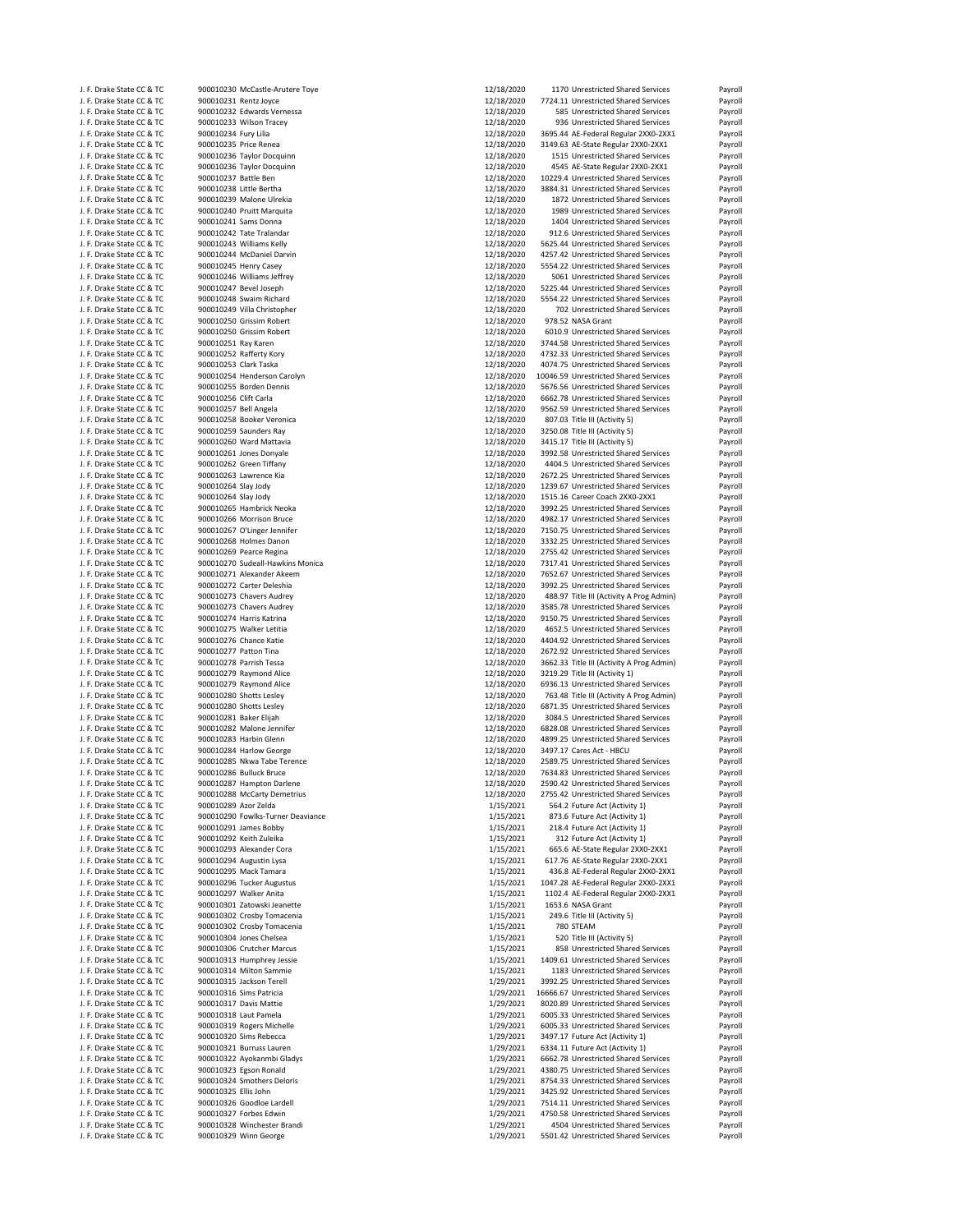|                           | J. F. Drake State CC & TC |                       | 900010330 Holmes Khalid           | 1/29/2021 | 4780.75 Unrestricted Shared Services      | Payroll |
|---------------------------|---------------------------|-----------------------|-----------------------------------|-----------|-------------------------------------------|---------|
| J. F. Drake State CC & TC |                           | 900010331 Rentz Joyce |                                   | 1/29/2021 | 7607.11 Unrestricted Shared Services      | Payroll |
| J. F. Drake State CC & TC |                           | 900010332 Fury Lilia  |                                   | 1/29/2021 | 3695.44 AE-Federal Regular 2XX0-2XX1      | Payroll |
| J. F. Drake State CC & TC |                           | 900010333 Price Renea |                                   | 1/29/2021 | 3418.33 AE-State Regular 2XX0-2XX1        | Payroll |
|                           |                           |                       |                                   |           | 1515 Unrestricted Shared Services         |         |
| J. F. Drake State CC & TC |                           |                       | 900010334 Taylor Docquinn         | 1/29/2021 |                                           | Payroll |
| J. F. Drake State CC & TC |                           |                       | 900010334 Taylor Docquinn         | 1/29/2021 | 4545 AE-State Regular 2XX0-2XX1           | Payroll |
| J. F. Drake State CC & TC |                           |                       | 900010335 Little Bertha           | 1/29/2021 | 5225.44 Unrestricted Shared Services      | Payroll |
| J. F. Drake State CC & TC |                           |                       | 900010336 Williams Kelly          | 1/29/2021 | 5625.44 Unrestricted Shared Services      | Payroll |
| J. F. Drake State CC & TC |                           |                       | 900010337 McDaniel Darvin         | 1/29/2021 | 4257.42 Unrestricted Shared Services      | Payroll |
| J. F. Drake State CC & TC |                           |                       | 900010338 Henry Casey             | 1/29/2021 | 5554.22 Unrestricted Shared Services      | Payroll |
|                           |                           |                       |                                   |           |                                           |         |
| J. F. Drake State CC & TC |                           |                       | 900010339 Williams Jeffrey        | 1/29/2021 | 5061 Unrestricted Shared Services         | Payroll |
| J. F. Drake State CC & TC |                           |                       | 900010340 Bevel Joseph            | 1/29/2021 | 5225.44 Unrestricted Shared Services      | Payroll |
| J. F. Drake State CC & TC |                           |                       | 900010341 Swaim Richard           | 1/29/2021 | 5554.22 Unrestricted Shared Services      | Payroll |
| J. F. Drake State CC & TC |                           |                       | 900010342 Grissim Robert          | 1/29/2021 | 2166.72 NASA Grant                        | Payroll |
| J. F. Drake State CC & TC |                           |                       | 900010342 Grissim Robert          | 1/29/2021 | 4822.7 Unrestricted Shared Services       | Payroll |
| J. F. Drake State CC & TC |                           | 900010343 Ray Karen   |                                   | 1/29/2021 | 3744.58 Unrestricted Shared Services      |         |
|                           |                           |                       |                                   |           |                                           | Payroll |
| J. F. Drake State CC & TC |                           |                       | 900010344 Rafferty Kory           | 1/29/2021 | 4732.33 Unrestricted Shared Services      | Payroll |
| J. F. Drake State CC & TC |                           |                       | 900010345 Ballard Kent            | 1/29/2021 | 3655.98 Unrestricted Shared Services      | Payroll |
| J. F. Drake State CC & TC |                           | 900010346 Clark Taska |                                   | 1/29/2021 | 4074.75 Unrestricted Shared Services      | Payroll |
| J. F. Drake State CC & TC |                           |                       | 900010347 Henderson Carolyn       | 1/29/2021 | 10046.59 Unrestricted Shared Services     | Payroll |
| J. F. Drake State CC & TC |                           |                       | 900010348 Borden Dennis           | 1/29/2021 | 5676.56 Unrestricted Shared Services      | Payroll |
|                           |                           |                       |                                   |           |                                           |         |
| J. F. Drake State CC & TC |                           | 900010349 Clift Carla |                                   | 1/29/2021 | 6662.78 Unrestricted Shared Services      | Payroll |
| J. F. Drake State CC & TC |                           | 900010350 Bell Angela |                                   | 1/29/2021 | 9562.59 Unrestricted Shared Services      | Payroll |
| J. F. Drake State CC & TC |                           |                       | 900010351 Saunders Ray            | 1/29/2021 | 3250.08 Title III (Activity 5)            | Payroll |
| J. F. Drake State CC & TC |                           |                       | 900010352 Ward Mattavia           | 1/29/2021 | 3415.17 Title III (Activity 5)            | Payroll |
| J. F. Drake State CC & TC |                           |                       | 900010353 Jones Donyale           | 1/29/2021 | 3992.58 Unrestricted Shared Services      | Payroll |
| J. F. Drake State CC & TC |                           |                       | 900010354 Green Tiffany           | 1/29/2021 | 4404.5 Unrestricted Shared Services       | Payroll |
|                           |                           |                       |                                   |           |                                           |         |
| J. F. Drake State CC & TC |                           |                       | 900010355 Lawrence Kia            | 1/29/2021 | 2672.25 Unrestricted Shared Services      | Payroll |
| J. F. Drake State CC & TC |                           | 900010356 Slay Jody   |                                   | 1/29/2021 | 1239.67 Unrestricted Shared Services      | Payroll |
| J. F. Drake State CC & TC |                           | 900010356 Slay Jody   |                                   | 1/29/2021 | 1515.16 Career Coach 2XX0-2XX1            | Payroll |
| J. F. Drake State CC & TC |                           |                       | 900010357 Hambrick Neoka          | 1/29/2021 | 3992.25 Unrestricted Shared Services      | Payroll |
| J. F. Drake State CC & TC |                           |                       | 900010358 Morrison Bruce          | 1/29/2021 | 4982.17 Unrestricted Shared Services      | Payroll |
|                           |                           |                       |                                   |           |                                           |         |
| J. F. Drake State CC & TC |                           |                       | 900010359 O'Linger Jennifer       | 1/29/2021 | 7150.75 Unrestricted Shared Services      | Payroll |
| J. F. Drake State CC & TC |                           |                       | 900010360 Holmes Danon            | 1/29/2021 | 3332.25 Unrestricted Shared Services      | Payroll |
| J. F. Drake State CC & TC |                           | 900010361 Pace Alecia |                                   | 1/29/2021 | 1623.17 Unrestricted Shared Services      | Payroll |
| J. F. Drake State CC & TC |                           | 900010361 Pace Alecia |                                   | 1/29/2021 | 2241.53 Title III (Activity 5)            | Payroll |
| J. F. Drake State CC & TC |                           |                       | 900010362 Pearce Regina           | 1/29/2021 | 2878.27 Unrestricted Shared Services      | Payroll |
|                           |                           |                       | 900010363 Sudeall-Hawkins Monica  | 1/29/2021 | 7317.41 Unrestricted Shared Services      |         |
| J. F. Drake State CC & TC |                           |                       |                                   |           |                                           | Payroll |
| J. F. Drake State CC & TC |                           |                       | 900010364 Alexander Akeem         | 1/29/2021 | 7652.67 Unrestricted Shared Services      | Payroll |
| J. F. Drake State CC & TC |                           |                       | 900010365 Carter Deleshia         | 1/29/2021 | 3992.25 Unrestricted Shared Services      | Payroll |
| J. F. Drake State CC & TC |                           |                       | 900010366 Chavers Audrey          | 1/29/2021 | 122.24 Title III (Activity A Prog Admin)  | Payroll |
| J. F. Drake State CC & TC |                           |                       | 900010366 Chavers Audrey          | 1/29/2021 | 3952.51 Unrestricted Shared Services      | Payroll |
|                           |                           |                       |                                   | 1/29/2021 |                                           |         |
| J. F. Drake State CC & TC |                           |                       | 900010367 Harris Katrina          |           | 9150.75 Unrestricted Shared Services      | Payroll |
| J. F. Drake State CC & TC |                           |                       | 900010368 Walker Letitia          | 1/29/2021 | 4652.5 Unrestricted Shared Services       | Payroll |
| J. F. Drake State CC & TC |                           |                       | 900010369 Chance Katie            | 1/29/2021 | 4404.92 Unrestricted Shared Services      | Payroll |
| J. F. Drake State CC & TC |                           | 900010370 Patton Tina |                                   | 1/29/2021 | 2672.92 Unrestricted Shared Services      | Payroll |
| J. F. Drake State CC & TC |                           |                       | 900010371 Parrish Tessa           | 1/29/2021 | 3662.33 Title III (Activity A Prog Admin) | Payroll |
| J. F. Drake State CC & TC |                           |                       | 900010372 Raymond Alice           | 1/29/2021 | 4789.94 Unrestricted Shared Services      | Payroll |
|                           |                           |                       |                                   |           |                                           |         |
|                           |                           |                       |                                   |           |                                           |         |
| J. F. Drake State CC & TC |                           |                       | 900010372 Raymond Alice           | 1/29/2021 | 5365.48 Title III (Activity 1)            | Payroll |
| J. F. Drake State CC & TC |                           |                       | 900010373 Shotts Lesley           | 1/29/2021 | 1297.92 Title III (Activity A Prog Admin) | Payroll |
| J. F. Drake State CC & TC |                           |                       | 900010373 Shotts Lesley           | 1/29/2021 | 6336.91 Unrestricted Shared Services      | Payroll |
|                           |                           |                       |                                   |           |                                           |         |
| J. F. Drake State CC & TC |                           |                       | 900010374 Baker Elijah            | 1/29/2021 | 3084.5 Unrestricted Shared Services       | Payroll |
| J. F. Drake State CC & TC |                           |                       | 900010375 Malone Jennifer         | 1/29/2021 | 6828.08 Unrestricted Shared Services      | Payroll |
| J. F. Drake State CC & TC |                           |                       | 900010376 Harbin Glenn            | 1/29/2021 | 4899.25 Unrestricted Shared Services      | Payroll |
| J. F. Drake State CC & TC |                           |                       | 900010377 Harlow George           | 1/29/2021 | 3497.17 Cares Act - HBCU                  | Payroll |
| J. F. Drake State CC & TC |                           |                       | 900010378 Nkwa Tabe Terence       | 1/29/2021 | 2589.75 Unrestricted Shared Services      | Payroll |
| J. F. Drake State CC & TC |                           |                       | 900010379 Bulluck Bruce           | 1/29/2021 | 7634.83 Unrestricted Shared Services      | Payroll |
|                           |                           |                       |                                   |           |                                           |         |
| J. F. Drake State CC & TC |                           |                       | 900010380 Hampton Darlene         | 1/29/2021 | 2590.42 Unrestricted Shared Services      | Payroll |
| J. F. Drake State CC & TC |                           |                       | 900010381 McCarty Demetrius       | 1/29/2021 | 2755.42 Unrestricted Shared Services      | Payroll |
| J. F. Drake State CC & TC |                           |                       | 900010382 Fowlks-Turner Deaviance | 2/12/2021 | 1622.4 Future Act (Activity 1)            | Payroll |
| J. F. Drake State CC & TC |                           |                       | 900010383 James Bobby             | 2/12/2021 | 436.8 Future Act (Activity 1)             | Payroll |
| J. F. Drake State CC & TC |                           |                       | 900010384 Kamalu Ngozi            | 2/12/2021 | 273 Future Act (Activity 1)               | Payroll |
| J. F. Drake State CC & TC |                           |                       | 900010385 Alexander Cora          | 2/12/2021 | 998.4 AE-State Regular 2XX0-2XX1          | Payroll |
|                           |                           |                       |                                   |           |                                           |         |
| J. F. Drake State CC & TC |                           |                       | 900010386 Augustin Lysa           | 2/12/2021 | 846.56 AE-State Regular 2XX0-2XX1         | Payroll |
| J. F. Drake State CC & TC |                           |                       | 900010387 Mack Tamara             | 2/12/2021 | 665.6 AE-Federal Regular 2XX0-2XX1        | Payroll |
| J. F. Drake State CC & TC |                           |                       | 900010388 Tucker Augustus         | 2/12/2021 | 1501.76 AE-Federal Regular 2XX0-2XX1      | Payroll |
| J. F. Drake State CC & TC |                           |                       | 900010389 Walker Anita            | 2/12/2021 | 1539.2 AE-Federal Regular 2XX0-2XX1       | Payroll |
| J. F. Drake State CC & TC |                           |                       | 900010391 Coots Harold            | 2/12/2021 | 1185.6 NASA Grant                         | Payroll |
|                           |                           |                       |                                   |           |                                           |         |
| J. F. Drake State CC & TC |                           |                       | 900010394 Zatowski Jeanette       | 2/12/2021 | 2371.2 NASA Grant                         | Payroll |
| J. F. Drake State CC & TC |                           |                       | 900010395 Crosby Tomacenia        | 2/12/2021 | 483.6 Title III (Activity 5)              | Payroll |
| J. F. Drake State CC & TC |                           |                       | 900010395 Crosby Tomacenia        | 2/12/2021 | 1092 STEAM                                | Payroll |
| J. F. Drake State CC & TC |                           |                       | 900010397 Jones Chelsea           | 2/12/2021 | 1393.6 Title III (Activity 5)             | Payroll |
| J. F. Drake State CC & TC |                           |                       | 900010398 Long Pamela             | 2/12/2021 | 208 Title III (Activity 5)                | Payroll |
| J. F. Drake State CC & TC |                           |                       |                                   |           |                                           |         |
|                           |                           |                       | 900010399 Crutcher Marcus         | 2/12/2021 | 1254 Unrestricted Shared Services         | Payroll |
| J. F. Drake State CC & TC |                           |                       | 900010407 Humphrey Jessie         | 2/12/2021 | 1879.48 Unrestricted Shared Services      | Payroll |
| J. F. Drake State CC & TC |                           |                       | 900010408 Smith Evelyn            | 2/12/2021 | 156.75 Title III (Activity A Institution) | Payroll |
| J. F. Drake State CC & TC |                           |                       | 900010409 Milton Sammie           | 2/12/2021 | 988 Unrestricted Shared Services          | Payroll |
| J. F. Drake State CC & TC |                           |                       | 900010410 Jackson Terell          | 2/26/2021 | 3992.25 Unrestricted Shared Services      | Payroll |
| J. F. Drake State CC & TC |                           |                       | 900010411 Sims Patricia           | 2/26/2021 | 16666.67 Unrestricted Shared Services     | Payroll |
| J. F. Drake State CC & TC |                           |                       |                                   |           |                                           |         |
|                           |                           |                       | 900010412 Davis Mattie            | 2/26/2021 | 8020.89 Unrestricted Shared Services      | Payroll |
| J. F. Drake State CC & TC |                           |                       | 900010413 Laut Pamela             | 2/26/2021 | 6005.33 Unrestricted Shared Services      | Payroll |
| J. F. Drake State CC & TC |                           |                       | 900010414 Rogers Michelle         | 2/26/2021 | 6005.33 Unrestricted Shared Services      | Payroll |
| J. F. Drake State CC & TC |                           |                       | 900010415 Sims Rebecca            | 2/26/2021 | 3497.17 Future Act (Activity 1)           | Payroll |
| J. F. Drake State CC & TC |                           |                       | 900010416 Burruss Lauren          | 2/26/2021 | 6334.11 Future Act (Activity 1)           | Payroll |
| J. F. Drake State CC & TC |                           |                       | 900010417 Ayokanmbi Gladys        |           | 7013.78 Unrestricted Shared Services      | Payroll |
|                           |                           |                       |                                   | 2/26/2021 |                                           |         |
| J. F. Drake State CC & TC |                           |                       | 900010418 Sullins Charles         | 2/26/2021 | 351 Unrestricted Shared Services          | Payroll |
| J. F. Drake State CC & TC |                           |                       | 900010419 Johnson Claudine        | 2/26/2021 | 351 Unrestricted Shared Services          | Payroll |
| J. F. Drake State CC & TC |                           |                       | 900010420 Wright Mary             | 2/26/2021 | 702 Unrestricted Shared Services          | Payroll |
| J. F. Drake State CC & TC |                           |                       | 900010421 Barnes Nelson           | 2/26/2021 | 351 Unrestricted Shared Services          | Payroll |
| J. F. Drake State CC & TC |                           |                       | 900010422 Egson Ronald            | 2/26/2021 | 4380.75 Unrestricted Shared Services      | Payroll |
|                           |                           |                       |                                   |           |                                           |         |
| J. F. Drake State CC & TC |                           |                       | 900010423 Smothers Deloris        | 2/26/2021 | 8754.33 Unrestricted Shared Services      | Payroll |
| J. F. Drake State CC & TC |                           |                       | 900010424 Langford Tellus         | 2/26/2021 | 351 Unrestricted Shared Services          | Payroll |
| J. F. Drake State CC & TC |                           | 900010425 Pearson Ed  |                                   | 2/26/2021 | 304.2 Unrestricted Shared Services        | Payroll |
| J. F. Drake State CC & TC |                           | 900010426 Ellis John  |                                   | 2/26/2021 | 3425.92 Unrestricted Shared Services      | Payroll |
| J. F. Drake State CC & TC |                           |                       | 900010427 Goodloe Lardell         | 2/26/2021 | 7514.11 Unrestricted Shared Services      | Payroll |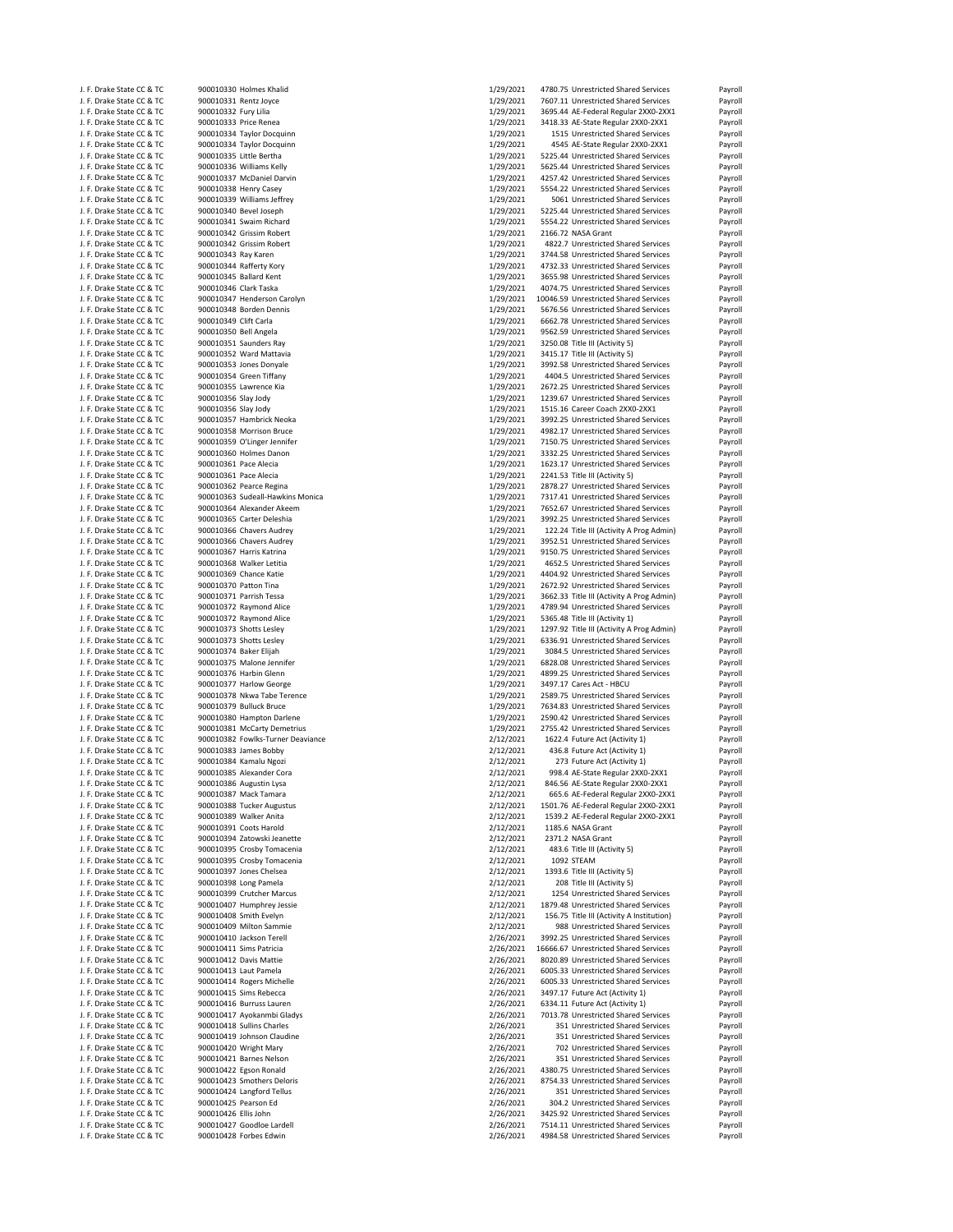| J. F. Drake State CC & TC | 900010429 Winchester Brandi       | 2/26/2021 | 4504 Unrestricted Shared Services         | Payroll |
|---------------------------|-----------------------------------|-----------|-------------------------------------------|---------|
| J. F. Drake State CC & TC | 900010430 Winn George             | 2/26/2021 | 5618.42 Unrestricted Shared Services      | Payroll |
| J. F. Drake State CC & TC | 900010431 Foster Rashanda         | 2/26/2021 | 702 Unrestricted Shared Services          | Payroll |
| J. F. Drake State CC & TC | 900010432 Kessio Japheth          | 2/26/2021 | 702 Unrestricted Shared Services          | Payroll |
| J. F. Drake State CC & TC | 900010433 Milling John            | 2/26/2021 | 702 Unrestricted Shared Services          | Payroll |
| J. F. Drake State CC & TC | 900010434 Canady Charlotte        | 2/26/2021 | 702 Unrestricted Shared Services          | Payroll |
| J. F. Drake State CC & TC | 900010435 Holmes Khalid           | 2/26/2021 | 4780.75 Unrestricted Shared Services      | Payroll |
| J. F. Drake State CC & TC | 900010436 London-Thomas Laricca   | 2/26/2021 | 1170 Unrestricted Shared Services         | Payroll |
| J. F. Drake State CC & TC | 900010437 McCaa-Burke Petura      | 2/26/2021 | 1170 Unrestricted Shared Services         | Payroll |
| J. F. Drake State CC & TC | 900010438 McCastle-Arutere Toye   | 2/26/2021 | 585 Unrestricted Shared Services          | Payroll |
| J. F. Drake State CC & TC | 900010439 Rentz Joyce             | 2/26/2021 | 7724.11 Unrestricted Shared Services      | Payroll |
| J. F. Drake State CC & TC | 900010440 Jones Ruth              | 2/26/2021 | 546 Unrestricted Shared Services          | Payroll |
| J. F. Drake State CC & TC | 900010441 Wilson Tracey           | 2/26/2021 | 936 Unrestricted Shared Services          | Payroll |
| J. F. Drake State CC & TC | 900010442 Fury Lilia              | 2/26/2021 | 3695.44 AE-Federal Regular 2XX0-2XX1      | Payroll |
| J. F. Drake State CC & TC | 900010443 Price Renea             | 2/26/2021 | 3418.33 AE-State Regular 2XX0-2XX1        | Payroll |
| J. F. Drake State CC & TC | 900010444 Taylor Docquinn         | 2/26/2021 | 2727 AE-State Regular 2XX0-2XX1           | Payroll |
| J. F. Drake State CC & TC | 900010444 Taylor Docquinn         | 2/26/2021 | 3333 Unrestricted Shared Services         | Payroll |
| J. F. Drake State CC & TC | 900010445 Little Bertha           | 2/26/2021 | 5225.44 Unrestricted Shared Services      | Payroll |
| J. F. Drake State CC & TC | 900010446 Malone Ulrekia          | 2/26/2021 | 1989 Unrestricted Shared Services         | Payroll |
| J. F. Drake State CC & TC | 900010447 Pruitt Marquita         | 2/26/2021 | 1989 Unrestricted Shared Services         | Payroll |
| J. F. Drake State CC & TC | 900010448 Sales Lashun            | 2/26/2021 | 1989 Unrestricted Shared Services         | Payroll |
| J. F. Drake State CC & TC | 900010449 Sams Donna              | 2/26/2021 | 1989 Unrestricted Shared Services         | Payroll |
| J. F. Drake State CC & TC | 900010450 Tate Tralandar          | 2/26/2021 | 1989 Unrestricted Shared Services         | Payroll |
| J. F. Drake State CC & TC | 900010451 Williams Kelly          | 2/26/2021 | 5625.44 Unrestricted Shared Services      | Payroll |
| J. F. Drake State CC & TC | 900010452 McDaniel Darvin         | 2/26/2021 | 4257.42 Unrestricted Shared Services      | Payroll |
| J. F. Drake State CC & TC | 900010453 Henry Casey             | 2/26/2021 | 5554.22 Unrestricted Shared Services      | Payroll |
| J. F. Drake State CC & TC | 900010454 Williams Jeffrey        | 2/26/2021 | 5061 Unrestricted Shared Services         | Payroll |
| J. F. Drake State CC & TC | 900010455 Bevel Joseph            | 2/26/2021 | 5225.44 Unrestricted Shared Services      | Payroll |
| J. F. Drake State CC & TC | 900010456 Swaim Richard           | 2/26/2021 | 5554.22 Unrestricted Shared Services      | Payroll |
| J. F. Drake State CC & TC | 900010457 Villa Christopher       | 2/26/2021 | 351 Unrestricted Shared Services          | Payroll |
| J. F. Drake State CC & TC | 900010458 Grissim Robert          | 2/26/2021 | 629.05 NASA Grant                         | Payroll |
| J. F. Drake State CC & TC | 900010458 Grissim Robert          | 2/26/2021 | 6360.37 Unrestricted Shared Services      | Payroll |
| J. F. Drake State CC & TC | 900010459 Ray Karen               | 2/26/2021 | 3744.58 Unrestricted Shared Services      | Payroll |
| J. F. Drake State CC & TC | 900010460 Rafferty Kory           | 2/26/2021 | 4732.33 Unrestricted Shared Services      | Payroll |
| J. F. Drake State CC & TC | 900010461 Ballard Kent            | 2/26/2021 | 6989.42 Unrestricted Shared Services      | Payroll |
| J. F. Drake State CC & TC | 900010462 Clark Taska             | 2/26/2021 | 4074.75 Unrestricted Shared Services      | Payroll |
| J. F. Drake State CC & TC | 900010463 Henderson Carolyn       | 2/26/2021 | 10046.59 Unrestricted Shared Services     | Payroll |
| J. F. Drake State CC & TC | 900010464 Borden Dennis           | 2/26/2021 | 5676.56 Unrestricted Shared Services      | Payroll |
| J. F. Drake State CC & TC | 900010465 Clift Carla             | 2/26/2021 | 6662.78 Unrestricted Shared Services      | Payroll |
| J. F. Drake State CC & TC | 900010466 Bell Angela             | 2/26/2021 | 9562.59 Unrestricted Shared Services      | Payroll |
| J. F. Drake State CC & TC | 900010467 Pearce Regina           | 2/26/2021 | 3675.04 Title III (Activity 5)            | Payroll |
| J. F. Drake State CC & TC | 900010468 Saunders Ray            | 2/26/2021 | 3250.08 Title III (Activity 5)            | Payroll |
| J. F. Drake State CC & TC | 900010469 Ward Mattavia           | 2/26/2021 | 3415.17 Title III (Activity 5)            | Payroll |
| J. F. Drake State CC & TC | 900010470 Jones Donyale           | 2/26/2021 | 3992.58 Unrestricted Shared Services      | Payroll |
| J. F. Drake State CC & TC | 900010471 Green Tiffany           | 2/26/2021 | 4404.5 Unrestricted Shared Services       | Payroll |
| J. F. Drake State CC & TC | 900010472 Long Pamela             | 2/26/2021 | 304.2 Unrestricted Shared Services        | Payroll |
| J. F. Drake State CC & TC | 900010473 Lawrence Kia            | 2/26/2021 | 2672.25 Unrestricted Shared Services      | Payroll |
| J. F. Drake State CC & TC | 900010474 Slay Jody               | 2/26/2021 | 1239.67 Unrestricted Shared Services      | Payroll |
| J. F. Drake State CC & TC | 900010474 Slay Jody               | 2/26/2021 | 1515.16 Career Coach 2XX0-2XX1            | Payroll |
| J. F. Drake State CC & TC | 900010475 Hambrick Neoka          | 2/26/2021 | 3992.25 Unrestricted Shared Services      | Payroll |
| J. F. Drake State CC & TC | 900010476 Morrison Bruce          | 2/26/2021 | 4982.17 Unrestricted Shared Services      | Payroll |
| J. F. Drake State CC & TC | 900010477 O'Linger Jennifer       | 2/26/2021 | 7150.75 Unrestricted Shared Services      | Payroll |
| J. F. Drake State CC & TC | 900010478 Holmes Danon            | 2/26/2021 | 3332.25 Unrestricted Shared Services      | Payroll |
| J. F. Drake State CC & TC | 900010479 Pace Alecia             | 2/26/2021 | 1087.69 Unrestricted Shared Services      | Payroll |
| J. F. Drake State CC & TC | 900010479 Pace Alecia             | 2/26/2021 | 1502.06 Title III (Activity 5)            | Payroll |
| J. F. Drake State CC & TC | 900010480 Robinson Ashley         | 2/26/2021 | 1838.07 Unrestricted Shared Services      | Payroll |
| J. F. Drake State CC & TC | 900010481 Sudeall-Hawkins Monica  | 2/26/2021 | 7317.41 Unrestricted Shared Services      | Payroll |
| J. F. Drake State CC & TC | 900010482 Alexander Akeem         | 2/26/2021 | 7652.67 Unrestricted Shared Services      | Payroll |
| J. F. Drake State CC & TC | 900010483 Carter Deleshia         | 2/26/2021 | 3992.25 Unrestricted Shared Services      | Payroll |
| J. F. Drake State CC & TC | 900010484 Chavers Audrey          | 2/26/2021 | 366.73 Title III (Activity A Prog Admin)  | Payroll |
| J. F. Drake State CC & TC | 900010484 Chavers Audrey          | 2/26/2021 | 3708.02 Unrestricted Shared Services      | Payroll |
| J. F. Drake State CC & TC | 900010485 Harris Katrina          | 2/26/2021 | 9150.75 Unrestricted Shared Services      | Payroll |
| J. F. Drake State CC & TC | 900010486 Walker Letitia          | 2/26/2021 | 4652.5 Unrestricted Shared Services       | Payroll |
| J. F. Drake State CC & TC | 900010487 Chance Katie            | 2/26/2021 | 4404.92 Unrestricted Shared Services      | Payroll |
| J. F. Drake State CC & TC | 900010488 Patton Tina             | 2/26/2021 | 2672.92 Unrestricted Shared Services      | Payroll |
| J. F. Drake State CC & TC | 900010489 Parrish Tessa           | 2/26/2021 | 3662.33 Title III (Activity A Prog Admin) | Payroll |
| J. F. Drake State CC & TC | 900010490 Raymond Alice           | 2/26/2021 | 4107.06 Unrestricted Shared Services      | Payroll |
| J. F. Drake State CC & TC | 900010490 Raymond Alice           | 2/26/2021 | 6048.36 Title III (Activity 1)            | Payroll |
| J. F. Drake State CC & TC | 900010491 Shotts Lesley           | 2/26/2021 | 1221.57 Title III (Activity A Prog Admin) | Payroll |
| J. F. Drake State CC & TC | 900010491 Shotts Lesley           | 2/26/2021 | 6413.26 Unrestricted Shared Services      | Payroll |
| J. F. Drake State CC & TC | 900010492 Baker Elijah            | 2/26/2021 | 3084.5 Unrestricted Shared Services       | Payroll |
| J. F. Drake State CC & TC | 900010493 Malone Jennifer         | 2/26/2021 | 6828.08 Unrestricted Shared Services      | Payroll |
| J. F. Drake State CC & TC | 900010494 Harbin Glenn            | 2/26/2021 | 4899.25 Unrestricted Shared Services      | Payroll |
| J. F. Drake State CC & TC | 900010495 Harlow George           | 2/26/2021 | 3497.17 Cares Act - HBCU                  | Payroll |
| J. F. Drake State CC & TC | 900010496 Nkwa Tabe Terence       | 2/26/2021 | 2589.75 Unrestricted Shared Services      | Payroll |
| J. F. Drake State CC & TC | 900010497 Bulluck Bruce           | 2/26/2021 | 7634.83 Unrestricted Shared Services      | Payroll |
| J. F. Drake State CC & TC | 900010498 Hampton Darlene         | 2/26/2021 | 2590.42 Unrestricted Shared Services      | Payroll |
| J. F. Drake State CC & TC | 900010499 McCarty Demetrius       | 2/26/2021 | 2755.42 Unrestricted Shared Services      | Payroll |
| J. F. Drake State CC & TC | 900010500 Fowlks-Turner Deaviance | 3/15/2021 | 1622.4 Future Act (Activity 1)            | Payroll |
| J. F. Drake State CC & TC | 900010501 James Bobby             | 3/15/2021 | 405.6 Future Act (Activity 1)             | Payroll |
| J. F. Drake State CC & TC | 900010502 Kamalu Ngozi            | 3/15/2021 | 1892.8 Future Act (Activity 1)            | Payroll |
| J. F. Drake State CC & TC | 900010503 Alexander Cora          | 3/15/2021 | 998.4 AE-State Regular 2XX0-2XX1          | Payroll |
| J. F. Drake State CC & TC | 900010504 Augustin Lysa           | 3/15/2021 | 755.04 AE-State Regular 2XX0-2XX1         | Payroll |
| J. F. Drake State CC & TC | 900010505 Mack Tamara             | 3/15/2021 | 665.6 AE-Federal Regular 2XX0-2XX1        | Payroll |
| J. F. Drake State CC & TC | 900010506 Tucker Augustus         | 3/15/2021 | 1501.76 AE-Federal Regular 2XX0-2XX1      | Payroll |
| J. F. Drake State CC & TC | 900010507 Walker Anita            | 3/15/2021 | 1580.8 AE-Federal Regular 2XX0-2XX1       | Payroll |
| J. F. Drake State CC & TC | 900010509 Coots Harold            | 3/15/2021 | 2371.2 NASA Grant                         | Payroll |
| J. F. Drake State CC & TC | 900010512 Zatowski Jeanette       | 3/15/2021 | 2371.2 NASA Grant                         | Payroll |
| J. F. Drake State CC & TC | 900010513 Crosby Tomacenia        | 3/15/2021 | 483.6 Title III (Activity 5)              | Payroll |
| J. F. Drake State CC & TC | 900010513 Crosby Tomacenia        | 3/15/2021 | 1248 STEAM                                | Payroll |
| J. F. Drake State CC & TC | 900010515 Jones Chelsea           | 3/15/2021 | 1580.8 Title III (Activity 5)             | Payroll |
| J. F. Drake State CC & TC | 900010516 Long Pamela             | 3/15/2021 | 780 Title III (Activity 5)                | Payroll |
| J. F. Drake State CC & TC | 900010517 Crutcher Marcus         | 3/15/2021 | 1254 Unrestricted Shared Services         | Payroll |
| J. F. Drake State CC & TC | 900010524 Humphrey Jessie         | 3/15/2021 | 1879.48 Unrestricted Shared Services      | Payroll |
| J. F. Drake State CC & TC | 900010525 Ward Thronzo            | 3/15/2021 | 1250 SPIN-UP 2XX7-2XX8                    | Payroll |
| J. F. Drake State CC & TC | 900010526 Milton Sammie           | 3/15/2021 | 988 Unrestricted Shared Services          | Payroll |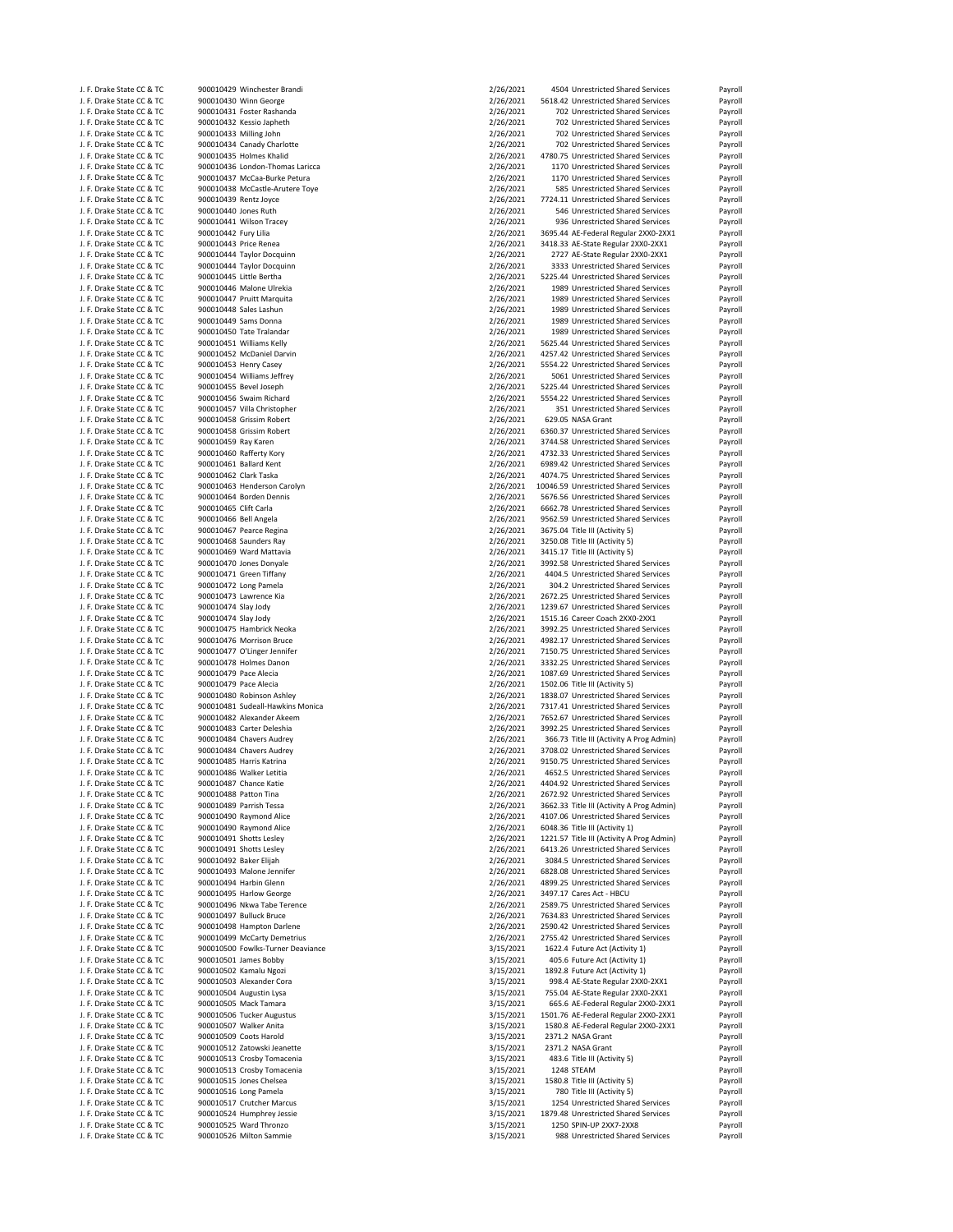| J. F. Drake State CC & TC                              | 900010527 Jackson Terell                          | 3/31/2021              | 3992.25 Unrestricted Shared Services                                          | Payroll            |
|--------------------------------------------------------|---------------------------------------------------|------------------------|-------------------------------------------------------------------------------|--------------------|
| J. F. Drake State CC & TC                              | 900010528 Sims Patricia                           | 3/31/2021              | 16666.67 Unrestricted Shared Services                                         | Payroll            |
| J. F. Drake State CC & TC                              | 900010529 Davis Mattie                            | 3/31/2021              | 8020.89 Unrestricted Shared Services                                          | Payroll            |
| J. F. Drake State CC & TC                              | 900010530 Laut Pamela                             | 3/31/2021              | 6005.33 Unrestricted Shared Services                                          | Payroll            |
| J. F. Drake State CC & TC                              | 900010531 Rogers Michelle                         | 3/31/2021              | 6005.33 Unrestricted Shared Services                                          | Payroll            |
| J. F. Drake State CC & TC                              | 900010532 Sims Rebecca                            | 3/31/2021              | 3497.17 Future Act (Activity 1)                                               | Payroll            |
| J. F. Drake State CC & TC                              | 900010533 Burruss Lauren                          | 3/31/2021              | 6334.11 Future Act (Activity 1)                                               | Payroll            |
| J. F. Drake State CC & TC                              | 900010534 Ayokanmbi Gladys                        | 3/31/2021              | 7013.78 Unrestricted Shared Services                                          | Payroll            |
| J. F. Drake State CC & TC                              | 900010535 Sullins Charles                         | 3/31/2021              | 351 Unrestricted Shared Services                                              | Payroll            |
| J. F. Drake State CC & TC                              | 900010536 Johnson Claudine                        | 3/31/2021              | 351 Unrestricted Shared Services                                              | Payroll            |
| J. F. Drake State CC & TC                              | 900010537 Wright Mary                             | 3/31/2021              | 702 Unrestricted Shared Services                                              | Payroll            |
| J. F. Drake State CC & TC                              | 900010538 Barnes Nelson                           | 3/31/2021              | 351 Unrestricted Shared Services                                              | Payroll            |
| J. F. Drake State CC & TC                              | 900010539 Egson Ronald                            | 3/31/2021              | 4380.75 Unrestricted Shared Services                                          | Payroll            |
| J. F. Drake State CC & TC                              | 900010540 Smothers Deloris                        | 3/31/2021              | 8754.33 Unrestricted Shared Services                                          | Payroll            |
| J. F. Drake State CC & TC                              | 900010541 Langford Tellus                         | 3/31/2021              | 351 Unrestricted Shared Services                                              | Payroll            |
| J. F. Drake State CC & TC                              | 900010542 Pearson Ed                              | 3/31/2021              | 304.2 Unrestricted Shared Services                                            | Payroll            |
| J. F. Drake State CC & TC                              | 900010543 Ellis John                              | 3/31/2021              | 3425.92 Unrestricted Shared Services                                          | Payroll            |
| J. F. Drake State CC & TC                              | 900010544 Goodloe Lardell                         | 3/31/2021              | 7514.11 Unrestricted Shared Services                                          | Payroll            |
| J. F. Drake State CC & TC                              | 900010545 Forbes Edwin                            | 3/31/2021              | 4984.58 Unrestricted Shared Services                                          | Payroll            |
| J. F. Drake State CC & TC                              | 900010546 Winchester Brandi                       | 3/31/2021              | 4504 Unrestricted Shared Services                                             | Payroll            |
| J. F. Drake State CC & TC                              | 900010547 Winn George                             | 3/31/2021              | 5618.42 Unrestricted Shared Services                                          | Payroll            |
| J. F. Drake State CC & TC                              | 900010548 Foster Rashanda                         | 3/31/2021              | 702 Unrestricted Shared Services                                              | Payroll            |
| J. F. Drake State CC & TC                              | 900010549 Kessio Japheth                          | 3/31/2021              | 702 Unrestricted Shared Services                                              | Payroll            |
| J. F. Drake State CC & TC                              | 900010550 Milling John                            | 3/31/2021              | 702 Unrestricted Shared Services                                              | Payroll            |
| J. F. Drake State CC & TC                              | 900010551 Canady Charlotte                        | 3/31/2021              | 702 Unrestricted Shared Services                                              | Payroll            |
| J. F. Drake State CC & TC                              | 900010552 Holmes Khalid                           | 3/31/2021              | 4780.75 Unrestricted Shared Services                                          | Payroll            |
| J. F. Drake State CC & TC                              | 900010553 London-Thomas Laricca                   | 3/31/2021              | 1170 Unrestricted Shared Services                                             | Payroll            |
| J. F. Drake State CC & TC                              | 900010554 McCaa-Burke Petura                      | 3/31/2021              | 1170 Unrestricted Shared Services                                             | Payroll            |
| J. F. Drake State CC & TC                              | 900010555 McCastle-Arutere Toye                   | 3/31/2021              | 585 Unrestricted Shared Services                                              | Payroll            |
| J. F. Drake State CC & TC                              | 900010556 Rentz Joyce                             | 3/31/2021              | 7724.11 Unrestricted Shared Services                                          | Payroll            |
| J. F. Drake State CC & TC                              | 900010557 Jones Ruth                              | 3/31/2021              | 546 Unrestricted Shared Services                                              | Payroll            |
| J. F. Drake State CC & TC                              | 900010558 Wilson Tracey                           | 3/31/2021              | 936 Unrestricted Shared Services                                              | Payroll            |
| J. F. Drake State CC & TC                              | 900010559 Fury Lilia                              | 3/31/2021              | 3695.44 AE-Federal Regular 2XX0-2XX1                                          | Payroll            |
| J. F. Drake State CC & TC                              | 900010560 Price Renea                             | 3/31/2021              | 3418.33 AE-State Regular 2XX0-2XX1                                            | Payroll            |
| J. F. Drake State CC & TC                              | 900010561 Taylor Docquinn                         | 3/31/2021              | 537.53 AE-State Regular 2XX0-2XX1                                             | Payroll            |
| J. F. Drake State CC & TC                              | 900010561 Taylor Docquinn                         | 3/31/2021              | 5522.47 Unrestricted Shared Services                                          | Payroll            |
| J. F. Drake State CC & TC                              | 900010562 Little Bertha                           | 3/31/2021              | 5225.44 Unrestricted Shared Services                                          | Payroll            |
| J. F. Drake State CC & TC                              | 900010563 Malone Ulrekia                          | 3/31/2021              | 1989 Unrestricted Shared Services                                             | Payroll            |
| J. F. Drake State CC & TC                              | 900010564 Pruitt Marquita                         | 3/31/2021              | 1989 Unrestricted Shared Services                                             | Payroll            |
| J. F. Drake State CC & TC                              | 900010565 Sales Lashun                            | 3/31/2021              | 1989 Unrestricted Shared Services                                             | Payroll            |
| J. F. Drake State CC & TC                              | 900010566 Sams Donna                              | 3/31/2021              | 1989 Unrestricted Shared Services                                             | Payroll            |
| J. F. Drake State CC & TC                              | 900010567 Tate Tralandar                          | 3/31/2021              | 1989 Unrestricted Shared Services                                             | Payroll            |
| J. F. Drake State CC & TC                              | 900010568 Williams Kelly                          | 3/31/2021              | 5625.44 Unrestricted Shared Services                                          | Payroll            |
| J. F. Drake State CC & TC                              | 900010569 McDaniel Darvin                         | 3/31/2021              | 4257.42 Unrestricted Shared Services                                          | Payroll            |
| J. F. Drake State CC & TC                              | 900010570 Henry Casey                             | 3/31/2021              | 5554.22 Unrestricted Shared Services                                          | Payroll            |
| J. F. Drake State CC & TC                              | 900010571 Williams Jeffrey                        | 3/31/2021              | 5061 Unrestricted Shared Services                                             | Payroll            |
| J. F. Drake State CC & TC                              | 900010572 Bevel Joseph                            | 3/31/2021              | 5225.44 Unrestricted Shared Services                                          | Payroll            |
| J. F. Drake State CC & TC                              | 900010573 Swaim Richard                           | 3/31/2021              | 5554.22 Unrestricted Shared Services                                          | Payroll            |
|                                                        | 900010574 Villa Christopher                       | 3/31/2021              | 351 Unrestricted Shared Services                                              |                    |
| J. F. Drake State CC & TC                              |                                                   |                        | 1048.41 NASA Grant                                                            | Payroll            |
| J. F. Drake State CC & TC                              | 900010575 Grissim Robert                          | 3/31/2021<br>3/31/2021 |                                                                               | Payroll            |
| J. F. Drake State CC & TC                              | 900010575 Grissim Robert                          | 3/31/2021              | 5941.01 Unrestricted Shared Services                                          | Payroll            |
| J. F. Drake State CC & TC                              | 900010576 Ray Karen                               | 3/31/2021              | 3744.58 Unrestricted Shared Services<br>4732.33 Unrestricted Shared Services  | Payroll            |
| J. F. Drake State CC & TC                              | 900010577 Rafferty Kory                           |                        |                                                                               | Payroll            |
| J. F. Drake State CC & TC<br>J. F. Drake State CC & TC | 900010578 Ballard Kent                            | 3/31/2021              | 6989.42 Unrestricted Shared Services<br>4074.75 Unrestricted Shared Services  | Payroll            |
| J. F. Drake State CC & TC                              | 900010579 Clark Taska                             | 3/31/2021<br>3/31/2021 |                                                                               | Payroll            |
|                                                        | 900010580 Henderson Carolyn                       | 3/31/2021              | 10046.59 Unrestricted Shared Services<br>5676.56 Unrestricted Shared Services | Payroll            |
| J. F. Drake State CC & TC                              | 900010581 Borden Dennis                           |                        |                                                                               | Payroll            |
| J. F. Drake State CC & TC                              | 900010582 Clift Carla                             | 3/31/2021<br>3/31/2021 | 6662.78 Unrestricted Shared Services                                          | Payroll            |
| J. F. Drake State CC & TC                              | 900010583 Bell Angela                             |                        | 9562.59 Unrestricted Shared Services                                          | Payroll            |
| J. F. Drake State CC & TC                              | 900010584 Pearce Regina                           | 3/31/2021<br>3/31/2021 | 3662.33 Title III (Activity 5)                                                | Payroll            |
| J. F. Drake State CC & TC<br>J. F. Drake State CC & TC | 900010585 Saunders Ray<br>900010586 Ward Mattavia | 3/31/2021              | 3250.08 Title III (Activity 5)<br>3415.17 Title III (Activity 5)              | Payroll<br>Payroll |
| J. F. Drake State CC & TC                              | 900010587 Jones Donyale                           | 3/31/2021              | 3992.58 Unrestricted Shared Services                                          | Payroll            |
|                                                        |                                                   |                        |                                                                               |                    |
| J. F. Drake State CC & TC                              | 900010588 Green Tiffany<br>900010589 Long Pamela  | 3/31/2021              | 4404.5 Unrestricted Shared Services                                           | Payroll            |
| J. F. Drake State CC & TC<br>J. F. Drake State CC & TC | 900010590 Lawrence Kia                            | 3/31/2021<br>3/31/2021 | 304.2 Unrestricted Shared Services<br>2672.25 Unrestricted Shared Services    | Payroll            |
| J. F. Drake State CC & TC                              | 900010591 Slay Jody                               | 3/31/2021              | 1239.67 Unrestricted Shared Services                                          | Payroll<br>Payroll |
| J. F. Drake State CC & TC                              | 900010591 Slay Jody                               | 3/31/2021              | 1515.16 Career Coach 2XX0-2XX1                                                | Payroll            |
| J. F. Drake State CC & TC                              | 900010592 Hambrick Neoka                          | 3/31/2021              | 3992.25 Unrestricted Shared Services                                          | Payroll            |
| J. F. Drake State CC & TC                              | 900010593 Morrison Bruce                          | 3/31/2021              | 4982.17 Unrestricted Shared Services                                          | Payroll            |
| J. F. Drake State CC & TC                              | 900010594 O'Linger Jennifer                       | 3/31/2021              | 7150.75 Unrestricted Shared Services                                          | Payroll            |
| J. F. Drake State CC & TC                              | 900010595 Holmes Danon                            | 3/31/2021              | 3332.25 Unrestricted Shared Services                                          | Payroll            |
| J. F. Drake State CC & TC                              | 900010596 Pace Alecia                             | 3/31/2021              | 1087.69 Unrestricted Shared Services                                          | Payroll            |
| J. F. Drake State CC & TC                              | 900010596 Pace Alecia                             | 3/31/2021              | 1502.06 Title III (Activity 5)                                                | Payroll            |
| J. F. Drake State CC & TC                              | 900010597 Robinson Ashley                         | 3/31/2021              | 2342.67 Unrestricted Shared Services                                          | Payroll            |
| J. F. Drake State CC & TC                              | 900010598 Sudeall-Hawkins Monica                  | 3/31/2021              | 7317.41 Unrestricted Shared Services                                          | Payroll            |
| J. F. Drake State CC & TC                              | 900010599 Alexander Akeem                         | 3/31/2021              | 7652.67 Unrestricted Shared Services                                          | Payroll            |
| J. F. Drake State CC & TC                              | 900010600 Carter Deleshia                         | 3/31/2021              | 3992.25 Unrestricted Shared Services                                          | Payroll            |
| J. F. Drake State CC & TC                              | 900010601 Chavers Audrey                          | 3/31/2021              | 162.99 Title III (Activity A Prog Admin)                                      | Payroll            |
| J. F. Drake State CC & TC                              | 900010601 Chavers Audrey                          | 3/31/2021              | 3911.76 Unrestricted Shared Services                                          | Payroll            |
| J. F. Drake State CC & TC                              | 900010602 Harris Katrina                          | 3/31/2021              | 9150.75 Unrestricted Shared Services                                          | Payroll            |
| J. F. Drake State CC & TC                              | 900010603 Walker Letitia                          | 3/31/2021              | 4652.5 Unrestricted Shared Services                                           | Payroll            |
| J. F. Drake State CC & TC                              | 900010604 Tuck Buffie                             | 3/31/2021              | 1695.95 Unrestricted Shared Services                                          | Payroll            |
| J. F. Drake State CC & TC                              | 900010605 Chance Katie                            | 3/31/2021              | 4404.92 Unrestricted Shared Services                                          | Payroll            |
| J. F. Drake State CC & TC                              | 900010606 Patton Tina                             | 3/31/2021              | 2672.92 Unrestricted Shared Services                                          | Payroll            |
| J. F. Drake State CC & TC                              | 900010607 Parrish Tessa                           | 3/31/2021              | 3662.33 Title III (Activity A Prog Admin)                                     | Payroll            |
| J. F. Drake State CC & TC                              | 900010608 Raymond Alice                           | 3/31/2021              | 4594.83 Unrestricted Shared Services                                          | Payroll            |
| J. F. Drake State CC & TC                              | 900010608 Raymond Alice                           | 3/31/2021              | 5560.59 Title III (Activity 1)                                                | Payroll            |
| J. F. Drake State CC & TC                              | 900010609 Shotts Lesley                           | 3/31/2021              | 839.83 Title III (Activity A Prog Admin)                                      | Payroll            |
| J. F. Drake State CC & TC                              | 900010609 Shotts Lesley                           | 3/31/2021              | 6795 Unrestricted Shared Services                                             | Payroll            |
| J. F. Drake State CC & TC                              | 900010610 Baker Elijah                            | 3/31/2021              | 3084.5 Unrestricted Shared Services                                           | Payroll            |
| J. F. Drake State CC & TC                              | 900010611 Malone Jennifer                         | 3/31/2021              | 6828.08 Unrestricted Shared Services                                          | Payroll            |
| J. F. Drake State CC & TC                              | 900010612 Harbin Glenn                            | 3/31/2021              | 4899.25 Unrestricted Shared Services                                          | Payroll            |
| J. F. Drake State CC & TC                              | 900010613 Harlow George                           | 3/31/2021              | 3497.17 Cares Act - HBCU                                                      | Payroll            |
| J. F. Drake State CC & TC                              | 900010614 Nkwa Tabe Terence                       | 3/31/2021              | 2589.75 Unrestricted Shared Services                                          | Payroll            |
|                                                        |                                                   |                        |                                                                               |                    |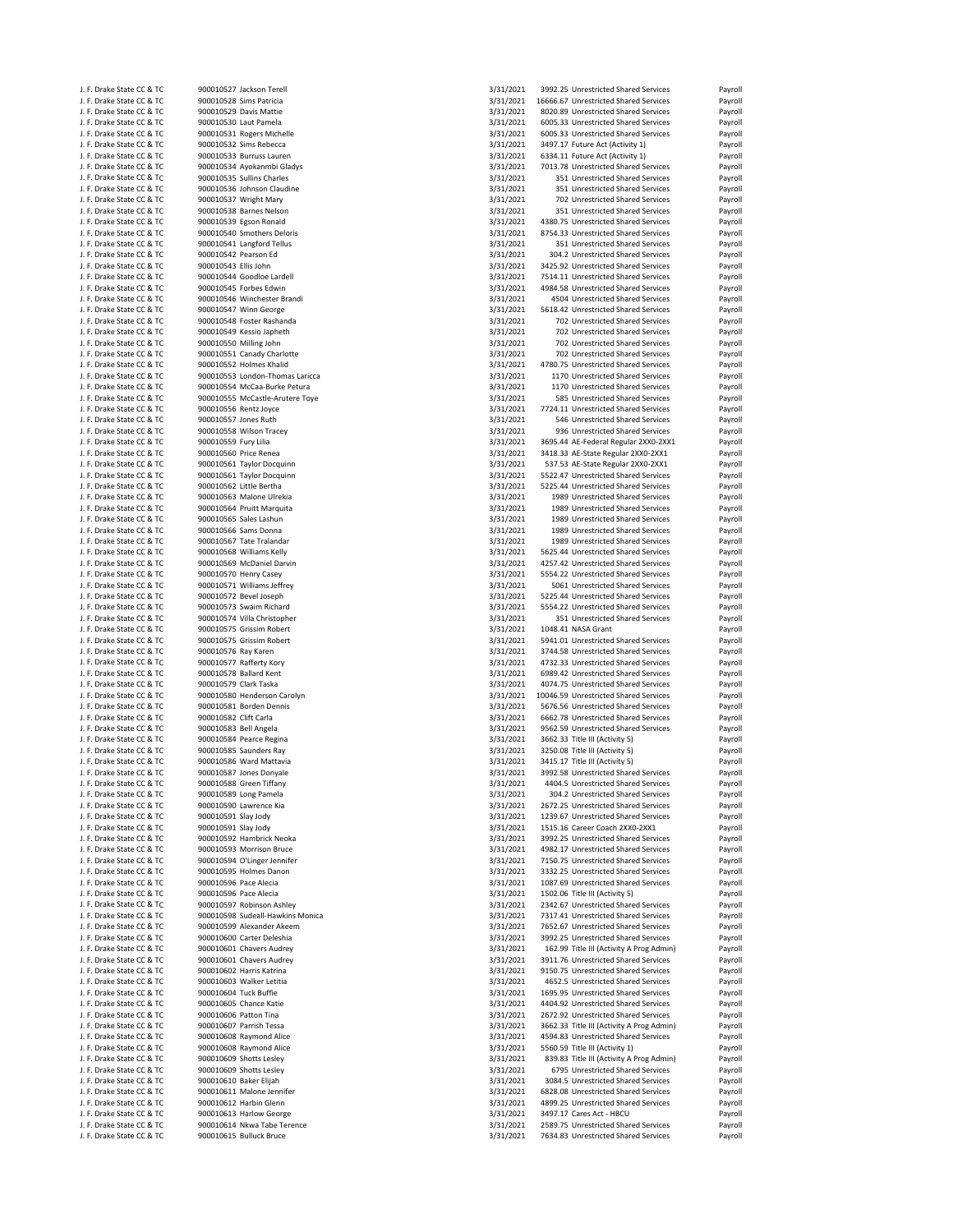| J. F. Drake State CC & TC                              | 900010616 Hampton Darlene                                   | 3/31/2021 | 2590.42 Unrestricted Shared Services                                          | Payroll |
|--------------------------------------------------------|-------------------------------------------------------------|-----------|-------------------------------------------------------------------------------|---------|
| J. F. Drake State CC & TC                              | 900010617 McCarty Demetrius                                 | 3/31/2021 | 2755.42 Unrestricted Shared Services                                          | Payroll |
| J. F. Drake State CC & TC                              | 900010618 Poursaied Shahla                                  | 4/15/2021 | 1237.6 Future Act (Activity 1)                                                | Payroll |
|                                                        |                                                             | 4/15/2021 |                                                                               |         |
| J. F. Drake State CC & TC<br>J. F. Drake State CC & TC | 900010619 Alabi Gladys<br>900010620 Fowlks-Turner Deaviance | 4/15/2021 | 2584.4 Future Act (Activity 1)                                                | Payroll |
|                                                        |                                                             |           | 1653.6 Future Act (Activity 1)                                                | Payroll |
| J. F. Drake State CC & TC                              | 900010621 Gilliam Patricia                                  | 4/15/2021 | 946.4 Future Act (Activity 1)                                                 | Payroll |
| J. F. Drake State CC & TC                              | 900010622 James Bobby                                       | 4/15/2021 | 499.2 Future Act (Activity 1)                                                 | Payroll |
| J. F. Drake State CC & TC                              | 900010623 Kamalu Ngozi                                      | 4/15/2021 | 2220.4 Future Act (Activity 1)                                                | Payroll |
| J. F. Drake State CC & TC                              | 900010624 Alexander Cora                                    | 4/15/2021 | 998.4 AE-State Regular 2XX0-2XX1                                              | Payroll |
| J. F. Drake State CC & TC                              | 900010625 Augustin Lysa                                     | 4/15/2021 | 1029.6 AE-State Regular 2XX0-2XX1                                             | Payroll |
| J. F. Drake State CC & TC                              | 900010626 Tucker Augustus                                   | 4/15/2021 | 1738.88 AE-Federal Regular 2XX0-2XX1                                          | Payroll |
| J. F. Drake State CC & TC                              | 900010627 Walker Anita                                      | 4/15/2021 | 1664 AE-Federal Regular 2XX0-2XX1                                             | Payroll |
| J. F. Drake State CC & TC                              | 900010629 Coots Harold                                      | 4/15/2021 | 2964 NASA Grant                                                               | Payroll |
| J. F. Drake State CC & TC                              | 900010631 Hammon Gary                                       | 4/15/2021 | 2215.2 WIOA 2XX0-2XX1                                                         | Payroll |
| J. F. Drake State CC & TC                              | 900010633 Zatowski Jeanette                                 | 4/15/2021 | 2964 NASA Grant                                                               | Payroll |
| J. F. Drake State CC & TC                              | 900010634 Crosby Tomacenia                                  | 4/15/2021 | 374.4 Title III (Activity 5)                                                  | Payroll |
|                                                        |                                                             |           |                                                                               |         |
| J. F. Drake State CC & TC                              | 900010634 Crosby Tomacenia                                  | 4/15/2021 | 1092 STEAM                                                                    | Payroll |
| J. F. Drake State CC & TC                              | 900010636 Jones Chelsea                                     | 4/15/2021 | 1580.8 Title III (Activity 5)                                                 | Payroll |
| J. F. Drake State CC & TC                              | 900010637 Long Pamela                                       | 4/15/2021 | 780 Title III (Activity 5)                                                    | Payroll |
| J. F. Drake State CC & TC                              | 900010638 Crutcher Marcus                                   | 4/15/2021 | 1567.5 Unrestricted Shared Services                                           | Payroll |
| J. F. Drake State CC & TC                              | 900010645 Humphrey Jessie                                   | 4/15/2021 | 2349.35 Unrestricted Shared Services                                          | Payroll |
| J. F. Drake State CC & TC                              | 900010646 Latimore Karmen                                   | 4/15/2021 | 1200 SPIN-UP 2XX7-2XX8                                                        | Payroll |
| J. F. Drake State CC & TC                              | 900010647 Ward Thronzo                                      | 4/15/2021 | 680 SPIN-UP 2XX7-2XX8                                                         | Payroll |
| J. F. Drake State CC & TC                              | 900010648 Lacey LaJeannia                                   | 4/15/2021 | 123.75 Title III (Activity A Institution)                                     | Payroll |
| J. F. Drake State CC & TC                              | 900010649 Milton Sammie                                     | 4/15/2021 | 1196 Unrestricted Shared Services                                             | Payroll |
| J. F. Drake State CC & TC                              | 900010650 Jackson Terell                                    | 4/30/2021 | 3992.25 Unrestricted Shared Services                                          | Payroll |
|                                                        |                                                             | 4/30/2021 |                                                                               |         |
| J. F. Drake State CC & TC                              | 900010651 Sims Patricia                                     |           | 16666.67 Unrestricted Shared Services<br>8020.89 Unrestricted Shared Services | Payroll |
| J. F. Drake State CC & TC                              | 900010652 Davis Mattie                                      | 4/30/2021 |                                                                               | Payroll |
| J. F. Drake State CC & TC                              | 900010653 Laut Pamela                                       | 4/30/2021 | 6005.33 Unrestricted Shared Services                                          | Payroll |
| J. F. Drake State CC & TC                              | 900010654 Rogers Michelle                                   | 4/30/2021 | 6005.33 Unrestricted Shared Services                                          | Payroll |
| J. F. Drake State CC & TC                              | 900010655 Sims Rebecca                                      | 4/30/2021 | 3497.17 Future Act (Activity 1)                                               | Payroll |
| J. F. Drake State CC & TC                              | 900010656 Burruss Lauren                                    | 4/30/2021 | 6334.11 Future Act (Activity 1)                                               | Payroll |
| J. F. Drake State CC & TC                              | 900010657 Ayokanmbi Gladys                                  | 4/30/2021 | 7013.78 Unrestricted Shared Services                                          | Payroll |
| J. F. Drake State CC & TC                              | 900010658 Sullins Charles                                   | 4/30/2021 | 351 Unrestricted Shared Services                                              | Payroll |
| J. F. Drake State CC & TC                              | 900010659 Johnson Claudine                                  | 4/30/2021 | 351 Unrestricted Shared Services                                              | Payroll |
| J. F. Drake State CC & TC                              | 900010660 Wright Mary                                       | 4/30/2021 | 702 Unrestricted Shared Services                                              | Payroll |
| J. F. Drake State CC & TC                              | 900010661 Barnes Nelson                                     | 4/30/2021 | 351 Unrestricted Shared Services                                              | Payroll |
|                                                        |                                                             | 4/30/2021 | 4380.75 Unrestricted Shared Services                                          |         |
| J. F. Drake State CC & TC                              | 900010662 Egson Ronald                                      |           |                                                                               | Payroll |
| J. F. Drake State CC & TC                              | 900010663 Smothers Deloris                                  | 4/30/2021 | 8754.33 Unrestricted Shared Services                                          | Payroll |
| J. F. Drake State CC & TC                              | 900010664 Langford Tellus                                   | 4/30/2021 | 351 Unrestricted Shared Services                                              | Payroll |
| J. F. Drake State CC & TC                              | 900010665 Pearson Ed                                        | 4/30/2021 | 304.2 Unrestricted Shared Services                                            | Payroll |
| J. F. Drake State CC & TC                              | 900010666 Ellis John                                        | 4/30/2021 | 3425.92 Unrestricted Shared Services                                          | Payroll |
| J. F. Drake State CC & TC                              | 900010667 Goodloe Lardell                                   | 4/30/2021 | 7514.11 Unrestricted Shared Services                                          | Payroll |
| J. F. Drake State CC & TC                              | 900010668 Forbes Edwin                                      | 4/30/2021 | 4984.58 Unrestricted Shared Services                                          | Payroll |
| J. F. Drake State CC & TC                              | 900010669 Winchester Brandi                                 | 4/30/2021 | 4504 Unrestricted Shared Services                                             | Payroll |
| J. F. Drake State CC & TC                              | 900010670 Winn George                                       | 4/30/2021 | 5618.42 Unrestricted Shared Services                                          | Payroll |
| J. F. Drake State CC & TC                              | 900010671 Foster Rashanda                                   | 4/30/2021 | 702 Unrestricted Shared Services                                              | Payroll |
|                                                        |                                                             |           |                                                                               |         |
| J. F. Drake State CC & TC                              | 900010672 Kessio Japheth                                    | 4/30/2021 | 702 Unrestricted Shared Services                                              | Payroll |
| J. F. Drake State CC & TC                              | 900010673 Milling John                                      | 4/30/2021 | 702 Unrestricted Shared Services                                              | Payroll |
| J. F. Drake State CC & TC                              | 900010674 Canady Charlotte                                  | 4/30/2021 | 702 Unrestricted Shared Services                                              | Payroll |
| J. F. Drake State CC & TC                              | 900010675 Holmes Khalid                                     | 4/30/2021 | 4380.75 Unrestricted Shared Services                                          | Payroll |
| J. F. Drake State CC & TC                              | 900010676 London-Thomas Laricca                             | 4/30/2021 | 1170 Unrestricted Shared Services                                             | Payroll |
| J. F. Drake State CC & TC                              | 900010677 McCaa-Burke Petura                                | 4/30/2021 | 1170 Unrestricted Shared Services                                             | Payroll |
| J. F. Drake State CC & TC                              | 900010678 McCastle-Arutere Toye                             | 4/30/2021 | 585 Unrestricted Shared Services                                              | Payroll |
| J. F. Drake State CC & TC                              | 900010679 Rentz Joyce                                       | 4/30/2021 | 7724.11 Unrestricted Shared Services                                          | Payroll |
| J. F. Drake State CC & TC                              | 900010680 Jones Ruth                                        | 4/30/2021 | 546 Unrestricted Shared Services                                              | Payroll |
| J. F. Drake State CC & TC                              | 900010681 Wilson Tracey                                     | 4/30/2021 | 936 Unrestricted Shared Services                                              | Payroll |
| J. F. Drake State CC & TC                              | 900010682 Fury Lilia                                        | 4/30/2021 | 3695.44 AE-Federal Regular 2XX0-2XX1                                          | Payroll |
| J. F. Drake State CC & TC                              | 900010683 Price Renea                                       | 4/30/2021 | 3418.33 AE-State Regular 2XX0-2XX1                                            | Payroll |
|                                                        |                                                             |           |                                                                               |         |
| J. F. Drake State CC & TC                              | 900010684 Taylor Docquinn                                   | 4/30/2021 | 477.34 AE-State Regular 2XX0-2XX1                                             | Payroll |
| J. F. Drake State CC & TC                              | 900010684 Taylor Docquinn                                   | 4/30/2021 | 5489.43 Unrestricted Shared Services                                          | Payroll |
| J. F. Drake State CC & TC                              | 900010685 Little Bertha                                     | 4/30/2021 | 5225.44 Unrestricted Shared Services                                          | Payroll |
| J. F. Drake State CC & TC                              | 900010686 Malone Ulrekia                                    | 4/30/2021 | 1989 Unrestricted Shared Services                                             | Payroll |
| J. F. Drake State CC & TC                              | 900010687 Pruitt Marquita                                   | 4/30/2021 | 1989 Unrestricted Shared Services                                             | Payroll |
| J. F. Drake State CC & TC                              | 900010688 Sales Lashun                                      | 4/30/2021 | 1989 Unrestricted Shared Services                                             | Payroll |
| J. F. Drake State CC & TC                              | 900010689 Sams Donna                                        | 4/30/2021 | 1989 Unrestricted Shared Services                                             | Payroll |
| J. F. Drake State CC & TC                              | 900010690 Tate Tralandar                                    | 4/30/2021 | 1989 Unrestricted Shared Services                                             | Payroll |
| J. F. Drake State CC & TC                              | 900010691 Williams Kelly                                    | 4/30/2021 | 5625.44 Unrestricted Shared Services                                          | Payroll |
| J. F. Drake State CC & TC                              | 900010692 McDaniel Darvin                                   | 4/30/2021 | 4257.42 Unrestricted Shared Services                                          | Payroll |
| J. F. Drake State CC & TC                              | 900010693 Henry Casey                                       | 4/30/2021 | 5554.22 Unrestricted Shared Services                                          | Payroll |
| J. F. Drake State CC & TC                              | 900010694 Williams Jeffrey                                  | 4/30/2021 | 5061 Unrestricted Shared Services                                             | Payroll |
| J. F. Drake State CC & TC                              | 900010695 Bevel Joseph                                      | 4/30/2021 | 5225.44 Unrestricted Shared Services                                          | Payroll |
| J. F. Drake State CC & TC                              | 900010696 Swaim Richard                                     | 4/30/2021 | 5554.22 Unrestricted Shared Services                                          | Payroll |
|                                                        |                                                             |           |                                                                               |         |
| J. F. Drake State CC & TC                              | 900010697 Villa Christopher                                 | 4/30/2021 | 351 Unrestricted Shared Services                                              | Payroll |
| J. F. Drake State CC & TC                              | 900010698 Grissim Robert                                    | 4/30/2021 | 1258.1 NASA Grant                                                             | Payroll |
| J. F. Drake State CC & TC                              | 900010698 Grissim Robert                                    | 4/30/2021 | 5731.32 Unrestricted Shared Services                                          | Payroll |
| J. F. Drake State CC & TC                              | 900010699 Ray Karen                                         | 4/30/2021 | 3744.58 Unrestricted Shared Services                                          | Payroll |
| J. F. Drake State CC & TC                              | 900010700 Rafferty Kory                                     | 4/30/2021 | 4732.33 Unrestricted Shared Services                                          | Payroll |
| J. F. Drake State CC & TC                              | 900010701 Ballard Kent                                      | 4/30/2021 | 6989.42 Unrestricted Shared Services                                          | Payroll |
| J. F. Drake State CC & TC                              | 900010702 Clark Taska                                       | 4/30/2021 | 4074.75 Unrestricted Shared Services                                          | Payroll |
| J. F. Drake State CC & TC                              | 900010703 Henderson Carolyn                                 | 4/30/2021 | 10046.59 Unrestricted Shared Services                                         | Payroll |
| J. F. Drake State CC & TC                              | 900010704 Borden Dennis                                     | 4/30/2021 | 5676.56 Unrestricted Shared Services                                          | Payroll |
| J. F. Drake State CC & TC                              | 900010705 Clift Carla                                       | 4/30/2021 | 6662.78 Unrestricted Shared Services                                          | Payroll |
| J. F. Drake State CC & TC                              | 900010706 Bell Angela                                       | 4/30/2021 | 9562.59 Unrestricted Shared Services                                          | Payroll |
|                                                        |                                                             |           |                                                                               |         |
| J. F. Drake State CC & TC                              | 900010707 Pearce Regina                                     | 4/30/2021 | 3662.33 Title III (Activity 5)                                                | Payroll |
| J. F. Drake State CC & TC                              | 900010708 Saunders Ray                                      | 4/30/2021 | 3250.08 Title III (Activity 5)                                                | Payroll |
| J. F. Drake State CC & TC                              | 900010709 Ward Mattavia                                     | 4/30/2021 | 3415.17 Title III (Activity 5)                                                | Payroll |
| J. F. Drake State CC & TC                              | 900010710 Jones Donyale                                     | 4/30/2021 | 3992.58 Unrestricted Shared Services                                          | Payroll |
| J. F. Drake State CC & TC                              | 900010711 Green Tiffany                                     | 4/30/2021 | 4404.5 Unrestricted Shared Services                                           | Payroll |
| J. F. Drake State CC & TC                              | 900010712 Long Pamela                                       | 4/30/2021 | 304.2 Unrestricted Shared Services                                            | Payroll |
| J. F. Drake State CC & TC                              | 900010713 Lawrence Kia                                      | 4/30/2021 | 2672.25 Unrestricted Shared Services                                          | Payroll |
| J. F. Drake State CC & TC                              | 900010714 Slay Jody                                         | 4/30/2021 | 1239.67 Unrestricted Shared Services                                          | Payroll |
| J. F. Drake State CC & TC                              | 900010714 Slay Jody                                         | 4/30/2021 | 1515.16 Career Coach 2XX0-2XX1                                                | Payroll |
| J. F. Drake State CC & TC                              | 900010715 Hambrick Neoka                                    | 4/30/2021 | 3992.25 Unrestricted Shared Services                                          | Payroll |
| J. F. Drake State CC & TC                              | 900010716 Morrison Bruce                                    | 4/30/2021 | 4982.17 Unrestricted Shared Services                                          | Payroll |
| J. F. Drake State CC & TC                              | 900010717 O'Linger Jennifer                                 | 4/30/2021 | 7150.75 Unrestricted Shared Services                                          | Payroll |
|                                                        |                                                             |           |                                                                               |         |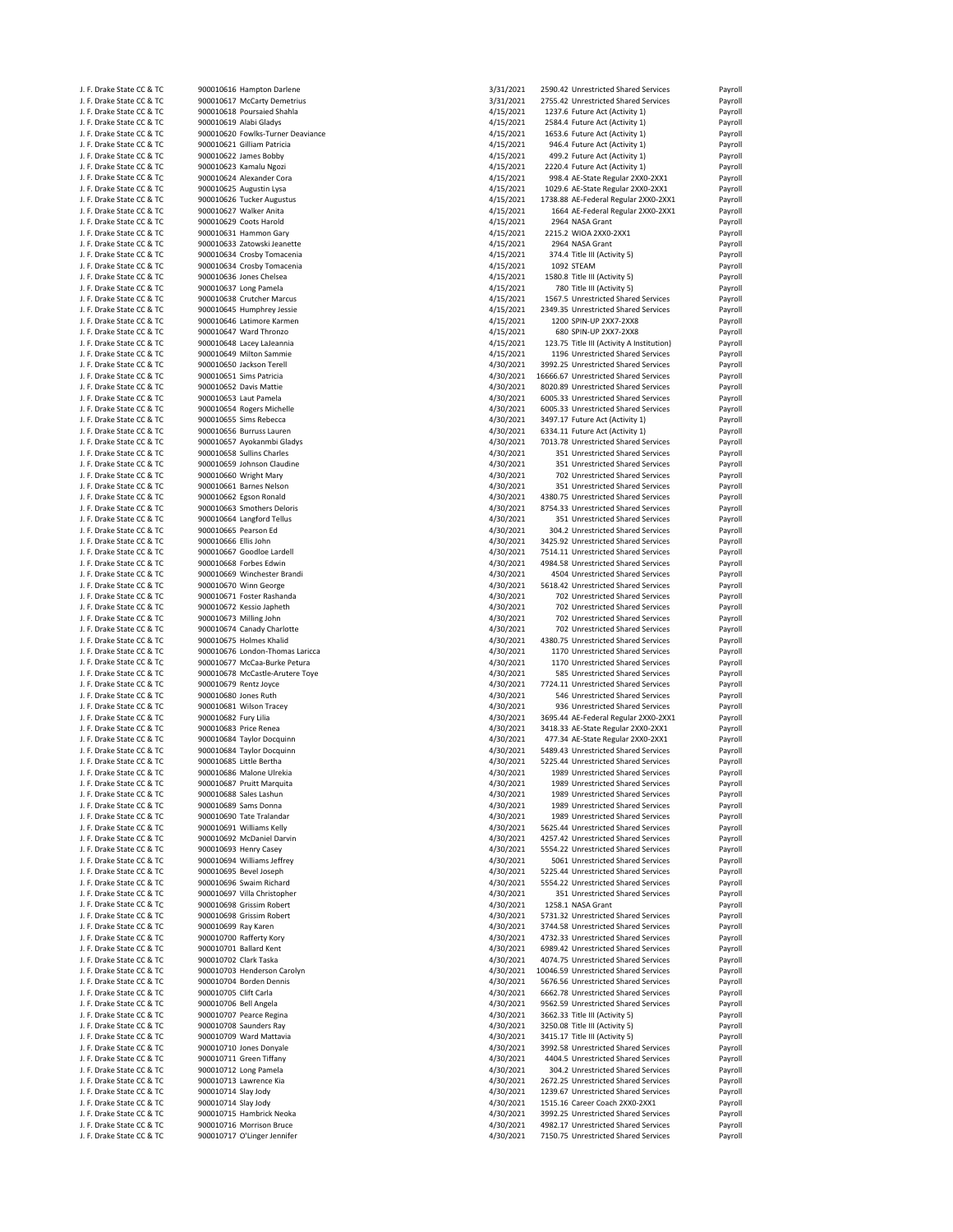|  | J. F. Drake State CC & TC |                       | 900010718 Holmes Danon            | 4/30/2021 | 3332.25 Unrestricted Shared Services       | Payroll |
|--|---------------------------|-----------------------|-----------------------------------|-----------|--------------------------------------------|---------|
|  | J. F. Drake State CC & TC | 900010719 Pace Alecia |                                   | 4/30/2021 | 1087.69 Unrestricted Shared Services       | Payroll |
|  | J. F. Drake State CC & TC | 900010719 Pace Alecia |                                   | 4/30/2021 | 1502.06 Title III (Activity 5)             | Payroll |
|  | J. F. Drake State CC & TC |                       | 900010720 Robinson Ashley         | 4/30/2021 | 2342.67 Unrestricted Shared Services       | Payroll |
|  |                           |                       |                                   |           |                                            |         |
|  | J. F. Drake State CC & TC |                       | 900010721 Sudeall-Hawkins Monica  | 4/30/2021 | 7317.41 Unrestricted Shared Services       | Payroll |
|  | J. F. Drake State CC & TC |                       | 900010722 Townsend-Baker Jamee    | 4/30/2021 | 2043.41 Unrestricted Shared Services       | Payroll |
|  | J. F. Drake State CC & TC |                       | 900010723 Alexander Akeem         | 4/30/2021 | 7652.67 Unrestricted Shared Services       | Payroll |
|  | J. F. Drake State CC & TC |                       | 900010724 Carter Deleshia         | 4/30/2021 | 3992.25 Unrestricted Shared Services       | Payroll |
|  | J. F. Drake State CC & TC |                       | 900010725 Chavers Audrey          | 4/30/2021 | 570.47 Title III (Activity A Prog Admin)   | Payroll |
|  | J. F. Drake State CC & TC |                       | 900010725 Chavers Audrey          | 4/30/2021 | 3504.28 Unrestricted Shared Services       | Payroll |
|  |                           |                       |                                   |           |                                            |         |
|  | J. F. Drake State CC & TC |                       | 900010726 Harris Katrina          | 4/30/2021 | 9150.75 Unrestricted Shared Services       | Payroll |
|  | J. F. Drake State CC & TC |                       | 900010727 Walker Letitia          | 4/30/2021 | 4652.5 Unrestricted Shared Services        | Payroll |
|  | J. F. Drake State CC & TC | 900010728 Tuck Buffie |                                   | 4/30/2021 | 4239.83 Unrestricted Shared Services       | Payroll |
|  | J. F. Drake State CC & TC |                       | 900010729 Chance Katie            | 4/30/2021 | 4404.92 Unrestricted Shared Services       | Payroll |
|  | J. F. Drake State CC & TC | 900010730 Patton Tina |                                   | 4/30/2021 | 2672.92 Unrestricted Shared Services       | Payroll |
|  | J. F. Drake State CC & TC |                       | 900010731 Parrish Tessa           | 4/30/2021 | 3662.33 Title III (Activity A Prog Admin)  | Payroll |
|  |                           |                       |                                   |           |                                            |         |
|  | J. F. Drake State CC & TC |                       | 900010732 Raymond Alice           | 4/30/2021 | 3511.95 Title III (Activity 1)             | Payroll |
|  | J. F. Drake State CC & TC |                       | 900010732 Raymond Alice           | 4/30/2021 | 6643.47 Unrestricted Shared Services       | Payroll |
|  | J. F. Drake State CC & TC |                       | 900010733 Shotts Lesley           | 4/30/2021 | 3206.63 Title III (Activity A Prog Admin)  | Payroll |
|  | J. F. Drake State CC & TC |                       | 900010733 Shotts Lesley           | 4/30/2021 | 4428.2 Unrestricted Shared Services        | Payroll |
|  | J. F. Drake State CC & TC |                       | 900010734 Baker Elijah            | 4/30/2021 | 3084.5 Unrestricted Shared Services        | Payroll |
|  | J. F. Drake State CC & TC |                       | 900010735 Malone Jennifer         | 4/30/2021 | 6828.08 Unrestricted Shared Services       | Payroll |
|  |                           |                       |                                   |           |                                            |         |
|  | J. F. Drake State CC & TC |                       | 900010736 Harbin Glenn            | 4/30/2021 | 4899.25 Unrestricted Shared Services       | Payroll |
|  | J. F. Drake State CC & TC |                       | 900010737 Harlow George           | 4/30/2021 | 3497.17 CRRSAA - HBCU and Strengthening II | Payroll |
|  | J. F. Drake State CC & TC |                       | 900010738 Nkwa Tabe Terence       | 4/30/2021 | 2589.75 Unrestricted Shared Services       | Payroll |
|  | J. F. Drake State CC & TC |                       | 900010739 Bulluck Bruce           | 4/30/2021 | 7634.83 Unrestricted Shared Services       | Payroll |
|  | J. F. Drake State CC & TC |                       | 900010740 Hampton Darlene         | 4/30/2021 | 2590.42 Unrestricted Shared Services       | Payroll |
|  | J. F. Drake State CC & TC |                       | 900010741 McCarty Demetrius       | 4/30/2021 | 2755.42 Unrestricted Shared Services       | Payroll |
|  |                           |                       | 900010742 Poursaied Shahla        |           | 928.2 Future Act (Activity 1)              |         |
|  | J. F. Drake State CC & TC |                       |                                   | 5/14/2021 |                                            | Payroll |
|  | J. F. Drake State CC & TC |                       | 900010743 Alabi Gladys            | 5/14/2021 | 2038.4 Future Act (Activity 1)             | Payroll |
|  | J. F. Drake State CC & TC |                       | 900010744 Fowlks-Turner Deaviance | 5/14/2021 | 1653.6 Future Act (Activity 1)             | Payroll |
|  | J. F. Drake State CC & TC |                       | 900010745 Gilliam Patricia        | 5/14/2021 | 182 Future Act (Activity 1)                | Payroll |
|  | J. F. Drake State CC & TC |                       | 900010746 James Bobby             | 5/14/2021 | 530.4 Future Act (Activity 1)              | Payroll |
|  |                           |                       |                                   |           | 2620.8 Future Act (Activity 1)             |         |
|  | J. F. Drake State CC & TC |                       | 900010747 Kamalu Ngozi            | 5/14/2021 |                                            | Payroll |
|  | J. F. Drake State CC & TC |                       | 900010748 Alexander Cora          | 5/14/2021 | 998.4 AE-State Regular 2XX0-2XX1           | Payroll |
|  | J. F. Drake State CC & TC |                       | 900010749 Augustin Lysa           | 5/14/2021 | 915.2 AE-State Regular 2XX0-2XX1           | Payroll |
|  | J. F. Drake State CC & TC |                       | 900010750 Averette Shanna         | 5/14/2021 | 936 AE-Federal Regular 2XX0-2XX1           | Payroll |
|  | J. F. Drake State CC & TC |                       | 900010751 Tucker Augustus         | 5/14/2021 | 1501.76 AE-Federal Regular 2XX0-2XX1       | Payroll |
|  | J. F. Drake State CC & TC |                       | 900010752 Walker Anita            | 5/14/2021 | 1580.8 AE-Federal Regular 2XX0-2XX1        | Payroll |
|  |                           |                       |                                   |           |                                            |         |
|  | J. F. Drake State CC & TC |                       | 900010754 Coots Harold            | 5/14/2021 | 2371.2 NASA Grant                          | Payroll |
|  | J. F. Drake State CC & TC |                       | 900010756 Hammon Gary             | 5/14/2021 | 2527.2 WIOA 2XX0-2XX1                      | Payroll |
|  | J. F. Drake State CC & TC |                       | 900010758 Zatowski Jeanette       | 5/14/2021 | 2371.2 NASA Grant                          | Payroll |
|  | J. F. Drake State CC & TC |                       | 900010759 Crosby Tomacenia        | 5/14/2021 | 530.4 Title III (Activity 5)               | Payroll |
|  | J. F. Drake State CC & TC |                       | 900010759 Crosby Tomacenia        | 5/14/2021 | 1092 STEAM                                 | Payroll |
|  | J. F. Drake State CC & TC |                       | 900010761 Jones Chelsea           | 5/14/2021 | 1185.6 Title III (Activity 5)              |         |
|  |                           |                       |                                   |           |                                            | Payroll |
|  | J. F. Drake State CC & TC |                       | 900010762 Long Pamela             | 5/14/2021 | 312 Title III (Activity 5)                 | Payroll |
|  | J. F. Drake State CC & TC |                       | 900010763 Crutcher Marcus         | 5/14/2021 | 1254 Unrestricted Shared Services          | Payroll |
|  | J. F. Drake State CC & TC |                       | 900010770 Humphrey Jessie         | 5/14/2021 | 1879.48 Unrestricted Shared Services       | Payroll |
|  | J. F. Drake State CC & TC |                       | 900010771 Latimore Karmen         | 5/14/2021 | 1100 SPIN-UP 2XX7-2XX8                     | Payroll |
|  | J. F. Drake State CC & TC |                       | 900010772 Driskill ChrisAnn       | 5/14/2021 | 344.25 Title III (Activity A Institution)  | Payroll |
|  |                           |                       |                                   |           |                                            |         |
|  | J. F. Drake State CC & TC |                       | 900010773 Milton Sammie           | 5/14/2021 | 1027 Unrestricted Shared Services          | Payroll |
|  | J. F. Drake State CC & TC |                       | 900010774 Jackson Terell          | 5/28/2021 | 3992.25 Unrestricted Shared Services       | Payroll |
|  | J. F. Drake State CC & TC |                       | 900010775 Sims Patricia           | 5/28/2021 | 16666.67 Unrestricted Shared Services      | Payroll |
|  | J. F. Drake State CC & TC |                       | 900010776 Davis Mattie            | 5/28/2021 | 8020.89 Unrestricted Shared Services       | Payroll |
|  | J. F. Drake State CC & TC |                       | 900010777 Laut Pamela             | 5/28/2021 | 6005.36 Unrestricted Shared Services       | Payroll |
|  | J. F. Drake State CC & TC |                       | 900010778 Mbuguje Mukesha         | 5/28/2021 | 2710 Unrestricted Shared Services          | Payroll |
|  |                           |                       |                                   |           |                                            |         |
|  | J. F. Drake State CC & TC |                       | 900010779 Rogers Michelle         | 5/28/2021 | 6005.33 Unrestricted Shared Services       | Payroll |
|  | J. F. Drake State CC & TC |                       | 900010780 Sims Rebecca            | 5/28/2021 | 3497.17 Future Act (Activity 1)            | Payroll |
|  | J. F. Drake State CC & TC |                       | 900010781 Burruss Lauren          | 5/28/2021 | 6334.11 Future Act (Activity 1)            | Payroll |
|  | J. F. Drake State CC & TC |                       | 900010782 Ayokanmbi Gladys        | 5/28/2021 | 7013.78 Unrestricted Shared Services       | Payroll |
|  | J. F. Drake State CC & TC |                       | 900010783 Sullins Charles         | 5/28/2021 | 351 Unrestricted Shared Services           | Payroll |
|  |                           |                       |                                   |           |                                            |         |
|  | J. F. Drake State CC & TC |                       | 900010784 Johnson Claudine        | 5/28/2021 | 351 Unrestricted Shared Services           | Payroll |
|  | J. F. Drake State CC & TC |                       | 900010785 Wright Mary             | 5/28/2021 | 702 Unrestricted Shared Services           | Payroll |
|  | J. F. Drake State CC & TC |                       | 900010786 Barnes Nelson           | 5/28/2021 | 351 Unrestricted Shared Services           | Payroll |
|  | J. F. Drake State CC & TC |                       | 900010787 Egson Ronald            |           |                                            |         |
|  | J. F. Drake State CC & TC |                       |                                   | 5/28/2021 | 4380.75 Unrestricted Shared Services       | Payroll |
|  |                           |                       |                                   | 5/28/2021 | 8754.33 Unrestricted Shared Services       |         |
|  |                           |                       | 900010788 Smothers Deloris        |           |                                            | Payroll |
|  | J. F. Drake State CC & TC |                       | 900010789 Langford Tellus         | 5/28/2021 | 351 Unrestricted Shared Services           | Payroll |
|  | J. F. Drake State CC & TC | 900010790 Pearson Ed  |                                   | 5/28/2021 | 304.2 Unrestricted Shared Services         | Payroll |
|  | J. F. Drake State CC & TC | 900010791 Ellis John  |                                   | 5/28/2021 | 3425.92 Unrestricted Shared Services       | Payroll |
|  | J. F. Drake State CC & TC |                       | 900010792 Goodloe Lardell         | 5/28/2021 | 7514.11 Unrestricted Shared Services       | Payroll |
|  | J. F. Drake State CC & TC |                       | 900010793 Forbes Edwin            | 5/28/2021 | 4984.58 Unrestricted Shared Services       | Payroll |
|  | J. F. Drake State CC & TC |                       | 900010794 Winchester Brandi       | 5/28/2021 | 4504 Unrestricted Shared Services          | Payroll |
|  |                           |                       |                                   |           |                                            |         |
|  | J. F. Drake State CC & TC |                       | 900010795 Winn George             | 5/28/2021 | 5618.42 Unrestricted Shared Services       | Payroll |
|  | J. F. Drake State CC & TC |                       | 900010796 Foster Rashanda         | 5/28/2021 | 702 Unrestricted Shared Services           | Payroll |
|  | J. F. Drake State CC & TC |                       | 900010797 Kessio Japheth          | 5/28/2021 | 702 Unrestricted Shared Services           | Payroll |
|  | J. F. Drake State CC & TC |                       | 900010798 Milling John            | 5/28/2021 | 702 Unrestricted Shared Services           | Payroll |
|  | J. F. Drake State CC & TC |                       | 900010799 Canady Charlotte        | 5/28/2021 | 702 Unrestricted Shared Services           | Payroll |
|  |                           |                       |                                   |           |                                            |         |
|  | J. F. Drake State CC & TC |                       | 900010800 Holmes Khalid           | 5/28/2021 | 4380.75 Unrestricted Shared Services       | Payroll |
|  | J. F. Drake State CC & TC |                       | 900010801 McCaa-Burke Petura      | 5/28/2021 | 1170 Unrestricted Shared Services          | Payroll |
|  | J. F. Drake State CC & TC |                       | 900010802 McCastle-Arutere Toye   | 5/28/2021 | 585 Unrestricted Shared Services           | Payroll |
|  | J. F. Drake State CC & TC |                       | 900010803 Rentz Joyce             | 5/28/2021 | 7724.11 Unrestricted Shared Services       | Payroll |
|  | J. F. Drake State CC & TC | 900010804 Jones Ruth  |                                   | 5/28/2021 | 546 Unrestricted Shared Services           | Payroll |
|  | J. F. Drake State CC & TC |                       | 900010805 Wilson Tracey           | 5/28/2021 | 936 Unrestricted Shared Services           | Payroll |
|  |                           |                       |                                   |           |                                            |         |
|  | J. F. Drake State CC & TC | 900010806 Fury Lilia  |                                   | 5/28/2021 | 3695.44 AE-Federal Regular 2XX0-2XX1       | Payroll |
|  | J. F. Drake State CC & TC |                       | 900010807 Price Renea             | 5/28/2021 | 3418.33 AE-State Regular 2XX0-2XX1         | Payroll |
|  | J. F. Drake State CC & TC |                       | 900010808 Taylor Docquinn         | 5/28/2021 | 5838.58 Unrestricted Shared Services       | Payroll |
|  | J. F. Drake State CC & TC |                       | 900010809 Little Bertha           | 5/28/2021 | 5225.44 Unrestricted Shared Services       | Payroll |
|  | J. F. Drake State CC & TC |                       | 900010810 Malone Ulrekia          | 5/28/2021 | 1989 Unrestricted Shared Services          | Payroll |
|  | J. F. Drake State CC & TC |                       | 900010811 Pruitt Marquita         | 5/28/2021 | 1989 Unrestricted Shared Services          | Payroll |
|  |                           |                       |                                   |           |                                            |         |
|  | J. F. Drake State CC & TC |                       | 900010812 Sales Lashun            | 5/28/2021 | 1989 Unrestricted Shared Services          | Payroll |
|  | J. F. Drake State CC & TC |                       | 900010813 Sams Donna              | 5/28/2021 | 1989 Unrestricted Shared Services          | Payroll |
|  | J. F. Drake State CC & TC |                       | 900010814 Tate Tralandar          | 5/28/2021 | 1989 Unrestricted Shared Services          | Payroll |
|  | J. F. Drake State CC & TC |                       | 900010815 Williams Kelly          | 5/28/2021 | 5625.44 Unrestricted Shared Services       | Payroll |
|  | J. F. Drake State CC & TC |                       | 900010816 McDaniel Darvin         | 5/28/2021 | 4257.42 Unrestricted Shared Services       | Payroll |
|  | J. F. Drake State CC & TC |                       | 900010817 Henry Casey             | 5/28/2021 | 5554.22 Unrestricted Shared Services       | Payroll |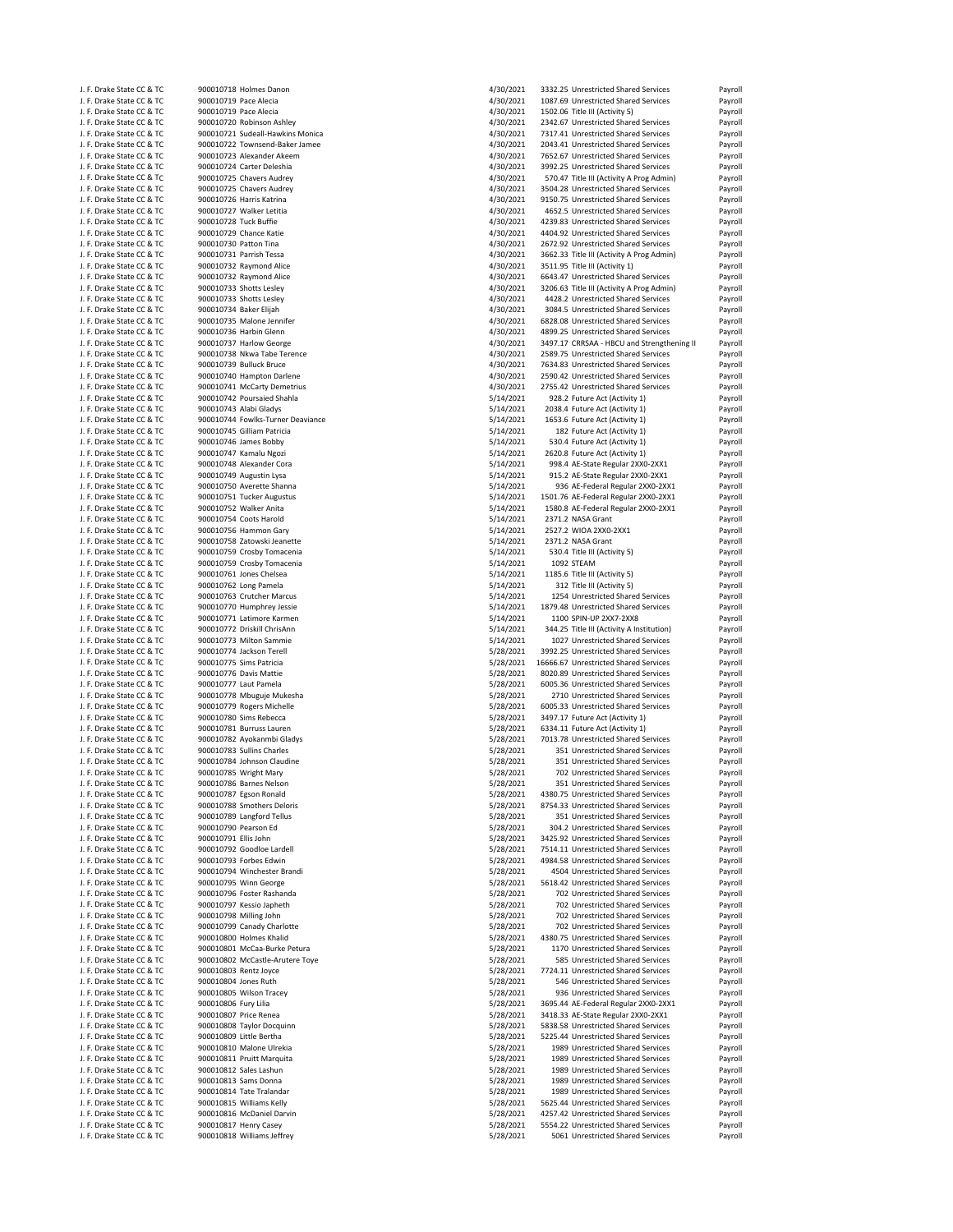| J. F. Drake State CC & TC                              |                        | 900010819 Bevel Joseph                                  | 5/28/2021              | 5225.44 Unrestricted Shared Services                                     | Payroll                                  |
|--------------------------------------------------------|------------------------|---------------------------------------------------------|------------------------|--------------------------------------------------------------------------|------------------------------------------|
| J. F. Drake State CC & TC                              |                        | 900010820 Swaim Richard                                 | 5/28/2021              | 5554.22 Unrestricted Shared Services                                     | Payroll                                  |
| J. F. Drake State CC & TC                              |                        | 900010821 Villa Christopher                             | 5/28/2021              | 351 Unrestricted Shared Services                                         | Payroll                                  |
| J. F. Drake State CC & TC                              |                        | 900010822 Grissim Robert                                | 5/28/2021              | 1677.46 NASA Grant                                                       | Payroll                                  |
| J. F. Drake State CC & TC                              |                        | 900010822 Grissim Robert                                | 5/28/2021              | 5311.96 Unrestricted Shared Services                                     | Payroll                                  |
|                                                        |                        |                                                         |                        |                                                                          |                                          |
| J. F. Drake State CC & TC                              | 900010823 Ray Karen    |                                                         | 5/28/2021              | 3744.58 Unrestricted Shared Services                                     | Payroll                                  |
| J. F. Drake State CC & TC                              |                        | 900010824 Rafferty Kory                                 | 5/28/2021              | 4732.33 Unrestricted Shared Services                                     | Payroll                                  |
| J. F. Drake State CC & TC                              |                        | 900010825 Ballard Kent                                  | 5/28/2021              | 6989.42 Unrestricted Shared Services                                     | Payroll                                  |
| J. F. Drake State CC & TC                              | 900010826 Clark Taska  |                                                         | 5/28/2021              | 4074.75 Unrestricted Shared Services                                     | Payroll                                  |
| J. F. Drake State CC & TC                              |                        | 900010827 Henderson Carolyn                             | 5/28/2021              | 10046.59 Unrestricted Shared Services                                    | Payroll                                  |
| J. F. Drake State CC & TC                              |                        | 900010828 Borden Dennis                                 | 5/28/2021              | 5676.56 Unrestricted Shared Services                                     | Payroll                                  |
|                                                        |                        |                                                         |                        |                                                                          |                                          |
| J. F. Drake State CC & TC                              | 900010829 Clift Carla  |                                                         | 5/28/2021              | 6662.78 Unrestricted Shared Services                                     | Payroll                                  |
| J. F. Drake State CC & TC                              | 900010830 Bell Angela  |                                                         | 5/28/2021              | 9562.59 Unrestricted Shared Services                                     | Payroll                                  |
| J. F. Drake State CC & TC                              |                        | 900010831 Pearce Regina                                 | 5/28/2021              | 3662.33 Title III (Activity 5)                                           | Payroll                                  |
| J. F. Drake State CC & TC                              |                        | 900010832 Saunders Ray                                  | 5/28/2021              | 3250.08 Title III (Activity 5)                                           | Payroll                                  |
| J. F. Drake State CC & TC                              |                        | 900010833 Ward Mattavia                                 | 5/28/2021              | 3415.17 Title III (Activity 5)                                           | Payroll                                  |
| J. F. Drake State CC & TC                              |                        | 900010834 Jones Donyale                                 | 5/28/2021              | 3992.58 Unrestricted Shared Services                                     | Payroll                                  |
|                                                        |                        |                                                         |                        |                                                                          |                                          |
| J. F. Drake State CC & TC                              |                        | 900010835 Green Tiffany                                 | 5/28/2021              | 4404.5 Unrestricted Shared Services                                      | Payroll                                  |
| J. F. Drake State CC & TC                              |                        | 900010836 Lawrence Kia                                  | 5/28/2021              | 2672.25 Unrestricted Shared Services                                     | Payroll                                  |
| J. F. Drake State CC & TC                              | 900010837 Slay Jody    |                                                         | 5/28/2021              | 1239.67 Unrestricted Shared Services                                     | Payroll                                  |
| J. F. Drake State CC & TC                              | 900010837 Slay Jody    |                                                         | 5/28/2021              | 1515.16 Career Coach 2XX0-2XX1                                           | Payroll                                  |
| J. F. Drake State CC & TC                              |                        | 900010838 Hambrick Neoka                                | 5/28/2021              | 3992.25 Unrestricted Shared Services                                     | Payroll                                  |
| J. F. Drake State CC & TC                              |                        | 900010839 Morrison Bruce                                | 5/28/2021              | 4982.17 Unrestricted Shared Services                                     | Payroll                                  |
|                                                        |                        |                                                         |                        |                                                                          |                                          |
| J. F. Drake State CC & TC                              |                        | 900010840 O'Linger Jennifer                             | 5/28/2021              | 7150.75 Unrestricted Shared Services                                     | Payroll                                  |
| J. F. Drake State CC & TC                              |                        | 900010841 Holmes Danon                                  | 5/28/2021              | 3332.25 Unrestricted Shared Services                                     | Payroll                                  |
| J. F. Drake State CC & TC                              | 900010842 Pace Alecia  |                                                         | 5/28/2021              | 1087.69 Unrestricted Shared Services                                     | Payroll                                  |
| J. F. Drake State CC & TC                              | 900010842 Pace Alecia  |                                                         | 5/28/2021              | 1502.06 Title III (Activity 5)                                           | Payroll                                  |
| J. F. Drake State CC & TC                              |                        | 900010843 Robinson Ashley                               | 5/28/2021              | 2342.67 Unrestricted Shared Services                                     | Payroll                                  |
| J. F. Drake State CC & TC                              |                        | 900010844 Sudeall-Hawkins Monica                        | 5/28/2021              | 7317.41 Unrestricted Shared Services                                     | Payroll                                  |
|                                                        |                        |                                                         |                        |                                                                          |                                          |
| J. F. Drake State CC & TC                              |                        | 900010845 Townsend-Baker Jamee                          | 5/28/2021              | 2177.42 Unrestricted Shared Services                                     | Payroll                                  |
| J. F. Drake State CC & TC                              |                        | 900010846 Alexander Akeem                               | 5/28/2021              | 7652.67 Unrestricted Shared Services                                     | Payroll                                  |
| J. F. Drake State CC & TC                              |                        | 900010847 Carter Deleshia                               | 5/28/2021              | 3992.25 Unrestricted Shared Services                                     | Payroll                                  |
| J. F. Drake State CC & TC                              |                        | 900010848 Chavers Audrey                                | 5/28/2021              | 611.21 Title III (Activity A Prog Admin)                                 | Payroll                                  |
| J. F. Drake State CC & TC                              |                        | 900010848 Chavers Audrey                                | 5/28/2021              | 3463.54 Unrestricted Shared Services                                     | Payroll                                  |
| J. F. Drake State CC & TC                              |                        | 900010849 Harris Katrina                                | 5/28/2021              | 9150.75 Unrestricted Shared Services                                     | Payroll                                  |
|                                                        |                        | 900010850 Walker Letitia                                |                        | 4652.5 Unrestricted Shared Services                                      |                                          |
| J. F. Drake State CC & TC                              |                        |                                                         | 5/28/2021              |                                                                          | Payroll                                  |
| J. F. Drake State CC & TC                              | 900010851 Tuck Buffie  |                                                         | 5/28/2021              | 4239.83 Unrestricted Shared Services                                     | Payroll                                  |
| J. F. Drake State CC & TC                              |                        | 900010852 Chance Katie                                  | 5/28/2021              | 4404.92 Unrestricted Shared Services                                     | Payroll                                  |
| J. F. Drake State CC & TC                              | 900010853 Patton Tina  |                                                         | 5/28/2021              | 2672.92 Unrestricted Shared Services                                     | Payroll                                  |
| J. F. Drake State CC & TC                              |                        | 900010854 London-Thomas Laricca                         | 5/28/2021              | 1170 Unrestricted Shared Services                                        | Payroll                                  |
| J. F. Drake State CC & TC                              |                        | 900010855 Long Pamela                                   | 5/28/2021              | 304.2 Unrestricted Shared Services                                       | Payroll                                  |
|                                                        |                        |                                                         |                        |                                                                          |                                          |
| J. F. Drake State CC & TC                              |                        | 900010856 Parrish Tessa                                 | 5/28/2021              | 3662.33 Title III (Activity A Prog Admin)                                | Payroll                                  |
| J. F. Drake State CC & TC                              |                        | 900010857 Raymond Alice                                 | 5/28/2021              | 4204.61 Unrestricted Shared Services                                     | Payroll                                  |
| J. F. Drake State CC & TC                              |                        | 900010857 Raymond Alice                                 | 5/28/2021              | 5950.81 Title III (Activity 1)                                           | Payroll                                  |
| J. F. Drake State CC & TC                              |                        | 900010858 Shotts Lesley                                 | 5/28/2021              | 1221.57 Title III (Activity A Prog Admin)                                | Payroll                                  |
|                                                        |                        | 900010858 Shotts Lesley                                 | 5/28/2021              | 6413.26 Unrestricted Shared Services                                     | Payroll                                  |
|                                                        |                        |                                                         |                        |                                                                          |                                          |
| J. F. Drake State CC & TC                              |                        |                                                         |                        |                                                                          |                                          |
| J. F. Drake State CC & TC                              | 900010859 Baker Elijah |                                                         | 5/28/2021              | 3084.5 Unrestricted Shared Services                                      | Payroll                                  |
| J. F. Drake State CC & TC                              |                        | 900010860 Malone Jennifer                               | 5/28/2021              | 6828.08 Unrestricted Shared Services                                     | Payroll                                  |
| J. F. Drake State CC & TC                              |                        | 900010861 Harbin Glenn                                  | 5/28/2021              | 4899.25 Unrestricted Shared Services                                     | Payroll                                  |
|                                                        |                        |                                                         |                        |                                                                          |                                          |
| J. F. Drake State CC & TC                              |                        | 900010862 Harlow George                                 | 5/28/2021              | 3497.17 CRRSAA - HBCU and Strengthening II                               | Payroll                                  |
| J. F. Drake State CC & TC                              |                        | 900010863 Nkwa Tabe Terence                             | 5/28/2021              | 2589.75 Unrestricted Shared Services                                     | Payroll                                  |
| J. F. Drake State CC & TC                              |                        | 900010864 Bulluck Bruce                                 | 5/28/2021              | 7634.83 Unrestricted Shared Services                                     | Payroll                                  |
| J. F. Drake State CC & TC                              |                        | 900010865 Greene April                                  | 5/28/2021              | 2294.93 Unrestricted Shared Services                                     | Payroll                                  |
| J. F. Drake State CC & TC                              |                        | 900010866 Hampton Darlene                               | 5/28/2021              | 2590.42 Unrestricted Shared Services                                     | Payroll                                  |
|                                                        |                        |                                                         |                        |                                                                          |                                          |
| J. F. Drake State CC & TC                              |                        | 900010867 Hodges Melvin                                 | 5/28/2021              | 2881.06 Unrestricted Shared Services                                     | Payroll                                  |
| J. F. Drake State CC & TC                              |                        | 900010868 McCarty Demetrius                             | 5/28/2021              | 2755.42 Unrestricted Shared Services                                     |                                          |
| J. F. Drake State CC & TC                              |                        | 900010869 Johnson Kristie                               | 6/15/2021              | 182 Future Act (Activity 1)                                              |                                          |
| J. F. Drake State CC & TC                              |                        | 900010870 Poursaied Shahla                              | 6/15/2021              | 309.4 Future Act (Activity 1)                                            | Payroll<br>Payroll<br>Payroll            |
| J. F. Drake State CC & TC                              |                        | 900010871 Alabi Gladys                                  | 6/15/2021              | 291.2 Future Act (Activity 1)                                            | Payroll                                  |
| J. F. Drake State CC & TC                              |                        | 900010872 Fowlks-Turner Deaviance                       | 6/15/2021              | 1029.6 Future Act (Activity 1)                                           | Payroll                                  |
|                                                        |                        |                                                         |                        |                                                                          |                                          |
| J. F. Drake State CC & TC                              |                        | 900010873 James Bobby                                   | 6/15/2021              | 249.6 Future Act (Activity 1)                                            | Payroll                                  |
| J. F. Drake State CC & TC                              |                        | 900010874 Kamalu Ngozi                                  | 6/15/2021              | 327.6 Future Act (Activity 1)                                            | Payroll                                  |
| J. F. Drake State CC & TC                              |                        | 900010875 Alexander Cora                                | 6/15/2021              | 852.8 AE-State Regular 2XX0-2XX1                                         | Payroll                                  |
| J. E. Drake State CC & TC                              |                        | 900010876 Augustin Lysa                                 | 6/15/2021              | 686.4 AE-State Regular 2XX0-2XX1                                         | Payroll                                  |
| J. F. Drake State CC & TC                              |                        | 900010877 Averette Shanna                               | 6/15/2021              | 1019.2 AE-Federal Regular 2XX0-2XX1                                      | Payroll                                  |
| J. F. Drake State CC & TC                              |                        | 900010878 Tucker Augustus                               | 6/15/2021              | 1343.68 AE-Federal Regular 2XX0-2XX1                                     | Payroll                                  |
| J. F. Drake State CC & TC                              |                        | 900010879 Walker Anita                                  | 6/15/2021              | 1268.8 AE-Federal Regular 2XX0-2XX1                                      | Payroll                                  |
| J. F. Drake State CC & TC                              |                        | 900010881 Bevel Joseph                                  | 6/15/2021              | 187.2 Unrestricted Shared Services                                       | Payroll                                  |
| J. F. Drake State CC & TC                              |                        |                                                         |                        |                                                                          |                                          |
|                                                        |                        | 900010882 Coots Harold                                  | 6/15/2021              | 2620.8 NASA Grant                                                        | Payroll                                  |
| J. F. Drake State CC & TC                              |                        | 900010884 Hammon Gary                                   | 6/15/2021              | 2371.2 WIOA 2XX0-2XX1                                                    | Payroll                                  |
| J. F. Drake State CC & TC                              |                        | 900010885 Hinton Doris                                  | 6/15/2021              | 780 Unrestricted Shared Services                                         | Payroll                                  |
| J. F. Drake State CC & TC                              |                        | 900010887 Zatowski Jeanette                             | 6/15/2021              | 2371.2 NASA Grant                                                        | Payroll                                  |
| J. F. Drake State CC & TC                              |                        | 900010888 Crosby Tomacenia                              | 6/15/2021              | 280.8 Title III (Activity 5)                                             | Payroll                                  |
| J. F. Drake State CC & TC                              |                        | 900010888 Crosby Tomacenia                              | 6/15/2021              | 624 STEAM                                                                | Payroll                                  |
|                                                        |                        |                                                         |                        |                                                                          |                                          |
| J. F. Drake State CC & TC                              |                        | 900010890 Crutcher Marcus                               | 6/15/2021              | 1254 Unrestricted Shared Services                                        | Payroll                                  |
| J. F. Drake State CC & TC                              |                        | 900010897 Humphrey Jessie                               | 6/15/2021              | 1879.48 Unrestricted Shared Services                                     | Payroll                                  |
| J. F. Drake State CC & TC                              |                        | 900010898 Latimore Karmen                               | 6/15/2021              | 1520 SPIN-UP 2XX7-2XX8                                                   | Payroll                                  |
| J. F. Drake State CC & TC                              |                        | 900010899 Ward Thronzo                                  | 6/15/2021              | 1500 SPIN-UP 2XX7-2XX8                                                   | Payroll                                  |
| J. F. Drake State CC & TC                              |                        | 900010900 Driskill ChrisAnn                             | 6/15/2021              | 1012.5 Title III (Activity A Institution)                                | Payroll                                  |
| J. F. Drake State CC & TC                              |                        | 900010901 Milton Sammie                                 | 6/15/2021              | 988 Unrestricted Shared Services                                         | Payroll                                  |
|                                                        |                        |                                                         |                        | 3992.25 Unrestricted Shared Services                                     |                                          |
| J. F. Drake State CC & TC                              |                        | 900010902 Jackson Terell                                | 6/30/2021              |                                                                          | Payroll                                  |
| J. F. Drake State CC & TC                              |                        | 900010903 Sims Patricia                                 | 6/30/2021              | 16666.67 Unrestricted Shared Services                                    | Payroll                                  |
| J. F. Drake State CC & TC                              |                        | 900010904 Davis Mattie                                  | 6/30/2021              | 7438 Unrestricted Shared Services                                        | Payroll                                  |
| J. F. Drake State CC & TC                              |                        | 900010905 Mbuguje Mukesha                               | 6/30/2021              | 6979 Unrestricted Shared Services                                        | Payroll                                  |
| J. F. Drake State CC & TC                              |                        | 900010906 Rogers Michelle                               | 6/30/2021              | 5569 Unrestricted Shared Services                                        | Payroll                                  |
|                                                        |                        |                                                         |                        |                                                                          |                                          |
| J. F. Drake State CC & TC                              |                        | 900010907 Sims Andrea                                   | 6/30/2021              | 1448.12 Unrestricted Shared Services                                     | Payroll                                  |
| J. F. Drake State CC & TC                              |                        | 900010908 Sims Rebecca                                  | 6/30/2021              | 3497.17 Future Act (Activity 1)                                          | Payroll                                  |
| J. F. Drake State CC & TC                              |                        | 900010909 Burruss Lauren                                | 6/30/2021              | 5874.67 Future Act (Activity 1)                                          | Payroll                                  |
| J. F. Drake State CC & TC                              |                        | 900010910 Ayokanmbi Gladys                              | 6/30/2021              | 6180.67 Unrestricted Shared Services                                     | Payroll                                  |
| J. F. Drake State CC & TC                              |                        | 900010911 Sullins Charles                               | 6/30/2021              | 468 Unrestricted Shared Services                                         | Payroll                                  |
| J. F. Drake State CC & TC                              |                        | 900010912 Johnson Claudine                              | 6/30/2021              | 468 Unrestricted Shared Services                                         | Payroll                                  |
|                                                        |                        |                                                         |                        |                                                                          | Payroll                                  |
| J. F. Drake State CC & TC                              |                        | 900010913 Wright Mary                                   | 6/30/2021              | 468 Unrestricted Shared Services                                         |                                          |
| J. F. Drake State CC & TC                              |                        | 900010914 Barnes Nelson                                 | 6/30/2021              | 936 Unrestricted Shared Services                                         |                                          |
| J. F. Drake State CC & TC                              |                        | 900010915 Egson Ronald                                  | 6/30/2021              | 5415.67 Unrestricted Shared Services                                     |                                          |
| J. F. Drake State CC & TC<br>J. F. Drake State CC & TC |                        | 900010916 Smothers Deloris<br>900010917 Langford Tellus | 6/30/2021<br>6/30/2021 | 3169.57 Unrestricted Shared Services<br>936 Unrestricted Shared Services | Payroll<br>Payroll<br>Payroll<br>Payroll |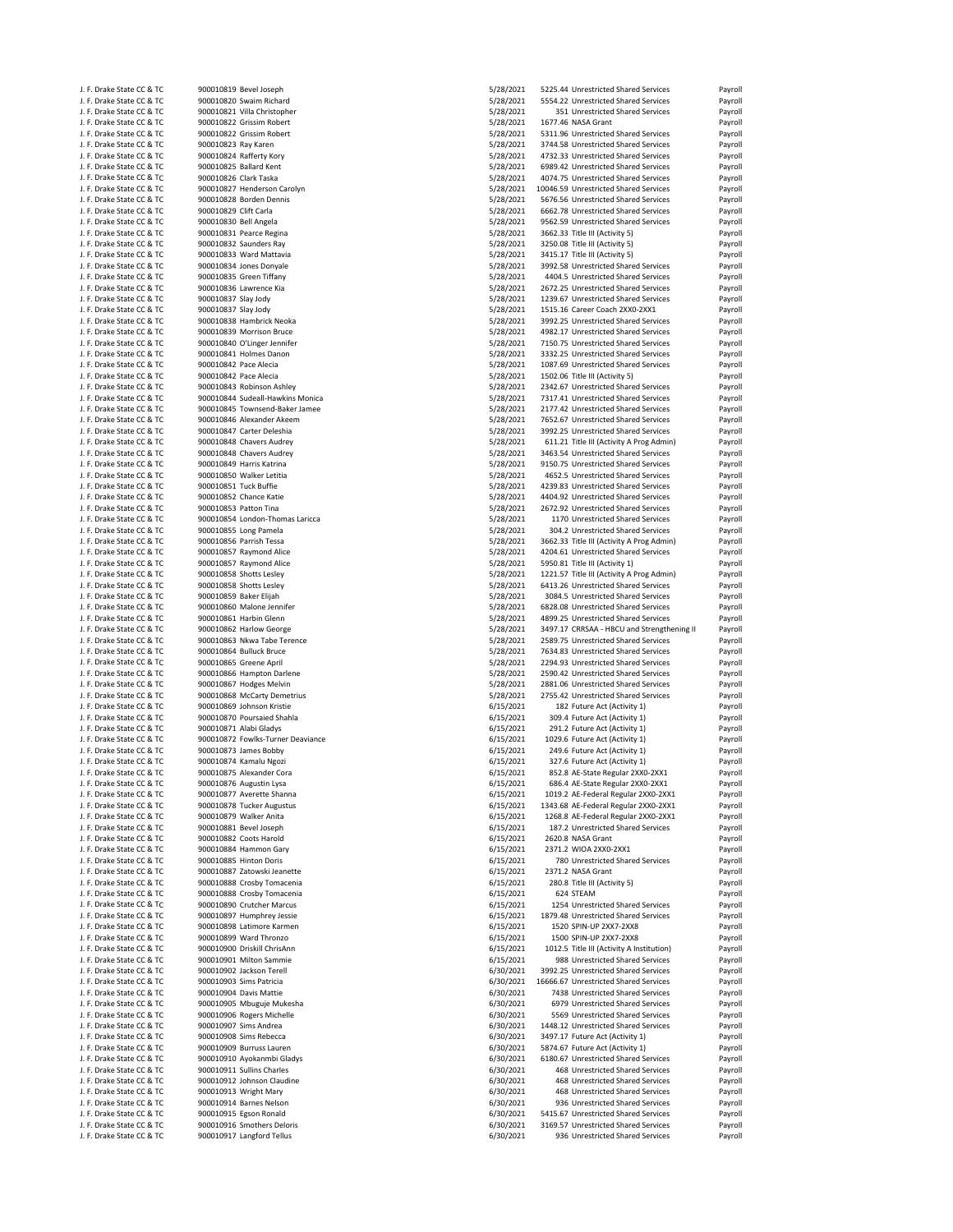| J. F. Drake State CC & TC                              | 900010918 Pearson Ed  |                                                 | 6/30/2021              | 1404 Unrestricted Shared Services          | Payroll                                             |
|--------------------------------------------------------|-----------------------|-------------------------------------------------|------------------------|--------------------------------------------|-----------------------------------------------------|
| J. F. Drake State CC & TC                              | 900010919 Ellis John  |                                                 | 6/30/2021              | 4232.67 Unrestricted Shared Services       | Payroll                                             |
| J. F. Drake State CC & TC                              |                       | 900010920 Goodloe Lardell                       | 6/30/2021              | 6997.67 Unrestricted Shared Services       | Payroll                                             |
| J. F. Drake State CC & TC                              |                       | 900010921 Moore Alfred                          | 6/30/2021              | 702 Unrestricted Shared Services           | Payroll                                             |
| J. F. Drake State CC & TC                              |                       | 900010922 Forbes Edwin                          | 6/30/2021              | 4893.6 Unrestricted Shared Services        | Payroll                                             |
| J. F. Drake State CC & TC                              |                       | 900010923 Winchester Brandi                     | 6/30/2021              | 4638.98 Unrestricted Shared Services       | Payroll                                             |
| J. F. Drake State CC & TC                              |                       | 900010924 Winn George                           | 6/30/2021              | 6957.67 Unrestricted Shared Services       | Payroll                                             |
| J. F. Drake State CC & TC                              |                       | 900010925 Foster Rashanda                       | 6/30/2021              | 936 Unrestricted Shared Services           | Payroll                                             |
|                                                        |                       |                                                 |                        |                                            |                                                     |
| J. F. Drake State CC & TC                              |                       | 900010926 Kessio Japheth                        | 6/30/2021              | 468 Unrestricted Shared Services           | Payroll                                             |
| J. F. Drake State CC & TC                              |                       | 900010927 Milling John                          | 6/30/2021              | 936 Unrestricted Shared Services           | Payroll                                             |
| J. F. Drake State CC & TC                              |                       | 900010928 Canady Charlotte                      | 6/30/2021              | 468 Unrestricted Shared Services           | Payroll                                             |
| J. F. Drake State CC & TC                              |                       | 900010929 Holmes Khalid                         | 6/30/2021              | 6351.67 Unrestricted Shared Services       | Payroll                                             |
| J. F. Drake State CC & TC                              |                       | 900010930 McCaa-Burke Petura                    | 6/30/2021              | 780 Unrestricted Shared Services           | Payroll                                             |
| J. F. Drake State CC & TC                              |                       | 900010931 McCastle-Arutere Toye                 | 6/30/2021              | 1560 Unrestricted Shared Services          | Payroll                                             |
|                                                        |                       |                                                 |                        |                                            |                                                     |
| J. F. Drake State CC & TC                              |                       | 900010932 Rentz Joyce                           | 6/30/2021              | 6492.44 Unrestricted Shared Services       | Payroll                                             |
| J. F. Drake State CC & TC                              | 900010933 Jones Ruth  |                                                 | 6/30/2021              | 780 Unrestricted Shared Services           | Payroll                                             |
| J. F. Drake State CC & TC                              |                       | 900010934 Wilson Tracey                         | 6/30/2021              | 1248 Unrestricted Shared Services          | Payroll                                             |
| J. F. Drake State CC & TC                              | 900010935 Fury Lilia  |                                                 | 6/30/2021              | 3695.33 AE-Federal Regular 2XX0-2XX1       | Payroll                                             |
| J. F. Drake State CC & TC                              |                       | 900010936 Price Renea                           | 6/30/2021              | 3418.33 AE-State Regular 2XX0-2XX1         | Payroll                                             |
| J. F. Drake State CC & TC                              |                       | 900010937 Little Bertha                         | 6/30/2021              | 5001 Unrestricted Shared Services          | Payroll                                             |
|                                                        |                       |                                                 |                        |                                            |                                                     |
| J. F. Drake State CC & TC                              |                       | 900010938 Malone Ulrekia                        | 6/30/2021              | 1872 Unrestricted Shared Services          | Payroll                                             |
| J. F. Drake State CC & TC                              |                       | 900010939 Pruitt Marquita                       | 6/30/2021              | 1404 Unrestricted Shared Services          | Payroll                                             |
| J. F. Drake State CC & TC                              |                       | 900010940 Sales Lashun                          | 6/30/2021              | 1560 Unrestricted Shared Services          | Payroll                                             |
| J. F. Drake State CC & TC                              |                       | 900010941 Sams Donna                            | 6/30/2021              | 1872 Unrestricted Shared Services          | Payroll                                             |
| J. F. Drake State CC & TC                              |                       | 900010942 Tate Tralandar                        | 6/30/2021              | 1404 Unrestricted Shared Services          | Payroll                                             |
| J. F. Drake State CC & TC                              |                       | 900010943 Williams Kelly                        | 6/30/2021              | 5245 Unrestricted Shared Services          | Payroll                                             |
| J. F. Drake State CC & TC                              |                       | 900010944 McDaniel Darvin                       | 6/30/2021              | 3289.17 Unrestricted Shared Services       | Payroll                                             |
|                                                        |                       | 900010945 Henry Casey                           |                        |                                            |                                                     |
| J. F. Drake State CC & TC                              |                       |                                                 | 6/30/2021              | 5151 Unrestricted Shared Services          | Payroll                                             |
| J. F. Drake State CC & TC                              |                       | 900010946 Williams Jeffrey                      | 6/30/2021              | 4692 Unrestricted Shared Services          | Payroll                                             |
| J. F. Drake State CC & TC                              |                       | 900010947 Bevel Joseph                          | 6/30/2021              | 4845 Unrestricted Shared Services          | Payroll                                             |
| J. F. Drake State CC & TC                              |                       | 900010948 Swaim Richard                         | 6/30/2021              | 5307 Unrestricted Shared Services          | Payroll                                             |
| J. F. Drake State CC & TC                              |                       | 900010949 Villa Christopher                     | 6/30/2021              | 468 Unrestricted Shared Services           | Payroll                                             |
| J. F. Drake State CC & TC                              |                       | 900010950 Grissim Robert                        | 6/30/2021              | 1677.46 NASA Grant                         | Payroll                                             |
|                                                        |                       | 900010950 Grissim Robert                        |                        |                                            |                                                     |
| J. F. Drake State CC & TC                              |                       |                                                 | 6/30/2021              | 5311.96 Unrestricted Shared Services       | Payroll                                             |
| J. F. Drake State CC & TC                              | 900010951 Ray Karen   |                                                 | 6/30/2021              | 3744.58 Unrestricted Shared Services       | Payroll                                             |
| J. F. Drake State CC & TC                              |                       | 900010952 Rafferty Kory                         | 6/30/2021              | 4386 Unrestricted Shared Services          | Payroll                                             |
| J. F. Drake State CC & TC                              |                       | 900010953 Ballard Kent                          | 6/30/2021              | 6989.42 Unrestricted Shared Services       | Payroll                                             |
| J. F. Drake State CC & TC                              | 900010954 Clark Taska |                                                 | 6/30/2021              | 4074.75 Unrestricted Shared Services       | Payroll                                             |
| J. F. Drake State CC & TC                              |                       | 900010955 Henderson Carolyn                     | 6/30/2021              | 10046.59 Unrestricted Shared Services      | Payroll                                             |
|                                                        |                       |                                                 |                        |                                            |                                                     |
| J. F. Drake State CC & TC                              |                       | 900010956 Borden Dennis                         | 6/30/2021              | 5262.67 Unrestricted Shared Services       | Payroll                                             |
| J. F. Drake State CC & TC                              | 900010957 Clift Carla |                                                 | 6/30/2021              | 6180.67 Unrestricted Shared Services       | Payroll                                             |
| J. F. Drake State CC & TC                              | 900010958 Bell Angela |                                                 | 6/30/2021              | 9562.59 Unrestricted Shared Services       | Payroll                                             |
| J. F. Drake State CC & TC                              |                       | 900010959 Pearce Regina                         | 6/30/2021              | 3662.33 Title III (Activity 5)             | Payroll                                             |
| J. F. Drake State CC & TC                              |                       | 900010960 Saunders Ray                          | 6/30/2021              | 3250.08 Title III (Activity 5)             | Payroll                                             |
|                                                        |                       |                                                 | 6/30/2021              |                                            |                                                     |
| J. F. Drake State CC & TC                              |                       | 900010961 Ward Mattavia                         |                        | 3415.17 Title III (Activity 5)             | Payroll                                             |
| J. F. Drake State CC & TC                              |                       | 900010962 Jones Donyale                         | 6/30/2021              | 3992.58 Unrestricted Shared Services       | Payroll                                             |
| J. F. Drake State CC & TC                              |                       | 900010963 Green Tiffany                         | 6/30/2021              | 4404.5 Unrestricted Shared Services        | Payroll                                             |
| J. F. Drake State CC & TC                              |                       | 900010964 Lawrence Kia                          | 6/30/2021              | 2672.25 Unrestricted Shared Services       | Payroll                                             |
| J. F. Drake State CC & TC                              | 900010965 Slay Jody   |                                                 | 6/30/2021              | 1239.67 Unrestricted Shared Services       | Payroll                                             |
| J. F. Drake State CC & TC                              | 900010965 Slay Jody   |                                                 | 6/30/2021              | 1515.16 Career Coach 2XX0-2XX1             | Payroll                                             |
|                                                        |                       |                                                 |                        |                                            |                                                     |
| J. F. Drake State CC & TC                              |                       | 900010966 Hambrick Neoka                        | 6/30/2021              | 3992.25 Unrestricted Shared Services       | Payroll                                             |
| J. F. Drake State CC & TC                              |                       | 900010967 Morrison Bruce                        | 6/30/2021              | 4982.17 Unrestricted Shared Services       | Payroll                                             |
| J. F. Drake State CC & TC                              |                       | 900010968 O'Linger Jennifer                     | 6/30/2021              | 7150.75 Unrestricted Shared Services       | Payroll                                             |
| J. F. Drake State CC & TC                              |                       | 900010969 Holmes Danon                          | 6/30/2021              | 3332.25 Unrestricted Shared Services       | Payroll                                             |
| J. F. Drake State CC & TC                              | 900010970 Pace Alecia |                                                 | 6/30/2021              | 1087.69 Unrestricted Shared Services       | Payroll                                             |
| J. F. Drake State CC & TC                              | 900010970 Pace Alecia |                                                 | 6/30/2021              | 1502.06 Title III (Activity 5)             | Payroll                                             |
|                                                        |                       |                                                 |                        |                                            |                                                     |
| J. F. Drake State CC & TC                              |                       | 900010971 Robinson Ashley                       | 6/30/2021              | 2342.67 Unrestricted Shared Services       | Payroll                                             |
| J. F. Drake State CC & TC                              |                       | 900010972 Sudeall-Hawkins Monica                | 6/30/2021              | 7317.41 Unrestricted Shared Services       | Payroll                                             |
| J. F. Drake State CC & TC                              |                       | 900010973 Townsend-Baker Jamee                  | 6/30/2021              | 2177.42 Unrestricted Shared Services       | Payroll                                             |
| J. F. Drake State CC & TC                              |                       | 900010974 Alexander Akeem                       | 6/30/2021              | 7652.67 Unrestricted Shared Services       | Payroll                                             |
| J. F. Drake State CC & TC                              |                       | 900010975 Carter Deleshia                       | 6/30/2021              | 3992.25 Unrestricted Shared Services       | Payroll                                             |
| J. F. Drake State CC & TC                              |                       | 900010976 Chavers Audrey                        | 6/30/2021              | 285.23 Title III (Activity A Prog Admin)   | Payroll                                             |
|                                                        |                       |                                                 |                        |                                            |                                                     |
| J. F. Drake State CC & TC                              |                       | 900010976 Chavers Audrey                        | 6/30/2021              | 3789.52 Unrestricted Shared Services       | Payroll                                             |
| J. F. Drake State CC & TC                              |                       | 900010977 Harris Katrina                        | 6/30/2021              | 9150.75 Unrestricted Shared Services       | Payroll                                             |
| J. F. Drake State CC & TC                              |                       | 900010978 Walker Letitia                        | 6/30/2021              | 4652.5 Unrestricted Shared Services        | Payroll                                             |
| J. F. Drake State CC & TC                              | 900010979 Tuck Buffie |                                                 | 6/30/2021              | 4239.83 Unrestricted Shared Services       | Payroll                                             |
| J. F. Drake State CC & TC                              |                       | 900010980 Chance Katie                          | 6/30/2021              | 4404.92 Unrestricted Shared Services       | Payroll                                             |
| J. F. Drake State CC & TC                              |                       | 900010981 Patton Tina                           | 6/30/2021              | 2672.92 Unrestricted Shared Services       | Payroll                                             |
| J. F. Drake State CC & TC                              |                       | 900010982 Parrish Tessa                         | 6/30/2021              | 3662.33 Title III (Activity A Prog Admin)  | Payroll                                             |
|                                                        |                       |                                                 |                        |                                            |                                                     |
| J. F. Drake State CC & TC                              |                       | 900010983 Raymond Alice                         | 6/30/2021              | 4877.72 Title III (Activity 1)             | Payroll                                             |
| J. F. Drake State CC & TC                              |                       | 900010983 Raymond Alice                         | 6/30/2021              | 5277.7 Unrestricted Shared Services        | Payroll                                             |
| J. F. Drake State CC & TC                              |                       | 900010984 Shotts Lesley                         | 6/30/2021              | 1374.27 Title III (Activity A Prog Admin)  | Payroll                                             |
| J. F. Drake State CC & TC                              |                       | 900010984 Shotts Lesley                         | 6/30/2021              | 6260.56 Unrestricted Shared Services       | Payroll                                             |
| J. F. Drake State CC & TC                              |                       | 900010985 Baker Elijah                          | 6/30/2021              | 3084.5 Unrestricted Shared Services        | Payroll                                             |
| J. F. Drake State CC & TC                              |                       | 900010986 Malone Jennifer                       | 6/30/2021              | 6828.08 Unrestricted Shared Services       | Payroll                                             |
|                                                        |                       |                                                 |                        |                                            |                                                     |
| J. F. Drake State CC & TC                              |                       | 900010987 Harbin Glenn                          | 6/30/2021              | 4899.25 Unrestricted Shared Services       | Payroll                                             |
| J. F. Drake State CC & TC                              |                       | 900010988 Harlow George                         | 6/30/2021              | 3497.17 CRRSAA - HBCU and Strengthening II | Payroll                                             |
| J. F. Drake State CC & TC                              |                       | 900010989 Nkwa Tabe Terence                     | 6/30/2021              | 2589.75 Unrestricted Shared Services       | Payroll                                             |
| J. F. Drake State CC & TC                              |                       | 900010990 Bulluck Bruce                         | 6/30/2021              | 7634.83 Unrestricted Shared Services       | Payroll                                             |
| J. F. Drake State CC & TC                              |                       | 900010991 Greene April                          | 6/30/2021              | 2260.17 Unrestricted Shared Services       | Payroll                                             |
| J. F. Drake State CC & TC                              |                       | 900010992 Hampton Darlene                       |                        | 2590.42 Unrestricted Shared Services       |                                                     |
|                                                        |                       |                                                 | 6/30/2021              |                                            | Payroll                                             |
| J. F. Drake State CC & TC                              |                       | 900010993 Hodges Melvin                         | 6/30/2021              | 2837.42 Unrestricted Shared Services       | Payroll                                             |
| J. F. Drake State CC & TC                              |                       | 900010994 McCarty Demetrius                     | 6/30/2021              | 2755.42 Unrestricted Shared Services       | Payroll                                             |
| J. F. Drake State CC & TC                              |                       | 900010995 Johnson Kristie                       | 7/15/2021              | 2657.2 Future Act (Activity 1)             | Payroll                                             |
| J. F. Drake State CC & TC                              |                       | 900010996 Poursaied Shahla                      | 7/15/2021              | 1528.8 Future Act (Activity 1)             | Payroll                                             |
|                                                        |                       | 900010997 Alabi Gladys                          | 7/15/2021              | 582.4 Future Act (Activity 1)              | Payroll                                             |
|                                                        |                       |                                                 |                        |                                            |                                                     |
| J. F. Drake State CC & TC                              |                       |                                                 |                        |                                            |                                                     |
| J. F. Drake State CC & TC                              |                       | 900010998 Fowlks-Turner Deaviance               | 7/15/2021              | 967.2 Future Act (Activity 1)              | Payroll                                             |
| J. F. Drake State CC & TC                              |                       | 900010999 James Bobby                           | 7/15/2021              | 655.2 Future Act (Activity 1)              | Payroll                                             |
| J. F. Drake State CC & TC                              |                       | 900011000 Kamalu Ngozi                          | 7/15/2021              | 982.8 Future Act (Activity 1)              | Payroll                                             |
| J. F. Drake State CC & TC                              |                       | 900011001 Alexander Cora                        | 7/15/2021              | 1081.6 AE-State Regular 2XX0-2XX1          | Payroll                                             |
|                                                        |                       |                                                 |                        |                                            |                                                     |
| J. F. Drake State CC & TC                              |                       | 900011002 Augustin Lysa                         | 7/15/2021              | 915.2 AE-State Regular 2XX0-2XX1           | Payroll                                             |
| J. F. Drake State CC & TC                              |                       | 900011003 Averette Shanna                       | 7/15/2021              | 1497.6 AE-Federal Regular 2XX0-2XX1        |                                                     |
| J. F. Drake State CC & TC                              |                       | 900011004 Tucker Augustus                       | 7/15/2021              | 1659.84 AE-Federal Regular 2XX0-2XX1       |                                                     |
| J. F. Drake State CC & TC                              |                       | 900011005 Walker Anita                          | 7/15/2021              | 1768 AE-Federal Regular 2XX0-2XX1          |                                                     |
| J. F. Drake State CC & TC<br>J. F. Drake State CC & TC |                       | 900011007 Coots Harold<br>900011010 Hammon Gary | 7/15/2021<br>7/15/2021 | 2870.4 NASA Grant<br>2839.2 WIOA 2XX0-2XX1 | Payroll<br>Payroll<br>Payroll<br>Payroll<br>Payroll |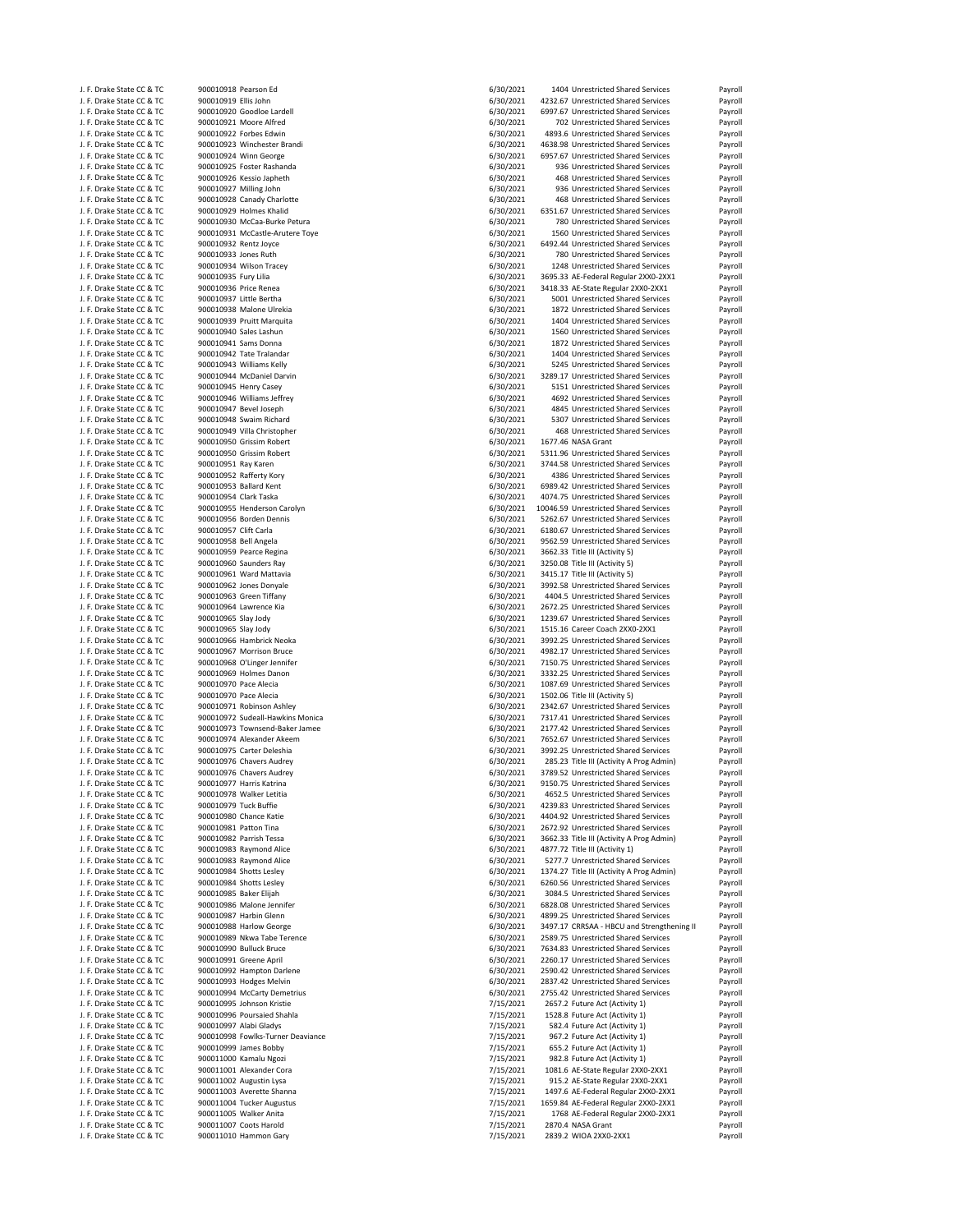| J. F. Drake State CC & TC | 900011011 Hinton Doris           | 7/15/2021 | 2152.8 Unrestricted Shared Services        | Payroll |
|---------------------------|----------------------------------|-----------|--------------------------------------------|---------|
|                           |                                  |           |                                            |         |
| J. F. Drake State CC & TC | 900011012 Zatowski Jeanette      | 7/15/2021 | 2839.2 NASA Grant                          | Payroll |
| J. F. Drake State CC & TC | 900011013 Crosby Tomacenia       | 7/15/2021 | 1162.2 Title III (Activity 5)              | Payroll |
| J. F. Drake State CC & TC | 900011014 Howard Rachel          | 7/15/2021 | 624 Title III (Activity 5)                 | Payroll |
| J. F. Drake State CC & TC | 900011016 Crutcher Marcus        | 7/15/2021 | 1567.5 Unrestricted Shared Services        | Payroll |
| J. F. Drake State CC & TC | 900011022 Humphrey Jessie        | 7/15/2021 | 2349.35 Unrestricted Shared Services       | Payroll |
| J. F. Drake State CC & TC | 900011023 Latimore Karmen        | 7/15/2021 | 1660 SPIN-UP 2XX7-2XX8                     | Payroll |
| J. F. Drake State CC & TC | 900011024 London-Thomas Laricca  | 7/15/2021 | 2371.2 SPIN-UP 2XX7-2XX8                   | Payroll |
|                           | 900011025 Long Pamela            |           |                                            |         |
| J. F. Drake State CC & TC |                                  | 7/15/2021 | 592.8 SPIN-UP 2XX7-2XX8                    | Payroll |
| J. F. Drake State CC & TC | 900011025 Long Pamela            | 7/15/2021 | 707.2 Title III (Activity 5)               | Payroll |
| J. F. Drake State CC & TC | 900011026 Ward Thronzo           | 7/15/2021 | 1700 SPIN-UP 2XX7-2XX8                     | Payroll |
| J. F. Drake State CC & TC | 900011027 Driskill ChrisAnn      | 7/15/2021 | 1181.25 Title III (Activity A Institution) | Payroll |
| J. F. Drake State CC & TC | 900011028 Milton Sammie          | 7/15/2021 | 1131 Unrestricted Shared Services          | Payroll |
| J. F. Drake State CC & TC | 900011029 Jackson Terell         | 7/30/2021 | 3992.25 Unrestricted Shared Services       | Payroll |
|                           | 900011030 Sims Patricia          | 7/30/2021 | 16666.67 Unrestricted Shared Services      |         |
| J. F. Drake State CC & TC |                                  |           |                                            | Payroll |
| J. F. Drake State CC & TC | 900011031 Davis Mattie           | 7/30/2021 | 7438 Unrestricted Shared Services          | Payroll |
| J. F. Drake State CC & TC | 900011032 Mbuguje Mukesha        | 7/30/2021 | 6979 Unrestricted Shared Services          | Payroll |
| J. F. Drake State CC & TC | 900011033 Rogers Michelle        | 7/30/2021 | 5569 Unrestricted Shared Services          | Payroll |
| J. F. Drake State CC & TC | 900011034 Sims Andrea            | 7/30/2021 | 3861.52 Unrestricted Shared Services       | Payroll |
| J. F. Drake State CC & TC | 900011035 Sims Rebecca           | 7/30/2021 | 3497.17 Future Act (Activity 1)            | Payroll |
| J. F. Drake State CC & TC | 900011036 Burruss Lauren         | 7/30/2021 | 5874.67 Future Act (Activity 1)            | Payroll |
|                           |                                  |           |                                            |         |
| J. F. Drake State CC & TC | 900011037 Ayokanmbi Gladys       | 7/30/2021 | 6180.67 Unrestricted Shared Services       | Payroll |
| J. F. Drake State CC & TC | 900011038 Sullins Charles        | 7/30/2021 | 468 Unrestricted Shared Services           | Payroll |
| J. F. Drake State CC & TC | 900011039 Johnson Claudine       | 7/30/2021 | 468 Unrestricted Shared Services           | Payroll |
| J. F. Drake State CC & TC | 900011040 Wright Mary            | 7/30/2021 | 468 Unrestricted Shared Services           | Payroll |
| J. F. Drake State CC & TC | 900011041 Barnes Nelson          | 7/30/2021 | 936 Unrestricted Shared Services           | Payroll |
| J. F. Drake State CC & TC | 900011042 Egson Ronald           | 7/30/2021 | 5415.67 Unrestricted Shared Services       | Payroll |
|                           |                                  |           |                                            |         |
| J. F. Drake State CC & TC | 900011043 Langford Tellus        | 7/30/2021 | 936 Unrestricted Shared Services           | Payroll |
| J. F. Drake State CC & TC | 900011044 Pearson Ed             | 7/30/2021 | 1404 Unrestricted Shared Services          | Payroll |
| J. F. Drake State CC & TC | 900011045 Ellis John             | 7/30/2021 | 4232.67 Unrestricted Shared Services       | Payroll |
| J. F. Drake State CC & TC | 900011046 Goodloe Lardell        | 7/30/2021 | 6997.67 Unrestricted Shared Services       | Payroll |
| J. F. Drake State CC & TC | 900011047 Moore Alfred           | 7/30/2021 | 702 Unrestricted Shared Services           | Payroll |
|                           |                                  |           |                                            |         |
| J. F. Drake State CC & TC | 900011048 Forbes Edwin           | 7/30/2021 | 4893.6 Unrestricted Shared Services        | Payroll |
| J. F. Drake State CC & TC | 900011049 Winchester Brandi      | 7/30/2021 | 4638.98 Unrestricted Shared Services       | Payroll |
| J. F. Drake State CC & TC | 900011050 Winn George            | 7/30/2021 | 6957.67 Unrestricted Shared Services       | Payroll |
| J. F. Drake State CC & TC | 900011051 Foster Rashanda        | 7/30/2021 | 936 Unrestricted Shared Services           | Payroll |
| J. F. Drake State CC & TC | 900011052 Kessio Japheth         | 7/30/2021 | 468 Unrestricted Shared Services           | Payroll |
| J. F. Drake State CC & TC | 900011053 Milling John           | 7/30/2021 | 936 Unrestricted Shared Services           | Payroll |
|                           |                                  |           |                                            |         |
| J. F. Drake State CC & TC | 900011054 Canady Charlotte       | 7/30/2021 | 468 Unrestricted Shared Services           | Payroll |
| J. F. Drake State CC & TC | 900011055 Holmes Khalid          | 7/30/2021 | 6351.67 Unrestricted Shared Services       | Payroll |
| J. F. Drake State CC & TC | 900011056 McCaa-Burke Petura     | 7/30/2021 | 780 Unrestricted Shared Services           | Payroll |
| J. F. Drake State CC & TC | 900011057 McCastle-Arutere Toye  | 7/30/2021 | 1560 Unrestricted Shared Services          | Payroll |
| J. F. Drake State CC & TC | 900011058 Rentz Joyce            | 7/30/2021 | 6492.44 Unrestricted Shared Services       | Payroll |
|                           |                                  |           |                                            |         |
| J. F. Drake State CC & TC | 900011059 Jones Ruth             | 7/30/2021 | 780 Unrestricted Shared Services           | Payroll |
| J. F. Drake State CC & TC | 900011060 Wilson Tracey          | 7/30/2021 | 1248 Unrestricted Shared Services          | Payroll |
| J. F. Drake State CC & TC | 900011061 Fury Lilia             | 7/30/2021 | 3695.33 AE-Federal Regular 2XX0-2XX1       | Payroll |
| J. F. Drake State CC & TC | 900011062 Price Renea            | 7/30/2021 | 3418.33 AE-State Regular 2XX0-2XX1         | Payroll |
| J. F. Drake State CC & TC | 900011063 Little Bertha          | 7/30/2021 | 5001 Unrestricted Shared Services          | Payroll |
| J. F. Drake State CC & TC | 900011064 Malone Ulrekia         | 7/30/2021 | 1872 Unrestricted Shared Services          | Payroll |
|                           |                                  |           | 1404 Unrestricted Shared Services          |         |
| J. F. Drake State CC & TC | 900011065 Pruitt Marquita        | 7/30/2021 |                                            | Payroll |
| J. F. Drake State CC & TC | 900011066 Sales Lashun           | 7/30/2021 | 1560 Unrestricted Shared Services          | Payroll |
| J. F. Drake State CC & TC | 900011067 Sams Donna             | 7/30/2021 | 1872 Unrestricted Shared Services          | Payroll |
| J. F. Drake State CC & TC | 900011068 Tate Tralandar         | 7/30/2021 | 1404 Unrestricted Shared Services          | Payroll |
| J. F. Drake State CC & TC | 900011069 Williams Kelly         | 7/30/2021 | 5245 Unrestricted Shared Services          | Payroll |
| J. F. Drake State CC & TC | 900011070 McDaniel Darvin        | 7/30/2021 | 3289.17 Unrestricted Shared Services       | Payroll |
|                           |                                  |           |                                            |         |
| J. F. Drake State CC & TC | 900011071 Henry Casey            | 7/30/2021 | 5151 Unrestricted Shared Services          | Payroll |
| J. F. Drake State CC & TC | 900011072 Williams Jeffrey       | 7/30/2021 | 4692 Unrestricted Shared Services          | Payroll |
| J. F. Drake State CC & TC | 900011073 Bevel Joseph           | 7/30/2021 | 4845 Unrestricted Shared Services          | Payroll |
| J. F. Drake State CC & TC | 900011074 Swaim Richard          | 7/30/2021 | 5307 Unrestricted Shared Services          | Payroll |
| J. F. Drake State CC & TC | 900011075 Villa Christopher      | 7/30/2021 | 468 Unrestricted Shared Services           | Payroll |
| J. F. Drake State CC & TC | 900011076 Grissim Robert         | 7/30/2021 | 2655.98 NASA Grant                         |         |
|                           |                                  |           |                                            | Payroll |
| J. F. Drake State CC & TC | 900011076 Grissim Robert         | 7/30/2021 | 4548.46 Unrestricted Shared Services       | Payroll |
| J. F. Drake State CC & TC | 900011077 Ray Karen              | 7/30/2021 | 3744.58 Unrestricted Shared Services       | Payroll |
| J. F. Drake State CC & TC | 900011078 Rafferty Kory          | 7/30/2021 | 4386 Unrestricted Shared Services          | Payroll |
| J. F. Drake State CC & TC | 900011079 Ballard Kent           | 7/30/2021 | 6989.42 Unrestricted Shared Services       | Payroll |
| J. F. Drake State CC & TC | 900011080 Clark Taska            | 7/30/2021 | 4074.75 Unrestricted Shared Services       | Payroll |
| J. F. Drake State CC & TC | 900011081 Henderson Carolyn      | 7/30/2021 | 10046.59 Unrestricted Shared Services      | Payroll |
| J. F. Drake State CC & TC | 900011082 Borden Dennis          | 7/30/2021 | 5262.67 Unrestricted Shared Services       | Payroll |
|                           |                                  |           |                                            |         |
| J. F. Drake State CC & TC | 900011083 Clift Carla            | 7/30/2021 | 6180.67 Unrestricted Shared Services       | Payroll |
| J. F. Drake State CC & TC | 900011084 Bell Angela            | 7/30/2021 | 9562.59 Unrestricted Shared Services       | Payroll |
| J. F. Drake State CC & TC | 900011085 Pearce Regina          | 7/30/2021 | 3662.33 Title III (Activity 5)             | Payroll |
| J. F. Drake State CC & TC | 900011086 Saunders Ray           | 7/30/2021 | 3250.08 Title III (Activity 5)             | Payroll |
| J. F. Drake State CC & TC | 900011087 Ward Mattavia          | 7/30/2021 | 3415.17 Title III (Activity 5)             | Payroll |
| J. F. Drake State CC & TC | 900011088 Jones Donyale          | 7/30/2021 | 3992.58 Unrestricted Shared Services       | Payroll |
|                           |                                  |           |                                            |         |
| J. F. Drake State CC & TC | 900011089 Green Tiffany          | 7/30/2021 | 4404.5 Unrestricted Shared Services        | Payroll |
| J. F. Drake State CC & TC | 900011090 Lawrence Kia           | 7/30/2021 | 2672.25 Unrestricted Shared Services       | Payroll |
| J. F. Drake State CC & TC | 900011091 Slay Jody              | 7/30/2021 | 1101.93 Unrestricted Shared Services       | Payroll |
| J. F. Drake State CC & TC | 900011091 Slay Jody              | 7/30/2021 | 1652.9 Career Coach 2XX0-2XX1              | Payroll |
| J. F. Drake State CC & TC | 900011092 Hambrick Neoka         | 7/30/2021 | 3992.25 Unrestricted Shared Services       | Payroll |
|                           |                                  | 7/30/2021 | 4982.17 Unrestricted Shared Services       |         |
| J. F. Drake State CC & TC | 900011093 Morrison Bruce         |           |                                            | Payroll |
| J. F. Drake State CC & TC | 900011094 O'Linger Jennifer      | 7/30/2021 | 7150.75 Unrestricted Shared Services       | Payroll |
| J. F. Drake State CC & TC | 900011095 Holmes Danon           | 7/30/2021 | 3332.25 Unrestricted Shared Services       | Payroll |
| J. F. Drake State CC & TC | 900011096 Pace Alecia            | 7/30/2021 | 1087.69 Unrestricted Shared Services       | Payroll |
| J. F. Drake State CC & TC | 900011096 Pace Alecia            | 7/30/2021 | 1502.06 Title III (Activity 5)             | Payroll |
| J. F. Drake State CC & TC | 900011097 Robinson Ashley        | 7/30/2021 | 2342.67 Unrestricted Shared Services       | Payroll |
|                           |                                  |           |                                            |         |
| J. F. Drake State CC & TC | 900011098 Sudeall-Hawkins Monica | 7/30/2021 | 7317.41 Unrestricted Shared Services       | Payroll |
| J. F. Drake State CC & TC | 900011099 Townsend-Baker Jamee   | 7/30/2021 | 2177.42 Unrestricted Shared Services       | Payroll |
| J. F. Drake State CC & TC | 900011100 Alexander Akeem        | 7/30/2021 | 7652.67 Unrestricted Shared Services       | Payroll |
| J. F. Drake State CC & TC | 900011101 Carter Deleshia        | 7/30/2021 | 3992.25 Unrestricted Shared Services       | Payroll |
| J. F. Drake State CC & TC | 900011102 Chavers Audrey         | 7/30/2021 | 692.71 Title III (Activity A Prog Admin)   | Payroll |
|                           |                                  |           |                                            |         |
| J. F. Drake State CC & TC | 900011102 Chavers Audrey         | 7/30/2021 | 3382.04 Unrestricted Shared Services       | Payroll |
| J. F. Drake State CC & TC | 900011103 Harris Katrina         | 7/30/2021 | 7150.75 Unrestricted Shared Services       | Payroll |
| J. F. Drake State CC & TC | 900011104 Walker Letitia         | 7/30/2021 | 4652.5 Unrestricted Shared Services        | Payroll |
| J. F. Drake State CC & TC | 900011105 Tuck Buffie            | 7/30/2021 | 4239.83 Unrestricted Shared Services       | Payroll |
| J. F. Drake State CC & TC | 900011106 Chance Katie           | 7/30/2021 | 21.25 Title III (Activity 6)               | Payroll |
| J. F. Drake State CC & TC | 900011106 Chance Katie           | 7/30/2021 | 4404.92 Unrestricted Shared Services       | Payroll |
|                           |                                  |           |                                            |         |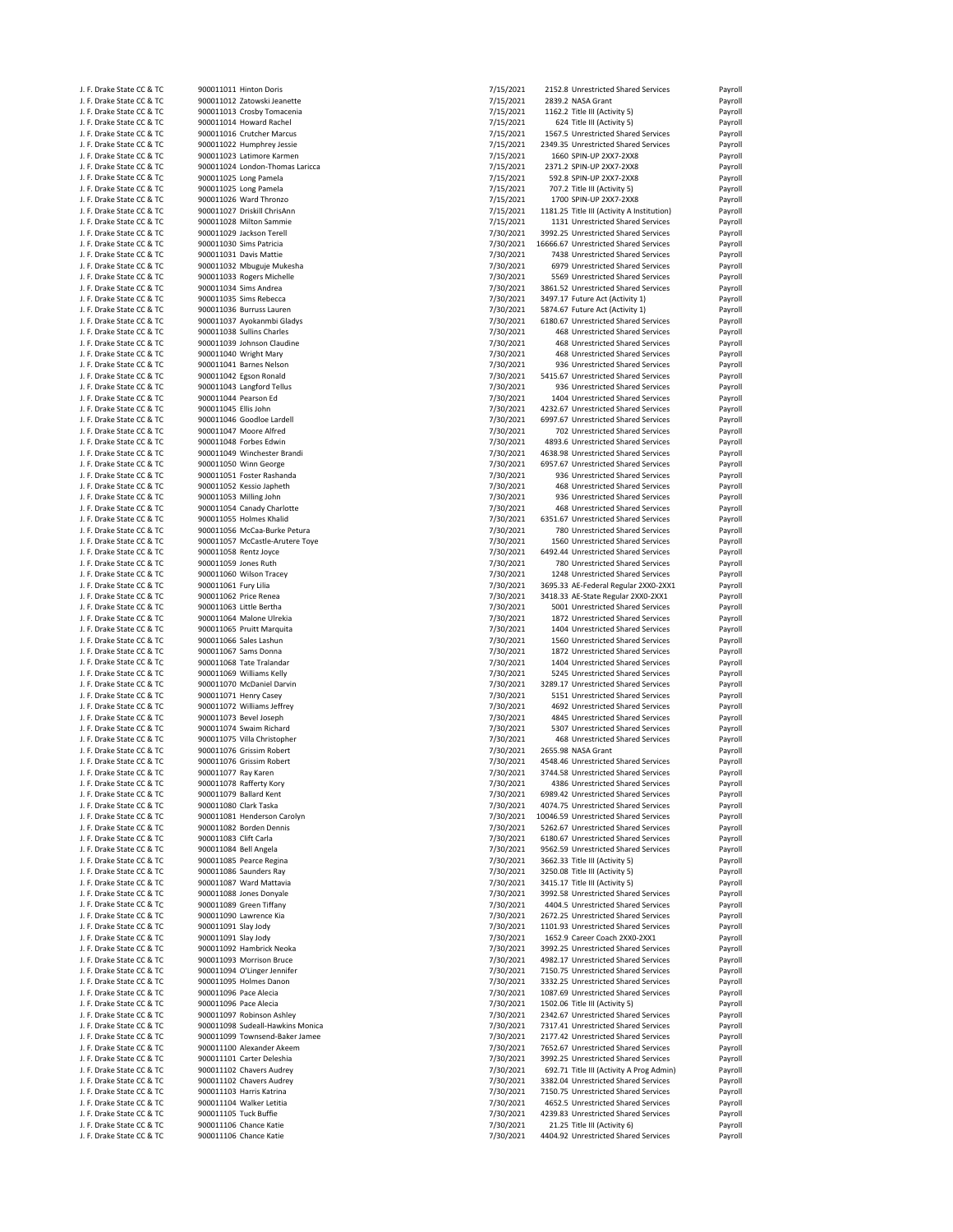| J. F. Drake State CC & TC | 900011107 Patton Tina             | 7/30/2021 | 21.25 Title III (Activity 6)               | Payroll |
|---------------------------|-----------------------------------|-----------|--------------------------------------------|---------|
| J. F. Drake State CC & TC | 900011107 Patton Tina             | 7/30/2021 | 2672.92 Unrestricted Shared Services       | Payroll |
| J. F. Drake State CC & TC | 900011108 Parrish Tessa           | 7/30/2021 | 3662.33 Title III (Activity A Prog Admin)  | Payroll |
|                           |                                   |           |                                            |         |
| J. F. Drake State CC & TC | 900011109 Raymond Alice           | 7/30/2021 | 2952.44 Unrestricted Shared Services       | Payroll |
| J. F. Drake State CC & TC | 900011109 Raymond Alice           | 7/30/2021 | 7202.98 Title III (Activity 1)             | Payroll |
| J. F. Drake State CC & TC | 900011110 Shotts Lesley           | 7/30/2021 | 2443.15 Title III (Activity A Prog Admin)  | Payroll |
| J. F. Drake State CC & TC | 900011110 Shotts Lesley           | 7/30/2021 | 5191.68 Unrestricted Shared Services       | Payroll |
| J. F. Drake State CC & TC | 900011111 Baker Elijah            | 7/30/2021 | 3084.5 Unrestricted Shared Services        | Payroll |
|                           |                                   |           |                                            |         |
| J. F. Drake State CC & TC | 900011112 Malone Jennifer         | 7/30/2021 | 6828.08 Unrestricted Shared Services       | Payroll |
| J. F. Drake State CC & TC | 900011113 Harbin Glenn            | 7/30/2021 | 4899.25 Unrestricted Shared Services       | Payroll |
| J. F. Drake State CC & TC | 900011114 Harlow George           | 7/30/2021 | 3497.17 CRRSAA - HBCU and Strengthening II | Payroll |
| J. F. Drake State CC & TC | 900011115 Nkwa Tabe Terence       | 7/30/2021 | 2589.75 Unrestricted Shared Services       | Payroll |
| J. F. Drake State CC & TC | 900011116 Bulluck Bruce           | 7/30/2021 | 7634.83 Unrestricted Shared Services       | Payroll |
|                           | 900011117 Greene April            | 7/30/2021 | 2260.17 Unrestricted Shared Services       |         |
| J. F. Drake State CC & TC |                                   |           |                                            | Payroll |
| J. F. Drake State CC & TC | 900011118 Hampton Darlene         | 7/30/2021 | 2590.42 Unrestricted Shared Services       | Payroll |
| J. F. Drake State CC & TC | 900011119 Hodges Melvin           | 7/30/2021 | 2837.42 Unrestricted Shared Services       | Payroll |
| J. F. Drake State CC & TC | 900011120 McCarty Demetrius       | 7/30/2021 | 2755.42 Unrestricted Shared Services       | Payroll |
| J. F. Drake State CC & TC | 900011121 Johnson Kristie         | 8/13/2021 | 2220.4 Future Act (Activity 1)             | Payroll |
| J. F. Drake State CC & TC | 900011122 Poursaied Shahla        | 8/13/2021 | 764.4 Future Act (Activity 1)              | Payroll |
|                           |                                   |           |                                            |         |
| J. F. Drake State CC & TC | 900011123 Alabi Gladys            | 8/13/2021 | 1055.6 Future Act (Activity 1)             | Payroll |
| J. F. Drake State CC & TC | 900011124 Fowlks-Turner Deaviance | 8/13/2021 | 873.6 Future Act (Activity 1)              | Payroll |
| J. F. Drake State CC & TC | 900011125 James Bobby             | 8/13/2021 | 561.6 Future Act (Activity 1)              | Payroll |
| J. F. Drake State CC & TC | 900011126 Kamalu Ngozi            | 8/13/2021 | 1310.4 Future Act (Activity 1)             | Payroll |
|                           | 900011127 Ellis John              |           |                                            | Payroll |
| J. F. Drake State CC & TC |                                   | 8/13/2021 | 6731.4 NASA Grant                          |         |
| J. F. Drake State CC & TC | 900011128 Alexander Cora          | 8/13/2021 | 915.2 AE-State Regular 2XX0-2XX1           | Payroll |
| J. F. Drake State CC & TC | 900011129 Augustin Lysa           | 8/13/2021 | 892.32 AE-State Regular 2XX0-2XX1          | Payroll |
| J. F. Drake State CC & TC | 900011130 Averette Shanna         | 8/13/2021 | 832 AE-Federal Regular 2XX0-2XX1           | Payroll |
| J. F. Drake State CC & TC | 900011131 Monroe Rose             | 8/13/2021 | 650 STEAM                                  | Payroll |
|                           |                                   |           |                                            |         |
| J. F. Drake State CC & TC | 900011132 Tucker Augustus         | 8/13/2021 | 1640.08 AE-Federal Regular 2XX0-2XX1       | Payroll |
| J. F. Drake State CC & TC | 900011133 Walker Anita            | 8/13/2021 | 1622.4 AE-Federal Regular 2XX0-2XX1        | Payroll |
| J. F. Drake State CC & TC | 900011135 Coots Harold            | 8/13/2021 | 4336.8 NASA Grant                          | Payroll |
| J. F. Drake State CC & TC | 900011138 Hammon Gary             | 8/13/2021 | 2496 WIOA 2XX0-2XX1                        | Payroll |
|                           | 900011139 Hinton Doris            |           |                                            |         |
| J. F. Drake State CC & TC |                                   | 8/13/2021 | 2121.6 Unrestricted Shared Services        | Payroll |
| J. F. Drake State CC & TC | 900011140 Zatowski Jeanette       | 8/13/2021 | 2496 NASA Grant                            | Payroll |
| J. F. Drake State CC & TC | 900011141 Crosby Tomacenia        | 8/13/2021 | 468 Title III (Activity 5)                 | Payroll |
| J. F. Drake State CC & TC | 900011141 Crosby Tomacenia        | 8/13/2021 | 936 STEAM                                  | Payroll |
| J. F. Drake State CC & TC | 900011142 Howard Rachel           | 8/13/2021 | 468 Title III (Activity 5)                 | Payroll |
|                           |                                   |           |                                            |         |
| J. F. Drake State CC & TC | 900011144 Crutcher Marcus         | 8/13/2021 | 1254 Unrestricted Shared Services          | Payroll |
| J. F. Drake State CC & TC | 900011148 Humphrey Jessie         | 8/13/2021 | 1879.48 Unrestricted Shared Services       | Payroll |
| J. F. Drake State CC & TC | 900011149 Long Pamela             | 8/13/2021 | 1778.4 SPIN-UP 2XX7-2XX8                   | Payroll |
| J. F. Drake State CC & TC | 900011150 Ward Thronzo            | 8/13/2021 | 1600 SPIN-UP 2XX7-2XX8                     | Payroll |
|                           |                                   |           |                                            |         |
| J. F. Drake State CC & TC | 900011151 Driskill ChrisAnn       | 8/13/2021 | 1046.25 Title III (Activity A Institution) | Payroll |
| J. F. Drake State CC & TC | 900011152 Milton Sammie           | 8/13/2021 | 1040 Unrestricted Shared Services          | Payroll |
| J. F. Drake State CC & TC | 900011153 Jackson Terell          | 8/31/2021 | 3992.25 Unrestricted Shared Services       | Payroll |
| J. F. Drake State CC & TC | 900011154 Sims Patricia           | 8/31/2021 | 16666.67 Unrestricted Shared Services      | Payroll |
|                           |                                   |           |                                            |         |
| J. F. Drake State CC & TC | 900011155 Davis Mattie            | 8/31/2021 | 11478.4 Unrestricted Shared Services       | Payroll |
| J. F. Drake State CC & TC | 900011156 Mbuguje Mukesha         | 8/31/2021 | 6979 Unrestricted Shared Services          | Payroll |
| J. F. Drake State CC & TC | 900011157 Rogers Michelle         | 8/31/2021 | 5569 Unrestricted Shared Services          | Payroll |
| J. F. Drake State CC & TC | 900011158 Sims Rebecca            | 8/31/2021 | 3497.17 Future Act (Activity 1)            | Payroll |
| J. F. Drake State CC & TC | 900011159 Burruss Lauren          | 8/31/2021 | 5874.67 Future Act (Activity 1)            | Payroll |
|                           |                                   |           |                                            |         |
| J. F. Drake State CC & TC | 900011160 Ayokanmbi Gladys        | 8/31/2021 | 6180.67 Unrestricted Shared Services       | Payroll |
| J. F. Drake State CC & TC | 900011161 Sullins Charles         | 8/31/2021 | 468 Unrestricted Shared Services           | Payroll |
| J. F. Drake State CC & TC | 900011162 Johnson Claudine        | 8/31/2021 | 468 Unrestricted Shared Services           | Payroll |
| J. F. Drake State CC & TC | 900011163 Wright Mary             | 8/31/2021 | 468 Unrestricted Shared Services           | Payroll |
|                           | 900011164 Barnes Nelson           |           |                                            |         |
| J. F. Drake State CC & TC |                                   | 8/31/2021 | 936 Unrestricted Shared Services           | Payroll |
| J. F. Drake State CC & TC | 900011165 Egson Ronald            | 8/31/2021 | 5415.67 Unrestricted Shared Services       | Payroll |
| J. F. Drake State CC & TC | 900011166 Langford Tellus         | 8/31/2021 | 936 Unrestricted Shared Services           | Payroll |
| J. F. Drake State CC & TC | 900011167 Pearson Ed              | 8/31/2021 | 1404 Unrestricted Shared Services          | Payroll |
| J. F. Drake State CC & TC | 900011168 Ellis John              | 8/31/2021 | 4232.67 Unrestricted Shared Services       | Payroll |
|                           |                                   |           |                                            |         |
| J. F. Drake State CC & TC | 900011169 Goodloe Lardell         | 8/31/2021 | 6997.67 Unrestricted Shared Services       | Payroll |
| J. F. Drake State CC & TC | 900011170 Moore Alfred            | 8/31/2021 | 702 Unrestricted Shared Services           | Payroll |
| J. F. Drake State CC & TC | 900011171 Forbes Edwin            | 8/31/2021 | 4893.6 Unrestricted Shared Services        | Payroll |
| J. F. Drake State CC & TC | 900011172 Winchester Brandi       | 8/31/2021 | 4638.98 Unrestricted Shared Services       | Payroll |
|                           |                                   |           |                                            |         |
| J. F. Drake State CC & TC | 9000111/3 Winn George             | 8/31/2021 | 6957.67 Unrestricted Shared Services       | Payroll |
| J. F. Drake State CC & TC | 900011174 Foster Rashanda         | 8/31/2021 | 936 Unrestricted Shared Services           | Payroll |
| J. F. Drake State CC & TC | 900011175 Kessio Japheth          | 8/31/2021 | 468 Unrestricted Shared Services           | Payroll |
| J. F. Drake State CC & TC | 900011176 Milling John            | 8/31/2021 | 936 Unrestricted Shared Services           | Payroll |
| J. F. Drake State CC & TC | 900011177 Canady Charlotte        | 8/31/2021 | 468 Unrestricted Shared Services           | Payroll |
| J. F. Drake State CC & TC | 900011178 Holmes Khalid           | 8/31/2021 | 6351.67 Unrestricted Shared Services       | Payroll |
|                           |                                   |           |                                            |         |
| J. F. Drake State CC & TC | 900011179 McCaa-Burke Petura      | 8/31/2021 | 780 Unrestricted Shared Services           | Payroll |
| J. F. Drake State CC & TC | 900011180 McCastle-Arutere Toye   | 8/31/2021 | 1560 Unrestricted Shared Services          | Payroll |
| J. F. Drake State CC & TC | 900011181 Wheeler Eunice          | 8/31/2021 | 1930.81 Unrestricted Shared Services       | Payroll |
| J. F. Drake State CC & TC | 900011182 Rentz Joyce             | 8/31/2021 | 6492.44 Unrestricted Shared Services       | Payroll |
| J. F. Drake State CC & TC | 900011183 Jones Ruth              | 8/31/2021 | 780 Unrestricted Shared Services           | Payroll |
|                           |                                   |           |                                            |         |
| J. F. Drake State CC & TC | 900011184 Wilson Tracey           | 8/31/2021 | 1248 Unrestricted Shared Services          | Payroll |
| J. F. Drake State CC & TC | 900011185 Boswell Tawana          | 8/31/2021 | 2896.34 AE-State Regular 2XX0-2XX1         | Payroll |
| J. F. Drake State CC & TC | 900011186 Fury Lilia              | 8/31/2021 | 3695.33 AE-Federal Regular 2XX0-2XX1       | Payroll |
| J. F. Drake State CC & TC | 900011187 Price Renea             | 8/31/2021 | 3418.33 AE-State Regular 2XX0-2XX1         | Payroll |
|                           |                                   |           |                                            |         |
| J. F. Drake State CC & TC | 900011188 Little Bertha           | 8/31/2021 | 5001 Unrestricted Shared Services          | Payroll |
| J. F. Drake State CC & TC | 900011189 Malone Ulrekia          | 8/31/2021 | 1872 Unrestricted Shared Services          | Payroll |
| J. F. Drake State CC & TC | 900011190 Pruitt Marquita         | 8/31/2021 | 1404 Unrestricted Shared Services          | Payroll |
| J. F. Drake State CC & TC | 900011191 Sales Lashun            | 8/31/2021 | 1560 Unrestricted Shared Services          | Payroll |
| J. F. Drake State CC & TC | 900011192 Sams Donna              | 8/31/2021 | 1872 Unrestricted Shared Services          | Payroll |
|                           |                                   |           |                                            |         |
| J. F. Drake State CC & TC | 900011193 Tate Tralandar          | 8/31/2021 | 1404 Unrestricted Shared Services          | Payroll |
| J. F. Drake State CC & TC | 900011194 Williams Kelly          | 8/31/2021 | 5245 Unrestricted Shared Services          | Payroll |
| J. F. Drake State CC & TC | 900011195 McDaniel Darvin         | 8/31/2021 | 3289.17 Unrestricted Shared Services       | Payroll |
| J. F. Drake State CC & TC | 900011196 Villa Christopher       | 8/31/2021 | 468 Unrestricted Shared Services           | Payroll |
|                           |                                   |           |                                            |         |
| J. F. Drake State CC & TC | 900011197 Henry Casey             | 8/31/2021 | 5151 Unrestricted Shared Services          | Payroll |
| J. F. Drake State CC & TC | 900011198 Williams Jeffrey        | 8/31/2021 | 4692 Unrestricted Shared Services          | Payroll |
| J. F. Drake State CC & TC | 900011199 Bevel Joseph            | 8/31/2021 | 4845 Unrestricted Shared Services          | Payroll |
| J. F. Drake State CC & TC | 900011200 Swaim Richard           | 8/31/2021 | 5307 Unrestricted Shared Services          | Payroll |
|                           |                                   |           |                                            |         |
| J. F. Drake State CC & TC | 900011201 Grissim Robert          | 8/31/2021 | 9677.65 Unrestricted Shared Services       | Payroll |
| J. F. Drake State CC & TC | 900011202 Ray Karen               | 8/31/2021 | 674.02 NASA Grant                          | Payroll |
| J. F. Drake State CC & TC | 900011202 Ray Karen               | 8/31/2021 | 3070.56 Unrestricted Shared Services       | Payroll |
| J. F. Drake State CC & TC | 900011203 Rafferty Kory           | 8/31/2021 | 4386 Unrestricted Shared Services          | Payroll |
| J. F. Drake State CC & TC | 900011204 Ballard Kent            | 8/31/2021 | 6989.42 Unrestricted Shared Services       | Payroll |
|                           |                                   |           |                                            |         |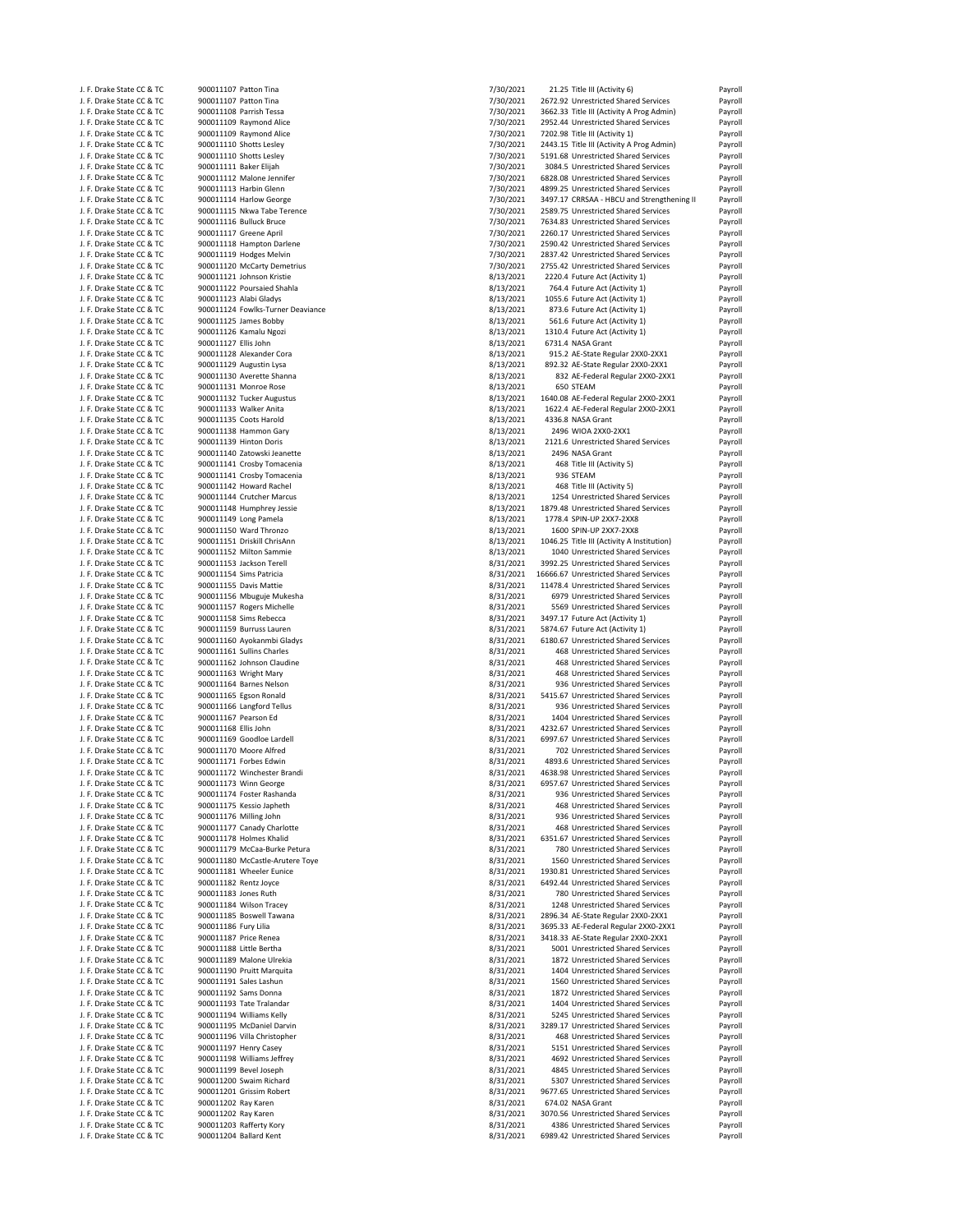| J. F. Drake State CC & TC                              | 900011205 Clark Taska                                | 8/31/2021              | 4074.75 Unrestricted Shared Services                                        | Payroll            |
|--------------------------------------------------------|------------------------------------------------------|------------------------|-----------------------------------------------------------------------------|--------------------|
| J. F. Drake State CC & TC                              | 900011206 Henderson Carolyn                          | 8/31/2021              | 10046.59 Unrestricted Shared Services                                       | Payroll            |
| J. F. Drake State CC & TC                              | 900011207 Borden Dennis                              | 8/31/2021              | 5262.67 Unrestricted Shared Services                                        | Payroll            |
| J. F. Drake State CC & TC                              | 900011208 Clift Carla                                | 8/31/2021              | 6180.67 Unrestricted Shared Services                                        | Payroll            |
| J. F. Drake State CC & TC                              | 900011209 Bell Angela                                | 8/31/2021              | 9562.59 Unrestricted Shared Services                                        | Payroll            |
| J. F. Drake State CC & TC                              | 900011210 Pearce Regina                              | 8/31/2021              | 3662.33 Title III (Activity 5)                                              | Payroll            |
| J. F. Drake State CC & TC                              | 900011211 Saunders Ray                               | 8/31/2021              | 1600.08 Title III (Activity 5)                                              | Payroll            |
| J. F. Drake State CC & TC                              | 900011212 Ward Mattavia                              | 8/31/2021              | 3415.17 Title III (Activity 5)                                              | Payroll            |
| J. F. Drake State CC & TC                              | 900011213 Jones Donyale                              | 8/31/2021              | 3992.58 Unrestricted Shared Services                                        | Payroll            |
| J. F. Drake State CC & TC                              | 900011214 Green Tiffany                              | 8/31/2021              | 4404.5 Unrestricted Shared Services                                         | Payroll            |
| J. F. Drake State CC & TC                              | 900011215 Lawrence Kia                               | 8/31/2021              | 2672.25 Unrestricted Shared Services                                        | Payroll            |
| J. F. Drake State CC & TC                              | 900011216 Slay Jody                                  | 8/31/2021              | 826.45 Unrestricted Shared Services                                         | Payroll            |
| J. F. Drake State CC & TC                              | 900011216 Slay Jody                                  | 8/31/2021              | 1928.38 Career Coach 2XX0-2XX1                                              | Payroll            |
| J. F. Drake State CC & TC                              | 900011217 Hambrick Neoka                             | 8/31/2021              | 3992.25 Unrestricted Shared Services                                        | Payroll            |
| J. F. Drake State CC & TC                              | 900011218 Morrison Bruce                             | 8/31/2021              | 4982.17 Unrestricted Shared Services                                        | Payroll            |
| J. F. Drake State CC & TC                              | 900011219 O'Linger Jennifer                          | 8/31/2021              | 7150.75 Unrestricted Shared Services                                        | Payroll            |
| J. F. Drake State CC & TC                              | 900011220 Holmes Danon                               | 8/31/2021              | 3332.25 Unrestricted Shared Services                                        | Payroll            |
| J. F. Drake State CC & TC                              | 900011221 Pace Alecia                                | 8/31/2021              | 1087.69 Unrestricted Shared Services                                        | Payroll            |
| J. F. Drake State CC & TC                              | 900011221 Pace Alecia                                | 8/31/2021              | 1502.06 Title III (Activity 5)                                              | Payroll            |
| J. F. Drake State CC & TC                              | 900011222 Robinson Ashley                            | 8/31/2021              | 2342.67 Unrestricted Shared Services                                        | Payroll            |
| J. F. Drake State CC & TC                              | 900011223 Sudeall-Hawkins Monica                     | 8/31/2021              | 7317.41 Unrestricted Shared Services                                        | Payroll            |
| J. F. Drake State CC & TC                              | 900011224 Townsend-Baker Jamee                       | 8/31/2021              | 2177.42 Unrestricted Shared Services                                        | Payroll            |
| J. F. Drake State CC & TC                              | 900011225 Alexander Akeem                            | 8/31/2021              | 7652.67 Unrestricted Shared Services                                        | Payroll            |
| J. F. Drake State CC & TC                              | 900011226 Carter Deleshia                            | 8/31/2021              | 3992.25 Unrestricted Shared Services                                        | Payroll            |
| J. F. Drake State CC & TC                              | 900011227 Chavers Audrey                             | 8/31/2021              | 611.21 Title III (Activity A Prog Admin)                                    | Payroll            |
| J. F. Drake State CC & TC                              | 900011227 Chavers Audrey                             | 8/31/2021              | 3463.54 Unrestricted Shared Services                                        | Payroll            |
| J. F. Drake State CC & TC                              | 900011228 Harris Katrina                             | 8/31/2021              | 7150.75 Unrestricted Shared Services                                        | Payroll            |
| J. F. Drake State CC & TC                              | 900011229 Walker Letitia                             | 8/31/2021              | 4652.5 Unrestricted Shared Services                                         | Payroll            |
| J. F. Drake State CC & TC                              | 900011230 Tuck Buffie                                | 8/31/2021              | 717.51 Unrestricted Shared Services                                         | Payroll            |
| J. F. Drake State CC & TC                              | 900011231 Chance Katie                               | 8/31/2021              | 4404.92 Unrestricted Shared Services                                        | Payroll            |
| J. F. Drake State CC & TC                              | 900011232 Patton Tina                                | 8/31/2021              | 2672.92 Unrestricted Shared Services                                        | Payroll            |
| J. F. Drake State CC & TC                              | 900011233 Parrish Tessa                              | 8/31/2021              | 3662.33 Title III (Activity A Prog Admin)                                   | Payroll            |
| J. F. Drake State CC & TC                              | 900011234 Raymond Alice                              | 8/31/2021              | 1853.53 Title III (Activity 1)                                              | Payroll            |
| J. F. Drake State CC & TC                              | 900011234 Raymond Alice                              | 8/31/2021              | 8301.89 Unrestricted Shared Services                                        | Payroll            |
| J. F. Drake State CC & TC                              | 900011235 Shotts Lesley                              | 8/31/2021              | 3512.02 Title III (Activity A Prog Admin)                                   | Payroll            |
| J. F. Drake State CC & TC                              | 900011235 Shotts Lesley                              | 8/31/2021              | 4122.81 Unrestricted Shared Services                                        | Payroll            |
| J. F. Drake State CC & TC                              | 900011236 Baker Elijah                               | 8/31/2021              | 3084.5 Unrestricted Shared Services                                         | Payroll            |
| J. F. Drake State CC & TC                              | 900011237 Malone Jennifer                            | 8/31/2021              | 5606.94 Unrestricted Shared Services                                        | Payroll            |
| J. F. Drake State CC & TC                              | 900011238 Harbin Glenn                               | 8/31/2021              | 4899.25 Unrestricted Shared Services                                        | Payroll            |
| J. F. Drake State CC & TC                              | 900011239 Harlow George                              | 8/31/2021              | 3497.17 CRRSAA - HBCU and Strengthening II                                  | Payroll            |
| J. F. Drake State CC & TC                              | 900011240 Nkwa Tabe Terence                          | 8/31/2021              | 2589.75 Unrestricted Shared Services                                        | Payroll            |
| J. F. Drake State CC & TC                              | 900011241 Bulluck Bruce                              | 8/31/2021              | 7634.83 Unrestricted Shared Services                                        | Payroll            |
| J. F. Drake State CC & TC                              | 900011242 Greene April                               | 8/31/2021              | 2260.17 Unrestricted Shared Services                                        | Payroll            |
| J. F. Drake State CC & TC                              | 900011243 Hampton Darlene                            | 8/31/2021              | 2590.42 Unrestricted Shared Services                                        | Payroll            |
| J. F. Drake State CC & TC                              | 900011244 Hodges Melvin                              | 8/31/2021              | 2837.42 Unrestricted Shared Services                                        | Payroll            |
| J. F. Drake State CC & TC                              | 900011245 McCarty Demetrius                          | 8/31/2021              | 2755.42 Unrestricted Shared Services                                        | Payroll            |
| J. F. Drake State CC & TC                              | 900011246 Poursaied Shahla                           | 9/15/2021              | 309.4 Future Act (Activity 1)                                               | Payroll            |
| J. F. Drake State CC & TC                              | 900011247 Fowlks-Turner Deaviance                    | 9/15/2021              | 499.2 Future Act (Activity 1)                                               | Payroll            |
| J. F. Drake State CC & TC                              | 900011248 James Bobby                                | 9/15/2021              | 249.6 Future Act (Activity 1)                                               | Payroll            |
| J. F. Drake State CC & TC                              | 900011249 Held Marie                                 | 9/15/2021              | 686.4 STEAM                                                                 | Payroll            |
| J. F. Drake State CC & TC                              | 900011250 Ellis John                                 | 9/15/2021              | 577.2 NASA Grant                                                            | Payroll            |
| J. F. Drake State CC & TC                              | 900011251 Alexander Cora                             | 9/15/2021              | 582.4 AE-State Regular 2XX0-2XX1                                            | Payroll            |
| J. F. Drake State CC & TC                              | 900011252 Augustin Lysa                              | 9/15/2021              | 526.24 AE-State Regular 2XX0-2XX1                                           | Payroll            |
| J. F. Drake State CC & TC                              | 900011253 Averette Shanna                            | 9/15/2021              | 748.8 AE-Federal Regular 2XX0-2XX1                                          | Payroll            |
| J. F. Drake State CC & TC                              | 900011254 Monroe Rose                                | 9/15/2021              | 1612 STEAM                                                                  | Payroll            |
| J. F. Drake State CC & TC                              | 900011255 Tucker Augustus                            |                        |                                                                             |                    |
| J. F. Drake State CC & TC                              |                                                      |                        |                                                                             |                    |
|                                                        |                                                      | 9/15/2021              | 1482 AE-Federal Regular 2XX0-2XX1                                           | Payroll            |
|                                                        | 900011256 Walker Anita                               | 9/15/2021              | 1268.8 AE-Federal Regular 2XX0-2XX1                                         | Payroll            |
| J. F. Drake State CC & TC                              | 900011258 Bevel Joseph                               | 9/15/2021              | 499.2 WIOA 2XX0-2XX1                                                        | Payroll            |
| J. F. Drake State CC & TC                              | 900011259 Coots Harold                               | 9/15/2021              | 2371.2 NASA Grant                                                           | Payroll            |
| J. F. Drake State CC & TC                              | 900011261 Hammon Gary                                | 9/15/2021              | 2527.2 WIOA 2XX0-2XX1                                                       | Payroll            |
| J. F. Drake State CC & TC                              | 900011262 Hinton Doris<br>900011262 Hinton Doris     | 9/15/2021              | 93.6 Unrestricted Shared Services                                           | Payroll            |
| J. F. Drake State CC & TC<br>J. F. Drake State CC & TC | 900011265 Zatowski Jeanette                          | 9/15/2021              | 2420.6 Future Act (Activity 1)<br>2714.4 NASA Grant                         | Payroll            |
|                                                        |                                                      | 9/15/2021              | 1778.4 STEAM                                                                | Payroll            |
| J. F. Drake State CC & TC                              | 900011266 Crosby Tomacenia                           | 9/15/2021              |                                                                             | Payroll            |
| J. F. Drake State CC & TC<br>J. F. Drake State CC & TC | 900011267 Howard Rachel<br>900011269 Crutcher Marcus | 9/15/2021<br>9/15/2021 | 117 Title III (Activity 5)<br>1353 Unrestricted Shared Services             | Payroll<br>Payroll |
| J. F. Drake State CC & TC                              | 900011274 Humphrey Jessie                            |                        | 2064.96 Unrestricted Shared Services                                        |                    |
| J. F. Drake State CC & TC                              | 900011275 Long Pamela                                | 9/15/2021<br>9/15/2021 | 1393.6 Title III (Activity 5)                                               | Payroll<br>Payroll |
| J. F. Drake State CC & TC                              | 900011276 Ward Thronzo                               | 9/15/2021              | 380 SPIN-UP 2XX7-2XX8                                                       | Payroll            |
| J. F. Drake State CC & TC                              | 900011277 Driskill ChrisAnn                          | 9/15/2021              | 1059.75 Title III (Activity A Institution)                                  | Payroll            |
| J. F. Drake State CC & TC                              | 900011278 Milton Sammie                              | 9/15/2021              | 949 Unrestricted Shared Services                                            | Payroll            |
| J. F. Drake State CC & TC                              | 900011279 Jackson Terell                             | 9/30/2021              | 4072.08 Unrestricted Shared Services                                        | Payroll            |
| J. F. Drake State CC & TC                              | 900011280 Sims Patricia                              | 9/30/2021              | 16666.67 Unrestricted Shared Services                                       | Payroll            |
| J. F. Drake State CC & TC                              | 900011281 Davis Mattie                               | 9/30/2021              | 8181.33 Unrestricted Shared Services                                        | Payroll            |
| J. F. Drake State CC & TC                              | 900011282 Ennis Tina                                 | 9/30/2021              | 5661.44 Unrestricted Shared Services                                        | Payroll            |
| J. F. Drake State CC & TC                              | 900011283 Mbuguje Mukesha                            | 9/30/2021              | 7678.33 Unrestricted Shared Services                                        | Payroll            |
| J. F. Drake State CC & TC                              | 900011284 Rogers Michelle                            | 9/30/2021              | 6125.44 Unrestricted Shared Services                                        | Payroll            |
| J. F. Drake State CC & TC                              | 900011285 Sims Rebecca                               | 9/30/2021              | 3651.33 Future Act (Activity 1)                                             | Payroll            |
| J. F. Drake State CC & TC                              | 900011286 Burruss Lauren                             | 9/30/2021              | 6460.78 Future Act (Activity 1)                                             | Payroll            |
| J. F. Drake State CC & TC                              | 900011287 Griffin Raven                              | 9/30/2021              | 357.98 Unrestricted Shared Services                                         | Payroll            |
| J. F. Drake State CC & TC                              | 900011288 Ayokanmbi Gladys                           | 9/30/2021              | 6796 Unrestricted Shared Services                                           | Payroll            |
| J. F. Drake State CC & TC                              | 900011289 Sullins Charles                            | 9/30/2021              | 357.98 Unrestricted Shared Services                                         | Payroll            |
| J. F. Drake State CC & TC                              | 900011290 Ward Thronzo                               | 9/30/2021              | 715.95 Unrestricted Shared Services                                         | Payroll            |
| J. F. Drake State CC & TC                              | 900011291 Johnson Claudine                           | 9/30/2021              | 357.98 Unrestricted Shared Services                                         | Payroll            |
| J. F. Drake State CC & TC                              | 900011292 Barnes Nelson                              | 9/30/2021              | 715.95 Unrestricted Shared Services                                         | Payroll            |
| J. F. Drake State CC & TC                              | 900011293 Egson Ronald                               | 9/30/2021              | 4594.08 Unrestricted Shared Services                                        | Payroll            |
| J. F. Drake State CC & TC                              | 900011294 Gregory Christopher                        | 9/30/2021              | 357.98 Unrestricted Shared Services                                         | Payroll            |
| J. F. Drake State CC & TC                              | 900011295 Long Pamela                                | 9/30/2021              | 1073.93 Unrestricted Shared Services                                        | Payroll            |
| J. F. Drake State CC & TC                              | 900011296 Pearson Ed                                 | 9/30/2021              | 715.95 Unrestricted Shared Services                                         | Payroll            |
| J. F. Drake State CC & TC                              | 900011297 Ellis John                                 | 9/30/2021              | 3620.25 Unrestricted Shared Services                                        | Payroll            |
| J. F. Drake State CC & TC                              | 900011298 Goodloe Lardell                            | 9/30/2021              | 5442.33 Unrestricted Shared Services                                        | Payroll            |
| J. F. Drake State CC & TC                              | 900011299 Moore Alfred                               | 9/30/2021              | 596.63 Unrestricted Shared Services                                         | Payroll            |
| J. F. Drake State CC & TC                              | 900011300 Forbes Edwin                               | 9/30/2021              | 5216.33 Unrestricted Shared Services                                        | Payroll            |
| J. F. Drake State CC & TC                              | 900011301 Winchester Brandi                          | 9/30/2021              | 4594.08 Unrestricted Shared Services                                        | Payroll            |
| J. F. Drake State CC & TC<br>J. F. Drake State CC & TC | 900011302 Winn George<br>900011303 Pace Alecia       | 9/30/2021<br>9/30/2021 | 5969.39 Unrestricted Shared Services<br>505.03 Unrestricted Shared Services | Payroll<br>Payroll |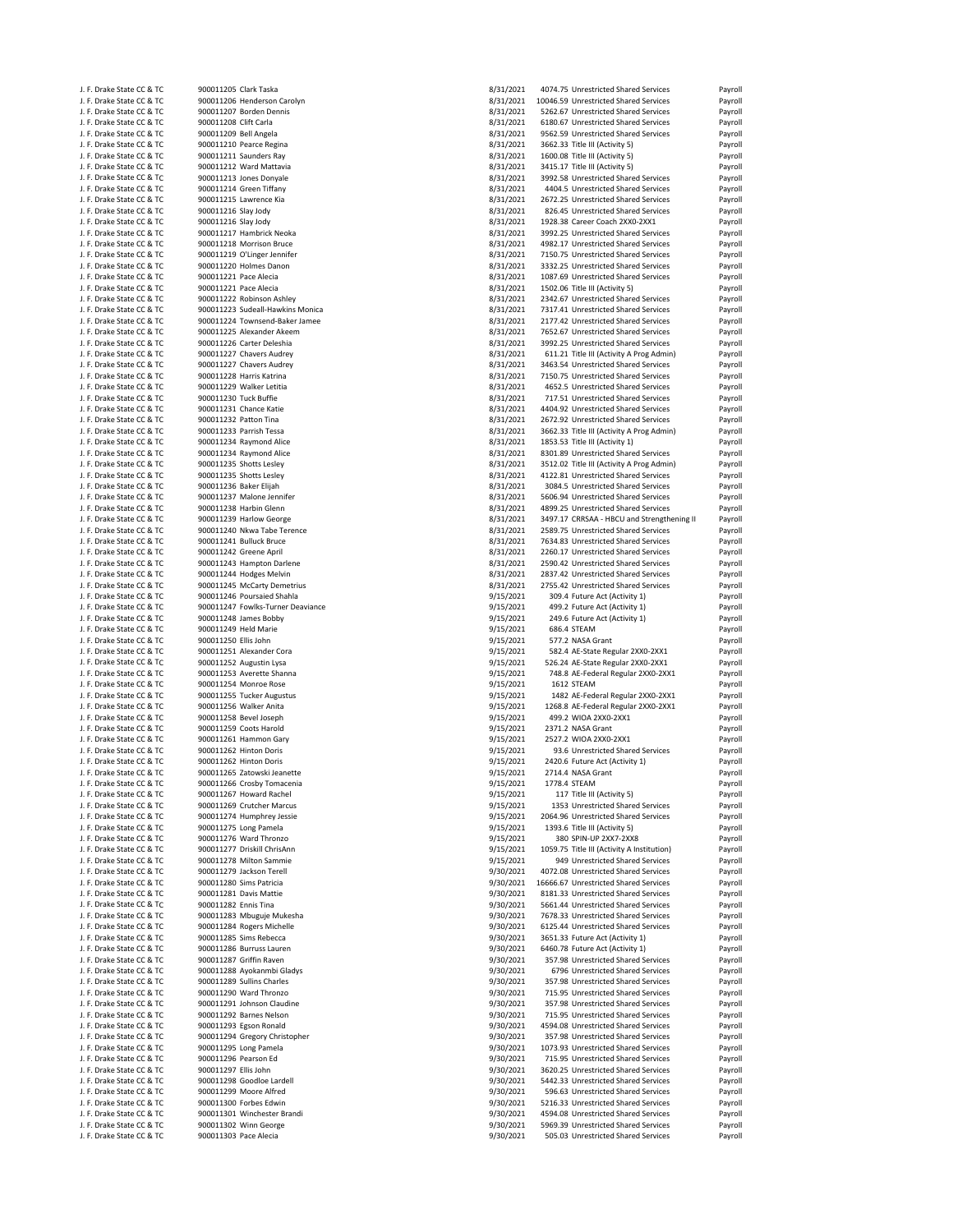|                                                        |                         | 900011303 Pace Alecia                                         | 9/30/2021              | 554.61 Title III (Activity 5)                                               | Payroll                                                |
|--------------------------------------------------------|-------------------------|---------------------------------------------------------------|------------------------|-----------------------------------------------------------------------------|--------------------------------------------------------|
| J. F. Drake State CC & TC<br>J. F. Drake State CC & TC |                         |                                                               |                        |                                                                             |                                                        |
| J. F. Drake State CC & TC                              |                         | 900011304 Foster Rashanda<br>900011305 Kessio Japheth         | 9/30/2021<br>9/30/2021 | 1073.93 Unrestricted Shared Services<br>357.98 Unrestricted Shared Services | Payroll<br>Payroll                                     |
|                                                        |                         |                                                               |                        |                                                                             |                                                        |
| J. F. Drake State CC & TC                              | 900011306 Milling John  |                                                               | 9/30/2021              | 715.95 Unrestricted Shared Services                                         | Payroll                                                |
| J. F. Drake State CC & TC                              |                         | 900011307 Canady Charlotte                                    | 9/30/2021              | 1073.93 Unrestricted Shared Services                                        | Payroll                                                |
| J. F. Drake State CC & TC                              |                         | 900011308 Holmes Khalid                                       | 9/30/2021              | 5190.71 Unrestricted Shared Services                                        | Payroll                                                |
| J. F. Drake State CC & TC                              |                         | 900011309 McCastle-Arutere Toye                               | 9/30/2021              | 954.6 Unrestricted Shared Services                                          | Payroll                                                |
| J. F. Drake State CC & TC                              |                         | 900011310 Wheeler Eunice                                      | 9/30/2021              | 4784.22 Unrestricted Shared Services                                        | Payroll                                                |
| J. F. Drake State CC & TC                              |                         | 900011311 Mullens Margaret                                    | 9/30/2021              | 262.52 Unrestricted Shared Services                                         | Payroll                                                |
| J. F. Drake State CC & TC                              | 900011312 Rentz Joyce   |                                                               | 9/30/2021              | 8594.5 Unrestricted Shared Services                                         | Payroll                                                |
| J. F. Drake State CC & TC                              | 900011313 Jones Ruth    |                                                               | 9/30/2021              | 596.63 Unrestricted Shared Services                                         | Payroll                                                |
| J. F. Drake State CC & TC                              |                         | 900011314 Wilson Tracey                                       | 9/30/2021              | 596.63 Unrestricted Shared Services                                         | Payroll                                                |
| J. F. Drake State CC & TC                              |                         | 900011315 Boswell Tawana                                      | 9/30/2021              | 5334.08 AE-State Regular 2XX0-2XX1                                          | Payroll                                                |
| J. F. Drake State CC & TC                              | 900011316 Fury Lilia    |                                                               | 9/30/2021              | 3863.67 AE-Federal Regular 2XX0-2XX1                                        | Payroll                                                |
| J. F. Drake State CC & TC                              | 900011317 Price Renea   |                                                               | 9/30/2021              | 3580.89 AE-State Regular 2XX0-2XX1                                          | Payroll                                                |
| J. F. Drake State CC & TC                              |                         | 900011318 Williams Cornelius                                  | 9/30/2021              | 763.68 Unrestricted Shared Services                                         | Payroll                                                |
| J. F. Drake State CC & TC                              | 900011319 Little Bertha |                                                               | 9/30/2021              | 5926.63 Unrestricted Shared Services                                        | Payroll                                                |
| J. F. Drake State CC & TC                              |                         | 900011320 Malone Ulrekia                                      | 9/30/2021              | 2505.83 Unrestricted Shared Services                                        | Payroll                                                |
| J. F. Drake State CC & TC                              |                         | 900011321 Pruitt Marquita                                     | 9/30/2021              | 3341.1 Unrestricted Shared Services                                         | Payroll                                                |
| J. F. Drake State CC & TC                              |                         | 900011322 Sales Lashun                                        | 9/30/2021              | 2625.15 Unrestricted Shared Services                                        | Payroll                                                |
| J. F. Drake State CC & TC                              |                         | 900011323 Sams Donna                                          | 9/30/2021              | 2028.53 Unrestricted Shared Services                                        | Payroll                                                |
|                                                        |                         |                                                               |                        |                                                                             |                                                        |
| J. F. Drake State CC & TC                              |                         | 900011324 Tate Tralandar                                      | 9/30/2021              | 1670.55 Unrestricted Shared Services                                        | Payroll                                                |
| J. F. Drake State CC & TC                              |                         | 900011325 Williams Kelly                                      | 9/30/2021              | 6803.93 Unrestricted Shared Services                                        | Payroll                                                |
| J. F. Drake State CC & TC                              |                         | 900011326 McDaniel Darvin                                     | 9/30/2021              | 5790.11 Unrestricted Shared Services                                        | Payroll                                                |
| J. F. Drake State CC & TC                              |                         | 900011327 Henry Casey                                         | 9/30/2021              | 5665.33 Unrestricted Shared Services                                        | Payroll                                                |
| J. F. Drake State CC & TC                              |                         | 900011328 Williams Jeffrey                                    | 9/30/2021              | 5330 Unrestricted Shared Services                                           | Payroll                                                |
| J. F. Drake State CC & TC                              |                         | 900011329 Bevel Joseph                                        | 9/30/2021              | 6803.93 Unrestricted Shared Services                                        | Payroll                                                |
| J. F. Drake State CC & TC                              |                         | 900011330 Swaim Richard                                       | 9/30/2021              | 6000.44 Unrestricted Shared Services                                        | Payroll                                                |
| J. F. Drake State CC & TC                              |                         | 900011331 Hammon Gary                                         | 9/30/2021              | 596.63 Unrestricted Shared Services                                         | Payroll                                                |
| J. F. Drake State CC & TC                              |                         | 900011332 Rafferty Kory                                       | 9/30/2021              | 4994.67 Unrestricted Shared Services                                        | Payroll                                                |
| J. F. Drake State CC & TC                              | 900011333 Ray Karen     |                                                               | 9/30/2021              | 5308.4 Unrestricted Shared Services                                         | Payroll                                                |
| J. F. Drake State CC & TC                              |                         | 900011334 Ballard Kent                                        | 9/30/2021              | 7129.17 Unrestricted Shared Services                                        | Payroll                                                |
| J. F. Drake State CC & TC                              | 900011335 Clark Taska   |                                                               | 9/30/2021              | 4156.25 Unrestricted Shared Services                                        | Payroll                                                |
| J. F. Drake State CC & TC                              |                         | 900011336 Henderson Carolyn                                   | 9/30/2021              | 10244.17 Unrestricted Shared Services                                       | Payroll                                                |
| J. F. Drake State CC & TC                              |                         | 900011337 Borden Dennis                                       | 9/30/2021              | 5790.11 Unrestricted Shared Services                                        | Payroll                                                |
|                                                        |                         |                                                               |                        | 7131.22 Unrestricted Shared Services                                        |                                                        |
| J. F. Drake State CC & TC                              | 900011338 Clift Carla   |                                                               | 9/30/2021              | 10244.17 Unrestricted Shared Services                                       | Payroll                                                |
| J. F. Drake State CC & TC                              | 900011339 Bell Angela   |                                                               | 9/30/2021              |                                                                             | Payroll                                                |
| J. F. Drake State CC & TC                              |                         | 900011340 Pearce Regina                                       | 9/30/2021              | 3735.58 Title III (Activity 5)                                              | Payroll                                                |
| J. F. Drake State CC & TC                              |                         | 900011341 Saunders Ray                                        | 9/30/2021              | 7978.33 Title III (Activity 5)                                              | Payroll                                                |
| J. F. Drake State CC & TC                              |                         | 900011342 Ward Mattavia                                       | 9/30/2021              | 3483.5 Title III (Activity 5)                                               | Payroll                                                |
| J. F. Drake State CC & TC                              |                         | 900011343 Jones Donyale                                       | 9/30/2021              | 4072.42 Unrestricted Shared Services                                        | Payroll                                                |
| J. F. Drake State CC & TC                              |                         | 900011344 Green Tiffany                                       | 9/30/2021              | 4576.75 Unrestricted Shared Services                                        | Payroll                                                |
| J. F. Drake State CC & TC                              |                         | 900011345 Lawrence Kia                                        | 9/30/2021              | 1356.78 Unrestricted Shared Services                                        | Payroll                                                |
| J. F. Drake State CC & TC                              |                         | 900011345 Lawrence Kia                                        | 9/30/2021              | 1873.64 Title III (Activity 5)                                              | Payroll                                                |
| J. F. Drake State CC & TC                              | 900011346 Slay Jody     |                                                               | 9/30/2021              | 1302.38 Unrestricted Shared Services                                        | Payroll                                                |
| J. F. Drake State CC & TC                              | 900011346 Slay Jody     |                                                               | 9/30/2021              | 1591.79 Career Coach 2XX0-2XX1                                              | Payroll                                                |
| J. F. Drake State CC & TC                              |                         | 900011347 Hambrick Neoka                                      | 9/30/2021              | 4156.25 Unrestricted Shared Services                                        | Payroll                                                |
| J. F. Drake State CC & TC                              |                         | 900011348 Morrison Bruce                                      | 9/30/2021              | 5081.83 Unrestricted Shared Services                                        | Payroll                                                |
| J. F. Drake State CC & TC                              |                         | 900011349 O'Linger Jennifer                                   | 9/30/2021              | 7293.75 Unrestricted Shared Services                                        | Payroll                                                |
| J. F. Drake State CC & TC                              |                         | 900011350 Holmes Danon                                        | 9/30/2021              | 3483 Unrestricted Shared Services                                           | Payroll                                                |
| J. F. Drake State CC & TC                              |                         | 900011351 Robinson Ashley                                     | 9/30/2021              | 2389.5 Unrestricted Shared Services                                         | Payroll                                                |
| J. F. Drake State CC & TC                              |                         | 900011352 Sudeall-Hawkins Monica                              | 9/30/2021              | 7460.41 Unrestricted Shared Services                                        |                                                        |
|                                                        |                         |                                                               |                        |                                                                             | Payroll                                                |
| J. F. Drake State CC & TC                              |                         | 900011353 Townsend-Baker Jamee                                | 9/30/2021              | 2131.23 Unrestricted Shared Services                                        | Payroll                                                |
| J. F. Drake State CC & TC                              |                         | 900011354 Alexander Akeem                                     | 9/30/2021              | 8925.67 Unrestricted Shared Services                                        | Payroll                                                |
| J. F. Drake State CC & TC                              |                         | 900011355 Carter Deleshia                                     | 9/30/2021              | 4072.08 Unrestricted Shared Services                                        | Payroll                                                |
| J. F. Drake State CC & TC                              |                         | 900011356 Chavers Audrey                                      | 9/30/2021              | 1039.06 Title III (Activity A Prog Admin)                                   | Payroll                                                |
| J. F. Drake State CC & TC                              |                         | 900011356 Chavers Audrey                                      | 9/30/2021              | 3117.19 Unrestricted Shared Services                                        | Payroll                                                |
| J. F. Drake State CC & TC                              |                         | 900011357 Harris Katrina                                      | 9/30/2021              | 7293.75 Unrestricted Shared Services                                        | Payroll                                                |
| J. F. Drake State CC & TC                              |                         | 900011358 Walker Letitia                                      | 9/30/2021              | 4745.58 Unrestricted Shared Services                                        | Payroll                                                |
| J. F. Drake State CC & TC                              |                         |                                                               | 9/30/2021              | 4493 Unrestricted Shared Services                                           | Payroll                                                |
| J. F. Drake State CC & TC                              |                         | 900011359 Chance Katie                                        |                        |                                                                             |                                                        |
| J. F. Drake State CC & TC                              | 900011360 Patton Tina   |                                                               | 9/30/2021              | 2726.42 Unrestricted Shared Services                                        | Payroll                                                |
|                                                        |                         |                                                               |                        | 1322.84 Unrestricted Shared Services                                        |                                                        |
| J. F. Drake State CC & TC                              |                         | 900011361 Kingsbury Marina<br>900011362 London-Thomas Laricca | 9/30/2021<br>9/30/2021 | 596.63 Unrestricted Shared Services                                         | Payroll<br>Payroll                                     |
|                                                        |                         |                                                               |                        |                                                                             |                                                        |
| J. F. Drake State CC & TC                              |                         | 900011363 Parrish Tessa                                       | 9/30/2021              | 3735.58 Title III (Activity A Prog Admin)                                   | Payroll                                                |
| J. F. Drake State CC & TC                              |                         | 900011364 Raymond Alice                                       | 9/30/2021              | 4973.59 Title III (Activity 1)                                              | Payroll                                                |
| J. F. Drake State CC & TC                              |                         | 900011364 Raymond Alice                                       | 9/30/2021              | 5373.58 Unrestricted Shared Services                                        | Payroll                                                |
| J. F. Drake State CC & TC                              |                         | 900011365 Shotts Lesley                                       | 9/30/2021              | 1946.88 Unrestricted Shared Services                                        | Payroll                                                |
| J. F. Drake State CC & TC                              |                         | 900011365 Shotts Lesley                                       | 9/30/2021              | 5840.62 Title III (Activity A Prog Admin)                                   | Payroll                                                |
| J. F. Drake State CC & TC                              | 900011366 Baker Elijah  |                                                               | 9/30/2021              | 3230.42 Unrestricted Shared Services                                        | Payroll                                                |
| J. F. Drake State CC & TC                              |                         | 900011367 Harbin Glenn                                        | 9/30/2021              | 4997.25 Unrestricted Shared Services                                        | Payroll                                                |
| J. F. Drake State CC & TC                              |                         | 900011368 Harlow George                                       | 9/30/2021              | 3567.08 CRRSAA - HBCU and Strengthening II                                  | Payroll                                                |
| J. F. Drake State CC & TC                              |                         | 900011369 Nkwa Tabe Terence                                   | 9/30/2021              | 2725.67 Unrestricted Shared Services                                        | Payroll                                                |
| J. F. Drake State CC & TC                              |                         | 900011370 Bulluck Bruce                                       | 9/30/2021              | 7787.5 Unrestricted Shared Services                                         | Payroll                                                |
| J. F. Drake State CC & TC                              |                         | 900011371 Greene April                                        | 9/30/2021              | 2305.33 Unrestricted Shared Services                                        | Payroll                                                |
| J. F. Drake State CC & TC                              |                         | 900011372 Hampton Darlene                                     | 9/30/2021              | 2726.42 Unrestricted Shared Services                                        | Payroll                                                |
| J. F. Drake State CC & TC                              |                         | 900011373 Hodges Melvin                                       | 9/30/2021              | 2894.17 Unrestricted Shared Services                                        | Payroll                                                |
| J. F. Drake State CC & TC                              |                         | 900011374 McCarty Demetrius                                   |                        | 2810.5 Unrestricted Shared Services                                         |                                                        |
| J. F. Drake State CC & TC                              | E1101495                | <b>Regions Bank</b>                                           | 9/30/2021<br>10/2/2020 | 10 Unrestricted Shared Services                                             | Payroll<br><b>Registration Fees-IS</b>                 |
|                                                        | E1101495                | <b>Regions Bank</b>                                           | 10/2/2020              | 14.6 Unrestricted Shared Services                                           | Materials and Supplies - MS                            |
| J. F. Drake State CC & TC                              |                         |                                                               |                        |                                                                             |                                                        |
| J. F. Drake State CC & TC                              | E1101495                | <b>Regions Bank</b>                                           | 10/2/2020              | 50 Unrestricted Shared Services                                             | Grants Awards and Prizes - OOS                         |
| J. F. Drake State CC & TC                              | E1101495                | <b>Regions Bank</b>                                           | 10/2/2020              | 100 Unrestricted Shared Services                                            | Bank Card Fees - PS                                    |
| J. F. Drake State CC & TC                              | E1101495                | <b>Regions Bank</b>                                           | 10/2/2020              | 111.14 Unrestricted Shared Services                                         | <b>Culinary Consumables</b>                            |
| J. F. Drake State CC & TC                              | E1101495                | <b>Regions Bank</b>                                           | 10/2/2020              | 168.13 Unrestricted Shared Services                                         | Maintenance & Repairs - OOS                            |
| J. F. Drake State CC & TC                              | E1101495                | <b>Regions Bank</b>                                           | 10/2/2020              | 319 Unrestricted Shared Services                                            | Postage - OOS                                          |
| J. F. Drake State CC & TC                              | E1101495                | <b>Regions Bank</b>                                           | 10/2/2020              | 787.44 Unrestricted Shared Services                                         | Short-Term Equipment Rentals - OOS                     |
| J. F. Drake State CC & TC                              | E1101495                | <b>Regions Bank</b>                                           | 10/2/2020              | 2378.56 Unrestricted Shared Services                                        | Advertising & Promotions - OOS                         |
| J. F. Drake State CC & TC                              | E1101497                | State of Alabama                                              | 10/15/2020             | 9.21 Bookstore - Shared Services                                            | Sales Tax - AP                                         |
| J. F. Drake State CC & TC                              | E1101502                | <b>Regions Bank</b>                                           | 11/5/2020              | 10 Unrestricted Shared Services                                             | <b>Registration Fees-IS</b>                            |
| J. F. Drake State CC & TC                              | E1101502                | <b>Regions Bank</b>                                           | 11/5/2020              | 37.4 Unrestricted Shared Services                                           | Freight - OOS                                          |
| J. F. Drake State CC & TC                              | E1101502                | <b>Regions Bank</b>                                           | 11/5/2020              | 42.92 Unrestricted Shared Services                                          | Materials and Supplies - MS                            |
| J. F. Drake State CC & TC                              | E1101502                | <b>Regions Bank</b>                                           | 11/5/2020              | 70 Unrestricted Shared Services                                             | Advertising & Promotions - OOS                         |
| J. F. Drake State CC & TC                              | E1101502                | <b>Regions Bank</b>                                           | 11/5/2020              | 100 Unrestricted Shared Services                                            | Bank Card Fees - PS                                    |
| J. F. Drake State CC & TC                              | E1101502                | <b>Regions Bank</b>                                           |                        | 497 Unrestricted Shared Services                                            | Professional Development - PS                          |
|                                                        |                         |                                                               | 11/5/2020              |                                                                             |                                                        |
| J. F. Drake State CC & TC<br>J. F. Drake State CC & TC | E1101502<br>E1101502    | <b>Regions Bank</b><br><b>Regions Bank</b>                    | 11/5/2020<br>11/5/2020 | 659 Unrestricted Shared Services<br>798.22 Unrestricted Shared Services     | Memberships - PS<br>Short-Term Equipment Rentals - OOS |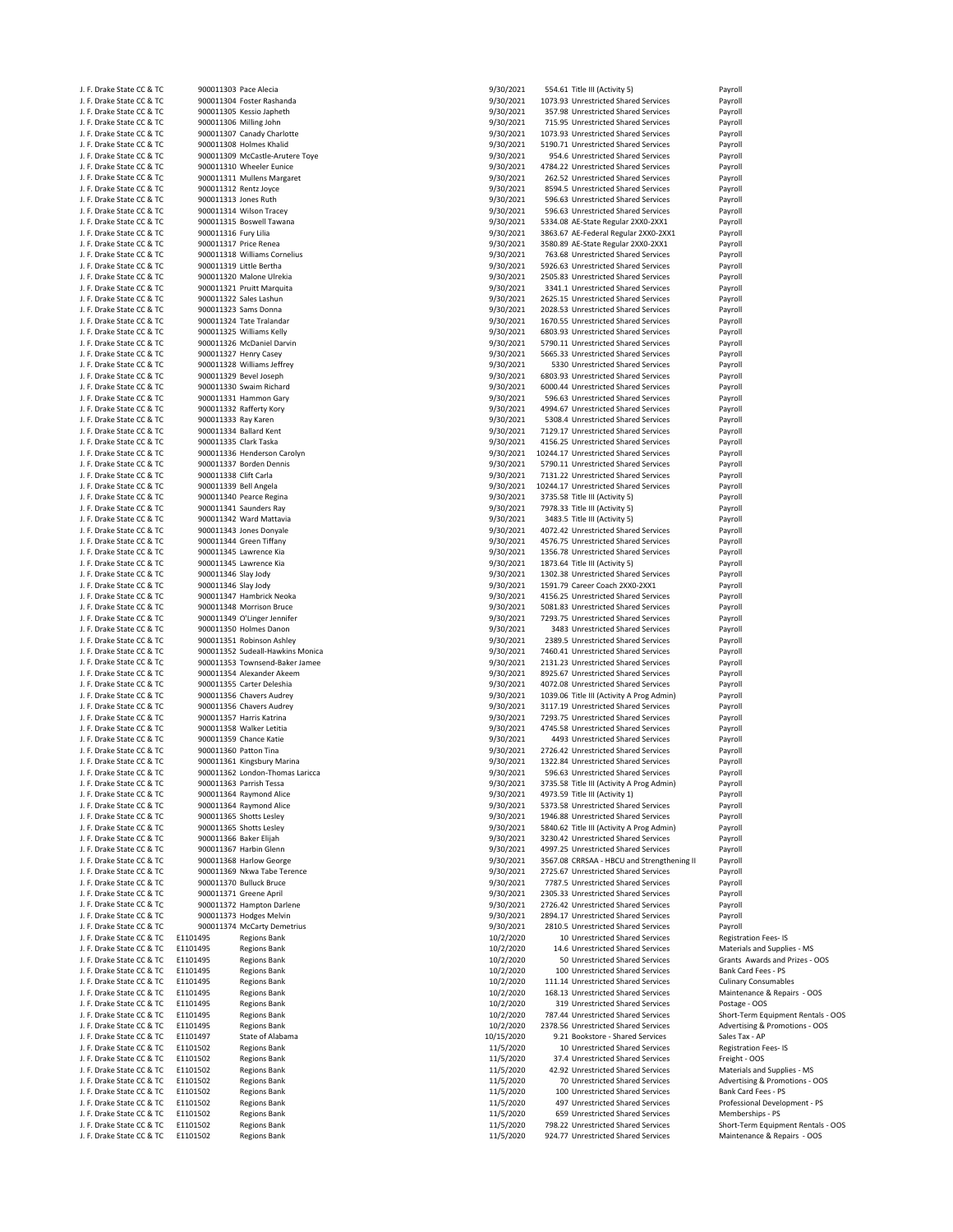| J. F. Drake State CC & TC                              | E1101505             | State of Alabama                        | 11/13/2020 | 14.36 Bookstore - Shared Services     | Sales Tax - AP                      |
|--------------------------------------------------------|----------------------|-----------------------------------------|------------|---------------------------------------|-------------------------------------|
| J. F. Drake State CC & TC                              | E1101510             | <b>Regions Bank</b>                     | 12/9/2020  | 5 Unrestricted Shared Services        | Registration Fees-IS                |
| J. F. Drake State CC & TC                              | E1101510             | <b>Regions Bank</b>                     | 12/9/2020  | 100 Unrestricted Shared Services      | Bank Card Fees - PS                 |
| J. F. Drake State CC & TC                              | E1101510             | <b>Regions Bank</b>                     | 12/9/2020  | 342.18 Unrestricted Shared Services   | Materials and Supplies - MS         |
| J. F. Drake State CC & TC                              | E1101510             | <b>Regions Bank</b>                     | 12/9/2020  | 559.07 Unrestricted Shared Services   | <b>Culinary Consumables</b>         |
| J. F. Drake State CC & TC                              | E1101510             | <b>Regions Bank</b>                     | 12/9/2020  | 798.22 Unrestricted Shared Services   | Short-Term Equipment Rentals - OOS  |
| J. F. Drake State CC & TC                              | E1101510             | <b>Regions Bank</b>                     | 12/9/2020  | 900 Unrestricted Shared Services      | Advertising & Promotions - OOS      |
| J. F. Drake State CC & TC                              | E1101510             | <b>Regions Bank</b>                     | 12/9/2020  | 1378.73 Unrestricted Shared Services  | Professional Development - PS       |
| J. F. Drake State CC & TC                              | E1101510             | <b>Regions Bank</b>                     | 12/9/2020  | 2974.67 Unrestricted Shared Services  | Maintenance & Repairs - OOS         |
| J. F. Drake State CC & TC                              | E1101515             | State of Alabama                        | 12/16/2020 | 2.9 Bookstore - Shared Services       | Sales Tax - AP                      |
| J. F. Drake State CC & TC                              | E1101517             | Teacher's Retirement Systems of Alabama | 12/16/2020 | -1180.31 Unrestricted Shared Services | Prior Year Refunds/Adjustments - SS |
| J. F. Drake State CC & TC                              | E1101522             | State of Alabama                        | 1/7/2021   | 15.15 Bookstore - Shared Services     | Sales Tax - AP                      |
| J. F. Drake State CC & TC                              | E1101526             | <b>Regions Bank</b>                     | 1/12/2021  | 10 Unrestricted Shared Services       | <b>Registration Fees-OS</b>         |
| J. F. Drake State CC & TC                              | E1101526             | <b>Regions Bank</b>                     | 1/12/2021  | 82.95 Unrestricted Shared Services    | <b>Culinary Consumables</b>         |
| J. F. Drake State CC & TC                              | E1101526             | <b>Regions Bank</b>                     | 1/12/2021  | 100 Unrestricted Shared Services      | Bank Card Fees - PS                 |
| J. F. Drake State CC & TC                              | E1101526             | <b>Regions Bank</b>                     | 1/12/2021  | 274 Unrestricted Shared Services      | Memberships - PS                    |
| J. F. Drake State CC & TC                              | E1101526             | <b>Regions Bank</b>                     | 1/12/2021  | 356.38 Unrestricted Shared Services   | Materials and Supplies - MS         |
| J. F. Drake State CC & TC                              | E1101526             | <b>Regions Bank</b>                     | 1/12/2021  | 358.74 Unrestricted Shared Services   | Printing and Binding - OOS          |
| J. F. Drake State CC & TC                              | E1101526             | <b>Regions Bank</b>                     | 1/12/2021  | 375 Unrestricted Shared Services      | <b>Testing Expense</b>              |
| J. F. Drake State CC & TC                              | E1101526             | <b>Regions Bank</b>                     | 1/12/2021  | 399 Unrestricted Shared Services      | Computer Software(non capital) - MS |
| J. F. Drake State CC & TC                              | E1101526             | <b>Regions Bank</b>                     | 1/12/2021  | 475.42 Unrestricted Shared Services   | Maintenance & Repairs - OOS         |
| J. F. Drake State CC & TC                              | E1101526             | <b>Regions Bank</b>                     | 1/12/2021  | 502.27 Unrestricted Shared Services   | Freight - OOS                       |
| J. F. Drake State CC & TC                              | E1101526             | <b>Regions Bank</b>                     | 1/12/2021  | 798.22 Unrestricted Shared Services   | Short-Term Equipment Rentals - OOS  |
| J. F. Drake State CC & TC                              | E1101526             | <b>Regions Bank</b>                     | 1/12/2021  | 3419.75 Unrestricted Shared Services  | Advertising & Promotions - OOS      |
| J. F. Drake State CC & TC                              | E1101526             | <b>Regions Bank</b>                     | 1/12/2021  | 4000 Unrestricted Shared Services     | Taxes & Licenses - OOS              |
| J. F. Drake State CC & TC                              | E1101532             | State of Alabama                        | 2/2/2021   | 19.96 Bookstore - Shared Services     | Sales Tax - AP                      |
| J. F. Drake State CC & TC                              | E1101535             | <b>Regions Bank</b>                     | 2/10/2021  | 4 Unrestricted Shared Services        | Subscriptions - OOS                 |
| J. F. Drake State CC & TC                              | E1101535             | <b>Regions Bank</b>                     | 2/10/2021  | 64.35 Unrestricted Shared Services    | <b>Culinary Consumables</b>         |
| J. F. Drake State CC & TC                              | E1101535             | <b>Regions Bank</b>                     | 2/10/2021  | 135 Unrestricted Shared Services      | Bank Card Fees - PS                 |
| J. F. Drake State CC & TC                              | E1101535             | <b>Regions Bank</b>                     | 2/10/2021  | 318.25 Unrestricted Shared Services   | Short-Term Equipment Rentals - OOS  |
| J. F. Drake State CC & TC                              | E1101535             | <b>Regions Bank</b>                     | 2/10/2021  | 319.41 Unrestricted Shared Services   | Maintenance & Repairs - OOS         |
|                                                        |                      |                                         | 2/10/2021  |                                       | Materials and Supplies - MS         |
| J. F. Drake State CC & TC                              | E1101535             | <b>Regions Bank</b>                     |            | 329.66 Unrestricted Shared Services   |                                     |
| J. F. Drake State CC & TC                              | E1101535<br>E1101535 | <b>Regions Bank</b>                     | 2/10/2021  | 360 Unrestricted Shared Services      | <b>Registration Fees-IS</b>         |
| J. F. Drake State CC & TC<br>J. F. Drake State CC & TC |                      | <b>Regions Bank</b>                     | 2/10/2021  | 414.68 Unrestricted Shared Services   | Memberships - PS                    |
|                                                        | E1101535             | <b>Regions Bank</b>                     | 2/10/2021  | 1516.93 Unrestricted Shared Services  | Advertising & Promotions - OOS      |
| J. F. Drake State CC & TC                              | E1101539             | PEEHIP                                  | 3/11/2021  | 1936 Unrestricted Shared Services     | Group Health Insurance - FB         |
| J. F. Drake State CC & TC                              | E1101541             | State of Alabama                        | 3/11/2021  | 15.76 Bookstore - Shared Services     | Sales Tax - AP                      |
| J. F. Drake State CC & TC                              | E1101544             | <b>Regions Bank</b>                     | 3/11/2021  | 10 Unrestricted Shared Services       | Registration Fees-IS                |
| J. F. Drake State CC & TC                              | E1101544             | <b>Regions Bank</b>                     | 3/11/2021  | 32.3 Unrestricted Shared Services     | <b>Culinary Consumables</b>         |
| J. F. Drake State CC & TC                              | E1101544             | <b>Regions Bank</b>                     | 3/11/2021  | 100 Unrestricted Shared Services      | Bank Card Fees - PS                 |
| J. F. Drake State CC & TC                              | E1101544             | <b>Regions Bank</b>                     | 3/11/2021  | 136.78 Unrestricted Shared Services   | Materials and Supplies - MS         |
| J. F. Drake State CC & TC                              | E1101544             | <b>Regions Bank</b>                     | 3/11/2021  | 224.58 Unrestricted Shared Services   | Grants Awards and Prizes - OOS      |
| J. F. Drake State CC & TC                              | E1101544             | <b>Regions Bank</b>                     | 3/11/2021  | 258.36 Unrestricted Shared Services   | Advertising & Promotions - OOS      |
| J. F. Drake State CC & TC                              | E1101544             | <b>Regions Bank</b>                     | 3/11/2021  | 535.92 Unrestricted Shared Services   | Maintenance & Repairs - OOS         |
| J. F. Drake State CC & TC                              | E1101544             | <b>Regions Bank</b>                     | 3/11/2021  | 1278.19 Unrestricted Shared Services  | Short-Term Equipment Rentals - OOS  |
| J. F. Drake State CC & TC                              | E1101545             | <b>Regions Bank</b>                     | 3/12/2021  | 4 Unrestricted Shared Services        | Subscriptions - OOS                 |
| J. F. Drake State CC & TC                              | E1101545             | <b>Regions Bank</b>                     | 3/12/2021  | 61.35 Unrestricted Shared Services    | <b>Culinary Consumables</b>         |
| J. F. Drake State CC & TC                              | E1101545             | <b>Regions Bank</b>                     | 3/12/2021  | 325 Unrestricted Shared Services      | Registration Fees-IS                |
| J. F. Drake State CC & TC                              | E1101545             | <b>Regions Bank</b>                     | 3/12/2021  | 600 Unrestricted Shared Services      | Memberships - PS                    |
| J. F. Drake State CC & TC                              | E1101545             | <b>Regions Bank</b>                     | 3/12/2021  | 900 Unrestricted Shared Services      | Advertising & Promotions - OOS      |
| J. F. Drake State CC & TC                              | E1101545             | <b>Regions Bank</b>                     | 3/12/2021  | 2200.59 Unrestricted Shared Services  | Materials and Supplies - MS         |
| J. F. Drake State CC & TC                              | E1101551             | State of Alabama                        | 4/8/2021   | 8.17 Bookstore - Shared Services      | Sales Tax - AP                      |
| J. F. Drake State CC & TC                              | E1101555             | <b>Regions Bank</b>                     | 4/12/2021  | 4 Unrestricted Shared Services        | Subscriptions - OOS                 |
| J. F. Drake State CC & TC                              | E1101555             | <b>Regions Bank</b>                     | 4/12/2021  | 100 Unrestricted Shared Services      | Bank Card Fees - PS                 |
| J. F. Drake State CC & TC                              | E1101555             | <b>Regions Bank</b>                     | 4/12/2021  | 109.89 Unrestricted Shared Services   | Materials and Supplies - MS         |
| J. F. Drake State CC & TC                              | E1101555             | <b>Regions Bank</b>                     | 4/12/2021  | 157.5 Unrestricted Shared Services    | Maintenance & Repairs - OOS         |
| J. F. Drake State CC & TC                              | E1101555             | <b>Regions Bank</b>                     | 4/12/2021  | 229.25 Unrestricted Shared Services   | <b>Culinary Consumables</b>         |
| J. F. Drake State CC & TC                              | E1101555             | <b>Regions Bank</b>                     | 4/12/2021  | 700 Unrestricted Shared Services      | Registration Fees-IS                |
| J. F. Drake State CC & TC                              | E1101555             | <b>Regions Bank</b>                     | 4/12/2021  | 1116.47 Unrestricted Shared Services  | Short-Term Equipment Rentals - OOS  |
| J. F. Drake State CC & TC                              | E1101555             | <b>Regions Bank</b>                     | 4/12/2021  | 1767.38 Unrestricted Shared Services  | Advertising & Promotions - OOS      |
| J. F. Drake State CC & TC                              | E1101562             | State of Alabama                        | 5/7/2021   | 22.08 Bookstore - Shared Services     | Sales Tax - AP                      |
| J. F. Drake State CC & TC                              | E1101565             | <b>Regions Bank</b>                     | 5/10/2021  | 42.7 Unrestricted Shared Services     | Freight - OOS                       |
| J. F. Drake State CC & TC                              | E1101565             | <b>Regions Bank</b>                     | 5/10/2021  | 45 Unrestricted Shared Services       | Memberships - PS                    |
| J. F. Drake State CC & TC                              | E1101565             | <b>Regions Bank</b>                     | 5/10/2021  | 65.57 Unrestricted Shared Services    | <b>Culinary Consumables</b>         |
| J. F. Drake State CC & TC                              | E1101565             | <b>Regions Bank</b>                     | 5/10/2021  | 135 Unrestricted Shared Services      | Bank Card Fees - PS                 |
| J. F. Drake State CC & TC                              | E1101565             | <b>Regions Bank</b>                     | 5/10/2021  | 139.25 Unrestricted Shared Services   | Other Contractual Services - PS     |
| J. F. Drake State CC & TC                              | E1101565             | <b>Regions Bank</b>                     | 5/10/2021  | 158.26 Unrestricted Shared Services   | Materials and Supplies - MS         |
| J. F. Drake State CC & TC                              | E1101565             | <b>Regions Bank</b>                     | 5/10/2021  | 242 Unrestricted Shared Services      | Subscriptions - OOS                 |
| J. F. Drake State CC & TC                              | E1101565             | <b>Regions Bank</b>                     | 5/10/2021  | 367.25 Unrestricted Shared Services   | Other Travel Expenses - IS          |
| J. F. Drake State CC & TC                              | E1101565             | <b>Regions Bank</b>                     | 5/10/2021  | 671.46 Unrestricted Shared Services   | Maintenance & Repairs - OOS         |
| J. F. Drake State CC & TC                              | E1101565             | <b>Regions Bank</b>                     | 5/10/2021  | 832.9 Unrestricted Shared Services    | Short-Term Equipment Rentals - OOS  |
| J. F. Drake State CC & TC                              | E1101565             | <b>Regions Bank</b>                     | 5/10/2021  | 3741.2 Unrestricted Shared Services   | Advertising & Promotions - OOS      |
| J. F. Drake State CC & TC                              | E1101570             | PEEHIP                                  | 6/4/2021   | 736 Unrestricted Shared Services      | Group Health Insurance - FB         |
| J. F. Drake State CC & TC                              | E1101572             | State of Alabama                        | 6/4/2021   | 9.06 Bookstore - Shared Services      | Sales Tax - AP                      |
| J. F. Drake State CC & TC                              | E1101575             | <b>Regions Bank</b>                     | 6/10/2021  | 4 Unrestricted Shared Services        | Subscriptions - OOS                 |
| J. F. Drake State CC & TC                              | E1101575             | <b>Regions Bank</b>                     | 6/10/2021  | 10 Unrestricted Shared Services       | Registration Fees-IS                |
| J. F. Drake State CC & TC                              | E1101575             | <b>Regions Bank</b>                     | 6/10/2021  | 95.43 Unrestricted Shared Services    | Materials and Supplies - MS         |
| J. F. Drake State CC & TC                              | E1101575             | <b>Regions Bank</b>                     | 6/10/2021  | 105.8 Unrestricted Shared Services    | <b>Culinary Consumables</b>         |
| J. F. Drake State CC & TC                              | E1101575             | <b>Regions Bank</b>                     | 6/10/2021  | 131.11 Unrestricted Shared Services   | Printing and Binding - OOS          |
| J. F. Drake State CC & TC                              | E1101575             | <b>Regions Bank</b>                     | 6/10/2021  | 170 Unrestricted Shared Services      | Bank Card Fees - PS                 |
| J. F. Drake State CC & TC                              | E1101575             | <b>Regions Bank</b>                     | 6/10/2021  | 765 Unrestricted Shared Services      | <b>Testing Expense</b>              |
| J. F. Drake State CC & TC                              | E1101575             | <b>Regions Bank</b>                     | 6/10/2021  | 832.9 Unrestricted Shared Services    | Short-Term Equipment Rentals - OOS  |
| J. F. Drake State CC & TC                              | E1101575             | <b>Regions Bank</b>                     | 6/10/2021  | 2864.67 Unrestricted Shared Services  | Advertising & Promotions - OOS      |
| J. F. Drake State CC & TC                              | E1101575             | <b>Regions Bank</b>                     | 6/10/2021  | 4761.92 Unrestricted Shared Services  | Maintenance & Repairs - OOS         |
| J. F. Drake State CC & TC                              | E1101577             | The Pitney Bowes Bank Inc               | 6/22/2021  | 500 Unrestricted Shared Services      | Postage - OOS                       |
| J. F. Drake State CC & TC                              | E1101580             | PEEHIP                                  | 6/30/2021  | 800 Unrestricted Shared Services      | Group Health Insurance - FB         |
| J. F. Drake State CC & TC                              | E1101583             | State of Alabama                        | 7/8/2021   | 58.28 Bookstore - Shared Services     | Sales Tax - AP                      |
| J. F. Drake State CC & TC                              | E1101586             | <b>Regions Bank</b>                     | 7/12/2021  | 4.32 Unrestricted Shared Services     | Subscriptions - OOS                 |
| J. F. Drake State CC & TC                              | E1101586             | <b>Regions Bank</b>                     | 7/12/2021  | 22.97 Other Auxiliary- Fund Raising   | Materials and Supplies - MS         |
| J. F. Drake State CC & TC                              | E1101586             | <b>Regions Bank</b>                     | 7/12/2021  | 70 Unrestricted Shared Services       | Other Travel Expenses - IS          |
| J. F. Drake State CC & TC                              | E1101586             | <b>Regions Bank</b>                     | 7/12/2021  | 119.76 Unrestricted Shared Services   | Materials and Supplies - MS         |
| J. F. Drake State CC & TC                              | E1101586             | <b>Regions Bank</b>                     | 7/12/2021  | 120 Unrestricted Shared Services      | Books (Non-Library)                 |
| J. F. Drake State CC & TC                              | E1101586             | <b>Regions Bank</b>                     | 7/12/2021  | 185 Unrestricted Shared Services      | Postage - OOS                       |
| J. F. Drake State CC & TC                              | E1101586             | <b>Regions Bank</b>                     | 7/12/2021  | 202.15 Other Auxiliary- Fund Raising  | <b>Culinary Consumables</b>         |
| J. F. Drake State CC & TC                              | E1101586             | <b>Regions Bank</b>                     | 7/12/2021  | 277.8 Unrestricted Shared Services    | Other Travel Expenses - OS          |
| J. F. Drake State CC & TC                              | E1101586             | <b>Regions Bank</b>                     | 7/12/2021  | 310 Unrestricted Shared Services      | Bank Card Fees - PS                 |
|                                                        |                      |                                         |            |                                       |                                     |

|         | 11/13/2020 | 14.36 Bookstore - Shared Services     | Sales Tax - AP                      |
|---------|------------|---------------------------------------|-------------------------------------|
|         | 12/9/2020  | 5 Unrestricted Shared Services        | <b>Registration Fees-IS</b>         |
|         | 12/9/2020  | 100 Unrestricted Shared Services      | Bank Card Fees - PS                 |
|         | 12/9/2020  | 342.18 Unrestricted Shared Services   | Materials and Supplies - MS         |
|         | 12/9/2020  | 559.07 Unrestricted Shared Services   | <b>Culinary Consumables</b>         |
|         | 12/9/2020  | 798.22 Unrestricted Shared Services   | Short-Term Equipment Rentals - OOS  |
|         | 12/9/2020  | 900 Unrestricted Shared Services      | Advertising & Promotions - OOS      |
|         | 12/9/2020  | 1378.73 Unrestricted Shared Services  | Professional Development - PS       |
|         | 12/9/2020  | 2974.67 Unrestricted Shared Services  | Maintenance & Repairs - OOS         |
|         | 12/16/2020 | 2.9 Bookstore - Shared Services       | Sales Tax - AP                      |
| Alabama | 12/16/2020 | -1180.31 Unrestricted Shared Services | Prior Year Refunds/Adjustments - SS |
|         | 1/7/2021   | 15.15 Bookstore - Shared Services     | Sales Tax - AP                      |
|         | 1/12/2021  | 10 Unrestricted Shared Services       | Registration Fees-OS                |
|         | 1/12/2021  | 82.95 Unrestricted Shared Services    | <b>Culinary Consumables</b>         |
|         |            | 100 Unrestricted Shared Services      | Bank Card Fees - PS                 |
|         | 1/12/2021  |                                       |                                     |
|         | 1/12/2021  | 274 Unrestricted Shared Services      | Memberships - PS                    |
|         | 1/12/2021  | 356.38 Unrestricted Shared Services   | Materials and Supplies - MS         |
|         | 1/12/2021  | 358.74 Unrestricted Shared Services   | Printing and Binding - OOS          |
|         | 1/12/2021  | 375 Unrestricted Shared Services      | <b>Testing Expense</b>              |
|         | 1/12/2021  | 399 Unrestricted Shared Services      | Computer Software(non capital) - MS |
|         | 1/12/2021  | 475.42 Unrestricted Shared Services   | Maintenance & Repairs - OOS         |
|         | 1/12/2021  | 502.27 Unrestricted Shared Services   | Freight - OOS                       |
|         | 1/12/2021  | 798.22 Unrestricted Shared Services   | Short-Term Equipment Rentals - OOS  |
|         | 1/12/2021  | 3419.75 Unrestricted Shared Services  | Advertising & Promotions - OOS      |
|         | 1/12/2021  | 4000 Unrestricted Shared Services     | Taxes & Licenses - OOS              |
|         | 2/2/2021   | 19.96 Bookstore - Shared Services     | Sales Tax - AP                      |
|         | 2/10/2021  | 4 Unrestricted Shared Services        | Subscriptions - OOS                 |
|         | 2/10/2021  | 64.35 Unrestricted Shared Services    | <b>Culinary Consumables</b>         |
|         | 2/10/2021  | 135 Unrestricted Shared Services      | Bank Card Fees - PS                 |
|         | 2/10/2021  | 318.25 Unrestricted Shared Services   | Short-Term Equipment Rentals - OOS  |
|         | 2/10/2021  | 319.41 Unrestricted Shared Services   | Maintenance & Repairs - OOS         |
|         | 2/10/2021  | 329.66 Unrestricted Shared Services   | Materials and Supplies - MS         |
|         | 2/10/2021  | 360 Unrestricted Shared Services      | <b>Registration Fees-IS</b>         |
|         | 2/10/2021  | 414.68 Unrestricted Shared Services   | Memberships - PS                    |
|         | 2/10/2021  | 1516.93 Unrestricted Shared Services  | Advertising & Promotions - OOS      |
|         | 3/11/2021  | 1936 Unrestricted Shared Services     | Group Health Insurance - FB         |
|         | 3/11/2021  | 15.76 Bookstore - Shared Services     | Sales Tax - AP                      |
|         | 3/11/2021  | 10 Unrestricted Shared Services       | Registration Fees-IS                |
|         | 3/11/2021  | 32.3 Unrestricted Shared Services     | <b>Culinary Consumables</b>         |
|         | 3/11/2021  | 100 Unrestricted Shared Services      | Bank Card Fees - PS                 |
|         | 3/11/2021  | 136.78 Unrestricted Shared Services   | Materials and Supplies - MS         |
|         | 3/11/2021  | 224.58 Unrestricted Shared Services   | Grants Awards and Prizes - OOS      |
|         | 3/11/2021  | 258.36 Unrestricted Shared Services   | Advertising & Promotions - OOS      |
|         | 3/11/2021  | 535.92 Unrestricted Shared Services   | Maintenance & Repairs - OOS         |
|         | 3/11/2021  | 1278.19 Unrestricted Shared Services  | Short-Term Equipment Rentals - OOS  |
|         | 3/12/2021  | 4 Unrestricted Shared Services        | Subscriptions - OOS                 |
|         |            | 61.35 Unrestricted Shared Services    | <b>Culinary Consumables</b>         |
|         | 3/12/2021  |                                       |                                     |
|         | 3/12/2021  | 325 Unrestricted Shared Services      | <b>Registration Fees-IS</b>         |
|         | 3/12/2021  | 600 Unrestricted Shared Services      | Memberships - PS                    |
|         | 3/12/2021  | 900 Unrestricted Shared Services      | Advertising & Promotions - OOS      |
|         | 3/12/2021  | 2200.59 Unrestricted Shared Services  | Materials and Supplies - MS         |
|         | 4/8/2021   | 8.17 Bookstore - Shared Services      | Sales Tax - AP                      |
|         | 4/12/2021  | 4 Unrestricted Shared Services        | Subscriptions - OOS                 |
|         | 4/12/2021  | 100 Unrestricted Shared Services      | Bank Card Fees - PS                 |
|         | 4/12/2021  | 109.89 Unrestricted Shared Services   | Materials and Supplies - MS         |
|         | 4/12/2021  | 157.5 Unrestricted Shared Services    | Maintenance & Repairs - OOS         |
|         | 4/12/2021  | 229.25 Unrestricted Shared Services   | <b>Culinary Consumables</b>         |
|         | 4/12/2021  | 700 Unrestricted Shared Services      | Registration Fees-IS                |
|         | 4/12/2021  | 1116.47 Unrestricted Shared Services  | Short-Term Equipment Rentals - OOS  |
|         | 4/12/2021  | 1767.38 Unrestricted Shared Services  | Advertising & Promotions - OOS      |
|         | 5/7/2021   | 22.08 Bookstore - Shared Services     | Sales Tax - AP                      |
|         | 5/10/2021  | 42.7 Unrestricted Shared Services     | Freight - OOS                       |
|         | 5/10/2021  | 45 Unrestricted Shared Services       | Memberships - PS                    |
|         | 5/10/2021  | 65.57 Unrestricted Shared Services    | <b>Culinary Consumables</b>         |
|         | 5/10/2021  | 135 Unrestricted Shared Services      | Bank Card Fees - PS                 |
|         | 5/10/2021  | 139.25 Unrestricted Shared Services   | Other Contractual Services - PS     |
|         | 5/10/2021  | 158.26 Unrestricted Shared Services   | Materials and Supplies - MS         |
|         | 5/10/2021  | 242 Unrestricted Shared Services      | Subscriptions - OOS                 |
|         | 5/10/2021  | 367.25 Unrestricted Shared Services   | Other Travel Expenses - IS          |
|         | 5/10/2021  | 671.46 Unrestricted Shared Services   | Maintenance & Repairs - OOS         |
|         | 5/10/2021  | 832.9 Unrestricted Shared Services    | Short-Term Equipment Rentals - OOS  |
|         | 5/10/2021  | 3741.2 Unrestricted Shared Services   | Advertising & Promotions - OOS      |
|         | 6/4/2021   | 736 Unrestricted Shared Services      | Group Health Insurance - FB         |
|         | 6/4/2021   | 9.06 Bookstore - Shared Services      | Sales Tax - AP                      |
|         | 6/10/2021  | 4 Unrestricted Shared Services        | Subscriptions - OOS                 |
|         | 6/10/2021  | 10 Unrestricted Shared Services       | Registration Fees-IS                |
|         | 6/10/2021  | 95.43 Unrestricted Shared Services    | Materials and Supplies - MS         |
|         | 6/10/2021  | 105.8 Unrestricted Shared Services    | <b>Culinary Consumables</b>         |
|         | 6/10/2021  | 131.11 Unrestricted Shared Services   | Printing and Binding - OOS          |
|         | 6/10/2021  | 170 Unrestricted Shared Services      | Bank Card Fees - PS                 |
|         | 6/10/2021  | 765 Unrestricted Shared Services      | <b>Testing Expense</b>              |
|         | 6/10/2021  | 832.9 Unrestricted Shared Services    | Short-Term Equipment Rentals - OOS  |
|         | 6/10/2021  | 2864.67 Unrestricted Shared Services  | Advertising & Promotions - OOS      |
|         |            | 4761.92 Unrestricted Shared Services  | Maintenance & Repairs - OOS         |
|         | 6/10/2021  |                                       |                                     |
|         | 6/22/2021  | 500 Unrestricted Shared Services      | Postage - OOS                       |
|         | 6/30/2021  | 800 Unrestricted Shared Services      | Group Health Insurance - FB         |
|         | 7/8/2021   | 58.28 Bookstore - Shared Services     | Sales Tax - AP                      |
|         | 7/12/2021  | 4.32 Unrestricted Shared Services     | Subscriptions - OOS                 |
|         | 7/12/2021  | 22.97 Other Auxiliary- Fund Raising   | Materials and Supplies - MS         |
|         | 7/12/2021  | 70 Unrestricted Shared Services       | Other Travel Expenses - IS          |
|         | 7/12/2021  | 119.76 Unrestricted Shared Services   | Materials and Supplies - MS         |
|         | 7/12/2021  | 120 Unrestricted Shared Services      | Books (Non-Library)                 |
|         | 7/12/2021  | 185 Unrestricted Shared Services      | Postage - OOS                       |
|         | 7/12/2021  | 202.15 Other Auxiliary- Fund Raising  | <b>Culinary Consumables</b>         |
|         | 7/12/2021  | 277.8 Unrestricted Shared Services    | Other Travel Expenses - OS          |
|         | 7/12/2021  | 310 Unrestricted Shared Services      | Bank Card Fees - PS                 |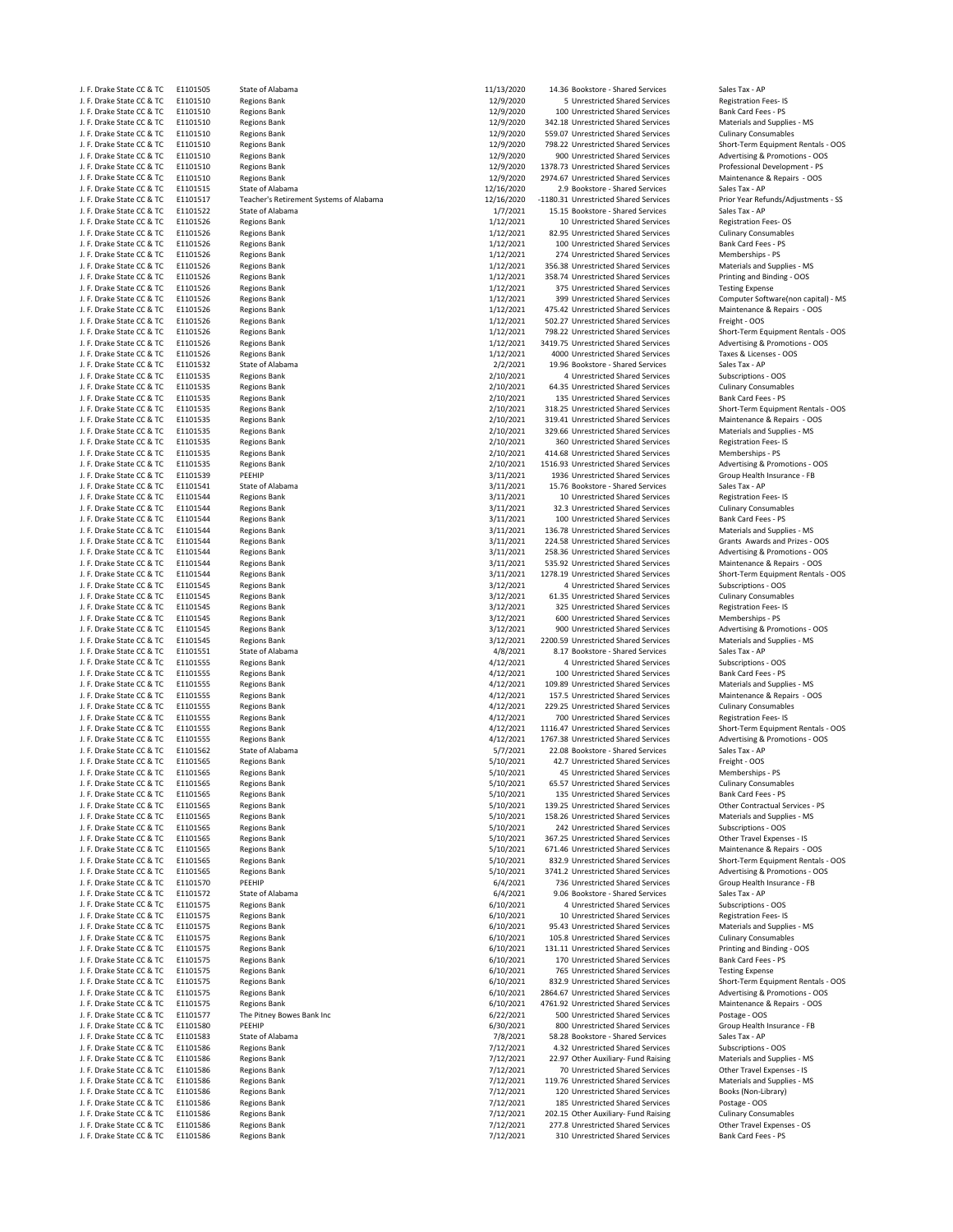| J. F. Drake State CC & TC                              | ETTOT290             | Regions Bank                               | 1/12/2021              | <b>SAA nullestricted susted Services</b>                            | Taxes & Licenses - OOS                                             |
|--------------------------------------------------------|----------------------|--------------------------------------------|------------------------|---------------------------------------------------------------------|--------------------------------------------------------------------|
| J. F. Drake State CC & TC                              | E1101586             | <b>Regions Bank</b>                        | 7/12/2021              | 650.25 Unrestricted Shared Services                                 | Maintenance & Repairs - OOS                                        |
| J. F. Drake State CC & TC                              | E1101586             | Regions Bank                               | 7/12/2021              | 718.28 Unrestricted Shared Services                                 | <b>Culinary Consumables</b>                                        |
| J. F. Drake State CC & TC                              | E1101586             | Regions Bank                               | 7/12/2021              | 832.9 Unrestricted Shared Services                                  | Short-Term Equipment Rentals                                       |
| J. F. Drake State CC & TC                              | E1101586             | <b>Regions Bank</b>                        | 7/12/2021              | 2114.4 Unrestricted Shared Services                                 | Advertising & Promotions - OC                                      |
| J. F. Drake State CC & TC                              | E1101591             | PEEHIP                                     | 8/5/2021               | 1600 Unrestricted Shared Services                                   | Group Health Insurance - FB                                        |
| J. F. Drake State CC & TC                              | E1101593             | State of Alabama                           | 8/5/2021               | 5.64 Bookstore - Shared Services                                    | Sales Tax - AP                                                     |
| J. F. Drake State CC & TC                              | E1101596             | <b>Regions Bank</b>                        | 8/13/2021              | 8.64 Unrestricted Shared Services                                   | Subscriptions - OOS                                                |
| J. F. Drake State CC & TC                              | E1101596             | <b>Regions Bank</b>                        | 8/13/2021              | 70.34 Unrestricted Shared Services                                  | <b>Culinary Consumables</b>                                        |
| J. F. Drake State CC & TC                              | E1101596             | <b>Regions Bank</b>                        | 8/13/2021              | 100 Unrestricted Shared Services                                    | Bank Card Fees - PS                                                |
|                                                        |                      |                                            |                        |                                                                     |                                                                    |
| J. F. Drake State CC & TC                              | E1101596             | <b>Regions Bank</b>                        | 8/13/2021              | 151.69 Unrestricted Shared Services                                 | Materials and Supplies - MS                                        |
| J. F. Drake State CC & TC                              | E1101596             | <b>Regions Bank</b>                        | 8/13/2021              | 375 Unrestricted Shared Services                                    | Memberships - PS                                                   |
| J. F. Drake State CC & TC                              | E1101596             | <b>Regions Bank</b>                        | 8/13/2021              | 480 Unrestricted Shared Services                                    | Books (Non-Library)                                                |
| J. F. Drake State CC & TC                              | E1101596             | <b>Regions Bank</b>                        | 8/13/2021              | 557.5 Unrestricted Shared Services                                  | Maintenance & Repairs - OOS                                        |
| J. F. Drake State CC & TC                              | E1101596             | Regions Bank                               | 8/13/2021              | 775 Unrestricted Shared Services                                    | Other Travel Expenses - OS                                         |
| J. F. Drake State CC & TC                              | E1101596             | <b>Regions Bank</b>                        | 8/13/2021              | 832.9 Unrestricted Shared Services                                  | Short-Term Equipment Rentals                                       |
| J. F. Drake State CC & TC                              | E1101596             | <b>Regions Bank</b>                        | 8/13/2021              | 925 Unrestricted Shared Services                                    | <b>Registration Fees-IS</b>                                        |
| J. F. Drake State CC & TC                              | E1101596             | <b>Regions Bank</b>                        | 8/13/2021              | 1250 Unrestricted Shared Services                                   | Taxes & Licenses - OOS                                             |
|                                                        |                      |                                            |                        |                                                                     |                                                                    |
| J. F. Drake State CC & TC                              | E1101596             | Regions Bank                               | 8/13/2021              | 1602.83 Unrestricted Shared Services                                | Advertising & Promotions - OC                                      |
| J. F. Drake State CC & TC                              | E1101600             | PEEHIP                                     | 9/1/2021               | 1706.67 Unrestricted Shared Services                                | Group Health Insurance - FB                                        |
| J. F. Drake State CC & TC                              | E1101602             | State of Alabama                           | 9/1/2021               | 12.92 Bookstore - Shared Services                                   | Sales Tax - AP                                                     |
| J. F. Drake State CC & TC                              | E1101605             | The Pitney Bowes Bank Inc                  | 9/1/2021               | 500 Unrestricted Shared Services                                    | Postage - OOS                                                      |
| J. F. Drake State CC & TC                              | E1101606             | <b>Regions Bank</b>                        | 9/8/2021               | 29.36 Unrestricted Shared Services                                  | Subscriptions - OOS                                                |
| J. F. Drake State CC & TC                              | E1101606             | <b>Regions Bank</b>                        | 9/8/2021               | 57.66 Unrestricted Shared Services                                  | Advertising & Promotions - OC                                      |
| J. F. Drake State CC & TC                              | E1101606             | <b>Regions Bank</b>                        | 9/8/2021               | 100 Unrestricted Shared Services                                    | Bank Card Fees - PS                                                |
| J. F. Drake State CC & TC                              | E1101606             | Regions Bank                               | 9/8/2021               | 199.95 Other Auxiliary- Fund Raising                                | Materials and Supplies - MS                                        |
|                                                        |                      |                                            |                        |                                                                     |                                                                    |
| J. F. Drake State CC & TC                              | E1101606             | <b>Regions Bank</b>                        | 9/8/2021               | 240 Unrestricted Shared Services                                    | Books (Non-Library)                                                |
| J. F. Drake State CC & TC                              | E1101606             | <b>Regions Bank</b>                        | 9/8/2021               | 1020.5 Unrestricted Shared Services                                 | Registration Fees-IS                                               |
| J. F. Drake State CC & TC                              | E1101606             | <b>Regions Bank</b>                        | 9/8/2021               | 1336.87 Unrestricted Shared Services                                | Short-Term Equipment Rentals                                       |
| J. F. Drake State CC & TC                              | E1101606             | <b>Regions Bank</b>                        | 9/8/2021               | 1686.32 Unrestricted Shared Services                                | Materials and Supplies - MS                                        |
| J. F. Drake State CC & TC                              | E1101606             | <b>Regions Bank</b>                        | 9/8/2021               | 2343.03 Unrestricted Shared Services                                | <b>Culinary Consumables</b>                                        |
| J. F. Drake State CC & TC                              | E1101606             | <b>Regions Bank</b>                        | 9/8/2021               | 3254.99 Unrestricted Shared Services                                | Maintenance & Repairs - OOS                                        |
| J. F. Drake State CC & TC                              | E1303080             | Regions Bank                               | 10/2/2020              | 276.49 Title III (Activity 3)                                       | Maintenance & Repairs - OOS                                        |
| J. F. Drake State CC & TC                              | E1303080             | <b>Regions Bank</b>                        | 10/2/2020              | 1072.93 Title III SAFRA (Activity 3)                                | Materials and Supplies - MS                                        |
|                                                        |                      |                                            |                        |                                                                     |                                                                    |
| J. F. Drake State CC & TC                              | E1303080             | <b>Regions Bank</b>                        | 10/2/2020              | 1711.95 Cares Act - College Relief                                  | Materials and Supplies - MS                                        |
| J. F. Drake State CC & TC                              | E1303080             | <b>Regions Bank</b>                        | 10/2/2020              | 3010.39 Title III (Activity 3)                                      | Maintenance & Repairs - OOS                                        |
| J. F. Drake State CC & TC                              | E1303081             | <b>Regions Bank</b>                        | 11/5/2020              | 350 Title III (Activity 6)                                          | Professional Development - PS                                      |
| J. F. Drake State CC & TC                              | E1303081             | <b>Regions Bank</b>                        | 11/5/2020              | 747.2 Cares Act - HBCU                                              | Materials and Supplies - MS                                        |
| J. F. Drake State CC & TC                              | E1303082             | Sysco Central Alabama LLC                  | 11/18/2020             | 3143.36 Title III (Activity 1)                                      | Materials and Supplies - MS                                        |
| J. F. Drake State CC & TC                              | E1303083             | Sysco Central Alabama LLC                  | 12/1/2020              | 448.96 Title III (Activity 1)                                       | Materials and Supplies - MS                                        |
| J. F. Drake State CC & TC                              | E1303084             | <b>Regions Bank</b>                        | 12/9/2020              | 59.88 Cares Act - College Relief                                    | Materials and Supplies - MS                                        |
| J. F. Drake State CC & TC                              | E1303084             | <b>Regions Bank</b>                        | 12/9/2020              | 114.48 Title III (Activity 1)                                       | Materials and Supplies - MS                                        |
|                                                        |                      |                                            | 12/9/2020              |                                                                     |                                                                    |
| J. F. Drake State CC & TC                              | E1303084             | <b>Regions Bank</b>                        |                        | 149.94 Chancellor - Special Allocation                              | Other Non-Capital Costs                                            |
| J. F. Drake State CC & TC                              | E1303084             | <b>Regions Bank</b>                        | 12/9/2020              | 345.98 Title III (Activity 3)                                       | Maintenance & Repairs - OOS                                        |
| J. F. Drake State CC & TC                              | E1303084             | <b>Regions Bank</b>                        | 12/9/2020              | 355.15 Veterans Admin 2XX8-2XX9                                     | Freight - OOS                                                      |
| J. F. Drake State CC & TC                              | E1303084             | <b>Regions Bank</b>                        | 12/9/2020              | 600 Title III (Activity 6)                                          | Professional Development - PS                                      |
| J. F. Drake State CC & TC                              | E1303084             | <b>Regions Bank</b>                        | 12/9/2020              | 800 Title III (Activity 5)                                          | Professional Development - PS                                      |
| J. F. Drake State CC & TC                              | E1303084             | <b>Regions Bank</b>                        | 12/9/2020              | 1610 Title III (Activity 1)                                         | Other Travel Expenses - IS                                         |
| J. F. Drake State CC & TC                              | E1303084             | <b>Regions Bank</b>                        | 12/9/2020              | 1650 Title III (Activity 1)                                         | Professional Development - PS                                      |
| J. F. Drake State CC & TC                              | E1303084             | <b>Regions Bank</b>                        | 12/9/2020              | 1793.97 Chancellor - Special Allocation                             | Equipment - non capitalized - I                                    |
|                                                        | E1303085             |                                            |                        | 562.23 Title III (Activity 1)                                       | Materials and Supplies - MS                                        |
| J. F. Drake State CC & TC                              |                      | Sysco Central Alabama LLC                  | 12/14/2020             |                                                                     |                                                                    |
| J. F. Drake State CC & TC                              | E1303086             | <b>Regions Bank</b>                        | 1/12/2021              | 173.5 AE - Career Pathways                                          | <b>Testing Expense</b>                                             |
| J. F. Drake State CC & TC                              | E1303086             | <b>Regions Bank</b>                        | 1/12/2021              | 303.51 Project Success Grant 2XX0-2XX1                              | Participant Costs-Stipends                                         |
| J. F. Drake State CC & TC                              | E1303086             | Regions Bank                               | 1/12/2021              | 744.2 Project Success Grant 2XX0-2XX1                               | <b>Culinary Consumables</b>                                        |
| J. F. Drake State CC & TC                              | E1303086             | <b>Regions Bank</b>                        | 1/12/2021              | 2250 MSSC ICI Certifications                                        | <b>Testing Expense</b>                                             |
| J. F. Drake State CC & TC                              | E1303087             | Sysco Central Alabama LLC                  | 2/9/2021               | 891.03 Title III (Activity 1)                                       | Materials and Supplies - MS                                        |
| J. F. Drake State CC & TC                              | E1303088             | <b>Regions Bank</b>                        | 2/10/2021              | 444 NASA Grant                                                      | Participant Costs-Stipends                                         |
| J. F. Drake State CC & TC                              | E1303088             | <b>Regions Bank</b>                        | 2/10/2021              | 453 Cares Act - HBCU                                                | Materials and Supplies - MS                                        |
| J. F. Drake State CC & TC                              |                      |                                            |                        | 600 NASA Grant                                                      |                                                                    |
|                                                        | E1303088             | <b>Regions Bank</b>                        | 2/10/2021              |                                                                     | Materials and Supplies - MS                                        |
| J. F. Drake State CC & TC                              | E1303088             | <b>Regions Bank</b>                        | 2/10/2021              | 651.5 NASA Grant                                                    | Participant Costs-Travel                                           |
| J. F. Drake State CC & TC                              | E1303088             | <b>Regions Bank</b>                        | 2/10/2021              | 888 NASA Grant                                                      | Other Travel Expenses - OS                                         |
| J. F. Drake State CC & TC                              | E1303088             | <b>Regions Bank</b>                        | 2/10/2021              | 2060.91 Title III (Activity 3)                                      | Maintenance & Repairs - OOS                                        |
| J. F. Drake State CC & TC                              | E1303088             | <b>Regions Bank</b>                        | 2/10/2021              | 4629.85 Title III (Activity 6)                                      | Professional Development - PS                                      |
| J. F. Drake State CC & TC                              | E1303089             | Sysco Central Alabama LLC                  | 2/24/2021              | 448.01 Title III (Activity 1)                                       | Materials and Supplies - MS                                        |
| J. F. Drake State CC & TC                              | E1303090             | Sysco Central Alabama LLC                  | 3/5/2021               | 1009.84 Title III (Activity 1)                                      | Materials and Supplies - MS                                        |
| J. F. Drake State CC & TC                              | E1303091             | PEEHIP                                     | 3/11/2021              | 464 Title III (Activity 5)                                          | Support Salaries - SW                                              |
| J. F. Drake State CC & TC                              | E1303092             | <b>Regions Bank</b>                        | 3/11/2021              | 14.31 Title III (Activity 1)                                        | Materials and Supplies - MS                                        |
|                                                        |                      |                                            | 3/11/2021              |                                                                     | Other Travel Expenses - OS                                         |
| J. F. Drake State CC & TC<br>J. F. Drake State CC & TC | E1303092             | <b>Regions Bank</b>                        |                        | 16.54 NASA Grant                                                    |                                                                    |
|                                                        | E1303092             | <b>Regions Bank</b>                        | 3/11/2021              | 299.01 Cares Act - College Relief                                   | Computer Software(non capita                                       |
| J. F. Drake State CC & TC                              | E1303092             | <b>Regions Bank</b>                        | 3/11/2021              | 482.54 Title III (Activity 3)                                       | Maintenance & Repairs - OOS                                        |
| J. F. Drake State CC & TC                              | E1303092             | <b>Regions Bank</b>                        | 3/11/2021              | 867.72 Cares Act - HBCU                                             | Materials and Supplies - MS                                        |
| J. F. Drake State CC & TC                              | E1303092             | <b>Regions Bank</b>                        | 3/11/2021              | 903.95 Title III (Activity 1)                                       | <b>Registration Fees-OS</b>                                        |
| J. F. Drake State CC & TC                              | E1303092             | <b>Regions Bank</b>                        | 3/11/2021              | 1264 Title III (Activity 6)                                         | Materials and Supplies - MS                                        |
| J. F. Drake State CC & TC                              | E1303093             | Sysco Central Alabama LLC                  | 3/26/2021              | 637.1 Title III (Activity 1)                                        | Materials and Supplies - MS                                        |
| J. F. Drake State CC & TC                              | E1303094             | <b>Regions Bank</b>                        | 4/12/2021              | 2.14 NASA Grant                                                     | Other Travel Expenses - OS                                         |
| J. F. Drake State CC & TC                              | E1303094             | Regions Bank                               | 4/12/2021              | 115.12 Project Success Grant 2XX8-2XX9                              | <b>Culinary Consumables</b>                                        |
| J. F. Drake State CC & TC                              | E1303094             | <b>Regions Bank</b>                        | 4/12/2021              | 284.84 Cares Act - HBCU                                             | Materials and Supplies - MS                                        |
| J. F. Drake State CC & TC                              | E1303094             | Regions Bank                               | 4/12/2021              | 366.52 Title III (Activity 6)                                       | Other Travel Expenses - IS                                         |
|                                                        |                      |                                            |                        |                                                                     |                                                                    |
| J. F. Drake State CC & TC                              | E1303094             | Regions Bank                               | 4/12/2021              | 370 Title III (Activity 6)                                          | Professional Development - PS                                      |
| J. F. Drake State CC & TC                              | E1303094             | <b>Regions Bank</b>                        | 4/12/2021              | 500 Title III (Activity 5)                                          | Professional Development - PS                                      |
| J. F. Drake State CC & TC                              | E1303094             | <b>Regions Bank</b>                        | 4/12/2021              | 525 Title III (Activity 5)                                          | Memberships - PS                                                   |
| J. F. Drake State CC & TC                              | E1303094             | <b>Regions Bank</b>                        | 4/12/2021              | 736.73 Project Success Grant 2XX0-2XX1                              | <b>Participant Costs-Stipends</b>                                  |
| J. F. Drake State CC & TC                              | E1303094             | <b>Regions Bank</b>                        | 4/12/2021              | 1644 Title III (Activity 6)                                         | Memberships - PS                                                   |
| J. F. Drake State CC & TC                              | E1303094             | <b>Regions Bank</b>                        | 4/12/2021              | 1964.9 Title III (Activity 3)                                       | Maintenance & Repairs - OOS                                        |
| J. F. Drake State CC & TC                              | E1303095             | Sysco Central Alabama LLC                  | 4/15/2021              | 999.57 Title III (Activity 1)                                       | Materials and Supplies - MS                                        |
| J. F. Drake State CC & TC                              | E1303096             | Sysco Central Alabama LLC                  | 4/29/2021              | 387.78 Title III (Activity 1)                                       | Materials and Supplies - MS                                        |
|                                                        |                      |                                            |                        |                                                                     |                                                                    |
| J. F. Drake State CC & TC                              | E1303097             | Sysco Central Alabama LLC                  | 5/6/2021               | 977.75 Title III (Activity 1)                                       | Materials and Supplies - MS                                        |
| J. F. Drake State CC & TC                              | E1303098             | <b>Regions Bank</b>                        | 5/10/2021              | 30 Title III (Activity 5)                                           | Professional Development - PS                                      |
| J. F. Drake State CC & TC                              | E1303098             | <b>Regions Bank</b>                        | 5/10/2021              | 200 Project Success Grant 2XX8-2XX9                                 | Materials and Supplies - MS                                        |
| J. F. Drake State CC & TC                              | E1303098             | Regions Bank                               | 5/10/2021              | 250 Title III (Activity 5)                                          | Memberships - PS                                                   |
| J. F. Drake State CC & TC                              | E1303098             | <b>Regions Bank</b>                        | 5/10/2021              | 398.97 Cares Act - HBCU                                             | Materials and Supplies - MS                                        |
| J. F. Drake State CC & TC                              | E1303098             | <b>Regions Bank</b>                        | 5/10/2021              | 544.66 Title III (Activity 6)                                       | Other Travel Expenses - IS                                         |
| J. F. Drake State CC & TC                              | E1303098             | <b>Regions Bank</b>                        | 5/10/2021              | 600 Chancellor - Special Allocation                                 | Other Contractual Services - P!                                    |
| J. F. Drake State CC & TC                              |                      |                                            |                        |                                                                     |                                                                    |
|                                                        |                      |                                            |                        |                                                                     |                                                                    |
|                                                        | E1303098             | Regions Bank                               | 5/10/2021              | 624.54 Title III (Activity 3)                                       | Maintenance & Repairs - OOS                                        |
| J. F. Drake State CC & TC<br>J. F. Drake State CC & TC | E1303098<br>E1303098 | <b>Regions Bank</b><br><b>Regions Bank</b> | 5/10/2021<br>5/10/2021 | 1000 Project Success Grant 2XX0-2XX1<br>1350 Title III (Activity 6) | <b>Participant Costs-Stipends</b><br>Professional Development - PS |

Maintenance & Repairs - OOS Materials and Supplies - MS nagh. The State Coupplies - MS Professional Development - PS Materials and Supplies - MS